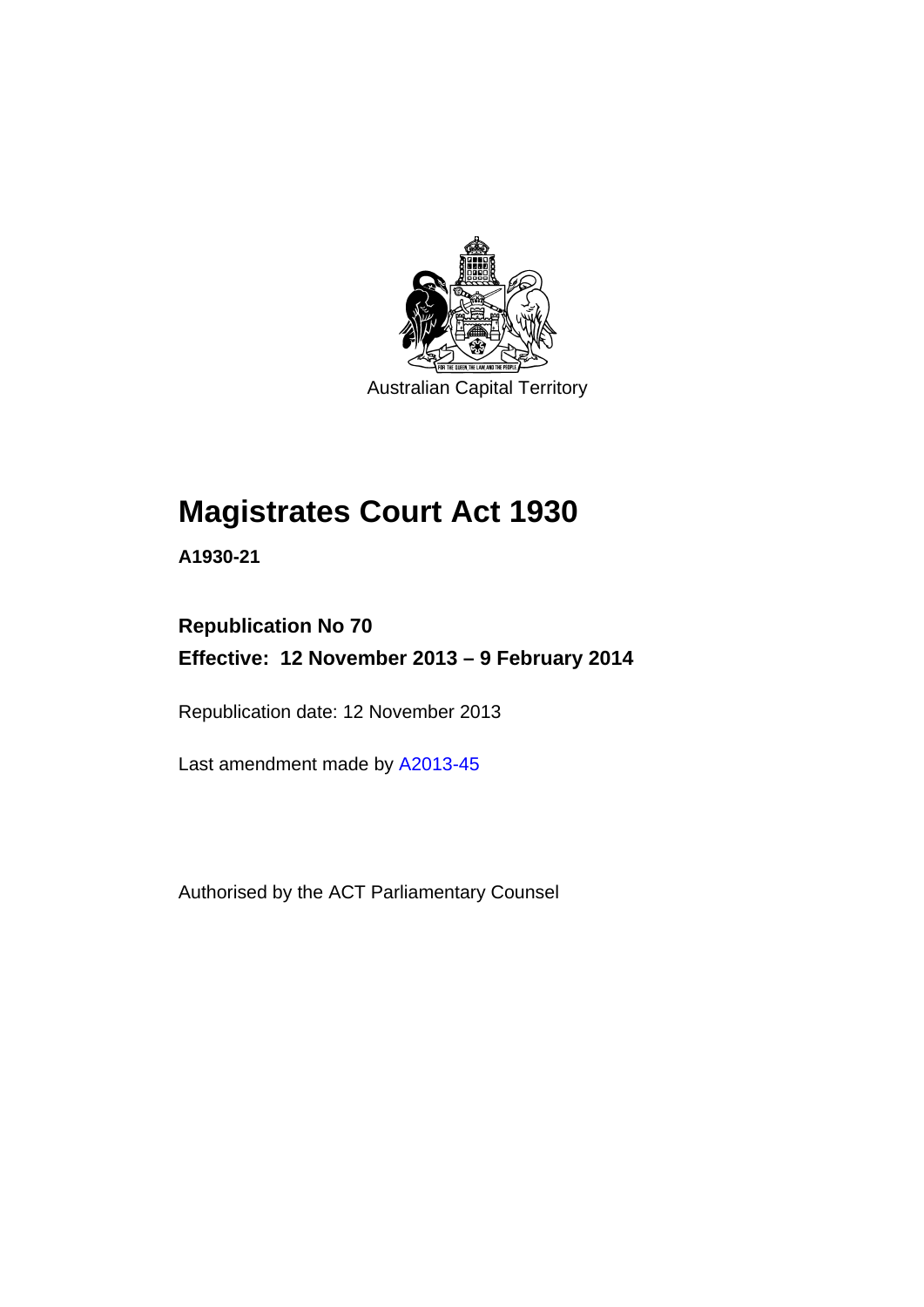### **About this republication**

#### **The republished law**

This is a republication of the *Magistrates Court Act 1930* (including any amendment made under the *[Legislation Act 2001](http://www.legislation.act.gov.au/a/2001-14)*, part 11.3 (Editorial changes)) as in force on 12 November 2013*.*  It also includes any commencement, amendment, repeal or expiry affecting this republished law to 12 November 2013.

The legislation history and amendment history of the republished law are set out in endnotes 3 and 4.

#### **Kinds of republications**

The Parliamentary Counsel's Office prepares 2 kinds of republications of ACT laws (see the ACT legislation register at [www.legislation.act.gov.au](http://www.legislation.act.gov.au/)):

- authorised republications to which the *[Legislation Act 2001](http://www.legislation.act.gov.au/a/2001-14)* applies
- unauthorised republications.

The status of this republication appears on the bottom of each page.

#### **Editorial changes**

The *[Legislation Act 2001](http://www.legislation.act.gov.au/a/2001-14)*, part 11.3 authorises the Parliamentary Counsel to make editorial amendments and other changes of a formal nature when preparing a law for republication. Editorial changes do not change the effect of the law, but have effect as if they had been made by an Act commencing on the republication date (see *[Legislation Act 2001](http://www.legislation.act.gov.au/a/2001-14)*, s 115 and s 117). The changes are made if the Parliamentary Counsel considers they are desirable to bring the law into line, or more closely into line, with current legislative drafting practice.

This republication does not include amendments made under part 11.3 (see endnote 1).

#### **Uncommenced provisions and amendments**

If a provision of the republished law has not commenced, the symbol  $\mathbf{U}$  appears immediately before the provision heading. Any uncommenced amendments that affect this republished law are accessible on the ACT legislation register [\(www.legislation.act.gov.au\)](http://www.legislation.act.gov.au/). For more information, see the home page for this law on the register.

#### **Modifications**

If a provision of the republished law is affected by a current modification, the symbol  $\mathbf{M}$ appears immediately before the provision heading. The text of the modifying provision appears in the endnotes. For the legal status of modifications, see the *[Legislation Act 2001](http://www.legislation.act.gov.au/a/2001-14)*, section 95.

#### **Penalties**

At the republication date, the value of a penalty unit for an offence against this law is \$140 for an individual and \$700 for a corporation (see *[Legislation Act 2001](http://www.legislation.act.gov.au/a/2001-14)*, s 133).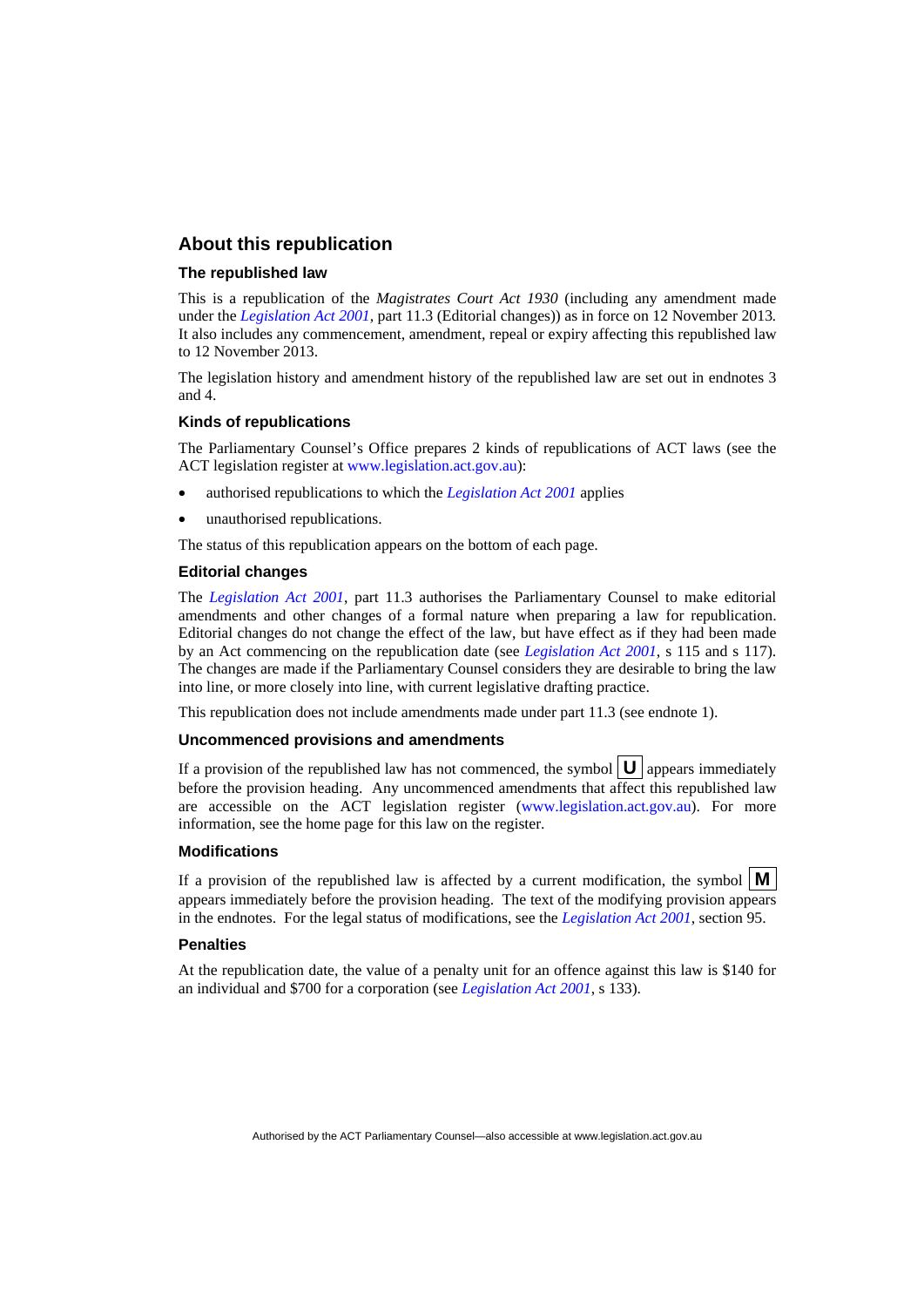

# **Magistrates Court Act 1930**

### **Contents**

|                  |                                          | Page |
|------------------|------------------------------------------|------|
| <b>Chapter 1</b> | <b>Preliminary</b>                       |      |
| 1                | Name of Act                              | 2    |
| 2                | Dictionary                               | 2    |
| 3                | <b>Notes</b>                             | 2    |
| <b>Chapter 2</b> | <b>Magistrates Court and magistrates</b> |      |
| <b>Part 2.1</b>  | The court                                |      |
| 4                | Constitution of court                    | 3    |
| 5                | Arrangement of court business            | 4    |
| 5A               | Magistrate for matter not available      | 4    |
|                  |                                          |      |
|                  |                                          |      |

| R70      | Magistrates Court Act 1930   | contents 1 |
|----------|------------------------------|------------|
| 12/11/13 | Effective: 12/11/13-09/02/14 |            |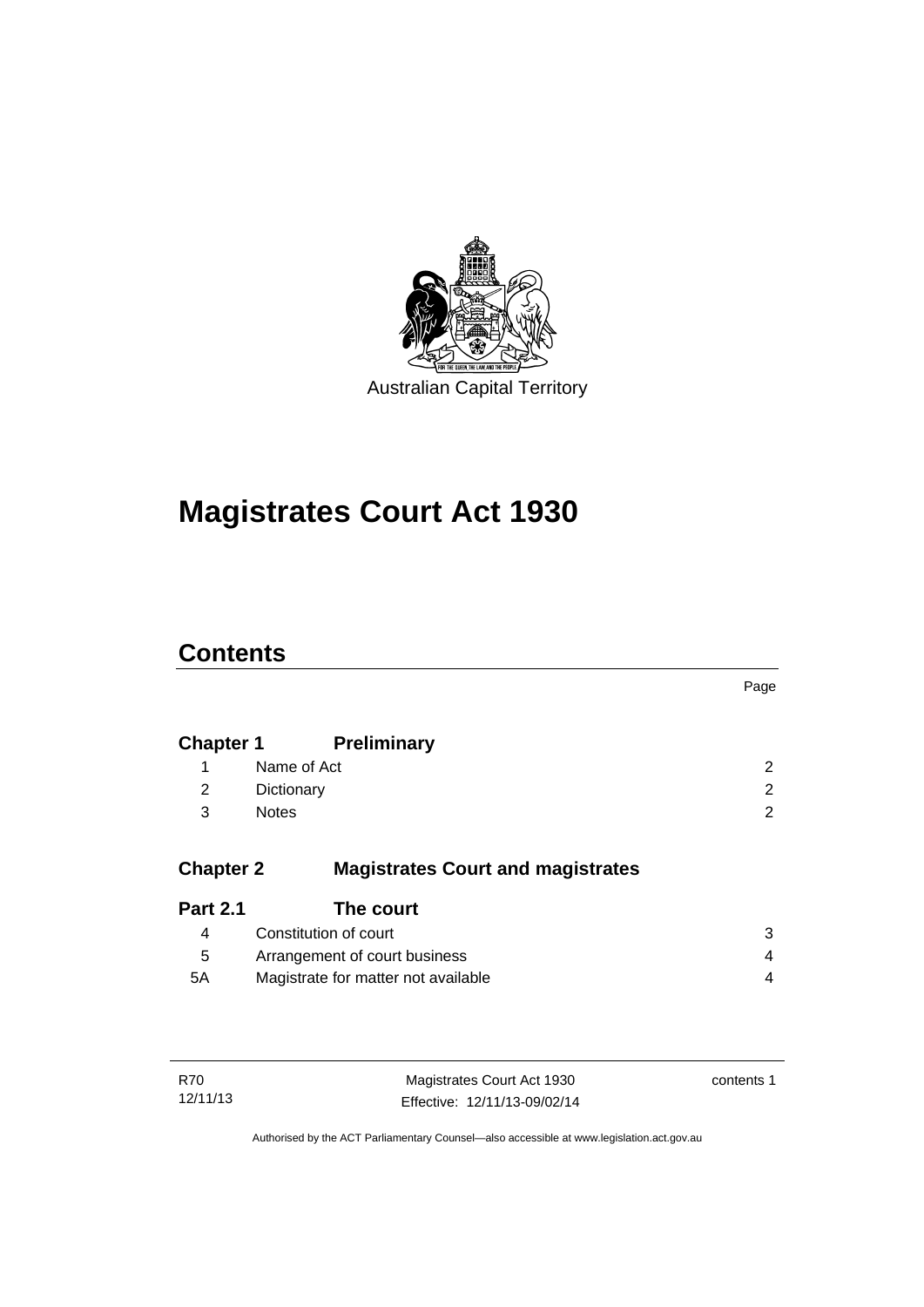#### **Contents**

|                 |                                                                        | Page           |
|-----------------|------------------------------------------------------------------------|----------------|
| <b>Part 2.2</b> | Appointment and jurisdiction of magistrates                            |                |
| Division 2.2.1  | Magistrates other than special magistrates                             |                |
| 6               | Meaning of <i>magistrate</i> in div 2.2.1                              | 5              |
| $\overline{7}$  | Appointment of Chief Magistrate and other magistrates                  | 5              |
| 7AA             | Requirements of appointment-magistrates                                | 5              |
| 7A              | Eligibility for appointment as magistrate                              | 6              |
| 7B              | Seniority of magistrates                                               | 6              |
| 7C              | Conditions of appointment of magistrates                               | 6              |
| 7D              | Term of appointment of magistrates                                     | 6              |
| 7E              | <b>Acting Chief Magistrate</b>                                         | 6              |
| 7F              | Retirement                                                             | $\overline{7}$ |
| 7G              | Magistrates not to do other work                                       | $\overline{7}$ |
| 7H              | Rights of public servants                                              | 8              |
| Division 2.2.2  | <b>Special magistrates</b>                                             |                |
| 8               | Appointment of special magistrates                                     | 8              |
| 8AA             | Requirements of appointment-special magistrates                        | 8              |
| 8A              | Term of appointment of special magistrates                             | 8              |
| 8B              | Conditions of appointment of special magistrates                       | 9              |
| Division 2.2.3  | <b>Registrar and other court officers</b>                              |                |
| 9               | Appointment of registrar etc                                           | 10             |
| <b>9A</b>       | Staff assisting registrar                                              | 10             |
| 9B              | Functions of registrar and deputy registrars                           | 10             |
| Division 2.2.3A | Judicial officers exchange                                             |                |
| 9C              | Definitions-div 2.2.3A                                                 | 11             |
| 9D              | Establishment of judicial exchange arrangements                        | 11             |
| 9E              | Transfer of judicial officer of another jurisdiction to ACT court      | 12             |
| 9F              | Service in ACT court of judicial officer of another jurisdiction       | 13             |
| 9G              | Service of ACT judicial officer in corresponding court                 | 13             |
| 9H              | Judicial office not affected by appointment to another judicial office | 14             |
| 9 <sub>l</sub>  | Other arrangements not affected                                        | 15             |
| 9J              | Amendment of sch 2                                                     | 15             |
| Division 2.2.4  | Jurisdiction of magistrates                                            |                |
| 10P             | Oath etc of office                                                     | 15             |
| 11              | Acts done beyond ACT                                                   | 16             |
| contents 2      | Magistrates Court Act 1930                                             | <b>R70</b>     |
|                 | Effective: 12/11/13-09/02/14                                           | 12/11/13       |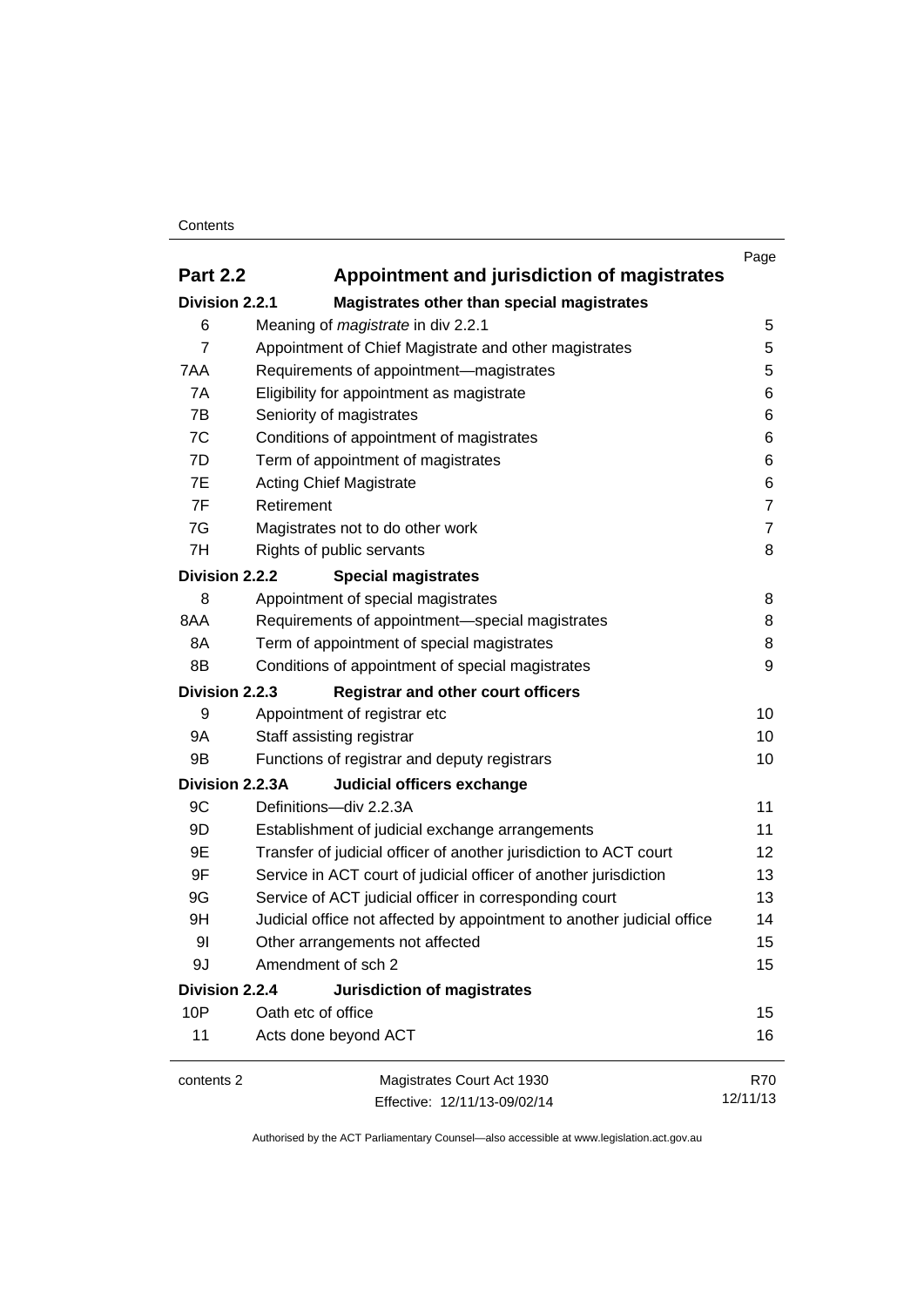| 12               | Acts by magistrate out of court etc                                                                                                     | Page<br>16 |
|------------------|-----------------------------------------------------------------------------------------------------------------------------------------|------------|
| 13               | Making of enforcement order after case decided                                                                                          | 16         |
| 15               | Process not invalid only because of death of magistrate etc                                                                             | 17         |
| 16               | Order instead of mandamus order                                                                                                         | 17         |
| 17               | Magistrates may exercise functions of justices of peace                                                                                 | 17         |
| <b>Part 2.3</b>  | Protection of magistrates in execution of their                                                                                         |            |
|                  | office                                                                                                                                  |            |
| 17A              | Magistrate sued for act not within jurisdiction                                                                                         | 18         |
| 17C              | Committal or enforcement order by magistrate on order of court                                                                          | 19         |
| 17D              | No action for acts done under Supreme Court order                                                                                       | 19         |
| 17E              | No action if proceeding confirmed on appeal                                                                                             | 19         |
| 17F              | Actions in cases prohibited                                                                                                             | 19         |
| 17G              | Payment into court                                                                                                                      | 19         |
| 17H              | No action against magistrate for judicial acts in Magistrates Court                                                                     | 20         |
| 17 <sup>1</sup>  | Magistrate sued for acts within magistrate's jurisdiction only liable in<br>case of malice and absence of reasonable and probable cause | 20         |
| 17J              | Verdict for defendant                                                                                                                   | 21         |
| 17K              | Damages                                                                                                                                 | 21         |
|                  |                                                                                                                                         |            |
| <b>Chapter 3</b> | <b>Criminal proceedings</b>                                                                                                             |            |
| <b>Part 3.1</b>  | <b>Preliminary</b>                                                                                                                      |            |
| 18A              | Definitions for ch 3                                                                                                                    | 22         |
| <b>Part 3.2</b>  | <b>Criminal jurisdiction</b>                                                                                                            |            |
| 19               | Jurisdiction of court                                                                                                                   | 23         |
| 21               | Jurisdiction of court if defendant absent from ACT                                                                                      | 23         |
| 22               | Proceeding of court if it considers offence should be dealt with on                                                                     |            |
|                  | indictment                                                                                                                              | 23         |
| <b>Part 3.3</b>  | <b>Beginning criminal proceedings</b>                                                                                                   |            |
| Division 3.3.1   | Beginning criminal proceedings-general                                                                                                  |            |
| 25               | Informations                                                                                                                            | 24         |
|                  |                                                                                                                                         |            |
|                  |                                                                                                                                         |            |

| R70      | Magistrates Court Act 1930   | contents 3 |
|----------|------------------------------|------------|
| 12/11/13 | Effective: 12/11/13-09/02/14 |            |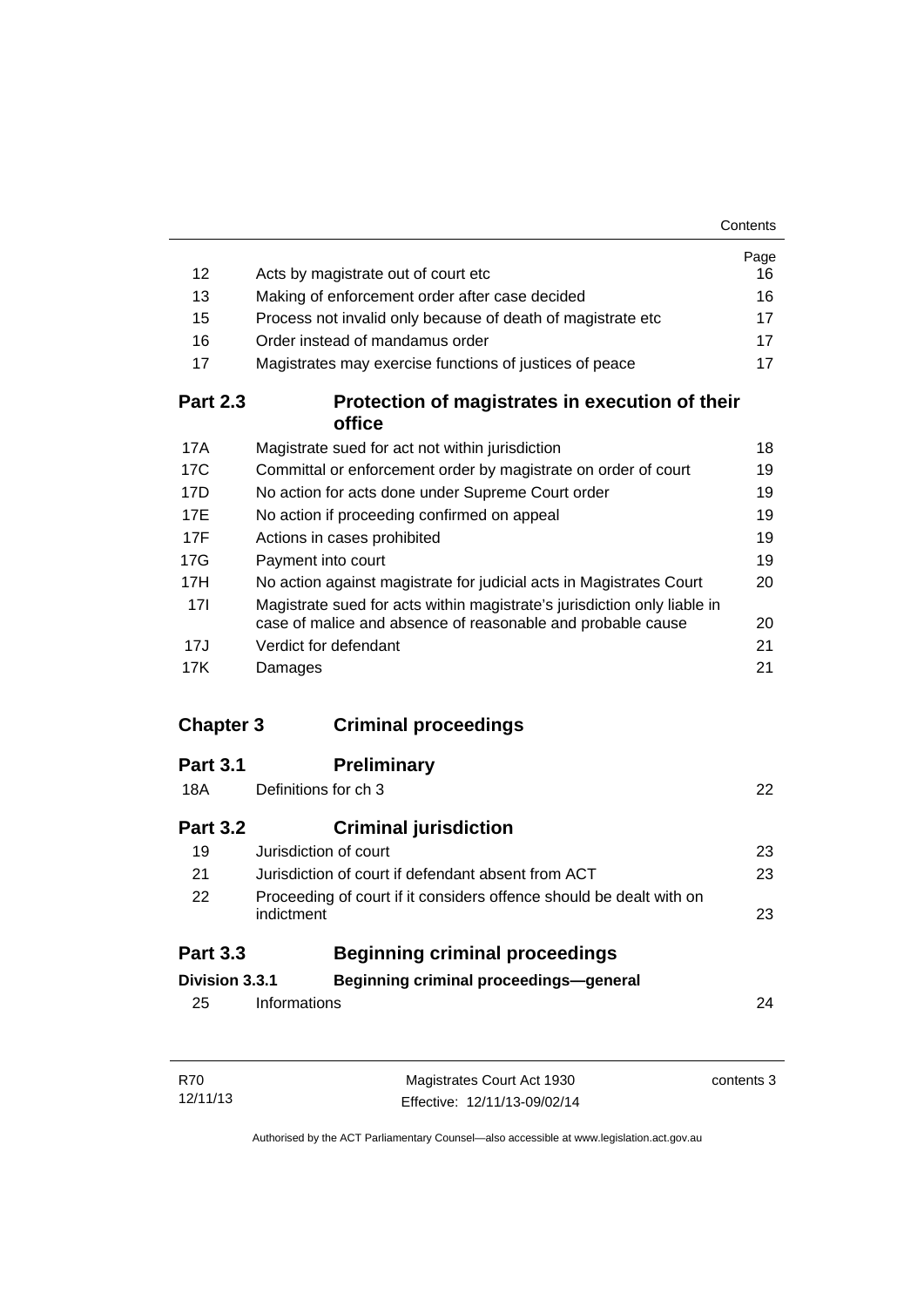### **Contents**

|                                         | Page                                                                                                                                                                                                                                                                                                                                                                                                                                                                                                                                                                                                                                                                                                                                                                                                                                                                                                                                                                                                                                     |
|-----------------------------------------|------------------------------------------------------------------------------------------------------------------------------------------------------------------------------------------------------------------------------------------------------------------------------------------------------------------------------------------------------------------------------------------------------------------------------------------------------------------------------------------------------------------------------------------------------------------------------------------------------------------------------------------------------------------------------------------------------------------------------------------------------------------------------------------------------------------------------------------------------------------------------------------------------------------------------------------------------------------------------------------------------------------------------------------|
|                                         | 24                                                                                                                                                                                                                                                                                                                                                                                                                                                                                                                                                                                                                                                                                                                                                                                                                                                                                                                                                                                                                                       |
|                                         | 24                                                                                                                                                                                                                                                                                                                                                                                                                                                                                                                                                                                                                                                                                                                                                                                                                                                                                                                                                                                                                                       |
|                                         | 24                                                                                                                                                                                                                                                                                                                                                                                                                                                                                                                                                                                                                                                                                                                                                                                                                                                                                                                                                                                                                                       |
|                                         | 25                                                                                                                                                                                                                                                                                                                                                                                                                                                                                                                                                                                                                                                                                                                                                                                                                                                                                                                                                                                                                                       |
|                                         | 25                                                                                                                                                                                                                                                                                                                                                                                                                                                                                                                                                                                                                                                                                                                                                                                                                                                                                                                                                                                                                                       |
|                                         |                                                                                                                                                                                                                                                                                                                                                                                                                                                                                                                                                                                                                                                                                                                                                                                                                                                                                                                                                                                                                                          |
|                                         | 25                                                                                                                                                                                                                                                                                                                                                                                                                                                                                                                                                                                                                                                                                                                                                                                                                                                                                                                                                                                                                                       |
|                                         | 25                                                                                                                                                                                                                                                                                                                                                                                                                                                                                                                                                                                                                                                                                                                                                                                                                                                                                                                                                                                                                                       |
|                                         | 26                                                                                                                                                                                                                                                                                                                                                                                                                                                                                                                                                                                                                                                                                                                                                                                                                                                                                                                                                                                                                                       |
|                                         |                                                                                                                                                                                                                                                                                                                                                                                                                                                                                                                                                                                                                                                                                                                                                                                                                                                                                                                                                                                                                                          |
|                                         | 26                                                                                                                                                                                                                                                                                                                                                                                                                                                                                                                                                                                                                                                                                                                                                                                                                                                                                                                                                                                                                                       |
|                                         | 27                                                                                                                                                                                                                                                                                                                                                                                                                                                                                                                                                                                                                                                                                                                                                                                                                                                                                                                                                                                                                                       |
|                                         | 28                                                                                                                                                                                                                                                                                                                                                                                                                                                                                                                                                                                                                                                                                                                                                                                                                                                                                                                                                                                                                                       |
|                                         | 28                                                                                                                                                                                                                                                                                                                                                                                                                                                                                                                                                                                                                                                                                                                                                                                                                                                                                                                                                                                                                                       |
|                                         | 29                                                                                                                                                                                                                                                                                                                                                                                                                                                                                                                                                                                                                                                                                                                                                                                                                                                                                                                                                                                                                                       |
|                                         |                                                                                                                                                                                                                                                                                                                                                                                                                                                                                                                                                                                                                                                                                                                                                                                                                                                                                                                                                                                                                                          |
|                                         | 29                                                                                                                                                                                                                                                                                                                                                                                                                                                                                                                                                                                                                                                                                                                                                                                                                                                                                                                                                                                                                                       |
|                                         | 30                                                                                                                                                                                                                                                                                                                                                                                                                                                                                                                                                                                                                                                                                                                                                                                                                                                                                                                                                                                                                                       |
|                                         | 31                                                                                                                                                                                                                                                                                                                                                                                                                                                                                                                                                                                                                                                                                                                                                                                                                                                                                                                                                                                                                                       |
|                                         | 31                                                                                                                                                                                                                                                                                                                                                                                                                                                                                                                                                                                                                                                                                                                                                                                                                                                                                                                                                                                                                                       |
|                                         | 31                                                                                                                                                                                                                                                                                                                                                                                                                                                                                                                                                                                                                                                                                                                                                                                                                                                                                                                                                                                                                                       |
|                                         | 32                                                                                                                                                                                                                                                                                                                                                                                                                                                                                                                                                                                                                                                                                                                                                                                                                                                                                                                                                                                                                                       |
|                                         | 32                                                                                                                                                                                                                                                                                                                                                                                                                                                                                                                                                                                                                                                                                                                                                                                                                                                                                                                                                                                                                                       |
|                                         |                                                                                                                                                                                                                                                                                                                                                                                                                                                                                                                                                                                                                                                                                                                                                                                                                                                                                                                                                                                                                                          |
|                                         |                                                                                                                                                                                                                                                                                                                                                                                                                                                                                                                                                                                                                                                                                                                                                                                                                                                                                                                                                                                                                                          |
| Hearing of criminal proceedings-general |                                                                                                                                                                                                                                                                                                                                                                                                                                                                                                                                                                                                                                                                                                                                                                                                                                                                                                                                                                                                                                          |
| Conduct of case generally               | 33                                                                                                                                                                                                                                                                                                                                                                                                                                                                                                                                                                                                                                                                                                                                                                                                                                                                                                                                                                                                                                       |
|                                         | 33                                                                                                                                                                                                                                                                                                                                                                                                                                                                                                                                                                                                                                                                                                                                                                                                                                                                                                                                                                                                                                       |
| <b>Warrants for witnesses</b>           |                                                                                                                                                                                                                                                                                                                                                                                                                                                                                                                                                                                                                                                                                                                                                                                                                                                                                                                                                                                                                                          |
| Definitions-div 3.4.2                   | 34                                                                                                                                                                                                                                                                                                                                                                                                                                                                                                                                                                                                                                                                                                                                                                                                                                                                                                                                                                                                                                       |
| Warrant to bring witness to court       | 34                                                                                                                                                                                                                                                                                                                                                                                                                                                                                                                                                                                                                                                                                                                                                                                                                                                                                                                                                                                                                                       |
| First instance warrant                  | 35                                                                                                                                                                                                                                                                                                                                                                                                                                                                                                                                                                                                                                                                                                                                                                                                                                                                                                                                                                                                                                       |
| Warrant remains in force until executed | 36                                                                                                                                                                                                                                                                                                                                                                                                                                                                                                                                                                                                                                                                                                                                                                                                                                                                                                                                                                                                                                       |
| Magistrates Court Act 1930              | <b>R70</b>                                                                                                                                                                                                                                                                                                                                                                                                                                                                                                                                                                                                                                                                                                                                                                                                                                                                                                                                                                                                                               |
| Effective: 12/11/13-09/02/14            | 12/11/13                                                                                                                                                                                                                                                                                                                                                                                                                                                                                                                                                                                                                                                                                                                                                                                                                                                                                                                                                                                                                                 |
|                                         | Division 3.3.2<br><b>Informations</b><br>Laying of informations<br>Description of people and property and of offences<br>Power of court to amend information<br>Court may adjourn hearing if amendment made<br>Form of information<br>Division 3.3.3<br><b>Summonses</b><br>When magistrate may issue summons<br>Form of summons<br>Service of summons<br>Division 3.3.3A<br><b>Court attendance notices</b><br>Definitions-div 3.3.3A<br>Commencing criminal proceeding by court attendance notice<br>Court attendance notice-service<br>Court attendance notice-filing<br>Court attendance notice—relationship to information and summons<br>Division 3.3.4<br><b>Warrants</b><br>Issue of warrant and summons<br>Procedure on filing indictment<br>Direction of warrant<br>Any police officer may execute warrant<br>Form of arrest warrant<br>Warrant to be in force till executed<br>Sunday warrants<br><b>Hearing of criminal proceedings</b><br>Division 3.4.1<br>If both parties present in court to hear case<br>Division 3.4.2 |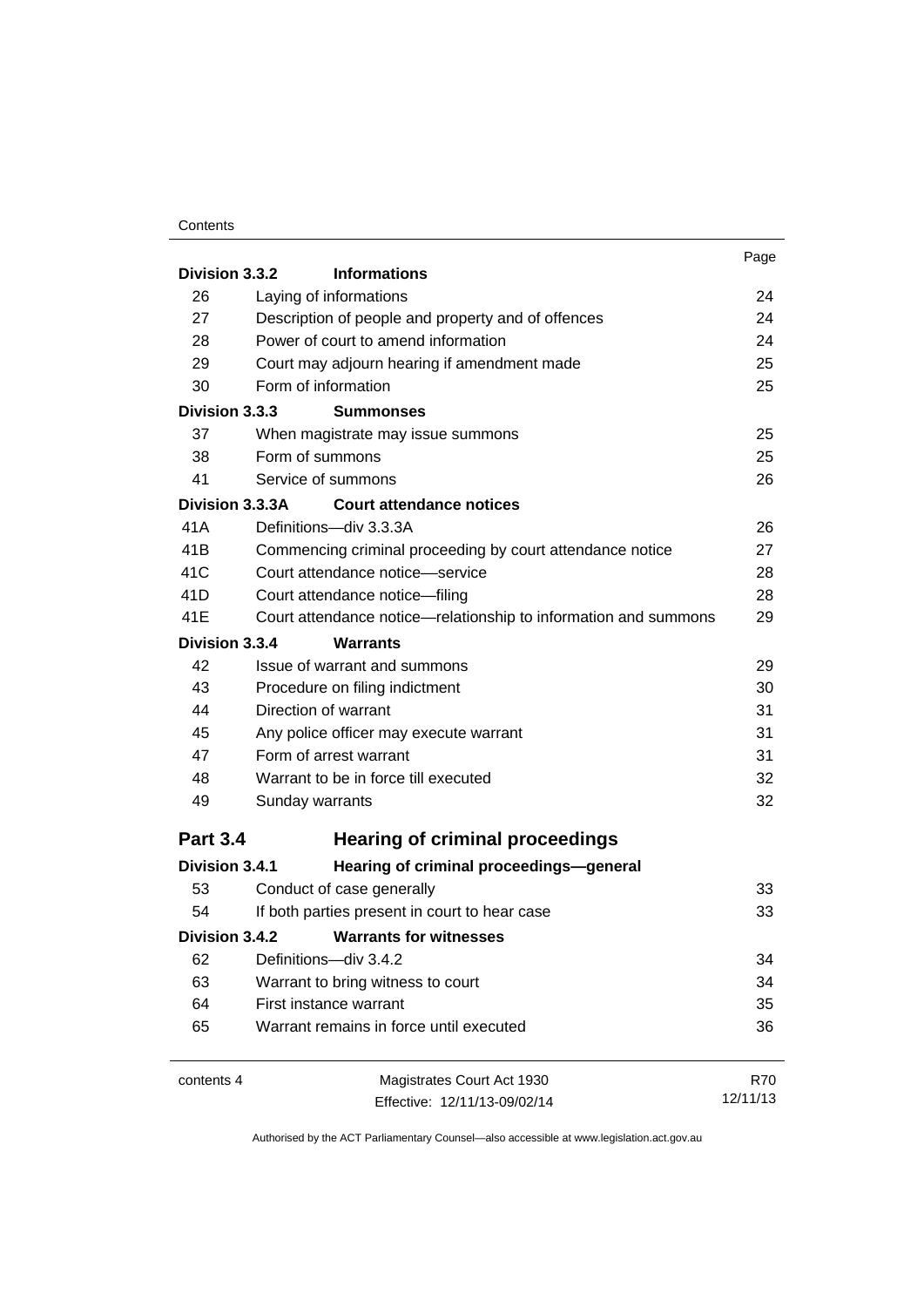| 66              | Executing a warrant                                                         | Page<br>36 |
|-----------------|-----------------------------------------------------------------------------|------------|
| 67              | Procedure after arrest                                                      | 37         |
| 68              | Orders following executed warrant                                           | 38         |
| Division 3.4.3  | Remand                                                                      |            |
| 70              | Remand of defendant                                                         | 39         |
| 72              | Bringing remanded defendant before court                                    | 40         |
| 72A             | Bail application hearings-audiovisual links                                 | 40         |
| 72B             | Defendant's appearance in non-bail proceedings—audiovisual links            | 40         |
| Division 3.4.4  | <b>Committal and recognisance</b>                                           |            |
| 73A             | Extended application of div 3.4.4                                           | 41         |
| 74              | Remand of defendant before decision                                         | 41         |
| 75              | Remand of witness or defendant after decision                               | 42         |
| 76              | Witnesses may be discharged on recognisance                                 | 42         |
| 77              | Recognisances                                                               | 42         |
| 78              | Issue of warrant for non-appearance                                         | 42         |
| 79              | Recognisances taken out of court                                            | 42         |
| 80              | Forfeited recognisances-how enforced                                        | 43         |
| Division 3.4.5  | Adjournment of criminal proceedings                                         |            |
| 83              | Magistrate may adjourn court generally                                      | 43         |
| 84              | Particular cases may be adjourned                                           | 43         |
| 85              | Proceeding if either party not present at adjourned hearing                 | 44         |
| 86              | Proceeding if both parties present at adjourned hearing                     | 44         |
| 87              | Witness to attend adjourned etc hearing                                     | 44         |
| 88              | Postponement of hearing                                                     | 45         |
| <b>Part 3.5</b> | <b>Proceedings for indictable offences</b>                                  |            |
| Division 3.5.2  | Indictable offences-beginning of proceedings                                |            |
| 89              | Indictable offences—issue of warrant for non-appearance                     | 46         |
| 89A             | Accused person may be excused from attendance before court                  | 47         |
| 90              | Committal proceedings-prosecution evidence to be given to accused<br>person | 48         |
| 90AA            | Written statements may be admitted in evidence                              | 49         |
| 90AB            | Witnesses generally not to be cross-examined at committal hearing           | 51         |
| 90ABA           | Attendance of accused not required if order made under s 89A                | 52         |
| R70             | Magistrates Court Act 1930                                                  | contents 5 |

Authorised by the ACT Parliamentary Counsel—also accessible at www.legislation.act.gov.au

Effective: 12/11/13-09/02/14

12/11/13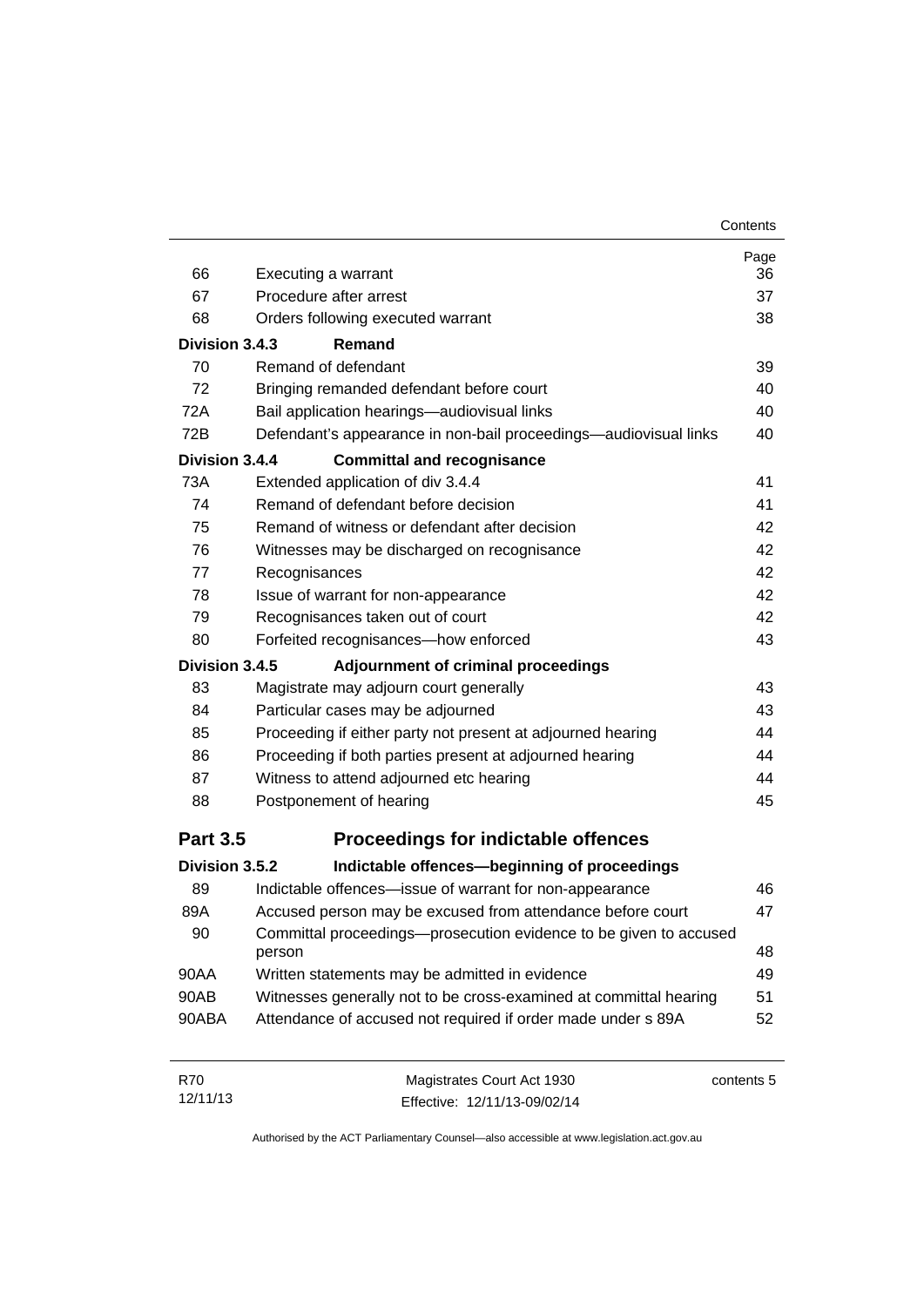|                 |                                                                                              | Page |
|-----------------|----------------------------------------------------------------------------------------------|------|
| 90A             | Plea of guilty at committal hearing                                                          | 52   |
| 91              | Proceeding following prosecution evidence                                                    | 55   |
| 92A             | Committal for sentence for indictable offence tried summarily                                | 56   |
| 92B             | Depositions as evidence                                                                      | 57   |
| 93              | Admissions and confessions                                                                   | 57   |
| Division 3.5.3  | Indictable offences-proceedings after hearing of<br>evidence                                 |      |
| 94              | Discharge or committal for trial                                                             | 57   |
| 95              | Depositions of dead or absent people                                                         | 58   |
| 96              | Evidence for defence                                                                         | 59   |
| Division 3.5.4  | Indictable offences-costs                                                                    |      |
| 97              | Discontinued proceeding                                                                      | 59   |
| Division 3.5.5  | Indictable offences-witness recognisances                                                    |      |
| 103             | Recognisance of witnesses etc                                                                | 59   |
| 104             | Signature of magistrate-notice to witnesses                                                  | 60   |
| 105             | Court may remand noncompliant witness                                                        | 60   |
| Division 3.5.6  | Indictable offences-other provisions                                                         |      |
| 105A            | Meaning of certified copy of depositions in div 3.5.6                                        | 61   |
| 106             | Giving depositions etc to director of public prosecutions                                    | 61   |
| 107             | Giving documents to proper officer of court                                                  | 61   |
| 108             | Accused person may obtain copies of depositions etc                                          | 62   |
| <b>Part 3.6</b> | Proceedings for offences punishable                                                          |      |
|                 | summarily                                                                                    |      |
| 108A            | Indictable offences dealt with summarily                                                     | 63   |
| 109             | Dismissal or adjournment in absence of informant                                             | 63   |
| 110             | Hearing in absence of defendant                                                              | 64   |
| 111             | Adjournment if defendant does not appear                                                     | 65   |
| 112             | Summary proceedings-issue of warrant for non-appearance at<br>adjourned or postponed hearing | 66   |
| 112A            | Court may direct defendant to appear                                                         | 66   |
| 113             | Proceeding at hearing on defendant's confession                                              | 67   |
| 114             | If defendant does not admit the case                                                         | 67   |
| 115             | Conduct of summary proceeding                                                                | 68   |
|                 |                                                                                              |      |

contents 6 Magistrates Court Act 1930 Effective: 12/11/13-09/02/14

R70 12/11/13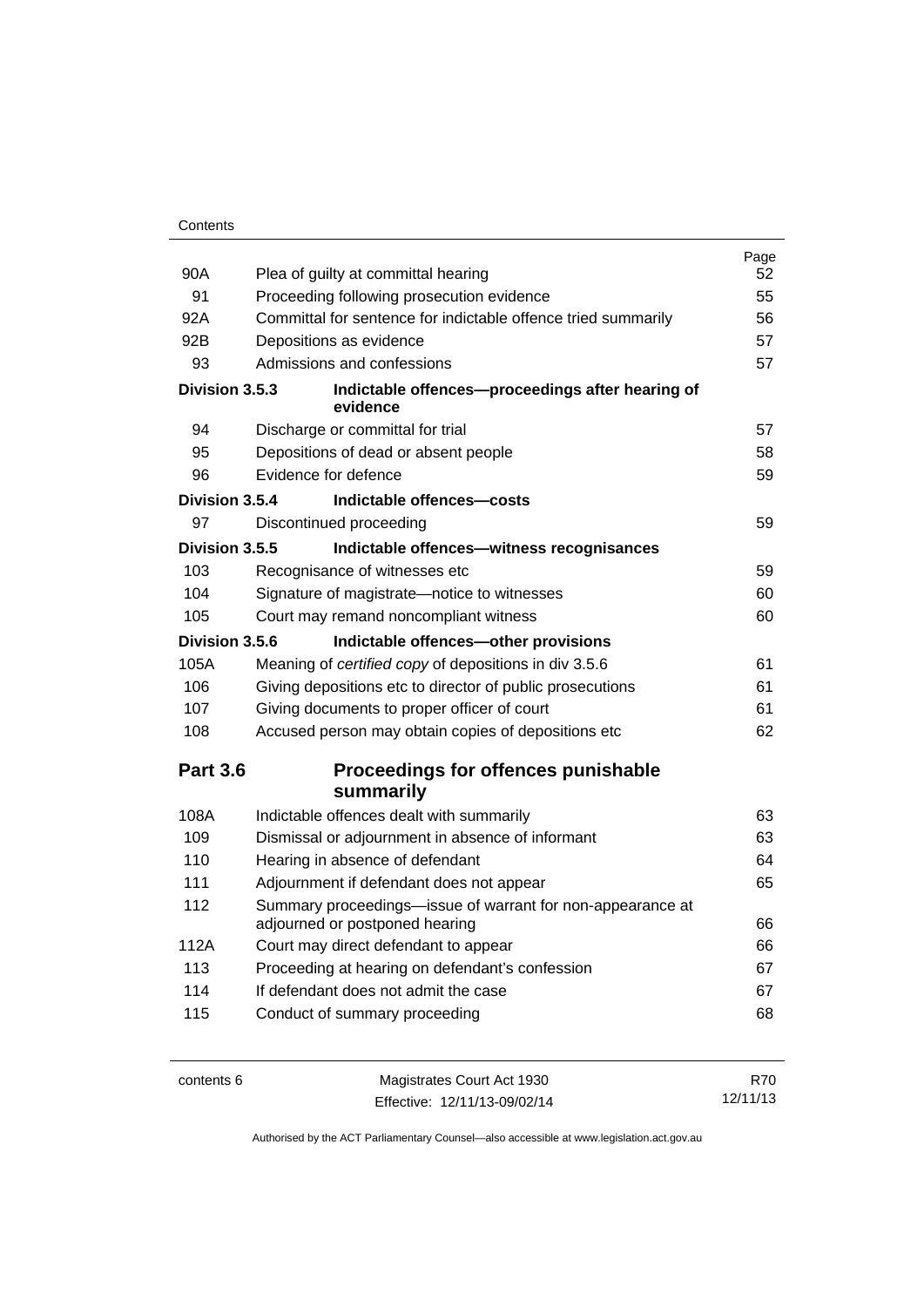| Contents |
|----------|
|----------|

|                 |                                                     | Page |
|-----------------|-----------------------------------------------------|------|
| <b>Part 3.7</b> | Service and pleading by post for certain            |      |
|                 | offences                                            |      |
| 116A            | Definitions for pt 3.7                              | 69   |
| 116AA           | Meaning of prescribed offence for pt 3.7            | 69   |
| 116B            | Service of summons for prescribed offence           | 70   |
| 116BA           | Giving of notice by registrar                       | 71   |
| 116C            | Proof of service                                    | 71   |
| 116D            | Pleas to prescribed offence                         | 72   |
| 116E            | Procedure if plea of guilty entered                 | 72   |
| 116F            | Procedure if notice of intention to defend given    | 73   |
| 116FA           | Procedure if defendant pleads not guilty            | 73   |
| 116G            | Procedure if defendant does not plead               | 73   |
| 116H            | Restricted penalties under pt 3.7                   | 74   |
| 116I            | Consequences of conviction in absence of defendant  | 75   |
| <b>Part 3.8</b> | Infringement notices for certain offences           |      |
| Division 3.8.1  | Preliminary                                         |      |
| 117             | Definitions for pt 3.8                              | 76   |
| 118             | Purpose and effect of pt 3.8                        | 77   |
| 119             | Regulations about infringement notice offences      | 78   |
| Division 3.8.2  | Infringement and reminder notices                   |      |
| 120             | Service of infringement notices                     | 79   |
| 121             | Contents of infringement notices                    | 79   |
| 122             | Additional information in infringement notices      | 80   |
| 123             | Time for payment of infringement notice penalty     | 82   |
| 124             | Extension of time to pay penalty                    | 82   |
| 125             | Effect of payment of infringement notice penalty    | 83   |
| 126             | Application for withdrawal of infringement notice   | 84   |
| 127             | Withdrawal of infringement notice                   | 84   |
| 128             | Guidelines about withdrawal of infringement notices | 85   |
| 129             | Reminder notices                                    | 85   |
| 130             | Contents of reminder notices                        | 86   |
| 131             | Additional information in reminder notices          | 87   |

| R70      | Magistrates Court Act 1930   | contents 7 |
|----------|------------------------------|------------|
| 12/11/13 | Effective: 12/11/13-09/02/14 |            |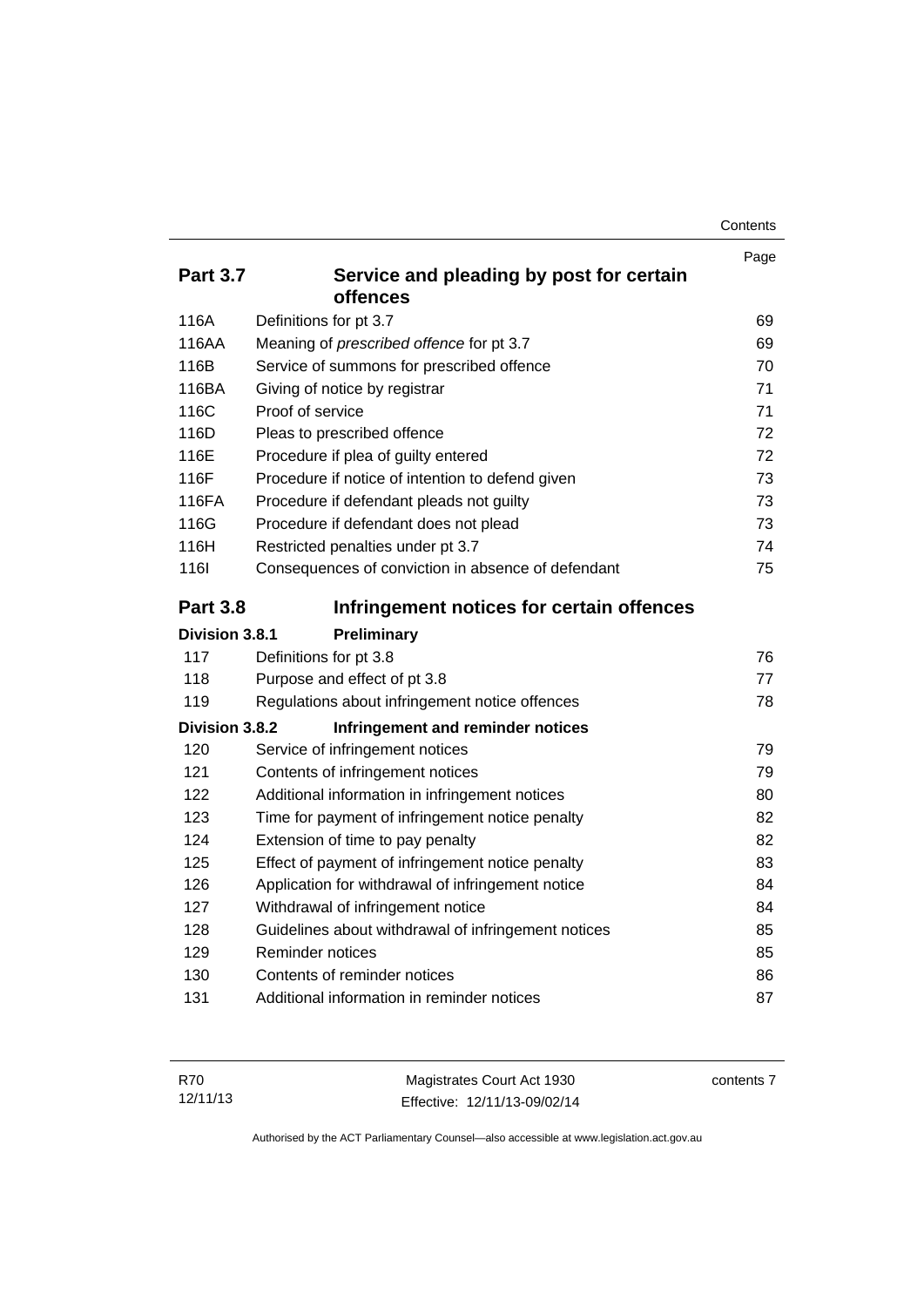#### **Contents**

|                 |                           |                                                                   | Page       |
|-----------------|---------------------------|-------------------------------------------------------------------|------------|
| Division 3.8.3  |                           | Additional provisions for vehicle-related offences                |            |
| 131A            |                           | Meaning of infringement notice                                    | 88         |
| 131B            |                           | Service of infringement notice on responsible person for vehicles | 88         |
| 131C            |                           | Liability for vehicle-related offences                            | 90         |
| 131D            | Illegal user declarations |                                                                   | 91         |
| 131E            |                           | Known offender declarations                                       | 92         |
| 131F            | Sold vehicle declarations |                                                                   | 94         |
| 131G            |                           | Unknown offender declarations                                     | 96         |
| Division 3.8.4  |                           | Disputing liability for infringement notices                      |            |
| 132             |                           | Disputing liability for infringement notice offence               | 97         |
| 133             |                           | Extension of time to dispute liability                            | 97         |
| 134             |                           | Procedure if liability disputed                                   | 98         |
| Division 3.8.5  |                           | Infringement notices-other provisions                             |            |
| 134A            |                           | Authorised people for infringement notice offences                | 99         |
| 135             |                           | Delegation of administering authority's functions                 | 100        |
| 136             | Evidentiary certificates  |                                                                   | 100        |
| <b>Part 3.9</b> |                           | <b>Enforcement of criminal decisions</b>                          |            |
| Division 3.9.1  |                           | <b>Enforcement of criminal decisions-general</b>                  |            |
| 141             |                           | Minute of decision and notice to defendant                        | 102        |
| 142             |                           | Formal convictions and orders                                     | 103        |
| 143             |                           | Consequences if information dismissed                             | 103        |
| 144             |                           | Copies of informations and other documents                        | 103        |
| Division 3.9.3  |                           | Reciprocal enforcement of fines against bodies<br>corporate       |            |
| 166A            | Definitions for div 3.9.3 |                                                                   | 104        |
| 166B            |                           | Declarations relating to reciprocating courts                     | 105        |
| 166C            | Enforcement of fine       |                                                                   | 105        |
| 166D            |                           | Effect of enforcement by reciprocating court                      | 107        |
| 166E            |                           | Registrar to notify payment of territory fine                     | 107        |
| Division 3.9.4  |                           | Enforcement of criminal decisions-other provisions                |            |
| 184             |                           | Enforcement of costs against informant                            | 107        |
| 191             |                           | Accounts to be kept of amounts received                           | 108        |
| 193             |                           | Forfeited goods may be sold                                       | 108        |
| contents 8      |                           | Magistrates Court Act 1930                                        | <b>R70</b> |
|                 |                           | Effective: 12/11/13-09/02/14                                      | 12/11/13   |
|                 |                           |                                                                   |            |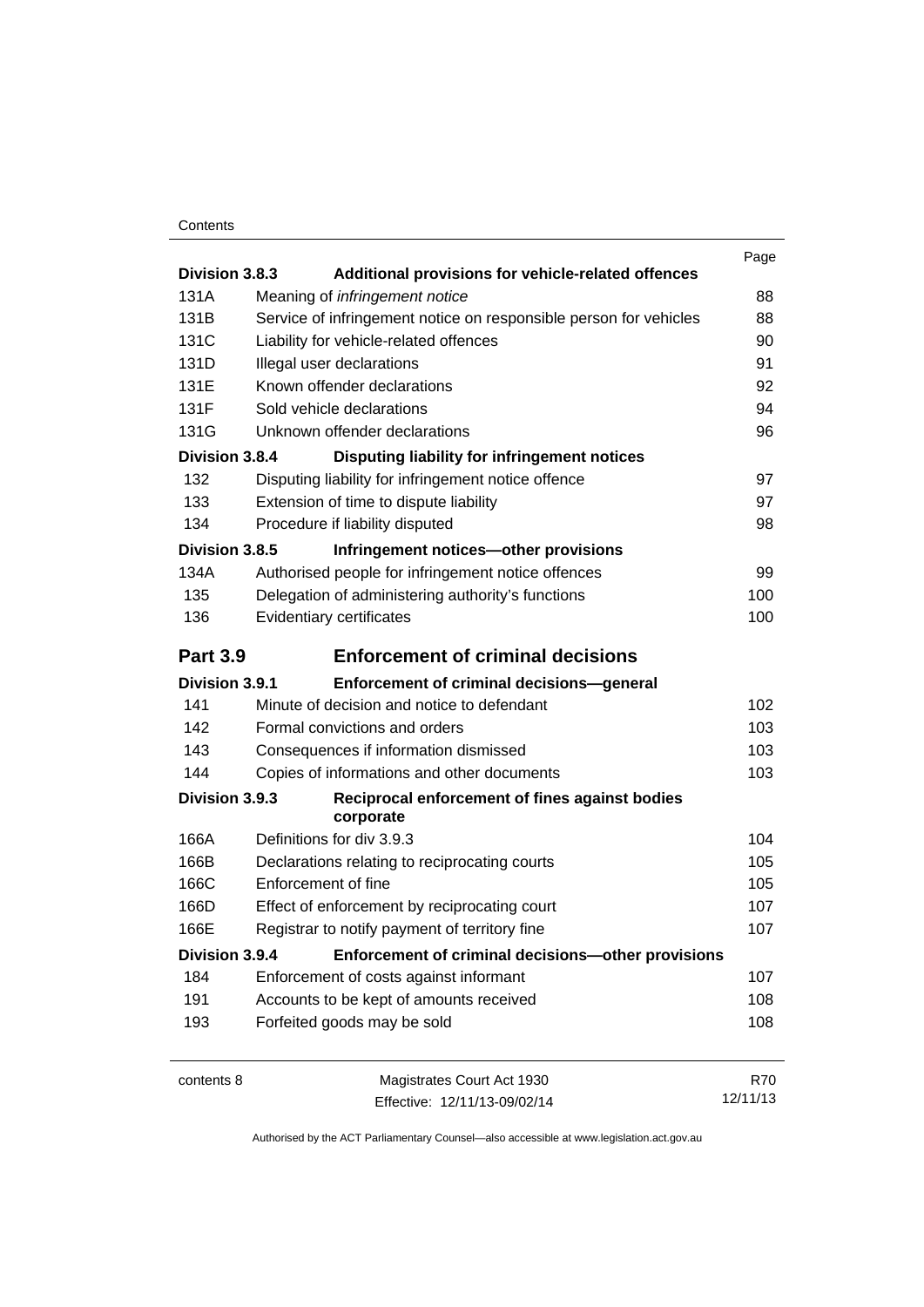| 194              | Enforcement order not void for form only                  | Page<br>108 |
|------------------|-----------------------------------------------------------|-------------|
| 195              | Convictions etc to be given to Supreme Court registrar    | 108         |
| <b>Part 3.10</b> | <b>Criminal appeals</b>                                   |             |
| Division 3.10.1  | <b>Criminal appeals-jurisdiction of Supreme Court</b>     |             |
| 207              | Jurisdiction of Supreme Court                             | 109         |
| Division 3.10.2  | <b>Appeals in criminal matters</b>                        |             |
| 208              | Appeals to which div 3.10.2 applies                       | 109         |
| 209              | Institution of appeal                                     | 111         |
| 210              | Substituted service of notice of appeal                   | 112         |
| 214              | Appeals in cases other than civil cases                   | 112         |
| 216              | Stay of execution pending appeal in certain cases         | 113         |
| 218              | Orders by Supreme Court on appeals                        | 114         |
| 219              | No right of appeal under div 3.10.2 if review appeal      | 114         |
|                  | Division 3.10.2A<br>Reference appeals in criminal matters |             |
| 219A             | What is a reference appeal?                               | 114         |
| 219AB            | Reference appeal in relation to proceeding                | 115         |
| 219AC            | Who may be heard at reference appeal                      | 115         |
| 219AD            | Reference appeal decision does not affect verdict         | 115         |
| Division 3.10.3  | Review appeals in criminal matters                        |             |
| 219B             | Decisions subject to review appeal                        | 115         |
| 219C             | How review appeal is instituted                           | 117         |
| 219D             | Grounds for review                                        | 117         |
| 219E             | Report by Magistrate                                      | 118         |
| 219F             | Powers of Supreme Court                                   | 118         |
| Division 3.10.4  | <b>Criminal appeals-other provisions</b>                  |             |
| 222              | Control of Supreme Court over summary convictions         | 120         |
| 223              | Amendment of documents                                    | 121         |
| 224              | In cases of certiorari order                              | 121         |
| 225              | Notice dispensed with                                     | 122         |
| 226              | Power of court to admit to bail                           | 122         |
| 227              | Respecting the amendment of convictions etc               | 122         |
| 228              | No summons or information                                 | 123         |
| 229              | Distribution of penalty                                   | 123         |
|                  |                                                           |             |

| R70      | Magistrates Court Act 1930   | contents 9 |
|----------|------------------------------|------------|
| 12/11/13 | Effective: 12/11/13-09/02/14 |            |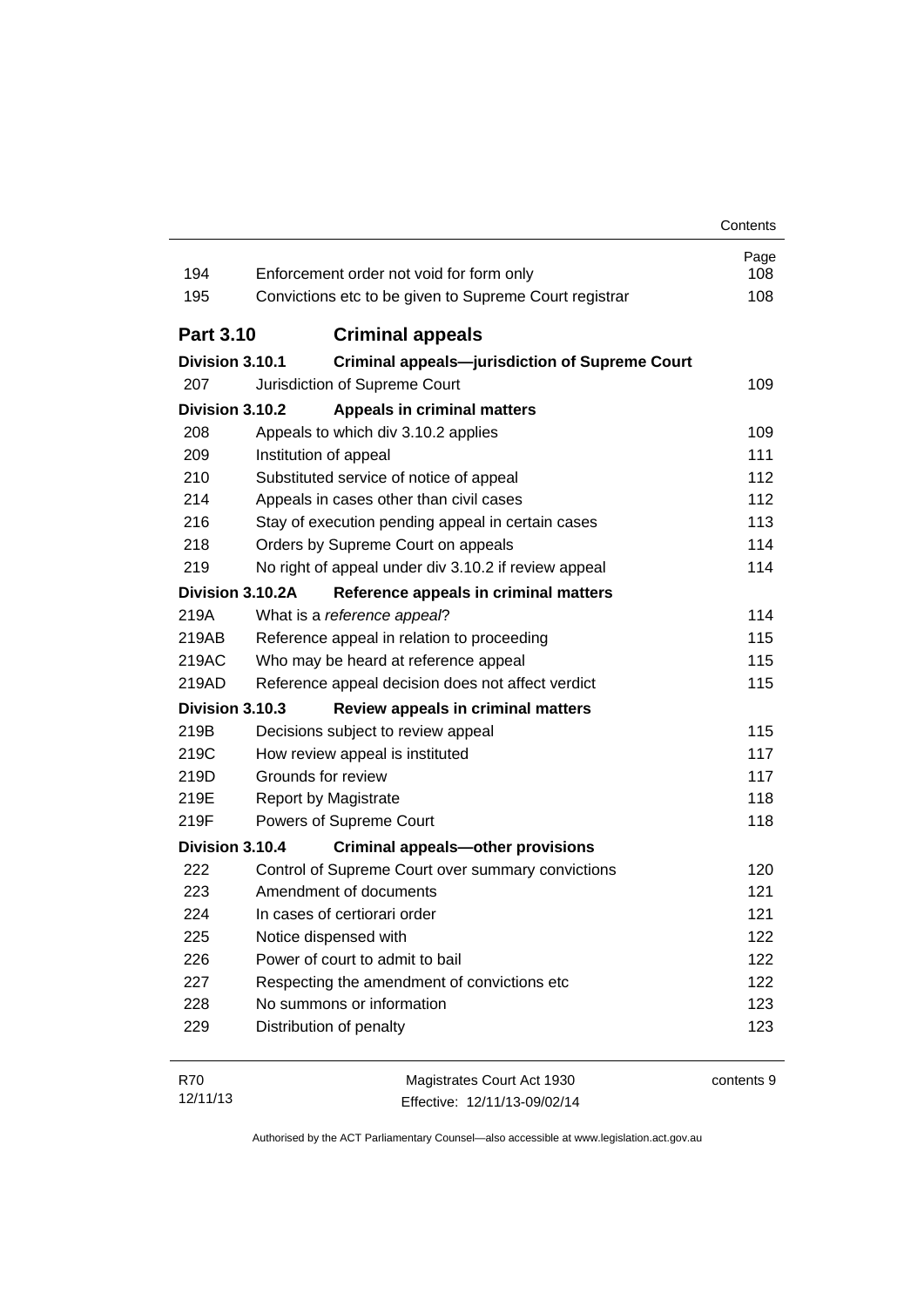### **Contents**

|                  | <b>Costs in criminal matters</b>                                                            | Page |
|------------------|---------------------------------------------------------------------------------------------|------|
| <b>Part 3.11</b> | Costs in criminal matters                                                                   |      |
| 244              |                                                                                             | 124  |
| <b>Part 3.12</b> | <b>Securities in criminal matters</b>                                                       |      |
| 248              | Meaning of security-pt 3.12                                                                 | 125  |
| 249              | Securities taken under Act                                                                  | 125  |
| 250              | Recovery of amount due under security                                                       | 125  |
| 252              | Sums paid by surety may be recovered from principal                                         | 125  |
| 253              | Payment enforced by security                                                                | 126  |
| 254              | Enforcement of recognisance                                                                 | 126  |
| <b>Chapter 4</b> | <b>Civil proceedings</b>                                                                    |      |
| <b>Part 4.1</b>  | <b>Preliminary</b>                                                                          |      |
| 256              | Application of ch 4                                                                         | 128  |
| <b>Part 4.2</b>  | <b>Civil jurisdiction</b>                                                                   |      |
| 257              | Personal actions at law-amount or value                                                     | 129  |
| 258              | Power of court to grant relief                                                              | 129  |
| 259              | Rules of equity to prevail                                                                  | 130  |
| 260              | Nuisance                                                                                    | 130  |
| 261              | Disputed debts                                                                              | 131  |
| 262              | Cause of action arising, or defendant resident, outside ACT                                 | 131  |
| 263              | Requests under conventions relating to legal proceedings in civil and<br>commercial matters | 131  |
| 264              | Proceedings affecting title to land                                                         | 132  |
| 265              | Disputes under Residential Tenancies Act                                                    | 132  |
| 266              | Complaints under Utilities Act, pt 12                                                       | 132  |
| 266A             | Civil disputes under ACT Civil and Administrative Tribunal Act                              | 133  |
| 266B             | Enforcement of ACT Civil and Administrative Tribunal order—<br>representation               | 133  |
| <b>Part 4.3</b>  | <b>Case stated for Supreme Court</b>                                                        |      |
| 267              | Case stated                                                                                 | 135  |
|                  |                                                                                             |      |

| contents 10 | Magistrates Court Act 1930   | R70      |
|-------------|------------------------------|----------|
|             | Effective: 12/11/13-09/02/14 | 12/11/13 |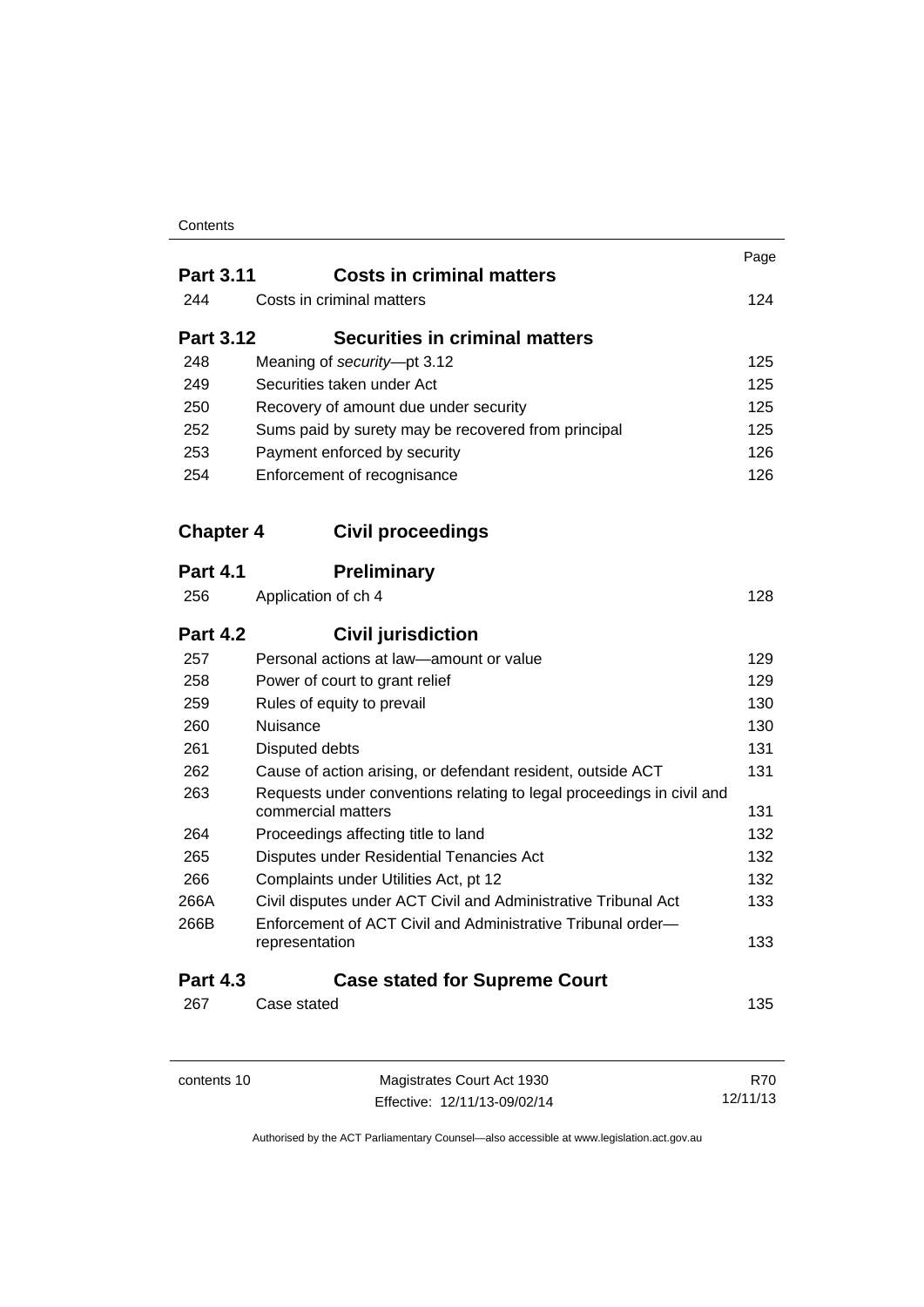| Contents |
|----------|
|----------|

|                 |                                                     | Page |
|-----------------|-----------------------------------------------------|------|
| <b>Part 4.4</b> | Transfer of proceedings from or to Supreme<br>Court |      |
| 268             | Transfer of action from Supreme Court               | 136  |
| 269             | Procedure on transfer of action from Supreme Court  | 136  |
| 270             | Removal of proceedings into Supreme Court           | 137  |
| 271             | Stay of proceedings                                 | 137  |
| <b>Part 4.5</b> | Civil appeals                                       |      |
| 272             | Meaning of appeal-pt 4.5                            | 138  |
| 273             | Jurisdiction                                        | 138  |
| 274             | Cases in which appeal may be brought                | 138  |
| 276             | Evidence on appeal                                  | 139  |

### **Chapter 4A [The Childrens Court](#page-155-0)**

### **Part 4A.1 [The Childrens Court](#page-155-1)**

| 287 | <b>Childrens Court</b>                                               | 140 |
|-----|----------------------------------------------------------------------|-----|
| 288 | Jurisdiction of Childrens Court                                      | 140 |
| 289 | Procedure for proceedings where children jointly charged with adults | 141 |
| 290 | Chief Magistrate to arrange business of Childrens Court              | 142 |
| 291 | Childrens Court Magistrate to hear all matters                       | 142 |

### **Part 4A.2 [Childrens Court Magistrate](#page-158-0)**

| 291A | <b>Childrens Court Magistrate</b>                           | 143 |
|------|-------------------------------------------------------------|-----|
| 291B | Acting Childrens Court Magistrate                           | 143 |
| 291C | Assignment of other magistrates for Childrens Court matters | 144 |
| 291D | Completion of part-heard matters                            | 145 |
|      |                                                             |     |

### **Part 4A.3 [Criminal proceedings](#page-161-0)**

| 291E | Procedures for hearing indictable offences                           | 146. |
|------|----------------------------------------------------------------------|------|
| 291F | Childrens Court may adjourn hearings to allow access to legal advice | 146  |
| 291G | Childrens Court may send cases to Supreme Court for sentencing       | 147  |

contents 11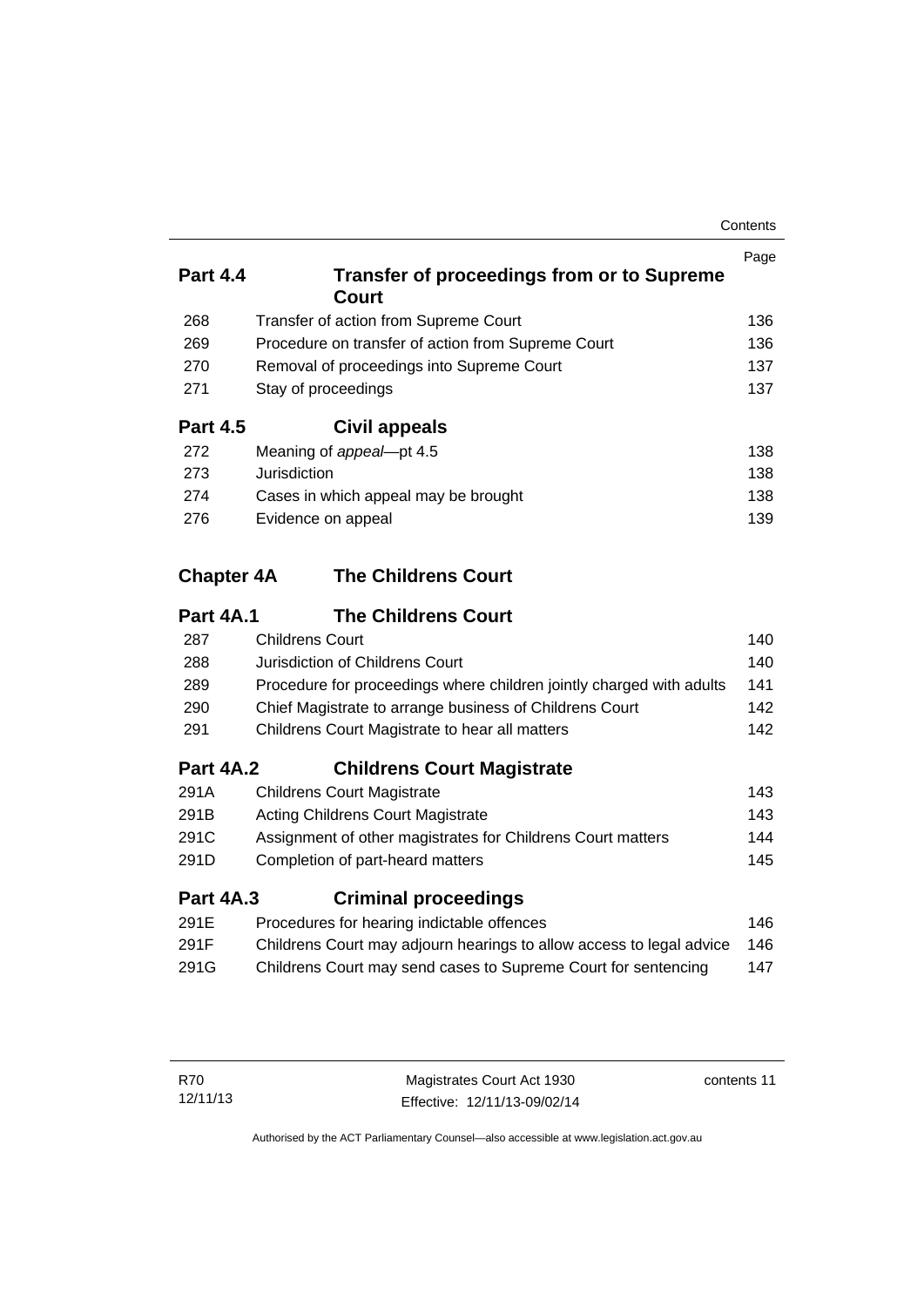### **Contents**

| <b>Chapter 4B</b> | <b>The Family Violence Court</b>                              | Page |
|-------------------|---------------------------------------------------------------|------|
| Part 4B.1         | <b>Preliminary</b>                                            |      |
| 291H              | Meaning of domestic violence offence                          | 148  |
| 2911              | Purpose-ch 4B                                                 | 148  |
| <b>Part 4B.2</b>  | <b>The Family Violence Court</b>                              |      |
| 291.J             | <b>Family Violence Court</b>                                  | 149  |
| 291K              | Jurisdiction of Family Violence Court                         | 149  |
| <b>Chapter 4C</b> | <b>Galambany Court</b>                                        |      |
| 291L              | Definitions-ch 4C                                             | 150  |
| 291M              | <b>Galambany Court</b>                                        | 150  |
| 291N              | Directions about procedure for Galambany Court                | 150  |
| <b>Chapter 4D</b> | <b>The Industrial Court</b>                                   |      |
| Part 4D.1         | <b>Preliminary</b>                                            |      |
| 291 <sub>O</sub>  | Definitions-ch 4D                                             | 151  |
| <b>Part 4D.2</b>  | <b>The Industrial Court</b>                                   |      |
| 291P              | <b>Industrial Court</b>                                       | 152  |
| 291Q              | Jurisdiction of Industrial Court                              | 152  |
| 291R              | Chief Magistrate to arrange business of Industrial Court      | 154  |
| 291S              | Industrial Court Magistrate to hear all matters               | 154  |
| 291T              | Transfer of industrial or work safety matter to Supreme Court | 155  |
| <b>Part 4D.3</b>  | <b>Industrial Court Magistrate</b>                            |      |
| 291U              | <b>Industrial Court Magistrate</b>                            | 156  |
| 291V              | <b>Acting Industrial Court Magistrate</b>                     | 156  |
| 291W              | Assignment of other magistrates for Industrial Court matters  | 157  |
| 291X              | Industrial Court-completion of part-heard matters             | 157  |

contents 12 Magistrates Court Act 1930 Effective: 12/11/13-09/02/14

R70 12/11/13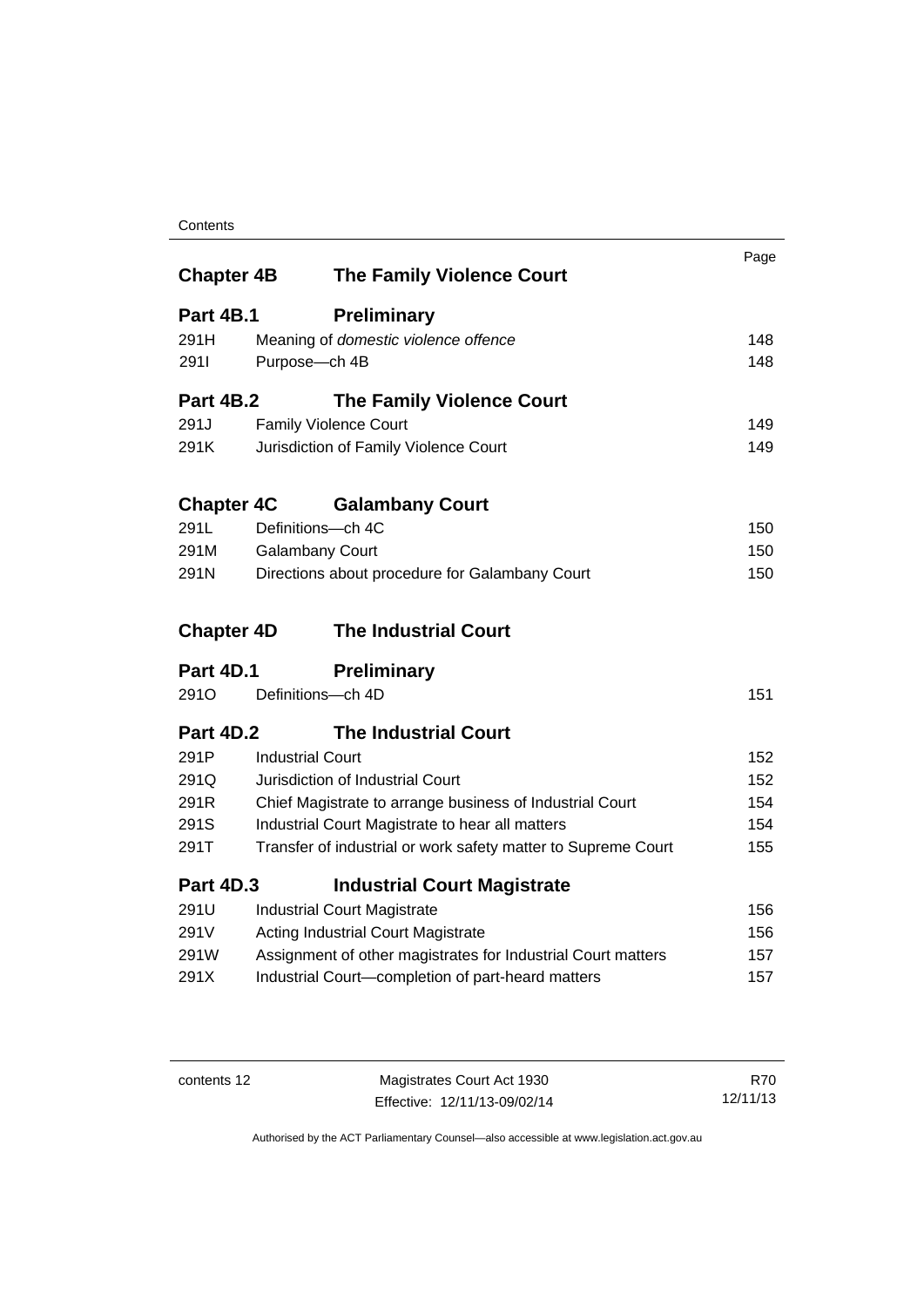|                   |                                                            | Contents    |
|-------------------|------------------------------------------------------------|-------------|
|                   |                                                            | Page        |
| <b>Chapter 5</b>  | <b>Miscellaneous</b>                                       |             |
| <b>Part 5.1</b>   | <b>Offences</b>                                            |             |
| 292               | Failure to comply with order in nuisance action            | 159         |
| 298               | Prejudice to employee                                      | 159         |
| <b>Part 5.2</b>   | <b>Other</b>                                               |             |
| 307               | Contempt of court                                          | 160         |
| 308               | Magistrates Court's seal                                   | 160         |
| 309               | Directions about procedure                                 | 161         |
| 310               | Hearings generally to be in public                         | 161         |
| 311               | Appearance by audiovisual or audio links etc               | 162         |
| 312               | Failure to give evidence-committal                         | 163         |
| 314               | Registrar to give directions for preparation of transcript | 164         |
| 315               | Applications for transcripts                               | 165         |
| 316               | Record of proceedings                                      | 167         |
| 317               | Record of proceedings and transcript                       | 168         |
| 318               | Person about to leave ACT may be ordered to be examined or |             |
|                   | produce documents                                          | 169         |
| 319               | Witnesses' rights and liabilities                          | 170         |
| 320               | Depositions to be given to registrar                       | 170         |
| 320A              | Domestic violence offence information                      | 171         |
| 321               | Regulation-making power                                    | 172         |
| <b>Schedule 1</b> | Oath and affirmation of office                             | 173         |
| <b>Schedule 2</b> | <b>ACT and corresponding courts</b>                        | 174         |
| <b>Dictionary</b> |                                                            | 175         |
| <b>Endnotes</b>   |                                                            |             |
| 1                 | About the endnotes                                         | 182         |
| 2                 | Abbreviation key                                           | 182         |
| <b>R70</b>        | Magistrates Court Act 1930                                 | contents 13 |
| 12/11/13          | Effective: 12/11/13-09/02/14                               |             |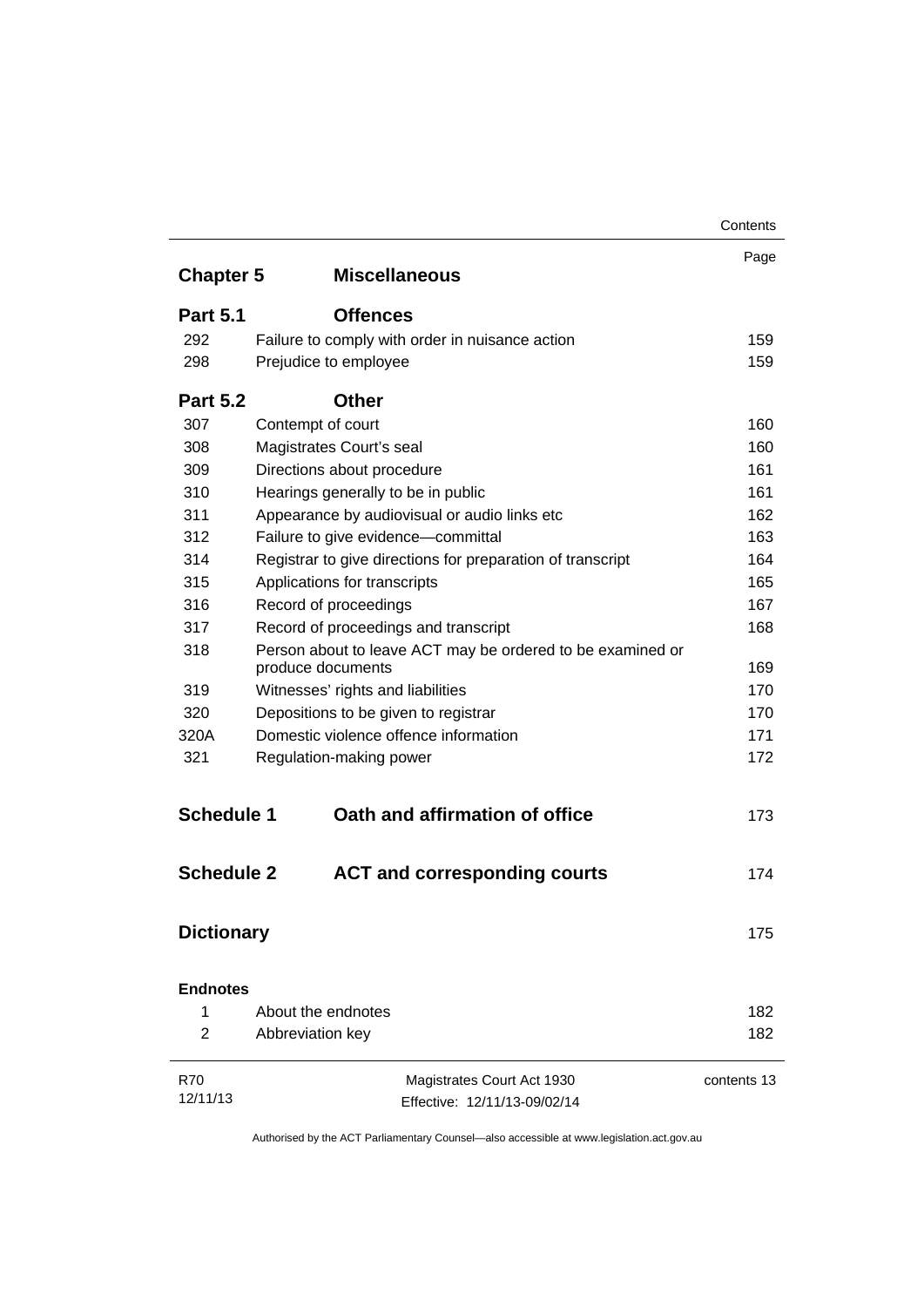| Contents |                        |      |
|----------|------------------------|------|
|          |                        | Page |
| 3        | Legislation history    | 183  |
| 4        | Amendment history      | 207  |
| 5        | Earlier republications | 272  |

contents 14 Magistrates Court Act 1930 Effective: 12/11/13-09/02/14

R70 12/11/13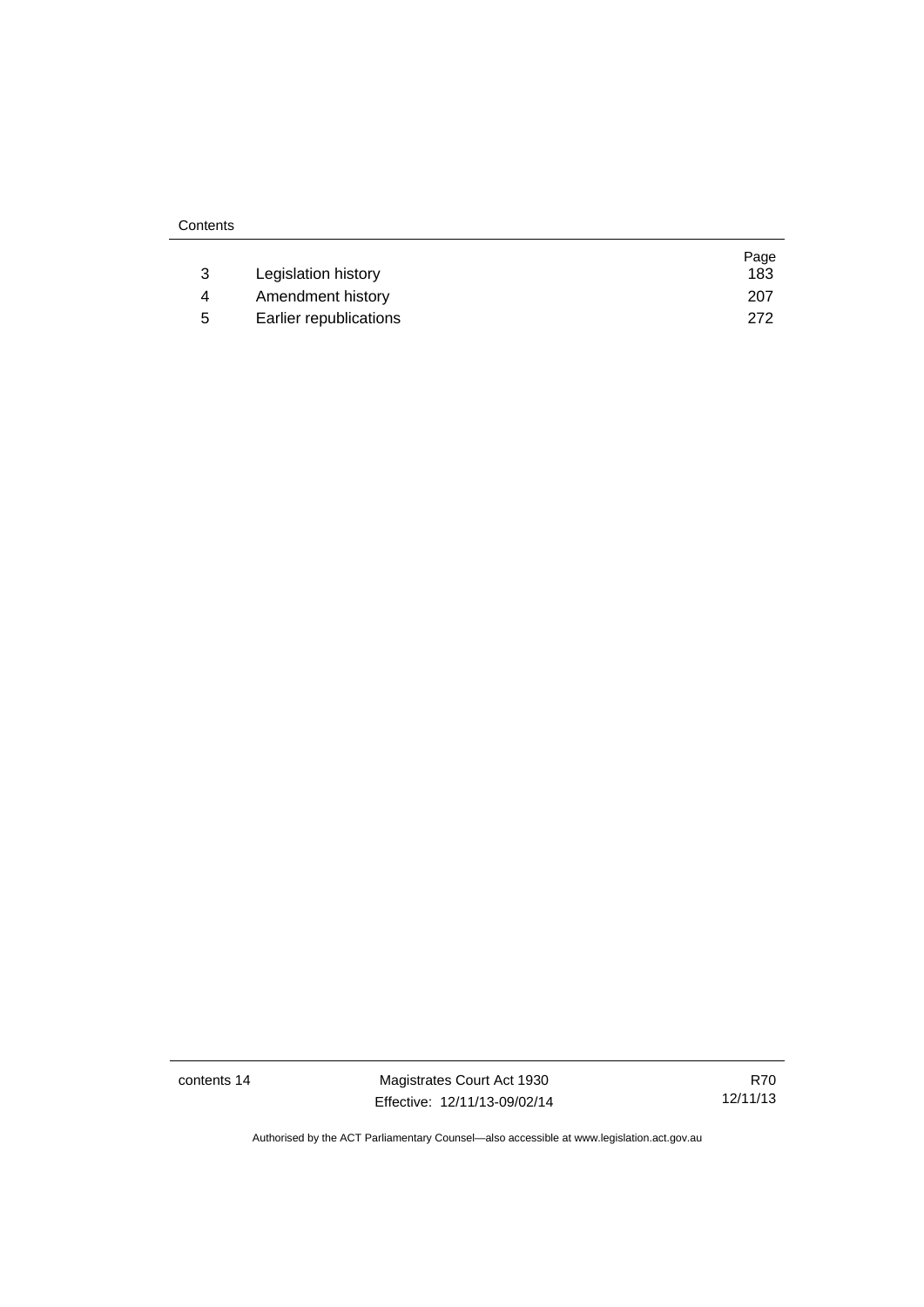

## **Magistrates Court Act 1930**

An Act to establish a Magistrates Court, to provide for the appointment of magistrates, and for other purposes

R70 12/11/13

l

Magistrates Court Act 1930 Effective: 12/11/13-09/02/14 page 1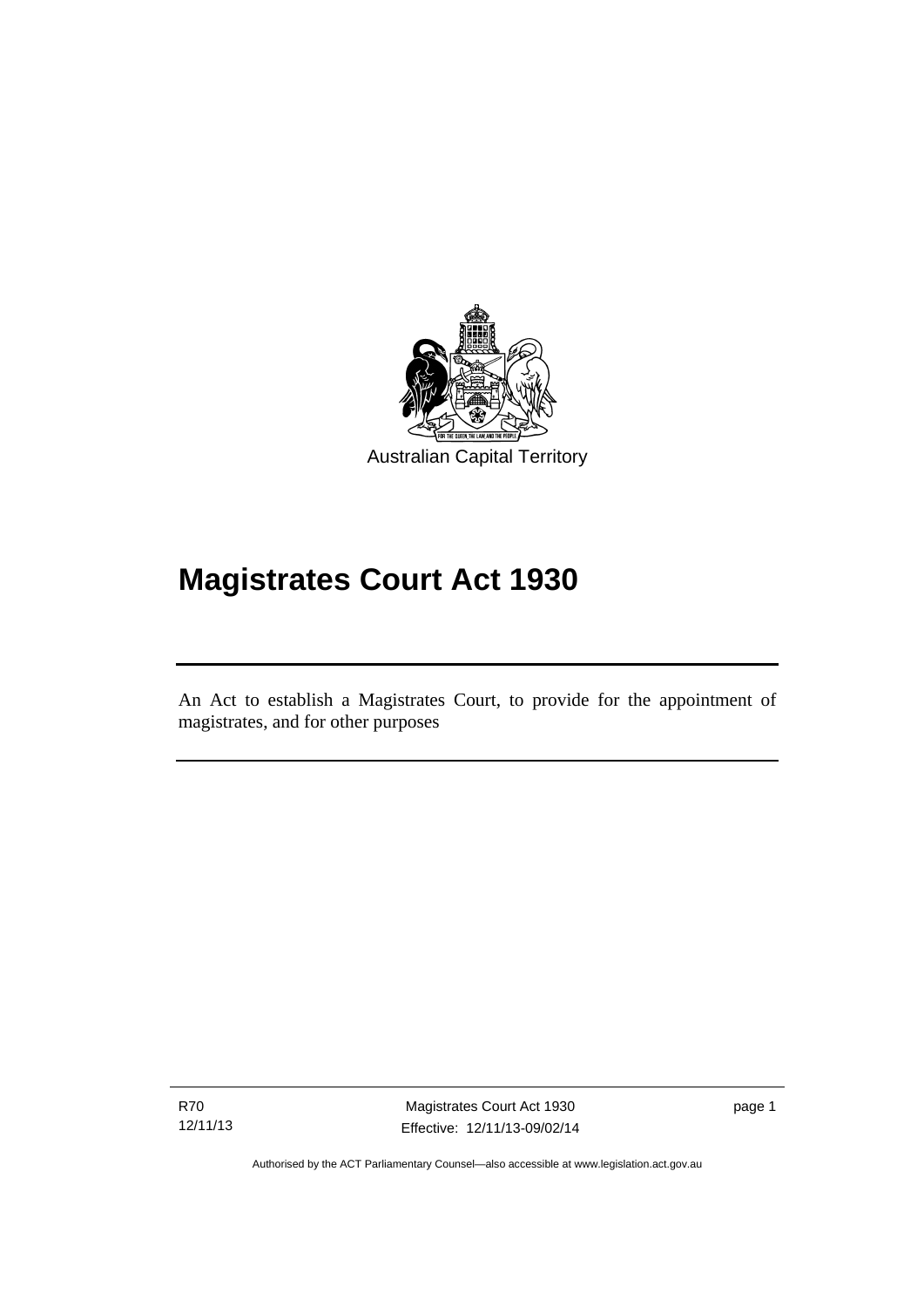Section 1

### <span id="page-17-0"></span>**Chapter 1** Preliminary

### <span id="page-17-1"></span>**1 Name of Act**

This Act is the *Magistrates Court Act 1930*.

### <span id="page-17-2"></span>**2 Dictionary**

The dictionary at the end of this Act is part of this Act.

*Note 1* The dictionary at the end of this Act defines certain terms used in this Act, and includes references (*signpost definitions*) to other terms defined elsewhere.

For example, the signpost definition '*vehicle*, for part 3.8 (Infringement notices for certain offences)—see the *[Road Transport \(Vehicle](http://www.legislation.act.gov.au/a/1999-81)  [Registration\) Act 1999](http://www.legislation.act.gov.au/a/1999-81)*, dictionary.' means that the term 'vehicle' is defined in that dictionary and the definition applies to part 3.8.

*Note 2* A definition in the dictionary (including a signpost definition) applies to the entire Act unless the definition, or another provision of the Act, provides otherwise or the contrary intention otherwise appears (see [Legislation Act,](http://www.legislation.act.gov.au/a/2001-14) s 155 and s 156 (1)).

### <span id="page-17-3"></span>**3 Notes**

A note included in this Act is explanatory and is not part of this Act.

*Note* See the [Legislation Act,](http://www.legislation.act.gov.au/a/2001-14) s 127 (1), (4) and (5) for the legal status of notes.

Authorised by the ACT Parliamentary Counsel—also accessible at www.legislation.act.gov.au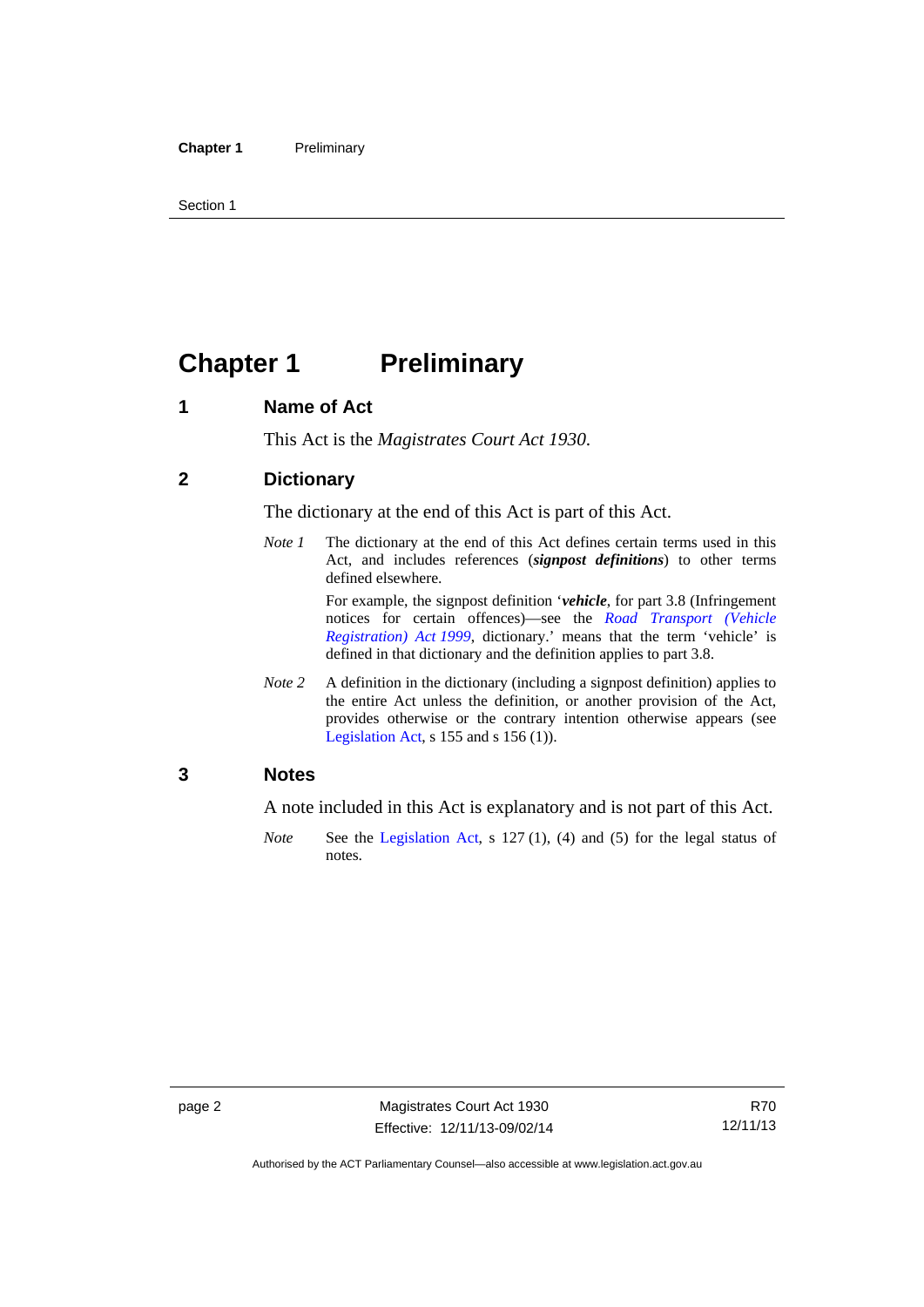## <span id="page-18-0"></span>**Chapter 2 Magistrates Court and magistrates**

### <span id="page-18-1"></span>**Part 2.1 The court**

### <span id="page-18-2"></span>**4 Constitution of court**

- (1) The Magistrates Court is continued in existence.
- (2) The jurisdiction of the court may be exercised by a magistrate (other than a special magistrate) or by 1 or more special magistrates.
- (3) If 2 or more special magistrates are divided in opinion on a case, the case must be—
	- (a) if there is a majority—decided according to the decision of the majority; or
	- (b) if the court is equally divided in opinion—adjourned for hearing and decision by a magistrate (other than a special magistrate).
- (4) The rules may provide for the jurisdiction of the court otherwise exercisable by a magistrate to be exercised by the registrar, in the cases and subject to the conditions prescribed under the rules.
- (5) For the purposes of the exercise of jurisdiction given to the registrar under the rules, this Act has effect, subject to this section, as if the court consisted of the magistrates and the registrar.
- (6) In this section:

*registrar* includes deputy registrar.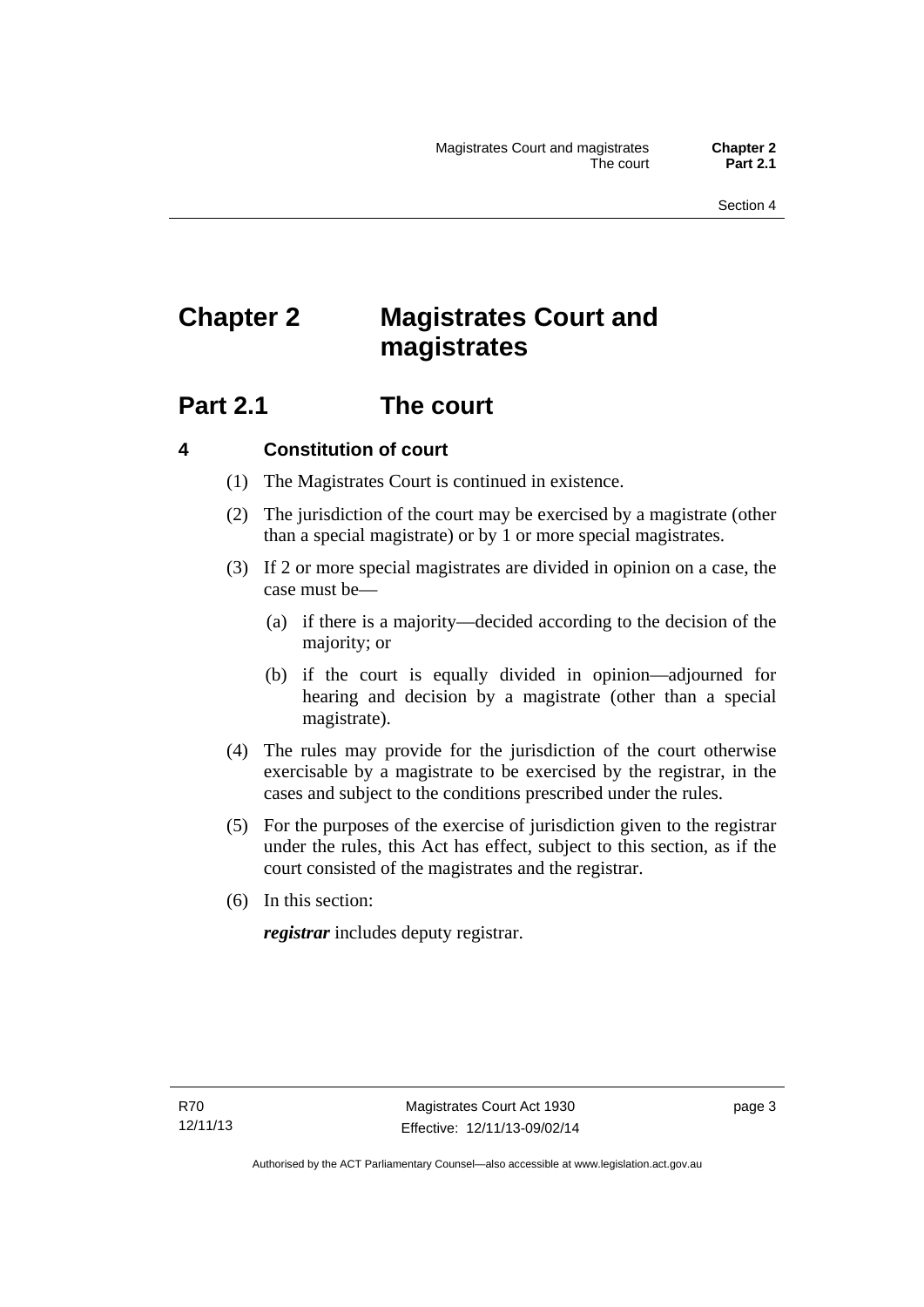Section 5

### <span id="page-19-0"></span>**5 Arrangement of court business**

- (1) The Chief Magistrate is responsible for ensuring the orderly and prompt discharge of the Magistrates Court's business.
- (2) The Chief Magistrate may, subject to consultation with the magistrates that is appropriate and practicable, make arrangements about a magistrate who is to constitute the court in particular matters or classes of matters.
- (3) In this section:

*magistrate* includes special magistrate.

### <span id="page-19-1"></span>**5A Magistrate for matter not available**

- (1) This section applies if a person who is a magistrate constituting the court in a particular civil matter, ceases to hold office as a magistrate, or ceases to be available, before the magistrate finishes dealing with the matter.
- (2) The Chief Magistrate must arrange for another magistrate to constitute the court in the matter.
- (3) The other magistrate may deal with the matter as the other magistrate considers appropriate.

#### **Example**

deal with the matter afresh

- *Note* An example is part of the Act, is not exhaustive and may extend, but does not limit, the meaning of the provision in which it appears (see [Legislation Act,](http://www.legislation.act.gov.au/a/2001-14) s 126 and s 132).
- (4) In this section:

*ceases to be available*––a person *ceases to be available* for a matter if the person is unable to act as a magistrate in relation to the matter because of illness, absence or an inability or unwillingness to deal with the matter.

*matter* includes a class of matters.

Authorised by the ACT Parliamentary Counsel—also accessible at www.legislation.act.gov.au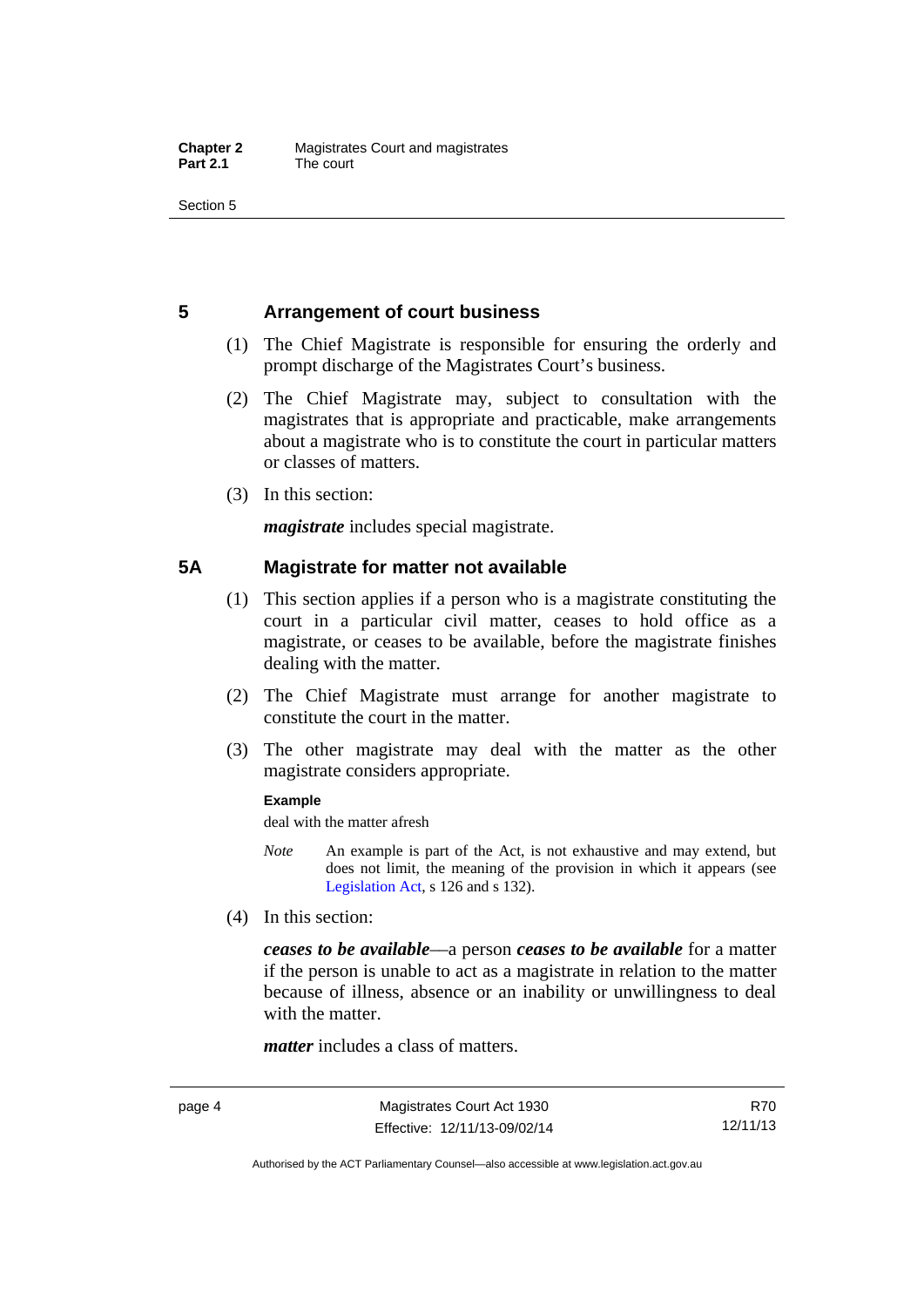### <span id="page-20-0"></span>**Part 2.2 Appointment and jurisdiction of magistrates**

### <span id="page-20-1"></span>**Division 2.2.1 Magistrates other than special magistrates**

<span id="page-20-2"></span>**6 Meaning of** *magistrate* **in div 2.2.1** 

In this division:

*magistrate* means—

- (a) the Chief Magistrate; or
- (b) a person who is appointed under section 7 as a magistrate.

### <span id="page-20-3"></span>**7 Appointment of Chief Magistrate and other magistrates**

- (1) There is to be a Chief Magistrate and other magistrates.
- (2) The Chief Magistrate and other magistrates are appointed by the Executive.

 (3) If a magistrate is appointed as the Chief Magistrate, the person stops holding the position of magistrate.

### <span id="page-20-4"></span>**7AA Requirements of appointment—magistrates**

- (1) The Executive must, in relation to the appointment of magistrates, determine—
	- (a) the criteria that apply to the selection of a person for appointment; and
	- (b) the process for selecting the person.
- (2) A determination is a notifiable instrument.

*Note* A notifiable instrument must be notified under the [Legislation Act](http://www.legislation.act.gov.au/a/2001-14).

page 5

*Note* For the making of appointments (including acting appointments), see the [Legislation Act,](http://www.legislation.act.gov.au/a/2001-14) pt 19.3.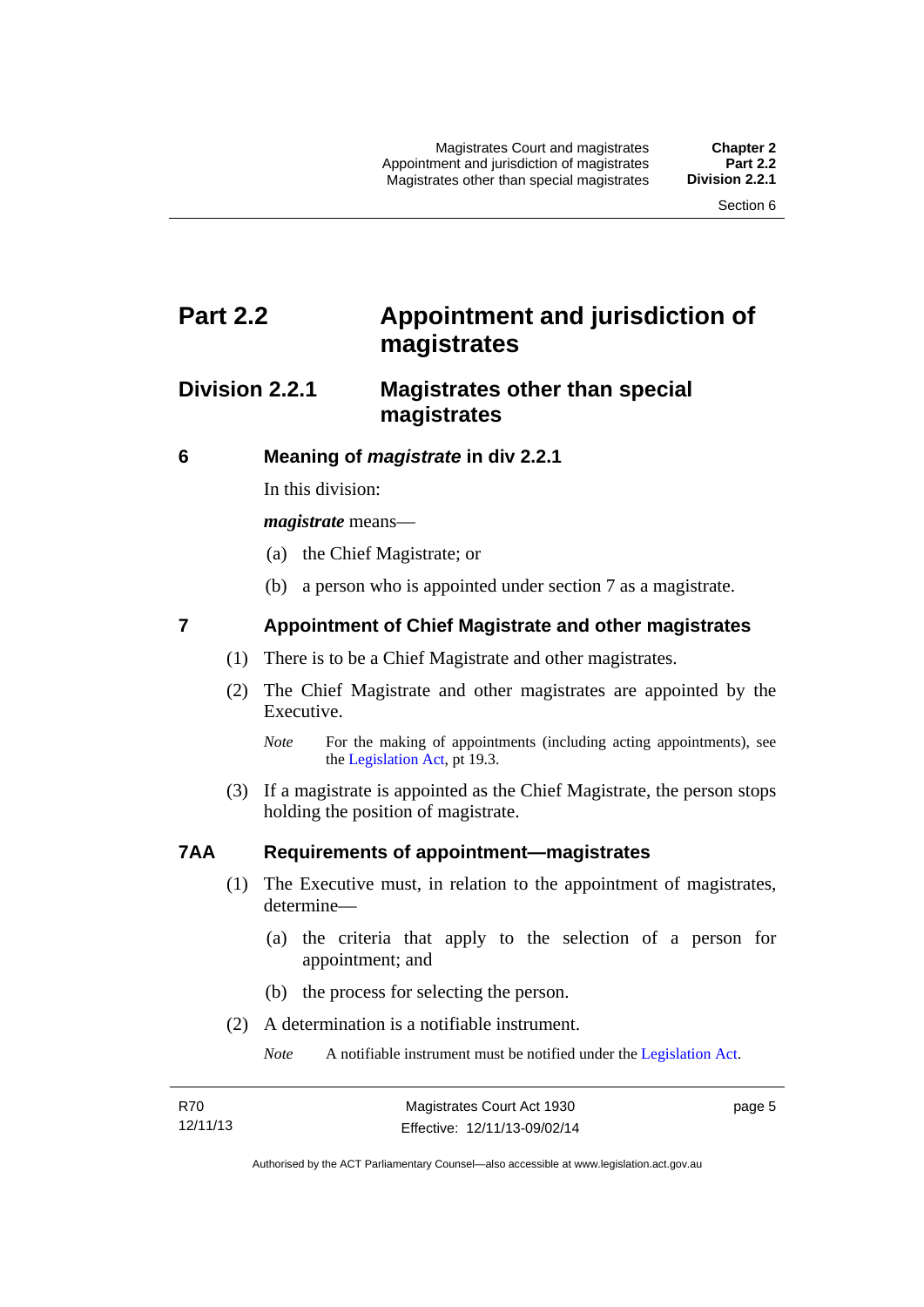### <span id="page-21-0"></span>**7A Eligibility for appointment as magistrate**

A person is not eligible for appointment as a magistrate unless the person is a lawyer and has been a lawyer for at least 5 years.

### <span id="page-21-1"></span>**7B Seniority of magistrates**

Magistrates other than the Chief Magistrate have seniority according to—

- (a) the dates their appointments took effect; or
- (b) if the appointments of 2 or more of them took effect on the same date—the precedence given to them by the instruments of their appointment.

### <span id="page-21-2"></span>**7C Conditions of appointment of magistrates**

A magistrate holds the position on the conditions (if any) about matters not provided for under this Act or another territory law that are decided by the Executive.

### <span id="page-21-3"></span>**7D Term of appointment of magistrates**

- (1) A magistrate is appointed for the term ending when the magistrate turns 65 years old.
	- *Note 1* The *[Judicial Commissions Act 1994](http://www.legislation.act.gov.au/a/1994-9)*, s 4 provides that a magistrate may only be removed from office in accordance with that Act.
	- *Note* 2 A magistrate's appointment also ends if the magistrate resigns (see [Legislation Act,](http://www.legislation.act.gov.au/a/2001-14) s 210).
- (2) A person who is at least 65 years old must not be appointed as a magistrate.

### <span id="page-21-4"></span>**7E Acting Chief Magistrate**

- (1) The Executive may appoint a magistrate to act as Chief Magistrate.
	- *Note* See the [Legislation Act](http://www.legislation.act.gov.au/a/2001-14), s 209, div 19.3.2 and div 19.3.2A about acting appointments.

R70 12/11/13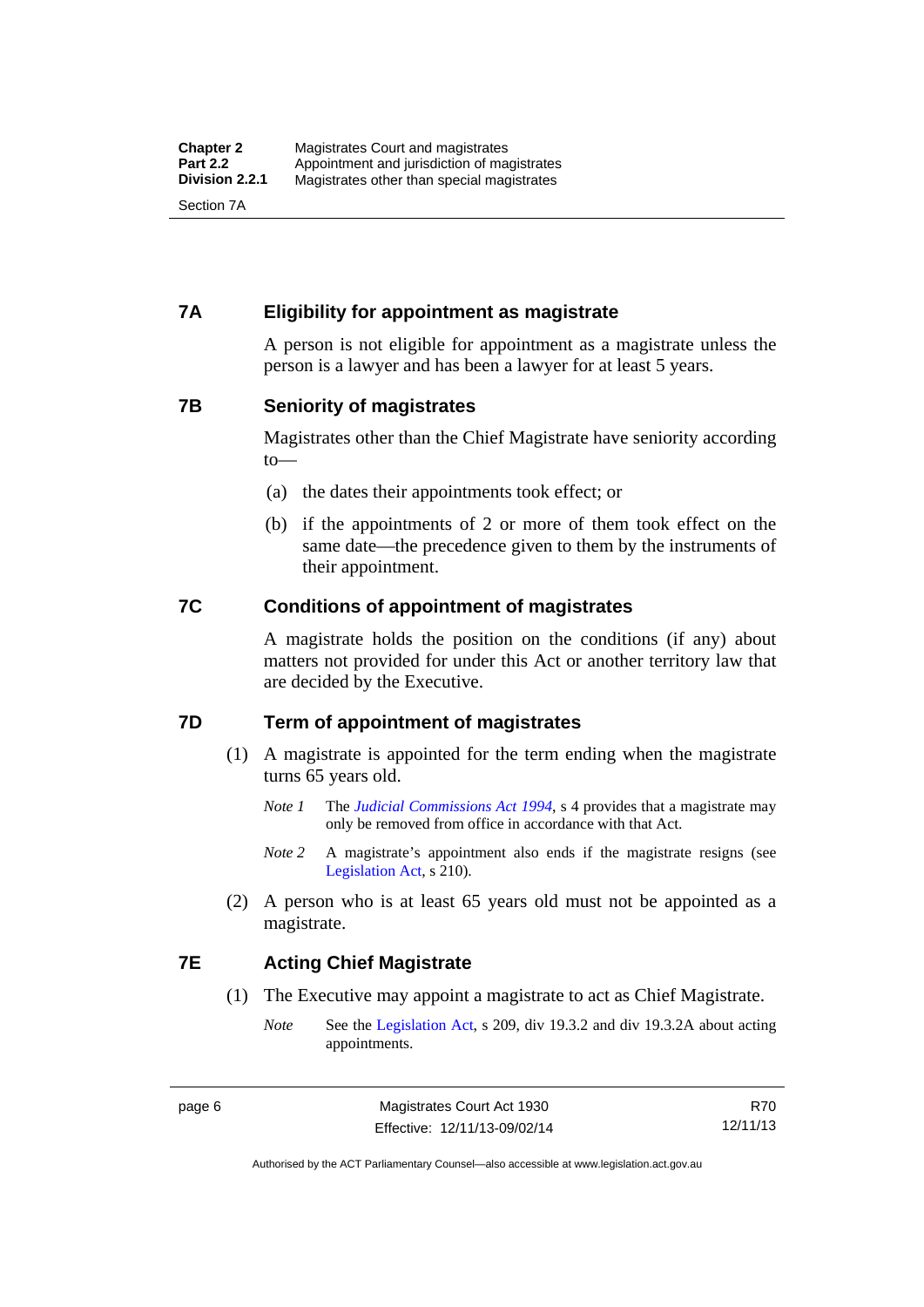(2) If no appointment is made under subsection (1), the senior magistrate who is in the ACT and is able and willing to act must act as Chief Magistrate.

### <span id="page-22-0"></span>**7F Retirement**

- (1) This section applies if a magistrate is—
	- (a) an eligible employee for the *[Superannuation Act 1976](http://www.comlaw.gov.au/Details/C2013C00038)* (Cwlth); or
	- (b) a member of the superannuation scheme for the *[Superannuation Act 1990](http://www.comlaw.gov.au/Details/C2012C00825)* (Cwlth); or
	- (c) a member of any other superannuation scheme determined by the Attorney-General.
- (2) The Executive may retire the magistrate on the ground of invalidity with the magistrate's consent.
- (3) A determination under subsection (1) (c) is a notifiable instrument.

*Note* A notifiable instrument must be notified under the [Legislation Act](http://www.legislation.act.gov.au/a/2001-14).

### <span id="page-22-1"></span>**7G Magistrates not to do other work**

- (1) A magistrate must not practise as a lawyer.
- (2) A magistrate must not, without the Attorney-General's written consent—
	- (a) engage in remunerative employment otherwise than in connection with duties as a magistrate; or
	- (b) accept appointment to another position under a law of the Territory, the Commonwealth, a State or another Territory.
- (3) The Attorney-General must consult with the Chief Magistrate before giving consent.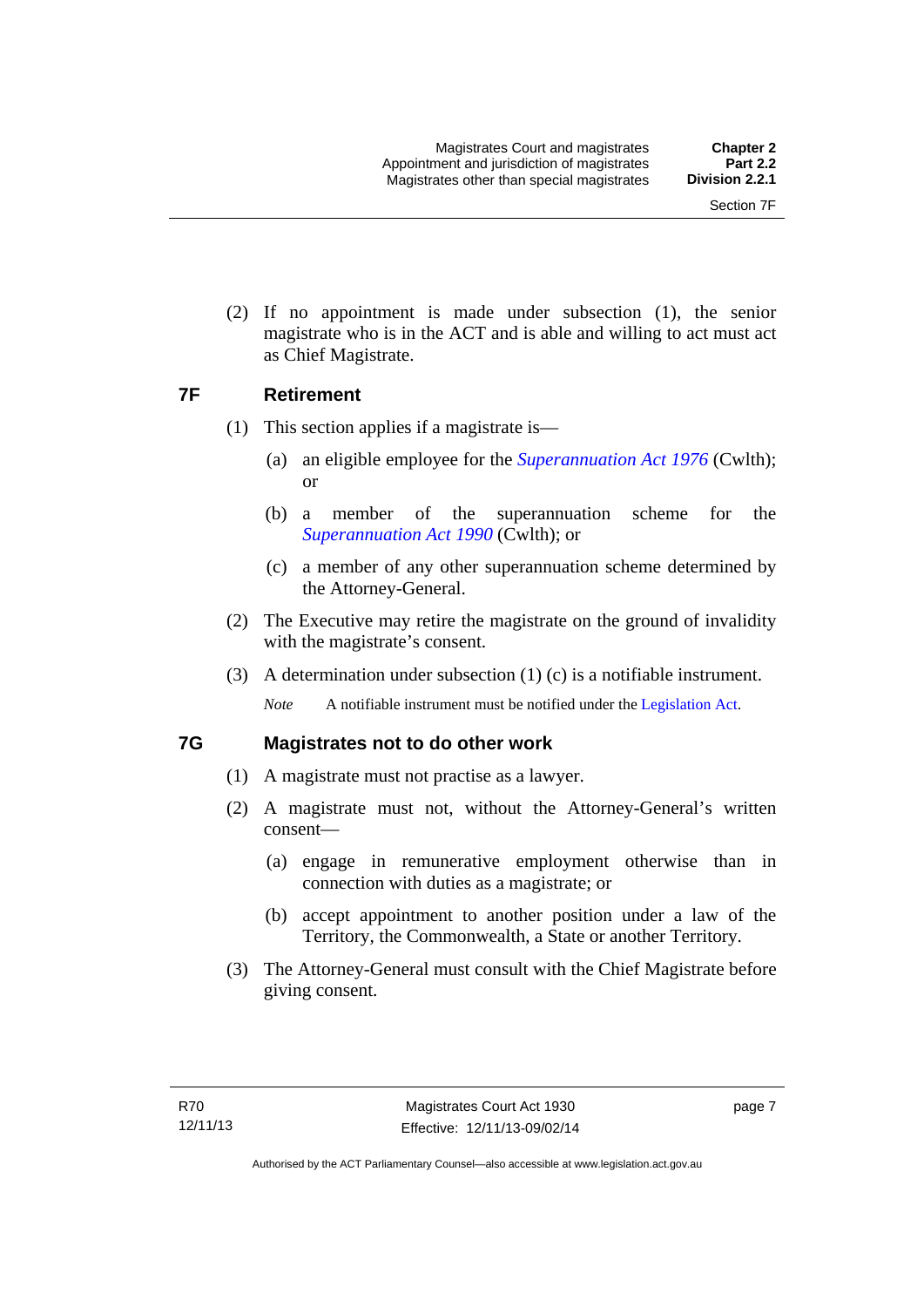### <span id="page-23-0"></span>**7H Rights of public servants**

- (1) A magistrate who was a public servant or APS employee immediately before his or her appointment keeps his or her existing and accruing rights.
- (2) In this section:

*APS employee*—see the *[Public Service Act 1999](http://www.comlaw.gov.au/Details/C2012C00319)* (Cwlth), section 7.

### <span id="page-23-1"></span>**Division 2.2.2 Special magistrates**

### <span id="page-23-2"></span>**8 Appointment of special magistrates**

The Executive may appoint special magistrates.

*Note* For the making of appointments (including acting appointments), see the [Legislation Act,](http://www.legislation.act.gov.au/a/2001-14) pt 19.3.

### <span id="page-23-3"></span>**8AA Requirements of appointment—special magistrates**

- (1) The Executive must, in relation to the appointment of special magistrates, determine—
	- (a) the criteria that apply to the selection of a person for appointment; and
	- (b) the process for selecting the person.
- (2) A determination is a notifiable instrument.

*Note* A notifiable instrument must be notified under the [Legislation Act](http://www.legislation.act.gov.au/a/2001-14).

### <span id="page-23-4"></span>**8A Term of appointment of special magistrates**

- (1) A special magistrate is appointed—
	- (a) for the term mentioned in the instrument of appointment; or

Authorised by the ACT Parliamentary Counsel—also accessible at www.legislation.act.gov.au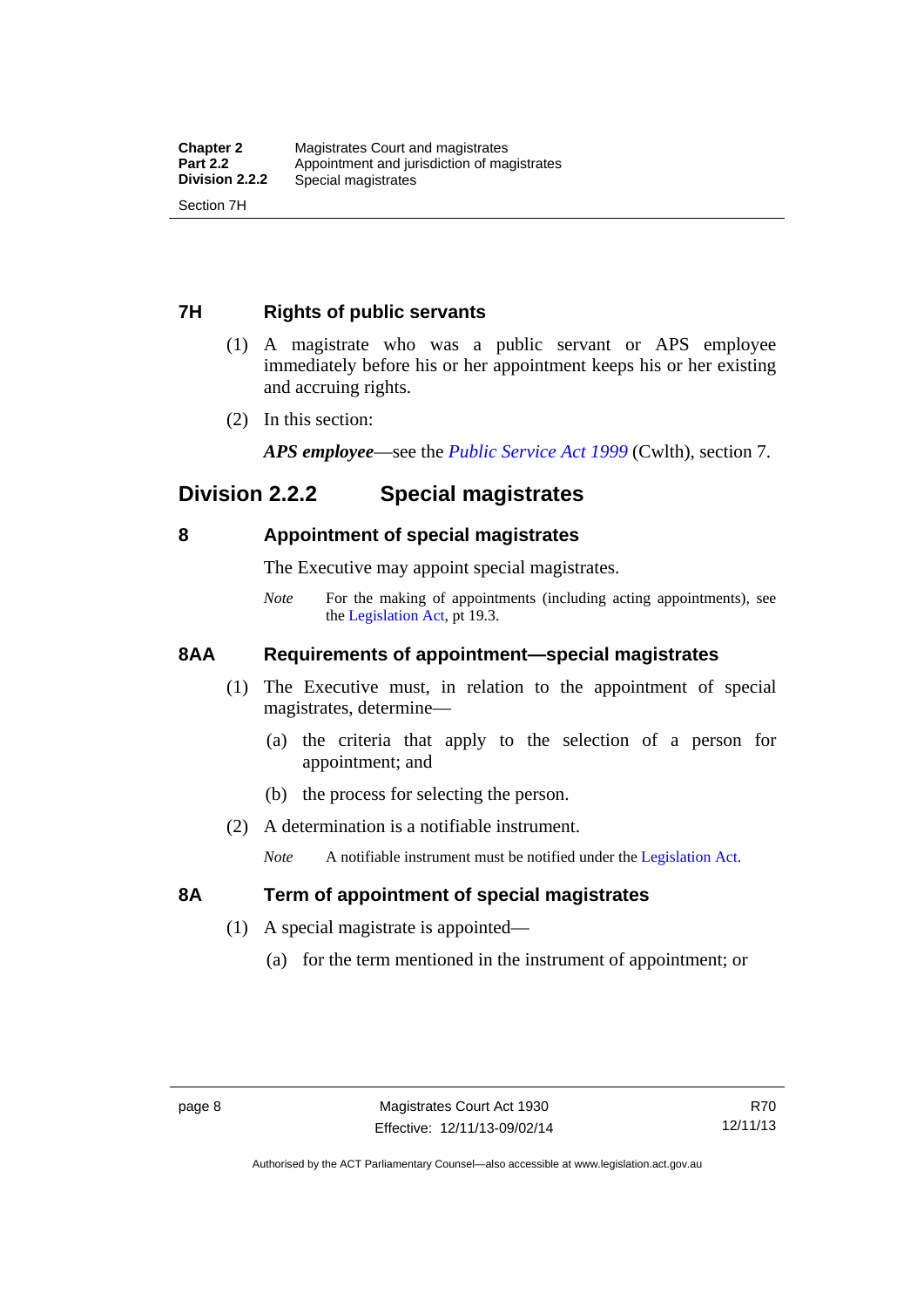- (b) if a term is not mentioned—for the term ending when the special magistrate turns 70 years old.
- *Note 1* The *[Judicial Commissions Act 1994](http://www.legislation.act.gov.au/a/1994-9)*, s 4 provides that a magistrate may only be removed from office in accordance with that Act.
- *Note 2* A special magistrate's appointment also ends if the special magistrate resigns (see [Legislation Act](http://www.legislation.act.gov.au/a/2001-14), s 210).
- (2) A person who is at least 70 years old must not be appointed as a special magistrate.
- (3) A person must not be appointed as a special magistrate for a term that extends beyond the person's 70th birthday.

### <span id="page-24-0"></span>**8B Conditions of appointment of special magistrates**

A special magistrate holds the position on the conditions (if any) about matters not provided for under this Act or another territory law that are decided by the Executive.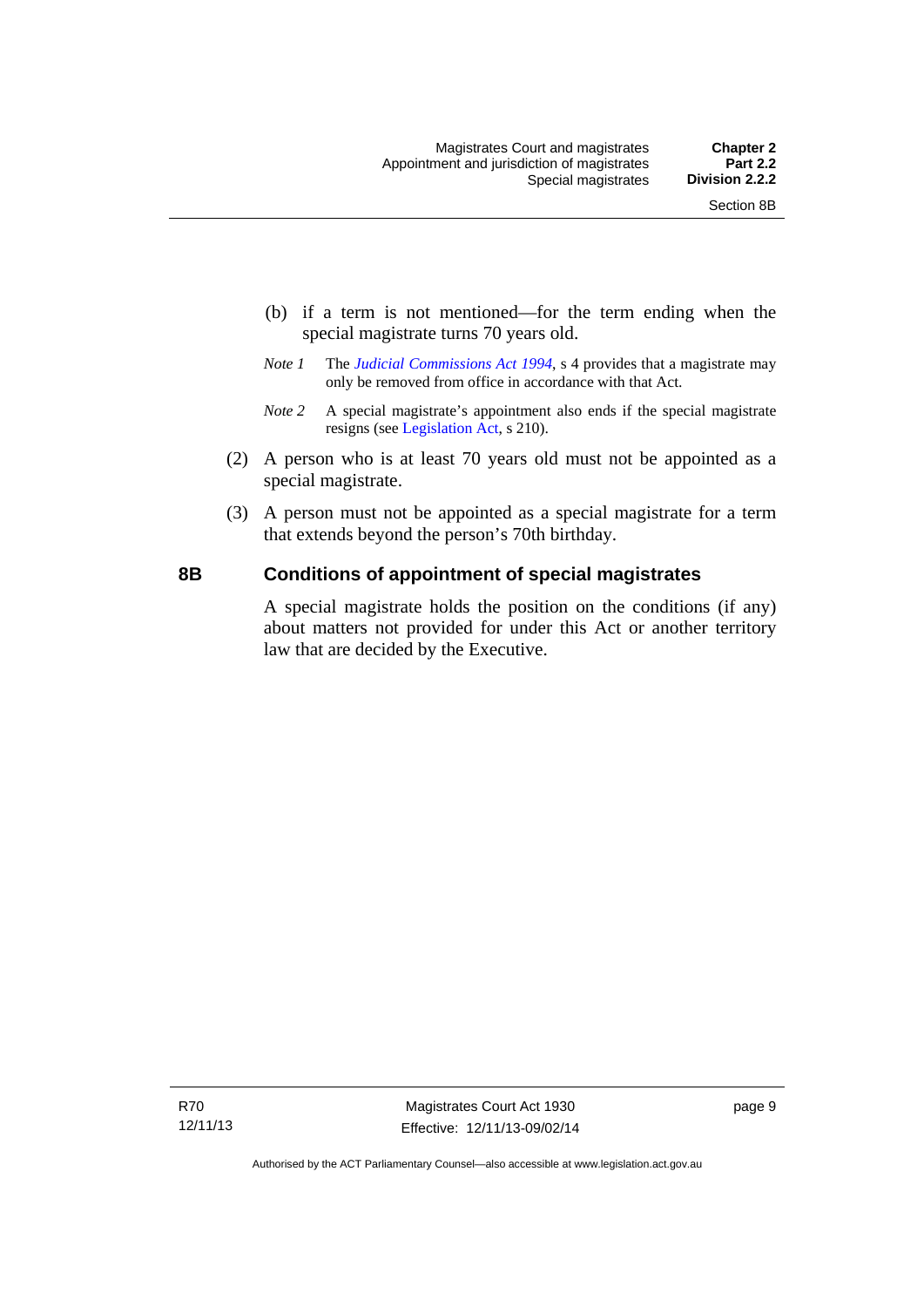### <span id="page-25-0"></span>**Division 2.2.3 Registrar and other court officers**

### <span id="page-25-1"></span>**9 Appointment of registrar etc**

- (1) The Minister may appoint a registrar of the Magistrates Court.
	- *Note 1* For the making of appointments (including acting appointments), see the [Legislation Act,](http://www.legislation.act.gov.au/a/2001-14) pt 19.3.
	- *Note 2* In particular, an appointment may be made by naming a person or nominating the occupant of a position (see [Legislation Act](http://www.legislation.act.gov.au/a/2001-14), s 207).
- (2) The registrar may appoint the deputy registrars of the court, bailiffs and other officers that are required.
- (3) In subsection (2):

*registrar* does not include a deputy registrar.

### <span id="page-25-2"></span>**9A Staff assisting registrar**

The staff assisting the registrar are to be employed under the *[Public](http://www.legislation.act.gov.au/a/1994-37)  [Sector Management Act 1994](http://www.legislation.act.gov.au/a/1994-37)*.

#### <span id="page-25-3"></span>**9B Functions of registrar and deputy registrars**

- (1) The registrar has power to administer oaths and may exercise the other functions given to the registrar under this Act, another territory law or an order of the court.
- (2) Subject to this Act and to any directions of the registrar, a deputy registrar may exercise the functions of the registrar under this Act or another territory law.
	- *Note* A reference to an Act includes a reference to the statutory instruments made or in force under the Act, including regulations and rules (see [Legislation Act,](http://www.legislation.act.gov.au/a/2001-14) s 104).
- (3) The exercise of a function by a deputy registrar does not affect the power of the registrar to exercise the function.

R70 12/11/13

Authorised by the ACT Parliamentary Counsel—also accessible at www.legislation.act.gov.au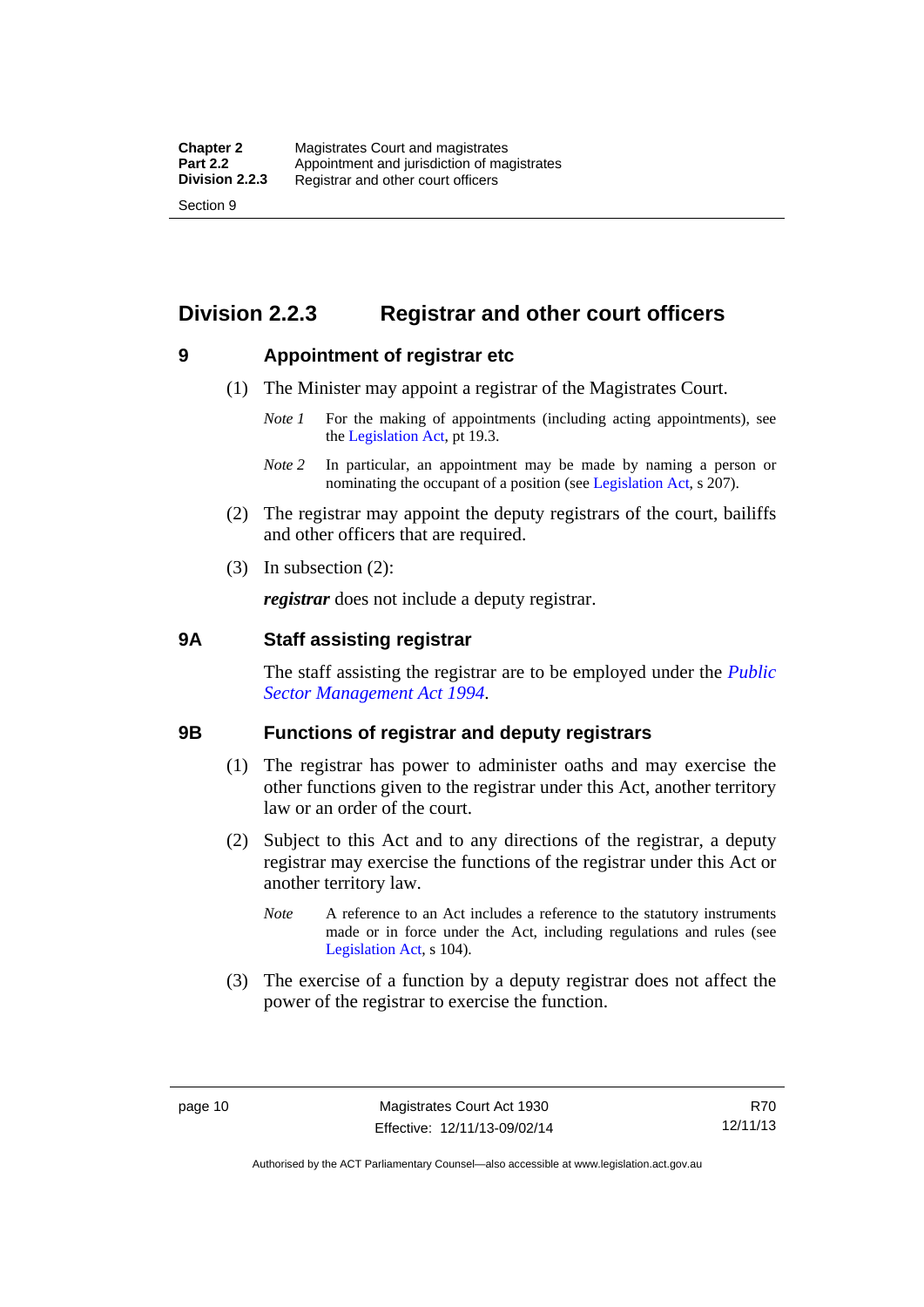### <span id="page-26-0"></span>**Division 2.2.3A Judicial officers exchange**

### <span id="page-26-1"></span>**9C Definitions—div 2.2.3A**

In this division:

*ACT court* means a court of this jurisdiction mentioned in an item in schedule 2, column 2.

*corresponding court*, in relation to an ACT court mentioned in an item in schedule 2, column 2, means a court of another jurisdiction mentioned in the item, column 3.

*court* includes tribunal.

*judicial exchange arrangement* means an arrangement under section 9D.

*judicial officer* means a magistrate or other person who, whether alone or together with others, constitutes a court, but does not include a lay member of a court.

*participating jurisdiction* means the Commonwealth, a State or another country if under the law of that jurisdiction a judicial exchange arrangement may be entered into with the Attorney-General of this jurisdiction.

*Note State* includes the Northern Territory (see [Legislation Act](http://www.legislation.act.gov.au/a/2001-14), dict, pt 1).

*this jurisdiction* means the ACT.

### <span id="page-26-2"></span>**9D Establishment of judicial exchange arrangements**

- (1) The Attorney-General of this jurisdiction may enter into an arrangement with the Attorney-General of a participating jurisdiction for the temporary transfer of judicial officers between ACT courts and corresponding courts.
- (2) An arrangement under this section cannot provide for the transfer of judicial officers to a federal court of the Commonwealth.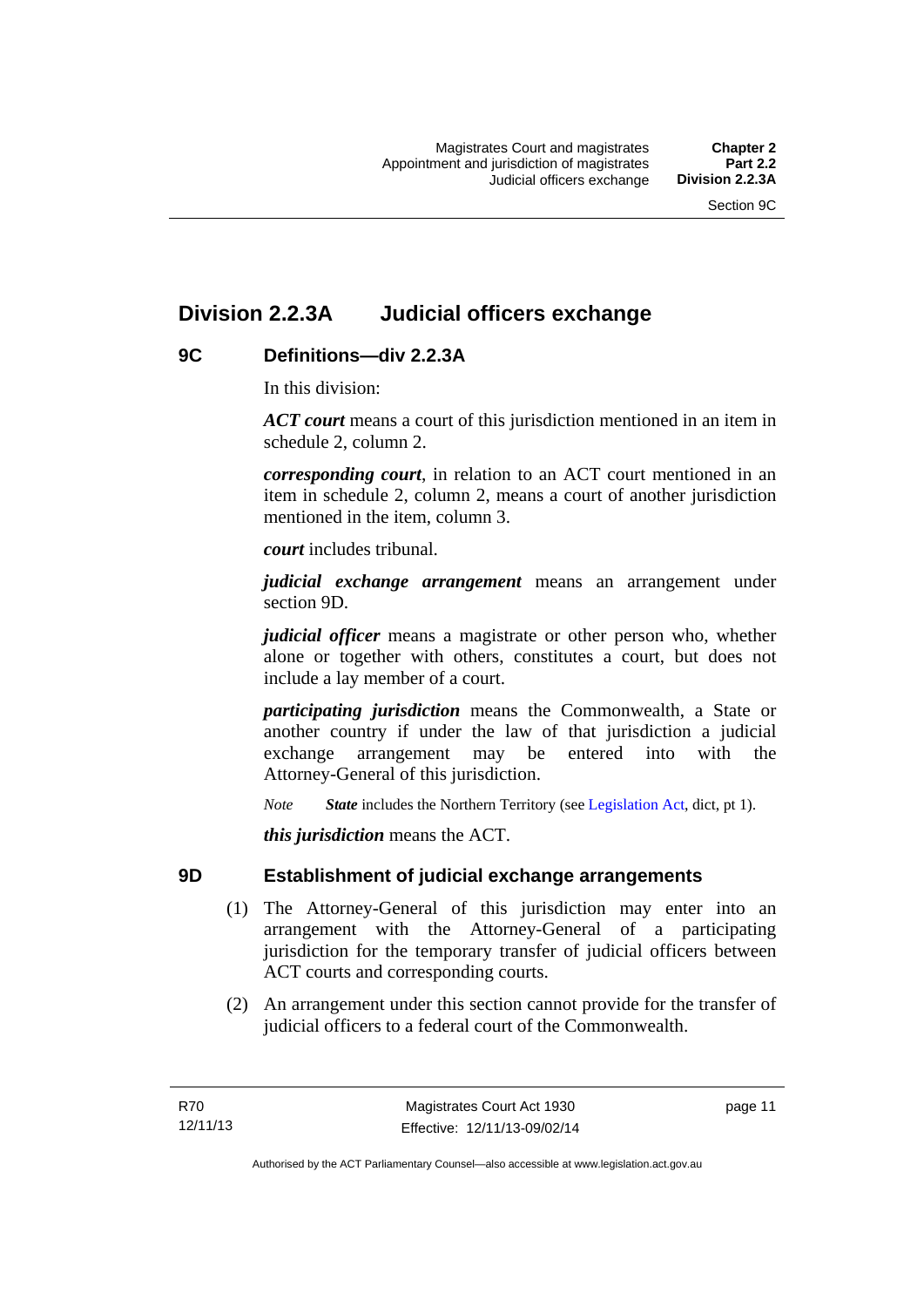- (3) Without limiting subsection (1), an arrangement under this section—
	- (a) may require transfers to a court to be subject to the prior approval of either or both of the following:
		- (i) the Attorney-General of this jurisdiction;
		- (ii) the Attorney-General of the participating jurisdiction; and
	- (b) may establish the manner and form in which a transfer to a court is to be made; and
	- (c) may determine the rank, title, status and precedence of a transferred judicial officer.

### <span id="page-27-0"></span>**9E Transfer of judicial officer of another jurisdiction to ACT court**

- (1) This section applies if a judicial exchange arrangement provides for the transfer to an ACT court of a judicial officer of a corresponding court.
- (2) The chief magistrate may, in accordance with the judicial exchange arrangement and with the agreement of the senior judicial officer of the corresponding court, appoint a judicial officer of the corresponding court to act as a judicial officer of the ACT court.
- (3) The judicial officer of the corresponding court is qualified for appointment despite any law of this jurisdiction to the contrary.
- (4) The maximum term for which an appointment under this section may be made on any one occasion is 6 months.
- (5) However, an appointment under this section may not extend beyond the retirement age for judicial officers of the ACT court.
- (6) A judicial officer of a corresponding court may be appointed under this section to more than one ACT court.

R70 12/11/13

Authorised by the ACT Parliamentary Counsel—also accessible at www.legislation.act.gov.au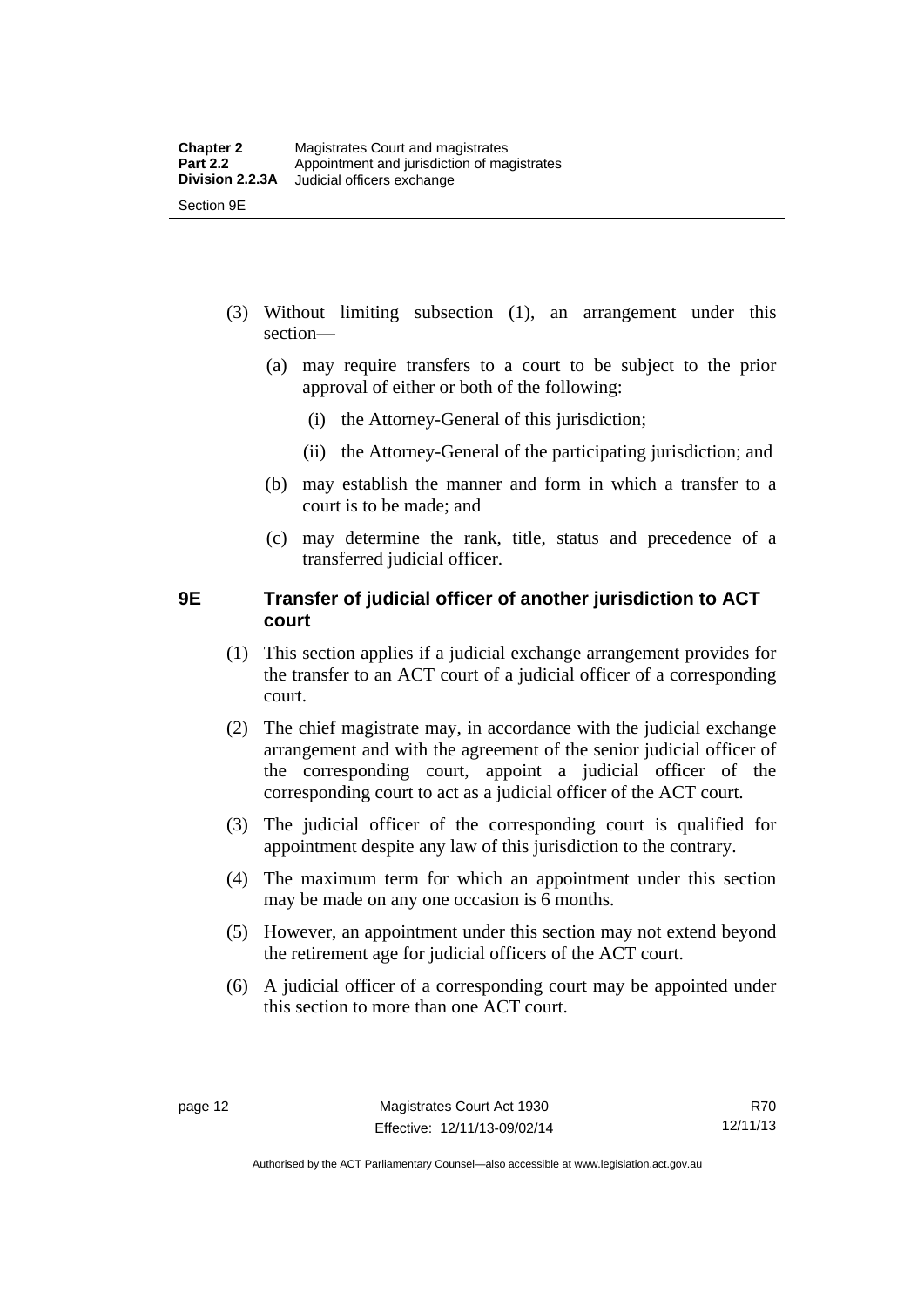(7) A judicial officer whose appointment under this section has ceased may complete or otherwise continue to deal with any matters relating to proceedings in the ACT court that have been heard, or partly heard, by the judicial officer before the appointment under this section ceased.

### <span id="page-28-0"></span>**9F Service in ACT court of judicial officer of another jurisdiction**

- (1) This section applies to a judicial officer of a corresponding court who is appointed to act as a judicial officer of an ACT court in accordance with a judicial exchange arrangement.
- (2) While acting as a judicial officer of the ACT court, the judicial officer of the corresponding court has all the powers, authorities, privileges and immunities of, and is taken to be for all purposes, a judicial officer of the ACT court.
- (3) Despite subsection (2), territory laws concerning the following matters do not apply to the judicial officer of the corresponding court while acting as a judicial officer of the ACT court:
	- (a) the remuneration, allowances and other conditions of service of judicial officers;
	- (b) the pension or other superannuation entitlements of judicial officers and related provisions;
	- (c) the removal or suspension of judicial officers from office.

### <span id="page-28-1"></span>**9G Service of ACT judicial officer in corresponding court**

(1) This section applies to a judicial officer of an ACT court who is appointed to act as a judicial officer of a corresponding court in accordance with a judicial exchange arrangement.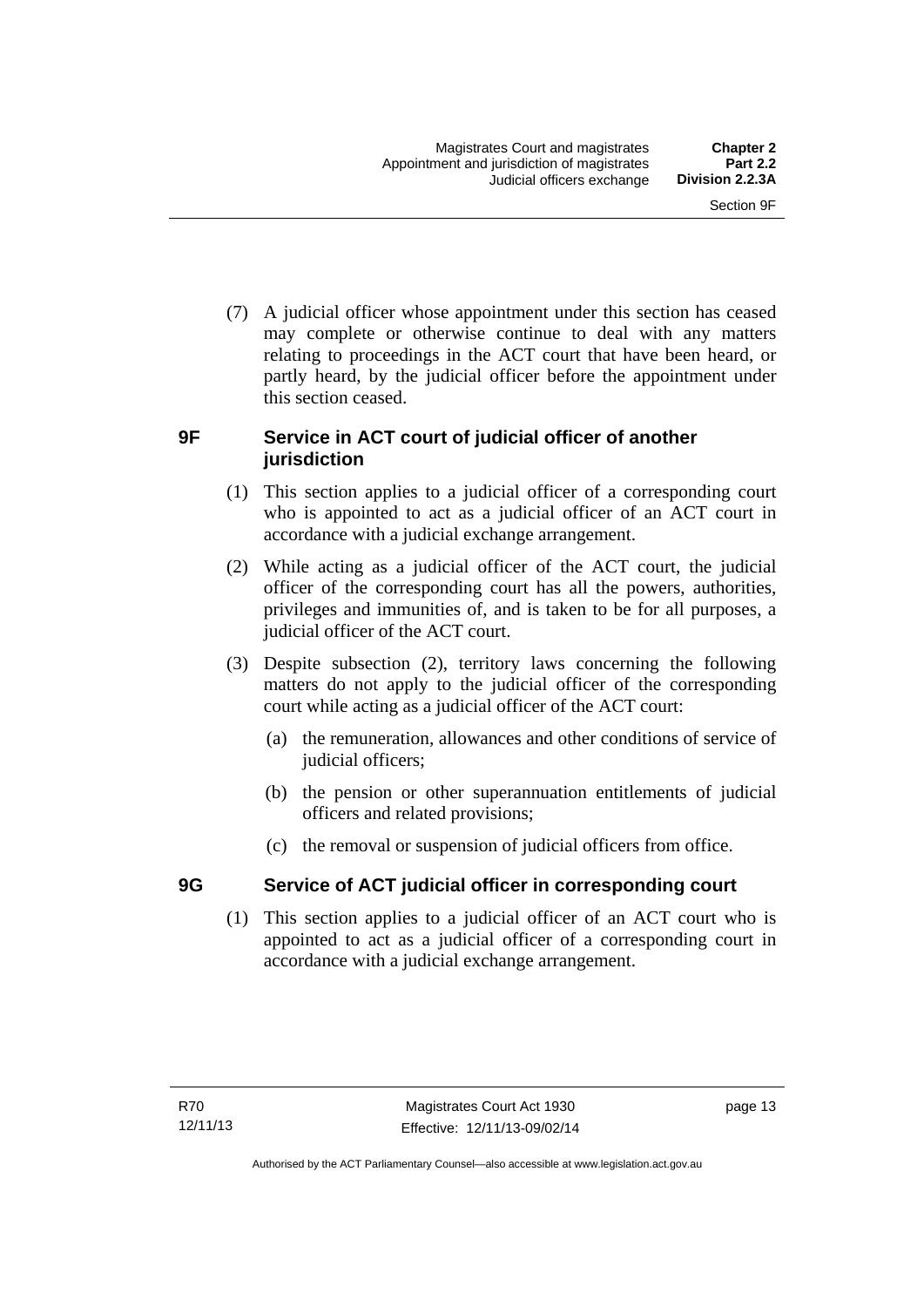- (2) The judicial officer's service as a judicial officer of the corresponding court is taken to be service as a judicial officer of the ACT court for the purposes of territory laws about—
	- (a) the remuneration, allowances and other conditions of service of judicial officers; and
	- (b) the pension or other superannuation entitlements of judicial officers and related provisions; and
	- (c) the removal or suspension of judicial officers from office.

### <span id="page-29-0"></span>**9H Judicial office not affected by appointment to another judicial office**

(1) In this section:

*court* includes a tribunal (however described) that exercises functions of a judicial nature or functions of a similar nature (such as conciliation functions, arbitration functions, disciplinary functions or administrative review functions).

*judicial office* extends to the office of any member of a court, but only if the holder of the office is required to be a judicial officer or have legal qualifications.

- (2) The doctrine of incompatibility of office—
	- (a) does not operate to prevent the holder of a judicial office (the *original office*) from being appointed to another judicial office (the *additional office*); and
	- (b) does not operate to effect or require the surrender or vacation of the original office as a result of the appointment to the additional office.
- (3) This section applies—
	- (a) even if the original office or the additional office is held on an acting or temporary basis; and

Authorised by the ACT Parliamentary Counsel—also accessible at www.legislation.act.gov.au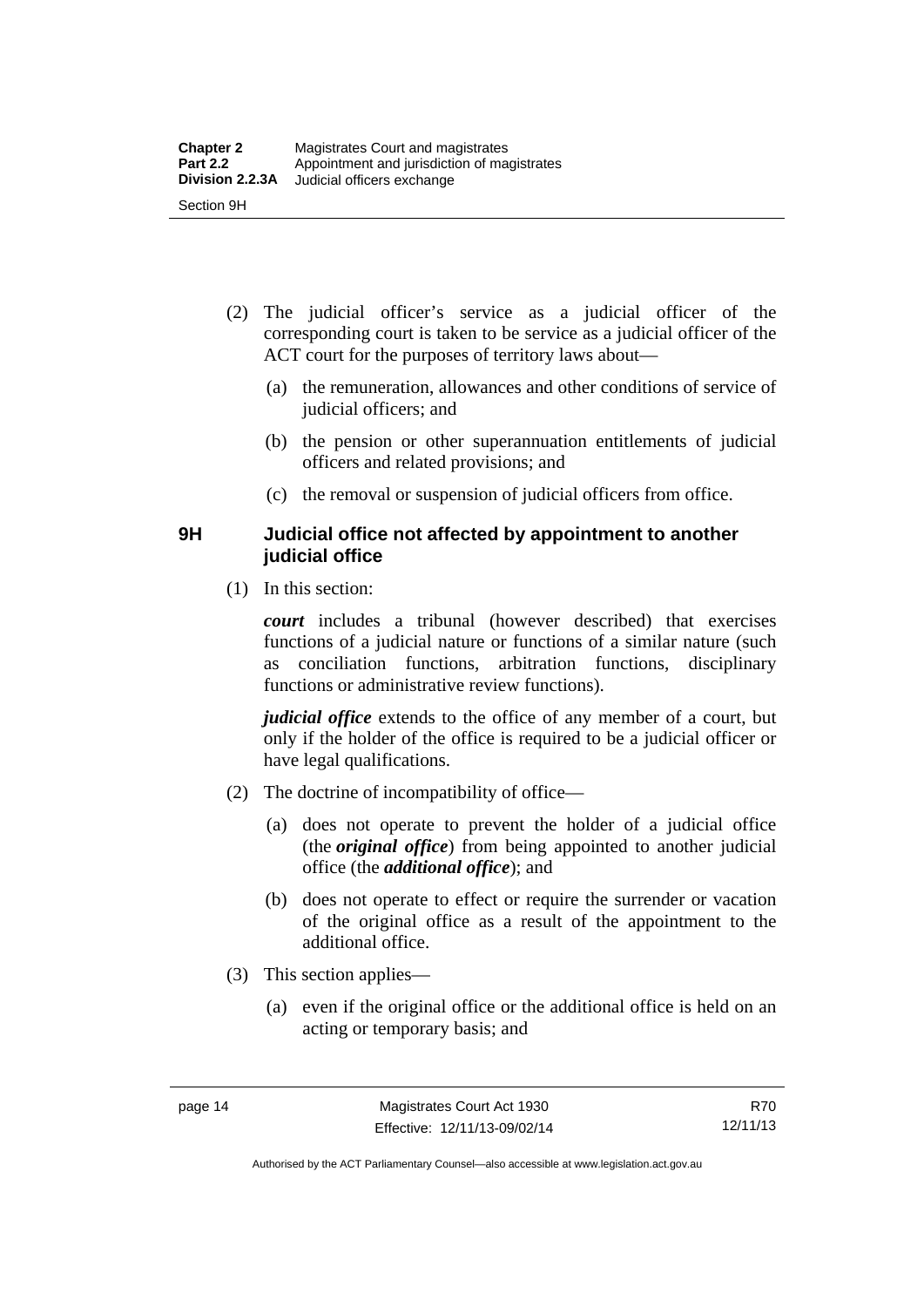- (b) even if the original office or the additional office is a judicial office of another jurisdiction (including, but not limited to, judicial offices to which appointments are made under section 9E); and
- (c) even if an appeal lies from a decision of the court of one of the judicial offices to the court of the other judicial office; and
- (d) even if the courts of the judicial offices are not of the same status.

### <span id="page-30-0"></span>**9I Other arrangements not affected**

This division does not limit or affect any other arrangements under which—

- (a) a judicial officer of another jurisdiction may be appointed or act as a judicial officer of this jurisdiction; or
- (b) a judicial officer of this jurisdiction may be appointed or act as a judicial officer of another jurisdiction.

### <span id="page-30-1"></span>**9J Amendment of sch 2**

A regulation may amend schedule 2.

### <span id="page-30-2"></span>**Division 2.2.4 Jurisdiction of magistrates**

### <span id="page-30-3"></span>**10P Oath etc of office**

- (1) A person appointed as the Chief Magistrate, a magistrate or special magistrate must not exercise the functions given to a magistrate under any territory law unless the person has sworn an oath or made an affirmation in accordance with the form in schedule 1.
- (2) The oath must be sworn or affirmation made before the Chief Justice.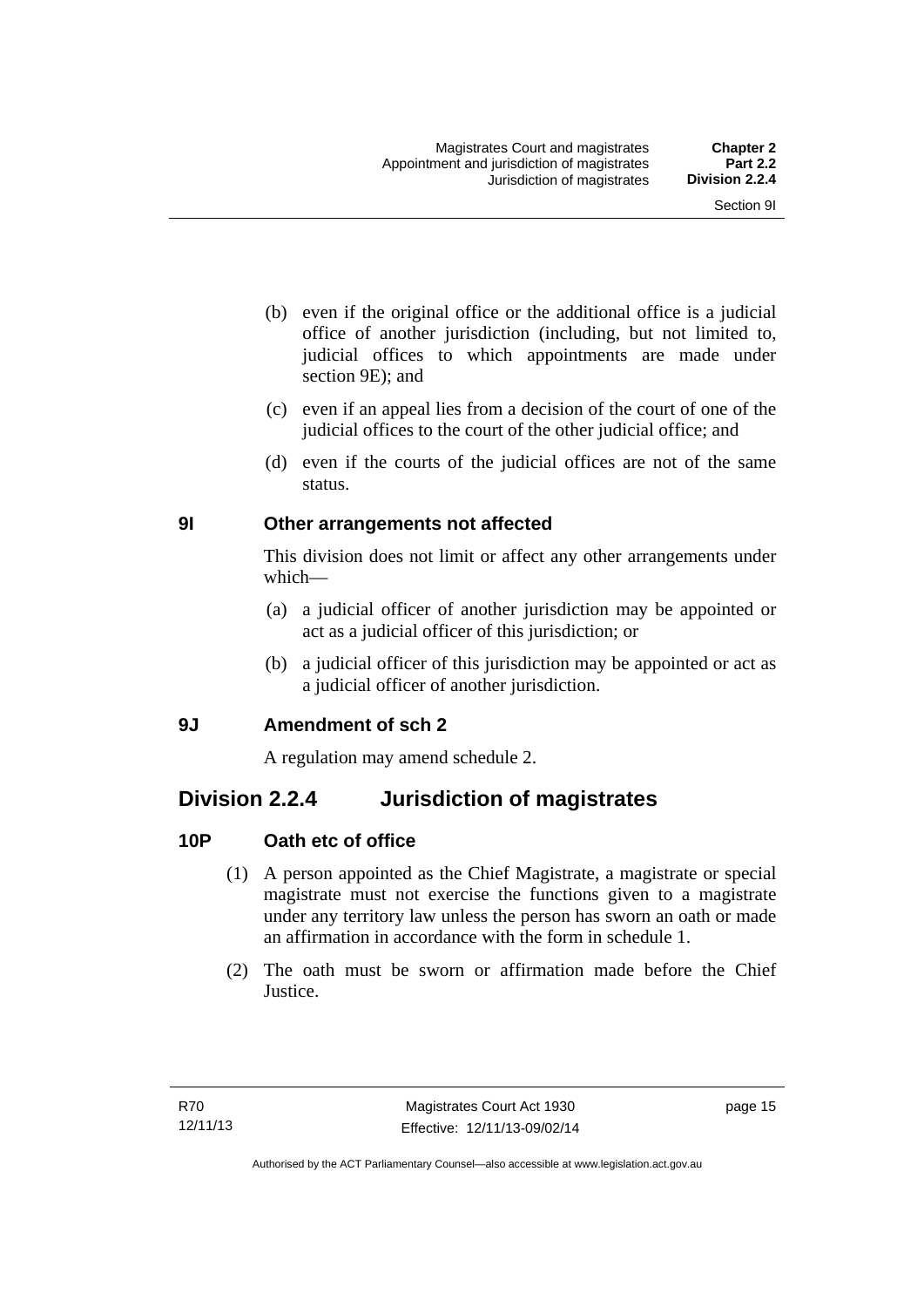### <span id="page-31-0"></span>**11 Acts done beyond ACT**

- (1) An act done by a magistrate, because of his or her office, outside the ACT for the purpose of authenticating the signature of a person to an instrument intended to take effect in the ACT is, unless the act is required by law to be done in the ACT, effective for any territory law.
- (2) An oath or affirmation administered by a magistrate, because of his or her office, outside the ACT in any case in which an oath or affirmation may be administered by a magistrate is, unless the oath or affirmation is required by law to be administered in the ACT, effective for any territory law.

### <span id="page-31-1"></span>**12 Acts by magistrate out of court etc**

- (1) Any magistrate out of court or the registrar may do all or any of the following:
	- (a) receive an information;
	- (b) issue a summons or warrant on an information;
	- (c) issue a summons or warrant to compel the attendance of a witness;
	- (d) do anything else that is necessary and preliminary to a hearing.
- (2) Without limiting subsection (1), if a law in force in the ACT provides that an information or complaint may be laid or made before, or a summons or warrant issued by, a court or justice of the peace, the information or complaint may be laid or made, and the summons or warrant may be issued, by a magistrate or the registrar.

### <span id="page-31-2"></span>**13 Making of enforcement order after case decided**

After a case has been heard and decided, any magistrate or the registrar may make an enforcement order for the purposes of the case.

R70 12/11/13

Authorised by the ACT Parliamentary Counsel—also accessible at www.legislation.act.gov.au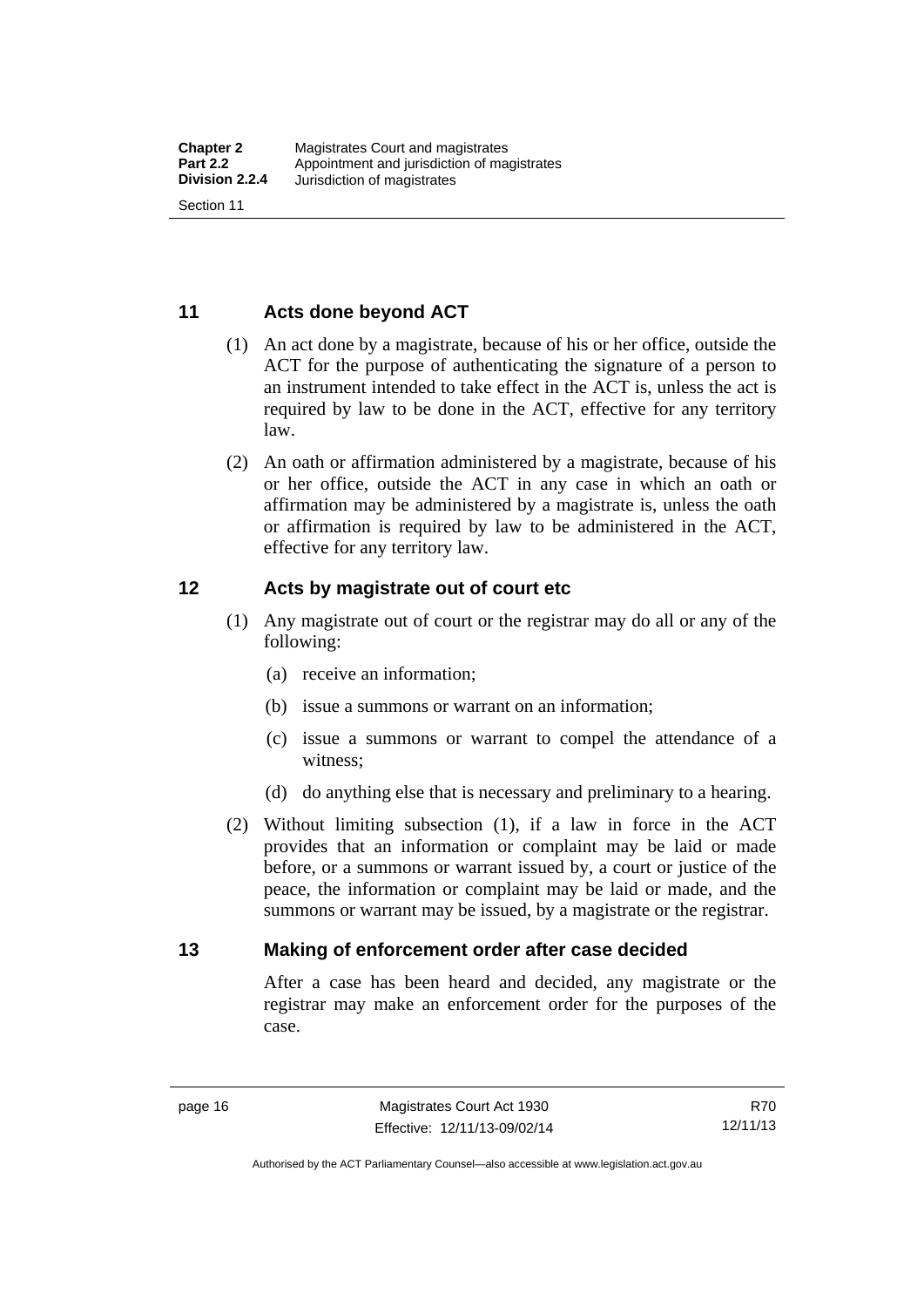### <span id="page-32-0"></span>**15 Process not invalid only because of death of magistrate etc**

A summons or warrant issued, or order made, by a magistrate or registrar is not invalid only because of the magistrate or registrar dying or otherwise ceasing to hold the position.

### <span id="page-32-1"></span>**16 Order instead of mandamus order**

- (1) If a magistrate or registrar refuses to do any act relating to the duties of his or her office as a magistrate or registrar, the party requiring the act to be done may apply to the Supreme Court for an order calling on the magistrate or registrar and also the party to be affected by the act to show cause why the act should not be done, and if good cause is not shown against it, the Supreme Court may make the order absolute, with or without payment of costs.
- (2) A magistrate or registrar on being served with an order absolute must obey the order, and do the act required by it to be done.

### <span id="page-32-2"></span>**17 Magistrates may exercise functions of justices of peace**

If under any law in force in the ACT, anything is required or permitted to be done before, to or by a justice of the peace, it may be done before, to or by a magistrate.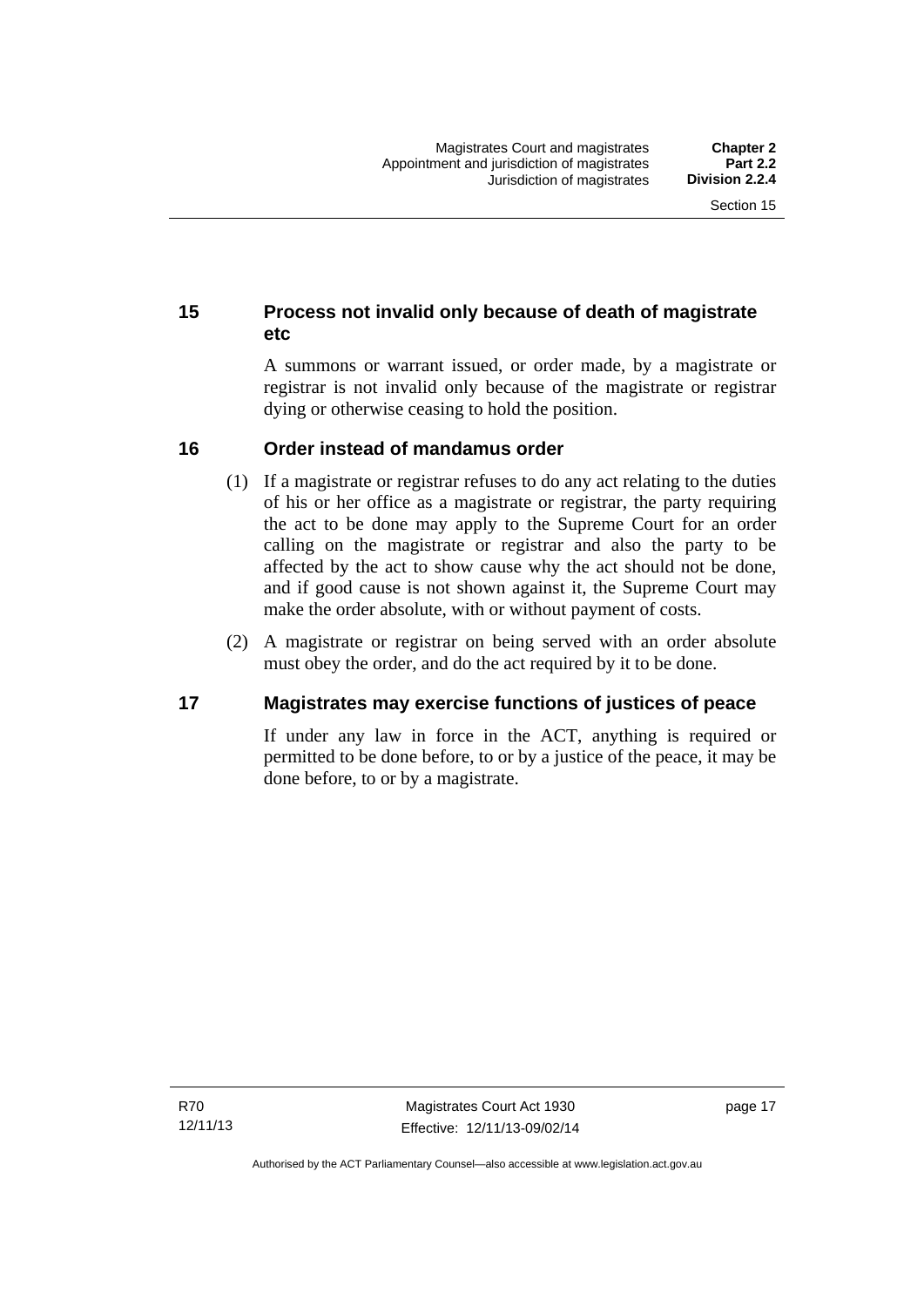### <span id="page-33-0"></span>**Part 2.3 Protection of magistrates in execution of their office**

### <span id="page-33-1"></span>**17A Magistrate sued for act not within jurisdiction**

- (1) Any person injured by an act done by a magistrate in a matter in which by law the magistrate has no jurisdiction or in which the magistrate has exceeded his or her jurisdiction, or by an act done under any conviction or order made or warrant or writ issued by a magistrate in any such matter, may maintain in the Supreme Court an action against the magistrate without alleging in his or her statement of claim that the act complained of was done maliciously and without reasonable and probable cause.
- (2) No such action is maintainable for anything done under any such conviction or order until after the conviction or order has been quashed or set aside on appeal.
- (3) No such action is maintainable for anything done under any such warrant that was issued by the magistrate to procure the appearance of the person charged, and that has been followed by a conviction or order in the same matter, until after the conviction or order has been so quashed or set aside.
- (4) If the lastmentioned warrant has not been followed by a conviction or order, or if it is a warrant on an information of an alleged indictable offence, and if a summons was issued previously to the warrant being issued, and the summons was served on the person charged either personally or by leaving it for the person with someone at the person's last-known or usual home or business address, and the person did not appear according to the exigency of the summons, in that case no action is maintainable against the magistrate for anything done under the warrant.

R70 12/11/13

Authorised by the ACT Parliamentary Counsel—also accessible at www.legislation.act.gov.au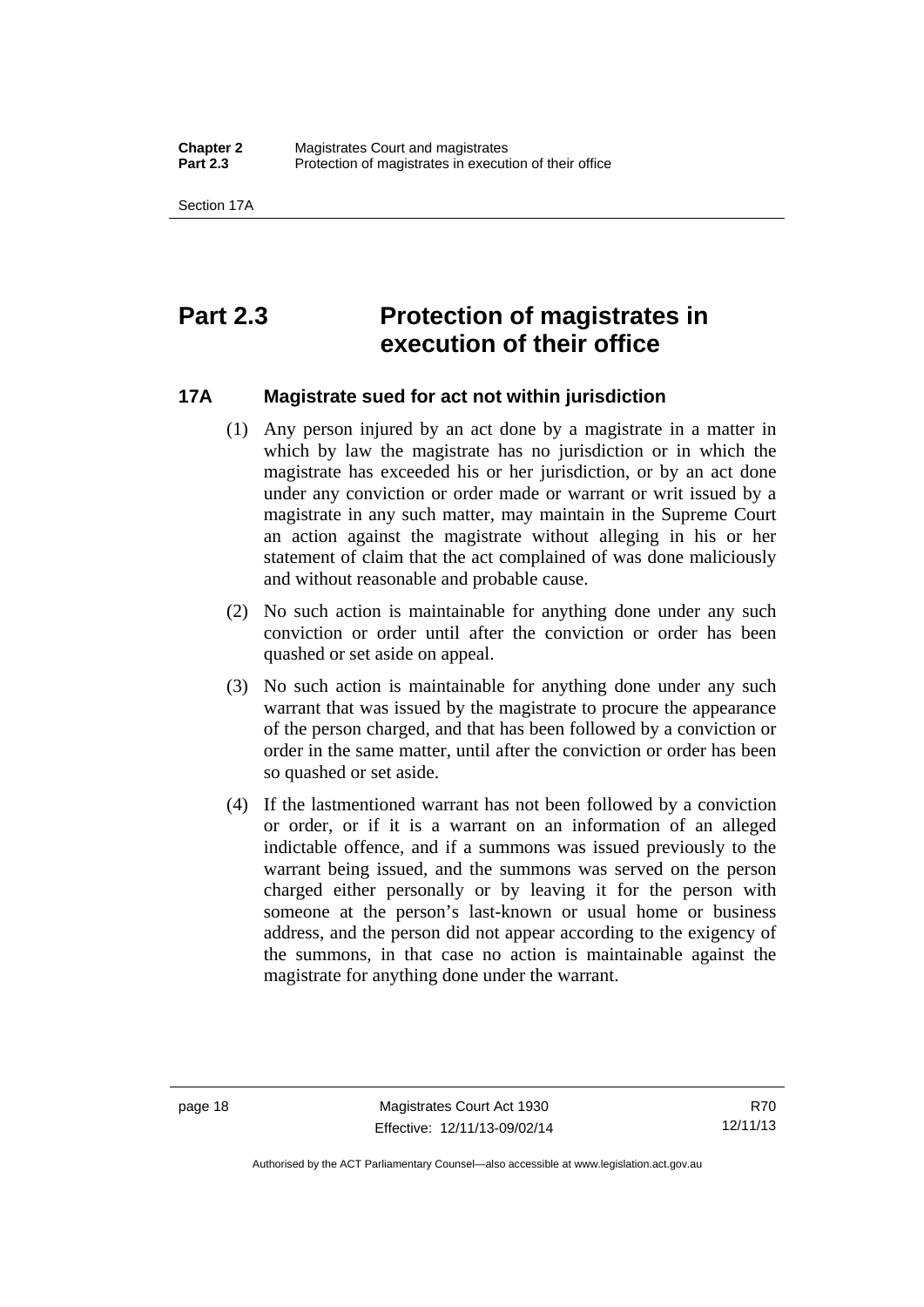### <span id="page-34-0"></span>**17C Committal or enforcement order by magistrate on order of court**

If a conviction or order is made by the court and a committal order or enforcement order is made for the conviction or order by a magistrate bona fide and without collusion, an action in relation to any defect in the conviction or order or any want of jurisdiction in the court making the conviction or order is maintainable only against the magistrate constituting the court that made the conviction or order.

### <span id="page-34-1"></span>**17D No action for acts done under Supreme Court order**

An action is not maintainable against a magistrate for doing an act if the magistrate does the act in accordance with a Supreme Court order.

### <span id="page-34-2"></span>**17E No action if proceeding confirmed on appeal**

If a committal order or enforcement order is made by a magistrate on a conviction or order that, either before or after the making of the committal order or enforcement order, is confirmed on appeal, an action is not maintainable against the magistrate who made the committal order or enforcement order for anything done under it because of any defect in the conviction or order.

### <span id="page-34-3"></span>**17F Actions in cases prohibited**

If any action, which by this Act is declared to be not maintainable, is brought against a magistrate, the Supreme Court, on application of the defendant, and on affidavit of the facts, may set aside or stay the proceeding with or without costs.

### <span id="page-34-4"></span>**17G Payment into court**

(1) After an action under this part has been started but before the case has been heard, a defendant may pay into court the amount the defendant considers appropriate.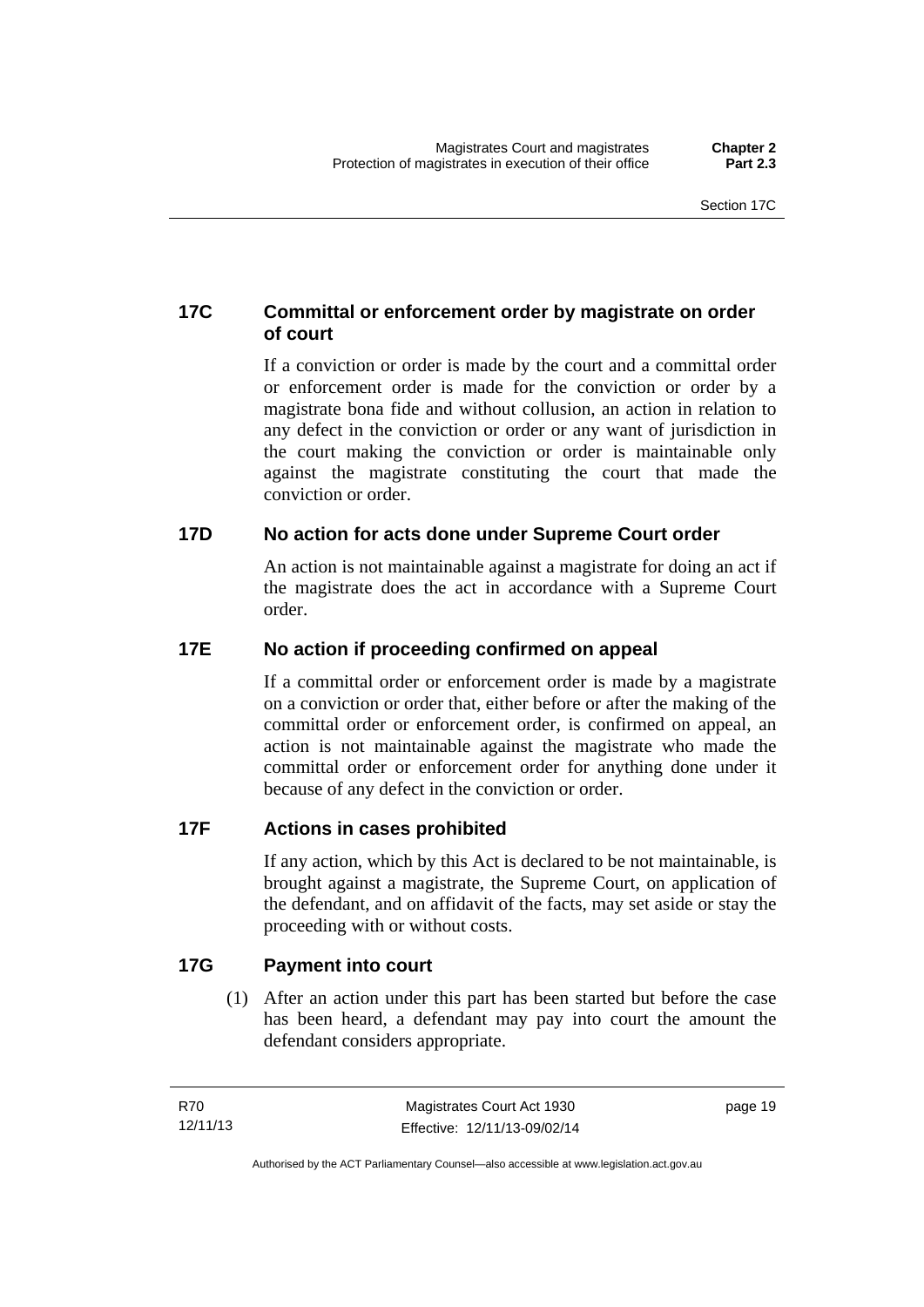Section 17H

- (2) Judgment must be given for the defendant if the Supreme Court at the trial considers that the plaintiff is not entitled to damages beyond the amount paid into court, and the amount paid into court, or the part of it that is enough to meet the defendant's costs, must be paid out of court to the defendant, and the rest (if any) must be paid to the plaintiff.
- (3) If the plaintiff accepts the amount paid into court in satisfaction of the plaintiff's damages in the action, the plaintiff may apply to the Supreme Court for an order for the payment of the amount out of court to the plaintiff, with or without costs.
- (4) If the Supreme Court makes the order, the action is decided and the order is a bar to any other action for the same cause.

### <span id="page-35-0"></span>**17H No action against magistrate for judicial acts in Magistrates Court**

An action must not be brought in the Magistrates Court against a magistrate in relation to anything done by the magistrate in the execution of the magistrate's office.

### <span id="page-35-1"></span>**17I Magistrate sued for acts within magistrate's jurisdiction only liable in case of malice and absence of reasonable and probable cause**

In an action against a magistrate for any act done by the magistrate in the execution of the magistrate's duty as a magistrate in relation to any matter within the magistrate's jurisdiction as a magistrate, it must be expressly alleged in the statement of claim that the act was done maliciously and without reasonable and probable cause, and if the allegations are denied, and at the trial of the action the plaintiff fails to prove them, judgment must be given for the defendant.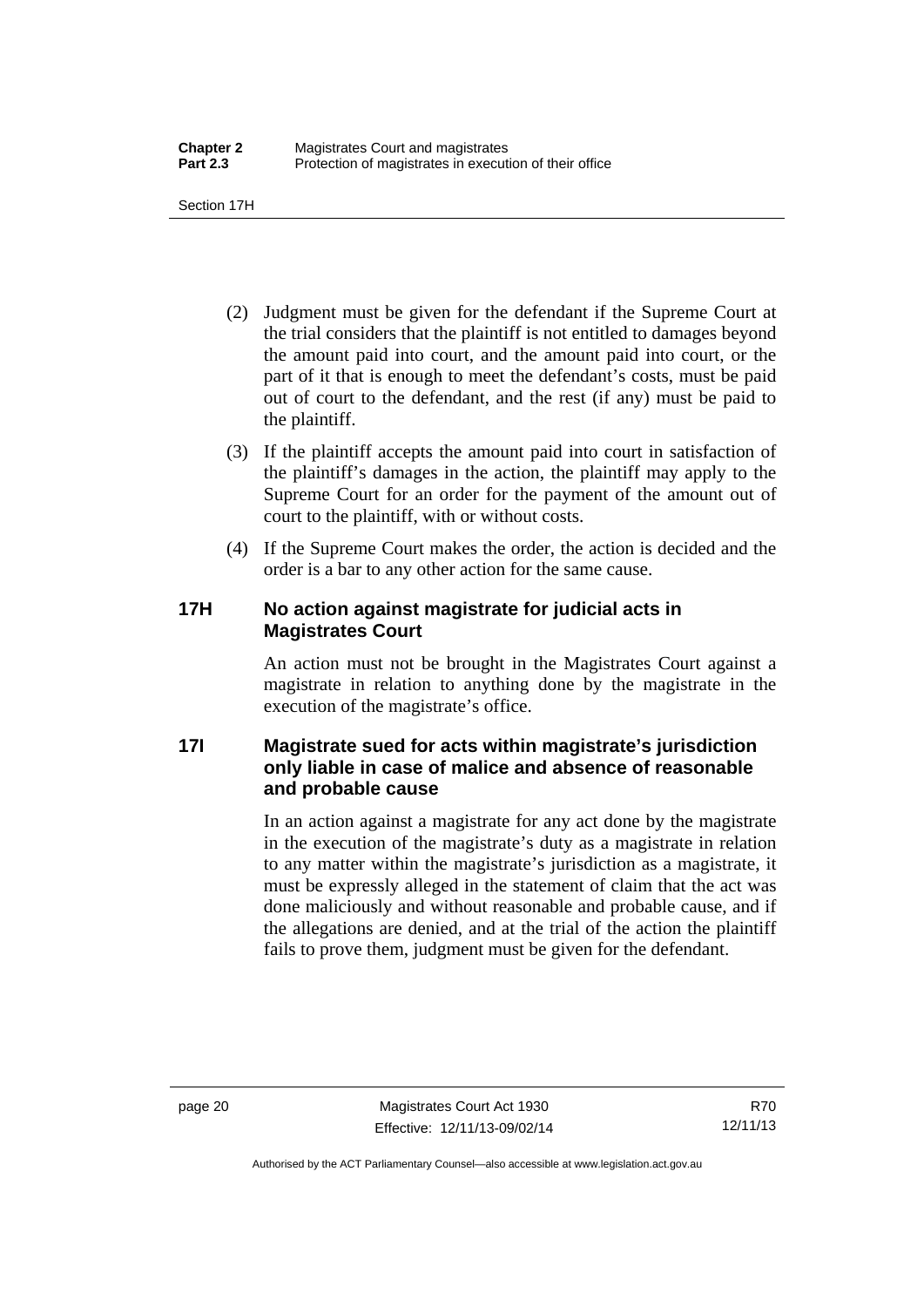# **17J Verdict for defendant**

If the plaintiff in an action against a magistrate does not prove the cause of action at the trial, judgment must be given for the defendant.

# **17K Damages**

 $If$ <sub>—</sub>

- (a) the plaintiff in an action against a magistrate is entitled to recover, and seeks to recover a penalty or other amount paid or raised as a result of a conviction, judgment or order or to recover damages for imprisonment; and
- (b) it is proved that the plaintiff was guilty of the offence or liable to pay the amount or, for imprisonment, did not undergo any greater punishment than could have been imposed for the offence of which the plaintiff was convicted;

the plaintiff is not entitled to recover the penalty or other amount paid or raised or, for imprisonment, damages greater than 1 cent, or any costs in the action.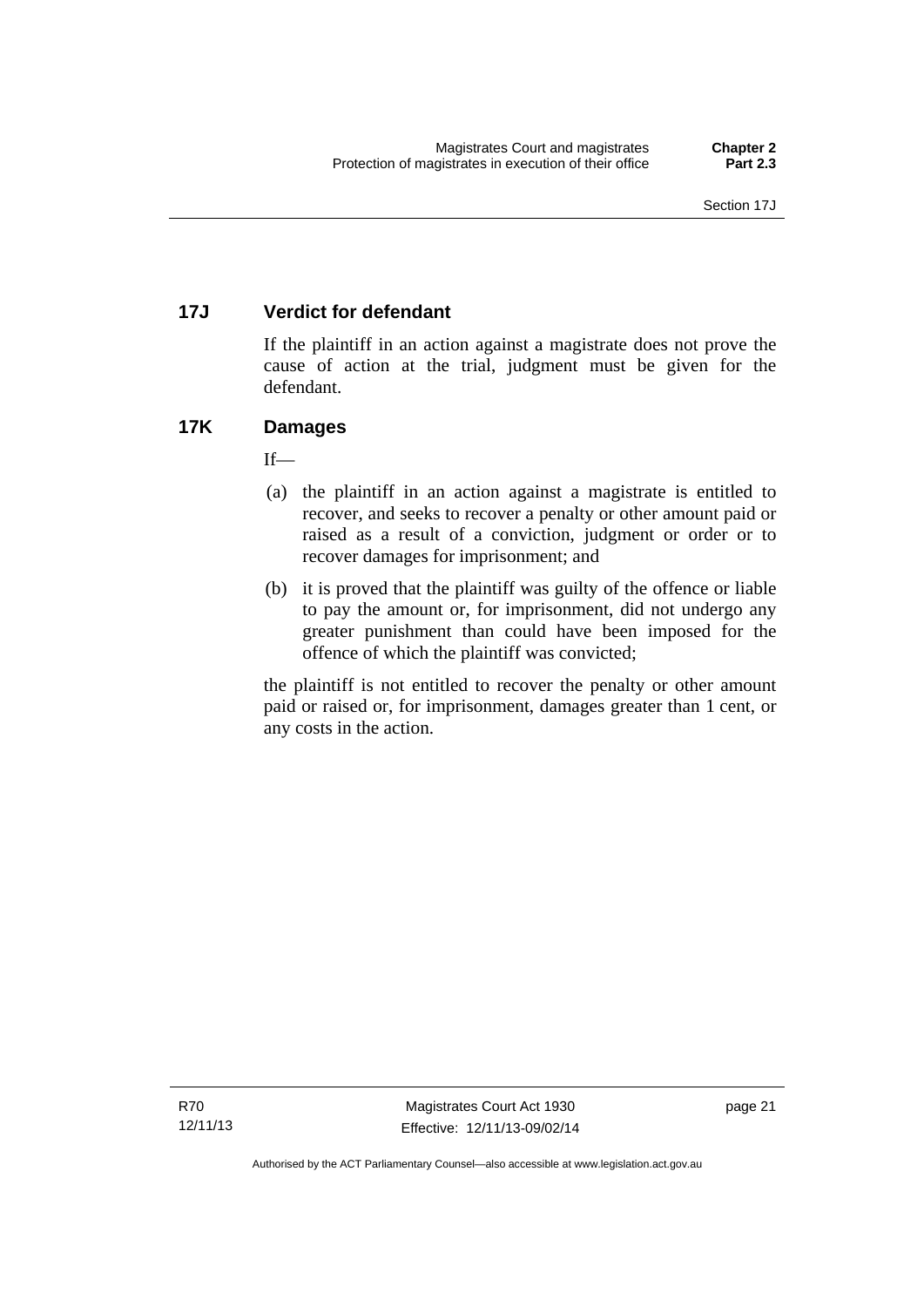**Chapter 3 Criminal proceedings**<br>**Part 3.1 Preliminary Preliminary** 

Section 18A

# **Chapter 3 Criminal proceedings**

# **Part 3.1 Preliminary**

# **18A Definitions for ch 3**

In this chapter:

*Crimes Act* means the *[Crimes Act 1900](http://www.legislation.act.gov.au/a/1900-40)*.

*decision* includes a committal for trial, admission to bail, and a conviction, order or other decision.

*defendant* means a person against whom an information is laid.

page 22 Magistrates Court Act 1930 Effective: 12/11/13-09/02/14

Authorised by the ACT Parliamentary Counsel—also accessible at www.legislation.act.gov.au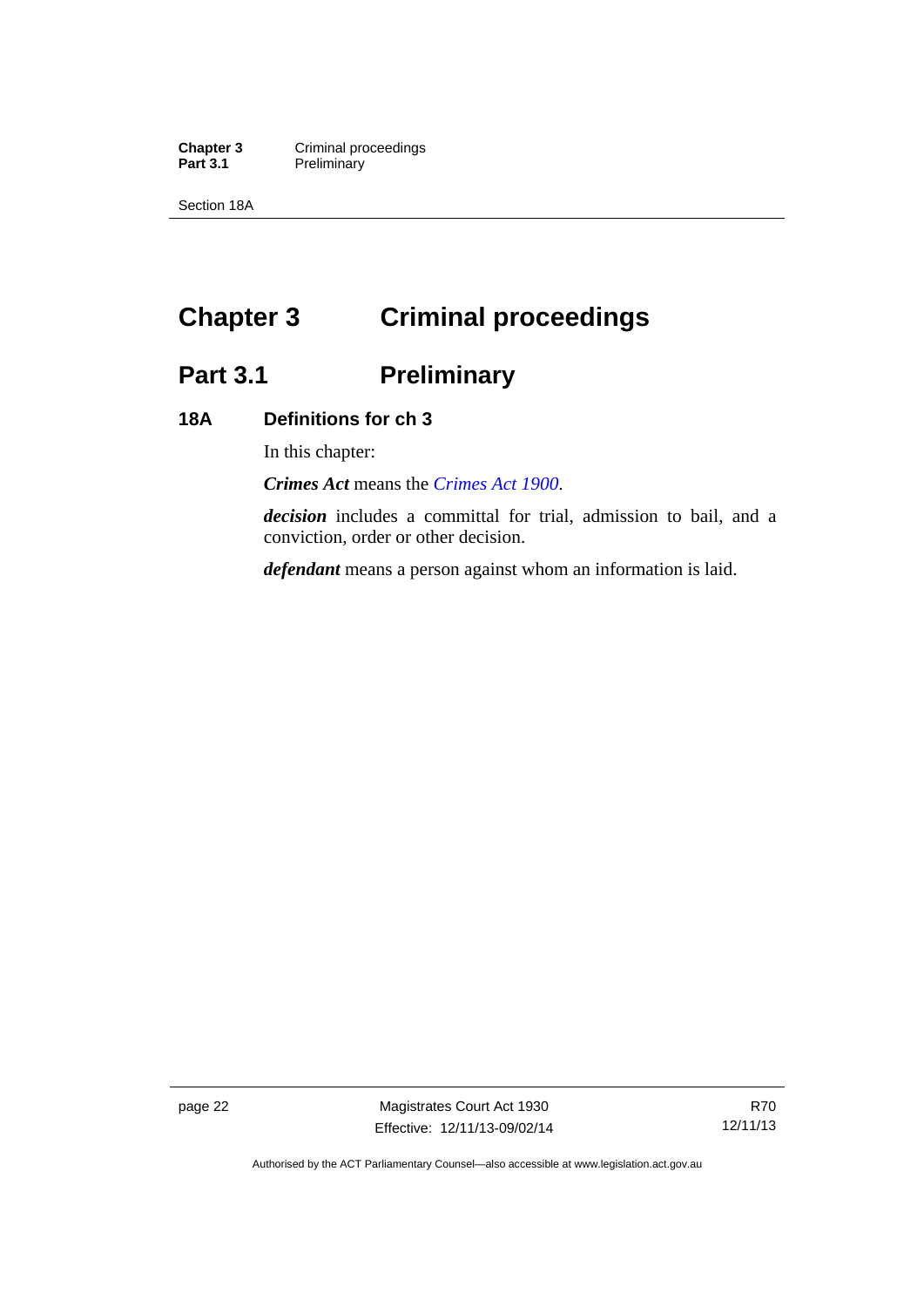# **Part 3.2 Criminal jurisdiction**

# **19 Jurisdiction of court**

If, by any law in force in the ACT, any offence is punishable on summary conviction or any person is made liable to a penalty or punishment or to pay an amount for any offence, act or omission, and no other provision is made for the trial of the person committing the offence, the matter may be heard and decided by the court in a summary way under the provisions of this Act.

# **21 Jurisdiction of court if defendant absent from ACT**

The court has jurisdiction even though the defendant is not in the ACT.

# **22 Proceeding of court if it considers offence should be dealt with on indictment**

If, for an information in relation to an offence that is punishable either summarily or on indictment it appears to the court, on the close of the case for the prosecution, that the offence ought to be dealt with on indictment, the court must abstain from adjudication on the information and must deal with the case for the purpose of committal for trial only.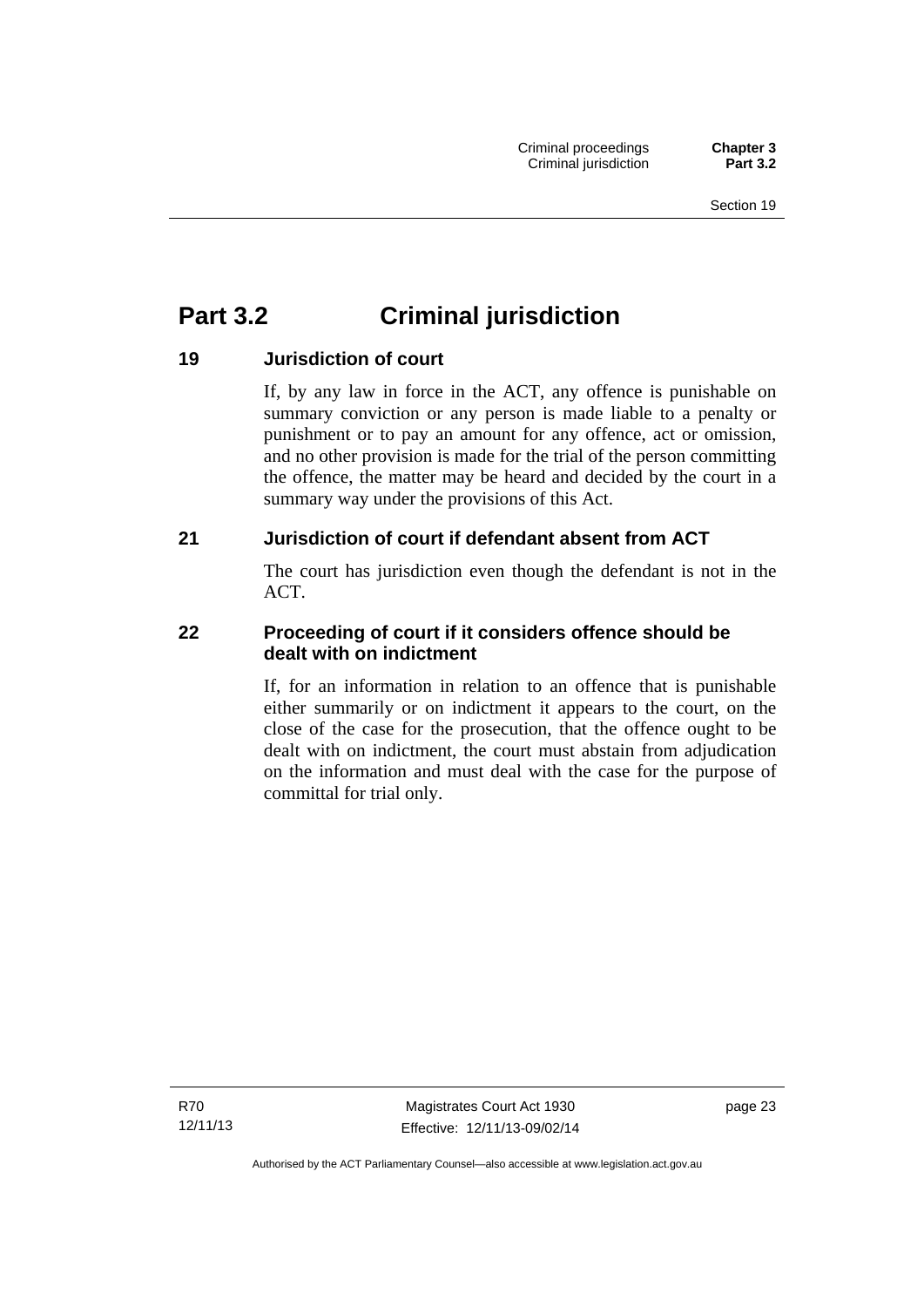# **Part 3.3 Beginning criminal proceedings**

# **Division 3.3.1 Beginning criminal proceedings general**

# **25 Informations**

A proceeding may be started in the court by information laid by the informant or by a lawyer or anyone else representing the informant.

# **Division 3.3.2 Informations**

# **26 Laying of informations**

An information may be laid before a magistrate in any case where a person has committed or is suspected of having committed, in the ACT, an indictable offence or an offence that may be dealt with summarily as provided in section 19.

# **27 Description of people and property and of offences**

- (1) Such description of people or things as would be sufficient in an indictment is sufficient in informations.
- (2) The description of any offence in the words of the Act, ordinance, law, order, by-law, regulation, or other instrument creating the offence, or in similar words, is sufficient in law.

# **28 Power of court to amend information**

(1) If at the hearing of any information or summons any objection is taken to an alleged defect in it in substance or form or if objection is taken to any variance between the information or summons and the evidence adduced at the hearing of it, the court may make any amendment in the information or summons that appears to it to be desirable or to be necessary to enable the real question in dispute to be decided.

R70 12/11/13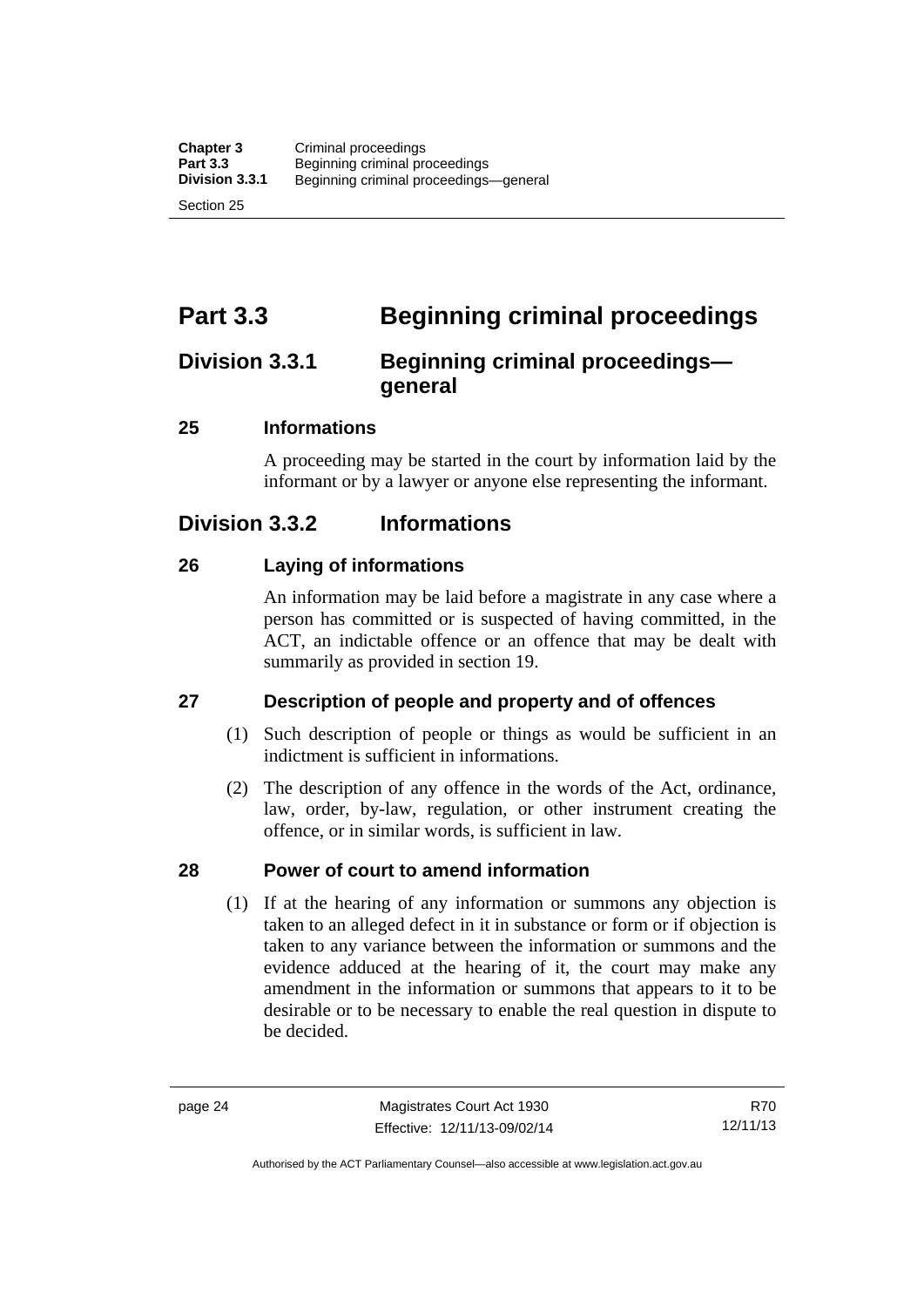(2) The court must not make an amendment under subsection (1) if it considers that the amendment cannot be made without injustice to the defendant.

# **29 Court may adjourn hearing if amendment made**

If in any case where an amendment in an information or summons has been made under section 28 the court considers that the defendant has been misled by the form in which the information or summons has been made out, it may adjourn the hearing of the case for the period it considers appropriate and may make any order about the costs of the adjournment it considers appropriate.

# **30 Form of information**

- (1) If a warrant is intended to be issued in the first instance against the person charged, the information must be in writing and on oath.
- (2) The oath may be made by the informant or someone else.
- (3) If a summons instead of a warrant is intended to be issued in the first instance against the person charged, the information may be made orally and without oath.
- (4) Subsection (3) applies whether or not the law under which the information is laid requires it to be in writing.

# **Division 3.3.3 Summonses**

## **37 When magistrate may issue summons**

If an information is laid before a magistrate, the magistrate may issue a summons.

## **38 Form of summons**

A summons issued in the case of an information must be directed to the defendant, and must state shortly the matter of the information and require the defendant to appear at a certain time and place

page 25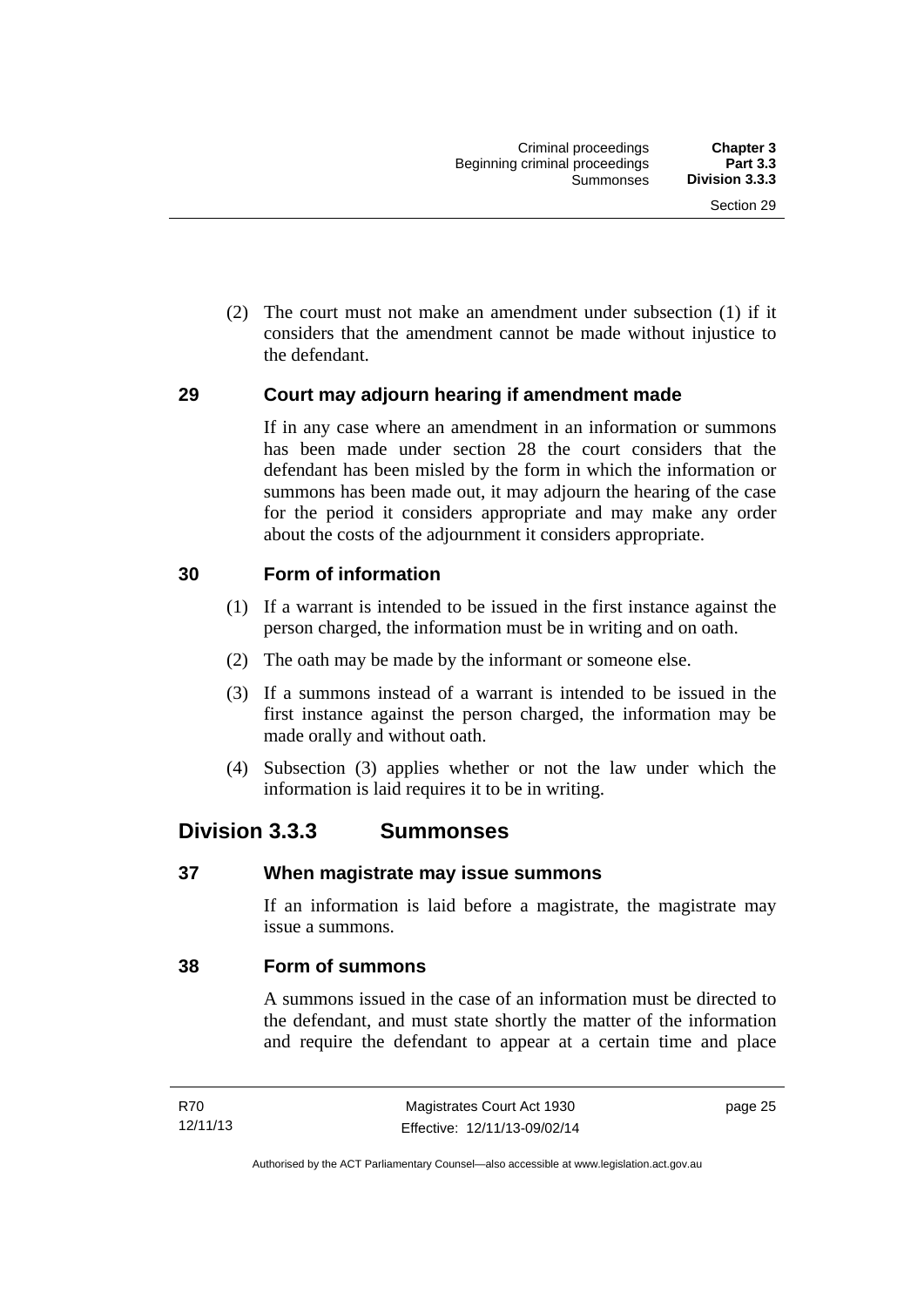before the court, to answer to the information and to be further dealt with according to law.

## **41 Service of summons**

- (1) A summons issued in relation to an information may be served on the person to whom it is directed by—
	- (a) giving a copy of the summons to the person; or
	- (b) leaving a copy of the summons at the last-known or usual home or business address of the person with someone who appears to be at least 16 years old and to live or be employed at the address.
- (2) Service of a summons under subsection (1) must be effected at least 72 hours before the time appointed in the summons for the hearing of the information.
- (3) If it appears to the court or a magistrate or the registrar, by statement on oath or by affidavit, that from any cause service in accordance with subsections (1) and (2) cannot be effected, the court or magistrate or the registrar may extend the time for hearing.
- (4) Service of a summons in accordance with this section may be proved by the oath of the person who served it or by affidavit or otherwise.

# **Division 3.3.3A Court attendance notices**

## **41A Definitions—div 3.3.3A**

In this division:

*authorised person* means—

- (a) a police officer; or
- (b) a person prescribed by regulation.

*court attendance notice*—see section 41B.

Authorised by the ACT Parliamentary Counsel—also accessible at www.legislation.act.gov.au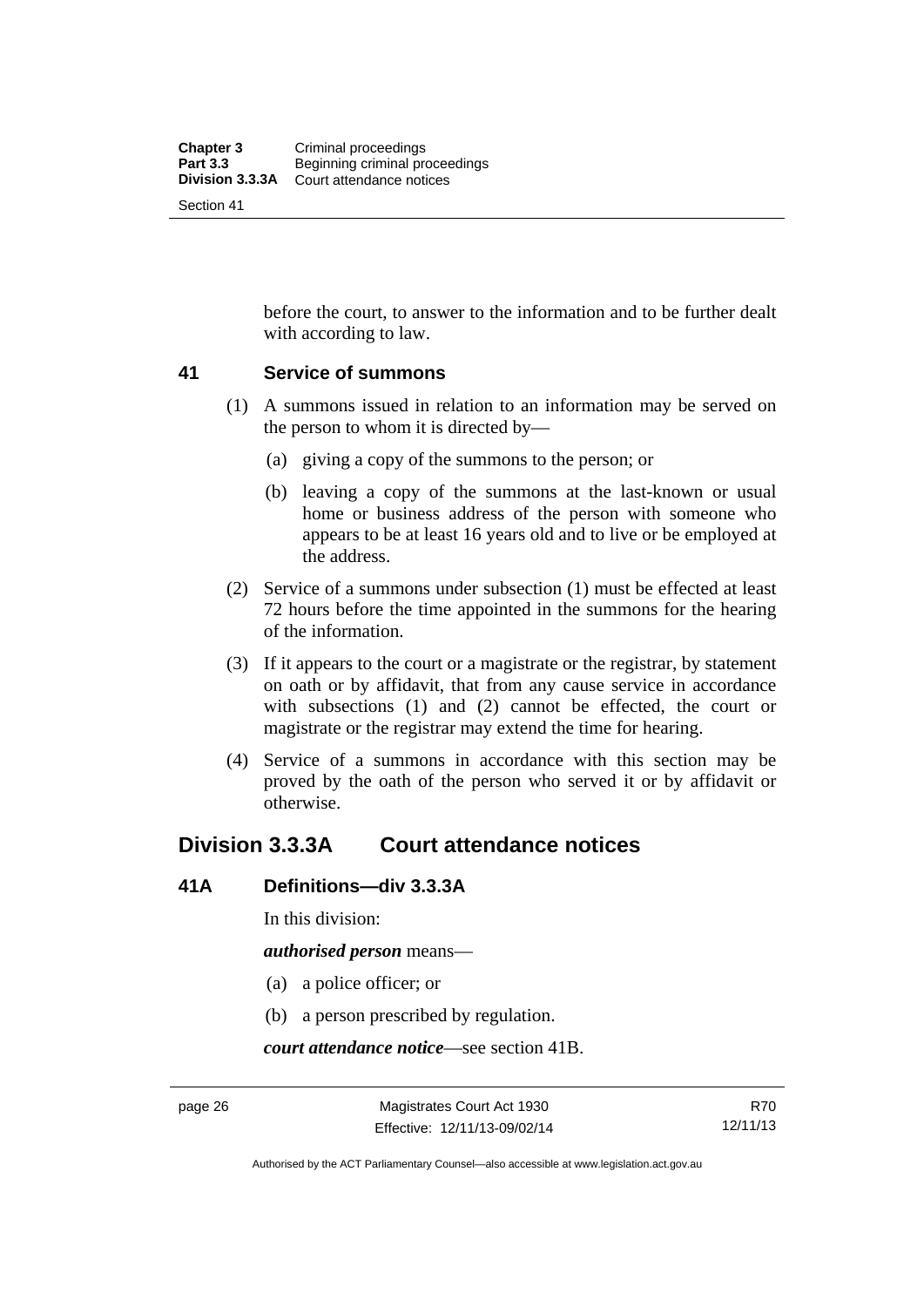# **41B Commencing criminal proceeding by court attendance notice**

- (1) A proceeding for an alleged offence may be commenced by serving and filing a notice (a *court attendance notice*) under this division.
- (2) A court attendance notice served on a person must––
	- (a) state the name of the person; and
	- (b) describe the offence to which it relates; and
	- (c) briefly state the particulars of the offence; and
	- (d) state the name of the authorised person serving the notice; and
	- (e) unless a warrant is issued for the arrest of the person or the person is refused bail—
		- (i) require the person to appear before a magistrate at a stated date, time and place; and
		- (ii) state that failure to appear may result in the person's arrest or in the proceeding being dealt with in the person's absence; and
	- (f) if the person consents to appear before a magistrate at the stated date and time—include a statement, signed by the person, that the person consents to appear at the stated date and time.
	- *Note* If a form is approved under the *[Court Procedures Act 2004](http://www.legislation.act.gov.au/a/2004-59)* for this provision, the form must be used.
- (3) It is sufficient to describe an offence in the notice in the way the offence is described in the law that creates the offence.
- (4) The date stated for the person to appear before a magistrate must be—
	- (a) at least 14 days after the day the notice is served; or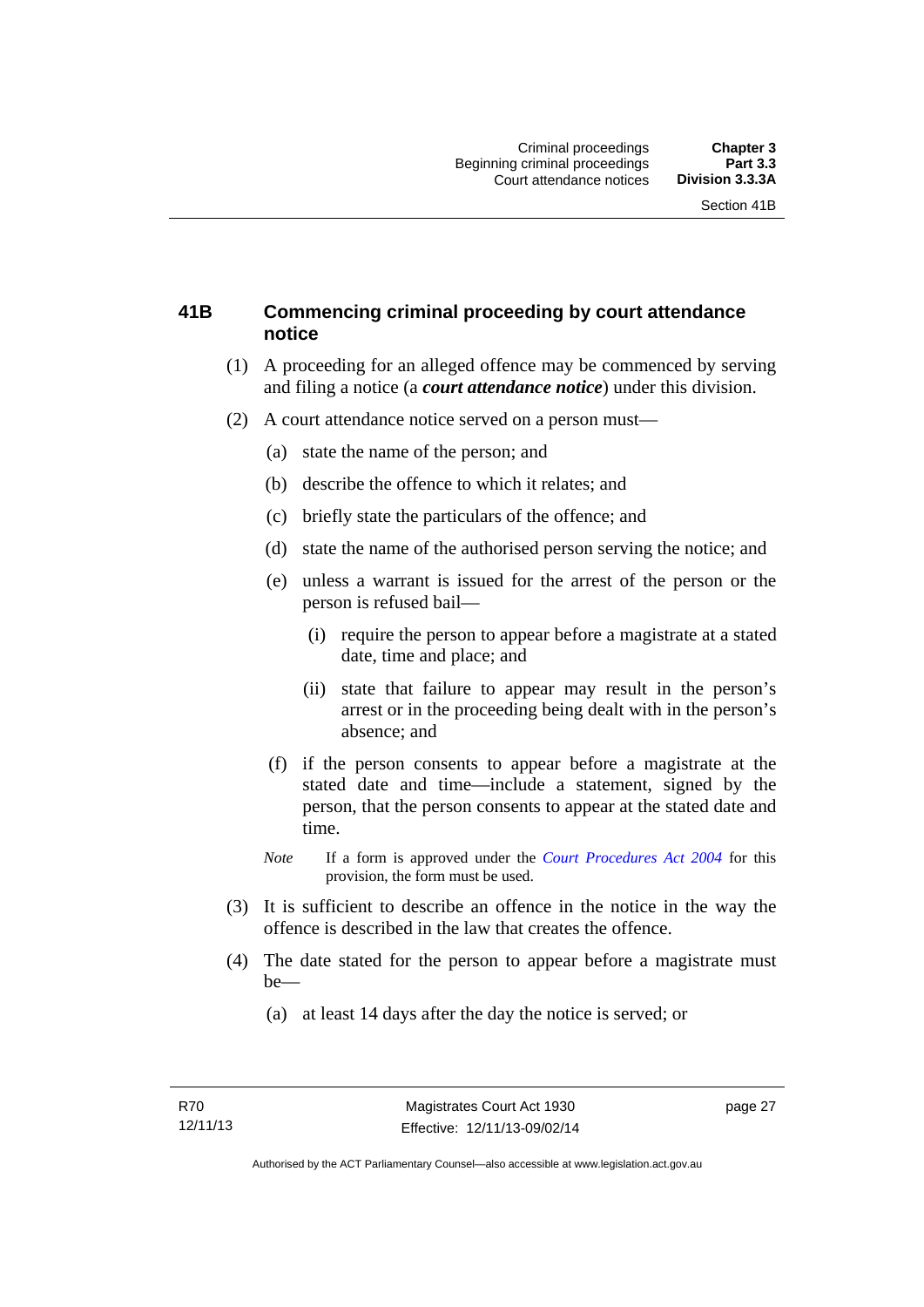- (b) if the notice contains a consent signed by the person to appear before a magistrate at an earlier date available to a Magistrate—the date as stated in the notice.
- (5) The rules may prescribe additional matters that must be included in a court attendance notice.

## **41C Court attendance notice––service**

- (1) If an authorised person suspects, on reasonable grounds, that a person has committed an offence, the authorised person may serve a court attendance notice on the person.
- (2) The notice must be served personally by the authorised person.
- (3) The *[Court Procedures Rules 2006](http://www.legislation.act.gov.au/sl/2006-29),* part 6.8 (Service) apply to the service of a court attendance notice as if—
	- (a) the notice were a document in the proceeding for the offence to which it relates; and
	- (b) the copy of the notice served were a stamped copy.
- (4) However, the *[Court Procedures Rules 2006,](http://www.legislation.act.gov.au/sl/2006-29)* division 6.8.3 (Service—Magistrates Court) does not apply to service of a court attendance notice.

# **41D Court attendance notice—filing**

- (1) A copy of a court attendance notice served on a person must be filed—
	- (a) not less than 14 days before the day stated in the notice for the person to appear before a magistrate; or
	- (b) if the notice contains a consent signed by the person to appear before a magistrate at a date earlier than 14 days after service of the notice—as soon as practicable.

Authorised by the ACT Parliamentary Counsel—also accessible at www.legislation.act.gov.au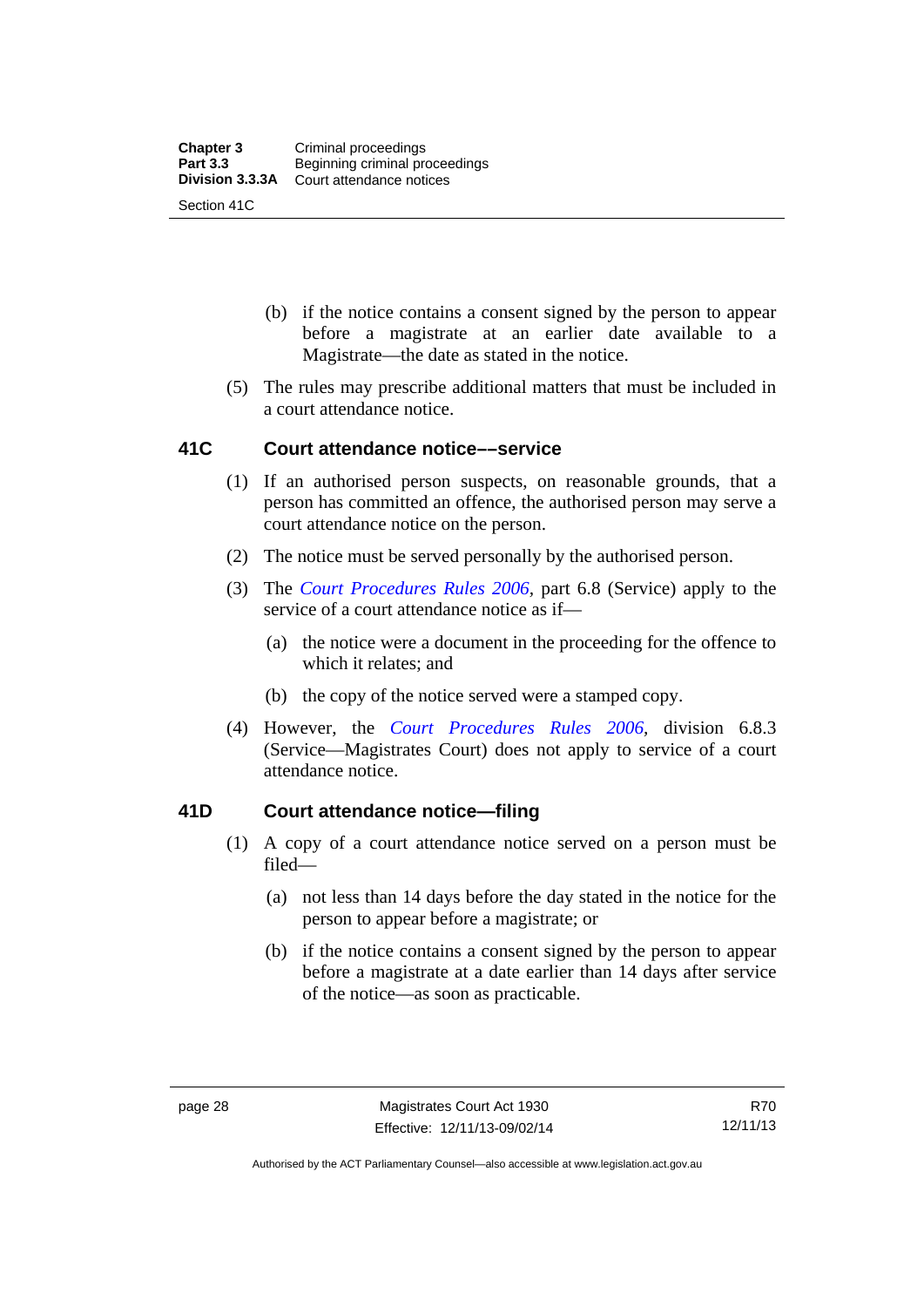(2) If a warrant is intended to be issued in the first instance against the person, the notice must be filed with a sworn statement about the particulars of the offence stated in the notice.

# **41E Court attendance notice—relationship to information and summons**

- (1) This division is additional to, and does not limit, any other provision of a Territory law about an information or summons in relation to a criminal proceeding.
- (2) A court attendance notice served under this division is taken, for all purposes, to be a summons served under division 3.3.3.
- (3) A court attendance notice filed under this division is taken, for all purposes, to be an information laid under division 3.3.2.
- (4) For subsections (2) and (3), a provision mentioned in subsection (1) applies, with any necessary changes and any changes prescribed by regulation—
	- (a) in relation to a court attendance notice served under this division—as if it were a summons issued under division 3.3.3; and
	- (b) in relation to a court attendance notice filed under this division—as if it were an information laid under division 3.3.2.

# **Division 3.3.4 Warrants**

# **42 Issue of warrant and summons**

- (1) This section applies if—
	- (a) an information is laid before a magistrate under division 3.3.2 against a person for an offence; and
	- (b) the information is substantiated by the oath of the informant or a witness; and

page 29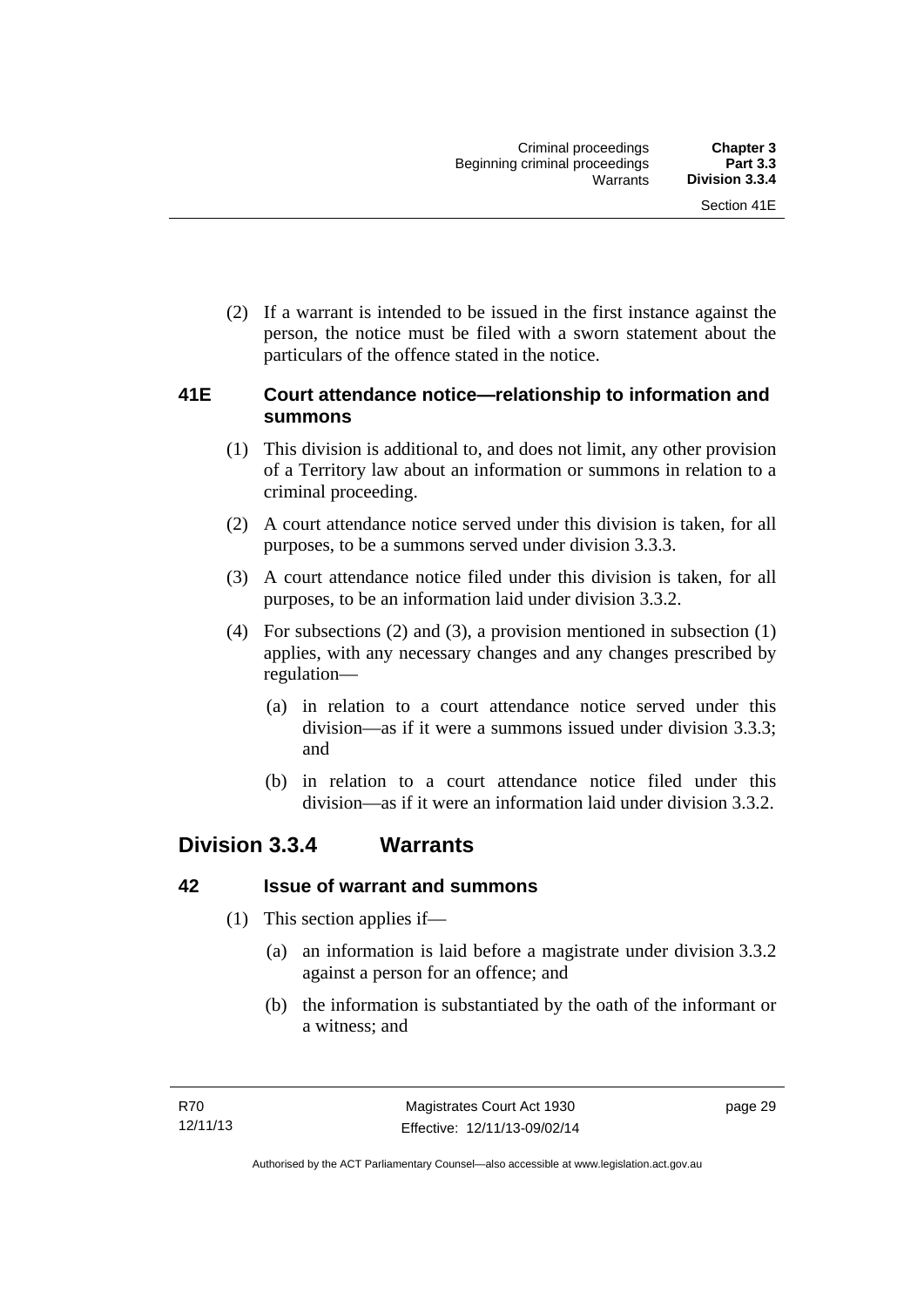- (c) the person is not in custody.
- (2) The magistrate may issue a warrant for the person's arrest, and for bringing the person before the court to answer to the information and to be further dealt with according to law.
- (3) However, the magistrate may issue a summons instead of the warrant if the magistrate considers it appropriate.
- (4) The issue of the summons does not prevent a magistrate from issuing a warrant at any time before or after the time mentioned in the summons for the person's appearance.
- (5) However, subsection (4) does not authorise the issue of a warrant to bring the person before the court to answer to the information if a summons has been served on the person for the offence in accordance with section 116B (Service of summons for prescribed offence).

#### **43 Procedure on filing indictment**

- (1) If an indictment in relation to an offence committed in the ACT has been filed in the Supreme Court by the Attorney-General, Attorney-General of the Commonwealth or other officer, authority or person duly appointed in that behalf against any person then at large, whether on bail or not, the registrar of the Supreme Court must at any time after the end of the then sittings of the court if the person so indicted has not already appeared and pleaded to the indictment, on application by or on behalf of the prosecutor, grant to the prosecutor or person applying on the prosecutor's behalf a certificate that the indictment has been filed.
- (2) On production of the certificate to a magistrate, the magistrate must—
	- (a) if the person indicted is, at the time of both the application for and the production of the certificate, detained at a correctional centre (including a NSW correctional centre) for any other offence—on proof on oath that the person is the person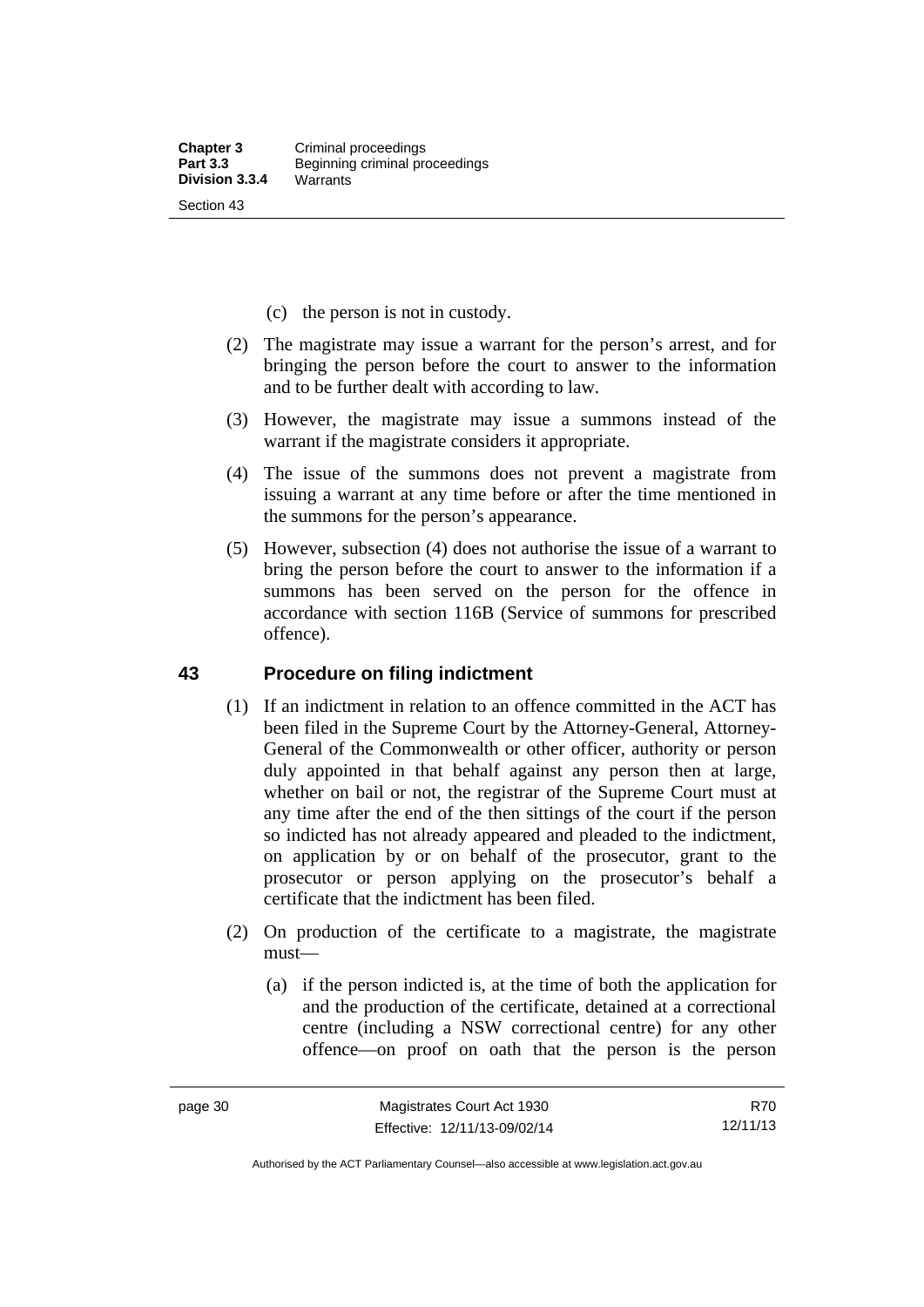charged in the indictment, issue a warrant directing the person in charge of the correctional centre to detain the person until, by a habeas corpus order or another order, the person is removed from custody for the purpose of being tried on the indictment, or until the person is otherwise removed or discharged out of custody by due course of law; and

 (b) in any other case—issue a warrant to apprehend the person so indicted and to cause the person to be brought before the court to be dealt with according to law and the court when any person apprehended under any such warrant is brought before it must on proof on oath that the person is the person charged and named in the indictment, and without further inquiry commit the person for trial or admit the person to bail in accordance with the *[Bail Act 1992](http://www.legislation.act.gov.au/a/1992-8)*.

# **44 Direction of warrant**

A warrant to apprehend a defendant that the defendant may answer to an information may be directed either to any police officer by name or generally to all police officers within the ACT, without naming them, or to both.

# **45 Any police officer may execute warrant**

If a warrant is directed to all police officers, any police officer may execute the warrant as if it were directed specially to the police officer by name.

# **47 Form of arrest warrant**

A warrant issued on an information must—

- (a) briefly state the offence or matter of the information; and
- (b) name or otherwise describe the person against whom it is issued; and
- (c) order the police officers to whom it is directed to—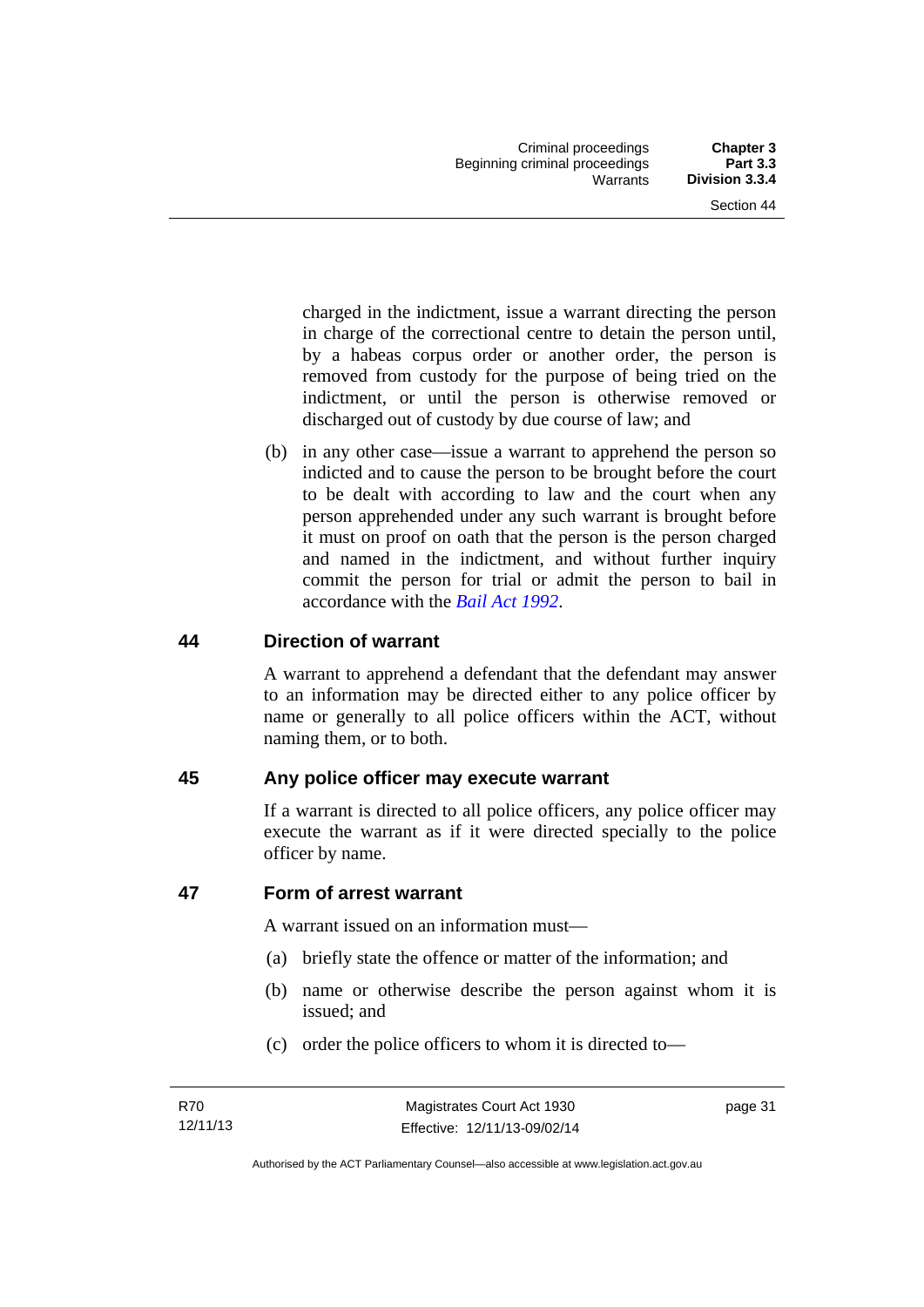- (i) arrest the person; and
- (ii) bring the person before the court to answer the information and to be further dealt with according to law.

#### **48 Warrant to be in force till executed**

A warrant need not be returnable at any particular time, but may remain in force until executed.

### **49 Sunday warrants**

A magistrate may issue a warrant on an information of an indictable offence, or a search warrant, on a Sunday as on any other day.

page 32 Magistrates Court Act 1930 Effective: 12/11/13-09/02/14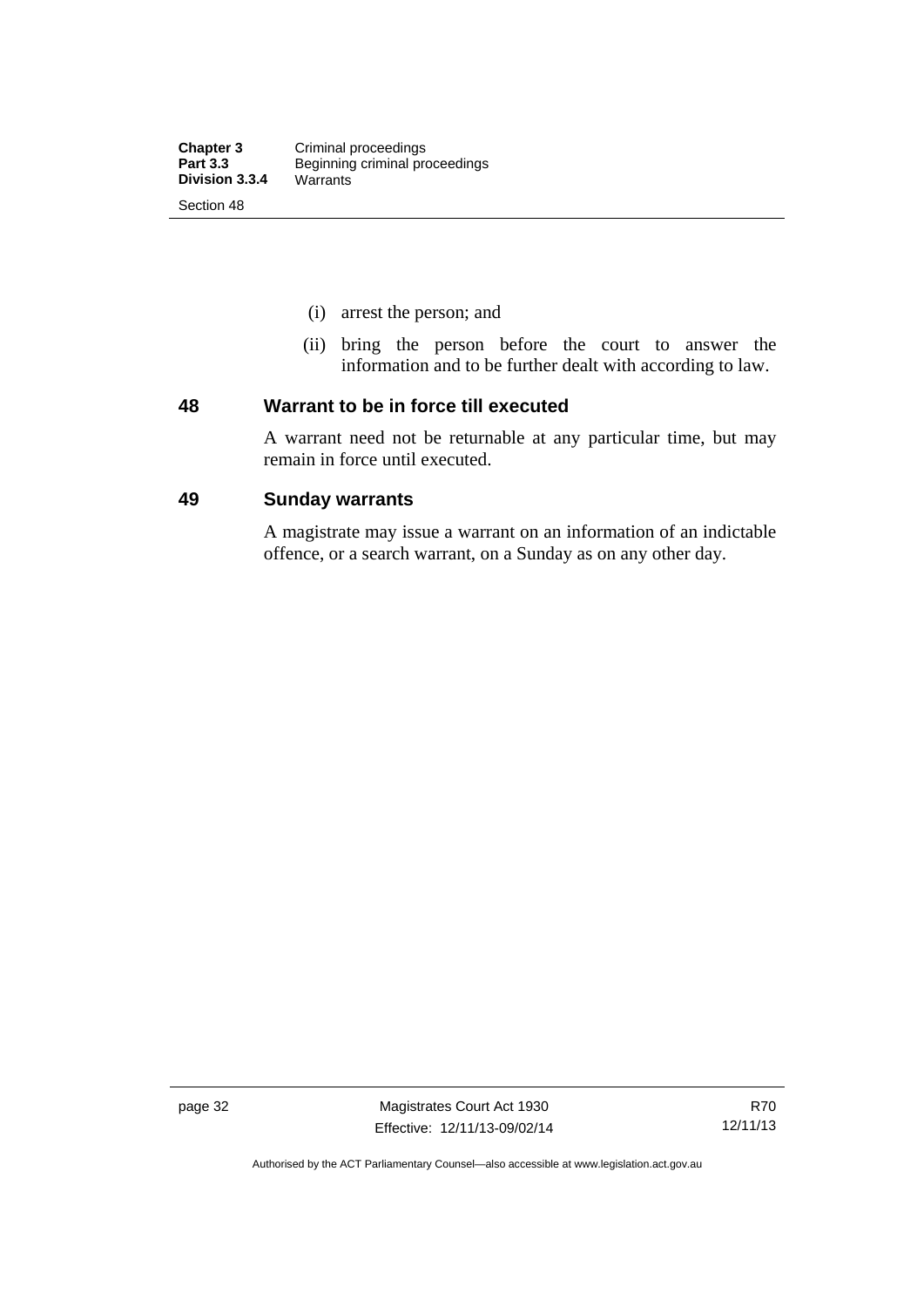# **Part 3.4 Hearing of criminal proceedings**

# **Division 3.4.1 Hearing of criminal proceedings general**

# **53 Conduct of case generally**

- (1) The informant may—
	- (a) conduct his or her case personally or by a lawyer; and
	- (b) examine and cross-examine the witnesses giving evidence for or against the informant; and
	- (c) if the defendant gives any evidence or examines any witness about anything other than general character—call and examine witnesses in reply.
- (2) The defendant may—
	- (a) fully answer and defend personally or by a lawyer; and
	- (b) give evidence; and
	- (c) examine and cross-examine the witnesses giving evidence for or against the defendant.

## **54 If both parties present in court to hear case**

The court must hear and decide an information if both parties to the information appear personally or by lawyers or anyone else appearing for them.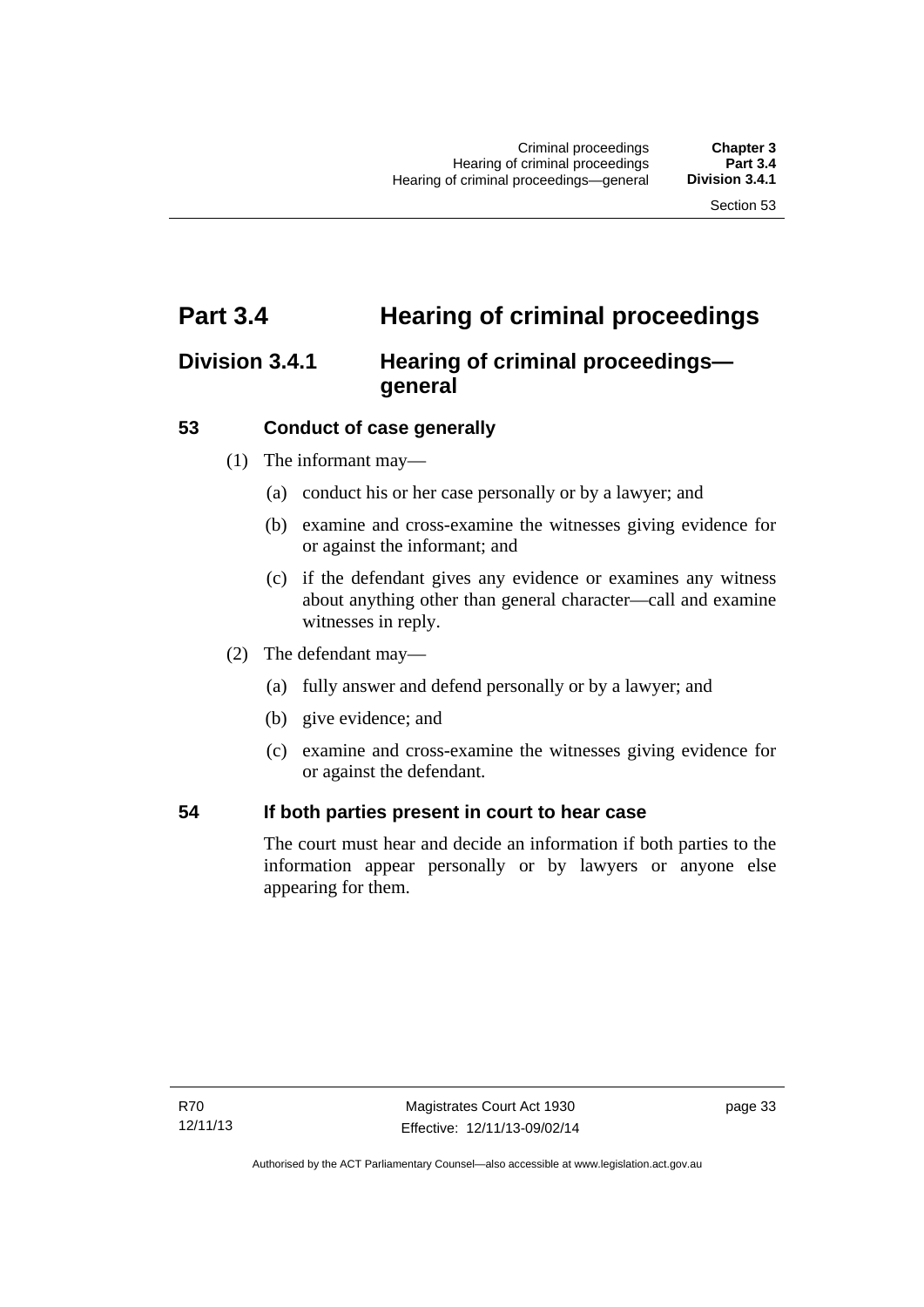# **Division 3.4.2 Warrants for witnesses**

# **62 Definitions—div 3.4.2**

In this division:

*prescribed period* means 18 hours from the time a person is arrested under a warrant.

*reporting officer* means the police officer mentioned in section 67 (2) (b).

*warrant* means a warrant under this division.

### **63 Warrant to bring witness to court**

- (1) The court may issue a warrant for the arrest of a person who is a witness in a hearing if the person—
	- (a) was informed of the time and place of the hearing; and
	- (b) was required to attend to give evidence at the hearing in accordance with—
		- (i) a subpoena served on the person; or
		- (ii) an order of the court; or
		- (iii) an undertaking given to the court by the person; and
	- (c) failed to attend the hearing as required; and
	- (d) did not provide the court with a reasonable explanation for not attending.
- (2) A warrant must not be issued under subsection (1) unless—
	- (a) the court is satisfied that the party calling the person as a witness in the proceeding has taken reasonably practicable steps to contact the person; and
	- (b) it is in the interests of justice to issue the warrant.

Authorised by the ACT Parliamentary Counsel—also accessible at www.legislation.act.gov.au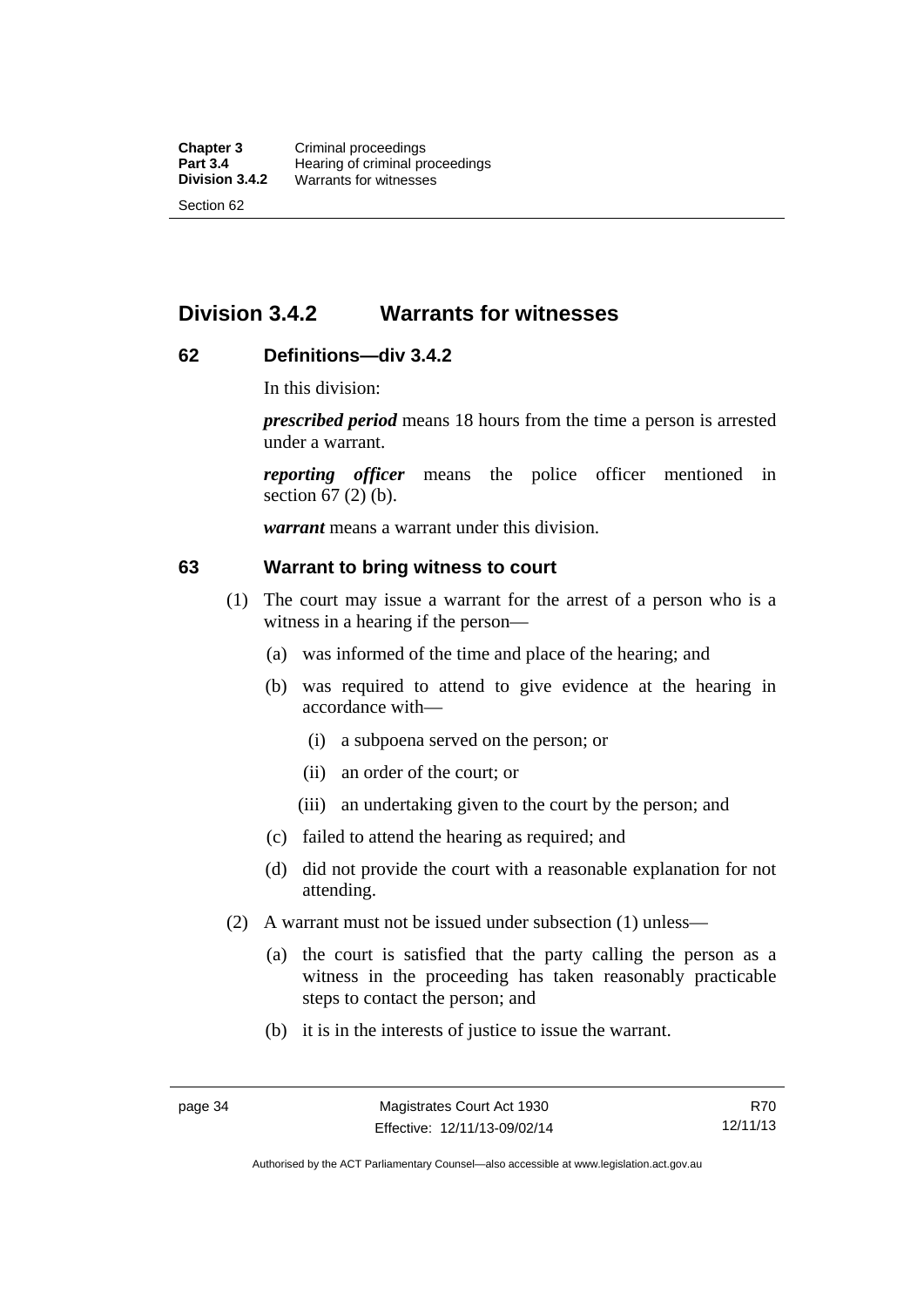- (3) In deciding whether it is in the interests of justice to issue a warrant, the court must consider the following:
	- (a) the importance of the evidence the person is expected to give;
	- (b) whether the evidence could be obtained by other means;
	- (c) the nature of the matter being heard;
	- (d) the degree of urgency to resolve the matter;
	- (e) the likelihood that the issue of a warrant would secure the person's attendance at the hearing;
	- (f) if the court has been contacted by the person, or the party calling the person as a witness in the proceeding has contacted the person—
		- (i) the reason (if any) given by the person for not attending as required; and
		- (ii) the impact of using a warrant for the arrest of the person.

### **64 First instance warrant**

- (1) The court may, instead of issuing a subpoena for the attendance of a witness in a hearing, issue a warrant in the first instance for the arrest of the person if it is—
	- (a) unlikely that the person will attend the hearing to give evidence unless the person is compelled to do so; and
	- (b) in the interests of justice to do so.
- (2) In deciding whether it is in the interests of justice to issue a warrant, the court must consider the following:
	- (a) the importance of the evidence the person is expected to give;
	- (b) whether the evidence could be obtained by other means;
	- (c) the nature of the matter being heard;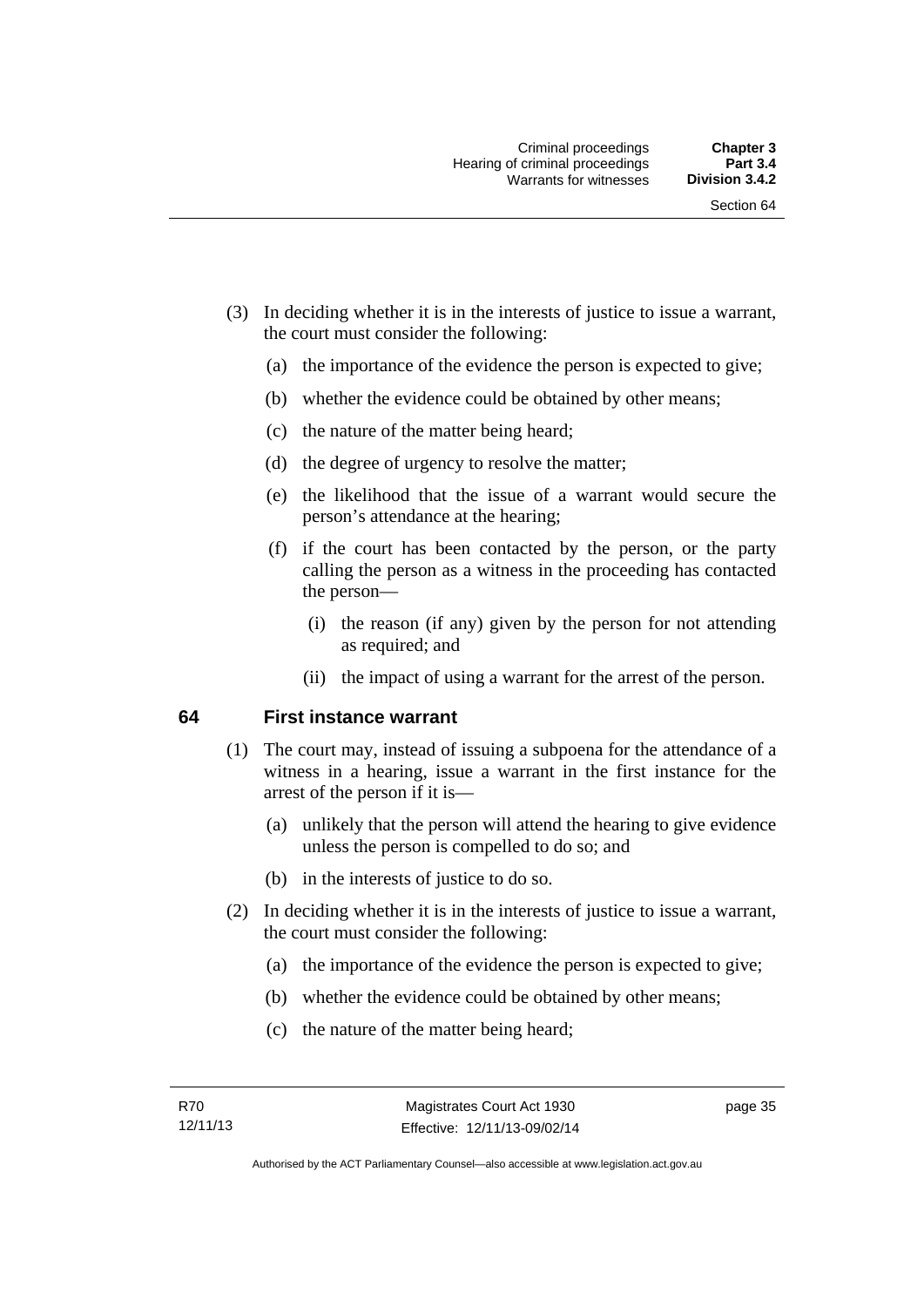- (d) the degree of urgency to resolve the matter;
- (e) the likelihood that the issue of a warrant would secure the person's attendance at the hearing;
- (f) the impact of using a warrant for the arrest of the person.

#### **65 Warrant remains in force until executed**

A warrant remains in force until whichever of the following happens first:

- (a) the warrant is executed;
- (b) the court revokes the warrant.

#### **66 Executing a warrant**

- (1) A warrant authorises a police officer (an *executing officer*) to—
	- (a) arrest the person named in the warrant; and
	- (b) bring the person before the court.
- (2) If an executing officer believes on reasonable grounds that the person named in the warrant is on any premises, the officer is authorised to enter the premises, using not more than necessary and reasonable force in the circumstances, to execute the warrant.
- (3) However, an executing officer is not authorised to enter a dwelling house to execute the warrant before 6 am or after 9 pm on any day, unless the officer believes on reasonable grounds that it would not be practicable to arrest the person at the dwelling house, or another location, at any other time.
- (4) An executing officer—
	- (a) must use not more force than is necessary to arrest the person and remove the person to the place stated in the warrant; and
	- (b) must, before removing the person, explain to the person the purpose of the warrant; and

R70 12/11/13

Authorised by the ACT Parliamentary Counsel—also accessible at www.legislation.act.gov.au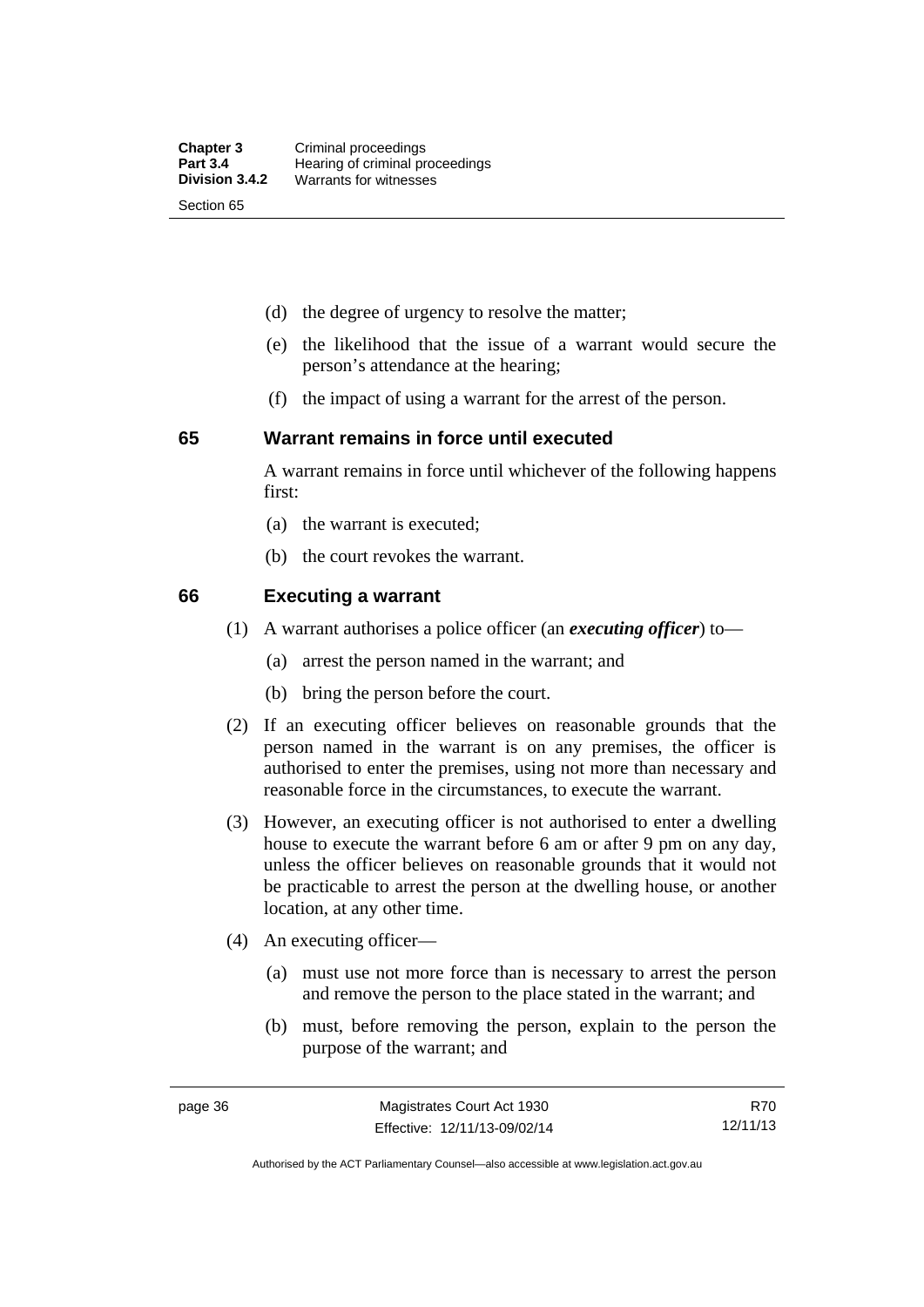- (c) must tell the person of his or her right to contact a lawyer, and allow the person to contact a lawyer if the person wishes to do so; and
- (d) if a person is under a legal disability—must inform a parent or guardian of the person of the arrest.
- (5) In this section:

*dwelling house* includes a conveyance, and a room in a hotel, motel, boarding house or club, where people ordinarily sleep at night.

# **67 Procedure after arrest**

- (1) A person who is arrested under a warrant must be brought before the court—
	- (a) as soon as practicable after the person is arrested; and
	- (b) within the prescribed period; and
	- (c) in accordance with this section.
- (2) A person must be brought before the court by a police officer—
	- (a) if the court is sitting at the time the officer is able to bring the person before the court—in person; or
	- (b) if the court is not sitting at the time the officer is able to bring the person before the court—by telephone call made by the officer to a magistrate to report the execution of the warrant to the court.
- (3) A person brought before the court must be dealt with in accordance with section 68.
- (4) A person arrested under a warrant—
	- (a) may be detained by a police officer for not longer than the prescribed period for the officer to comply with subsection (2); and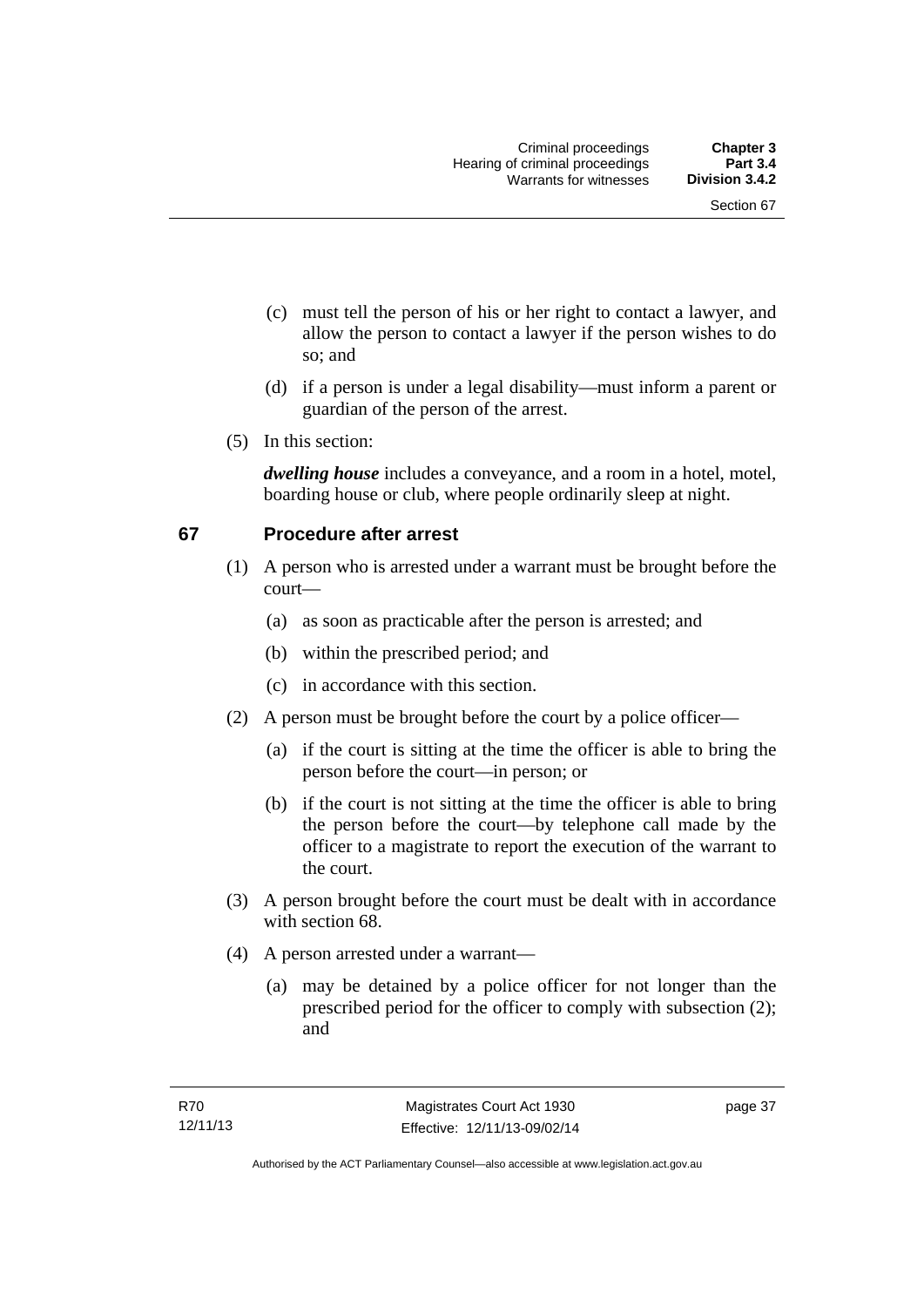(b) must be released if the officer cannot comply with that subsection within the prescribed period.

# **68 Orders following executed warrant**

- (1) The court may order that the person—
	- (a) be remanded in custody until the date, time and place specified in the order; or
	- (b) be released on a recognisance, signed by the person, in which the person agrees to appear before the court on a day and at a time and place specified by the court—
		- (i) in the recognisance; and
		- (ii) in any subsequent notice given or sent to the person by the court; or
	- (c) be released unconditionally.
- (2) If the court makes any orders in relation to a person under this section, the person must be given written notice of the orders by—
	- (a) if the court is sitting when the order is made—the court; or
	- (b) if the court is not sitting when the order is made—the reporting officer.
- (3) Any single period of remand ordered under this section must not be longer than—
	- (a) 28 days; or
	- (b) if the person chooses to be remanded for a longer period without review—a longer period that the court considers reasonable.
- (4) Division 3.4.4 applies to a recognisance under this section.

Authorised by the ACT Parliamentary Counsel—also accessible at www.legislation.act.gov.au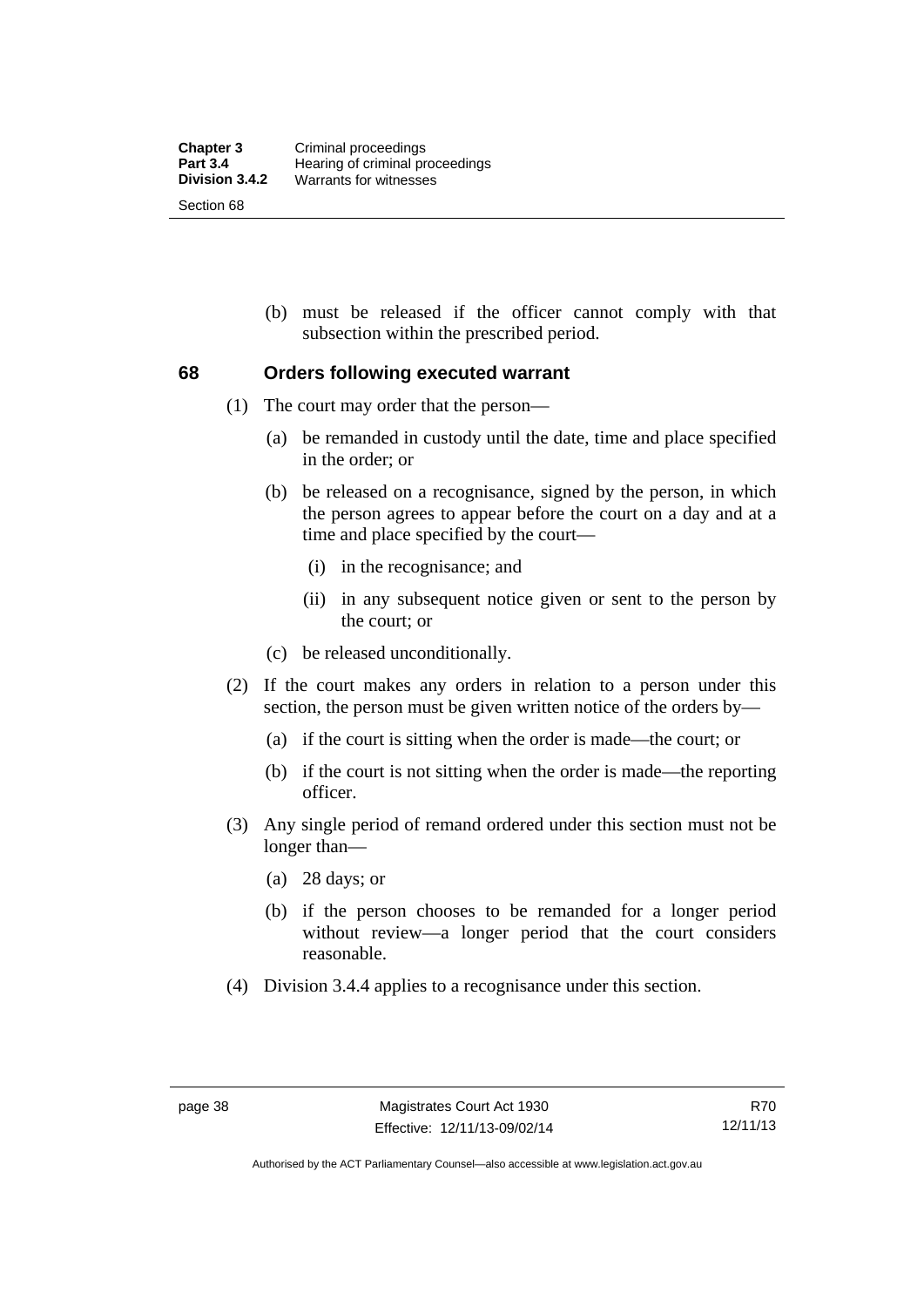# **Division 3.4.3 Remand**

# **70 Remand of defendant**

- (1) This section applies if the court considers it is necessary or desirable to adjourn the hearing of a proceeding for an indictable offence—
	- (a) because of the absence of witnesses; or
	- (b) for any other reasonable cause.
- (2) The court may—
	- (a) adjourn the hearing; and
	- (b) order the remand of the defendant into custody for a stated period; and
	- (c) order the director-general to arrange for the defendant to be brought before the court at a stated time and place for the hearing.
	- *Note 1* The court must issue a warrant for the remand of the defendant in the director-general's custody (see *[Crimes \(Sentence Administration\)](http://www.legislation.act.gov.au/a/2005-59)  [Act 2005](http://www.legislation.act.gov.au/a/2005-59)*, s 17).
	- *Note 2* The *[Crimes \(Sentence Administration\) Act 2005](http://www.legislation.act.gov.au/a/2005-59)*, pt 3.2 provides for the director-general to have custody of the defendant during the remand.
- (3) If the period of remand is not longer than 3 days, the order may be made orally.
- (4) Any single period of remand under this section must be no longer than—
	- (a) 28 days; or
	- (b) if the defendant chooses to be remanded for a longer period without review—a longer period that the court considers reasonable.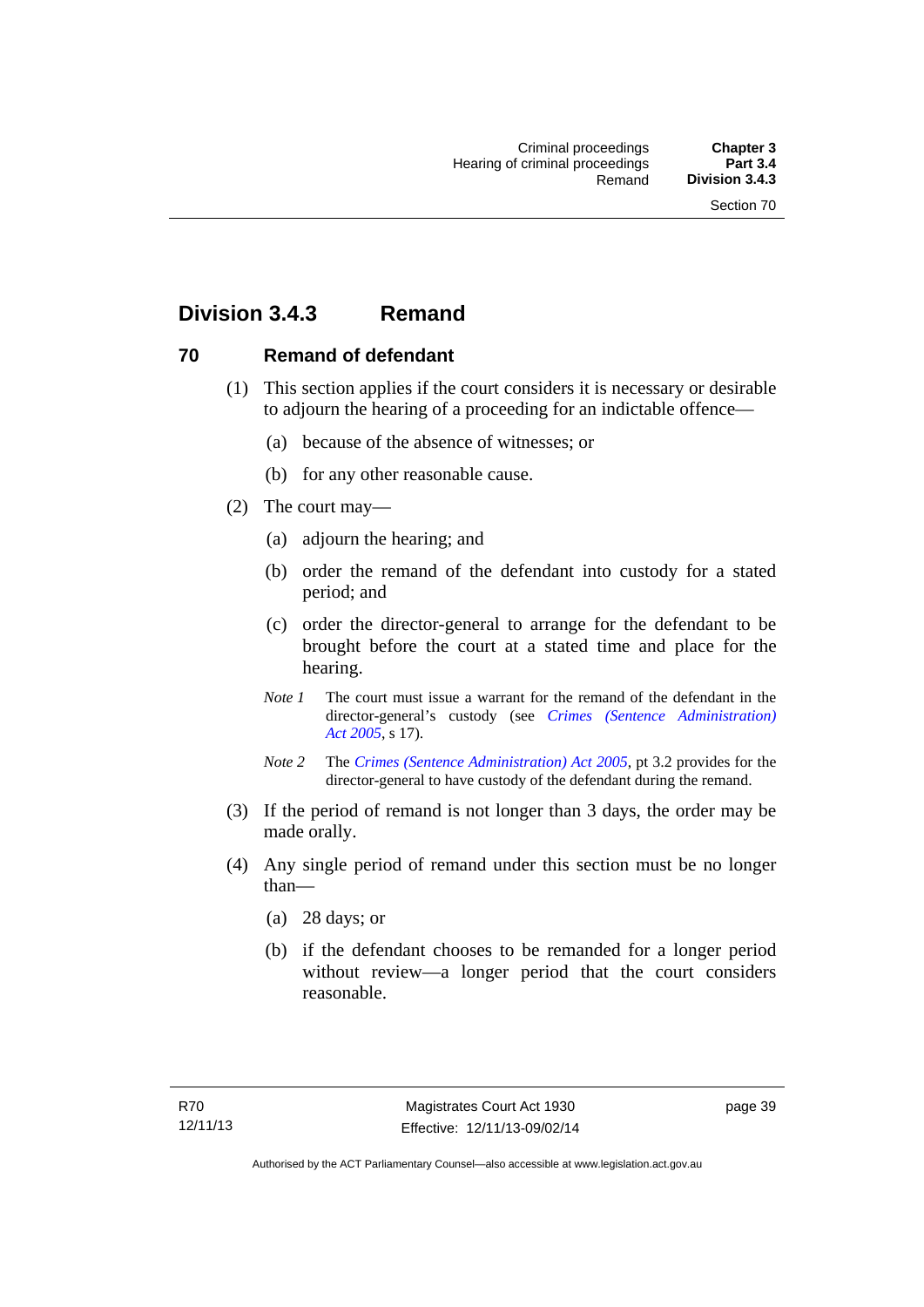# **72 Bringing remanded defendant before court**

The court may order that a defendant remanded under section 70 be brought before the court at any time during the period for which the defendant was remanded.

*Note* The *[Crimes \(Sentence Administration\) Act 2005](http://www.legislation.act.gov.au/a/2005-59)*, pt 3.2 and pt 3.3 provide for the director-general to have custody of the defendant during the remand and to bring the defendant before the court as ordered by the court.

# **72A Bail application hearings—audiovisual links**

- (1) This section applies if—
	- (a) a person in custody is entitled to appear, or is required to appear or be brought, before the court for the hearing of an application for bail; and
	- (b) the hearing could be conducted using an audiovisual link between the court and the place of custody.
- (2) Unless the court directs otherwise, the hearing must be conducted using the audiovisual link.
- (3) The court may amend or revoke a direction under subsection (2)—
	- (a) at any time; and
	- (b) on its own initiative or on application by a party to the bail proceeding.
- (4) In this section:

*audiovisual link*—see the *[Evidence \(Miscellaneous Provisions\)](http://www.legislation.act.gov.au/a/1991-34)  [Act 1991](http://www.legislation.act.gov.au/a/1991-34)*, dictionary.

# **72B Defendant's appearance in non-bail proceedings audiovisual links**

(1) This section applies if the court gives a direction under the *[Evidence](http://www.legislation.act.gov.au/a/1991-34)  [\(Miscellaneous Provisions\) Act 1991](http://www.legislation.act.gov.au/a/1991-34)*, section 20 (1) (Territory

Authorised by the ACT Parliamentary Counsel—also accessible at www.legislation.act.gov.au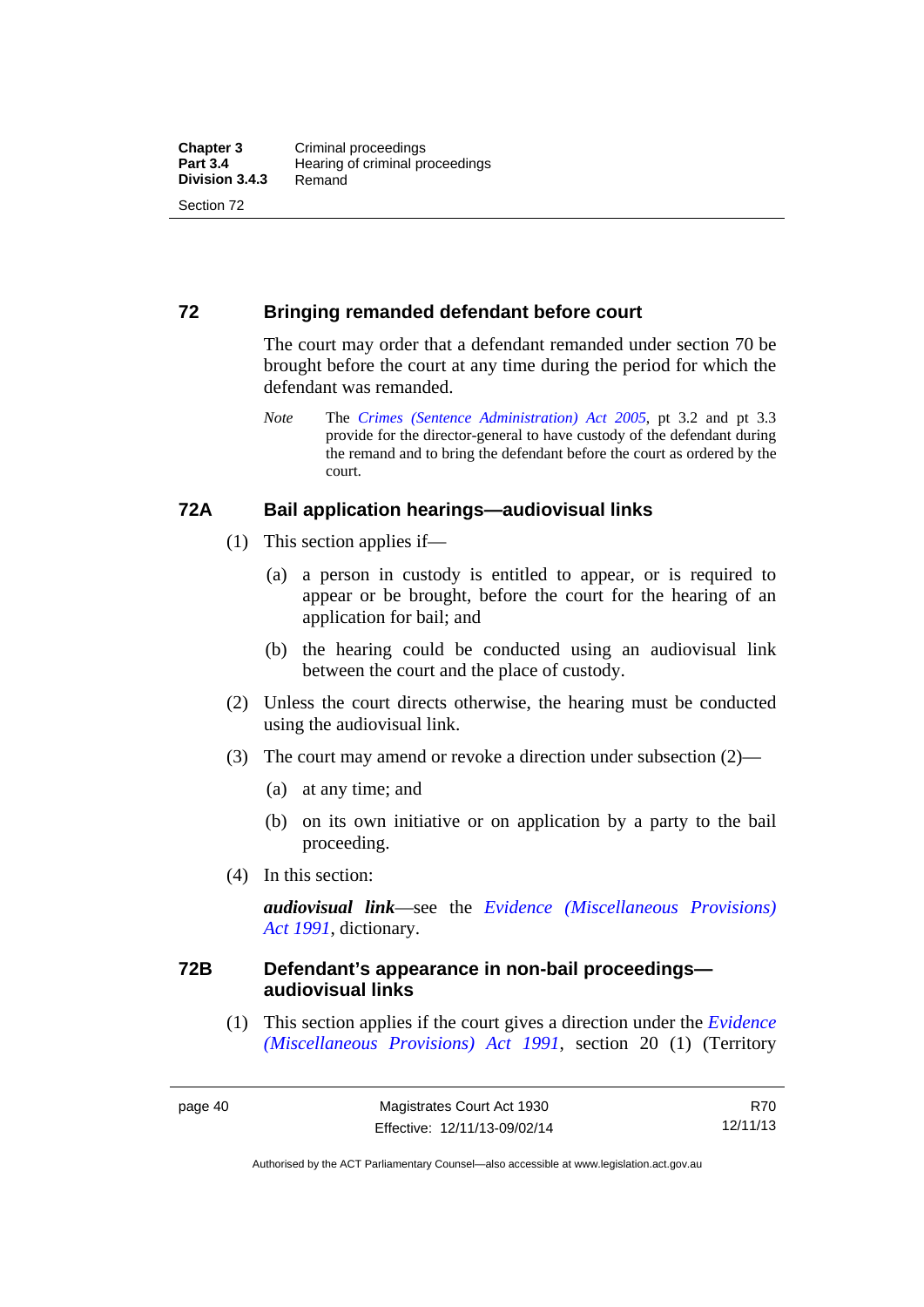courts may take evidence and submissions from participating States) or section 32 (1) (Territory courts may take evidence and submissions from place other than participating State) in relation to any part of a proceeding in relation to a defendant remanded under—

- (a) section 70 (Remand of defendant); or
- (b) section 72 (Bringing remanded defendant before court).
- (2) The director-general must make arrangements to ensure that the evidence can be taken, or the submission made, in accordance with the court's direction.

# **Division 3.4.4 Committal and recognisance**

# **73A Extended application of div 3.4.4**

- (1) This division applies in relation to a person for whom a warrant prescribed under the rules has been issued under the rules as if all necessary changes, and any changes prescribed under the rules, were made.
- (2) This section does not limit any other application of this division.

## **74 Remand of defendant before decision**

The court may, at any time before the court gives its decision in a case, order that the defendant be remanded in custody.

- *Note 1* If the court remands the defendant in custody, it must issue a warrant for the defendant's remand in the director-general's custody (see *[Crimes](http://www.legislation.act.gov.au/a/2005-59)  [\(Sentence Administration\) Act 2005](http://www.legislation.act.gov.au/a/2005-59)*, s 17).
- *Note 2* The *[Crimes \(Sentence Administration\) Act 2005](http://www.legislation.act.gov.au/a/2005-59)*, pt 3.2 provides for the director-general to have custody of the defendant during the remand.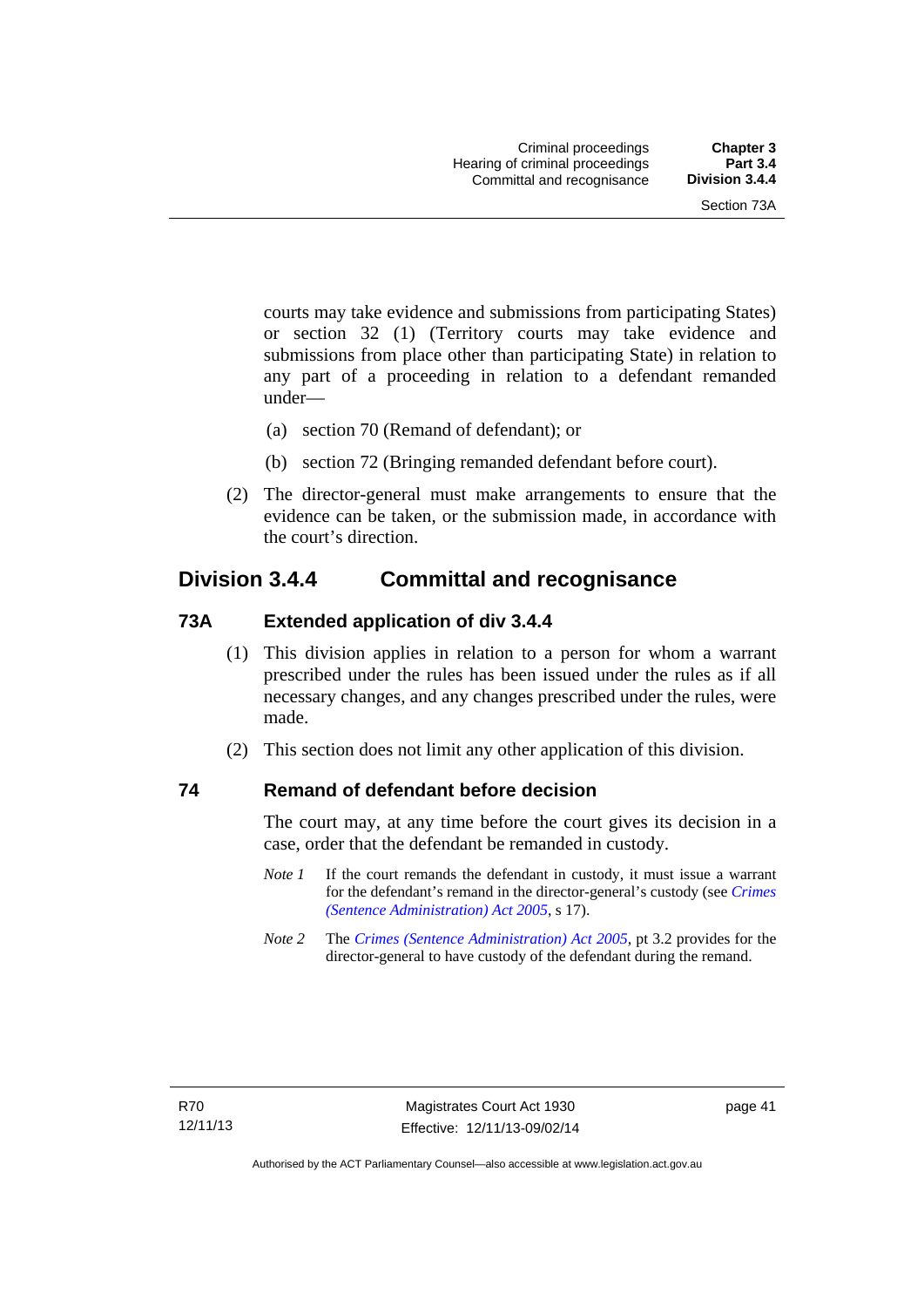# **75 Remand of witness or defendant after decision**

- (1) If the court commits a witness or a person sought to be made a witness, it must order that the witness or person be remanded in custody.
- (2) If the court commits a defendant, it must order that the defendant be remanded in custody.

## **76 Witnesses may be discharged on recognisance**

A witness, other than a witness committed under section 312 (Failure to give evidence—committal), or person sought to be made a witness may be discharged on recognisance.

## **77 Recognisances**

If the court is authorised to discharge the witness, or person sought to be made a witness, on recognisance, it may order his or her discharge on his or her entering into a recognisance, with or without a surety or sureties at its discretion, conditioned for his or her appearance at the time and place to which the hearing is adjourned, or that is named in the recognisance.

## **78 Issue of warrant for non-appearance**

If the witness, or person sought to be made a witness, does not appear at the time and place mentioned in the recognisance, the court may adjourn the hearing, and may issue a warrant for his or her apprehension in accordance with division 3.3.4 (Warrants).

# **79 Recognisances taken out of court**

- (1) A recognisance under this Act need not be entered into before the court, but may be entered into by the parties before—
	- (a) a magistrate; or
	- (b) the registrar; or

Authorised by the ACT Parliamentary Counsel—also accessible at www.legislation.act.gov.au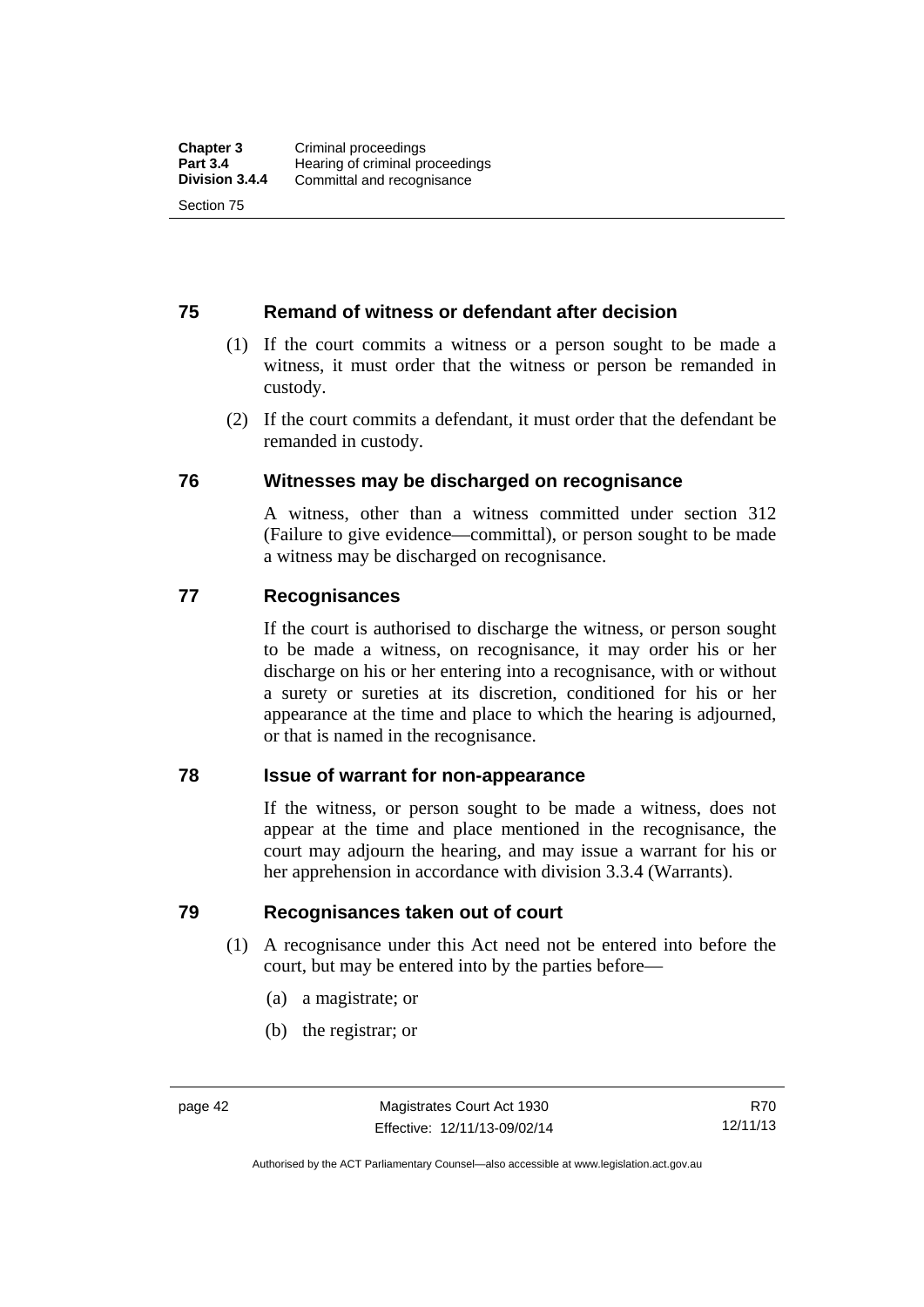- (c) a police officer in charge of a police station; or
- (d) if a party is at a correctional centre—the person in charge of the centre.
- (2) The provisions of this Act in relation to recognisances taken before the court apply in relation to the recognisance as if it had been entered into before the court.

### **80 Forfeited recognisances—how enforced**

If the conditions, or any of them, in a recognisance entered by a witness or a person sought to be made a witness are not complied with, any magistrate may certify on the back of the recognisance in what respect the conditions have not been observed, and give it to the proper officer, to be proceeded on in a similar way as other recognisances, and that certificate is taken to be deemed sufficient prima facie evidence of the recognisance having been forfeited.

# **Division 3.4.5 Adjournment of criminal proceedings**

## **83 Magistrate may adjourn court generally**

If all the cases have not been heard and decided at any sitting of the court, the magistrate may adjourn the cases remaining unheard or undecided, either to the next day appointed for the holding of the court or to the other time the magistrate considers appropriate.

## **84 Particular cases may be adjourned**

- (1) Before or during the hearing or further hearing of an information, the magistrate may adjourn the hearing or further hearing.
- (2) The magistrate may, by order, release the defendant (whether or not on bail) or remand the defendant in custody.
	- *Note 1* The court must issue a warrant for the defendant's remand in the director-general's custody (see *[Crimes \(Sentence Administration\)](http://www.legislation.act.gov.au/a/2005-59)  [Act 2005](http://www.legislation.act.gov.au/a/2005-59)*, s 17).

page 43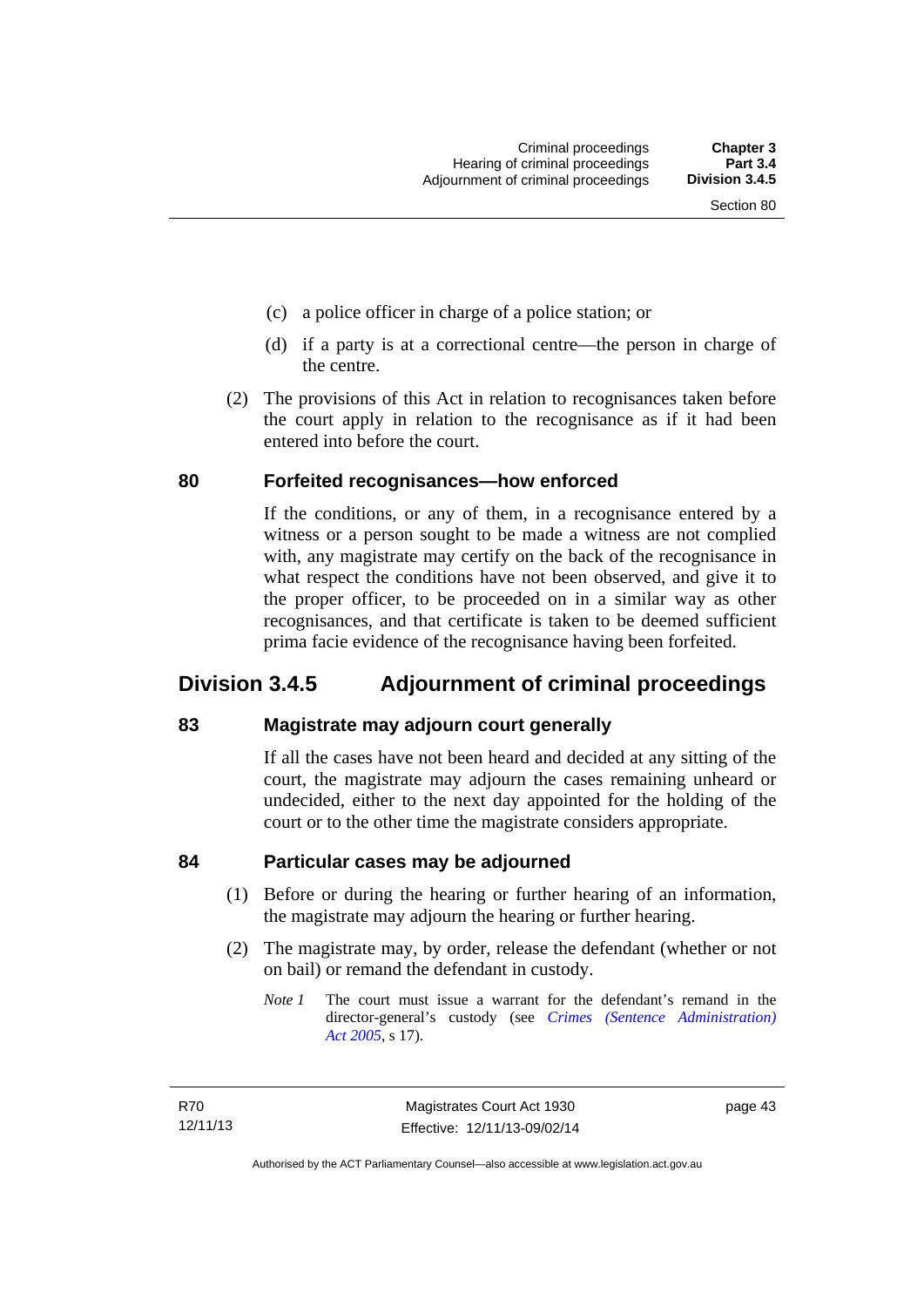*Note 2* The *[Crimes \(Sentence Administration\) Act 2005](http://www.legislation.act.gov.au/a/2005-59)*, pt 3.2 provides for the director-general to have custody of the defendant during the remand.

# **85 Proceeding if either party not present at adjourned hearing**

- (1) This section applies if either or both of the parties do not appear personally or by lawyers or anyone else appearing for them at the time and place to which the hearing or further hearing is adjourned.
- (2) The court may—
	- (a) go ahead with the hearing or further hearing as if the party or parties were present; or
	- (b) if the informant does not appear—dismiss the information, with or without costs as the court considers just.

# **86 Proceeding if both parties present at adjourned hearing**

- (1) This section applies if the parties appear personally or by lawyers or anyone else appearing for them at the time and place to which the hearing or further hearing is adjourned.
- (2) The court may go ahead with the hearing or further hearing.

# **87 Witness to attend adjourned etc hearing**

- (1) This section applies to a person who is required by summons to attend a hearing to give evidence or produce a document if the hearing is adjourned or postponed.
- (2) The person must attend at the time and place to which the hearing is adjourned or postponed without the issue or service of a further summons.
- (3) However, the person is entitled to additional expenses for attending.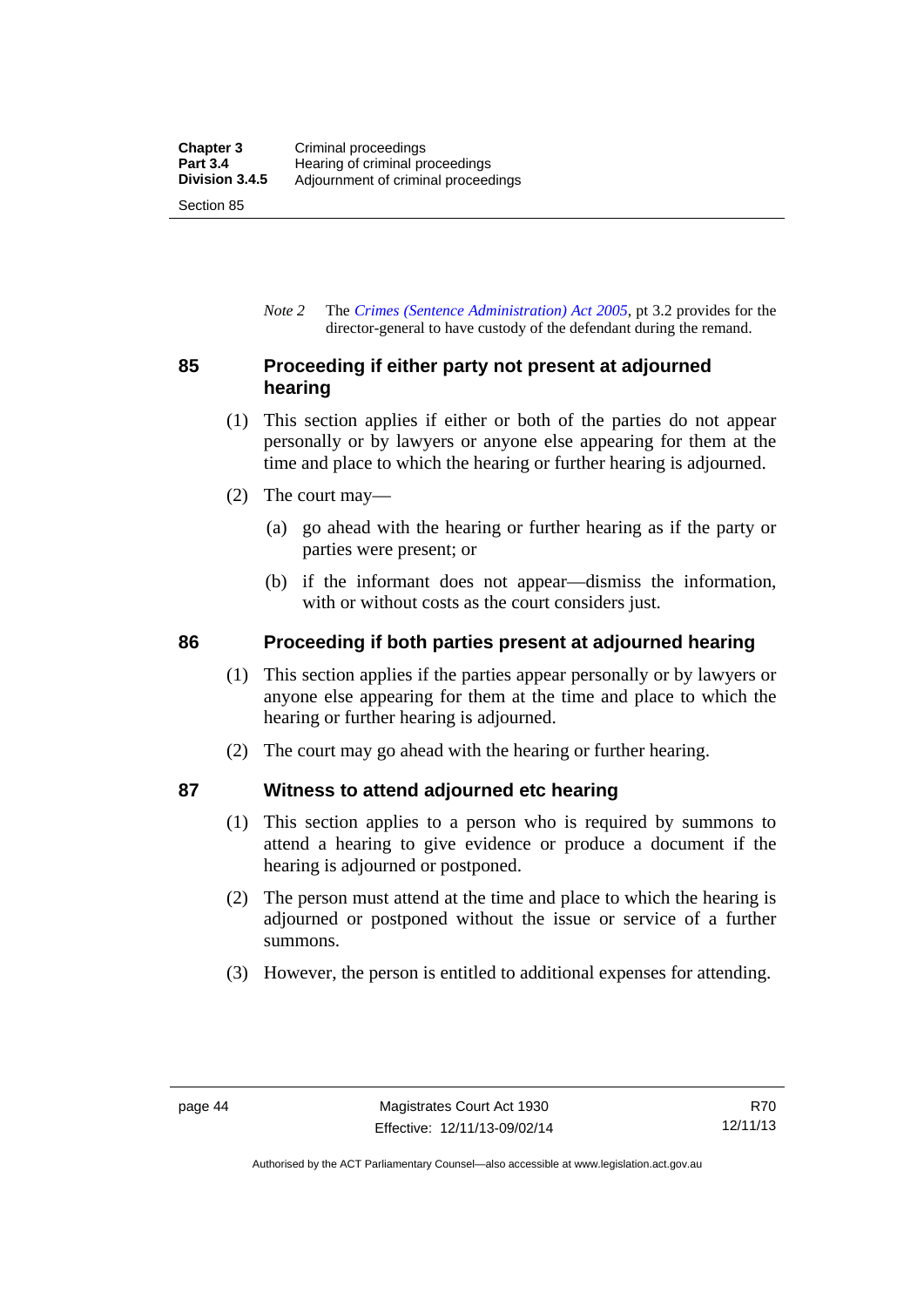## **88 Postponement of hearing**

If, on the return of any summons or at any adjournment of the hearing or at the time to which the hearing is postponed, a magistrate is not present, the registrar may, and after the lapse of an hour, at the request of the informant, must, postpone the hearing until the next day when a court will be held at the place mentioned in the summons or to which the case has been so adjourned.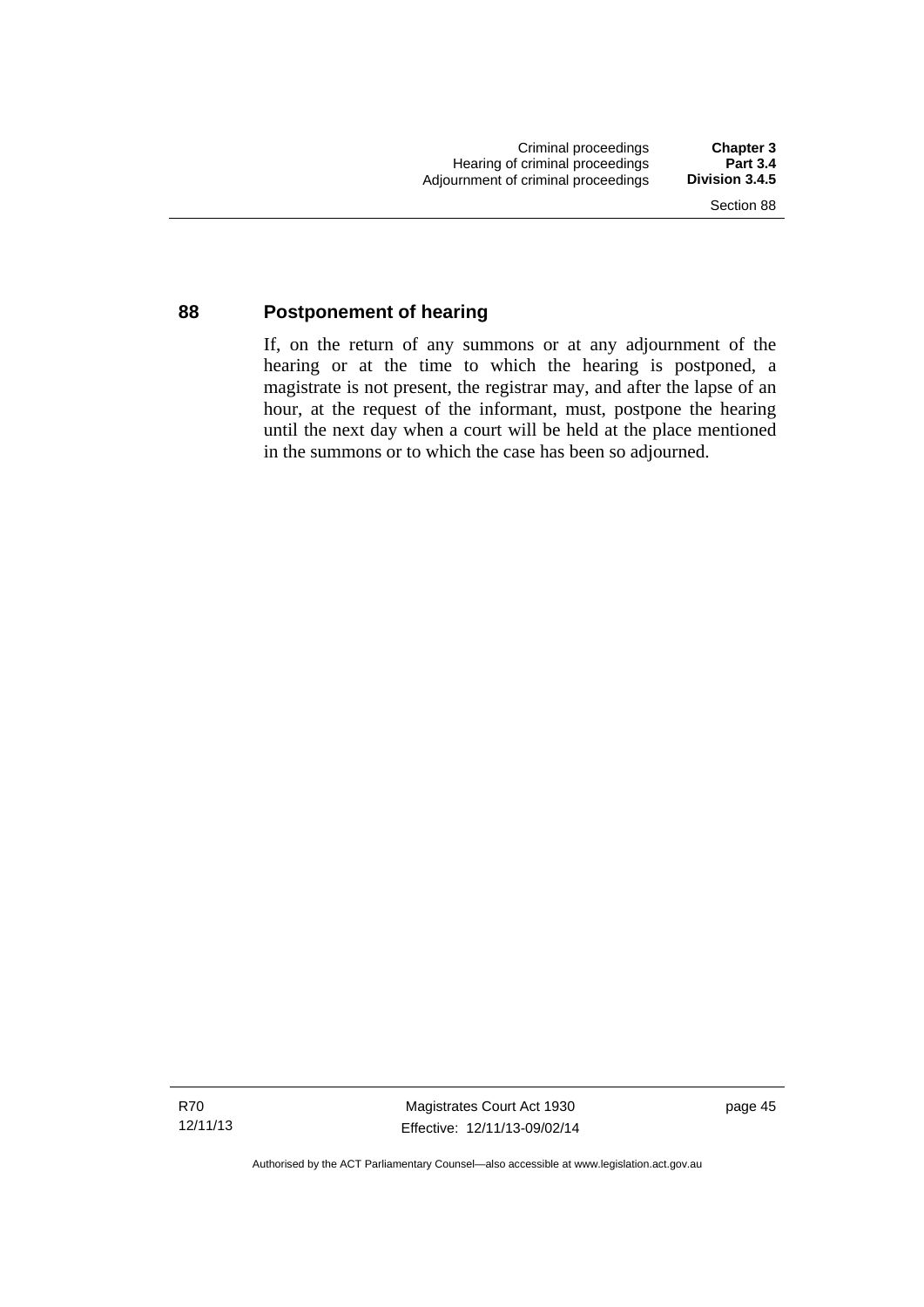# **Part 3.5 Proceedings for indictable offences**

# **Division 3.5.2 Indictable offences—beginning of proceedings**

# **89 Indictable offences—issue of warrant for non-appearance**

- (1) This section applies if—
	- (a) a person is alleged by an information to have committed an indictable offence; and
	- (b) a summons is issued against the person; and
	- (c) the person does not appear before the court at the time and place mentioned in the summons; and
	- (d) the court is satisfied, on oath, that the summons was properly served on the person a reasonable time before the time mentioned in the summons for the appearance; and
	- (e) the information is substantiated by the oath of the informant or a witness.
- (2) This section also applies if—
	- (a) subsection (1) (a), (b) and (e) apply in relation to a person; and
	- (b) the person appears before the court for the hearing of the information for the offence; and
	- (c) the court adjourns or postpones the hearing or further hearing; and
	- (d) the person is told of the time and place of the adjourned or postponed hearing or further hearing; and
	- (e) the person does not appear before the court at the adjourned or postponed hearing or further hearing.

Authorised by the ACT Parliamentary Counsel—also accessible at www.legislation.act.gov.au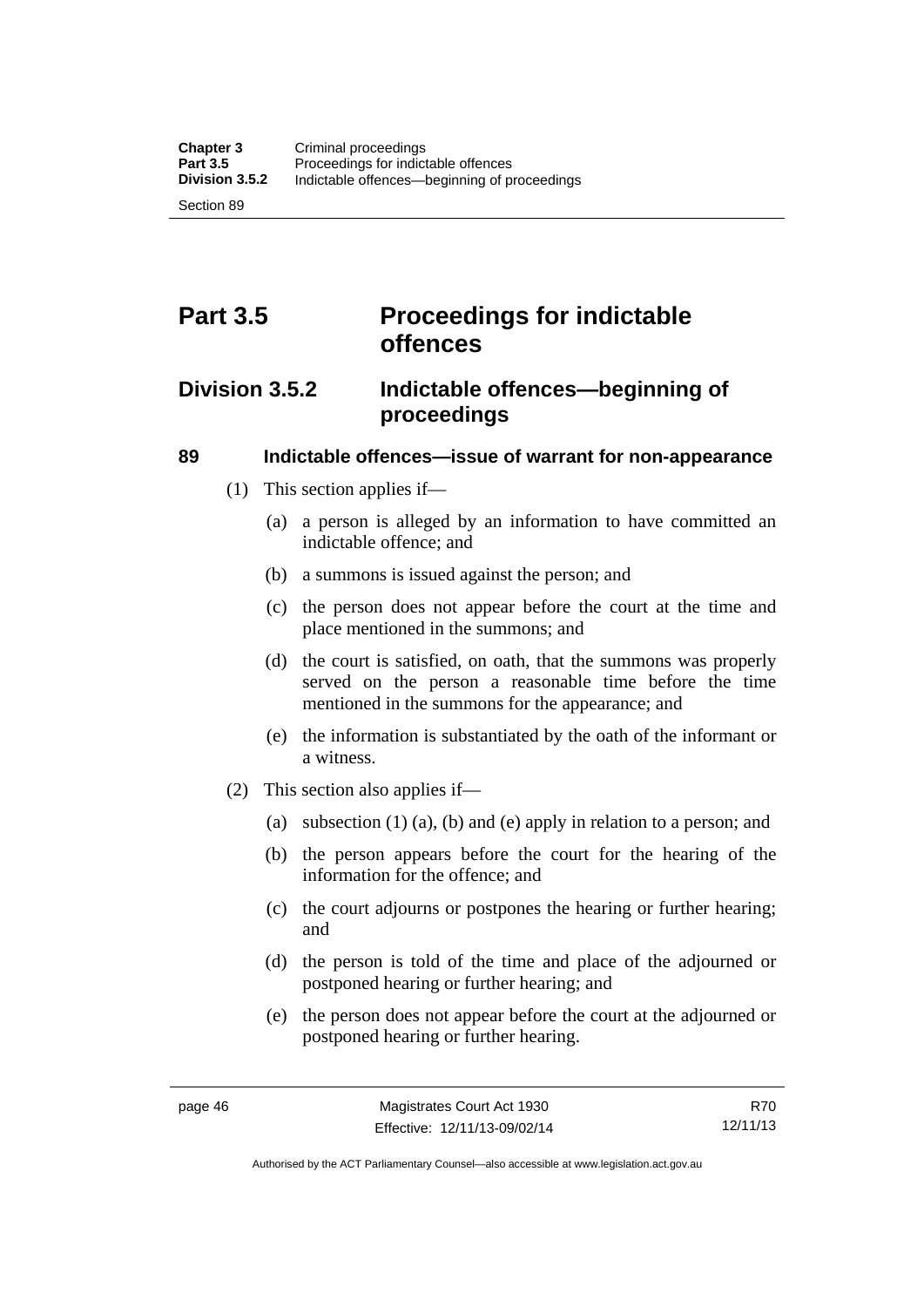- (3) The court may issue a warrant for the person's arrest and for bringing the person before the court to answer to the information and to be further dealt with according to law.
- (4) This section does not apply if an order has been made under section 89A (1) excusing the person from attending before the court.

### **89A Accused person may be excused from attendance before court**

- $(1)$  If—
	- (a) an information for an indictable offence has been laid; and
	- (b) a summons has been issued against the person named in the information;

the court may, on an application made by or on behalf of the person, by order excuse the person from attendance before the court to answer the information or for any other purpose in connection with the proceeding begun by the information.

- (2) An order under subsection (1) may be made—
	- (a) at any time after the issue of the summons and before the completion of the taking of evidence for the prosecution; and
	- (b) whether or not any evidence has been taken in the proceeding; and
	- (c) whether or not the applicant for the order is before the court or has attended before the court in relation to the proceeding.
- (3) The court must not make an order under subsection (1) unless the court has been informed, by or on behalf of the applicant, that the applicant is represented by a lawyer for the purposes of the proceeding.
- (4) The court may, at any time during a proceeding begun by an information for an indictable offence, direct the informant to give to a person in relation to whom an order has been made under

page 47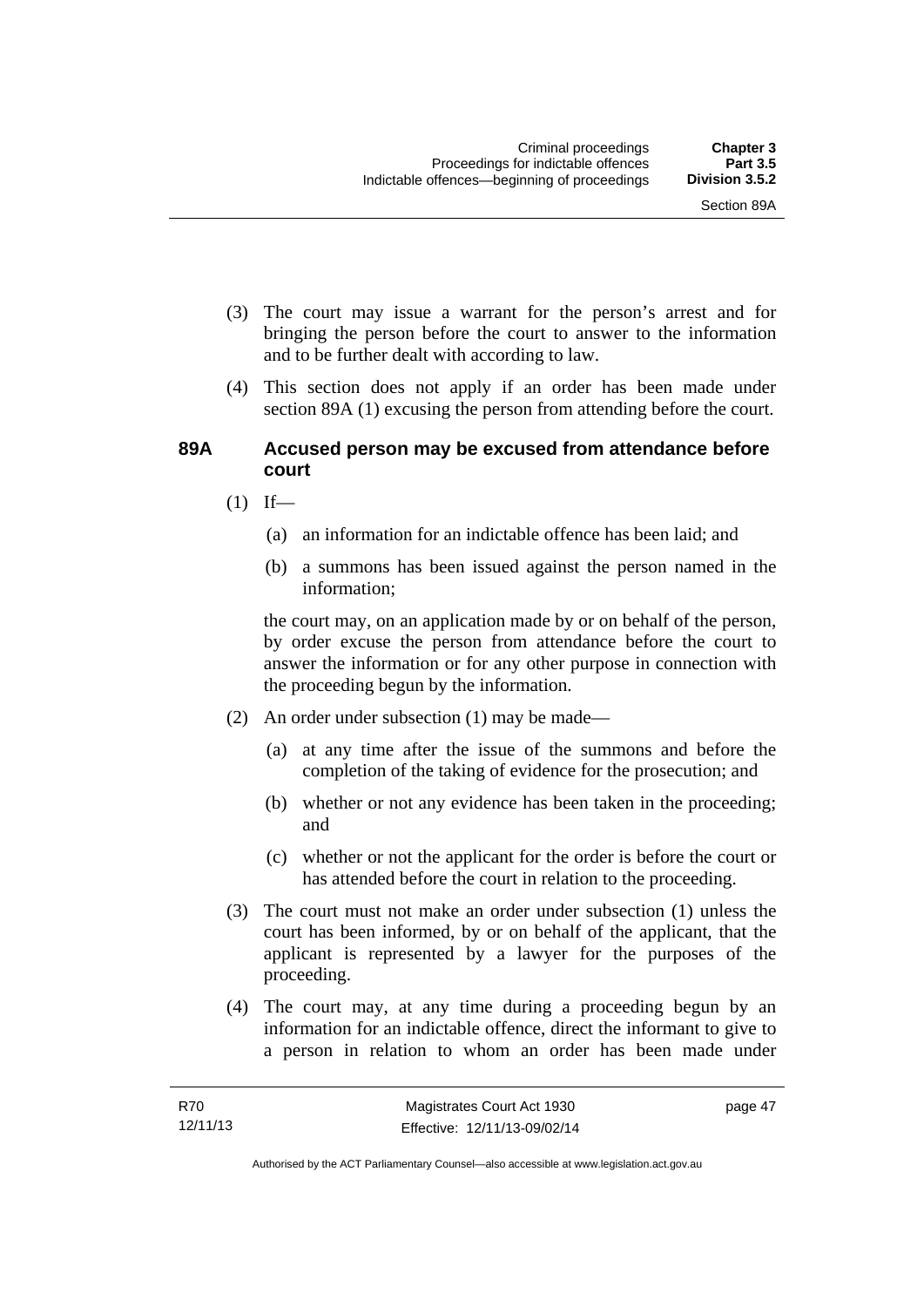subsection (1) written notice requiring the person to attend before the court, for the purposes of the proceeding, at the time and place specified by the court.

- $(5)$  If—
	- (a) a person has been excused, under subsection (1), from attendance before the court; and
	- (b) all the evidence for the prosecution has been taken;

the court must direct the informant to give to the person a written notice requiring the person to attend, at the time and place specified by the court, to be dealt with in accordance with section 91.

- (6) A notice under subsection (4) or (5) may be given to a person by—
	- (a) giving a copy of the notice to the person; or
	- (b) leaving a copy of the notice at the last-known or usual home or business address of the person with someone who appears to be at least 16 years old and to live or be employed at the address.
- (7) The giving of a notice under subsection (4) or (5) may be proved in the same way as the service of a summons.
- (8) If an accused person does not attend before the court in accordance with a notice under subsection (4) or (5), the court may issue a warrant for the arrest of the person and for bringing the person before the court at the time and place specified in the warrant.

# **90 Committal proceedings—prosecution evidence to be given to accused person**

- (1) This section applies if a person (the *accused person*) is charged with an indictable offence and a committal hearing is to be held in relation to the charge.
- (2) Within the period, prescribed under the rules, before the date set for the committal hearing, the informant must serve the following documents on the accused person:

Authorised by the ACT Parliamentary Counsel—also accessible at www.legislation.act.gov.au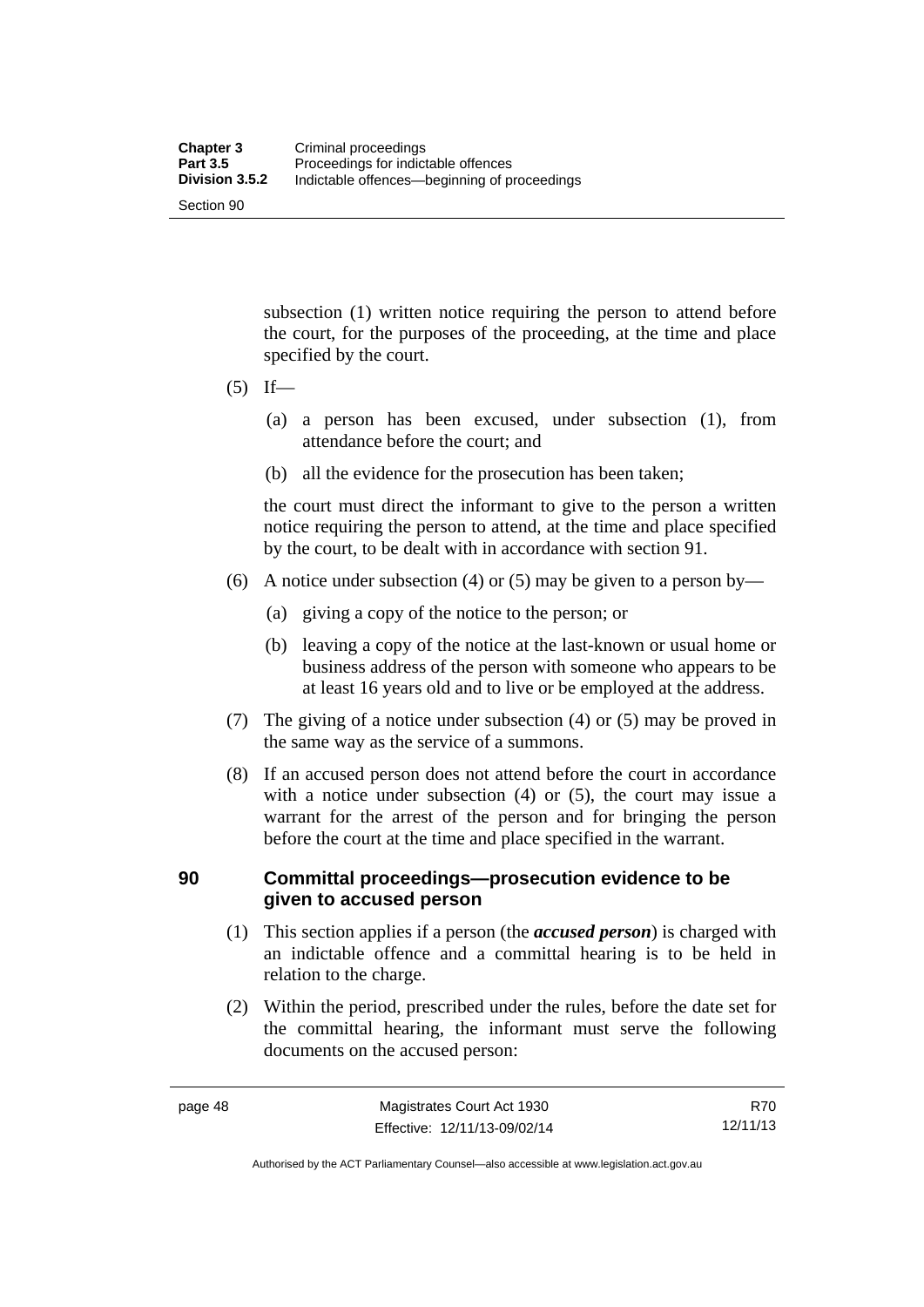Section 90AA

- (a) a copy of the written statements that the informant proposes to tender at the hearing;
- (b) for each exhibit identified in the statements—a copy of the exhibit or a notice relating to inspection of it.
- (3) A copy of the documents served must be filed in the court within the period prescribed under the rules.
- (4) Before the committal hearing, the accused person or the person's lawyer may ask the informant to allow the accused person or the person's lawyer to—
	- (a) inspect the exhibits mentioned in the notice (if any) served on the accused person under subsection (2) (b); and
	- (b) if a statement is in the form of a transcript of a recording as mentioned in section 90AA (4)—listen to or view the recording.
- (5) The informant must comply with a request under subsection (4).
- (6) Subsection (4) (b) does not entitle the accused person or the person's lawyer to be given or make a copy of the recording.

# **90AA Written statements may be admitted in evidence**

- (1) If the informant has served a copy of a written statement on the accused person in accordance with section 90, the court at the committal hearing must (subject to subsection (3)) admit the statement (and any exhibit identified in it) as evidence of the matters in it.
- (2) The statement is the deposition of the person who made it if admitted into evidence.
- (3) Subject to subsection (4), a written statement must not be admitted in evidence by the court unless—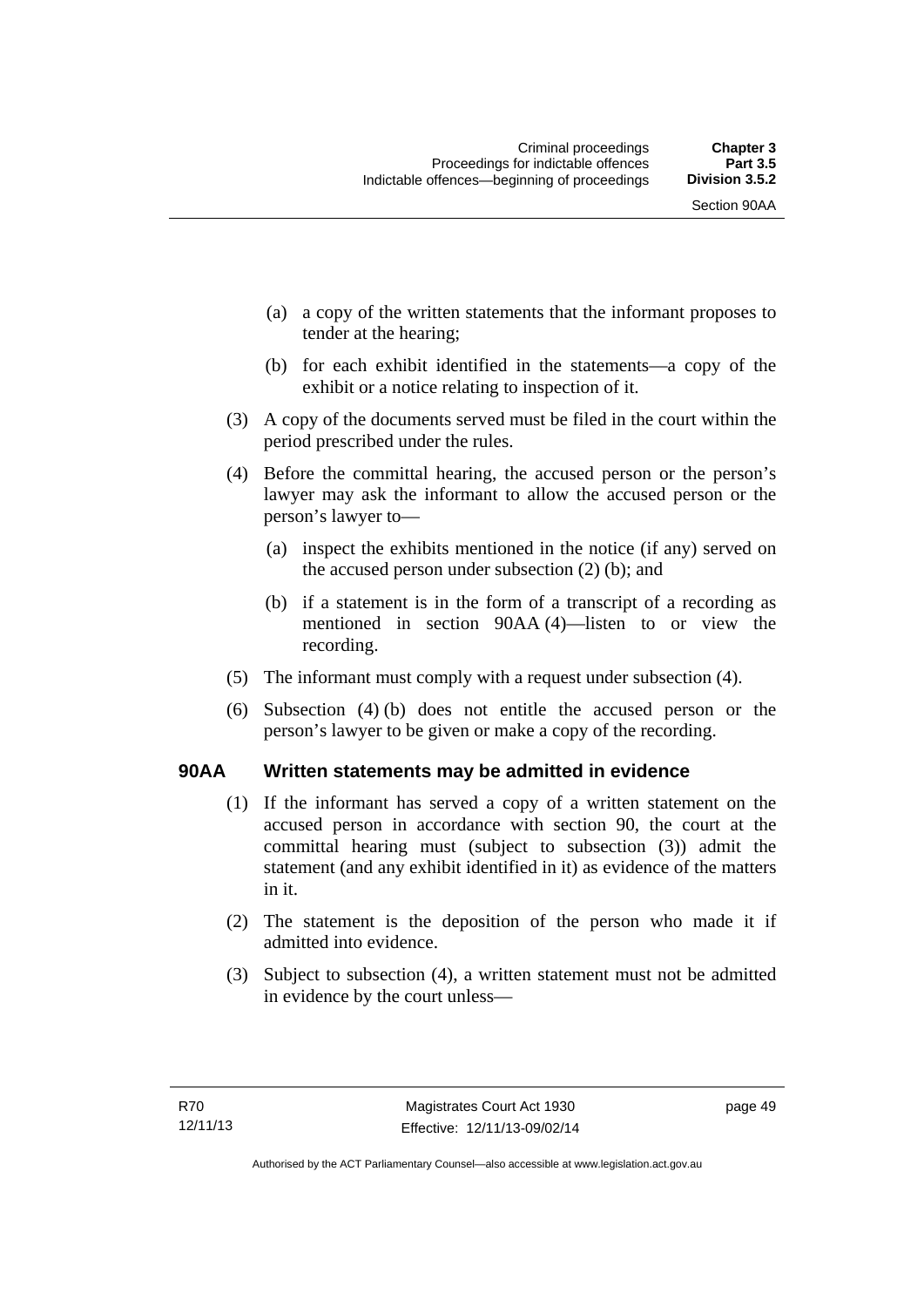Section 90AA

 (a) it contains the following endorsement by the person who made it:

'This statement made by me accurately sets out the evidence that I would be prepared, if necessary, to give in court as a witness. The statement is true to the best of my knowledge and belief and I make it knowing that, if it is tendered in evidence, I will be liable to prosecution if I have wilfully stated in it anything that I know to be false or do not believe to be true.'; and

- (b) it contains a statement that, before the person signed it, the person who made it read the statement or had it read to the person.
- (4) A written statement that is in the form of a transcript of a recording made by a police officer may be admitted in evidence by the court if—
	- (a) the transcript is of a recording of an interview with a person during which the person was questioned by the police officer in connection with the investigation of an offence the subject of the proceeding; and
	- (b) a police officer certifies that the statement is an accurate transcript of the recording.
- (5) If it appears to the court that any part of a written statement tendered in evidence under this section is inadmissible according to the rules of evidence, the court may, if the statement is otherwise admissible under this section, admit that statement, but, if it does so, must identify the part that is inadmissible and must, with reference to that part, write on the statement the words 'ruled inadmissible' or words to that effect.
- (6) A prosecution witness may give evidence-in-chief in person at a committal hearing only with the court's leave.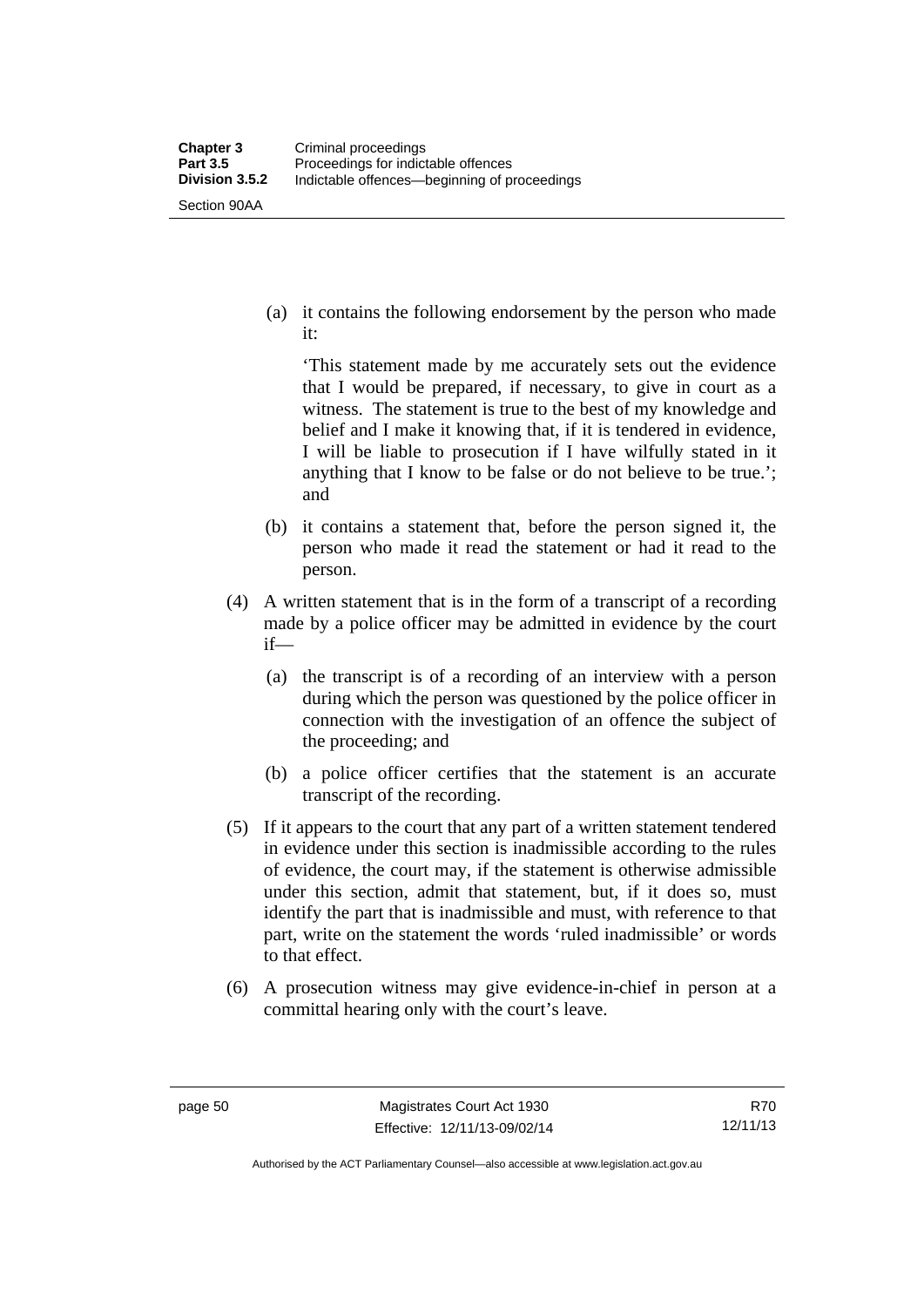- (7) The court may give leave only—
	- (a) on application by the prosecution; and
	- (b) if it considers that the interests of justice cannot adequately be satisfied if the witness's evidence-in-chief is not given in person at the hearing.
- (8) However, a person must not be required to attend and give evidence at a committal hearing in relation to a sexual offence (whether or not the hearing also relates to another offence) if the person is a complainant in relation to the sexual offence.
- (9) In this section:

*sexual offence* means an offence against the *[Crimes Act 1900](http://www.legislation.act.gov.au/a/1900-40)*, part 3 (Sexual Offences), part 4 (Female genital mutilation) or part 5 (Sexual servitude).

## **90AB Witnesses generally not to be cross-examined at committal hearing**

- (1) A witness must not be cross-examined at a committal hearing if—
	- (a) the hearing relates to a sexual offence (whether or not it relates also to another offence); and
	- (b) the witness is a complainant in relation to the sexual offence.
- (2) A witness (other than a witness mentioned in subsection (1)) must not be cross-examined at a committal hearing unless, on application by the party seeking to cross-examine the witness, the court is satisfied that—
	- (a) the party has—
		- (i) identified an issue to which the proposed questioning relates; and
		- (ii) provided a reason why the evidence of the witness is relevant to the issue; and

page 51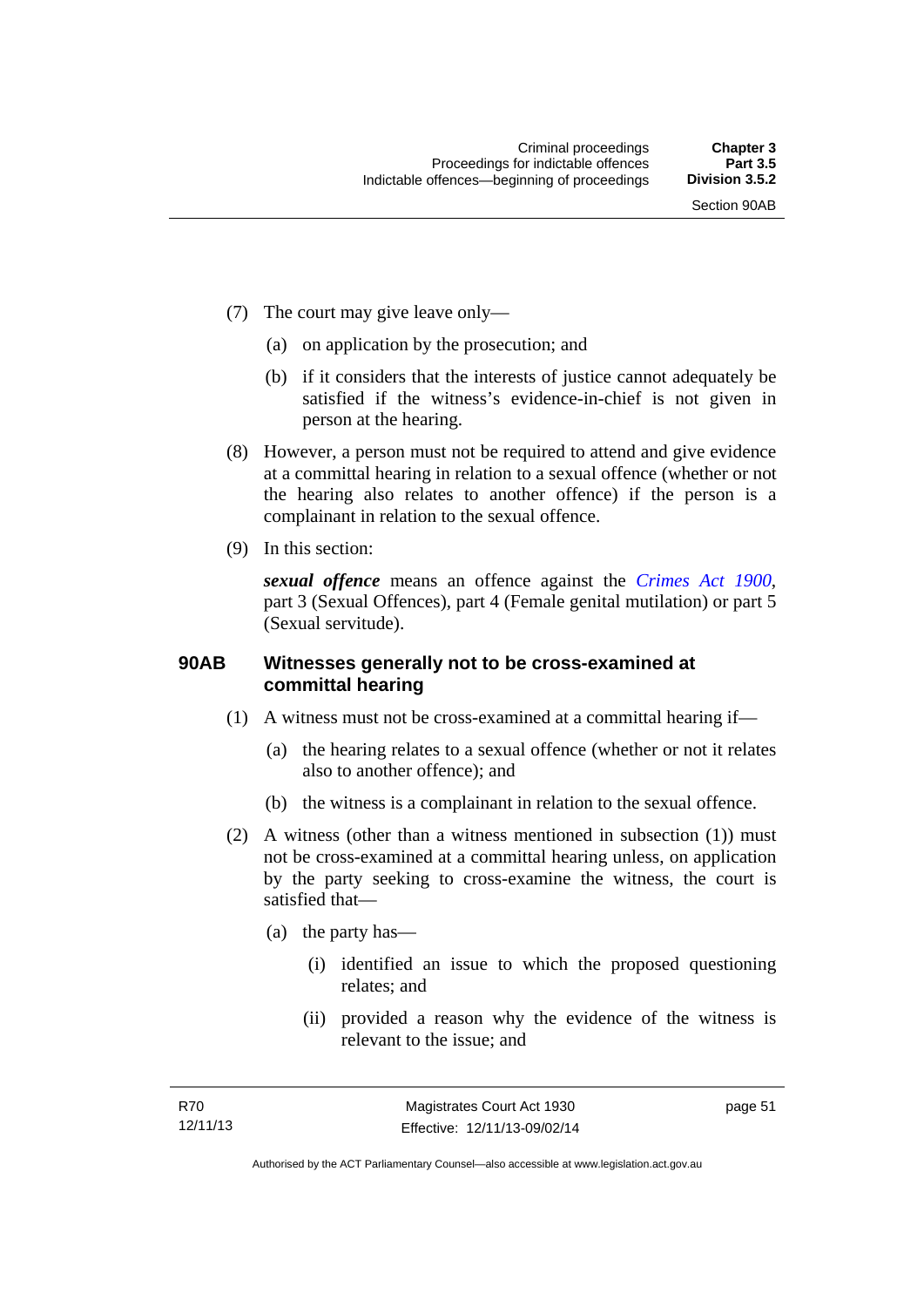(iii) explained why the evidence disclosed by the prosecution does not address the issue; and

- (iv) identified to the court the purpose and general nature of the questions to be put to the witness to address the issue; and
- (b) the interests of justice cannot adequately be satisfied by leaving cross-examination of the witness about the issue to the trial.
- (3) In this section:

*sexual offence* means an offence against the *[Crimes Act 1900](http://www.legislation.act.gov.au/a/1900-40)*, part 3 (Sexual offences), part 4 (Female genital mutilation) or part 5 (Sexual servitude).

# **90ABA Attendance of accused not required if order made under s 89A**

The accused person is not required to be present at the committal hearing if the person is excused from attending the hearing under section 89A.

# **90A Plea of guilty at committal hearing**

- (1) This section does not apply in relation to a person charged with an indictable offence punishable by imprisonment for life.
- (2) Subsections (3), (4), (5) and (6) do not apply in relation to a person charged with an offence in relation to which the [Crimes Act](http://www.legislation.act.gov.au/a/1900-40/default.asp), section 374 or section 375 applies.
- (3) A person (the *accused person*) who is before the court charged with an indictable offence may at any stage of the proceeding plead guilty to the charge.
- (4) The court may accept or reject the plea but the rejection of the plea at any stage of the proceeding does not prevent the accused person from pleading guilty under this section at a later stage of the

Authorised by the ACT Parliamentary Counsel—also accessible at www.legislation.act.gov.au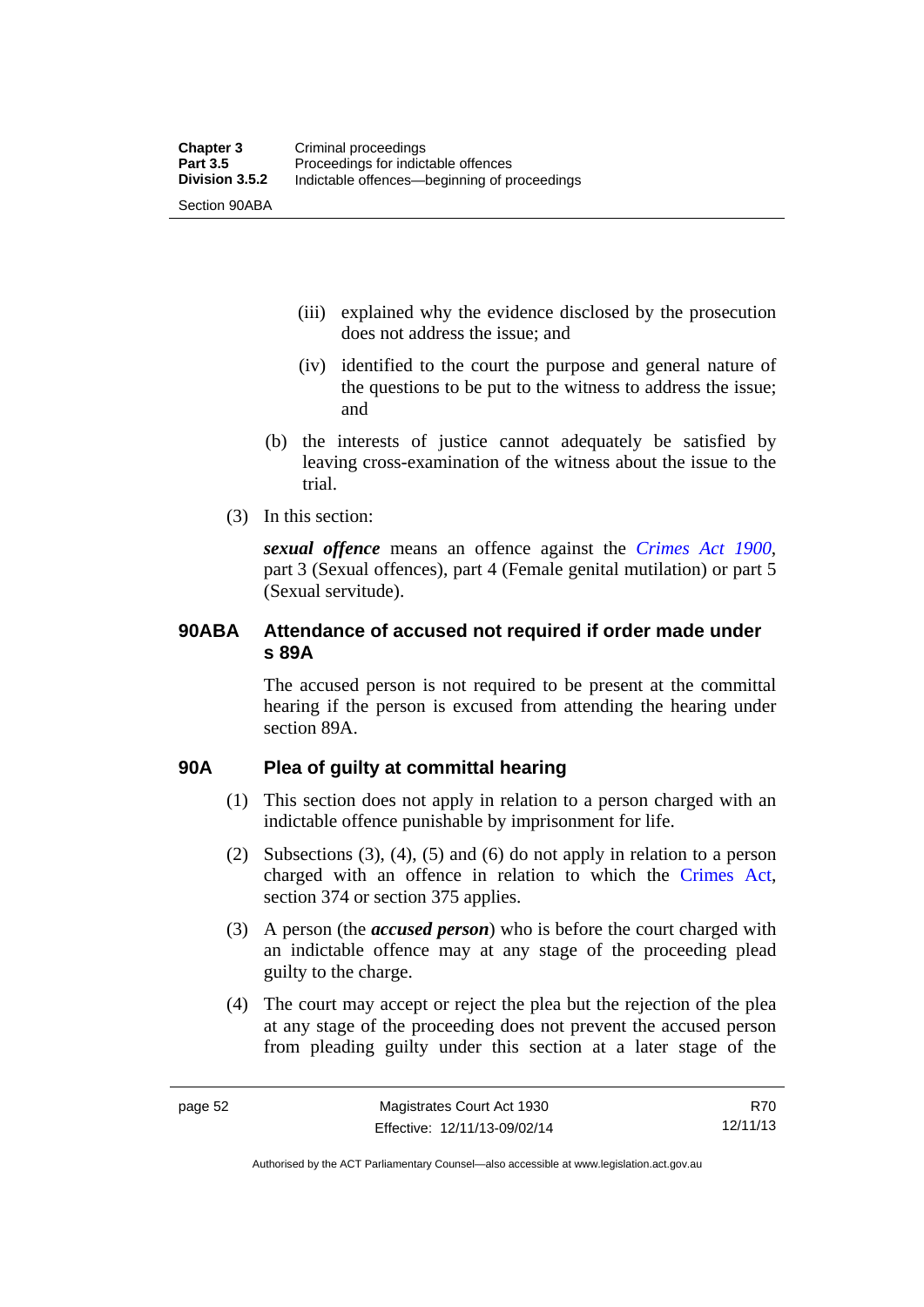proceeding and the court may accept or reject the plea at that later stage.

- (5) If the court rejects the plea, the proceeding before the court must continue as if the plea had not been made.
- $(6)$  If—
	- (a) the court accepts the plea; and
	- (b) any of the following subparagraphs applies to the offence:
		- (i) the offence is under a law in force in the ACT punishable either on indictment or summary conviction;
		- (ii) the offence may be dealt with summarily without the accused person's consent;
		- (iii) the offence may be dealt with summarily if the accused person consents and the accused person consents to it being dealt with summarily;
		- (iv) the offence may be dealt with summarily if the prosecutor requests and the prosecutor requests that it be dealt with summarily; and
	- (c) it appears to the court that it is proper to deal with the case summarily;

the court may, without hearing further evidence, sentence or otherwise deal with the accused person and finally dispose of the charge and all incidental matters.

- $(7)$  If—
	- (a) the court accepts the plea; and
	- (b) any of the following subparagraphs applies to the offence:
		- (i) it does not appear to the court that it is proper to deal with the case summarily;
		- (ii) the offence is punishable only on indictment;

page 53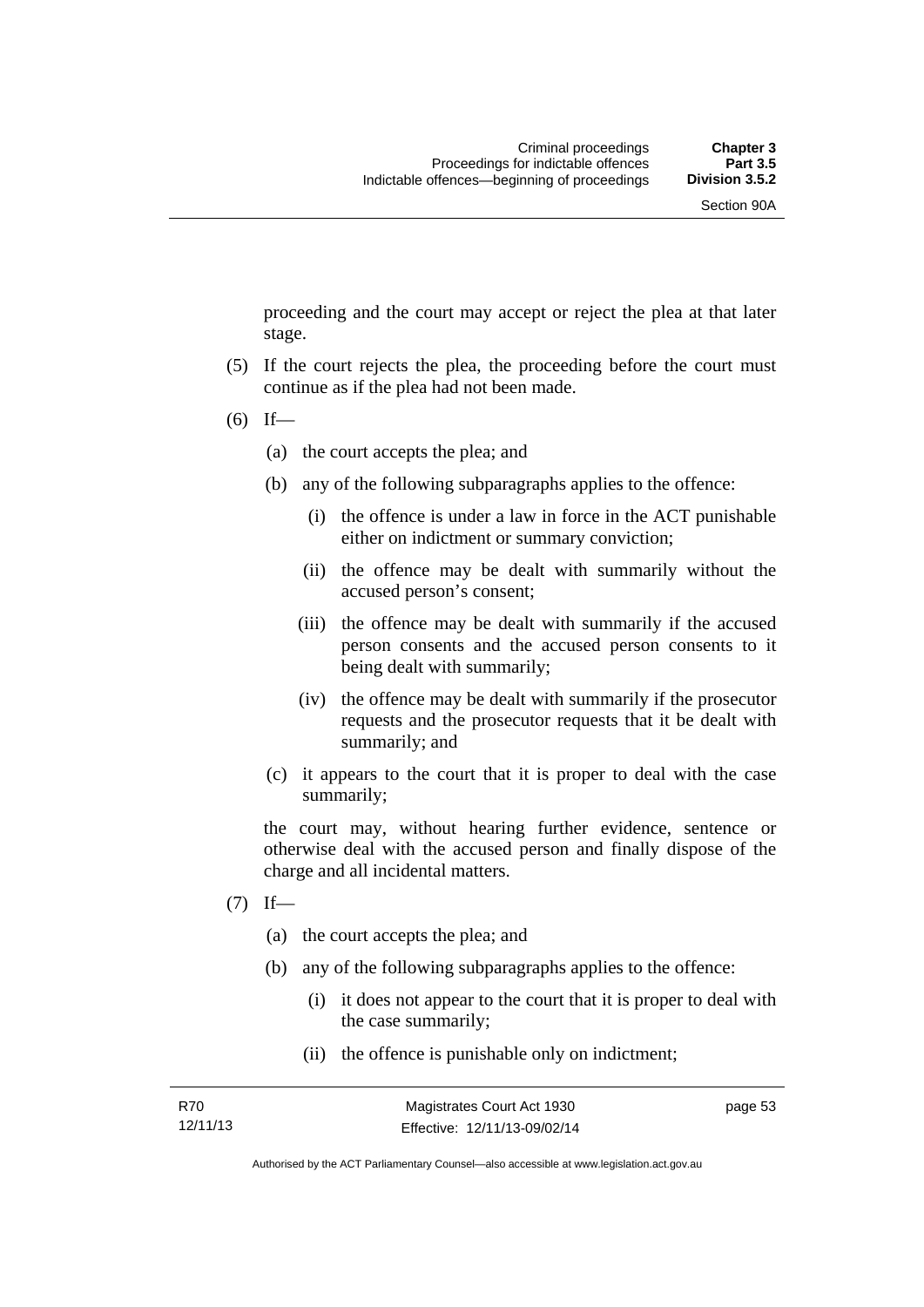Section 90A

- (iii) the offence may be dealt with summarily if the accused person consents, but the accused person does not consent to it being dealt with summarily;
- (iv) the offence may be dealt with summarily if the prosecutor requests, but the prosecutor does not request that it be dealt with summarily;
- (v) this subsection applies to the accused person under the [Crimes Act,](http://www.legislation.act.gov.au/a/1900-40/default.asp) section 374 or section 375;

the Magistrates Court must commit the accused person to the sittings of the Supreme Court that the Supreme Court directs and the Supreme Court must deal with the accused person in accordance with subsections (8) to (13).

- (8) A committal under subsection (7) is taken, for all purposes relating to the venue or change of venue of a proceeding consequent on the committal, to be a committal for trial.
- (9) The Supreme Court may order that the proceeding before the Magistrates Court where the accused person pleaded guilty be continued at a time and place stated in the order.
- (10) The Supreme Court must make an order under subsection (9) if—
	- (a) it appears to the Supreme Court from the information or evidence given to or before it that the facts in relation to which the accused person was charged before the Magistrates Court do not support the charge to which the accused person pleaded guilty; or
	- (b) the accused person or a lawyer representing the accused person or informant asks that the order be made.
- (11) Except if an order is made under subsection (9), the Supreme Court has the same powers of sentencing or otherwise dealing with the accused person and of finally disposing of the charge and of all incidental matters as it would have had if the accused person, on arraignment at any sittings of the court, had pleaded guilty to the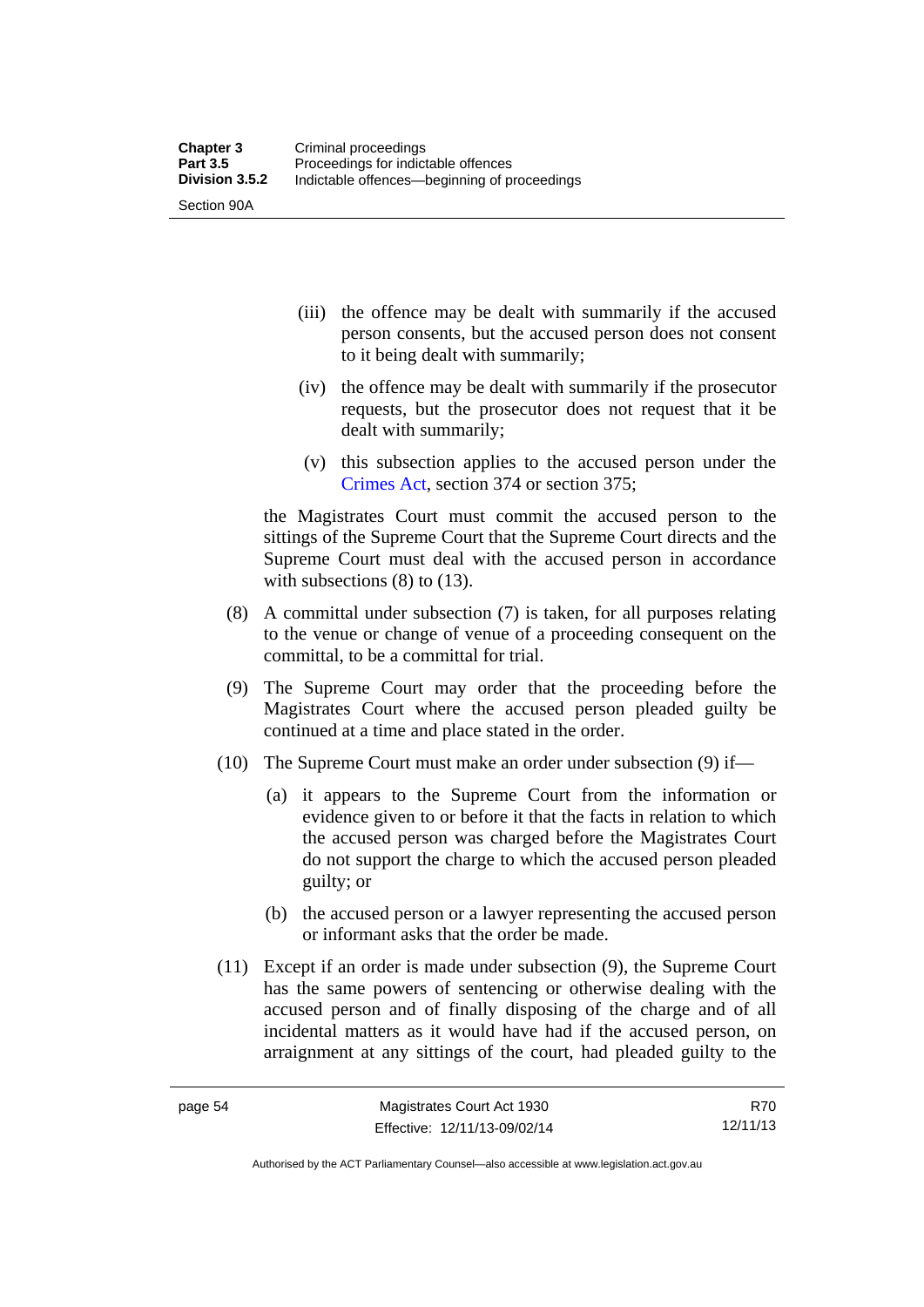offence charged on an indictment filed by the Attorney-General or the Attorney-General of the Commonwealth.

- (12) The procedure relating to committal for trial applies, as nearly as may be, to a committal under subsection (7) and bail may be granted as on a committal for trial, but a person must not be bound over to give evidence on a committal under that subsection unless the court otherwise orders.
- (13) If an order is made by the Supreme Court under subsection (9) that the proceeding before a court where an accused person pleaded guilty be continued at a time and place stated in the order—
	- (a) the proceeding must be continued in all respects as if the accused person had not pleaded guilty and as if the proceeding had been adjourned by the court to the time and place so stated; and
	- (b) the Supreme Court may exercise any power that the Magistrates Court might have exercised under division 3.4.3 (Remand) if the order had been an order made by the Magistrates Court adjourning the proceeding to the stated time and place, and that division applies in relation to the accused person.

## **91 Proceeding following prosecution evidence**

(1) When all the evidence offered by the prosecution in relation to the indictable offence with which the accused person is charged has been taken, the court must charge the accused person with the offence and must say to the accused person these words, or words to the like effect:

'Do you wish to say anything in answer to the charge? You are not obliged to say anything unless you desire to do so; but whatever you say may be given in evidence against you on your trial. You are clearly to understand that you have nothing to hope from any promise or favour, and nothing to fear from any threat that may have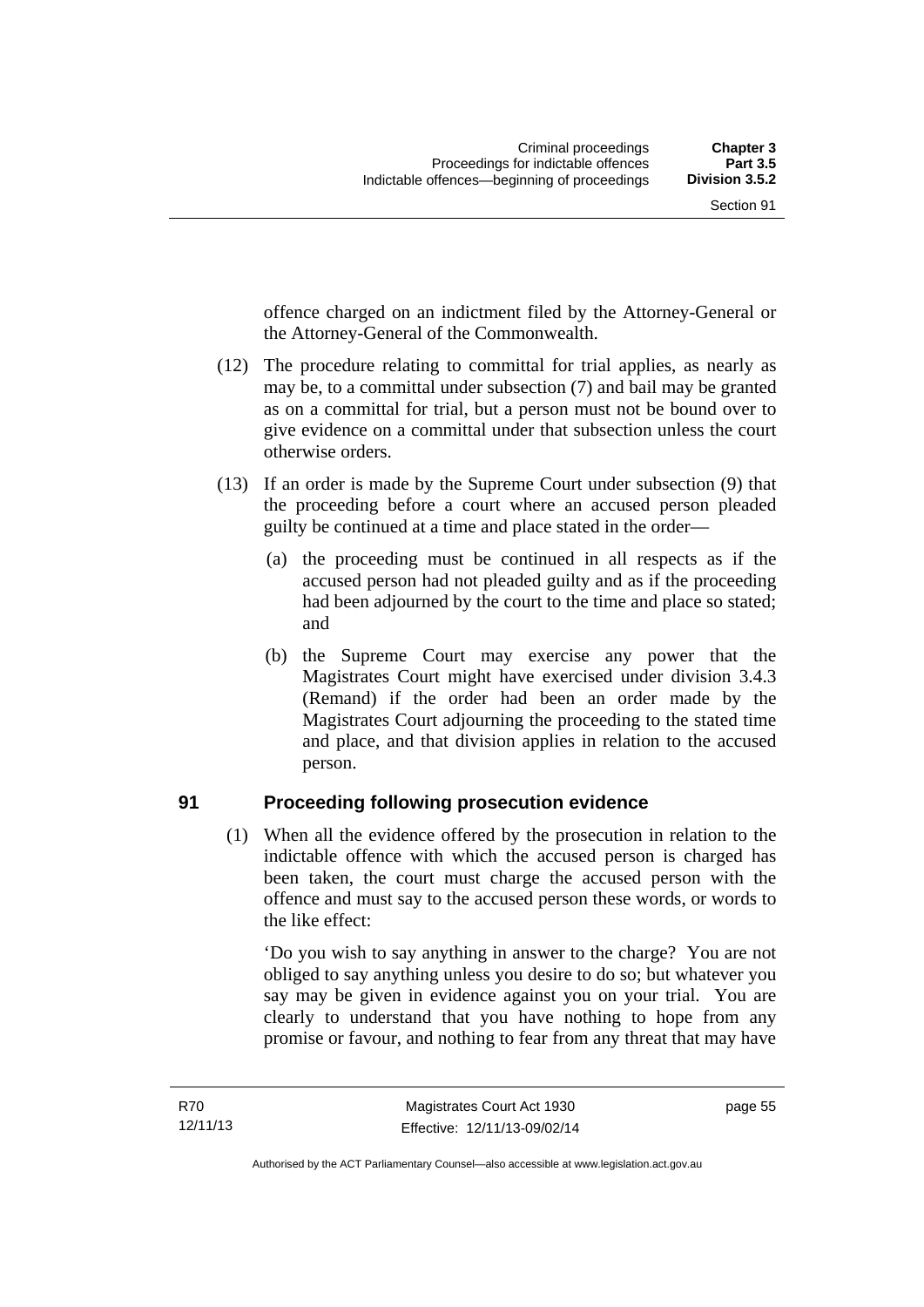Section 92A

been held out to you to induce you to make any admission or confession of your guilt; but whatever you now say may be given in evidence against you on your trial, notwithstanding any such promise or threat.'.

- (2) Subsection (1) does not apply in relation to a person charged with an indictable offence if the court has decided to dispose of the case summarily under a law in force in the ACT.
- (3) If the court commits the accused person for trial before the Supreme Court, any statement made by the person in reply to the question mentioned in subsection (1) is, on the trial of the accused person, admissible as evidence.
- (4) Whether or not the accused person makes a statement in reply to the question mentioned in subsection (1), the magistrate must ask the person if the person wishes to give evidence himself or herself or to call any witnesses on his or her behalf and, if the accused person or any other person then gives evidence, the prosecutor is at liberty to cross-examine the witness and to adduce evidence in reply.

# **92A Committal for sentence for indictable offence tried summarily**

- (1) On the summary conviction of a person charged with an indictable offence, the court may, if it appears to it that because of the character and antecedents of the person it is desirable that sentence be passed on the person by the Supreme Court, commit the person for sentence to the sittings of the Supreme Court that the court directs.
- (2) If the court commits a person for sentence under subsection (1), the court must deal with the person in the same way as a person who is committed for trial under section 94 (b).
- (3) The Supreme Court has the same powers of sentencing or otherwise dealing with a person committed for sentence under this section as it would have had if the person had been convicted in that court.

Authorised by the ACT Parliamentary Counsel—also accessible at www.legislation.act.gov.au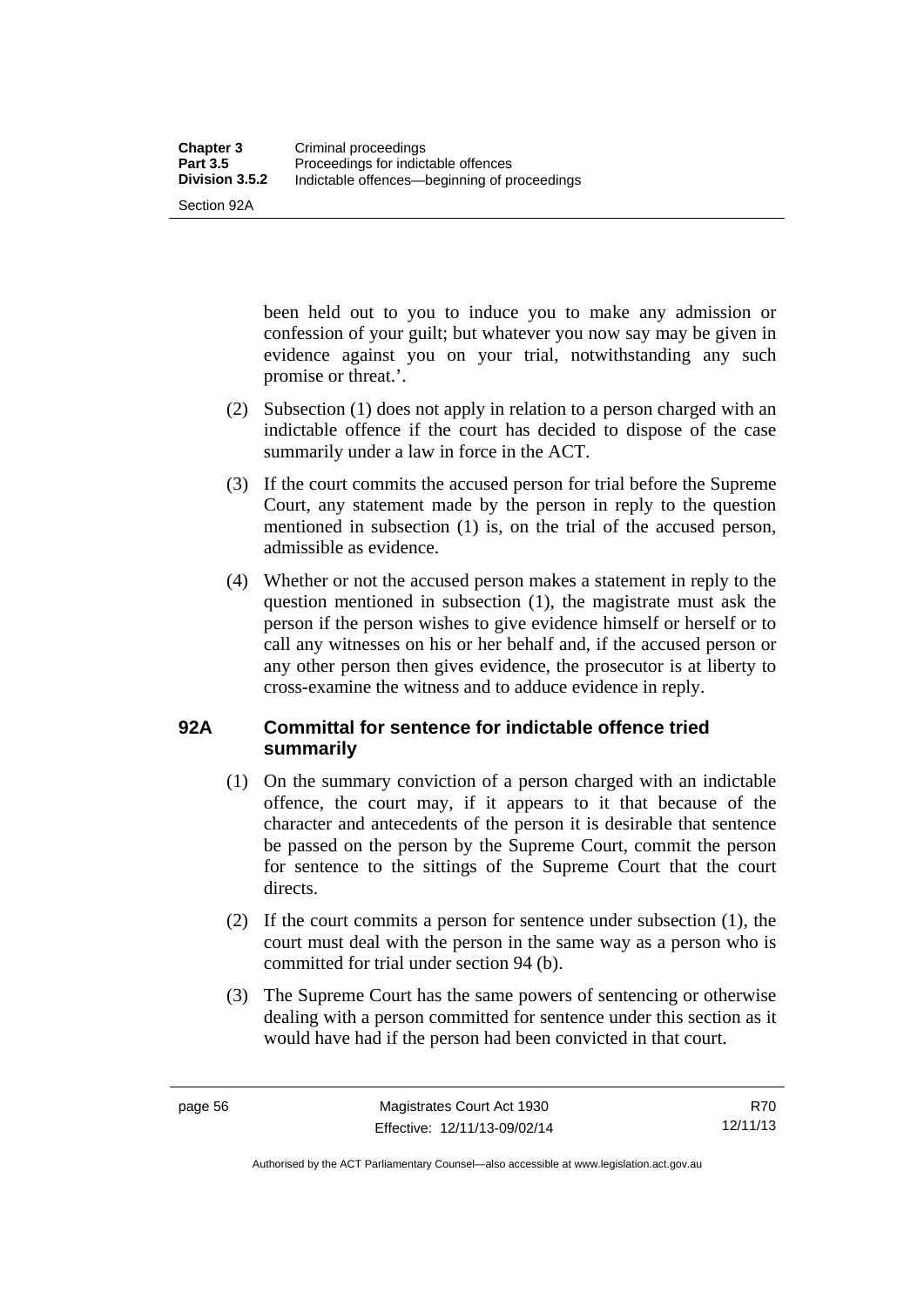(4) This section does not apply to the summary conviction of a person charged with an indictable offence if the case was dealt with summarily under the [Crimes Act,](http://www.legislation.act.gov.au/a/1900-40/default.asp) section 374 (Summary disposal of certain cases at prosecutor's election).

#### **92B Depositions as evidence**

 $If$ —

- (a) a person is charged with an indictable offence; and
- (b) the person has not admitted the truth of the charge; and
- (c) the court has decided to dispose of the case summarily under a law in force in the ACT;

the depositions of the witnesses who gave evidence for the prosecution at the preliminary hearing are taken to be evidence given on the hearing of the charge and the witnesses, or any of them, must, if so required by the prosecutor or the defendant, be called or recalled for examination or cross-examination.

## **93 Admissions and confessions**

This Act does not prevent the prosecutor in any case from giving in evidence any admission or confession or other statement of the defendant made at any time if it is admissible as evidence against the defendant.

## **Division 3.5.3 Indictable offences—proceedings after hearing of evidence**

## **94 Discharge or committal for trial**

When all the evidence for the prosecution and the defence have been taken in relation to the indictable offence with which the accused person is charged, the court must—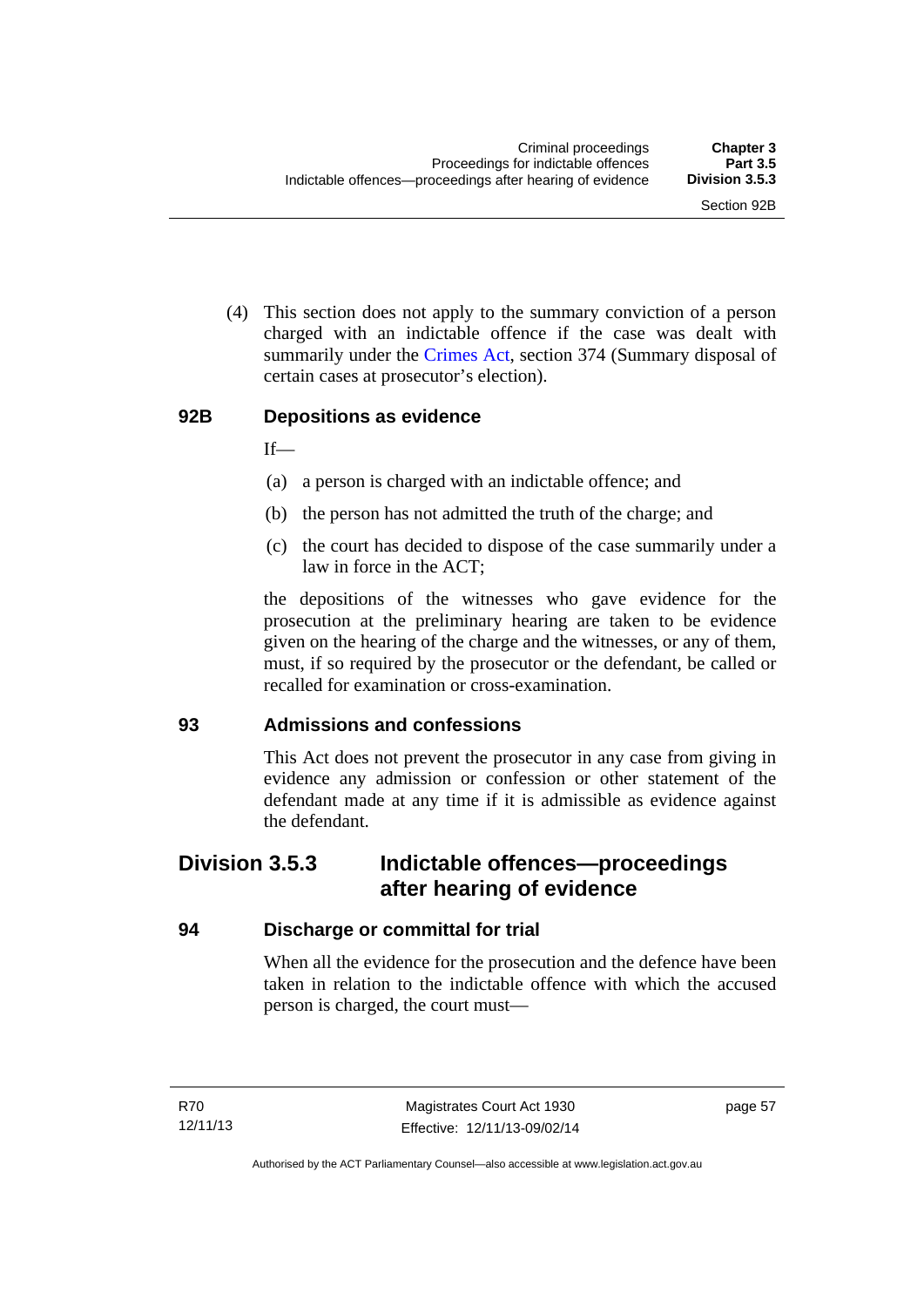- (a) if the court is satisfied, having regard to all the evidence before it, that there is no reasonable prospect that the person would be found guilty of an indictable offence—if the person is in custody in relation to the offence, immediately order that the person be released from custody in relation to the offence; or
- (b) if the court is not satisfied as mentioned in paragraph (a) commit the person for trial.
- *Note 1* For the meaning of *commit* a person for trial, see the [Legislation Act,](http://www.legislation.act.gov.au/a/2001-14) dict, pt 1.
- *Note 2* The court must issue a warrant for the remand of the defendant in the director-general's custody (see *[Crimes \(Sentence Administration\)](http://www.legislation.act.gov.au/a/2005-59)  [Act 2005](http://www.legislation.act.gov.au/a/2005-59)*, s 17).

## **95 Depositions of dead or absent people**

If, on the trial of a person who has previously been charged before the court with an indictable offence and committed for trial, it is proved—

- (a) that a witness whose depositions were taken at the hearing of the charge before the magistrate is dead or so ill as not to be able to travel or to give evidence, or is absent from Australia; and
- (b) that the depositions of the witness were taken in the presence of the accused person; and
- (c) that the accused person or a lawyer representing the accused person had a full opportunity of cross-examining the witness;

the depositions are admissible as evidence—

 (d) if taken in the way specified in section 316 (3)—be read as evidence at the trial of the accused person without further proof unless it is proved that the magistrate by whom the depositions purport to have been signed did not in fact sign them; or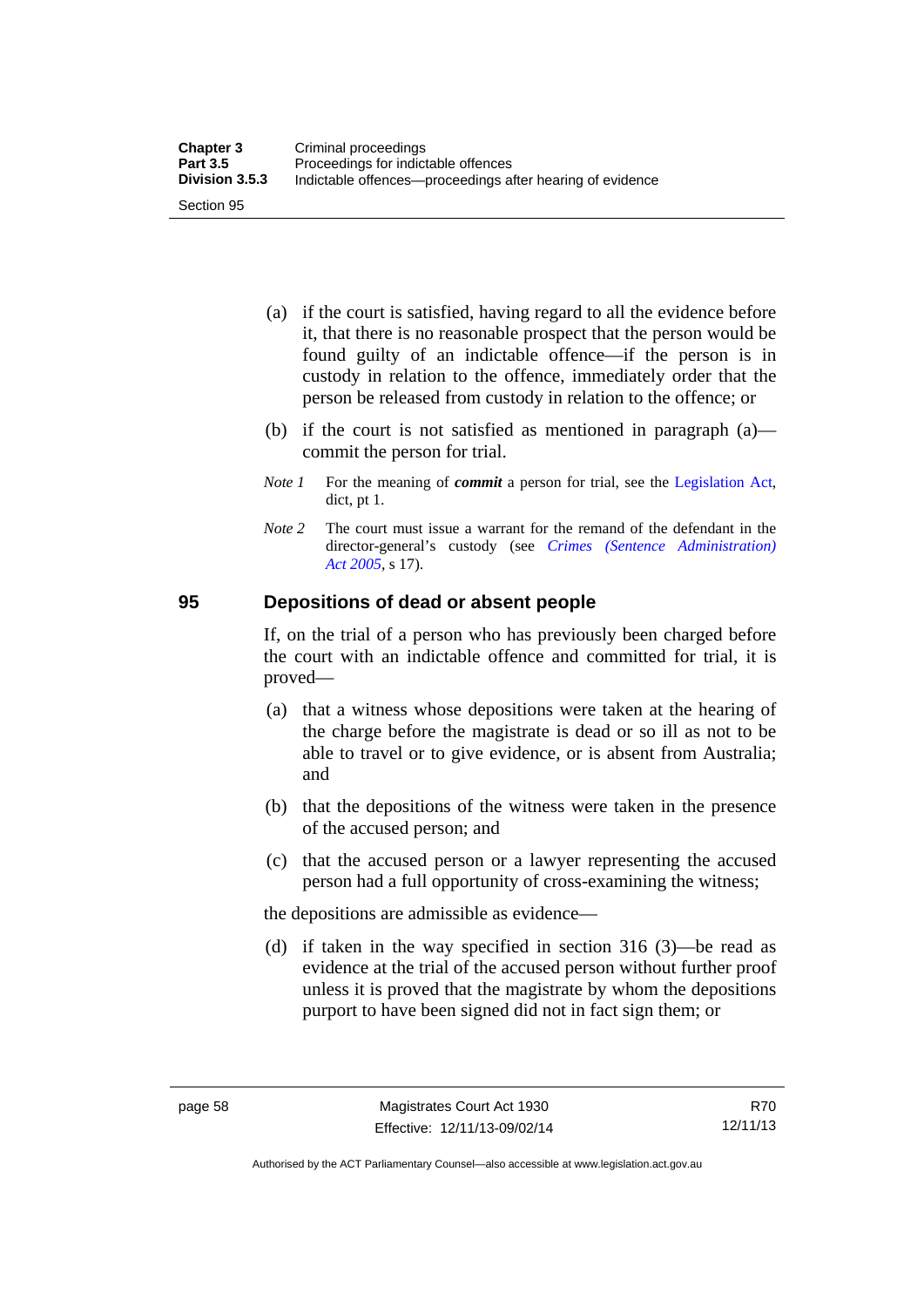(e) if recorded by 1 of the ways specified in section 316 (2)—be read as evidence at the trial of the accused person if it is proved that the record is a correct record of the depositions and that the transcript is a correct transcript of that record.

#### **96 Evidence for defence**

If a person is charged with an indictable offence as such, the court is bound to hear any evidence tendered on the person's behalf tending to show that the defendant is not guilty of the offence with which the defendant is charged.

## **Division 3.5.4 Indictable offences—costs**

## **97 Discontinued proceeding**

If—

- (a) in a proceeding under this part, the court is of the opinion, having regard to all the evidence before it, that there is no reasonable prospect that the person would be convicted of an indictable offence; or
- (b) a proceeding under this part is discontinued for any other reason;

the court may order that the informant pay to the defendant the costs the court considers just.

## **Division 3.5.5 Indictable offences—witness recognisances**

## **103 Recognisance of witnesses etc**

 (1) The court may bind by recognisance every person whose written statement was admitted in evidence under section 90AA, or who was examined before it, to appear at the court at which the

page 59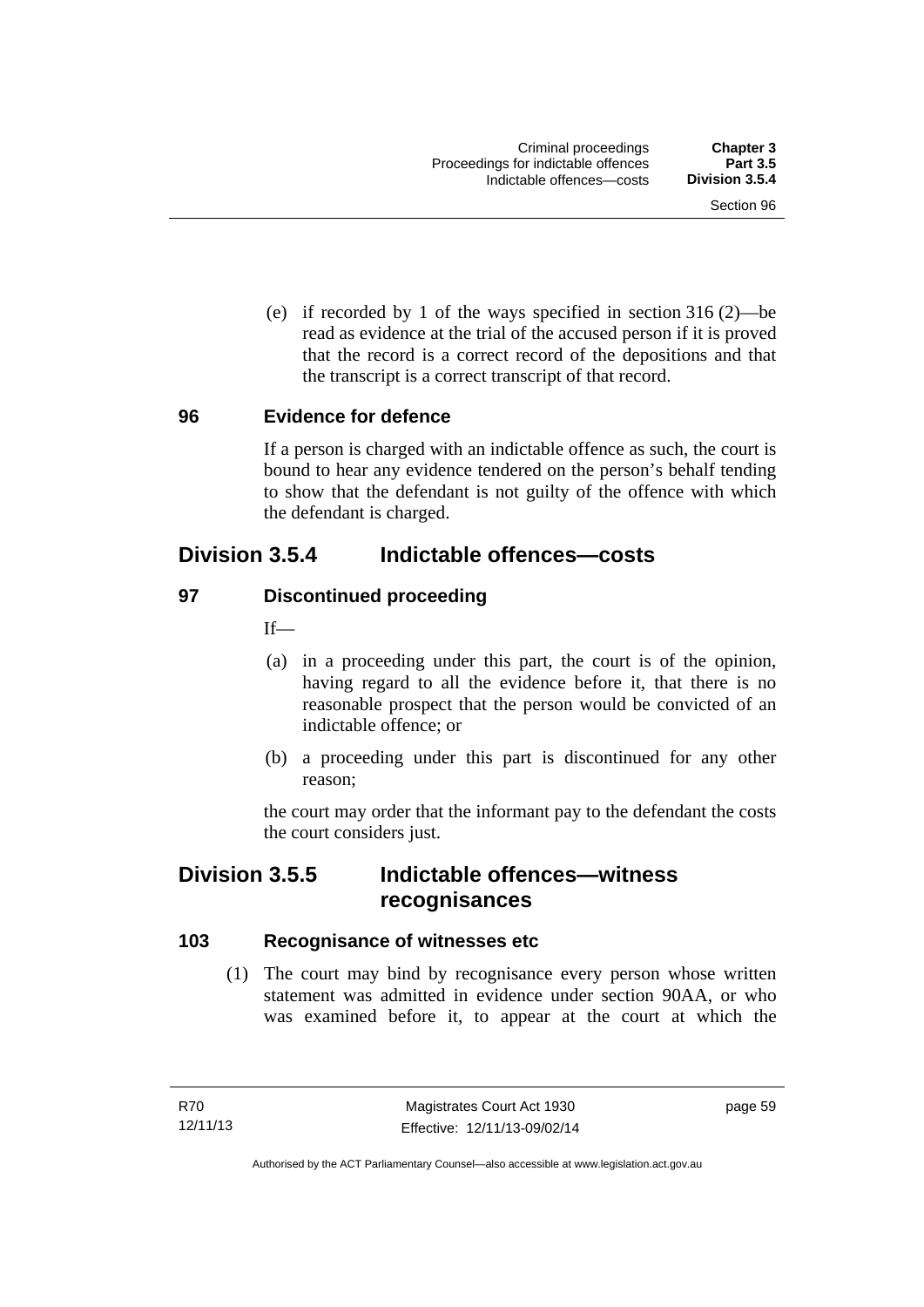defendant is to be tried, and then and there to give evidence against the defendant.

 (2) The recognisance must particularly specify the profession, trade, or calling of every person who enters into it, together with the person's full name and place of residence.

## **104 Signature of magistrate—notice to witnesses**

Every such recognisance must be duly acknowledged by every person who enters into it, and must be subscribed by the magistrate before whom it is acknowledged, and a notice of it signed by the magistrate must at the same time be given to every person bound by it.

## **105 Court may remand noncompliant witness**

(1) If a witness fails to enter into a recognisance, the court may order the remand of the witness in custody until after the defendant's trial, unless the witness enters into the recognisance before a magistrate.

- (2) If the witness is remanded under this section, a magistrate may order the director-general to release the witness from custody in accordance with the order if—
	- (a) the defendant is not committed for trial for the offence with which the defendant is charged; or
	- (b) the relevant officer declines to file an information against the defendant for the offence; or
	- (c) the witness enters into the recognisance before a magistrate.

*Note* The *[Crimes \(Sentence Administration\) Act 2005](http://www.legislation.act.gov.au/a/2005-59)*, pt 3.2 provides for the director-general to have custody of the defendant during the remand.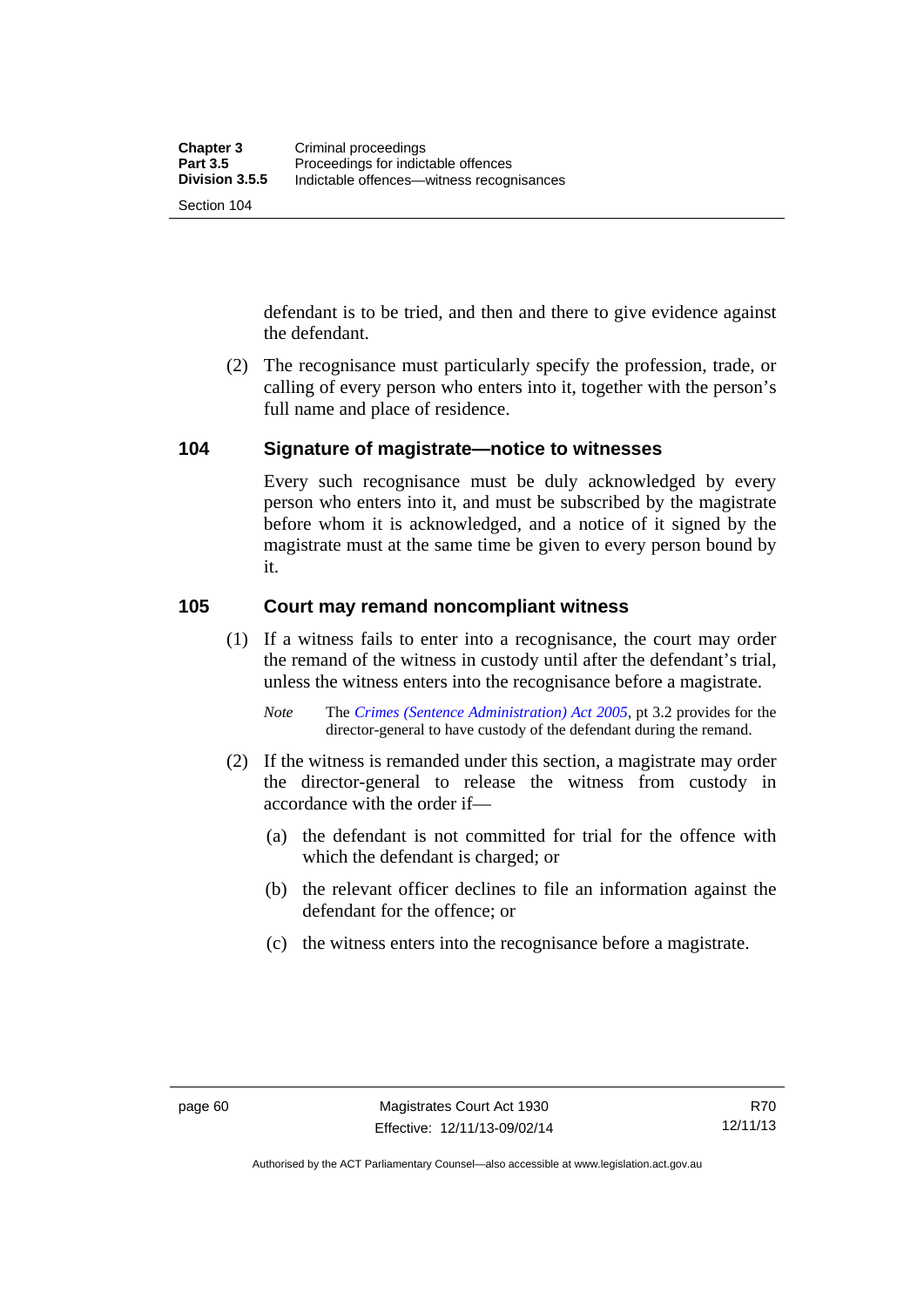## **Division 3.5.6 Indictable offences—other provisions**

## **105A Meaning of** *certified copy* **of depositions in div 3.5.6**

In this division:

*certified copy*, of depositions, means—

- (a) if a record of the deposition was made in accordance with section 316 (2)—a transcript of the record certified in accordance with section 314 (2); or
- (b) if the depositions were taken down in writing and signed in accordance with section 316 (3)—the depositions as taken down and signed.

## **106 Giving depositions etc to director of public prosecutions**

- (1) If a defendant is committed for trial or for sentence, the court must as soon as possible after the conclusion of the case before it, give to the director of public prosecutions or a person authorised by the director of public prosecutions all informations, examinations, depositions, statements, bail undertakings and other documents sworn taken or acknowledged in the case.
- (2) In this section:

*depositions* means a certified copy of depositions.

*statement* includes a certified copy of the statement (if any) made by a defendant in reply to the question mentioned in section 91 (1).

## **107 Giving documents to proper officer of court**

(1) After being given the documents and before the day of trial, the director of public prosecutions or a person authorised by the director of public prosecutions has and is subject to the same duties and liabilities in relation to the documents on a certiorari order directed to him or her as the court would have had and been subject to on a certiorari order to it if the documents had not been given.

page 61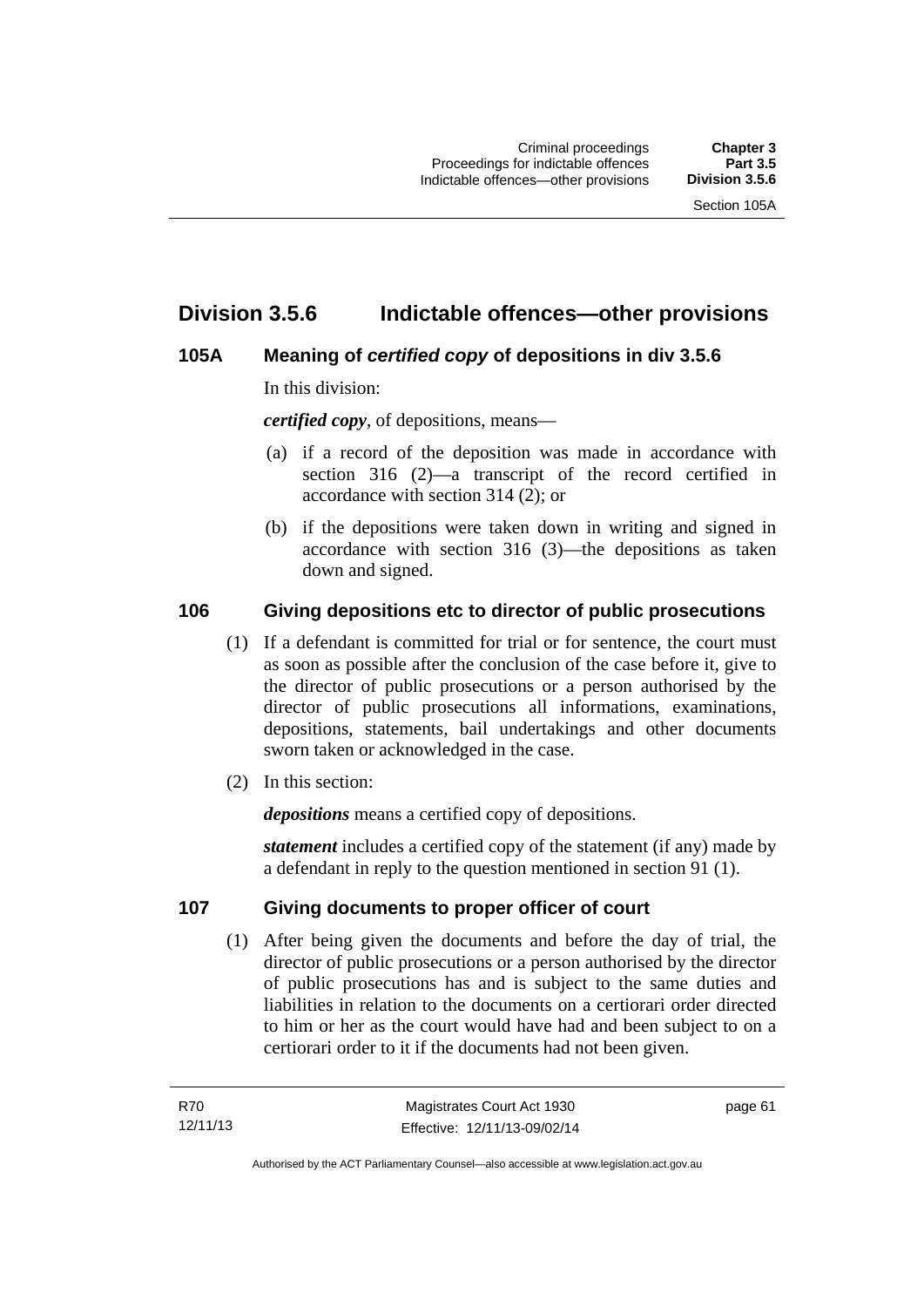(2) The director of public prosecutions, a person authorised by the director of public prosecutions, the person representing the director of public prosecutions or the person representing the informant, must, at any time after the opening of the Supreme Court at the sitting at which the trial is to be had, give the documents or any of them to the proper officer of the Supreme Court, if the presiding judge so directs.

## **108 Accused person may obtain copies of depositions etc**

- (1) This section applies if—
	- (a) a person is charged with an indictable offence; and
	- (b) the Magistrates Court commits the person for trial before the Supreme Court.
- (2) At any time before the person's trial before the Supreme Court starts, the person may apply to the registrar—
	- (a) for certified copies of depositions in the case; and
	- (b) for the evidence given on the cross-examination or the examination of any witnesses in the case.
- (3) The registrar must give the person the certified copies of depositions and the evidence applied for under subsection (2).
- (4) If the person is in custody, the person having the custody of the person must give any application under subsection (2) to the registrar.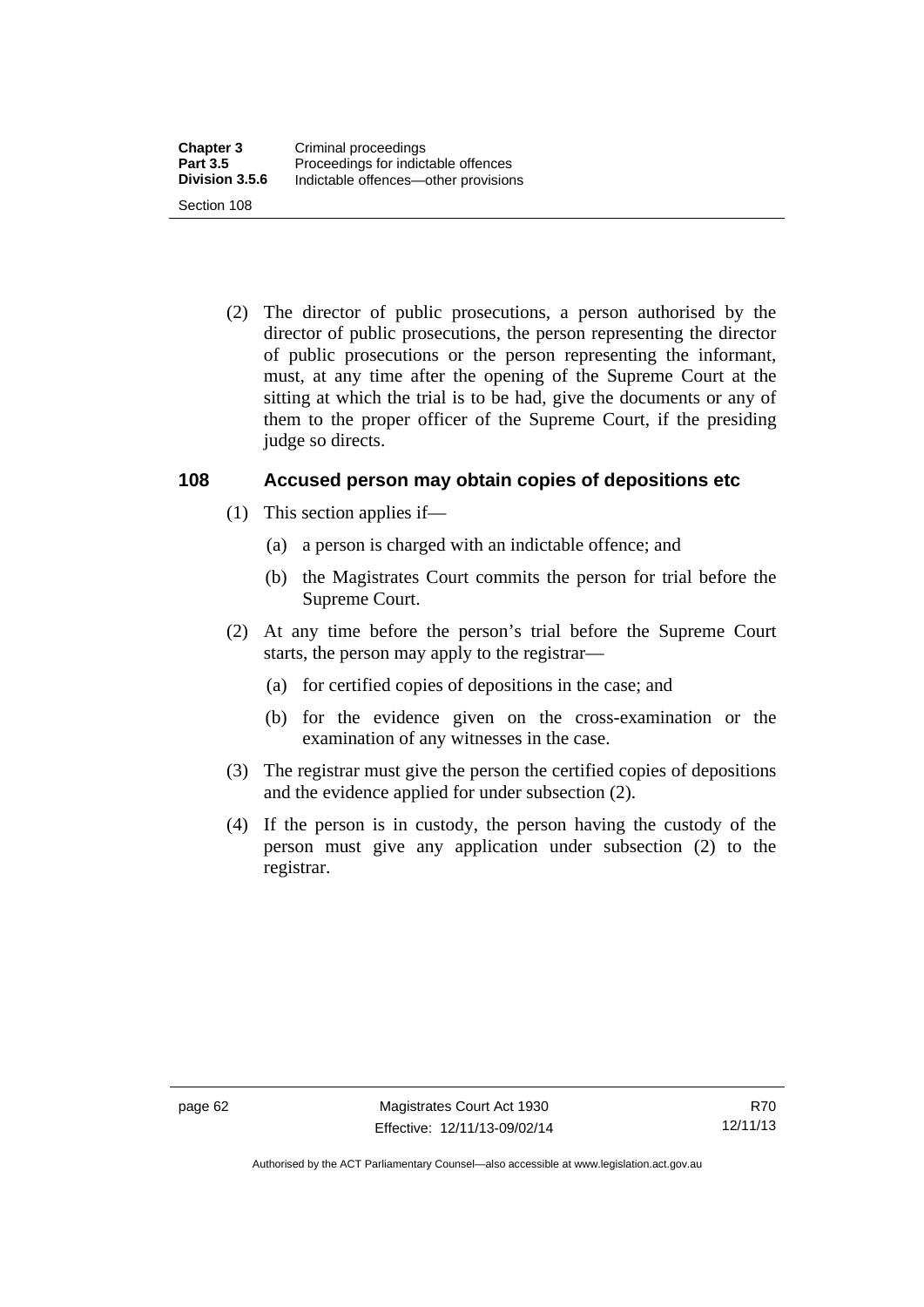# **Part 3.6 Proceedings for offences punishable summarily**

## **108A Indictable offences dealt with summarily**

If—

- (a) a person is charged with an indictable offence; and
- (b) the court has decided to dispose of the case summarily under a law in force in the ACT;

this part applies, so far as it is applicable, to the summary disposal of the case.

## **109 Dismissal or adjournment in absence of informant**

- $(1)$  If—
	- (a) the defendant appears (whether voluntarily, in accordance with a summons or under a warrant) at the time and place for the hearing of an information in relation to an offence punishable summarily; and
	- (b) the informant, having been notified of the time and place for the hearing, does not appear either personally or by a lawyer appearing for the informant;

the court must, subject to subsection (2), dismiss the information.

 (2) The court may, if it considers it is appropriate to do so, adjourn to another day the hearing of an information that would otherwise be dismissed under subsection (1).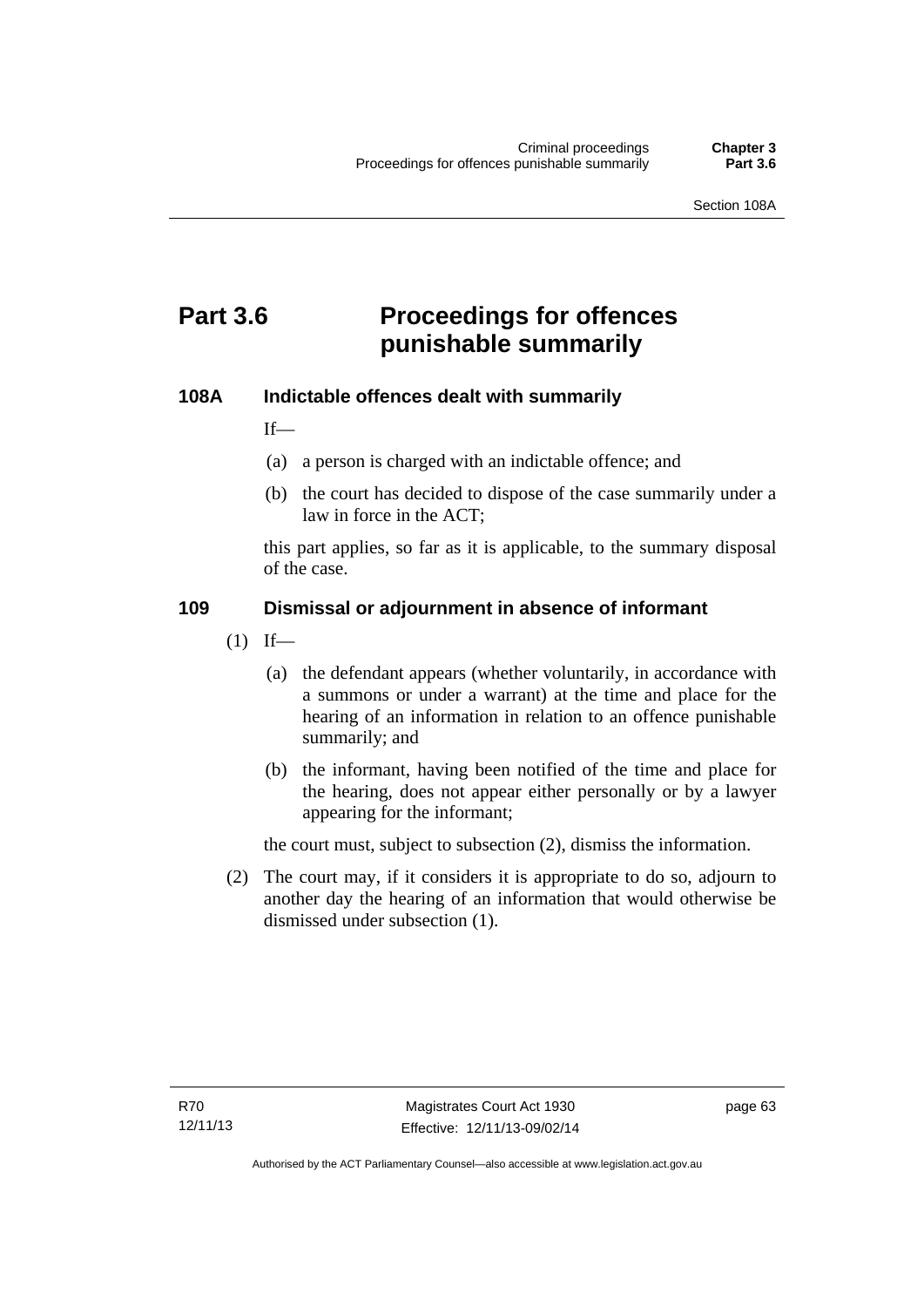Section 110

## **110 Hearing in absence of defendant**

- (1) If a summons has been served in accordance with section 41 and the defendant does not appear when called, the court may either—
	- (a) proceed to hear and decide the case in the absence of the defendant; or
	- (b) on oath being made before it, substantiating the matter of the information to its satisfaction, issue a warrant for the arrest of the defendant and to bring the defendant before the court to answer to the information and be further dealt with according to law.
- (2) If the court proceeds under subsection  $(1)$   $(a)$ 
	- (a) the evidence of the informant or another person may be given orally; or
	- (b) a written statement made by the informant or another person may be admitted as evidence of the matters contained in it.
- (3) A written statement admitted in evidence constitutes the depositions of the person who made the statement.
- (4) A written statement must not be admitted in evidence unless it is sworn before—
	- (a) a lawyer; or
	- (b) a justice of the peace; or
	- (c) the registrar; or
	- (d) a person prescribed by regulation or rule.
- (5) If the court admits a written statement in evidence it may, on its own initiative, adjourn the hearing of the information and require the person who made the statement to attend before the court to give evidence.

Authorised by the ACT Parliamentary Counsel—also accessible at www.legislation.act.gov.au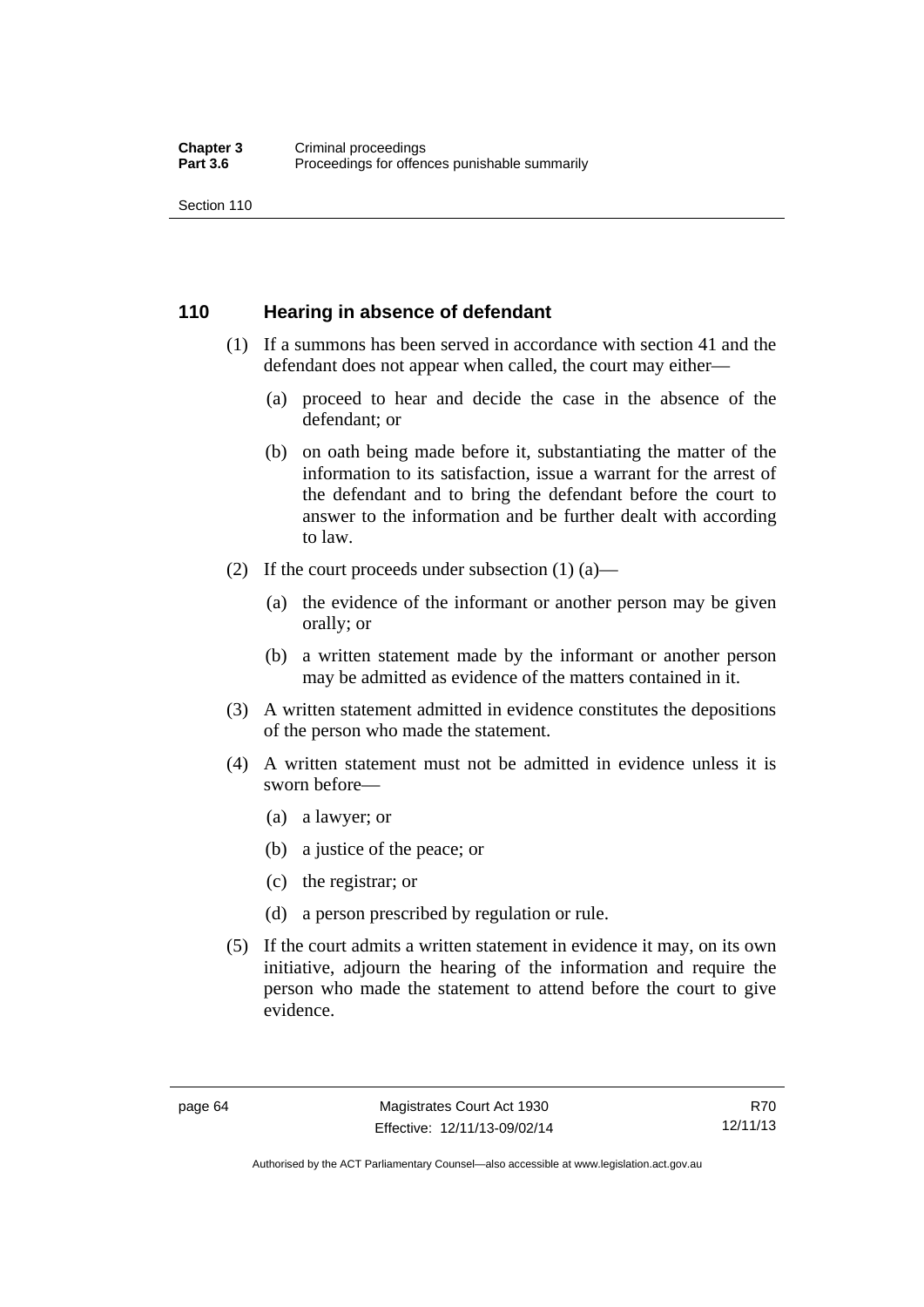- (6) Although a part of a written statement tendered in evidence under this section is inadmissible according to the rules of evidence, the statement is nevertheless admissible under this section as evidence of the matters contained in the remainder of that statement, but, if the court admits such a statement, the court must identify the part that is inadmissible and must, with reference to that part, write on the statement 'ruled inadmissible' or words to that effect.
- (7) The court must not sentence a defendant to imprisonment for an offence if the court has heard and decided the case under subsection (1) (a) in the absence of the defendant.
- (8) The court must set aside an order made in hearing and deciding a case under subsection (1) (a) if—
	- (a) the defendant applies under the rules to have the order set aside; and
	- (b) the court is satisfied on reasonable grounds that the defendant—
		- (i) did not know the hearing date; or
		- (ii) did not understand that the court could proceed to hear and decide the case in the defendant's absence if the defendant failed to appear; or
		- (iii) otherwise had a reasonable excuse for failing to appear.

## **111 Adjournment if defendant does not appear**

- (1) This section applies if—
	- (a) the defendant does not appear before the court for the hearing of the information; and
	- (b) the court has issued a warrant for the defendant's arrest.
- (2) The court must adjourn the hearing until the defendant is arrested.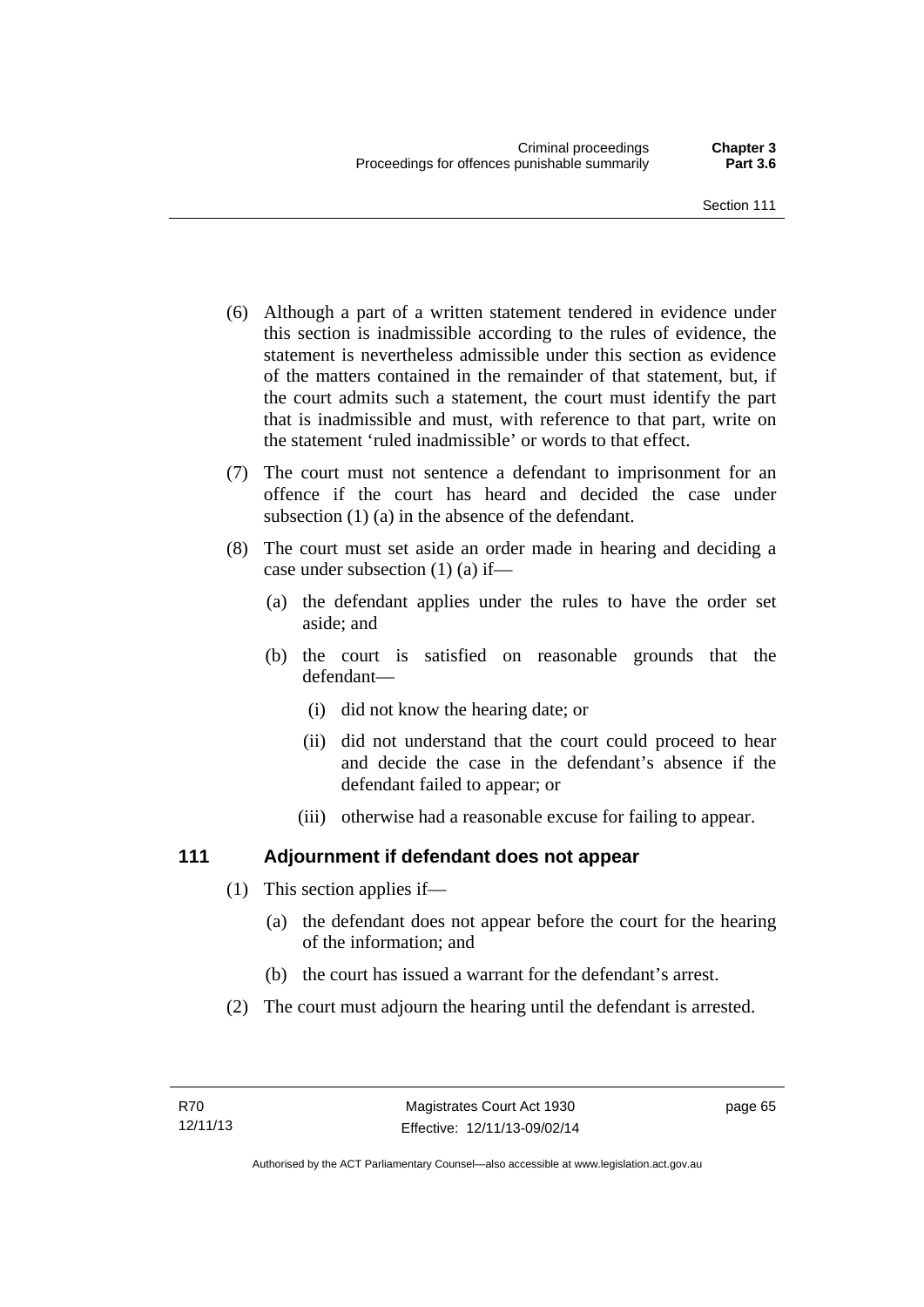Section 112

- (3) If the defendant is arrested under the warrant, the defendant must be detained in custody until the defendant can be brought before the court at a time and place fixed by the court.
- (4) The court must give the informant notice of the time and place fixed.

## **112 Summary proceedings—issue of warrant for nonappearance at adjourned or postponed hearing**

- (1) This section applies if—
	- (a) a defendant appears before the court for the hearing of an information for an offence; and
	- (b) the information is substantiated by the oath of the informant or a witness; and
	- (c) the court adjourns or postpones the hearing or further hearing; and
	- (d) the defendant is told of the time and place of the adjourned or postponed hearing or further hearing; and
	- (e) the defendant does not appear before the court at the adjourned or postponed hearing or further hearing.
- (2) The court may issue a warrant for the arrest of the defendant and to bring the defendant before the court at the adjourned or postponed hearing or further hearing.

## **112A Court may direct defendant to appear**

- (1) This section applies if—
	- (a) a summons is served on a defendant in relation to an information for an offence; and
	- (b) in accordance with the summons—the defendant appears before the court represented by a lawyer; and

R70 12/11/13

Authorised by the ACT Parliamentary Counsel—also accessible at www.legislation.act.gov.au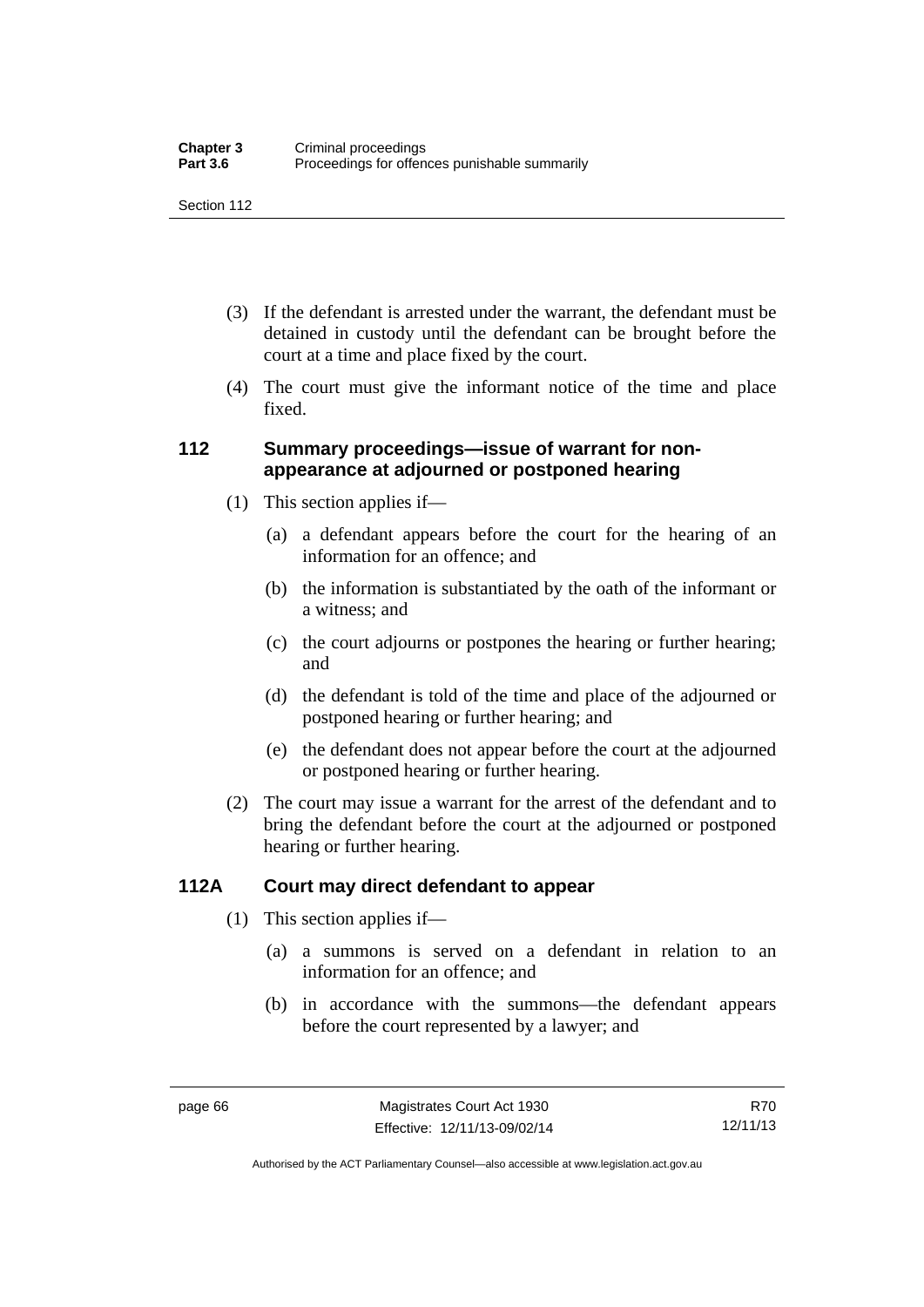- (c) the defendant does not appear personally for the hearing; and
- (d) the information is substantiated by the oath of the informant or a witness.
- (2) The court may at any time during the hearing—
	- (a) adjourn the hearing; and
	- (b) direct the defendant by written notice to attend personally before the court for any matter related to the hearing, at the time and place specified by the court.
- (3) A notice under subsection (2) must be served in the same way as the service of a summons under section 41.
- (4) If the defendant does not appear before the court in accordance with a notice under subsection (2), the court may issue a warrant for the arrest of the defendant and to bring the defendant before the court.

## **113 Proceeding at hearing on defendant's confession**

If the defendant is present at the hearing, the substance of the information must be stated to the defendant, and the defendant must be asked if the defendant has any cause to show why the defendant should not be convicted or why an order should not be made against the defendant, and if the defendant has no cause to show, the court may convict the defendant, or make an order against the defendant accordingly.

## **114 If defendant does not admit the case**

- (1) This section applies if the defendant does not admit the truth of the information.
- (2) The court must hear—
	- (a) the informant and the informant's witnesses (if any); and
	- (b) if the defendant wants to give evidence—the defendant; and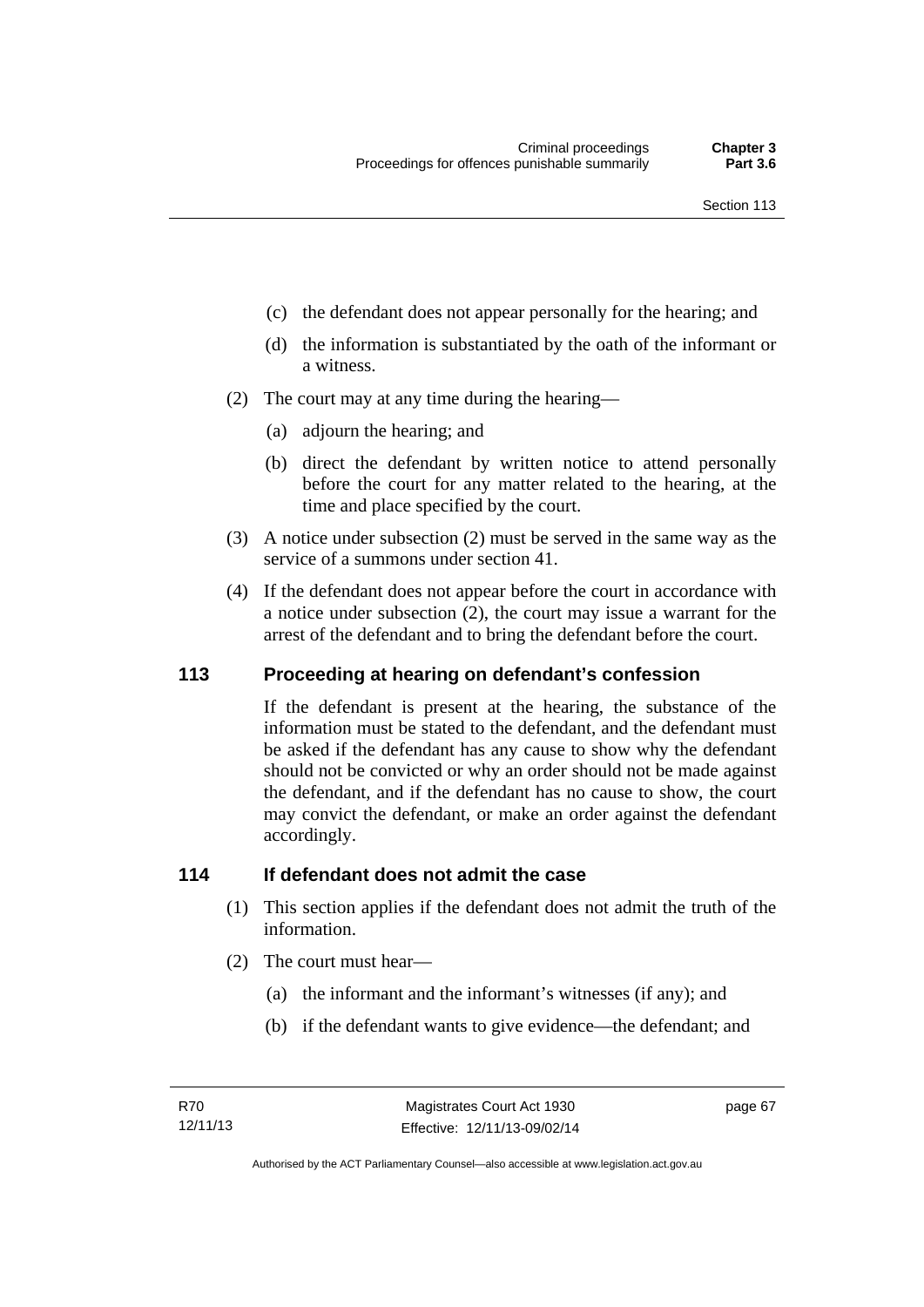Section 115

- (c) the defendant's witnesses (if any); and
- (d) if the defendant has given evidence other than about the defendant's general character—the informant's witnesses in reply (if any).
- (3) Having heard each party and the evidence, the court must decide the information and do 1 of the following as justice requires:
	- (a) convict the defendant;
	- (b) make an order on the defendant;
	- (c) dismiss the information.

## **115 Conduct of summary proceeding**

- (1) The defendant or a lawyer representing the defendant may address the court after all the evidence for the informant and the evidence (if any) for the defendant and for the informant in reply has been given.
- (2) The informant or a lawyer representing the informant may make a closing address.

Authorised by the ACT Parliamentary Counsel—also accessible at www.legislation.act.gov.au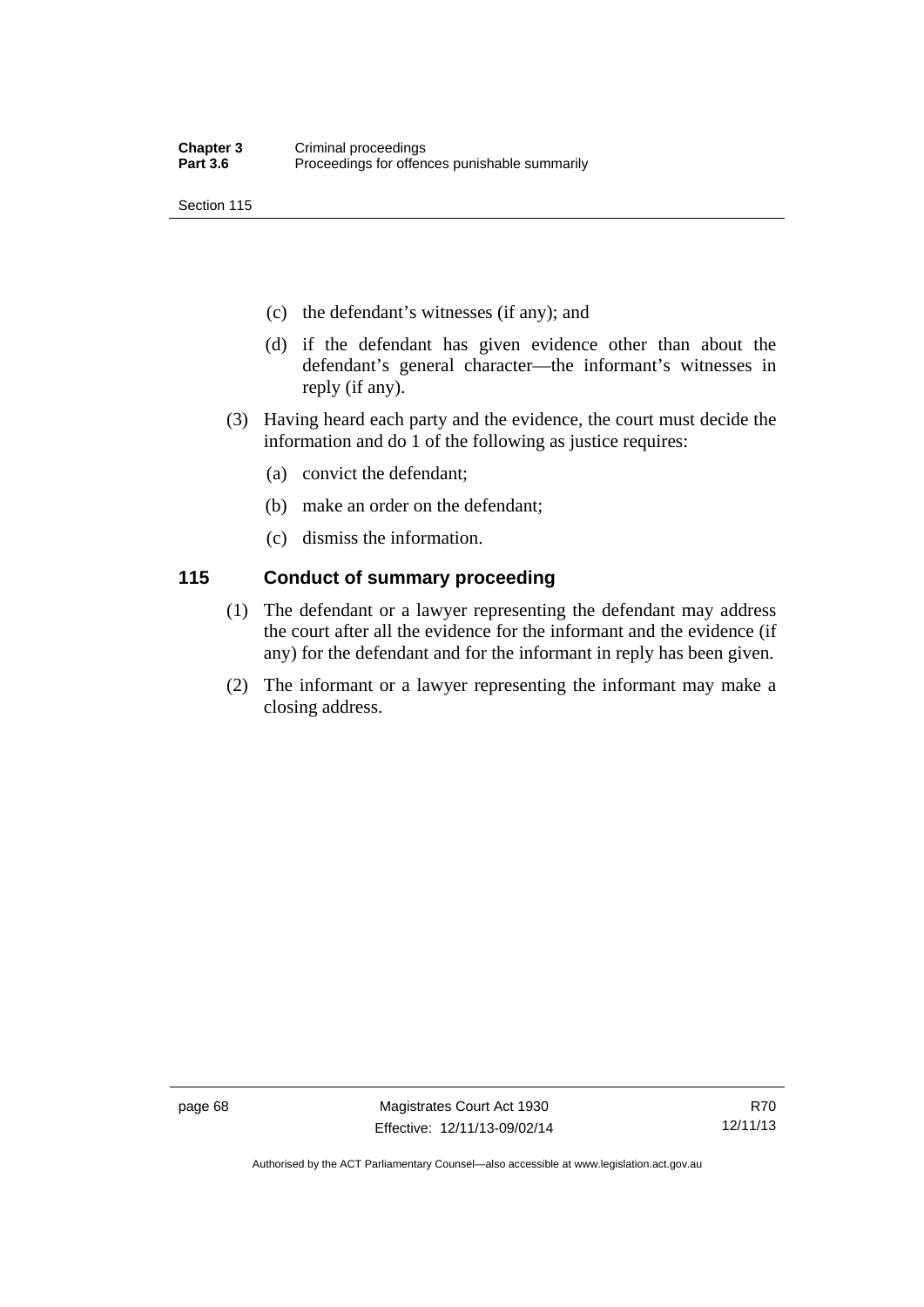# Part 3.7 Service and pleading by post for **certain offences**

## **116A Definitions for pt 3.7**

(1) In this part:

*defendant* means a person who has been properly served with a summons in accordance with section 116B.

*law in force in the ACT* includes a statute of the Australian National University about parking or traffic.

 (2) For this part (other than section 116B (2)), a *notice to defendant form*, *notice of intention to defend form* and *plea of guilty form* includes a copy of the form printed on the back of a copy of a summons.

## **116AA Meaning of** *prescribed offence* **for pt 3.7**

- (1) For this part, an offence against a law in force in the ACT is a *prescribed offence* in relation to a person if—
	- (a) for an offence against the road transport legislation—the maximum fine that can be imposed on the person for the offence is 30 penalty units; or
	- (b) for any other offence—the maximum fine that can be imposed on the person for the offence is 10 penalty units.
- (2) In this section:

#### *road transport legislation* means the following:

- (a) the *[Road Transport \(Driver Licensing\) Act 1999](http://www.legislation.act.gov.au/a/1999-78)*;
- (b) the *[Road Transport \(General\) Act 1999](http://www.legislation.act.gov.au/a/1999-77)*;
- (c) the *[Road Transport \(Mass, Dimensions and Loading\)](http://www.legislation.act.gov.au/a/2009-22)  [Act 2009](http://www.legislation.act.gov.au/a/2009-22)*;

page 69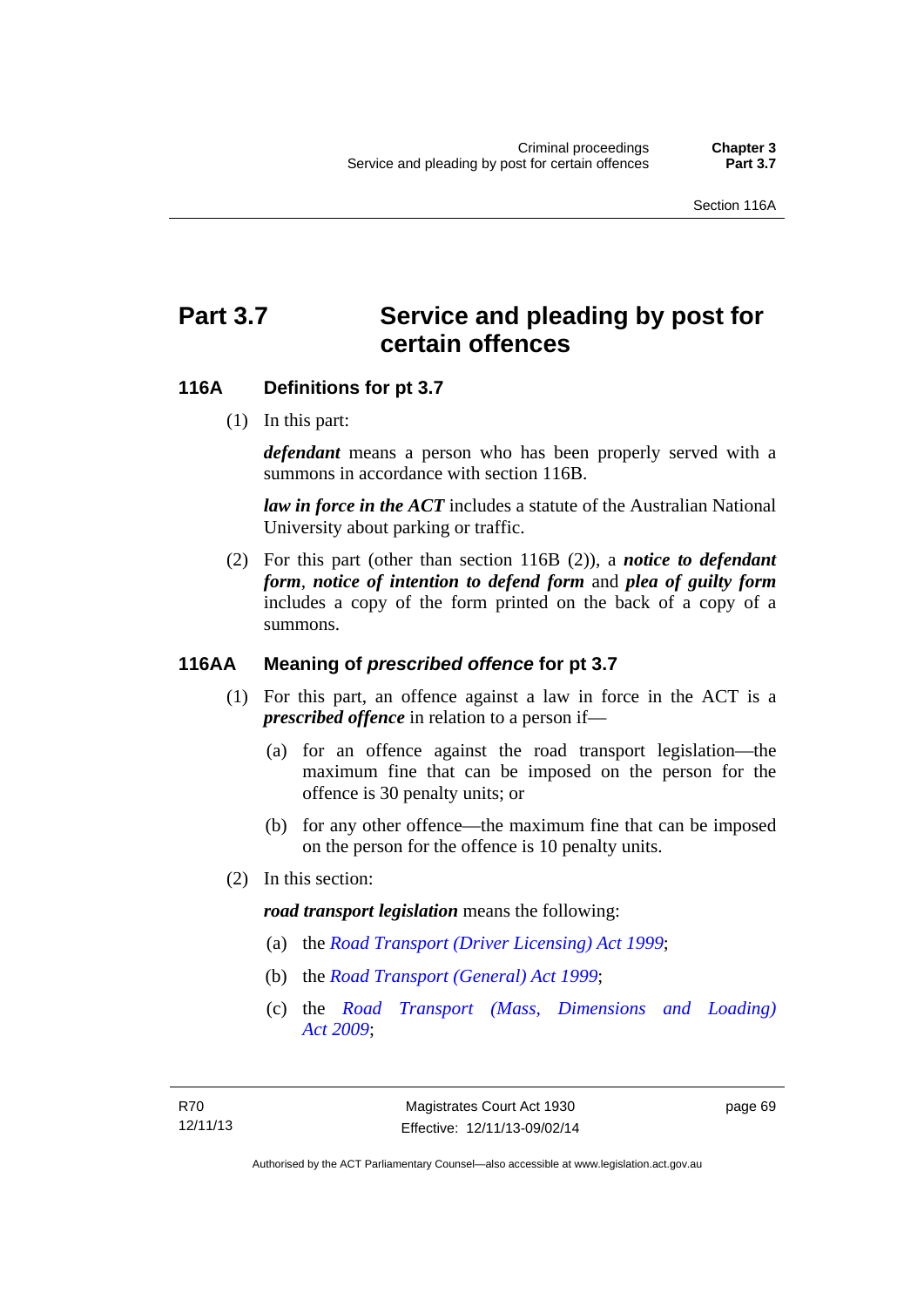Section 116B

- (d) the *[Road Transport \(Public Passenger Services\) Act 2001](http://www.legislation.act.gov.au/a/2001-62)*;
- (e) the *[Road Transport \(Safety and Traffic Management\)](http://www.legislation.act.gov.au/a/1999-80)  [Act 1999](http://www.legislation.act.gov.au/a/1999-80)*;
- (f) the *[Road Transport \(Vehicle Registration\) Act 1999](http://www.legislation.act.gov.au/a/1999-81)*;
- (g) any other Act or any regulation prescribed by regulation.
- *Note* A reference to an Act includes a reference to the statutory instruments made or in force under the Act, including any regulation (see [Legislation Act,](http://www.legislation.act.gov.au/a/2001-14) s 104).

#### **116B Service of summons for prescribed offence**

- (1) A summons for a person in relation to a prescribed offence may be served on the person—
	- (a) by giving 2 copies of the summons to the person; or
	- (b) by sending 2 copies of the summons by prepaid post, addressed to the person, at the person's last-known home or business address; or
	- (c) by leaving 2 copies of the summons at the person's last-known home or business address with someone who appears to be at least 16 years old and to live or be employed at the address.
- (2) One copy of a summons in relation to a prescribed offence served in accordance with this section must have the notice to defendant form printed on the back of it, and the other copy of that summons so served must have the notice of intention to defend form and the plea of guilty form printed on the back of it.
- (3) Service of a summons on a person in relation to a prescribed offence in a way mentioned in subsection (1) (a) or (c) must be made not less than 14 days before the day the person is required by the summons to appear before the court.
- (4) If a summons in relation to a prescribed offence is served in accordance with this section in the way mentioned in subsection (1)

R70 12/11/13

Authorised by the ACT Parliamentary Counsel—also accessible at www.legislation.act.gov.au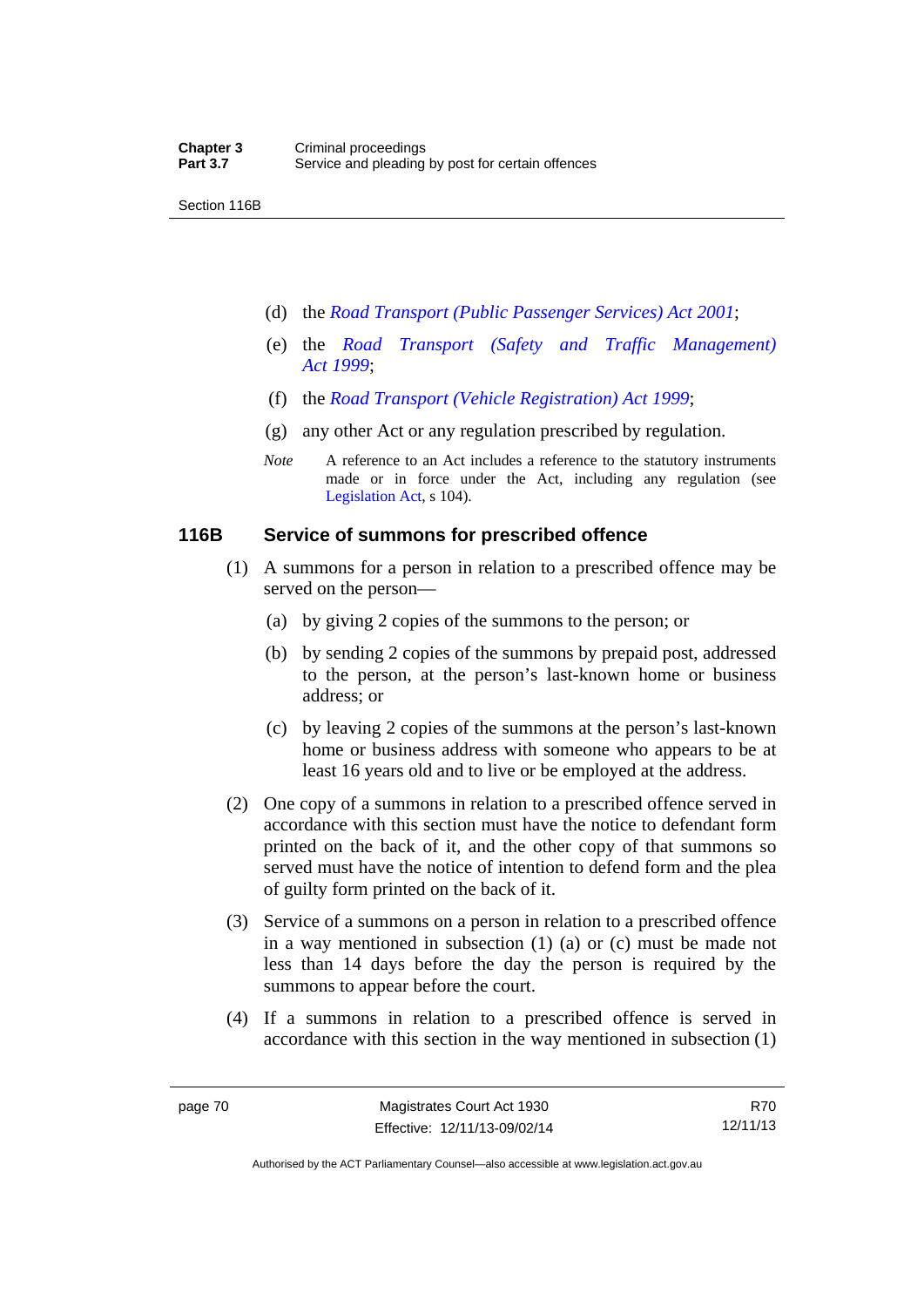(b), the 2 copies of the summons must be sent by post not less than 21 days before the day when the person to whom it is directed is required by the summons to appear before the court.

*Note* If a form is approved under the *[Court Procedures Act 2004](http://www.legislation.act.gov.au/a/2004-59)* for this provision, the form must be used.

## **116BA Giving of notice by registrar**

If the registrar is required to give notice to a person under this part, the notice may be given by sending the notice by prepaid post, addressed to the person, at the person's last-known home or business address.

#### **116C Proof of service**

- (1) Service of a summons or notice for this part may be proved by the oath of the person who served it, by affidavit or otherwise.
- (2) For this part, if—
	- (a) a summons has been served in accordance with section 116B; and
	- (b) a copy of the summons is returned to the registrar with the notice of intention to defend form or the plea of guilty form completed;

the defendant is taken, unless the contrary is proved, to have completed and signed the form so completed and to have returned the form to the registrar.

- (3) The plea of guilty form must be signed in the presence of 1 of the following people:
	- (a) the registrar;
	- (b) a lawyer;
	- (c) a justice of the peace;
	- (d) a person prescribed by regulation or rule.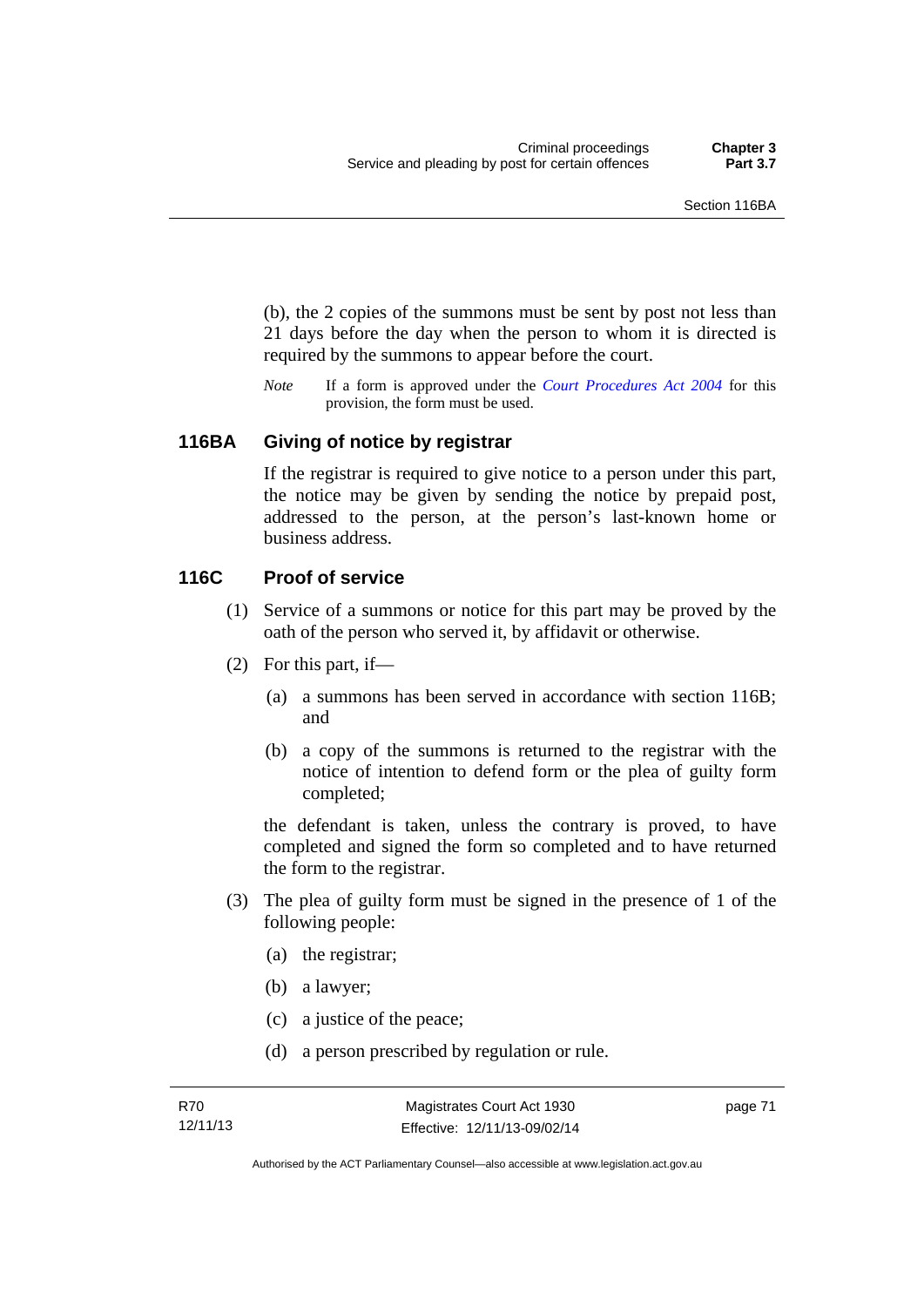## **116D Pleas to prescribed offence**

A defendant may—

- (a) without prejudice to any other means of pleading guilty, enter a plea of guilty by completing the plea of guilty form and returning the form, whether by post or otherwise, to the registrar; or
- (b) give notice of his or her intention to defend by completing the notice of intention to defend form and returning the form, whether by post or otherwise, to the registrar.

## **116E Procedure if plea of guilty entered**

- $(1)$  If—
	- (a) a defendant enters a plea of guilty in accordance with section 116D; and
	- (b) the defendant—
		- (i) does not appear at the hearing; or
		- (ii) appears but does not withdraw his or her plea of guilty; and
	- (c) the court accepts the plea of guilty;

the court must record a plea of guilty and decide the proceeding accordingly.

- (2) The court, in deciding a proceeding under subsection (1), must have regard to any matter drawn to its attention in the plea of guilty and give the matter the weight it considers appropriate.
- (3) If the court declines to accept a plea of guilty entered in accordance with section 116D—
	- (a) the court must adjourn the hearing and fix a time and place for the hearing of the proceeding; and

R70 12/11/13

Authorised by the ACT Parliamentary Counsel—also accessible at www.legislation.act.gov.au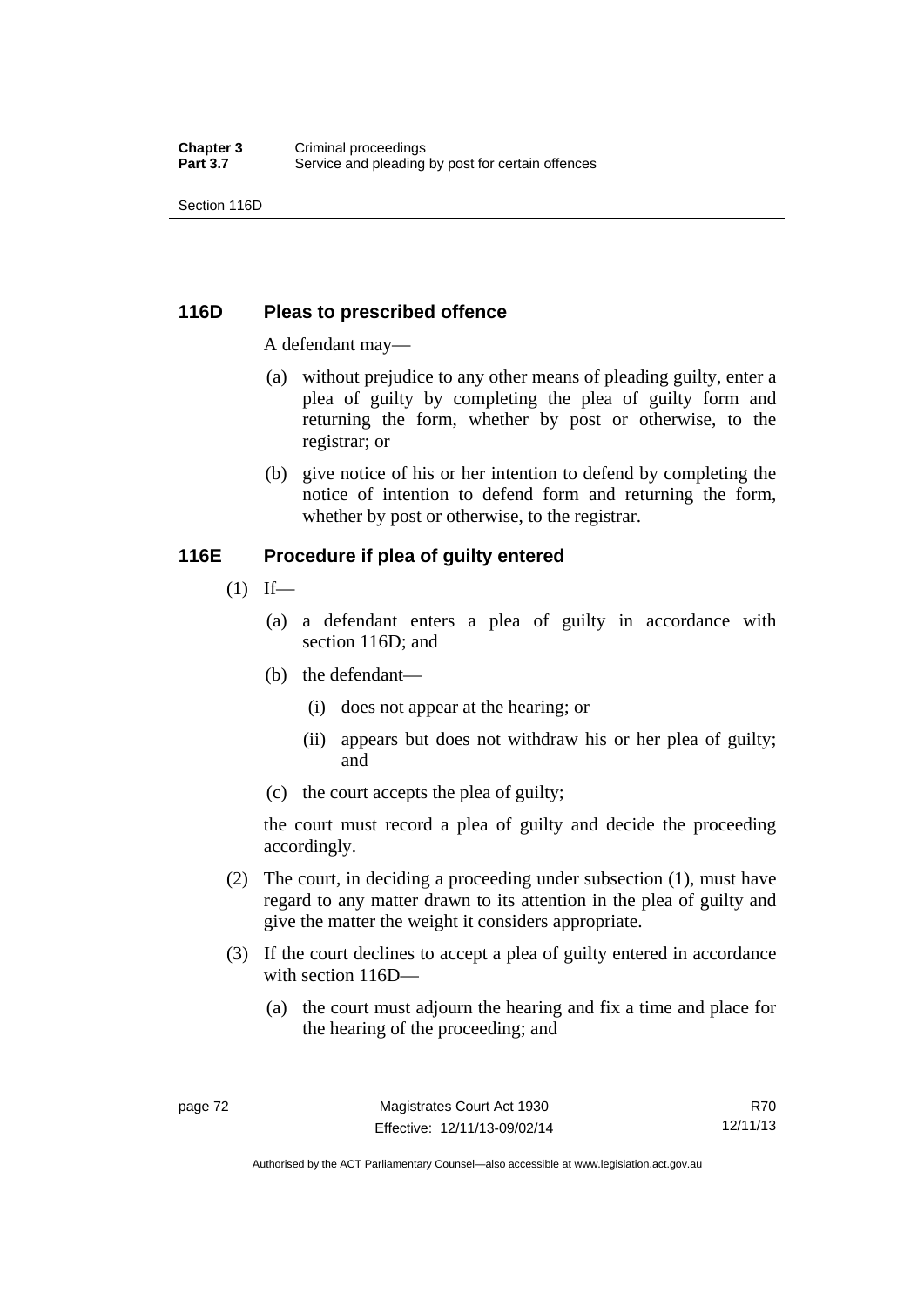- (b) if the defendant is not before the court—the registrar must give to the defendant notice of the time and place fixed.
- (4) If a defendant does not appear at the time and place fixed under subsection (3), the court may hear and decide the proceeding in the absence of the defendant.

## **116F Procedure if notice of intention to defend given**

If a defendant returns the notice of intention to defend form to the registrar before the day when the defendant is required by the summons to appear before the court—

- (a) the court must fix a time and place for the hearing of the proceeding; and
- (b) the registrar must give to the defendant notice of the time and place fixed.

## **116FA Procedure if defendant pleads not guilty**

If the defendant appears before the court at the time and place at which the defendant is required by the summons to appear and pleads not guilty, the court must adjourn the hearing, fix a time and place for the hearing of the proceeding and inform the defendant of the time and place fixed.

## **116G Procedure if defendant does not plead**

If—

- (a) a summons has been served in accordance with section 116B; and
- (b) either—
	- (i) the defendant does not enter a plea of guilty in accordance with section 116D or return the notice of intention to defend form to the registrar before the day when the defendant is required by the summons to appear before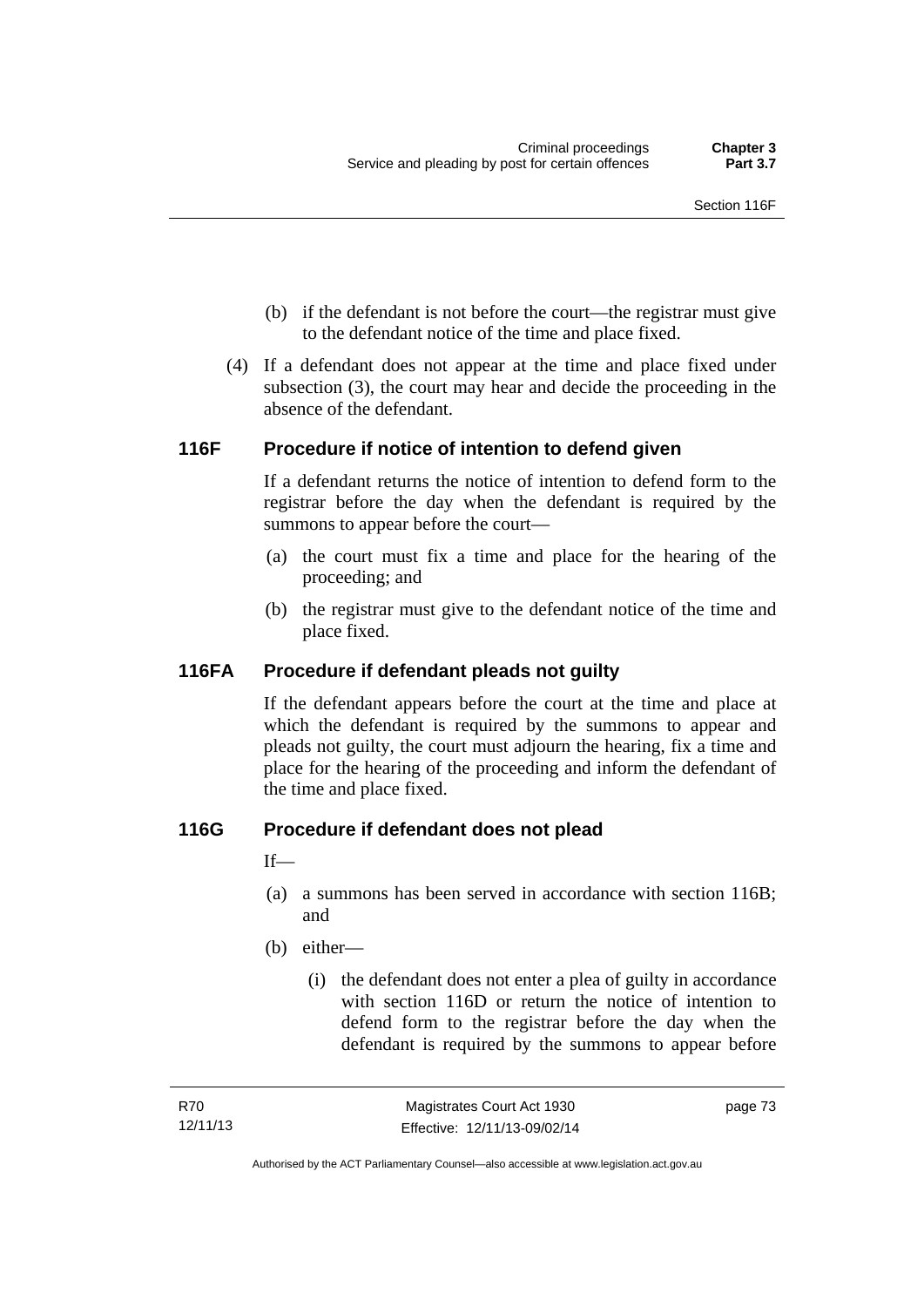Section 116H

the court, and does not appear before the court at the time and place specified in the summons; or

- (ii) the defendant does not appear before the court at the time and place specified in the notice given to the defendant in accordance with section 116F or fixed by the court in accordance with section 116FA; and
- (c) the court is satisfied—
	- (i) that the matters alleged in the summons are reasonably sufficient to inform the defendant of the offence alleged against the defendant; and
	- (ii) that the matters alleged in the summons constitute the offence charged in the summons;

the court may convict the defendant of the offence charged in the summons.

## **116H Restricted penalties under pt 3.7**

- (1) Subject to subsection (3), if—
	- (a) a defendant is convicted under this part of an offence against a law mentioned in a paragraph of section 116AA (1); and
	- (b) at the time that the defendant is sentenced, the defendant is not before the court or is not represented before the court by a lawyer;

the only penalty that the court may impose is a fine of an amount not exceeding the amount mentioned in that paragraph.

- $(2)$  If—
	- (a) the court convicts a defendant of an offence against a law mentioned in a paragraph of section 116AA (1); and
	- (b) the law provides in effect that a penalty other than a fine may be imposed on the defendant; and

R70 12/11/13

Authorised by the ACT Parliamentary Counsel—also accessible at www.legislation.act.gov.au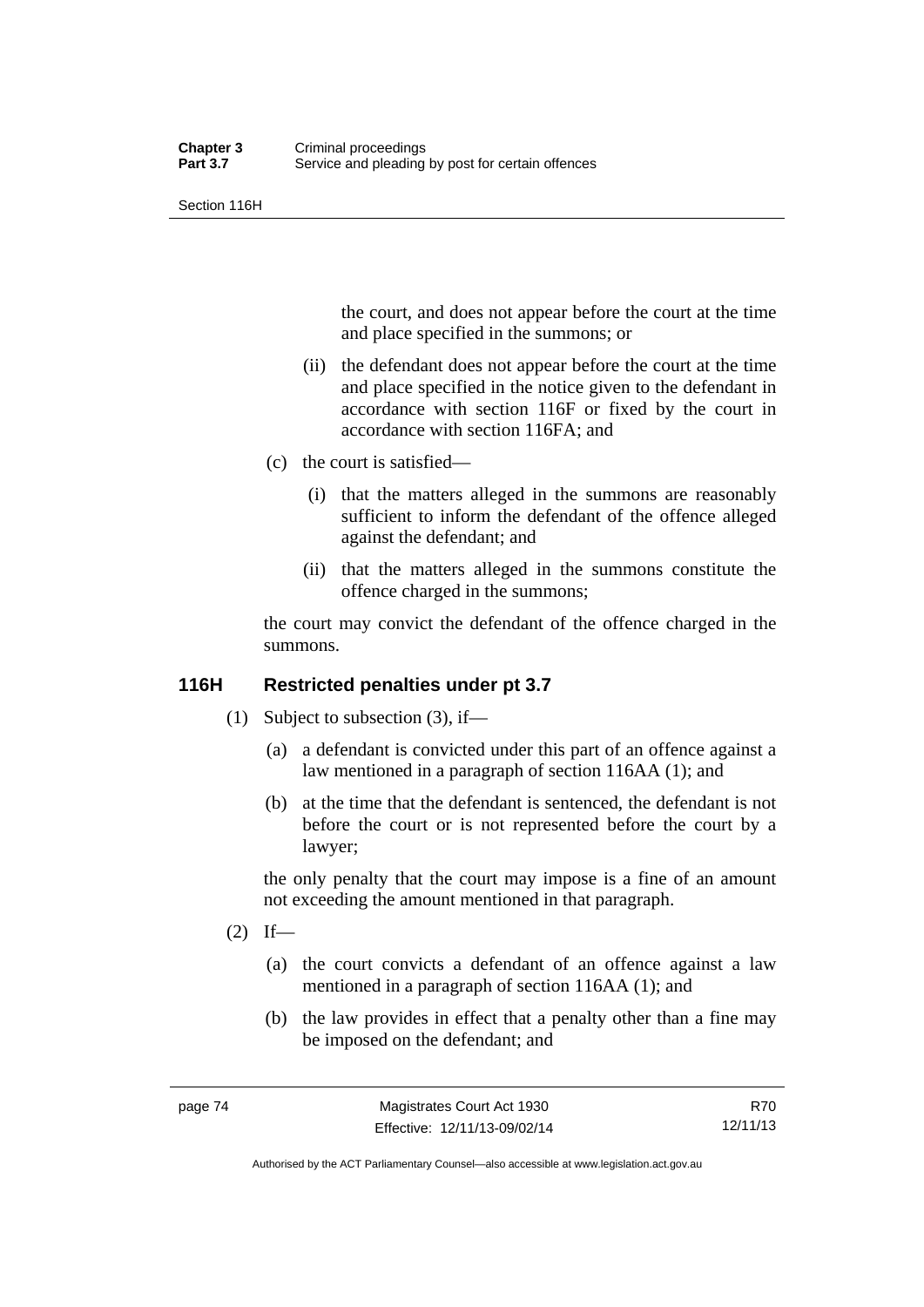- (c) when the defendant is sentenced, the defendant is not before the court or is not represented before the court by a lawyer; and
- (d) the court considers that a penalty other than a fine may be appropriate;

the court must adjourn the hearing and fix a time and place for sentence.

- (3) The registrar must give the defendant notice of the time and place fixed.
- (4) If a defendant convicted of an offence against a law mentioned in a paragraph of section 116AA (1) does not appear at the time and place fixed under subsection (2), the court, in the absence of the defendant, may impose on the defendant any penalty that is applicable under that law.

## **116I Consequences of conviction in absence of defendant**

If a defendant is, in his or her absence, convicted of an offence, the registrar must give to the defendant written notice of—

- (a) the conviction and order of the court; and
- (b) the penalty (if any) imposed by the court, and the way in which and the time by which the penalty is required to be discharged; and
- (c) unless the proceeding is decided in accordance with section 116E (1), the defendant's right to apply for the setting aside of the conviction or order in accordance with the rules.
- *Note* If the defendant is liable to pay a fine, the notice must contain a penalty notice for the fine (see *[Crimes \(Sentence Administration\) Act 2005](http://www.legislation.act.gov.au/a/2005-59)*, s 116C (Registrar to send penalty notice)).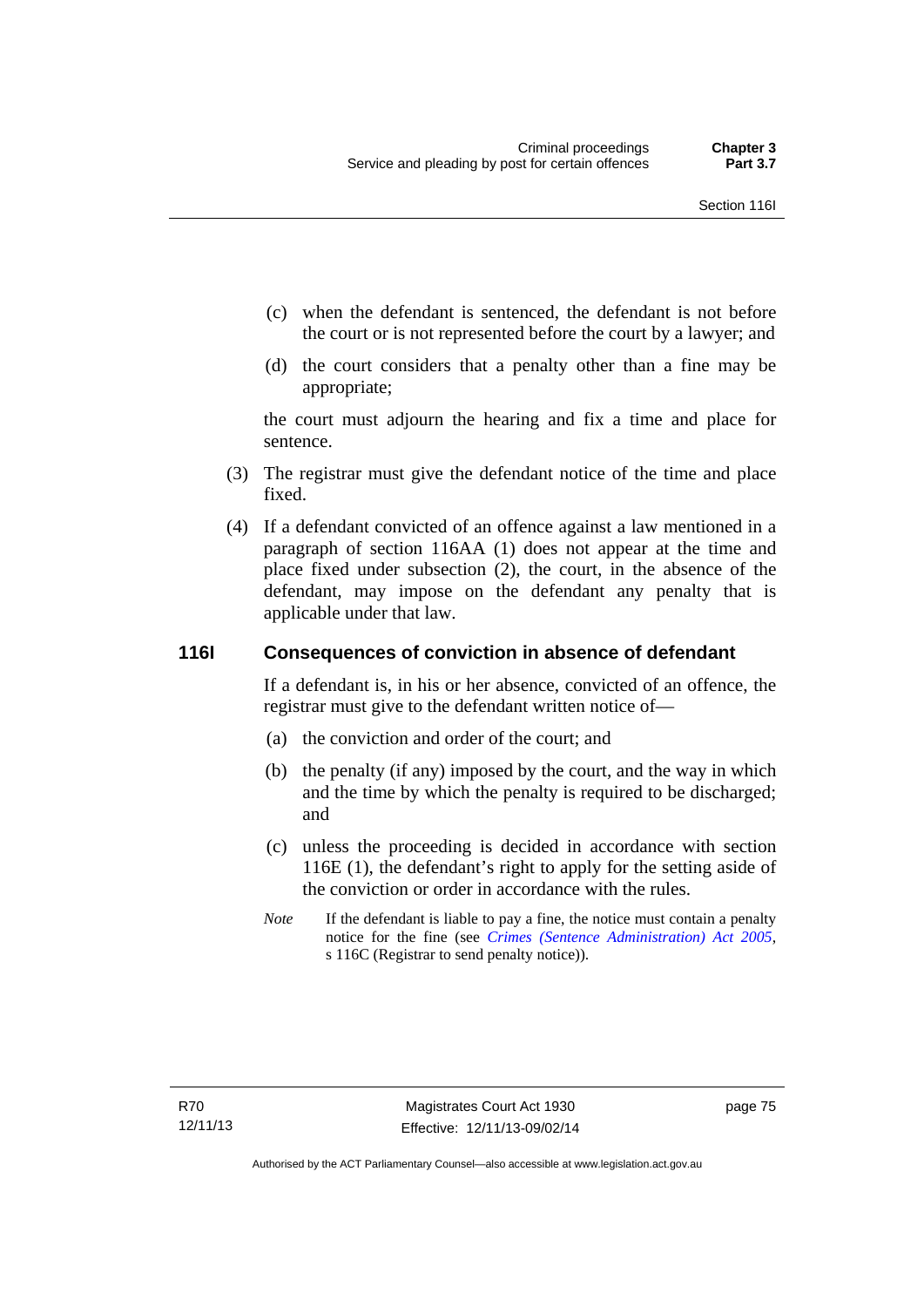# **Part 3.8 Infringement notices for certain offences**

## **Division 3.8.1 Preliminary**

## **117 Definitions for pt 3.8**

In this part:

*administering authority*, for an infringement notice offence, means the entity that, under the regulations, is the administering authority for the offence.

*another jurisdiction* means a jurisdiction other than the ACT.

*authorised person*—see section 134A (3).

*date of service*, of an infringement notice or reminder notice that has been, or is to be, served on a person, means the date the notice is served on the person.

*driver*, of a vehicle, means the person who is driving the vehicle.

*illegal user declaration*—see section 131D.

*infringement notice* means a notice under section 120 (Service of infringement notices).

*infringement notice offence* means an offence declared under the regulations to be an offence to which this part applies.

*infringement notice penalty*, for a person for an infringement notice offence, means—

- (a) the amount prescribed by regulation as the penalty payable by the person for the offence under an infringement notice for the offence; or
- (b) if a reminder notice has also been served on the person for the offence—the total of the amount mentioned in paragraph (a)

R70 12/11/13

Authorised by the ACT Parliamentary Counsel—also accessible at www.legislation.act.gov.au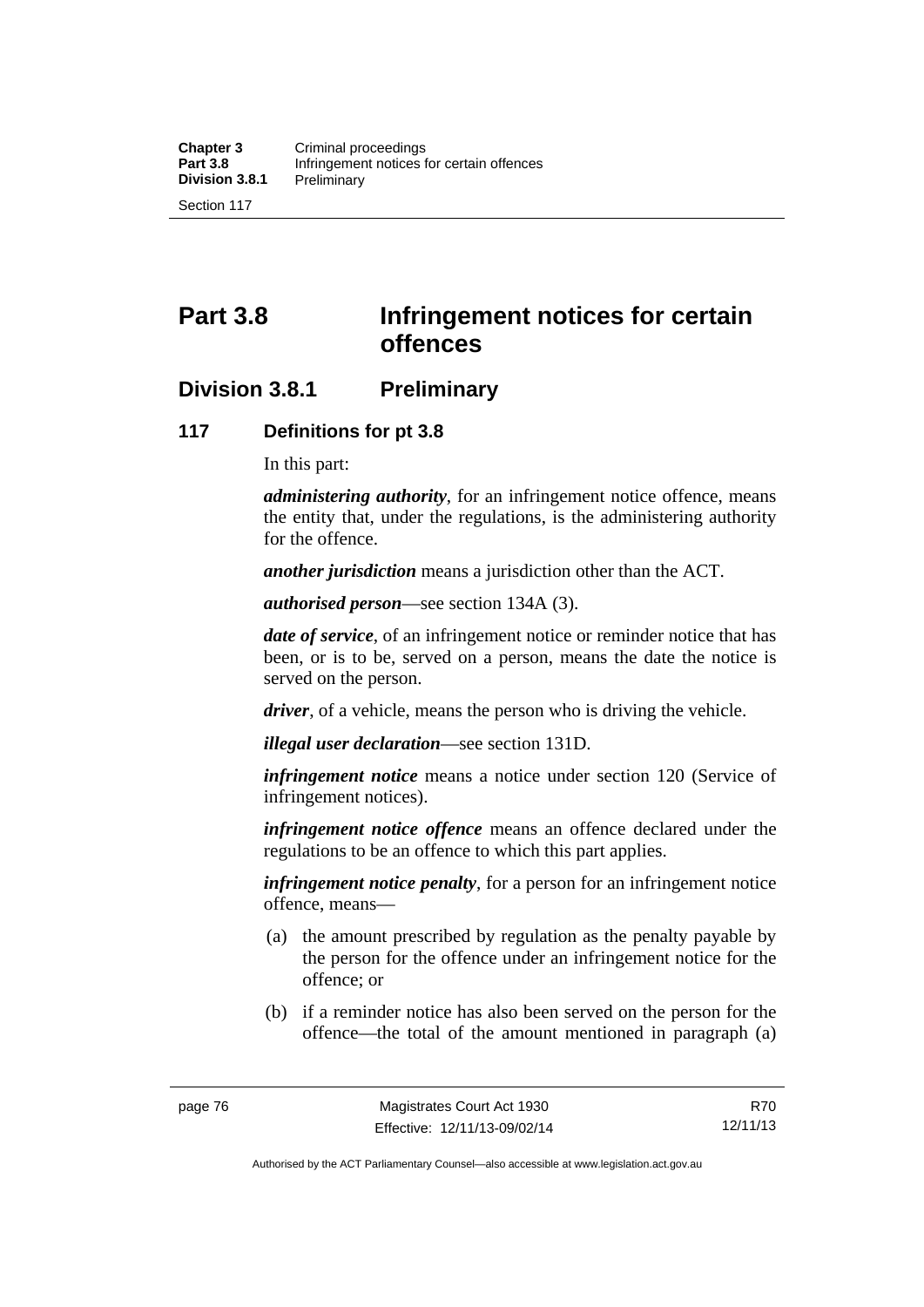and the amount prescribed by regulation as the amount payable by the person for the cost of serving the reminder notice.

*known offender declaration*—see section 131E.

*registered*, for a vehicle, means registered under the *[Road Transport](http://www.legislation.act.gov.au/a/1999-81)  [\(Vehicle Registration\) Act 1999](http://www.legislation.act.gov.au/a/1999-81)*.

*reminder notice* means a notice under section 129 (Reminder notices).

*responsible person*, for a vehicle—see the *[Road Transport](http://www.legislation.act.gov.au/a/1999-77)  [\(General\) Act 1999](http://www.legislation.act.gov.au/a/1999-77)*, section 10 and section 11.

*sold vehicle declaration*—see section 131F.

*unknown offender declaration*—see section 131G.

*vehicle*—see the *[Road Transport \(Vehicle Registration\) Act 1999](http://www.legislation.act.gov.au/a/1999-81)*, dictionary.

*vehicle-related offence* means an infringement notice offence that—

- (a) involves a vehicle; and
- (b) is declared by regulation to be an offence to which division 3.8.3 applies.

## **118 Purpose and effect of pt 3.8**

- (1) The purpose of this part is to create a system of infringement notices for certain offences as an alternative to prosecution.
- (2) This part does not—
	- (a) require an infringement or reminder notice to be served on a person; or
	- (b) affect the liability of a person to be prosecuted for an offence if—
		- (i) an infringement or reminder notice is not served on the person for the offence; or

page 77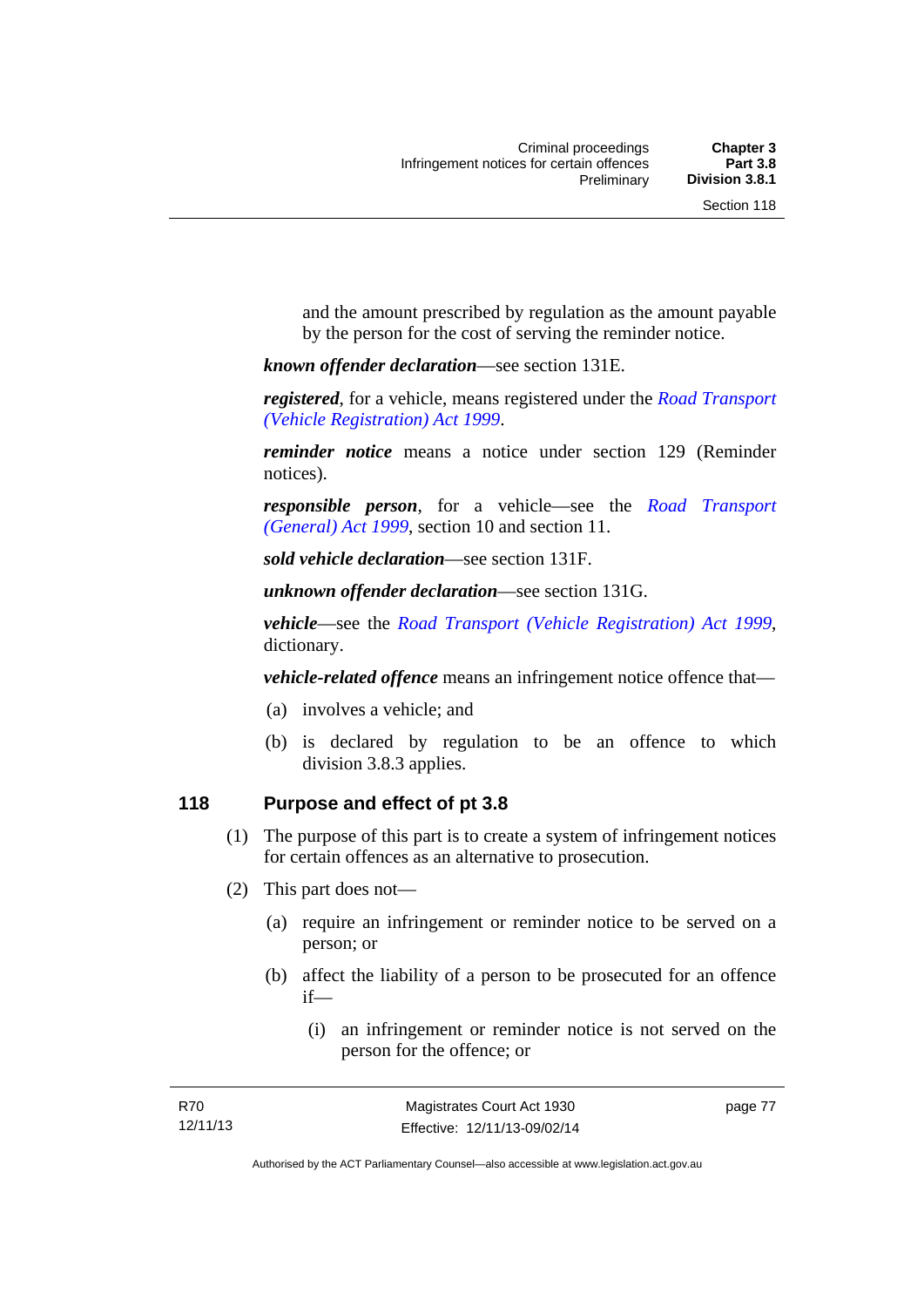- (ii) the person does not comply with an infringement or reminder notice served on the person for the offence; or
- (iii) an infringement notice served on the person for the offence is withdrawn; or
- (c) prevent the service of 2 or more infringement notices on a person for an offence; or
- (d) limit or otherwise affect the penalty that may be imposed by a court on a person for an offence.

#### **119 Regulations about infringement notice offences**

- (1) A regulation may prescribe an offence for the definition of *infringement notice offence* in section 117 by—
	- (a) stating the offence; or
	- (b) referring to the provision creating the offence; or
	- (c) providing that all offences, or all offences except for stated offences, against an Act or subordinate law are infringement notice offences.
- (2) Subsection (1) does not limit the way that a regulation may prescribe an offence for that definition.
- (3) A regulation may, for the definition of infringement notice penalty in section 117, prescribe—
	- (a) an amount as the penalty payable by anyone for an offence if it is dealt with under this part; or
	- (b) different amounts as the penalties payable for different offences if they are dealt with under this part; or
	- (c) different amounts as the penalties payable for the same kind of offence committed by different people or in different circumstances if the offence is dealt with under this part.

R70 12/11/13

Authorised by the ACT Parliamentary Counsel—also accessible at www.legislation.act.gov.au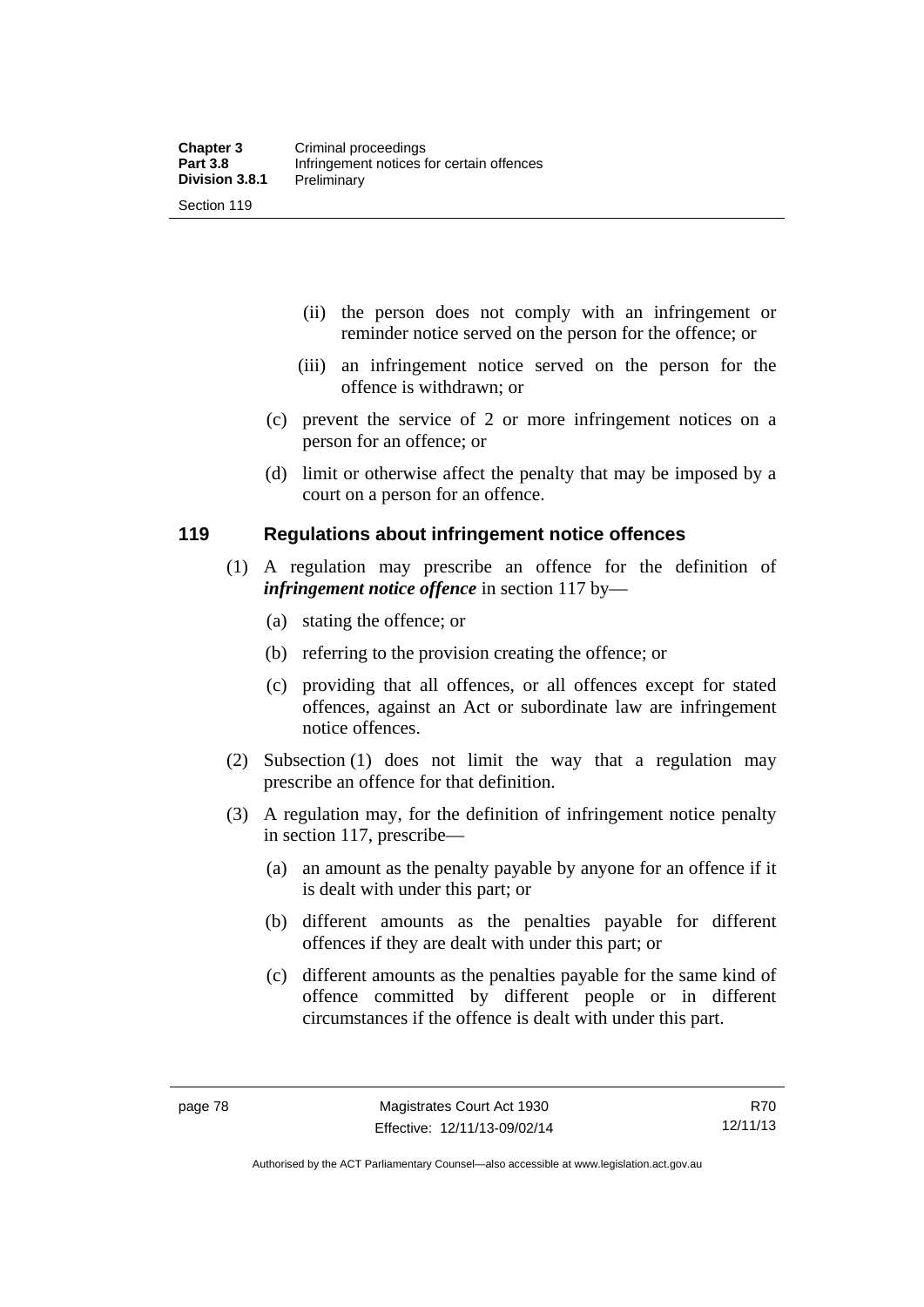- (4) However, an infringement notice penalty prescribed for a person for an offence must not exceed the maximum fine that could be imposed by a court on the person for the offence.
- (5) Subsection (3) does not limit the way that a regulation may prescribe an amount for that definition.

## **Division 3.8.2 Infringement and reminder notices**

## **120 Service of infringement notices**

- (1) If an authorised person believes, on reasonable grounds, that a person has committed an infringement notice offence, the authorised person may serve a notice (an *infringement notice*) on the person for the offence.
- (2) A regulation may make provision in relation to when an authorised person is, or is not, taken to have reasonable grounds for a belief mentioned in subsection (1).
- (3) To remove any doubt, an authorised person may not serve an infringement notice on a person under this section for an offence after the end of the time within which a prosecution may be brought for the offence.
- (4) This section does not prevent an infringement notice for a vehiclerelated offence being served on a person under section 131B (Service of infringement notice on responsible person for vehicle).

## **121 Contents of infringement notices**

- (1) An infringement notice served on a person by an authorised person for an infringement notice offence must—
	- (a) be identified by a unique number; and
	- (b) state the date of service of the notice; and
	- (c) state—

page 79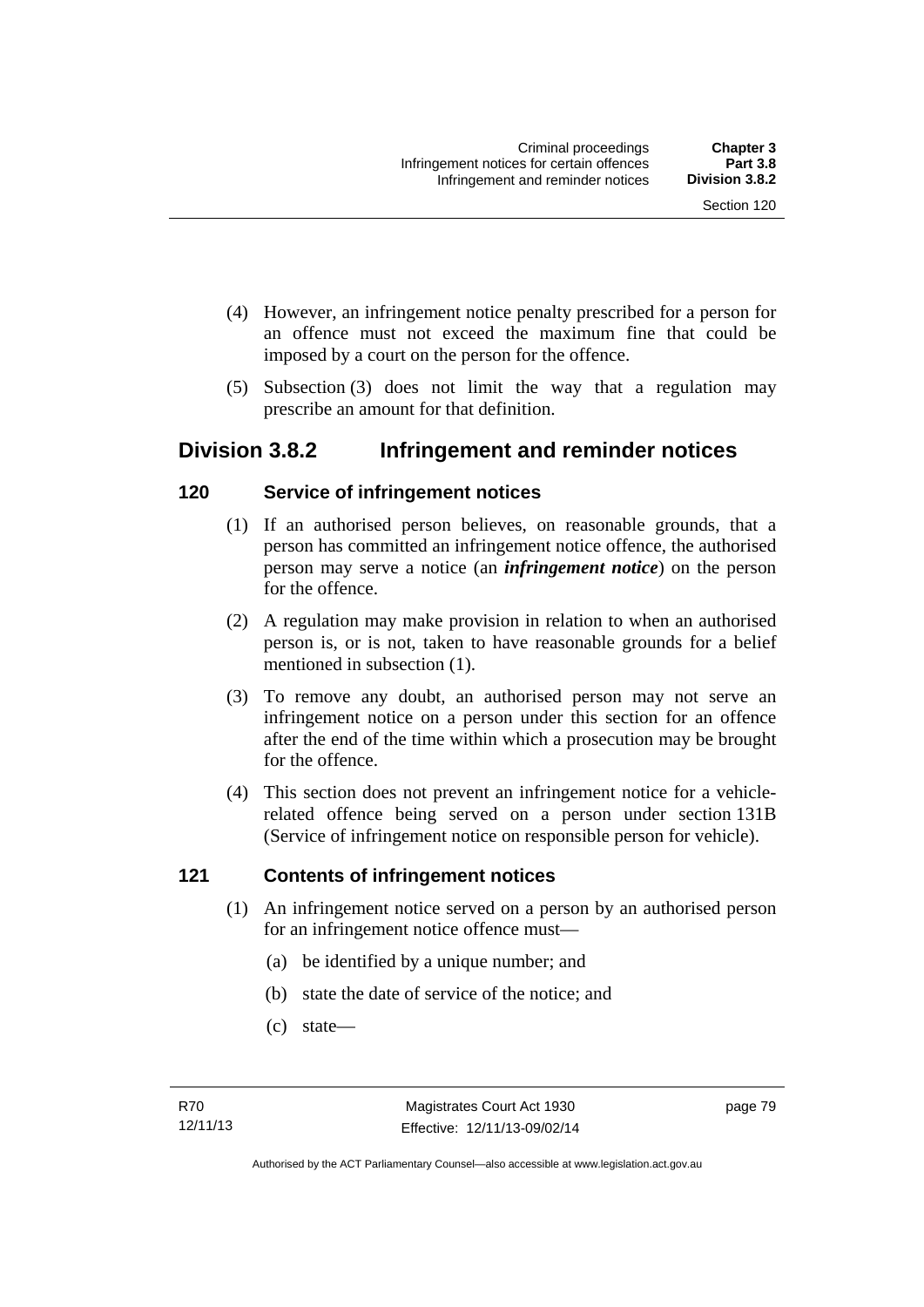(i) the full name, or surname and initials, and address of the person on whom the notice is served; or

- (ii) the particulars that are, under the regulations, identifying particulars for the person; and
- (d) give brief details of the offence, including the Act or subordinate law, and the provision of it, contravened by the person, and—
	- (i) if the offence took place over a period—the period, or approximate period, when the offence was committed; or
	- (ii) in any other case—the place where the offence was committed and the date and approximate time of the offence; and
- (e) state the infringement notice penalty payable by the person for the offence; and
- (f) contain the information required by section 122 (Additional information in infringement notices); and
- (g) identify the authorised person in accordance with the regulations; and
- (h) include any other information required by regulation and any additional information that the administering authority considers appropriate.
- (2) A regulation may provide that subsection (1) (c) does not apply to an infringement notice.

## **122 Additional information in infringement notices**

- (1) The infringement notice must also tell the person on whom it is served that—
	- (a) the person may pay the infringement notice penalty for the offence or dispute liability for the offence within 28 days after

Authorised by the ACT Parliamentary Counsel—also accessible at www.legislation.act.gov.au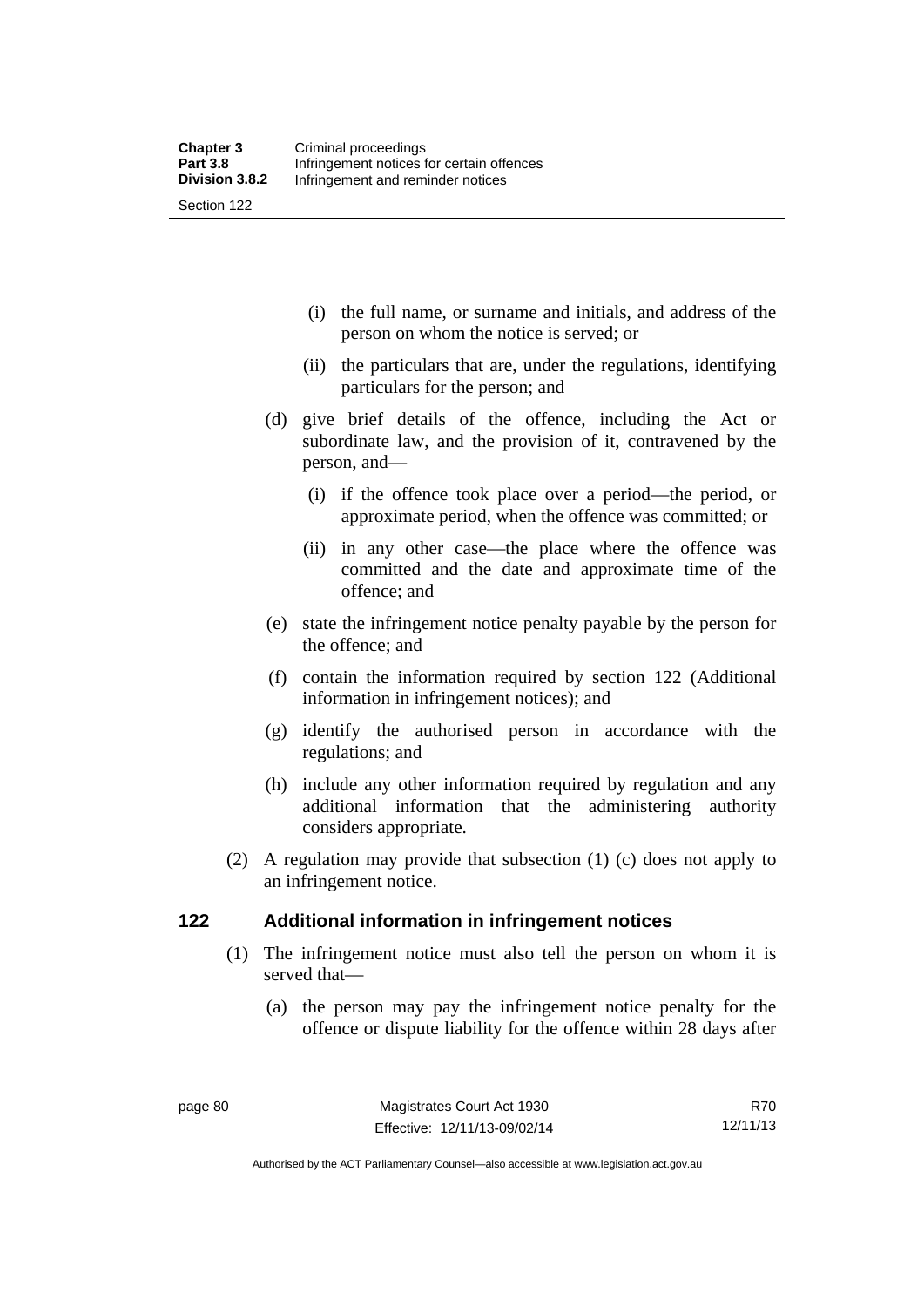the day when the notice is served on the person (the *date of service* of the notice); and

- (b) the person may apply to the administering authority for additional time in which to pay the penalty or dispute liability for the offence; and
- (c) the notice may be withdrawn before or after the penalty is paid; and
- (d) if the person pays the penalty within the 28 days (or any additional time allowed by the administering authority), then, unless the infringement notice is withdrawn and any penalty refunded—
	- (i) any liability of the person for the offence is discharged; and
	- (ii) the person will not be prosecuted in court for the offence; and
	- (iii) the person will not be taken to have been convicted of the offence; and
- (e) if the person wishes to dispute liability for the offence, the issue may be referred to the Magistrates Court; and
- (f) if the Magistrates Court finds against the person or the person is prosecuted in court for the offence, the person may be convicted of the offence and ordered to pay a penalty and costs, and be subject to other court orders; and
- (g) if the person does not pay the infringement notice penalty, or disputes liability for the offence, within the 28 days (or any additional time allowed by the administering authority), a reminder notice may be served on the person for the offence or the person may be prosecuted in court for the offence; and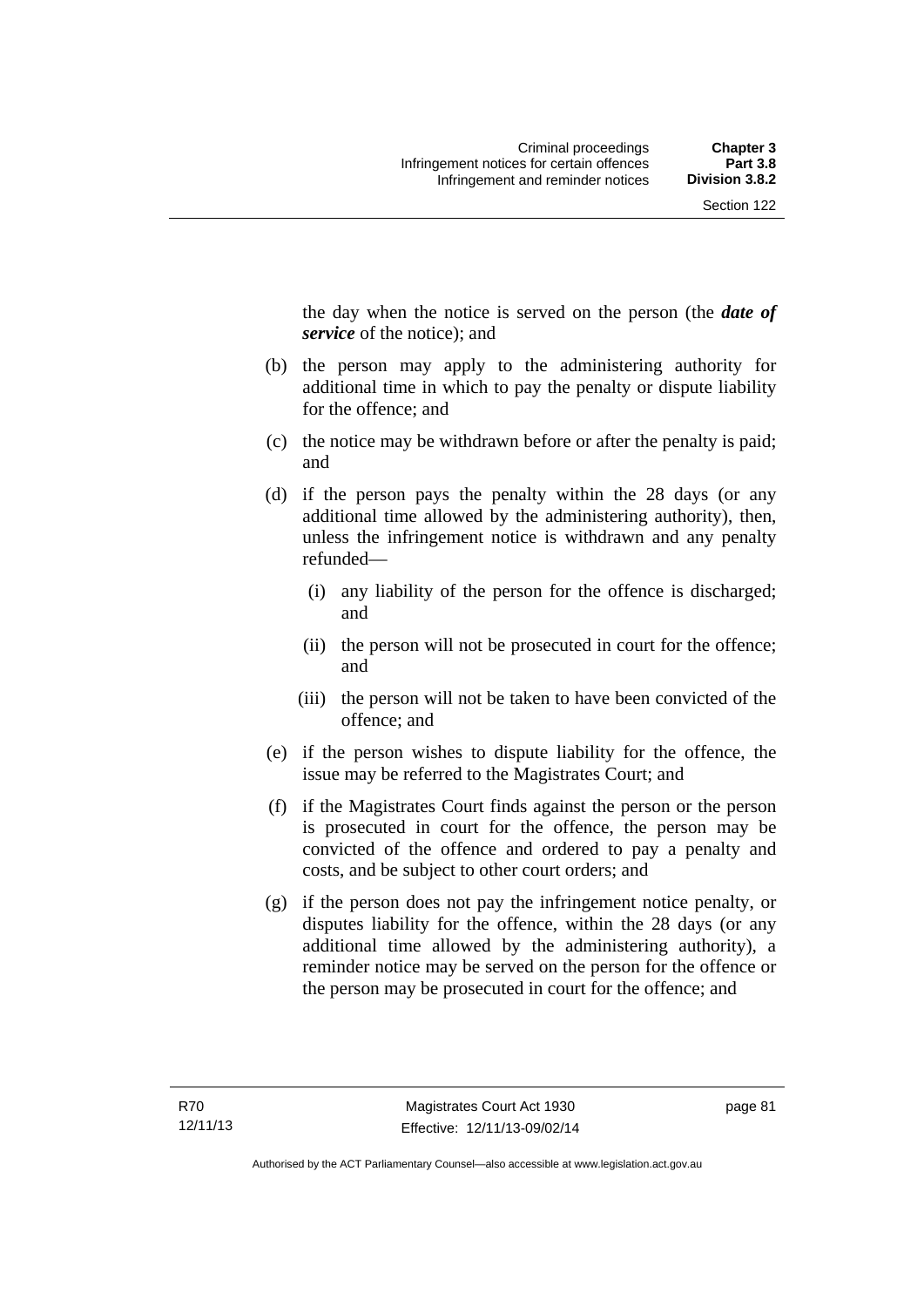- (h) if a reminder notice is served on the person, the infringement notice penalty is increased by the amount payable by the person for the cost of serving the reminder notice.
- (2) In addition, the infringement notice must—
	- (a) explain how the person may pay the infringement notice penalty or dispute liability for the offence; and
	- (b) explain how the person may apply for additional time to pay the infringement notice penalty or dispute liability for the offence.

## **123 Time for payment of infringement notice penalty**

The infringement notice penalty payable by a person under an infringement notice or reminder notice is payable—

- (a) within 28 days after the date of service of the notice; or
- (b) if the person applies to the administering authority within the 28 days for additional time to pay and the additional time is allowed—within the additional time allowed by the administering authority; or
- (c) if the person applies to the administering authority within the 28 days for additional time to pay and the application is refused—within 7 days after the day the person is told of the refusal or 28 days after the date of service of the notice, whichever is later.

## **124 Extension of time to pay penalty**

- (1) The person on whom an infringement notice or reminder notice is served may apply, in writing, to the administering authority, within 28 days after the date of service of the notice, for a stated additional time (of not longer than 6 months) in which to pay the infringement notice penalty.
- (2) The administering authority must—

Authorised by the ACT Parliamentary Counsel—also accessible at www.legislation.act.gov.au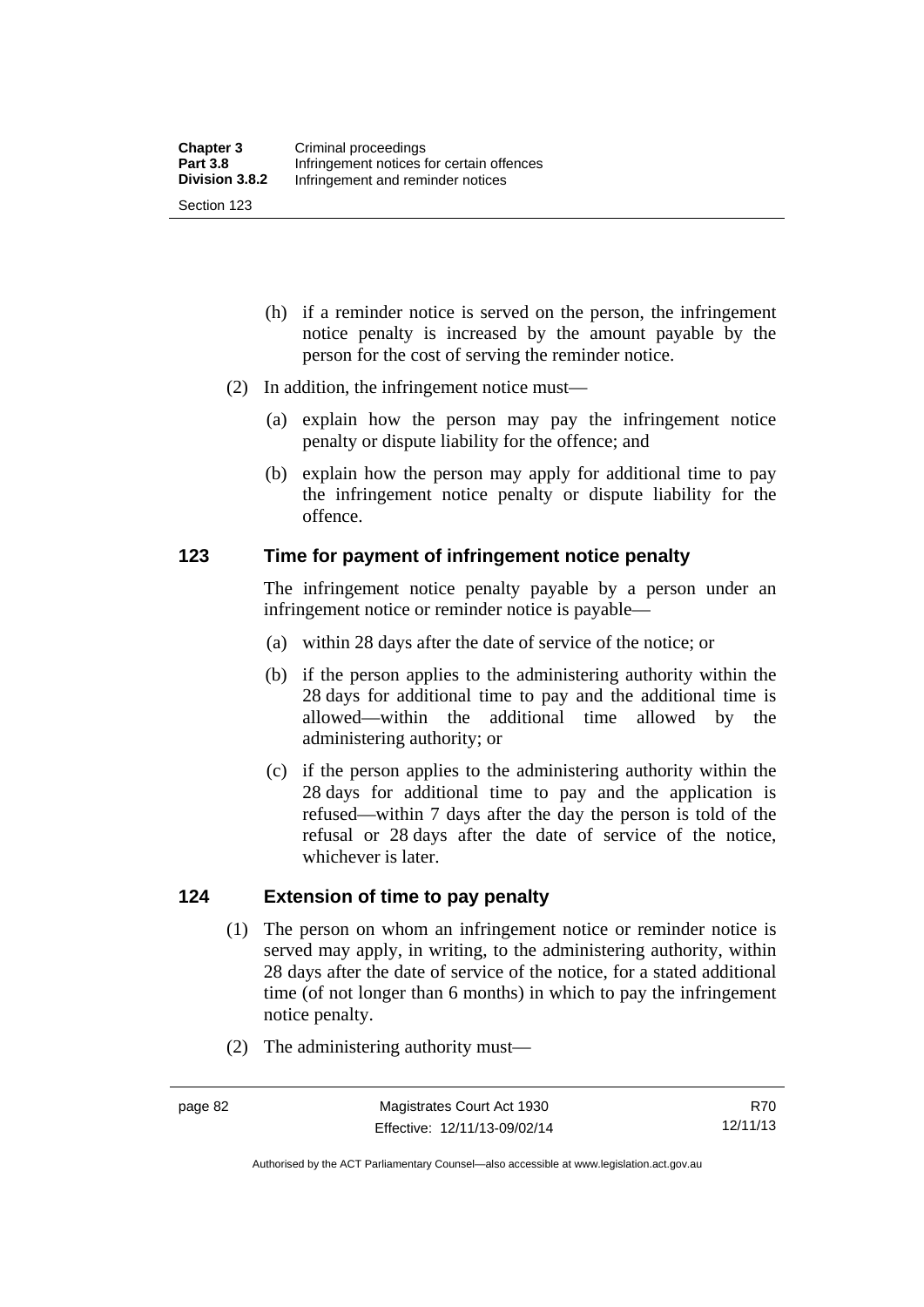- (a) allow or refuse to allow the additional time; and
- (b) tell the person in writing of the decision and, if the decision is a refusal, the reasons for it.

## **125 Effect of payment of infringement notice penalty**

- (1) This section applies if—
	- (a) an infringement notice has been served on a person for an infringement notice offence; and
	- (b) the person pays the infringement notice penalty for the offence in accordance with this part; and
	- (c) when the payment is made, the infringement notice had not been withdrawn and an information had not been laid in the Magistrates Court against the person for the offence.
	- *Note* Section 127 (Withdrawal of infringement notice) provides for the withdrawal at any time of an infringement notice that has been served on a person. If s 125 applied to the infringement notice offence, it ceases to apply, and is taken never to have applied, on the withdrawal of the notice (see s  $127(4)$ ).
- (2) If this section applies—
	- (a) any liability of the person for the offence is discharged; and
	- (b) the person must not be prosecuted in a court for the offence; and
	- (c) the person is not taken to have been convicted of the offence.
- (3) If 2 or more infringement notices were served on the person for the offence, then, unless all the infringement notices have been withdrawn, subsection (2) applies to the person in relation to the offence if the person pays, in accordance with this part, the infringement notice penalty in relation to any of the notices (together with any costs and disbursements payable under this part in relation to the notice).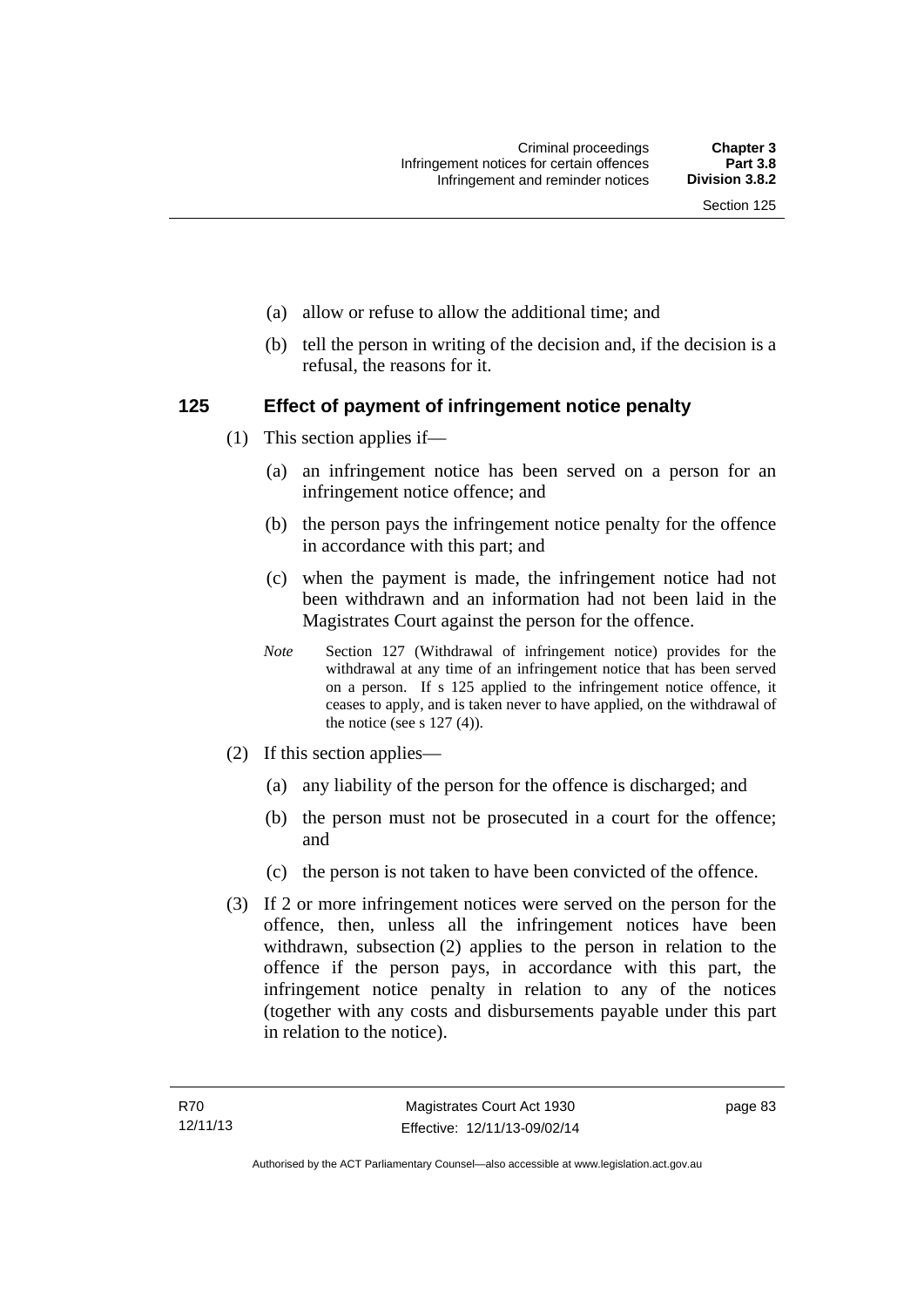## **126 Application for withdrawal of infringement notice**

- (1) The person on whom an infringement notice for an infringement notice offence is served may apply to the administering authority, in writing, for the withdrawal of the notice within 28 days after the day when the infringement notice, or a reminder notice for the offence, is served on the person (or any additional time allowed by the administering authority).
- (2) The administering authority must—
	- (a) withdraw the notice or refuse to withdraw the notice; and
	- (b) tell the person in writing of the decision and, if the decision is a refusal, the reasons for it.

#### **127 Withdrawal of infringement notice**

- (1) This section applies to an infringement notice that has been served on a person for an infringement notice offence.
- (2) The administering authority may, by notice served on the person, withdraw the infringement notice, whether or not—
	- (a) the person has made an application for the withdrawal of the infringement notice; or
	- (b) the infringement notice penalty (or part of it) has been paid for the offence; or
	- (c) the person has disputed liability for the infringement notice offence.
- (3) The notice must—
	- (a) include the number of the infringement notice and the date of service of the infringement notice; and
	- (b) tell the person that the infringement notice is withdrawn and, in general terms, about subsection (4).
- (4) On service of the notice—

R70 12/11/13

Authorised by the ACT Parliamentary Counsel—also accessible at www.legislation.act.gov.au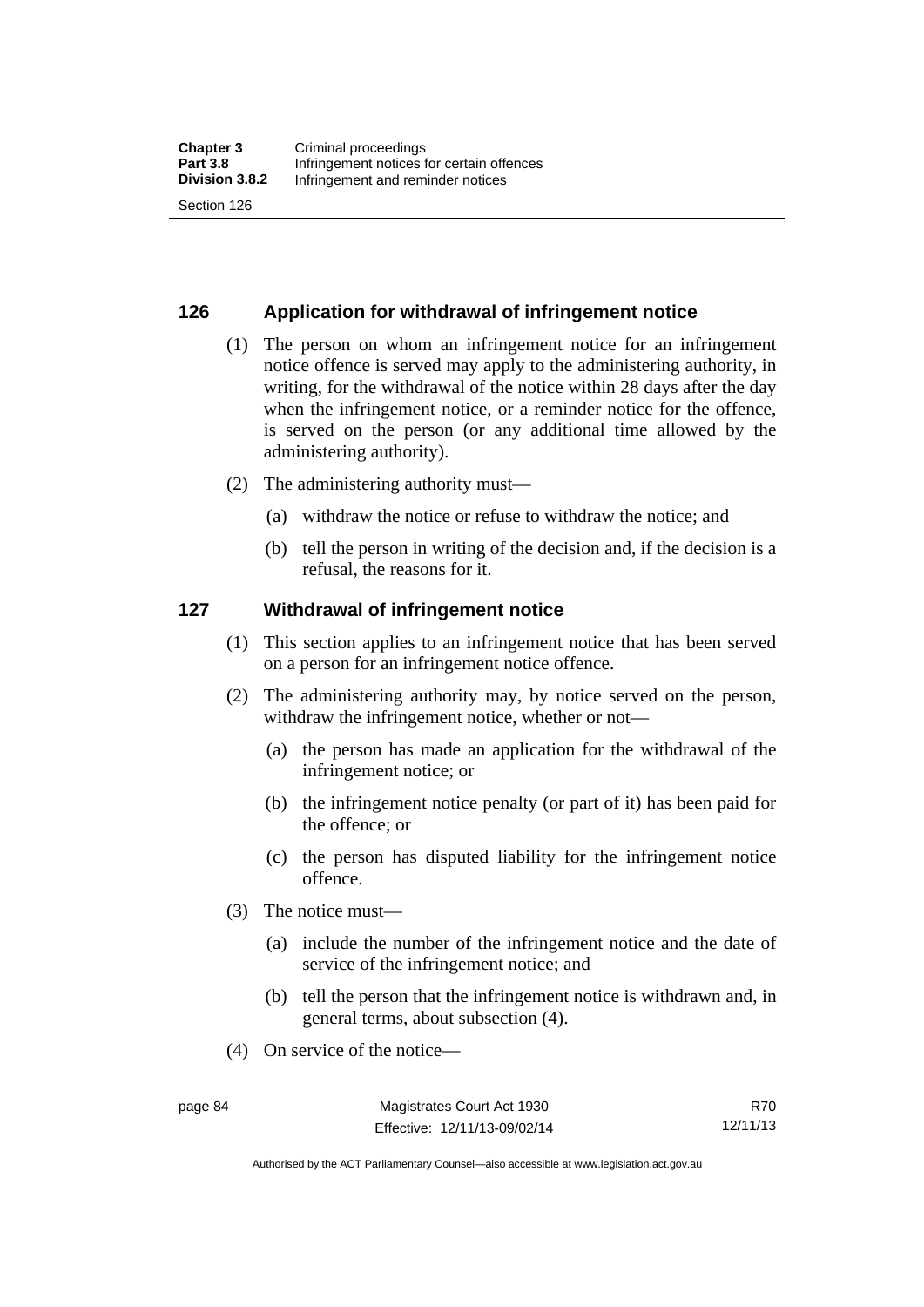- (a) this part ceases to apply to the infringement notice; and
- (b) if the infringement notice penalty (or part of it) has been paid—the amount paid must be repaid by the administering authority; and
- (c) if section 125 (Effect of payment of infringement notice penalty) applies to the offence—the section ceases to apply, and is taken never to have applied, to the offence; and
- (d) a proceeding for the offence may be taken in a court against anyone (including the person) as if the infringement notice had not been served on the person.

## **128 Guidelines about withdrawal of infringement notices**

- (1) The Minister may issue guidelines about the exercise of an administering authority's functions under section 126 (Application for withdrawal of infringement notice), section 127 (Withdrawal of infringement notice) or section 133 (Extension of time to dispute liability).
- (2) The administering authority for an infringement notice offence must comply with any guidelines applying to the offence.
- (3) A guideline is a disallowable instrument.
	- *Note* A disallowable instrument must be notified, and presented to the Legislative Assembly, under the [Legislation Act](http://www.legislation.act.gov.au/a/2001-14)*.*

## **129 Reminder notices**

An authorised person may serve a notice (a *reminder notice*) on a person if—

- (a) an infringement notice has been served on the person for an infringement notice offence; and
- (b) the infringement notice has not been withdrawn; and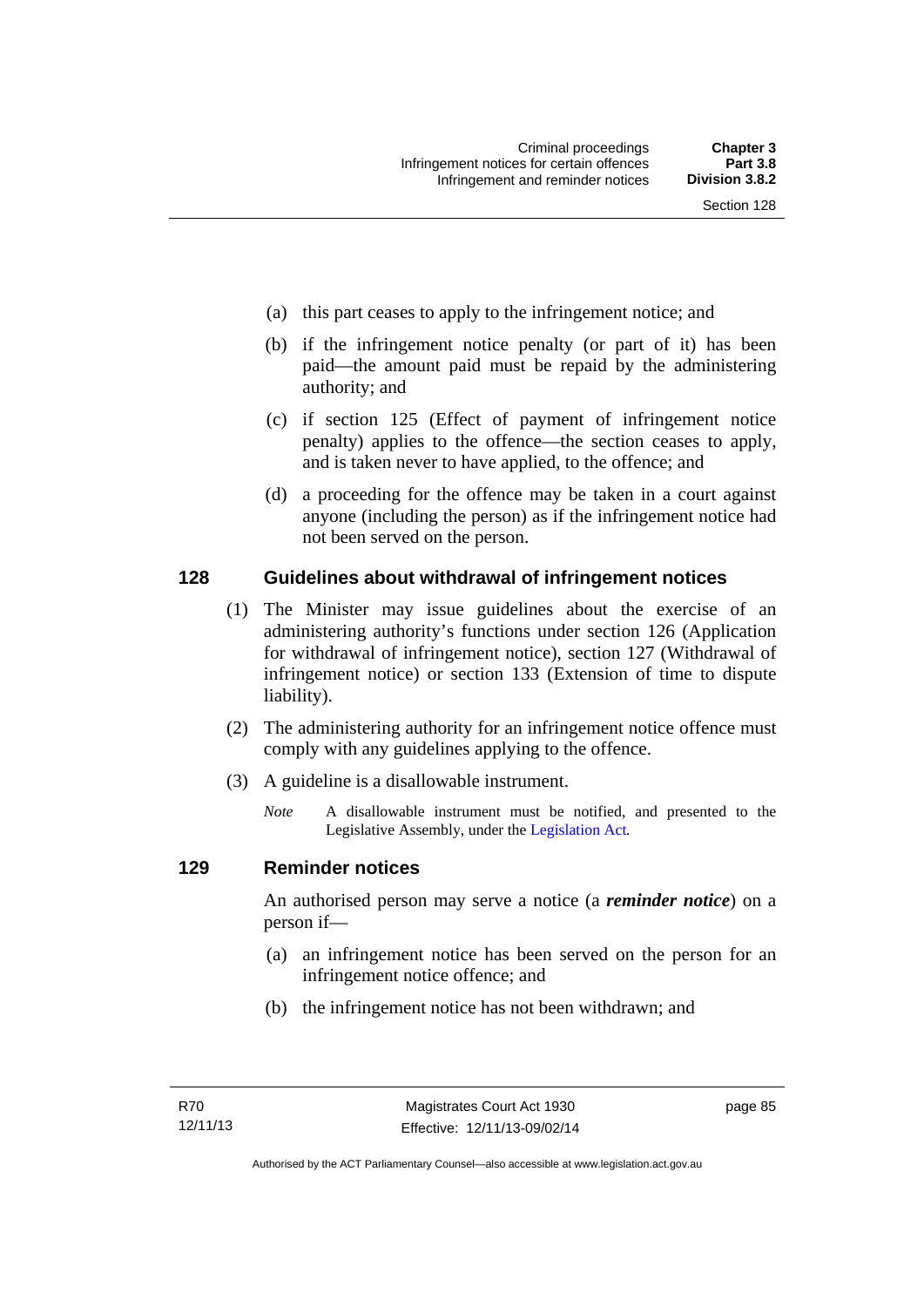- (c) the infringement notice penalty has not been paid to the administering authority within the time for payment under this part; and
- (d) written notice disputing liability has not been given to the administering authority in accordance with this part; and
- (e) a reminder notice has not previously been served on the person for the offence.

## **130 Contents of reminder notices**

A reminder notice served on a person by an authorised person for an infringement notice offence must—

- (a) be identified by a unique number; and
- (b) include the following information:
	- (i) the Act or subordinate law, and the provision of it, contravened by the person;
	- (ii) the number of the infringement notice served on the person for the offence;
	- (iii) the date of service of the infringement notice; and
- (c) state the date of service of the reminder notice; and
- (d) state the infringement notice penalty that is now payable by the person for the offence; and
- (e) contain the information required by section 131 (Additional information in reminder notices); and
- (f) identify the authorised person in accordance with the regulations; and
- (g) include any other information required by regulation and any additional information that the administering authority considers appropriate.

R70 12/11/13

Authorised by the ACT Parliamentary Counsel—also accessible at www.legislation.act.gov.au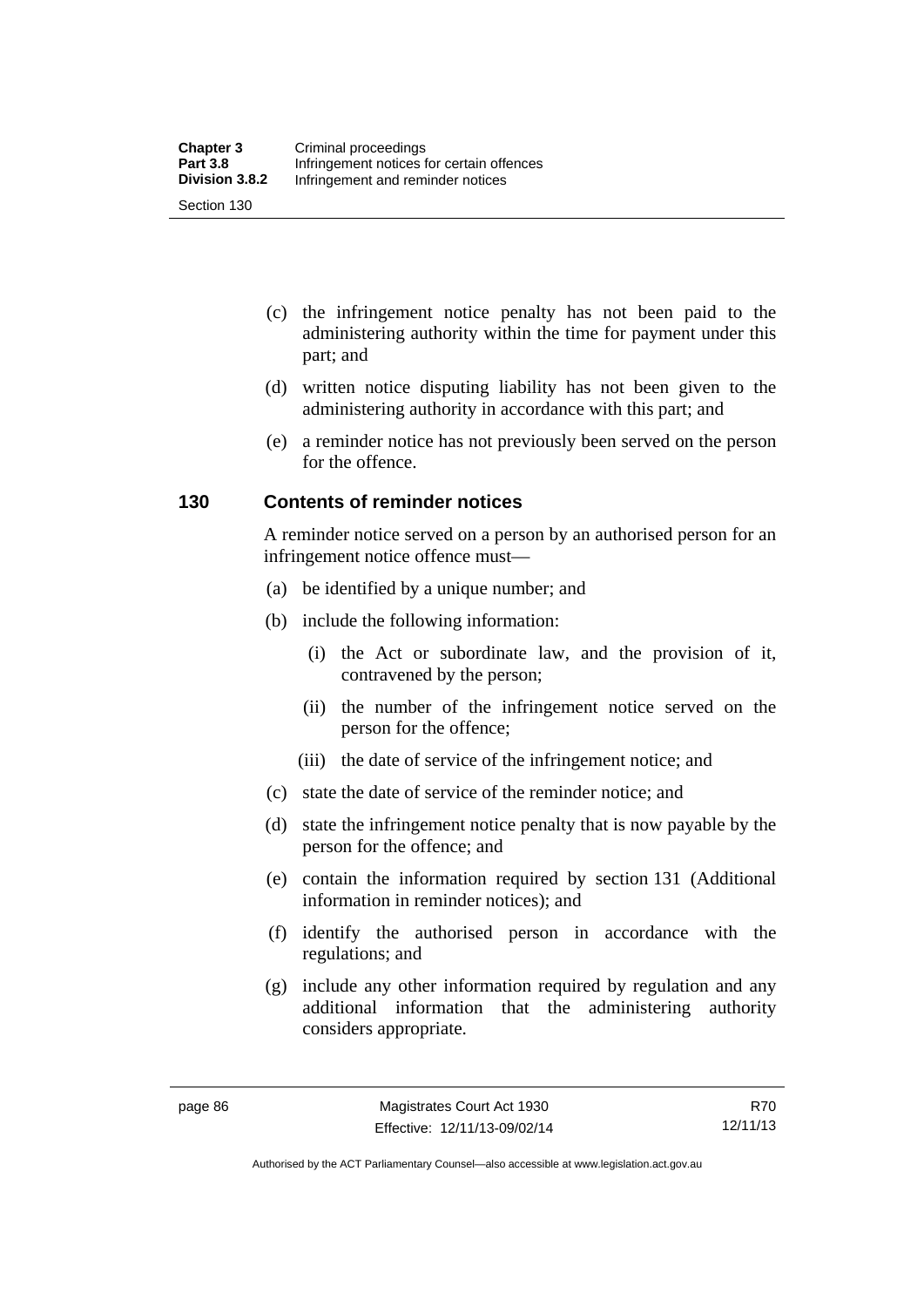## **131 Additional information in reminder notices**

- (1) The reminder notice must also tell the person on whom it is served that—
	- (a) the infringement notice penalty for the offence has not been paid; and
	- (b) the infringement notice has not been withdrawn; and
	- (c) written notice disputing liability has not been received by the administering authority from the person for the offence; and
	- (d) the infringement notice penalty for the offence has been increased by the amount payable by the person for the cost of serving the reminder notice; and
	- (e) the person may pay the infringement notice penalty that is now payable by the person for the offence or dispute liability for the offence within 28 days after the day when the reminder notice is served on the person (the *date of service* of the notice); and
	- (f) the person may apply to the administering authority for additional time in which to pay the penalty or dispute liability for the offence; and
	- (g) the infringement notice may be withdrawn before or after the penalty is paid; and
	- (h) if the person pays the penalty within the 28 days (or any additional time allowed by the administering authority), then, unless the infringement notice is withdrawn and any penalty refunded—
		- (i) any liability of the person for the offence is discharged; and
		- (ii) the person will not be prosecuted in court for the offence; and

page 87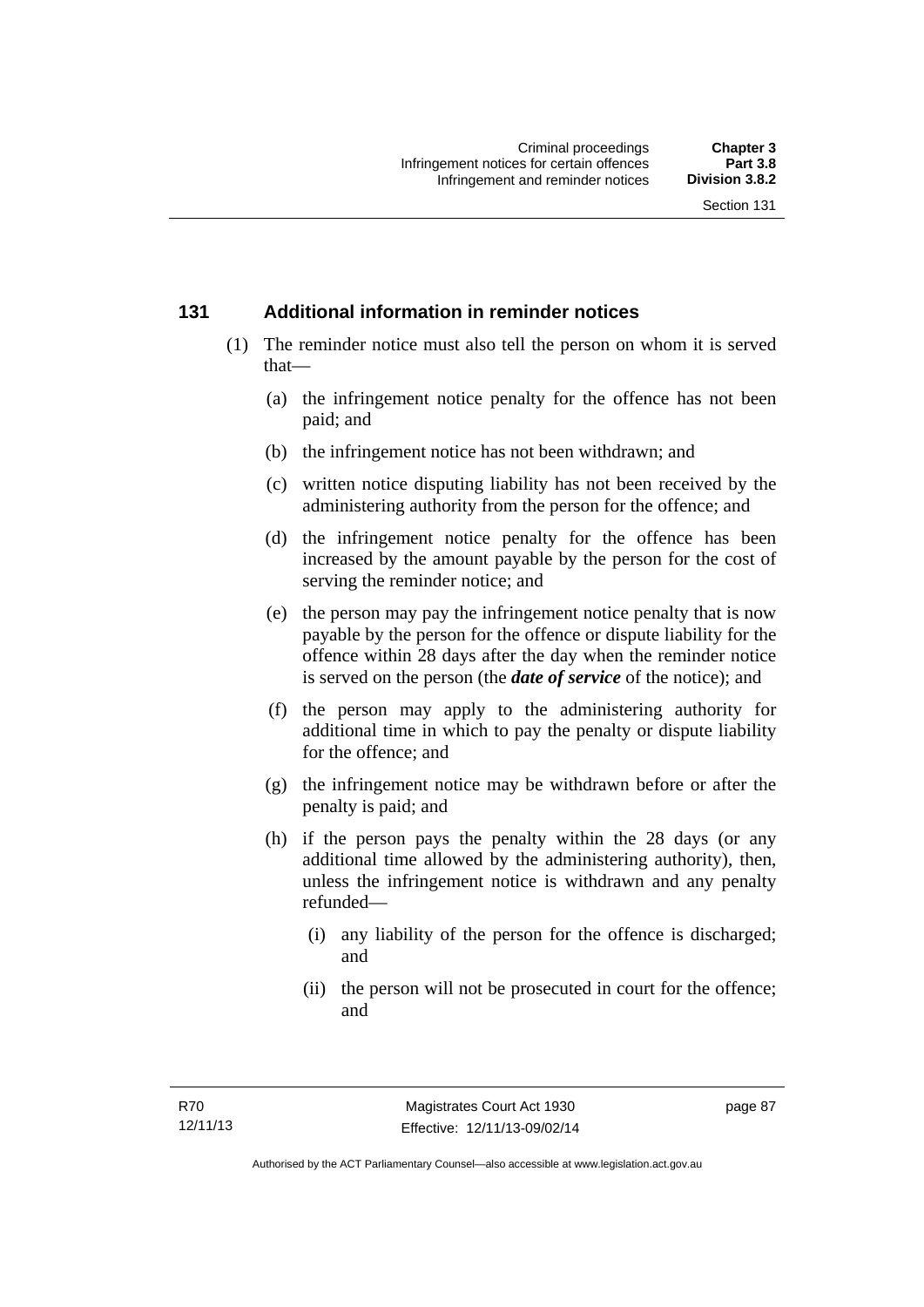- (iii) the person will not be taken to have been convicted of the offence; and
- (i) if the person wishes to dispute liability for the offence, the issue may be referred to the Magistrates Court; and
- (j) if the Magistrates Court finds against the person or the person is prosecuted in court for the offence, the person may be convicted of the offence and ordered to pay a penalty and costs, and be subject to other court orders; and
- (k) if the person does not pay the infringement notice penalty, or dispute liability for the offence, within the 28 days (or any additional time allowed by the administering authority), the person may be prosecuted in court for the offence.
- (2) In addition, the reminder notice must—
	- (a) explain how the person may pay the infringement notice penalty or dispute liability for the offence; and
	- (b) explain how the person may apply for additional time to pay the infringement notice penalty or dispute liability for the offence.

## **Division 3.8.3 Additional provisions for vehiclerelated offences**

## **131A Meaning of** *infringement notice*

In this division:

*infringement notice* means an infringement notice for a vehicle-related offence.

## **131B Service of infringement notice on responsible person for vehicles**

(1) This section applies if an authorised person believes, on reasonable grounds, that a vehicle-related offence has been committed.

Authorised by the ACT Parliamentary Counsel—also accessible at www.legislation.act.gov.au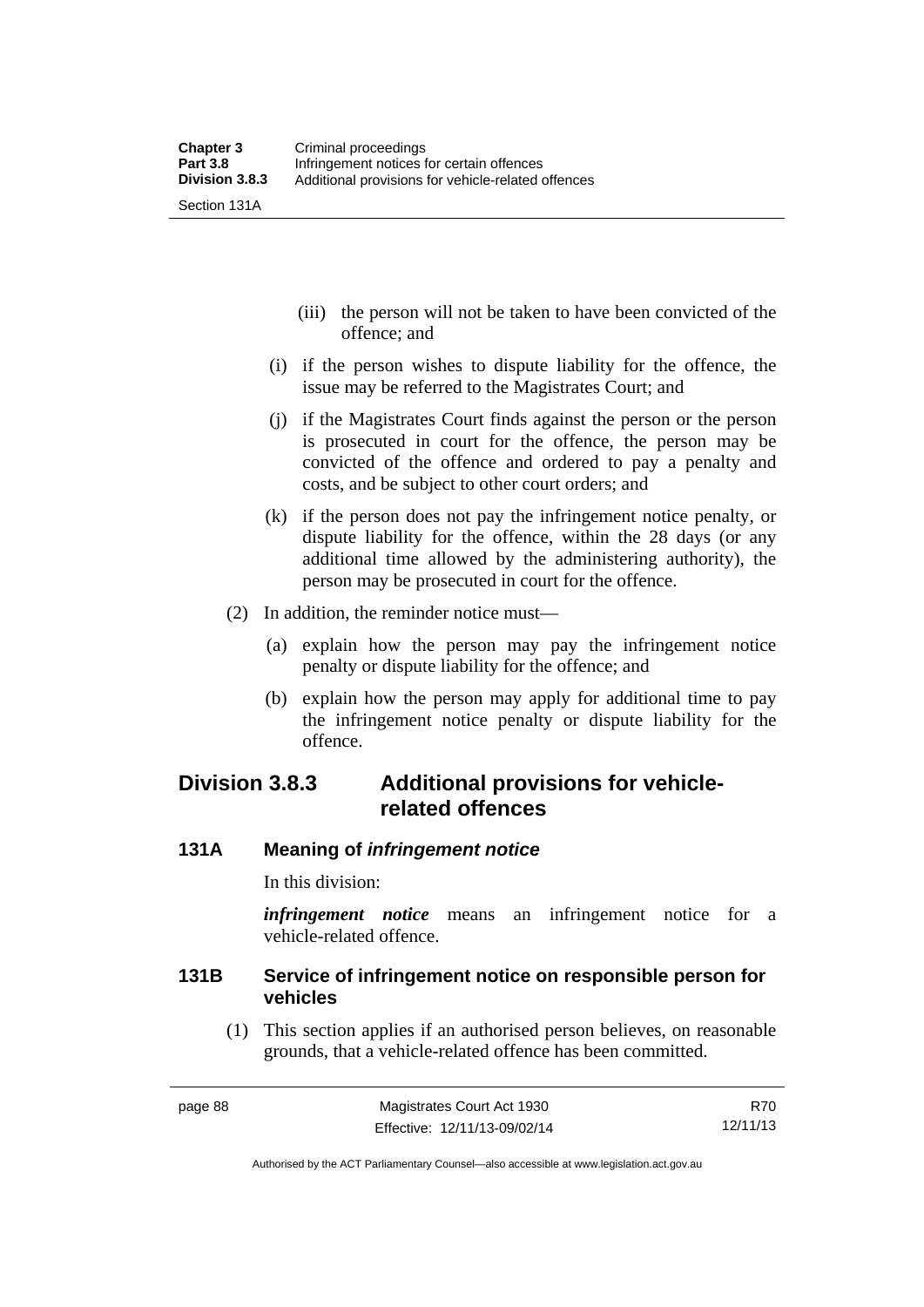- (2) The authorised person may serve an infringement notice for the offence on—
	- (a) the responsible person for the vehicle at the time of the offence; or
	- (b) if there is more than 1 responsible person for the vehicle at that time—each or any of them.
	- *Note 1* For how documents may be served, see the [Legislation Act,](http://www.legislation.act.gov.au/a/2001-14) pt 19.5
	- *Note 2* Subsections (3) and (4) provide additional ways for serving infringement notices (see [Legislation Act,](http://www.legislation.act.gov.au/a/2001-14) s 251 (1)).
- (3) If the infringement notice is to be served on a person under this section by post and the vehicle is registered under a law of another jurisdiction corresponding to the *[Road Transport \(Vehicle](http://www.legislation.act.gov.au/a/1999-81)  [Registration\) Act 1999](http://www.legislation.act.gov.au/a/1999-81)*, the notice may be served by sending it by prepaid post, addressed to the person, to the latest address of the person in the registration records kept under that law.
- (4) An infringement notice for a vehicle-related offence may be served by securely placing or attaching the notice, addressed to the responsible person (without further description), on or to the vehicle in a conspicuous position.
- (5) If an infringement notice is served in the way mentioned in subsection (4), it is taken to have been served, on the day that it is placed on or attached to the vehicle, on—
	- (a) the responsible person for the vehicle; or
	- (b) if there is more than 1 responsible person for the vehicle at that time—each of them.
- (6) A person must not remove, deface or interfere with an infringement notice placed on, or attached to, a vehicle unless the person is the driver of the vehicle or the responsible person (or a responsible person) for the vehicle.

Maximum penalty: 20 penalty units.

page 89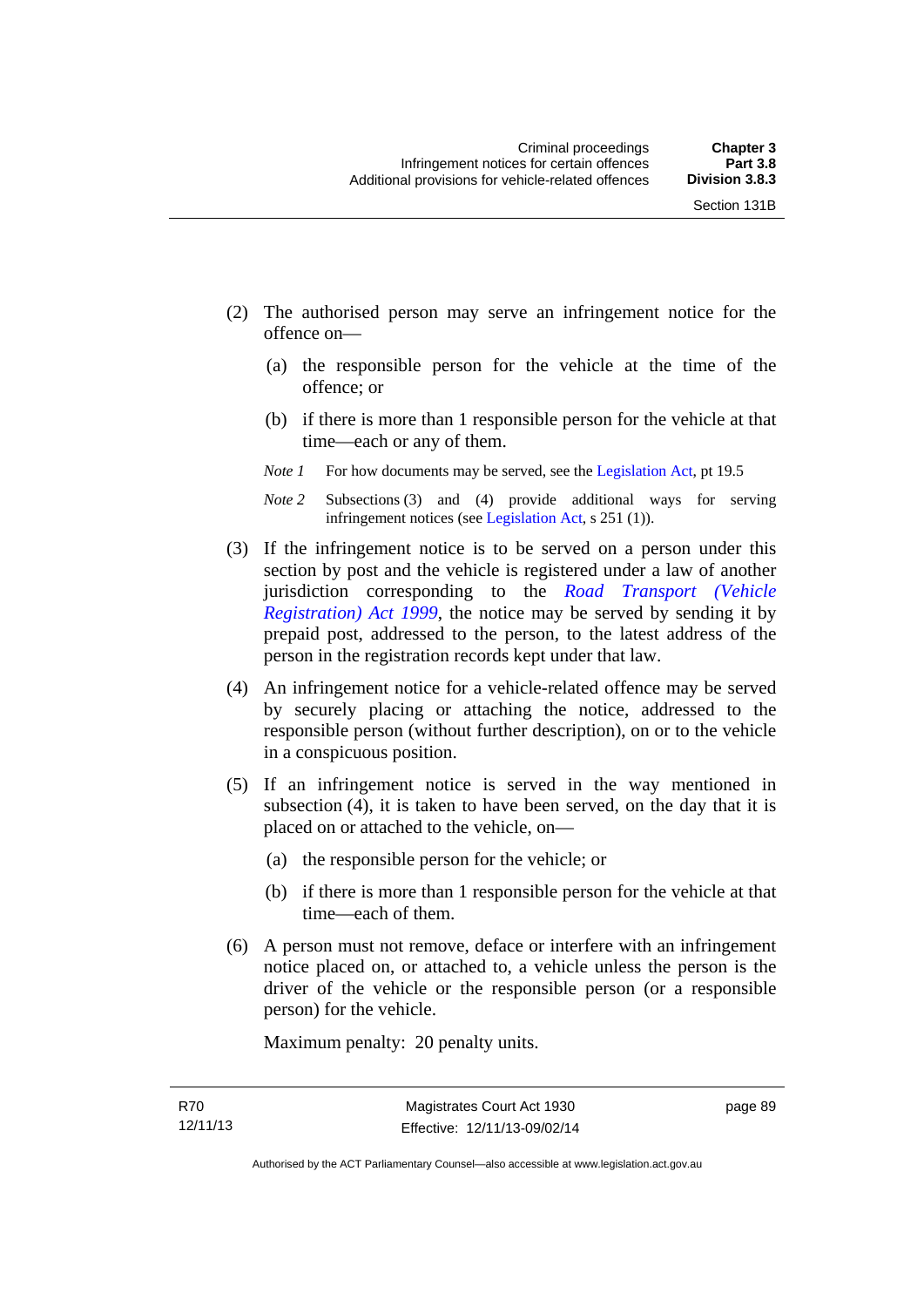- (7) A regulation may provide that an infringement notice for a vehiclerelated offence may only be served on a person under this section within the prescribed period after the day the offence was committed.
- (8) To remove any doubt, an authorised person may not serve an infringement notice on a person under this section for an offence after—
	- (a) if a regulation under subsection (7) prescribes a period for the offence—the end of the prescribed period; or
	- (b) in any other case—the end of the time within which a prosecution may be brought against the person for the offence.
- (9) This section does not prevent an infringement notice for a vehiclerelated offence being served on a person under section 120 (Service of infringement notices).

## **131C Liability for vehicle-related offences**

- (1) If an infringement notice for a vehicle-related offence is served on a person under section 131B, the person is liable for the offence, and may be convicted of and punished for the offence, even though the person who actually committed the offence (the *actual offender*) may have been someone else.
- (2) If the actual offender is not the responsible person (or a responsible person) for the vehicle at the time of the offence, subsection (1) does not affect the liability of the actual offender, but—
	- (a) an additional penalty for the offence may not be recovered from or imposed on the actual offender if an infringement notice penalty for the offence has been paid by, or a penalty has been imposed on, the responsible person (or a responsible person) for the vehicle at that time; and
	- (b) an additional penalty for the offence may not be recovered from or imposed on the responsible person (or a responsible

R70 12/11/13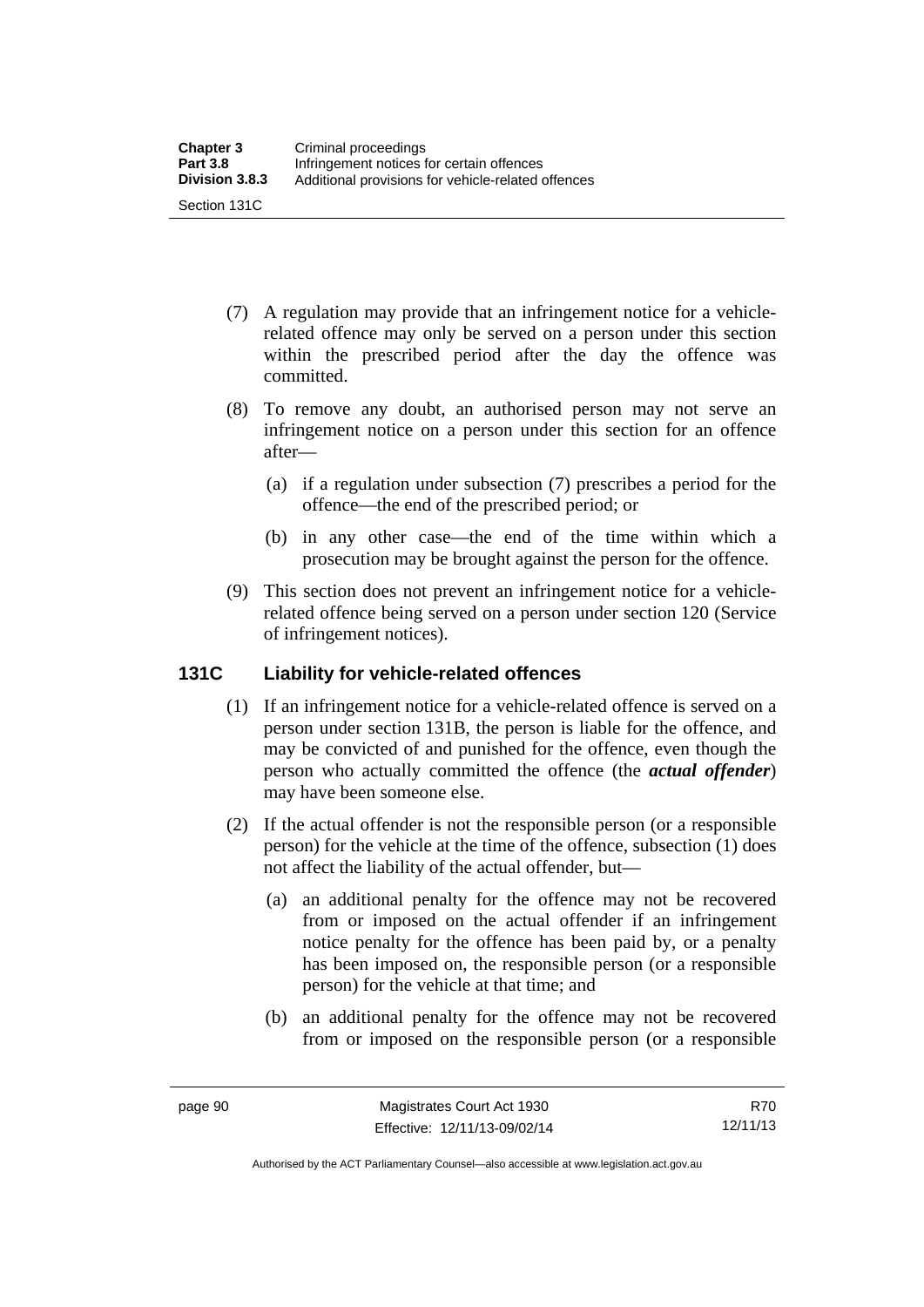person) for the vehicle at that time if an infringement notice penalty for the offence has been paid by, or a penalty has been

 (3) However, in a prosecution against a responsible person for a vehicle-related offence, it is a defence if the responsible person establishes—

imposed on, the actual offender.

- (a) that the vehicle was stolen, or illegally taken or used, at the time of the offence; or
- (b) that the person made and gave to the administering authority a known offender declaration in accordance with section 131E (Known offender declaration) for the offence; or
- (c) that the vehicle (or all of the person's interest in the vehicle) had been sold or disposed of by the person before the time of the offence, and that at that time the person did not have an interest in the vehicle; or
- (d) that the person—
	- (i) was not the driver of the vehicle at the time of the offence; and
	- (ii) does not know, and could not with reasonable diligence have found out, the name and address of the driver of the vehicle at that time.

## **131D Illegal user declarations**

- (1) This section applies if—
	- (a) an infringement notice for a vehicle-related offence is served on a person under section 131B (Service of infringement notice on responsible person for vehicles); and
	- (b) the person makes a statutory declaration (an *illegal user declaration*) stating that the vehicle was stolen, or illegally taken or used, at the time of the offence and providing all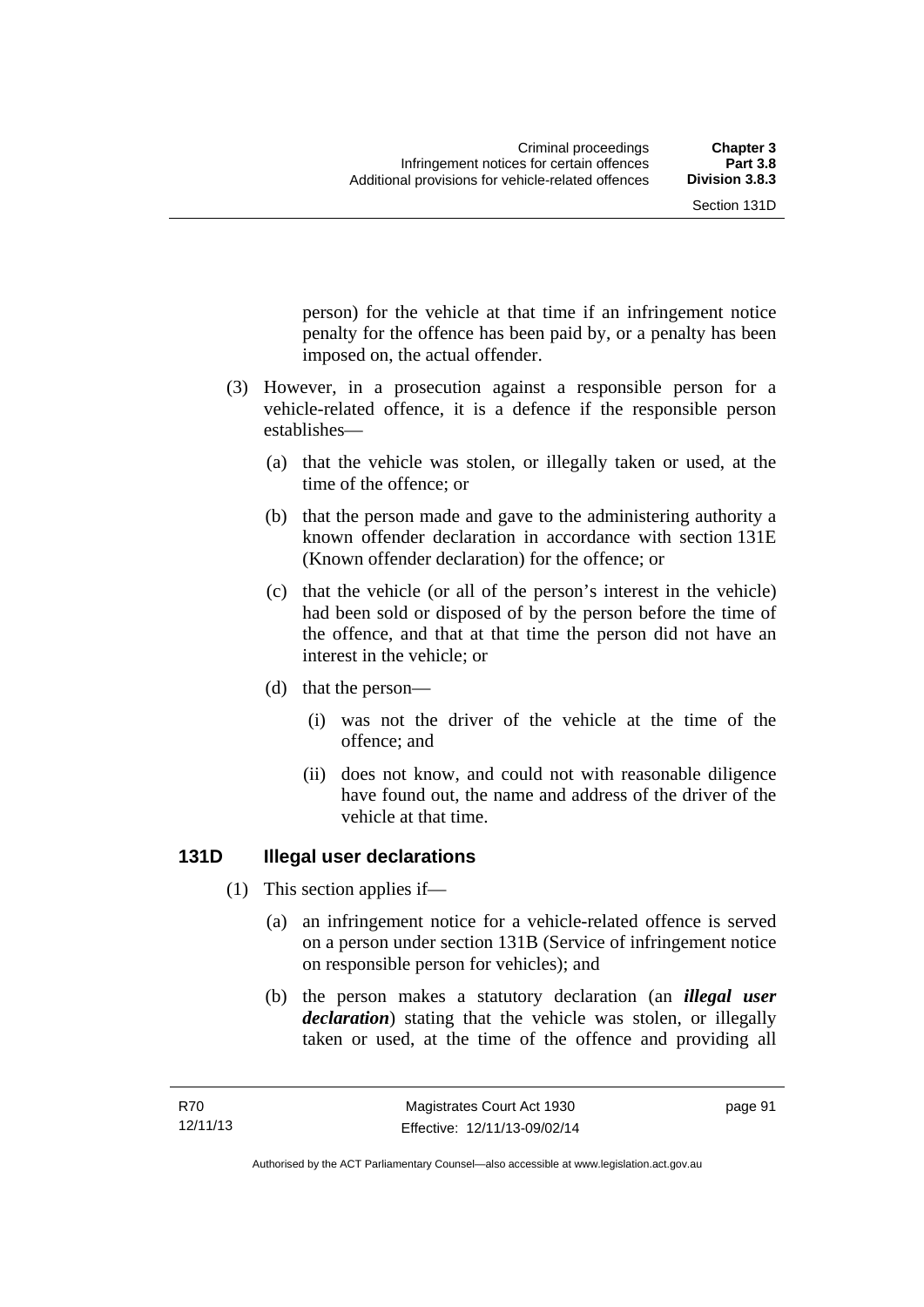Section 131E

relevant facts supporting that statement, including details of where and when the matter was reported to the police; and

- (c) the person gives the illegal user declaration to the administering authority within 28 days after the day when the infringement notice, or a reminder notice for the offence, is served on the person (or any additional time allowed by the administering authority).
- (2) An infringement notice for the offence may be served under section 120 (Service of infringement notices) on the person (if any) stated in the illegal user declaration as the person (the *named offender*) who was illegally in charge of the vehicle at the time of the offence.
- (3) If a document (including an infringement notice or reminder notice) is to be served on the named offender under this part by post in relation to the offence, the document may be addressed to the named offender at his or her home or business address stated in the illegal user declaration.
- (4) Section 131C (Liability for vehicle-related offences) and section 131E (Known offender declarations) apply as if the named offender were the responsible person for the vehicle at the time of the offence and the infringement notice had been served on the named offender under section 131B.
- (5) However, a proceeding for the offence may be brought in a court against the named offender only if a copy of the illegal user declaration has been served on the named offender by an authorised person.
- (6) In a proceeding against the named offender for the offence, the illegal user declaration is evidence that the named offender was the driver of the vehicle at the time of the offence.

## **131E Known offender declarations**

(1) This section applies if—

R70 12/11/13

Authorised by the ACT Parliamentary Counsel—also accessible at www.legislation.act.gov.au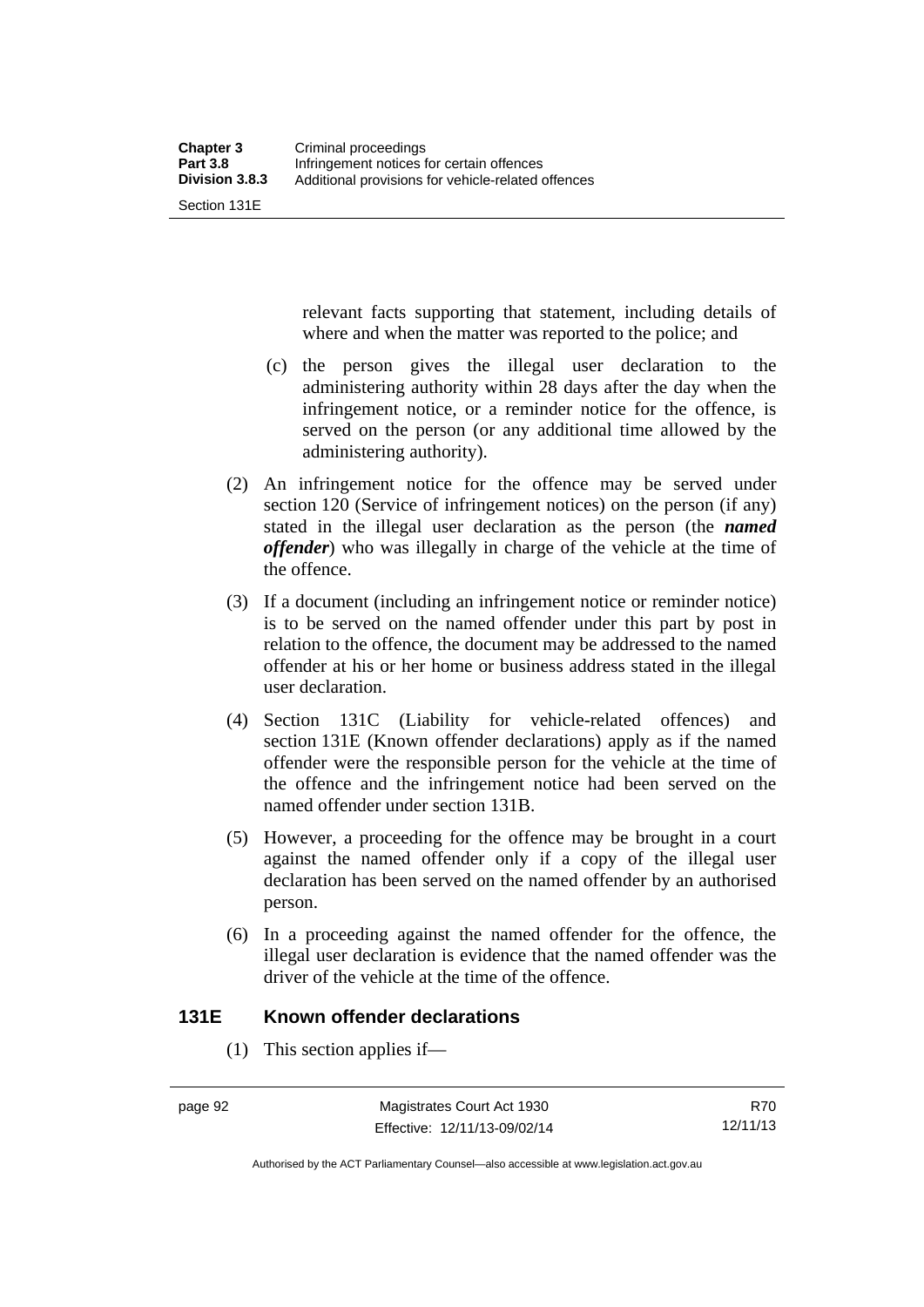- (a) an infringement notice for a vehicle-related offence is served on a person under section 131B (Service of infringement notice on responsible person for vehicles); and
- (b) the person makes a statutory declaration (a *known offender declaration*) stating—
	- (i) if the person is an individual—
		- (A) that the person was not the driver of the vehicle at the time of the offence and did not commit the offence; and
		- (B) the name and home or business address of the person (the *named offender*) who was the driver of the vehicle at that time; and
		- (C) all relevant facts supporting those statements; or
	- (ii) if the person is a corporation—the name and home or business address of the person (also the *named offender*) who was the driver of the vehicle at the time of the offence and all relevant facts supporting that statement; or
	- (iii) for a vehicle-related offence under an Act declared by regulation to be an Act to which this subparagraph applies—the person saw another named person (also the *named offender*) do the act the subject of the offence and stating—
		- (A) the address of the named offender; and
		- (B) if the person does not know the other person's address—the reasons why the person does not know the address; and
- (c) the person gives the known offender declaration to the administering authority within 28 days after the day when the infringement notice, or a reminder notice for the offence, is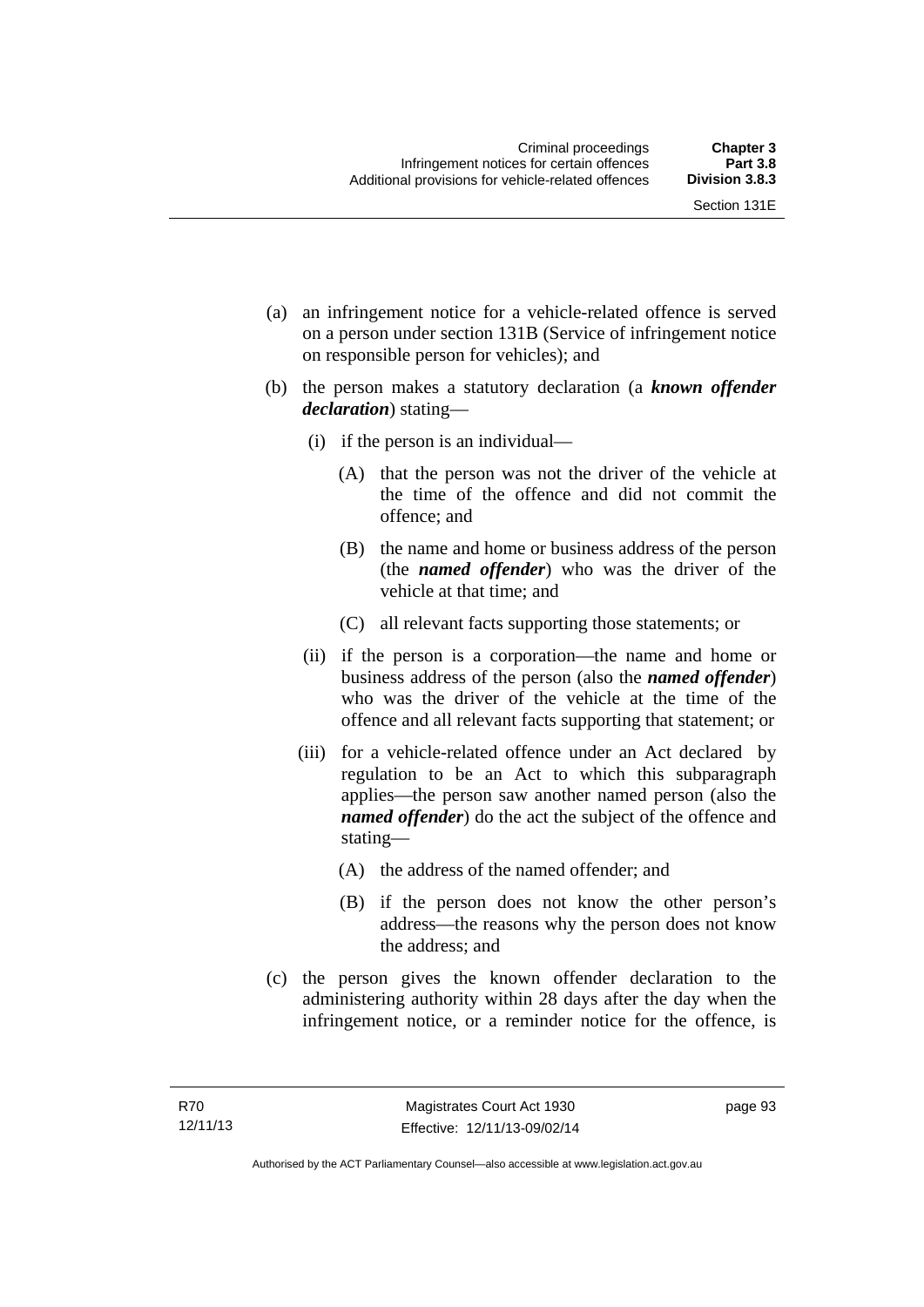Section 131F

served on the person (or any additional time allowed by the administering authority).

- (2) An infringement notice for the offence may be served under section 120 (Service of infringement notices) on the named offender.
- (3) If a document (including an infringement notice or reminder notice) is to be served on the named offender under this part by post in relation to the offence, the document may be addressed to the named offender at his or her home or business address stated in the known offender declaration.
- (4) Section 131C (Liability for vehicle-related offences), this section and section 131F apply as if the named offender were the responsible person for the vehicle at the time of the offence and the infringement notice had been served on the named offender under section 131B.
- (5) However, a proceeding for the offence may be brought in a court against the named offender only if a copy of the known offender declaration has been served on the named offender by an authorised person.
- (6) In a proceeding against the named offender for the offence, the known offender declaration is evidence that the named offender was the offender at the time of the offence.

# **131F Sold vehicle declarations**

- (1) This section applies if—
	- (a) an infringement notice for a vehicle-related offence is served on a person under section 131B (Service of infringement notice on responsible person for vehicles); and
	- (b) the person makes a statutory declaration (a *sold vehicle declaration*) stating that the vehicle (or all of the person's interest in the vehicle) had been sold or otherwise disposed of

R70 12/11/13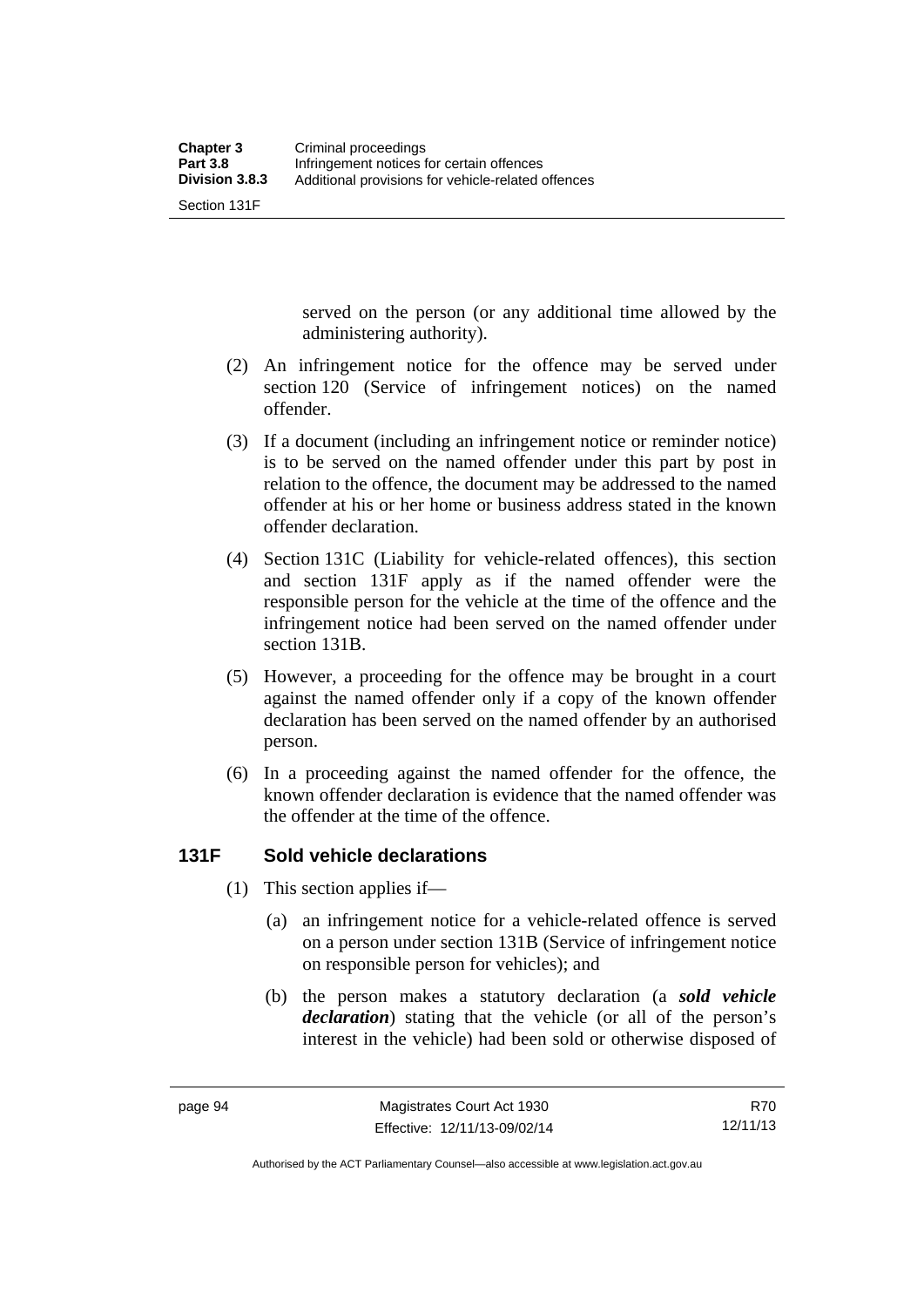by the person before the time of the offence and providing all relevant facts supporting that statement, including—

- (i) the name and home or business address of the person (the *buyer*) to whom the vehicle (or the person's interest in the vehicle) was sold or disposed of by the person; and
- (ii) the date and, if relevant to the offence, time of the sale or disposal; and
- (iii) if an agent made the sale or disposal for the person—the name and home or business address of the agent; and
- (iv) whether the person had any interest in the vehicle at the time of the offence; and
- (c) the person gives the sold vehicle declaration to the administering authority within 28 days after the day when the infringement notice, or a reminder notice for the offence, is served on the person (or any additional time allowed by the administering authority).
- (2) An infringement notice for the offence may be served under section 120 (Service of infringement notices) on the buyer.
- (3) If a document (including an infringement notice or reminder notice) is to be served on the buyer under this part by post in relation to the offence, the document may be addressed to the buyer at his or her home or business address stated in the sold vehicle declaration.
- (4) Section 131C (Liability for vehicle-related offences), section 131E and this section apply as if the buyer were a responsible person for the vehicle at the time of the offence and the infringement notice had been served on the buyer under section 131B.
- (5) However, a proceeding for the offence may be brought in a court against the buyer only if a copy of the sold vehicle declaration has been served on the buyer by an authorised person.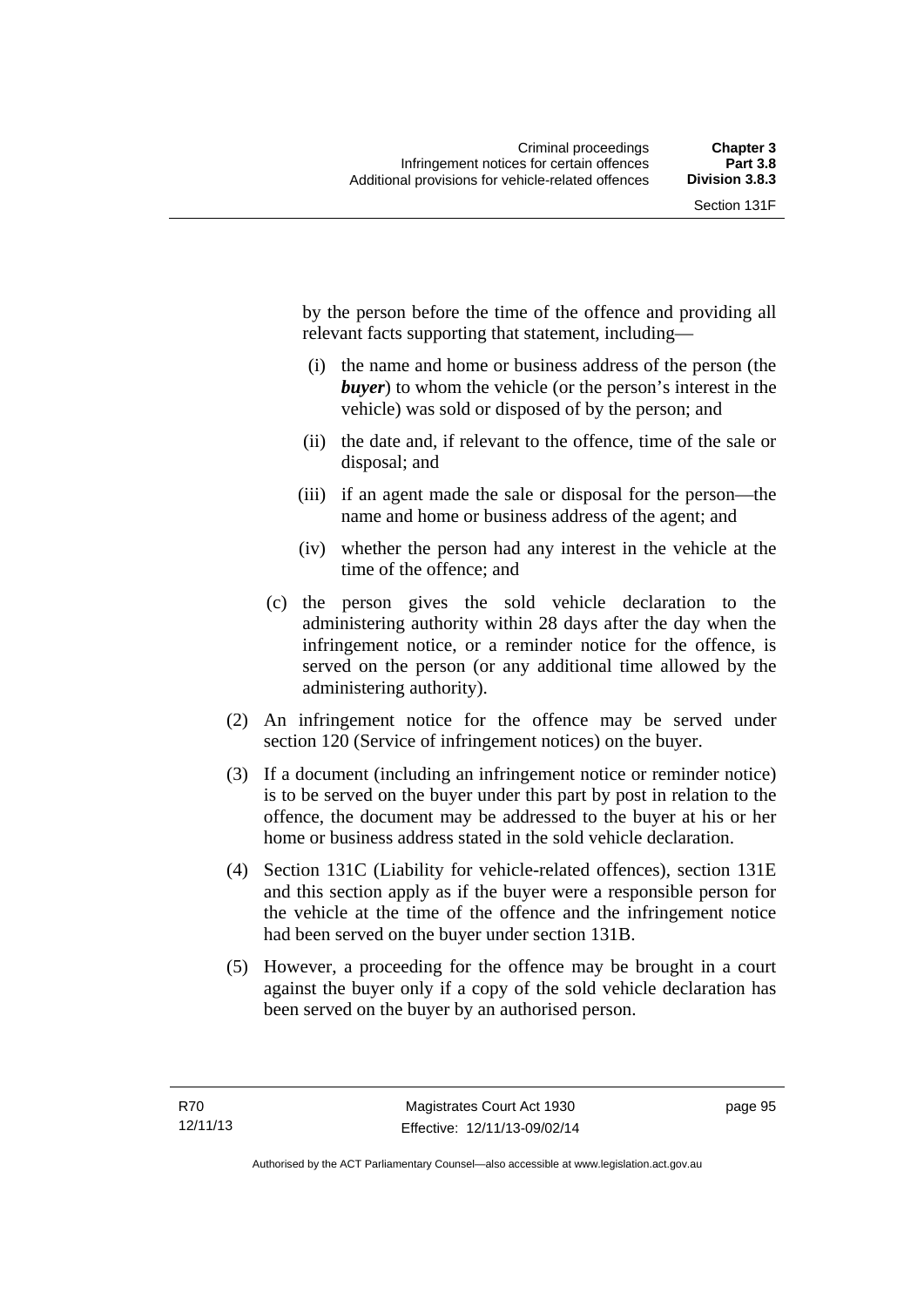(6) In a proceeding against the buyer for the offence, the sold vehicle declaration is evidence that the buyer was the responsible person for the vehicle at the time of the offence.

#### **131G Unknown offender declarations**

If an infringement notice for a vehicle-related offence is served on a person under section 131B (Service of infringement notice on responsible person for vehicles), the person may—

- (a) make a statutory declaration (an *unknown offender declaration*) stating—
	- (i) that—
		- (A) if the person is an individual—the person was not the driver of the vehicle at the time of the offence and did not commit the offence; or
		- (B) if the person is a corporation—the vehicle was not being used for the corporation's purposes at the time of the offence; and
	- (ii) that the person has made inquiries to find out who was—
		- (A) the driver of the vehicle at that time; or
		- (B) for a vehicle-related offence under an Act declared by regulation to be an Act to which this subparagraph applies—the offender was at that time; and
	- (iii) that the person does not know, and has not been able to find out, who was the driver of the vehicle, or the offender, at that time; and
	- (iv) the nature and extent of the inquiries made by the person; and
- (b) give the unknown offender declaration to the administering authority within 28 days after the day when the infringement

R70 12/11/13

Authorised by the ACT Parliamentary Counsel—also accessible at www.legislation.act.gov.au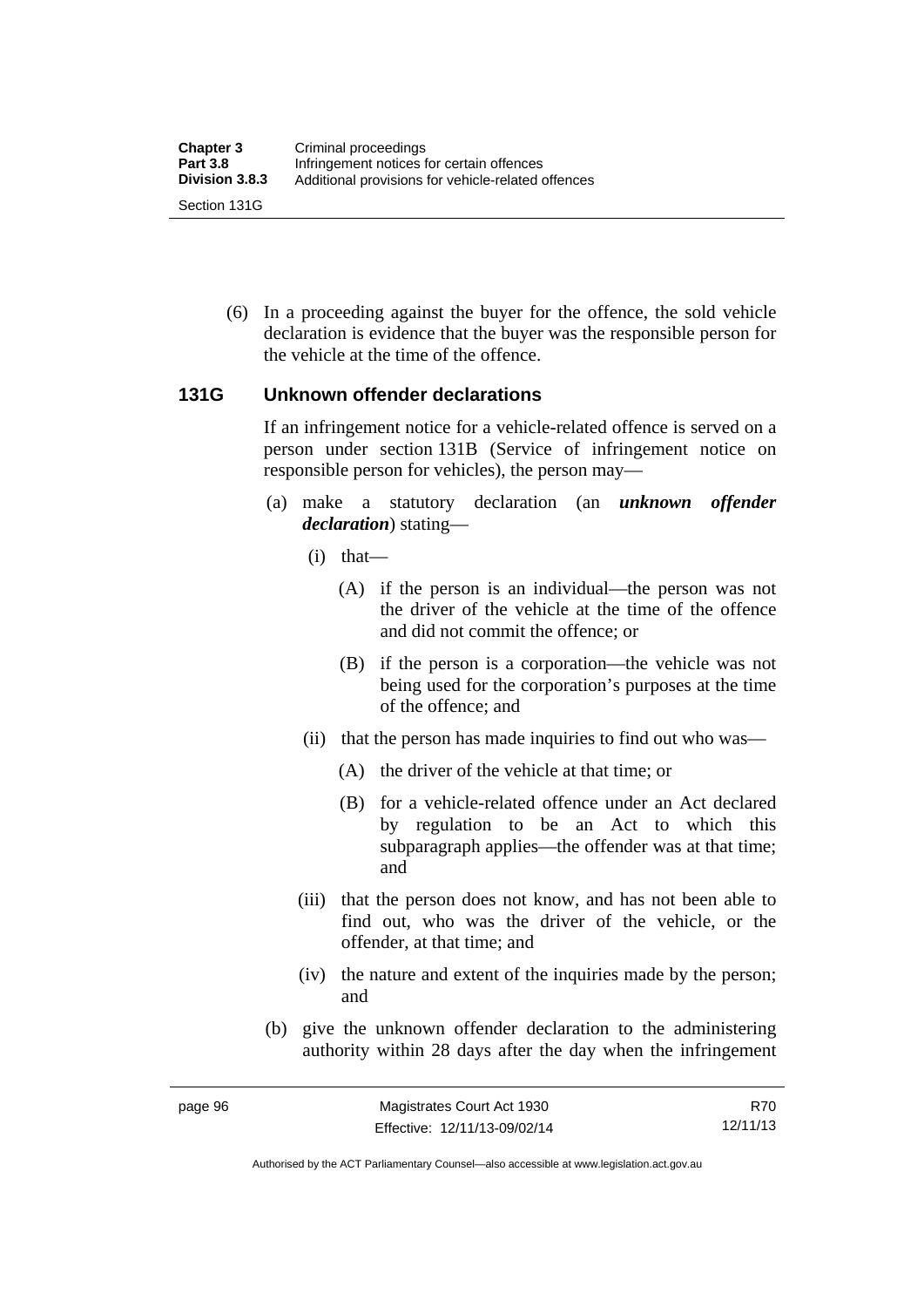notice, or a reminder notice for the offence, is served on the person (or any additional time allowed by the administering

# **Division 3.8.4 Disputing liability for infringement notices**

# **132 Disputing liability for infringement notice offence**

authority).

- (1) A person on whom an infringement notice or reminder notice has been served for an infringement notice offence may dispute liability for the offence by written notice given to the administering authority.
- (2) The notice must set out the grounds on which the person relies.
- (3) The notice must be given to the administering authority—
	- (a) within 28 days after the date of service of the infringement notice or reminder notice; or
	- (b) if the person applies to the administering authority within the 28 days for additional time to dispute liability for the offence and the additional time is allowed—within the additional time allowed by the administering authority; or
	- (c) if the person applies to the administering authority within the 28 days for additional time to dispute liability for the offence and the application is refused—within 7 days after the day the person is told of the refusal or 28 days after the date of service of the infringement notice or reminder notice, whichever is later.

# **133 Extension of time to dispute liability**

(1) The person on whom an infringement notice or reminder notice is served may apply, in writing, to the administering authority, within 28 days after the date of service of the notice, for a stated additional time in which to dispute liability for the offence.

page 97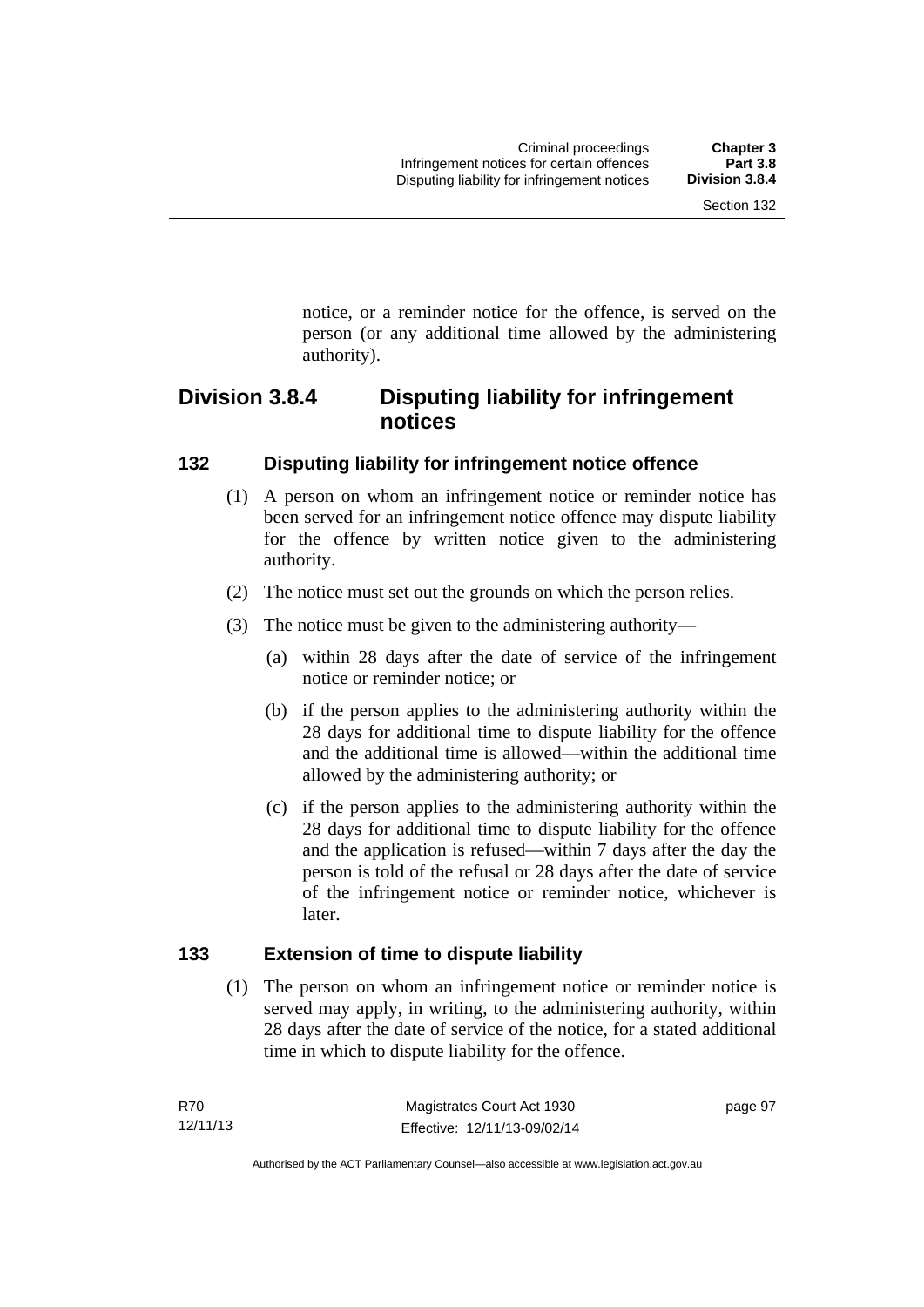- (2) The administering authority must—
	- (a) allow or refuse to allow the additional time; and
	- (b) tell the person in writing of the decision and, if the decision is a refusal, the reasons for it.

#### **134 Procedure if liability disputed**

- (1) This section applies if a person disputes liability for an infringement notice offence by giving the administering authority a notice in accordance with section 132 (Disputing liability for infringement notice offence).
- (2) The administering authority may lay an information in the Magistrates Court against the person for the offence within 60 days after being given the notice.
- (3) The administering authority must discontinue a proceeding brought against the person for the offence if, before the hearing of the proceeding, the person pays the total of—
	- (a) the infringement notice penalty; and
	- (b) the costs (if any) prescribed by regulation for beginning the proceeding; and
	- (c) the disbursements (if any) incurred by the administering authority up to the day payment is made.
- (4) If subsection (3) applies, section 125 (Effect of payment of infringement notice penalty) also applies to the person in relation to the offence, even though the person paid the infringement notice penalty for the offence after an information had been laid in the Magistrates Court against the person for the offence.
- (5) If the administering authority does not lay an information in the Magistrates Court against the person for the offence within 60 days after being given the notice, the administering authority must—

Authorised by the ACT Parliamentary Counsel—also accessible at www.legislation.act.gov.au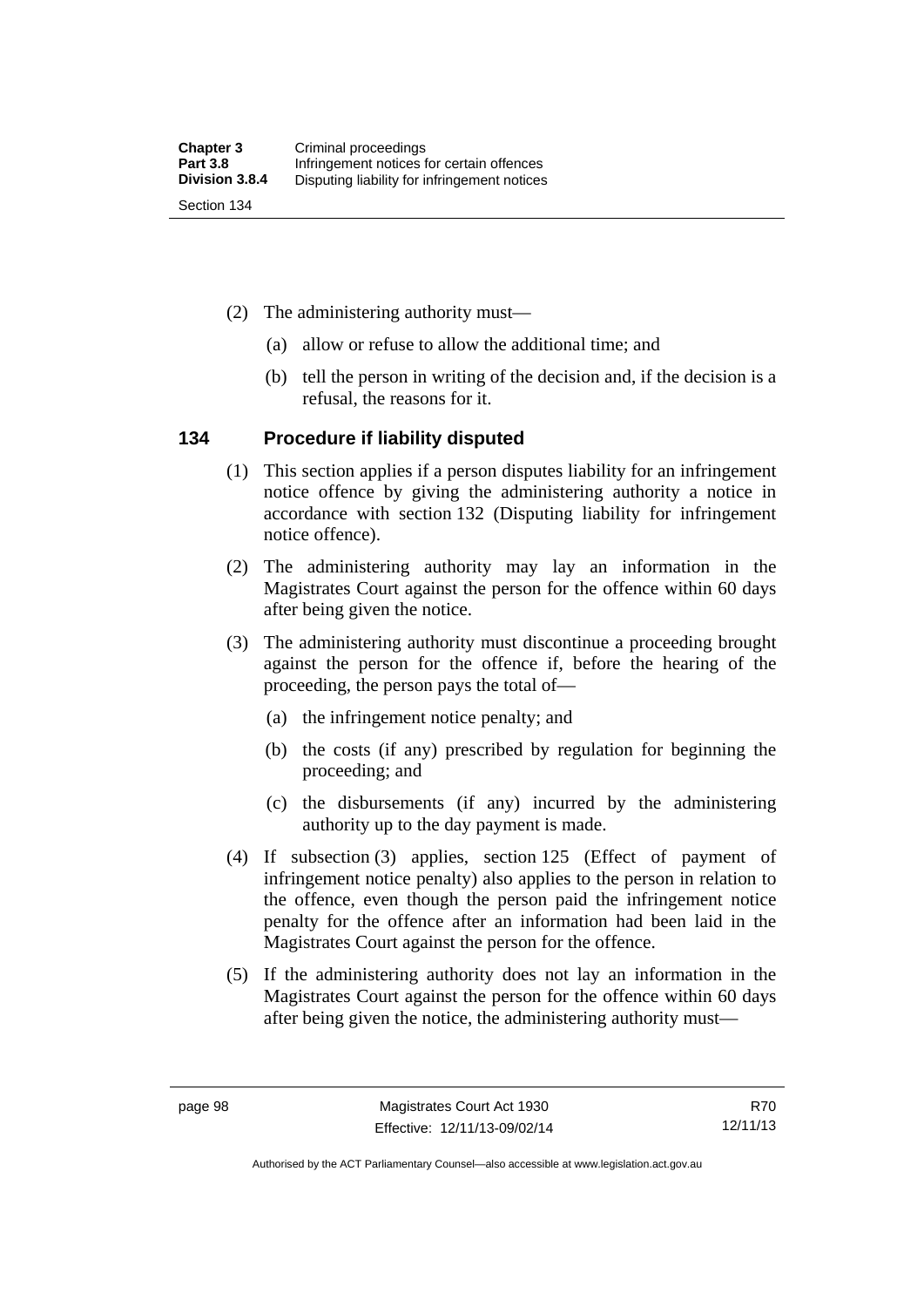- (a) tell the person, in writing, that no further action will be taken against the person for the offence; and
- (b) take no further action against the person for the offence.
- (6) To remove any doubt, subsection (2) does not permit the administering authority to lay an information against a person for an offence after the end of the time within which, apart from this section, a prosecution may be brought against the person for the offence.
	- *Note* For the time within which a prosecution must be begun, see the [Legislation Act,](http://www.legislation.act.gov.au/a/2001-14) s 192.

# **Division 3.8.5 Infringement notices—other provisions**

# **134A Authorised people for infringement notice offences**

- (1) The administering authority for an infringement notice offence may appoint a person to be an authorised person to serve infringement notices or reminder notices.
	- *Note 1* For the making of appointments (including acting appointments), see the [Legislation Act,](http://www.legislation.act.gov.au/a/2001-14) pt 19.3.
	- *Note 2* In particular, a person may be appointed for a particular provision of a law (see [Legislation Act,](http://www.legislation.act.gov.au/a/2001-14) s  $7(3)$ ) and an appointment may be made by naming a person or nominating the occupant of a position (see s 207).
- (2) A regulation may prescribe a person to be an authorised person for the service of infringement notices or reminder notices.
- (3) In this part:

#### *authorised person* means—

- (a) for an infringement notice for an infringement notice offence—
	- (i) the administering authority; or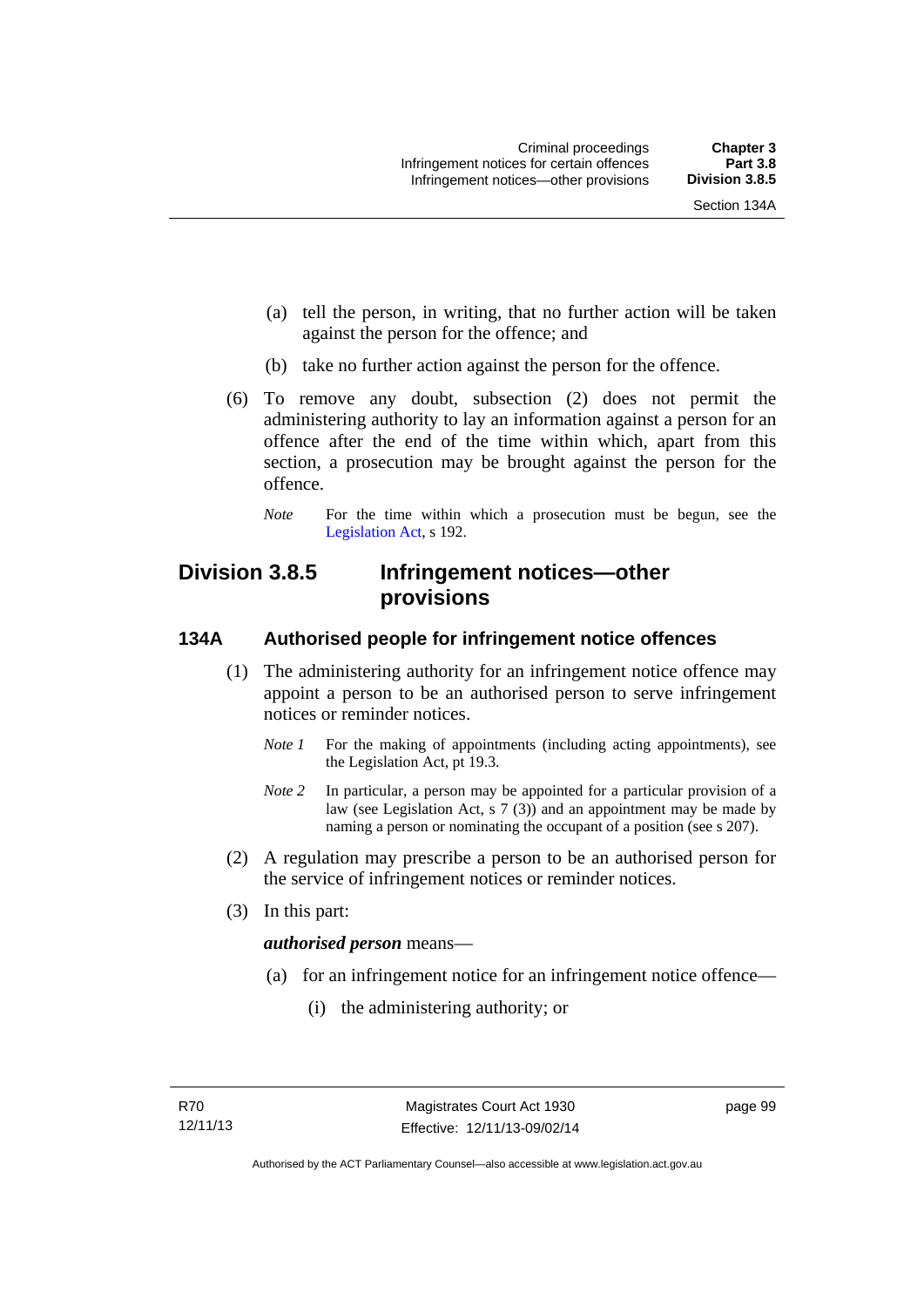Section 135

- (ii) a person who is appointed under this section by the administering authority to serve an infringement notice for the offence; or
- (iii) anyone else who, under the regulations, may serve an infringement notice for the offence; or
- (b) for a reminder notice for an infringement notice offence—
	- (i) the administering authority; or
	- (ii) a person who is appointed under this section by the administering authority to serve a reminder notice for the offence; or
	- (iii) anyone else who, under the regulations, may serve a reminder notice for the offence.

#### **135 Delegation of administering authority's functions**

- (1) The administering authority for an infringement notice offence may delegate the administering authority's functions under this part to an authorised person or a person prescribed by regulation.
- (2) A person prescribed by regulation for subsection (1) may delegate the functions delegated to the person under that subsection to anyone else.
	- *Note* For the making of delegations and the exercise of delegated functions, see [Legislation Act](http://www.legislation.act.gov.au/a/2001-14), pt 19.4.

#### **136 Evidentiary certificates**

- (1) This section applies to a proceeding for an infringement notice offence.
- (2) A certificate that appears to be signed by or on behalf of the administering authority, and states any matter relevant to anything done or not done under this part in relation to the offence, is evidence of the matter.

R70 12/11/13

Authorised by the ACT Parliamentary Counsel—also accessible at www.legislation.act.gov.au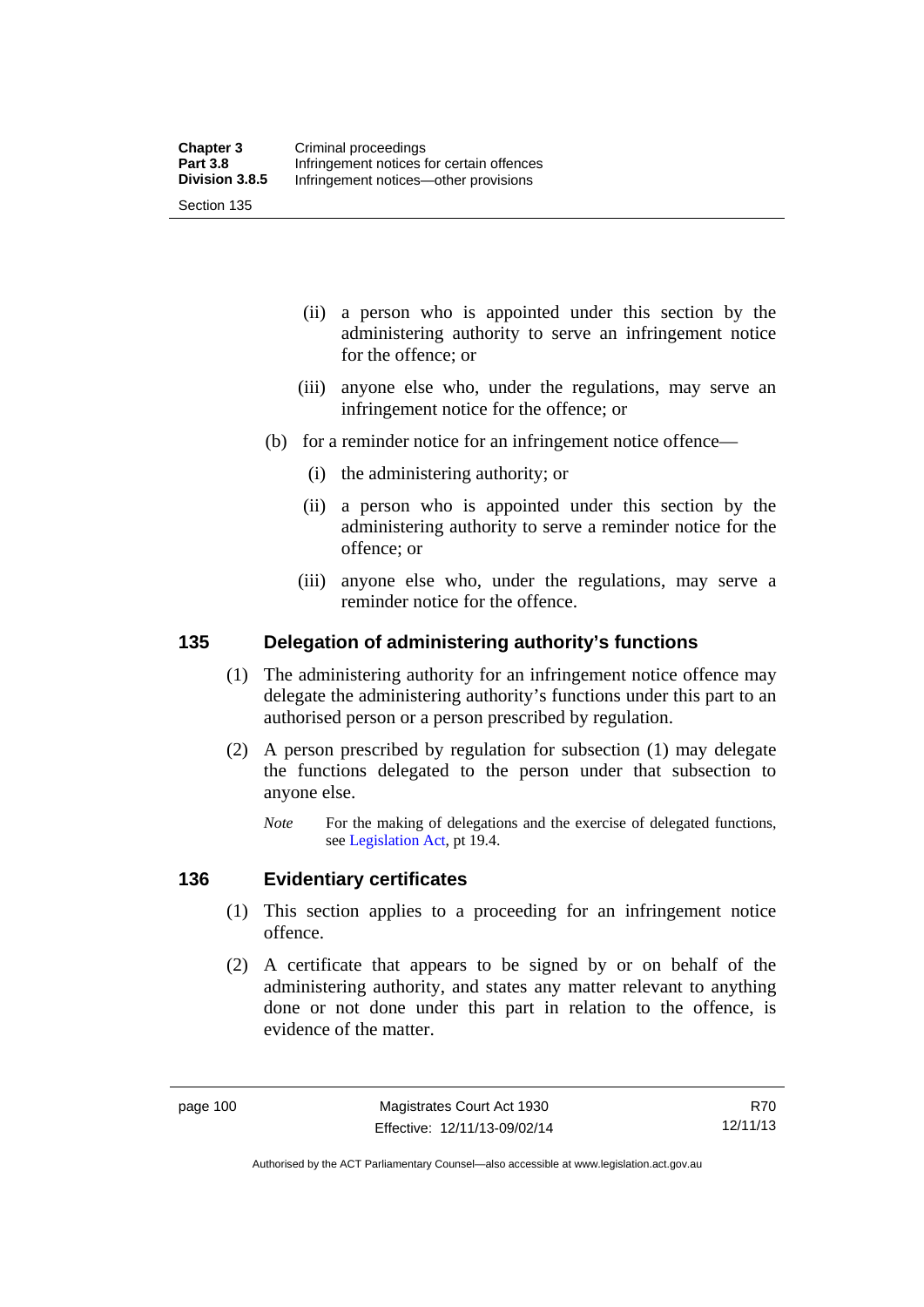- (3) Without limiting subsection (2), a certificate given under that subsection may state any of the following:
	- (a) a stated infringement notice or reminder notice was served by a stated authorised person in a stated way on a stated person on a stated date for a stated infringement notice offence;
	- (b) the administering authority did not allow additional time, or allowed stated additional time, for payment of the infringement notice penalty or to dispute liability for the offence;
	- (c) the infringement notice penalty was not paid within the time in which it was required to be paid under this part;
	- (d) the infringement notice has not been withdrawn or was withdrawn on a stated date;
	- (e) a stated address was, on a stated date, the latest business, home or email address, or fax number, of a stated person recorded in a register or other record kept by the administering authority;
	- (f) an infringement notice penalty has not been paid by, or a penalty has not been imposed on, a stated person or anyone for the offence.
- (4) A court must accept a certificate given under this section as proof of the matters stated in it if there is no evidence to the contrary.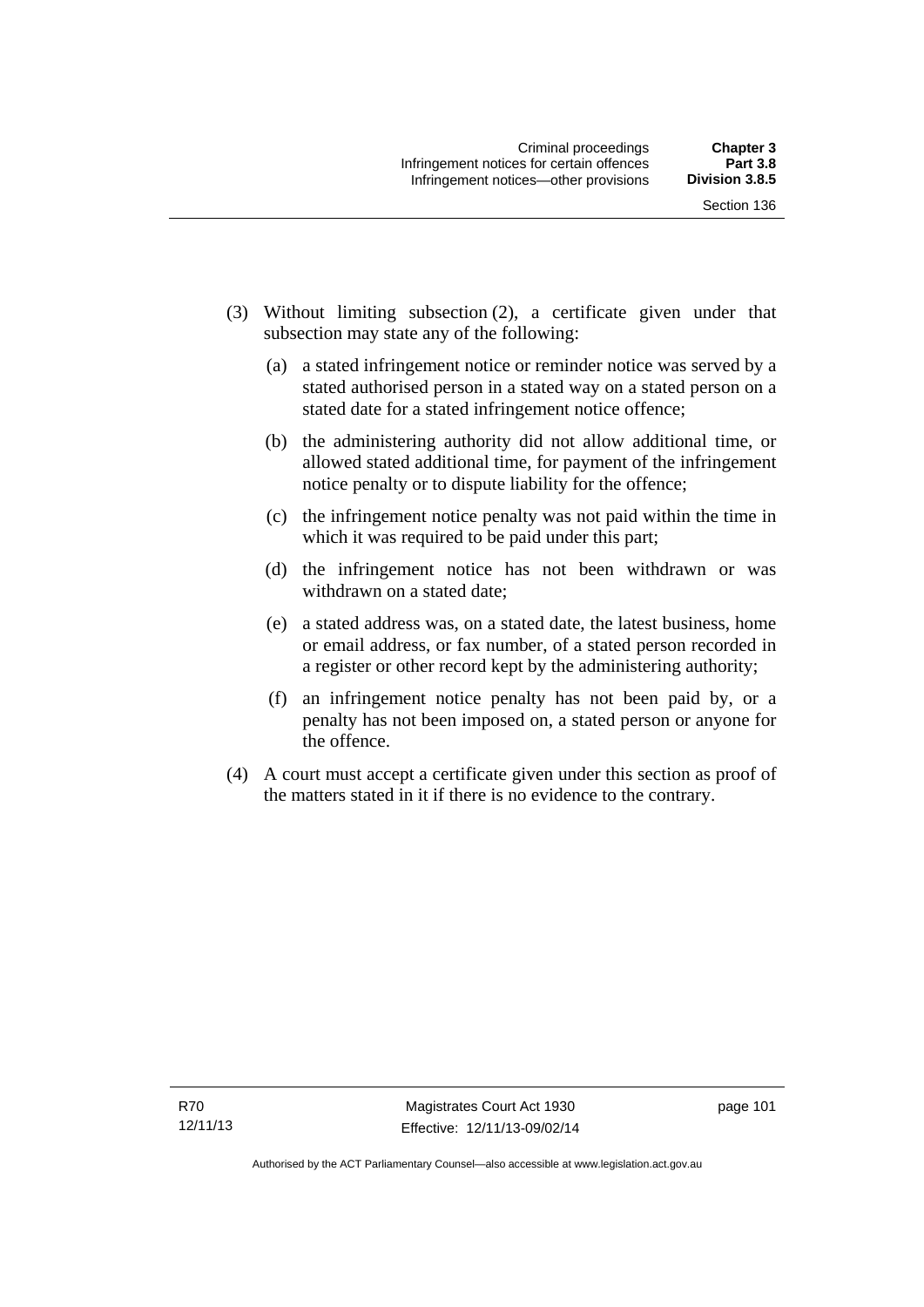Section 141

# **Part 3.9 Enforcement of criminal decisions**

# **Division 3.9.1 Enforcement of criminal decisions general**

#### **141 Minute of decision and notice to defendant**

- (1) If the court convicts or makes an order against a defendant—
	- (a) a minute or memorandum of the conviction or order must be made and signed by the magistrate exercising the jurisdiction of the court; and
	- (b) the defendant must be notified in writing of the conviction or order.
	- *Note 1* If the defendant is sentenced to imprisonment, the court must issue a warrant for the imprisonment of the defendant in the director-general's custody (see *[Crimes \(Sentence Administration\) Act 2005](http://www.legislation.act.gov.au/a/2005-59)*, s 12).
	- *Note* 2 If the defendant is liable to pay a fine, the notice must contain a penalty notice for the fine (see *[Crimes \(Sentence Administration\) Act 2005](http://www.legislation.act.gov.au/a/2005-59)*, s 116C (Registrar to send penalty notice)).
- (2) A minute or memorandum under subsection (1) (a) must specify the amount of any levy imposed under the *[Victims of Crime \(Financial](http://www.legislation.act.gov.au/a/1983-11)  [Assistance\) Act 1983](http://www.legislation.act.gov.au/a/1983-11)*, part 5.
	- *Note* The *[Victims of Crime Act 1994](http://www.legislation.act.gov.au/a/1994-83)*, s 25 (1) requires the amount of the victims services levy payable by a person (in relation to an offence to which that Act, pt 5 applies), to be stated on a fine order under the *[Crimes \(Sentencing\) Act 2005](http://www.legislation.act.gov.au/a/2005-58)* and on any notice or copy of the fine order given to the person.
- (3) Failure to comply with subsection (1) does not invalidate a conviction or order or the enforcement of a conviction or order.

Authorised by the ACT Parliamentary Counsel—also accessible at www.legislation.act.gov.au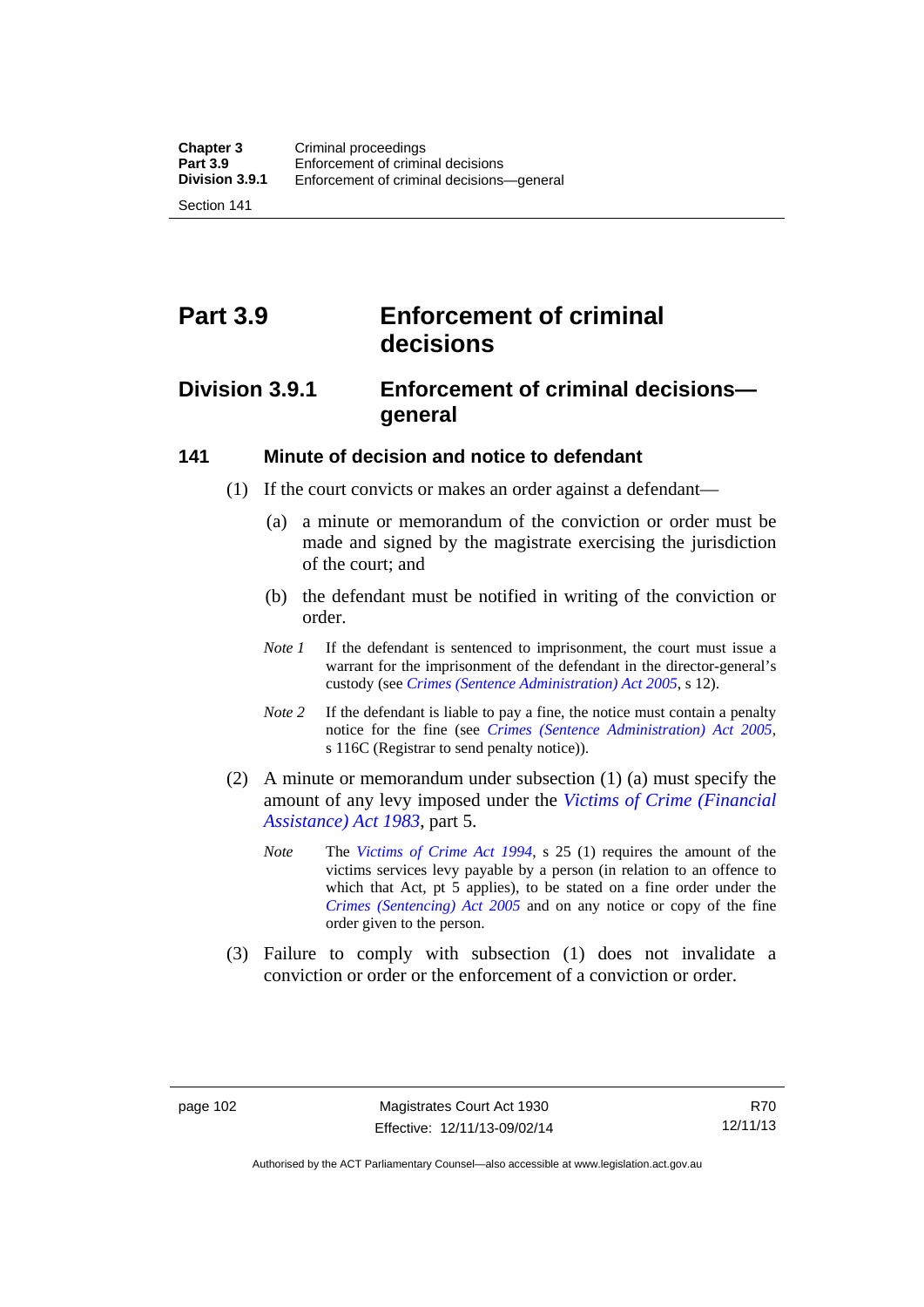- (4) The minute must not form part of—
	- (a) a warrant under the *[Crimes \(Sentence Administration\)](http://www.legislation.act.gov.au/a/2005-59)  [Act 2005](http://www.legislation.act.gov.au/a/2005-59)*, section 12 (Warrant for imprisonment); or
	- (b) an enforcement order.

#### **142 Formal convictions and orders**

- (1) The conviction or order must, if required, be drawn up by the court in proper form and be filed by the registrar in the court's records.
- (2) It is not necessary for a court formally to draw up a conviction or order or any other record of a decision, unless it is demanded by a party to the proceeding for the purpose of an appeal against the decision, or is required for the purpose of a habeas corpus order or another order from the Supreme Court.

#### **143 Consequences if information dismissed**

- (1) The court must make an order of dismissal if the court dismisses an information.
- (2) The court must give the defendant a certificate of dismissal signed by the adjudicating magistrate or the registrar if the defendant applies for it.
- (3) If a certificate of dismissal is produced to a court—
	- (a) the court must accept it as proof of the matters stated in it if there is no evidence to the contrary; and
	- (b) it is a bar to any other information or proceeding in any court (other than an appeal) for the same matter against the same party.

#### **144 Copies of informations and other documents**

- (1) On application, the registrar must give an applicant a copy of—
	- (a) an information; or

page 103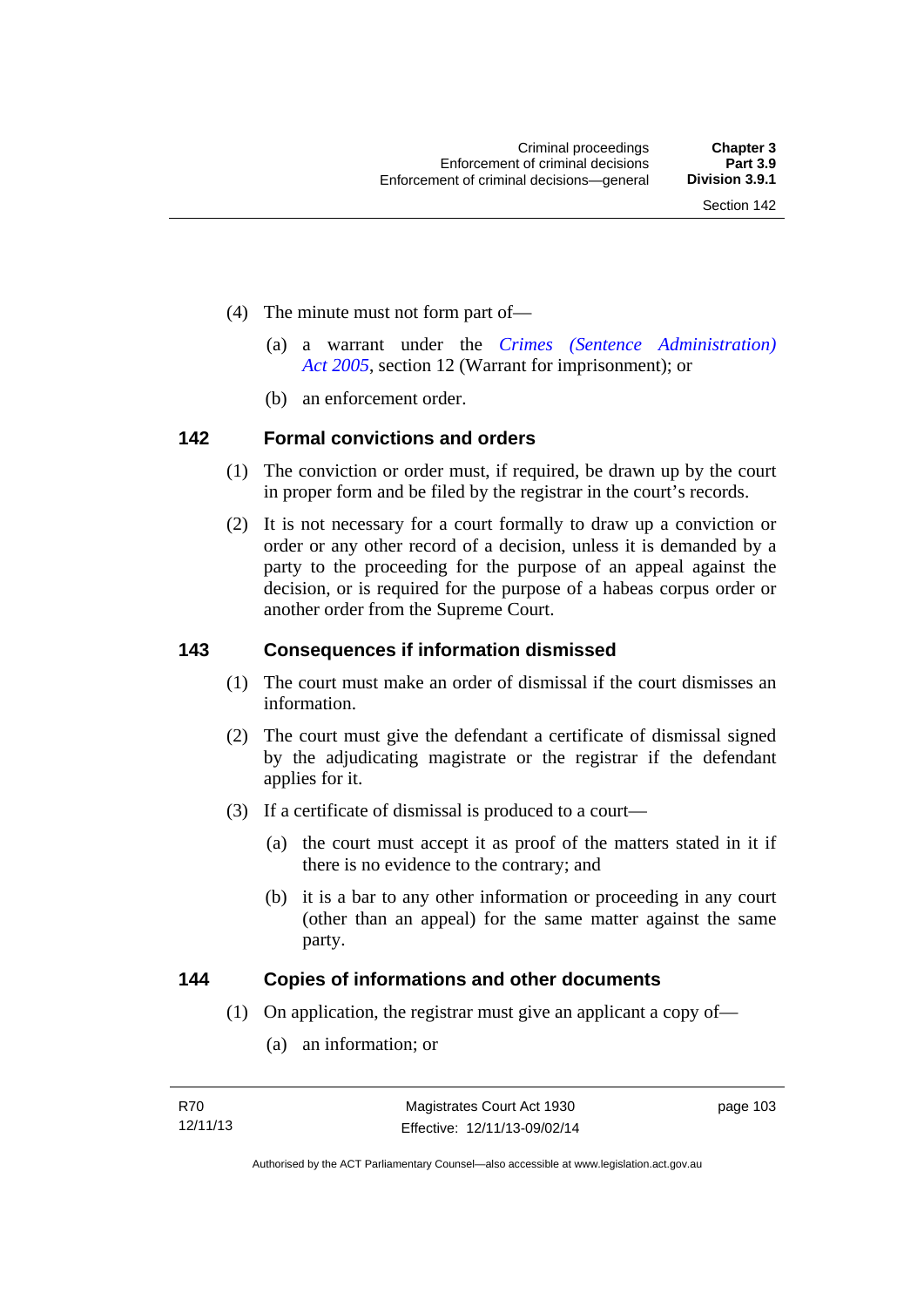(b) a minute or memorandum of a conviction or order; or

(c) a formal conviction or order; or

(d) a committal order.

(2) The registrar may refuse an application under subsection (1) if—

(a) the applicant is not a party to the relevant proceeding; and

 (b) the registrar or a magistrate is not satisfied that the applicant has a good reason for being given that copy.

# **Division 3.9.3 Reciprocal enforcement of fines against bodies corporate**

# **166A Definitions for div 3.9.3**

In this division:

*conviction* means a conviction or order entered or made by a court in the exercise of summary jurisdiction in a proceeding for an offence.

*fine* includes—

- (a) a financial penalty, financial forfeiture and financial compensation; and
- (b) fees, charges and costs payable by a body corporate under an order made in a proceeding in which a conviction was entered in relation to the body corporate.

*reciprocating court* means a court declared under section 166B to be a reciprocating court.

*relevant officer*, in relation to a reciprocating court, means the registrar or other corresponding officer of the court.

*State* includes a Territory other than the Australian Capital Territory.

R70 12/11/13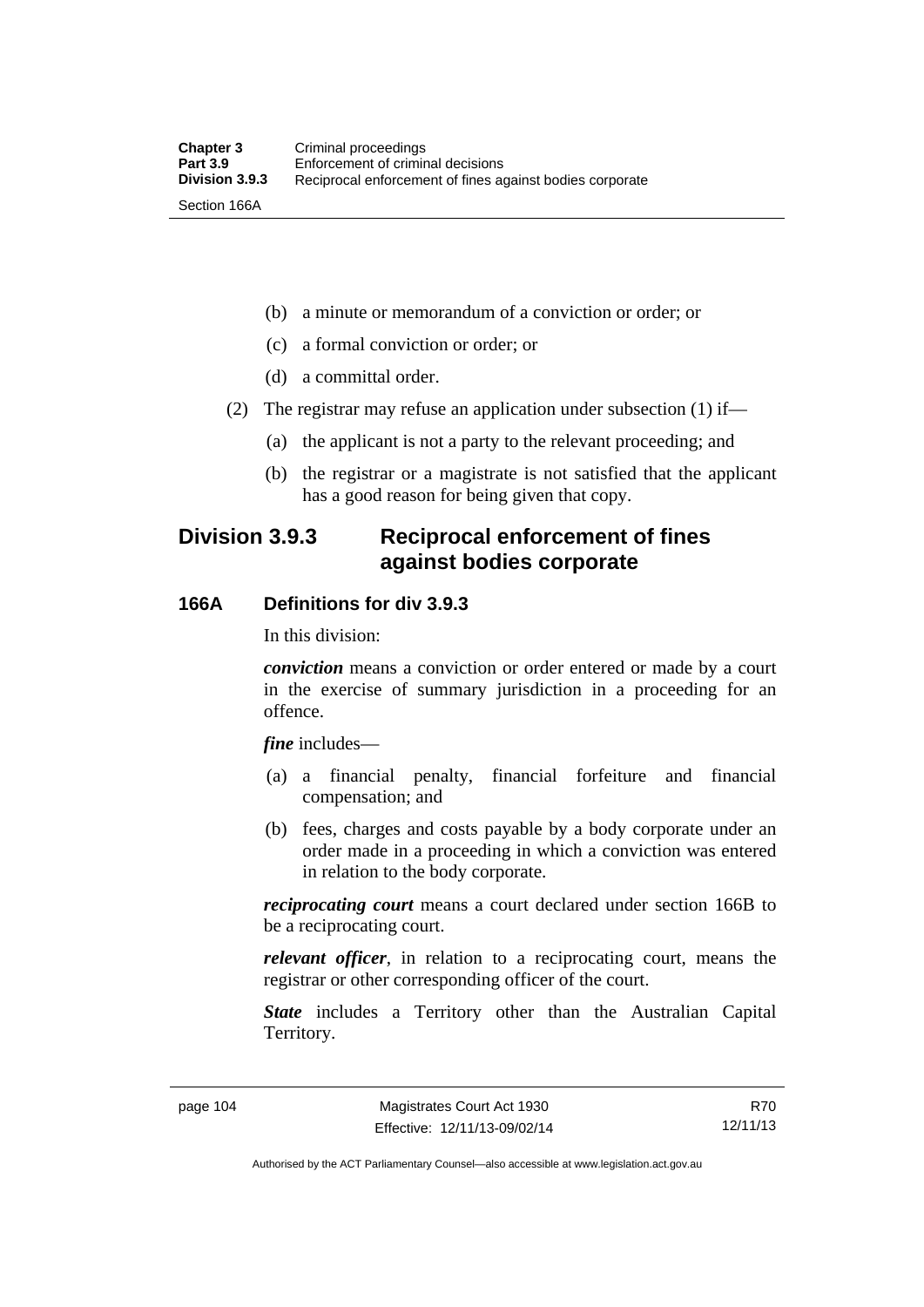*territory fine* means a fine payable under a conviction of the court.

### **166B Declarations relating to reciprocating courts**

- (1) If a State has laws providing for the enforcement in the State of a territory fine against a body corporate, the Attorney-General may declare a court of summary jurisdiction in the State to be a reciprocating court.
- (2) A declaration is a notifiable instrument.

*Note* A notifiable instrument must be notified under the [Legislation Act](http://www.legislation.act.gov.au/a/2001-14).

### **166C Enforcement of fine**

- $(1)$  If—
	- (a) a fine is payable by a body corporate under a conviction of a reciprocating court; and
	- (b) the registrar receives a written request from the relevant officer of the reciprocating court for the enforcement of the conviction accompanied by—
		- (i) a copy, certified by the relevant officer to be correct, of the conviction; and
		- (ii) a certificate signed by the relevant officer stating the amount of the fine that remains unpaid;

the registrar must register the conviction by filing in the court the certified copy of the conviction and noting the date of the registration on the copy.

- (2) On the registration of a conviction under subsection (1)—
	- (a) the conviction is taken, for this part, to be a conviction of the court adjudging payment of a fine by the body corporate in the amount stated as unpaid in the certificate mentioned in subsection (1) (b); and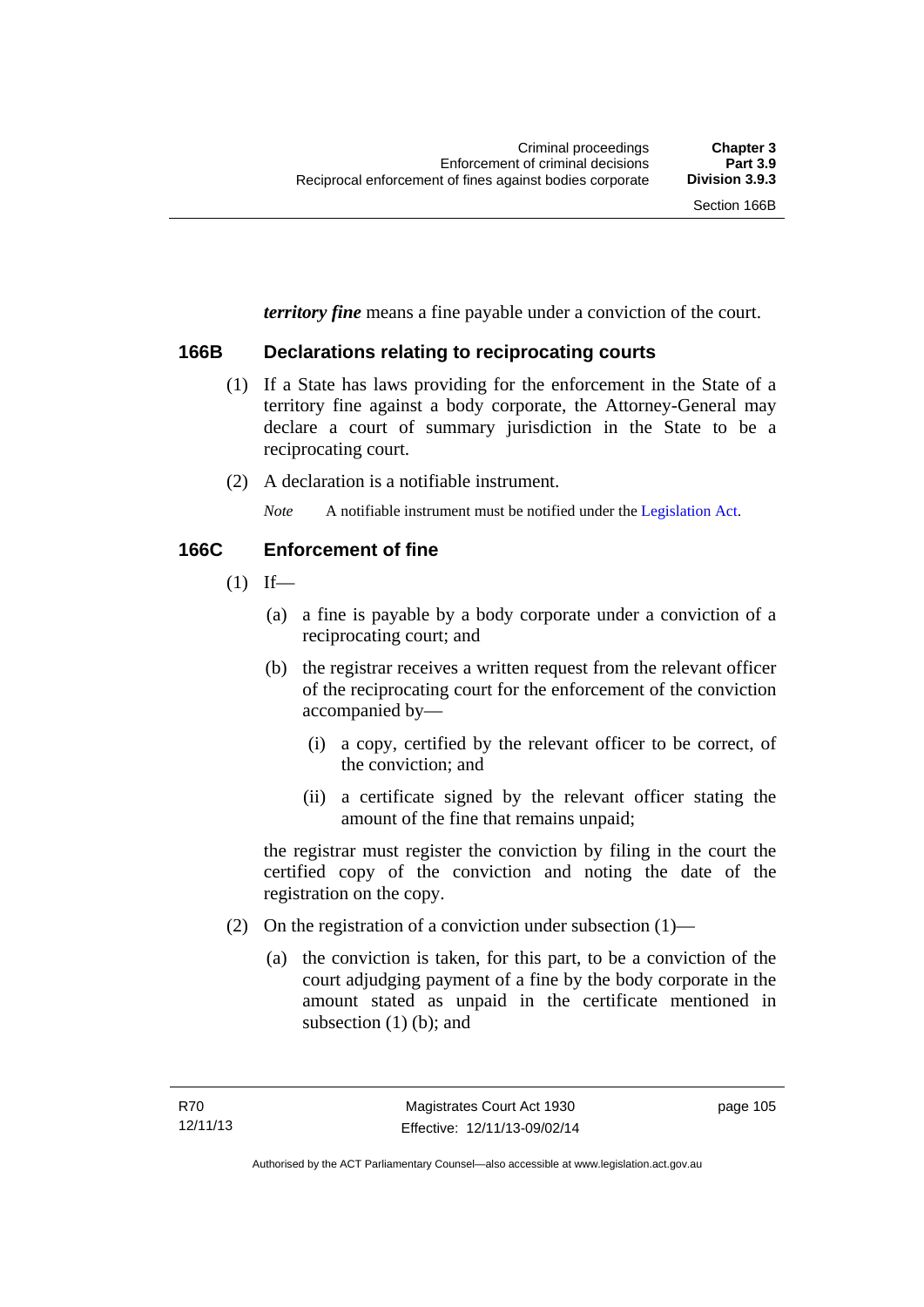- (b) the registrar must make an enforcement order for the purpose of recovering the amount mentioned in paragraph (a); and
- (c) subject to this section, this Act and the rules applying to civil proceedings in the Magistrates Court apply in relation to an enforcement order made under paragraph (b) as if the order had been made in a civil proceeding in the court.
- (3) If a request is made under this section in relation to a fine payable under a conviction of a reciprocating court and the registrar later receives a notification from the relevant officer of the reciprocating court of payment of an amount in satisfaction in whole or part of the amount of the fine, the registrar must note the particulars of the payment on the certified copy of the conviction filed in the court.
- $(4)$  If—
	- (a) an enforcement order is made under subsection (2) in relation to a fine; and
	- (b) before enforcement, the registrar receives a notification mentioned in subsection (3) in relation to the fine;

the registrar must stay the order.

- (5) On the stay of the order, the registrar must—
	- (a) if the amount of the fine has been paid in full—set aside the order; or
	- (b) if part of the amount of the fine remains unpaid—amend the order to show the amount still unpaid.
- (6) If an enforcement order is amended under subsection (5) (b), the order must be enforced in relation to the amount of the fine shown in the order as unpaid.
- (7) If an amount of money is paid to the registrar in satisfaction in whole or in part of a fine payable under a conviction registered under subsection (1), the registrar must remit the amount to the

R70 12/11/13

Authorised by the ACT Parliamentary Counsel—also accessible at www.legislation.act.gov.au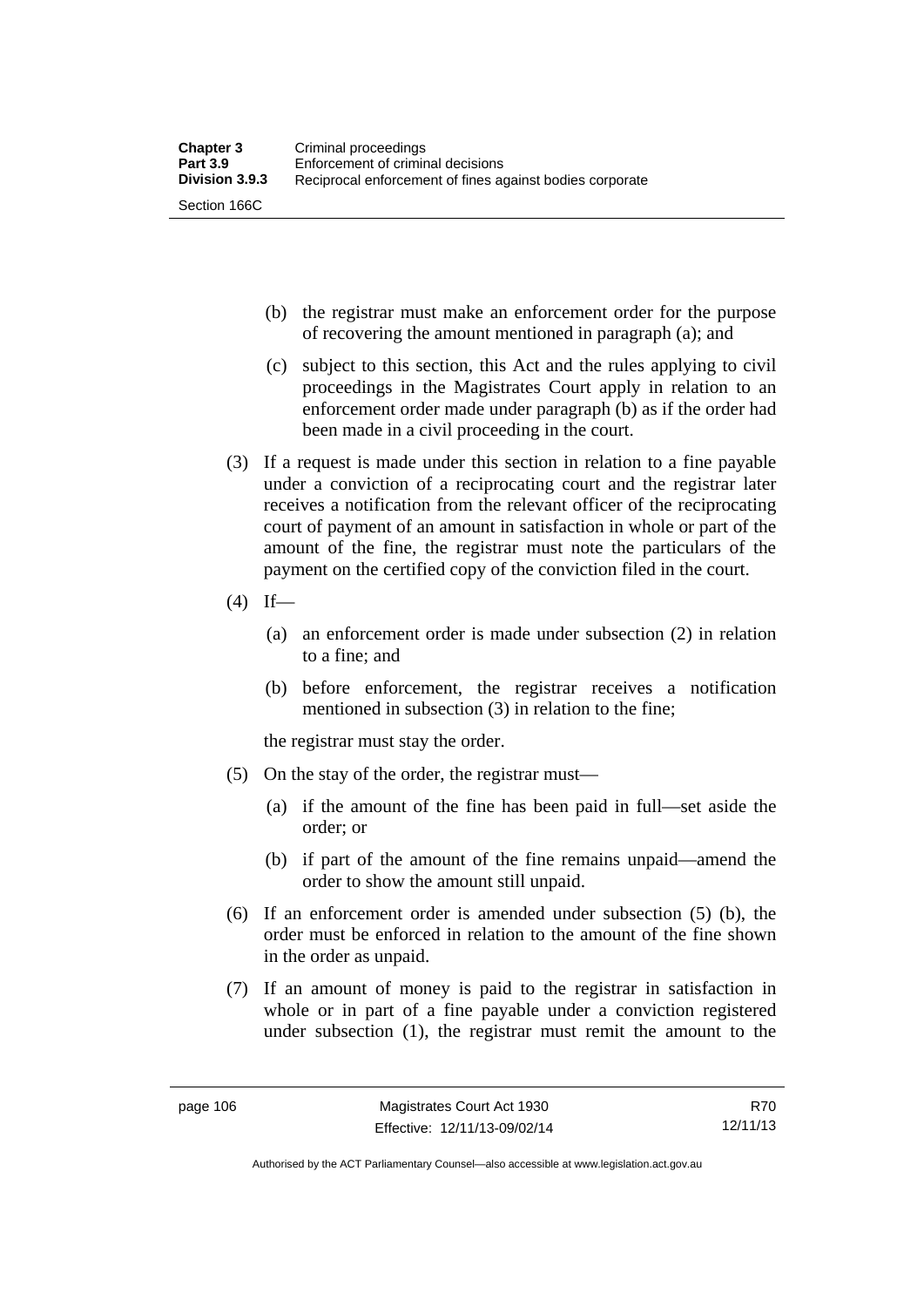relevant officer of the reciprocating court by which the conviction was entered.

 (8) For this section, a document that purports to have been signed by the relevant officer of a reciprocating court is taken to have been so signed unless the contrary is proved.

# **166D Effect of enforcement by reciprocating court**

An amount received by the registrar from a reciprocating court in satisfaction in whole or in part of a territory fine must be applied by the registrar as if the amount had been paid to the registrar by the body corporate by which the fine was payable in satisfaction in whole or in part of the fine.

# **166E Registrar to notify payment of territory fine**

 $If$ —

- (a) a conviction of the court under which a fine is payable is registered by the relevant officer of a reciprocating court; and
- (b) an amount is received by the registrar in satisfaction in whole or in part of the fine;

the registrar must, as soon as practicable, notify the relevant officer of the amount of that payment.

# **Division 3.9.4 Enforcement of criminal decisions other provisions**

# **184 Enforcement of costs against informant**

If a court orders an informant in a criminal proceeding to pay costs to a defendant, the order operates as a judgment given or entered in relation to a claim for the payment of money and is enforceable accordingly.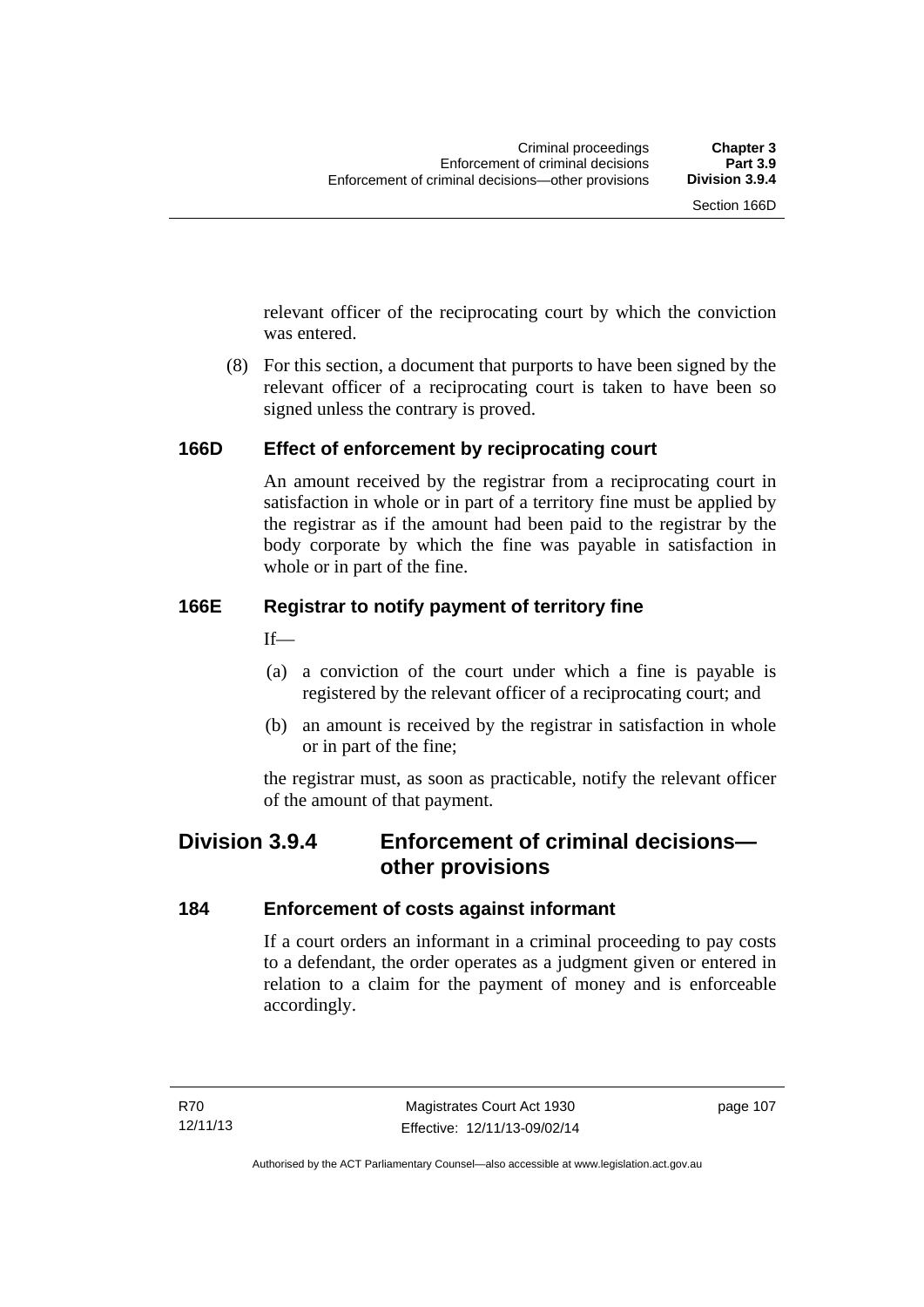**191 Accounts to be kept of amounts received** 

Every registrar and person in charge of a correctional centre must keep a true and exact account of all amounts received by him or her under or because of any conviction or order, showing the people from whom and the time when the amounts were received and to whom and when the amounts were paid.

Maximum penalty: 1 penalty unit.

# **193 Forfeited goods may be sold**

Except where otherwise provided, all forfeitures, not financial, that are incurred in relation to an offence triable by the court or that may be enforced by the court, may be sold or disposed of or dealt with in the way that the court directs, and the proceeds of the sale must be applied in a similar way as if the proceeds were a fine imposed under the Act, ordinance or law on which the proceeding for forfeiture is founded.

# **194 Enforcement order not void for form only**

An enforcement order is not void only because of a defect or error in it if there is a conviction or order that is valid, or that may be amended and made valid, under this Act to support it.

# **195 Convictions etc to be given to Supreme Court registrar**

- (1) This section applies if a person is convicted of an indictable offence by the court or an information in relation to an indictable offence is dismissed by the court.
- (2) The court must immediately give the registrar of the Supreme Court a copy of the conviction and recognisances or a copy of the certificate of dismissal (if any).
- (3) The court must keep a conviction and dismissal book and record each conviction or dismissal in it.

Authorised by the ACT Parliamentary Counsel—also accessible at www.legislation.act.gov.au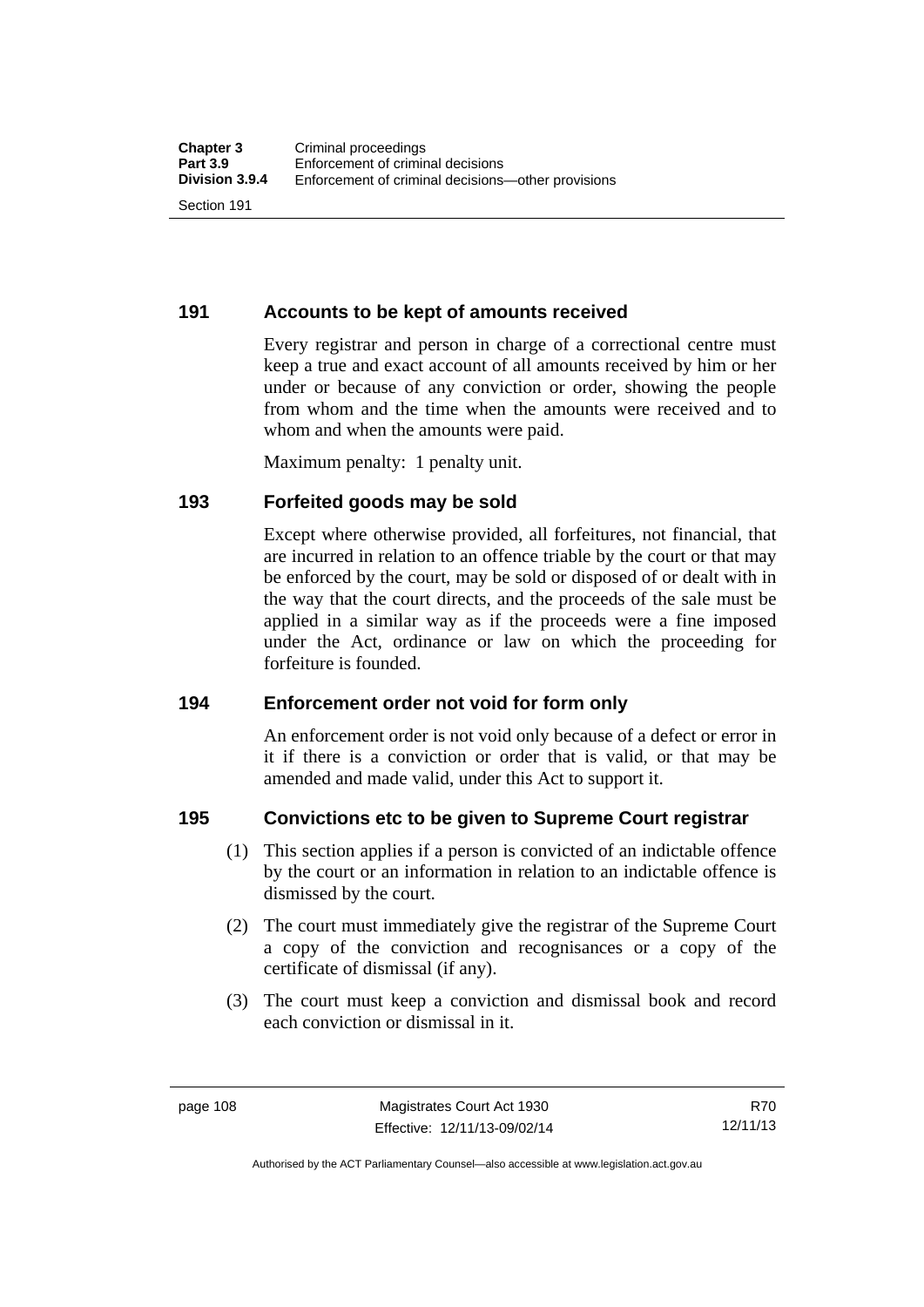# **Part 3.10 Criminal appeals**

# **Division 3.10.1 Criminal appeals—jurisdiction of Supreme Court**

# **207 Jurisdiction of Supreme Court**

- (1) The appellate jurisdiction of the Supreme Court in relation to decisions of the Magistrates Court under this Act (other than chapter 4 (Civil proceedings)) extends to the hearing and deciding of the following appeals and to no others:
	- (a) appeals to which division 3.10.2 (Appeals in criminal matters) applies;
	- (b) reference appeals under division 3.10.2A (Reference appeals in criminal matters);
	- (c) review appeals under division 3.10.3 (Review appeals in criminal matters).
- (2) This part does not limit the operation of any other Act that makes provisions in relation to the appellate jurisdiction of the Supreme Court.

# **Division 3.10.2 Appeals in criminal matters**

# **208 Appeals to which div 3.10.2 applies**

- (1) Each of the following appeals is an appeal to which this division applies:
	- (a) an appeal by any of the following from a decision of the Magistrates Court under the [Crimes Act](http://www.legislation.act.gov.au/a/1900-40/default.asp), section 315A (2) or (3) (Investigation into fitness to plead) or section 315D (7) (Person found temporarily unfit to plead):
		- (i) the person whose fitness to plead was decided;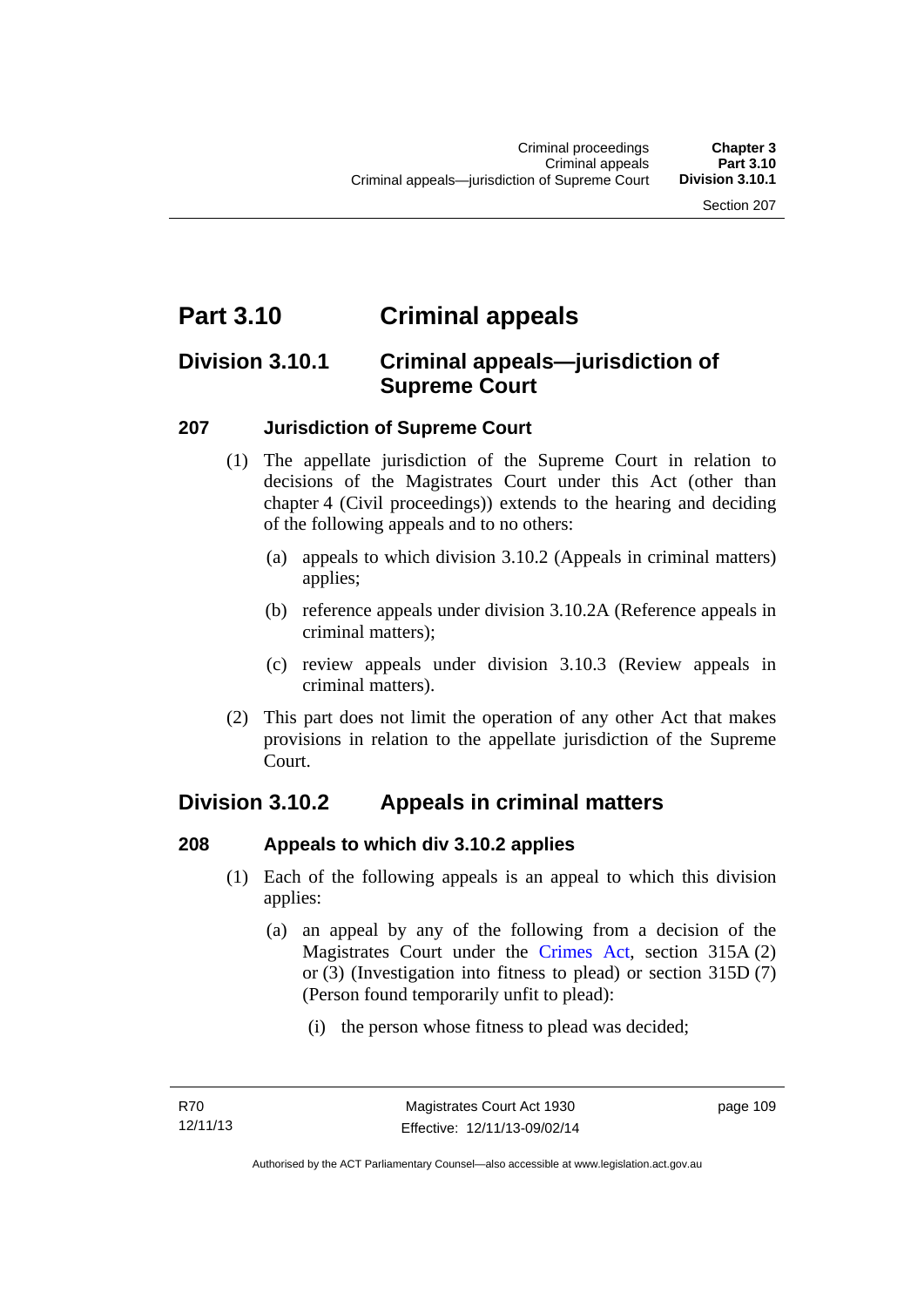- (ii) anyone who appeared at the proceeding in which the decision was made;
- (iii) anyone else with the leave of the court;
- (b) an appeal, by the person convicted, from a conviction for an offence dealt with by the Magistrates Court under this Act, part 3.6 (Proceedings for offences punishable summarily) or part 3.7 (Service and pleading by post for certain offences) or under the [Crimes Act,](http://www.legislation.act.gov.au/a/1900-40/default.asp) section 374 or section 375;
- (c) an appeal, by the person against whom the order is made, from an order made under this Act, section 113 or section 114 in a proceeding dealt with by the Magistrates Court under this Act, part 3.6 or under the [Crimes Act,](http://www.legislation.act.gov.au/a/1900-40/default.asp) section 374 or section 375;
- (d) an appeal from a sentence or penalty imposed by the Magistrates Court by a person convicted of an offence dealt with by that court under this Act, section 90A, part 3.6 or part 3.7, or under the [Crimes Act,](http://www.legislation.act.gov.au/a/1900-40/default.asp) section 374 or section 375, whether or not the person appeals against the conviction in relation to which the sentence or penalty was imposed;
- (e) an appeal from an order of the court under any of the following provisions of the *[Crimes \(Sentencing\) Act 2005](http://www.legislation.act.gov.au/a/2005-58)*:
	- (i) part 3.2 (Sentences of imprisonment);
	- (ii) part 3.3 (Non-custodial sentences);
	- (iii) part 3.4 (Non-association and place restriction orders);
	- (iv) part 3.5 (Deferred sentence orders);
	- (v) part 3.6 (Combination sentences);
	- *Note* Orders under the *[Crimes Act 1900](http://www.legislation.act.gov.au/a/1900-40)*, pt 18 (Conditional release of offenders) are taken to be orders under the *[Crimes \(Sentencing\)](http://www.legislation.act.gov.au/a/2005-58)  [Act 2005](http://www.legislation.act.gov.au/a/2005-58)* (see *[Crimes \(Sentence Administration\) Act 2005](http://www.legislation.act.gov.au/a/2005-59)*, ch 16).

R70 12/11/13

Authorised by the ACT Parliamentary Counsel—also accessible at www.legislation.act.gov.au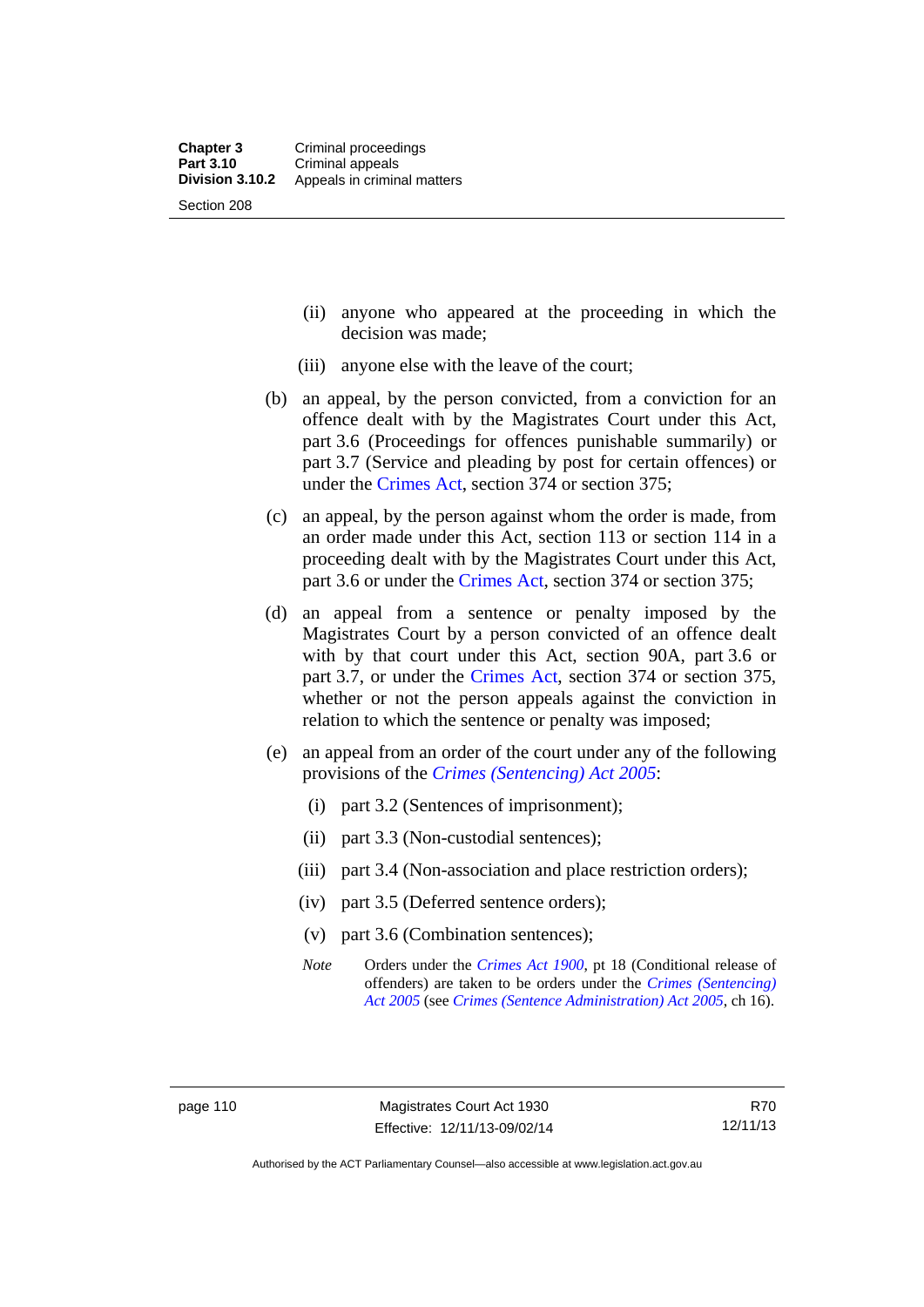- (f) an appeal from an order of the court under the *[Crimes](http://www.legislation.act.gov.au/a/2005-59)  [\(Sentence Administration\) Act 2005](http://www.legislation.act.gov.au/a/2005-59),* part 6.6 (Good behaviour orders—amendment and discharge);
- (g) an appeal from an order of the court to disqualify a person from holding or obtaining a driver licence under an automatic disqualification provision under the *[Road Transport \(General\)](http://www.legislation.act.gov.au/a/1999-77)  [Act 1999](http://www.legislation.act.gov.au/a/1999-77)*, division 4.2 (Licence suspension, disqualification and related matters), if the order is for a longer period than the minimum.

 (2) Subsection (1) does not affect any power that the Supreme Court has, apart from this Act, to grant bail or to vary the conditions of bail.

#### **209 Institution of appeal**

- (1) An appeal must be instituted by the appellant filing a notice of appeal in the office of the registrar of the Supreme Court within the period of 28 days after the conviction was entered, the order or decision was made or the sentence or penalty imposed, or within any further time the Supreme Court allows.
- (2) As soon as practicable after instituting the appeal, the appellant must—
	- (a) file a copy of the notice of appeal with the Magistrates Court; and
	- (b) serve a copy of the notice of appeal on—
		- (i) for an appeal mentioned in section  $208(1)(a)$ —each other person mentioned in that paragraph; and
		- (ii) for any other appeal—the director of public prosecutions.

*Note Automatic disqualification provision*—see the *[Road Transport](http://www.legislation.act.gov.au/a/1999-77)  [\(General\) Act 1999](http://www.legislation.act.gov.au/a/1999-77)*, s 61A.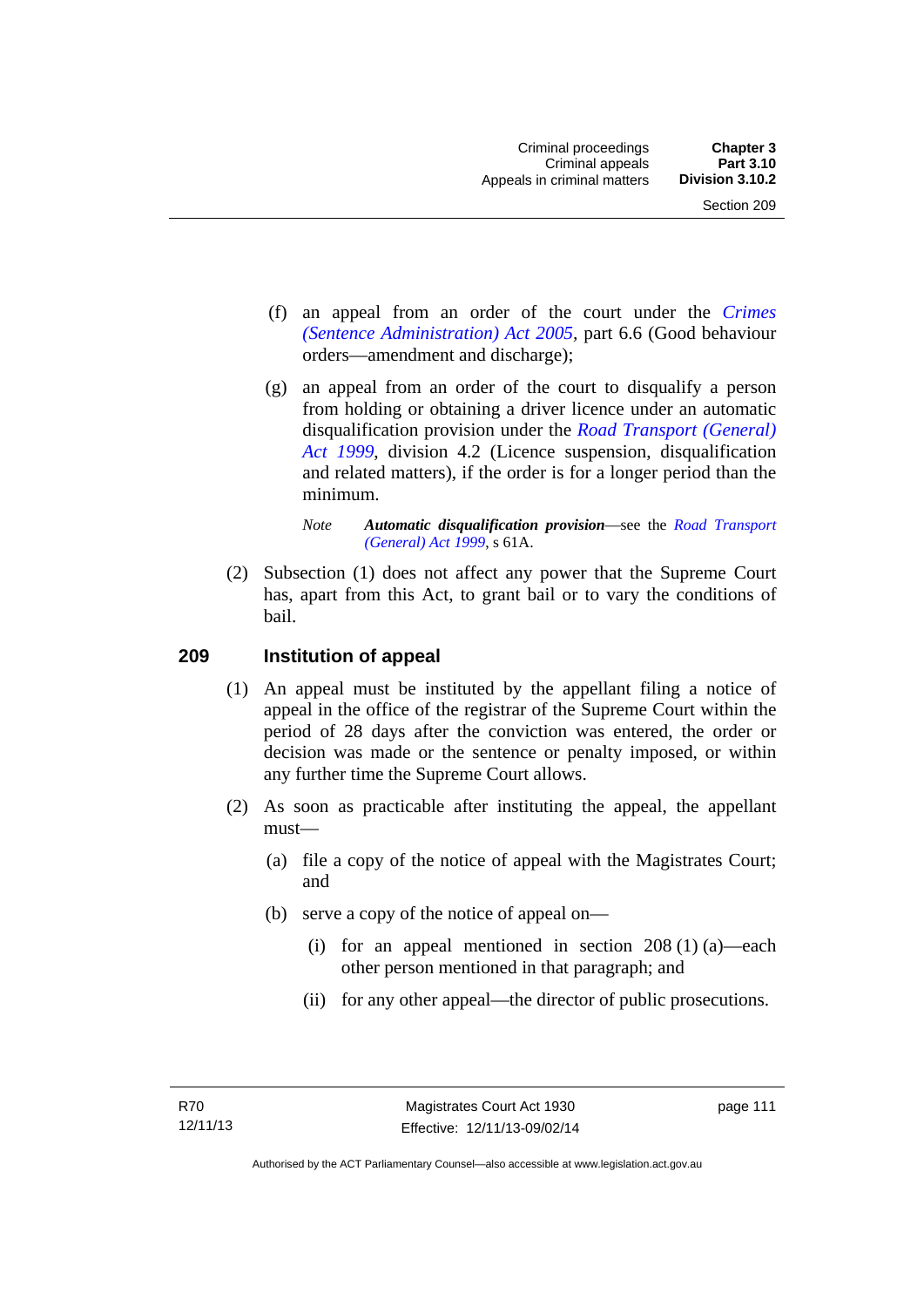#### **210 Substituted service of notice of appeal**

- (1) If it appears to the Supreme Court, on an application made for an order under this section, that personal service of a notice of appeal under section 209 on a person on whom it is required to be served cannot be effected, the Supreme Court may make the order for substituted or other service the Supreme Court considers just.
- (2) The Supreme Court may, on an application made for an order under this subsection, dispense with service of a notice of appeal if the court considers it necessary or expedient to do so.
- (3) An order under subsection (2) may be made subject to the conditions (if any) the Supreme Court considers appropriate.

#### **214 Appeals in cases other than civil cases**

- (1) This section applies to an appeal mentioned in section 208 (Appeals to which div 3.10.2 applies).
- (2) In an appeal to which this section applies, the Supreme Court must have regard to the evidence given in the proceeding out of which the appeal arose, and has power to draw inferences of fact.
- (3) In an appeal to which this section applies, the Supreme Court must—
	- (a) if it considers it necessary or expedient to do so in the interests of justice—
		- (i) order the production of a document or anything else that was an exhibit in, or was otherwise connected with, the proceeding out of which the appeal arose and that appears to it to be necessary to produce for deciding the appeal; and
		- (ii) order any person who was, or would have been if the person had been called, a compellable witness in the proceeding to attend for examination before the Supreme Court; and

R70 12/11/13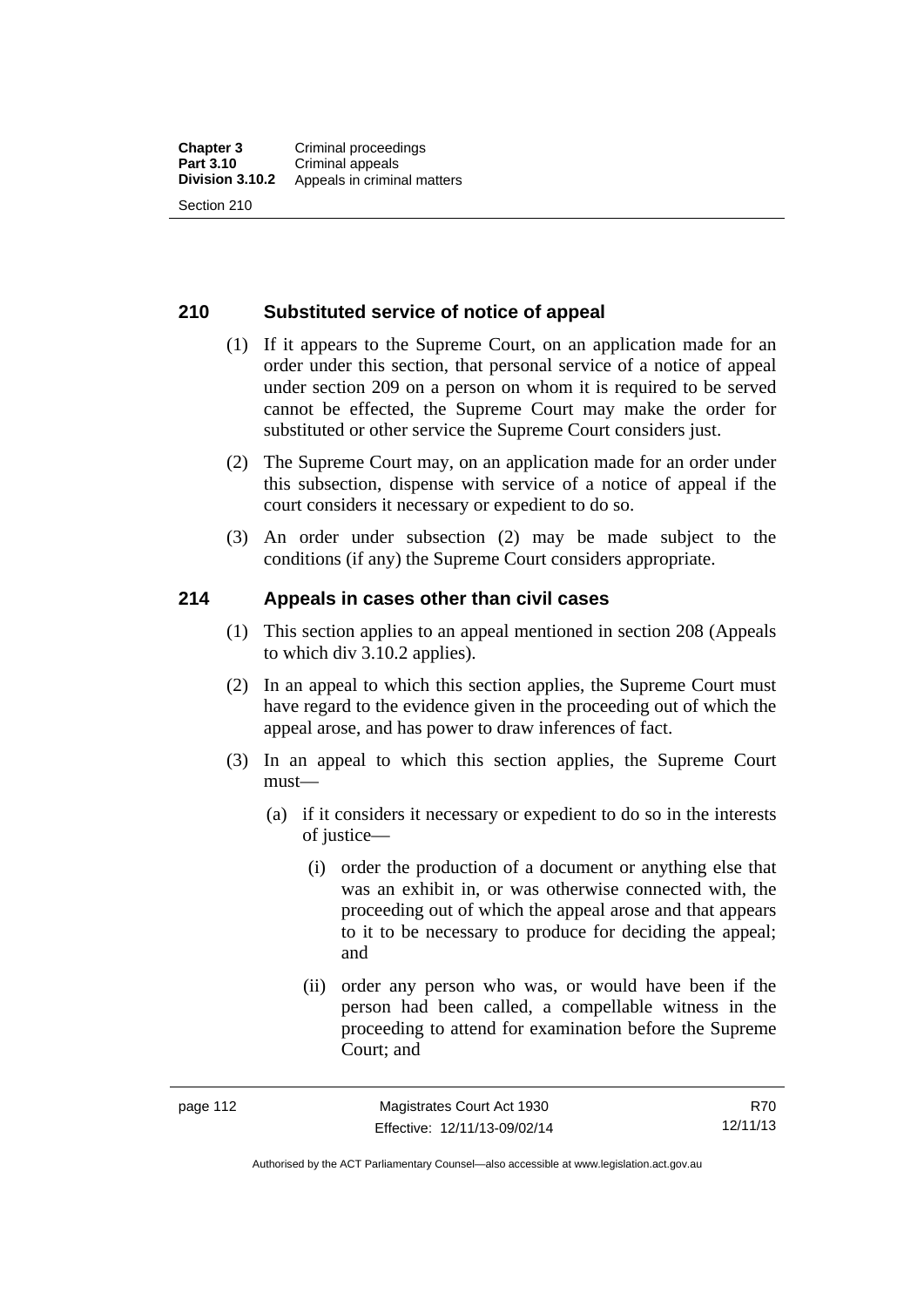- (iii) receive the evidence, if tendered, of any witness; and
- (b) receive evidence with the consent of the parties to the appeal.
- (4) If evidence is tendered in an appeal to which this section applies, the Supreme Court must, unless satisfied that the evidence would not afford any ground for allowing the appeal, receive the evidence if—
	- (a) it appears to the Supreme Court that the evidence is likely to be credible and would have been admissible in the proceeding out of the which the appeal arose on an issue relevant to the appeal; and
	- (b) the Supreme Court is satisfied that the evidence was not adduced in the proceeding and there is a reasonable explanation for the failure to adduce it.

### **216 Stay of execution pending appeal in certain cases**

- (1) If a person (the *appellant*) appeals under this division—
	- (a) the enforcement or execution of the decision, conviction, order, sentence or penalty that is the subject of the appeal is stayed until the appeal is decided or is abandoned or discontinued; and
	- (b) if the appellant is in custody—the appellant may, if not detained for another reason, apply for bail under the *[Bail](http://www.legislation.act.gov.au/a/1992-8)  [Act 1992](http://www.legislation.act.gov.au/a/1992-8)*.
- (2) Unless the appellant is detained for another reason, the appellant remains in the custody of the person who had custody of the appellant immediately before the enforcement or execution of the conviction or sentence was stayed until—
	- (a) the appellant is granted bail under the *[Bail Act 1992](http://www.legislation.act.gov.au/a/1992-8)*; or
	- (b) the appellant is remanded in custody.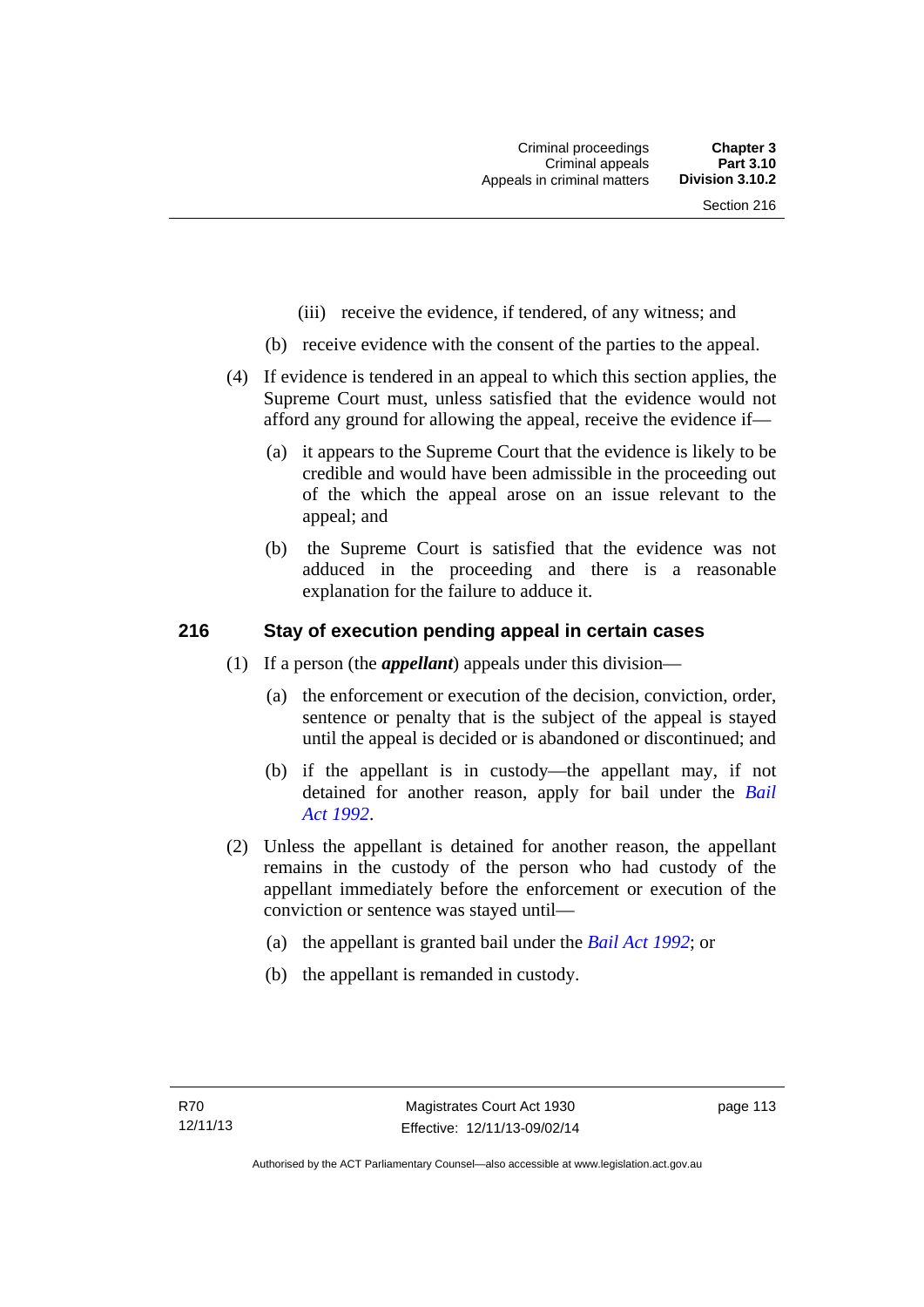### **218 Orders by Supreme Court on appeals**

- (1) On an appeal to which this division applies, the Supreme Court may—
	- (a) confirm, reverse or vary the conviction, order, sentence, penalty or decision appealed from; or
	- (b) give the judgment, or make the order, that, in all the circumstances, it considers appropriate, or refuse to make an order; or
	- (c) set aside the conviction, order, sentence, penalty or decision appealed from, in whole or in part, and remit the proceeding to the Magistrates Court for further hearing and decision, subject to the directions the Supreme Court considers appropriate.
- (2) A judgment or order of the Supreme Court under subsection (1) (a) or (b) has effect as if it were a decision of the Magistrates Court and may be enforced by the Magistrates Court accordingly.

### **219 No right of appeal under div 3.10.2 if review appeal**

- (1) A person is not entitled to appeal to the Supreme Court under this division against a decision of the Magistrates Court if the person has instituted an appeal against the decision under division 3.10.3 (Review appeals in criminal matters).
- (2) If a person institutes an appeal under division 3.10.3 in relation to a decision of the Magistrates Court, any appeal against the decision that has been instituted under this division is taken to be withdrawn.

# **Division 3.10.2A Reference appeals in criminal matters**

#### **219A What is a** *reference appeal***?**

In this division:

*reference appeal*—see section 219AB (2).

Authorised by the ACT Parliamentary Counsel—also accessible at www.legislation.act.gov.au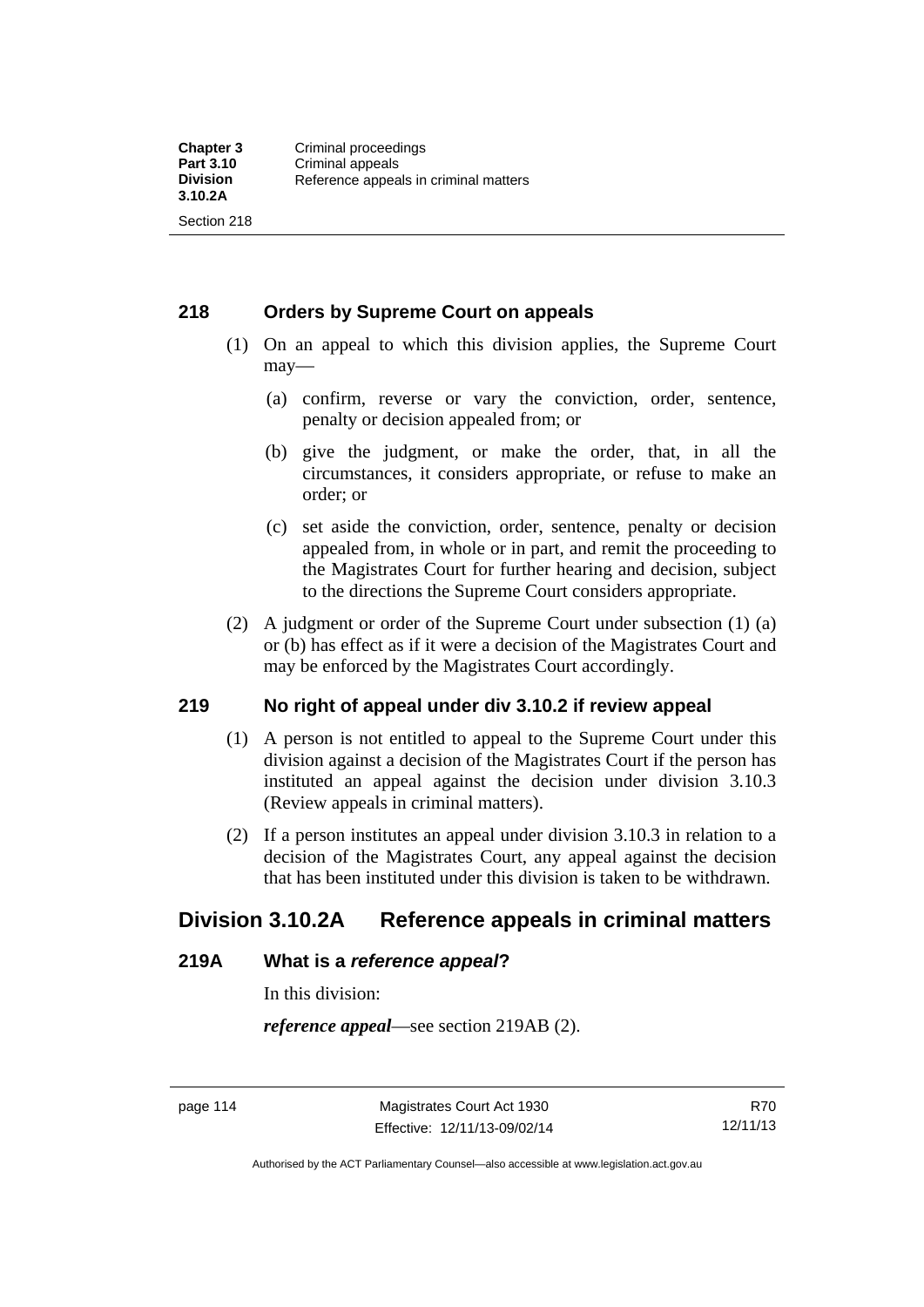# **219AB Reference appeal in relation to proceeding**

- (1) This section applies if a person has been charged on indictment in the Magistrates Court and the proceeding in relation to all or part of the indictment has concluded.
- (2) The Supreme Court may, on application by the Attorney-General, solicitor-general or director of public prosecutions (the *applicant*), hear and decide (by a *reference appeal*) any question of law arising at or in relation to the proceeding.

### **219AC Who may be heard at reference appeal**

- (1) Each of the following people (each *interested party*) may be heard in a reference appeal:
	- (a) a person charged in the proceeding;
	- (b) a person who seeks to be heard, if the court is satisfied that the person has a sufficient interest in the appeal to be heard.
- (2) If an interested party is not represented in the appeal, the applicant must instruct counsel to argue the reference appeal on the party's behalf.
- (3) The reasonable costs of legal representation of an interested party are payable by the Territory.

#### **219AD Reference appeal decision does not affect verdict**

The decision on a reference appeal does not invalidate or affect any verdict or decision given in the proceeding.

# **Division 3.10.3 Review appeals in criminal matters**

#### **219B Decisions subject to review appeal**

 (1) Each of the following is a decision of the Magistrates Court from which an appeal by way of review (a *review appeal*) may be made in accordance with this division:

page 115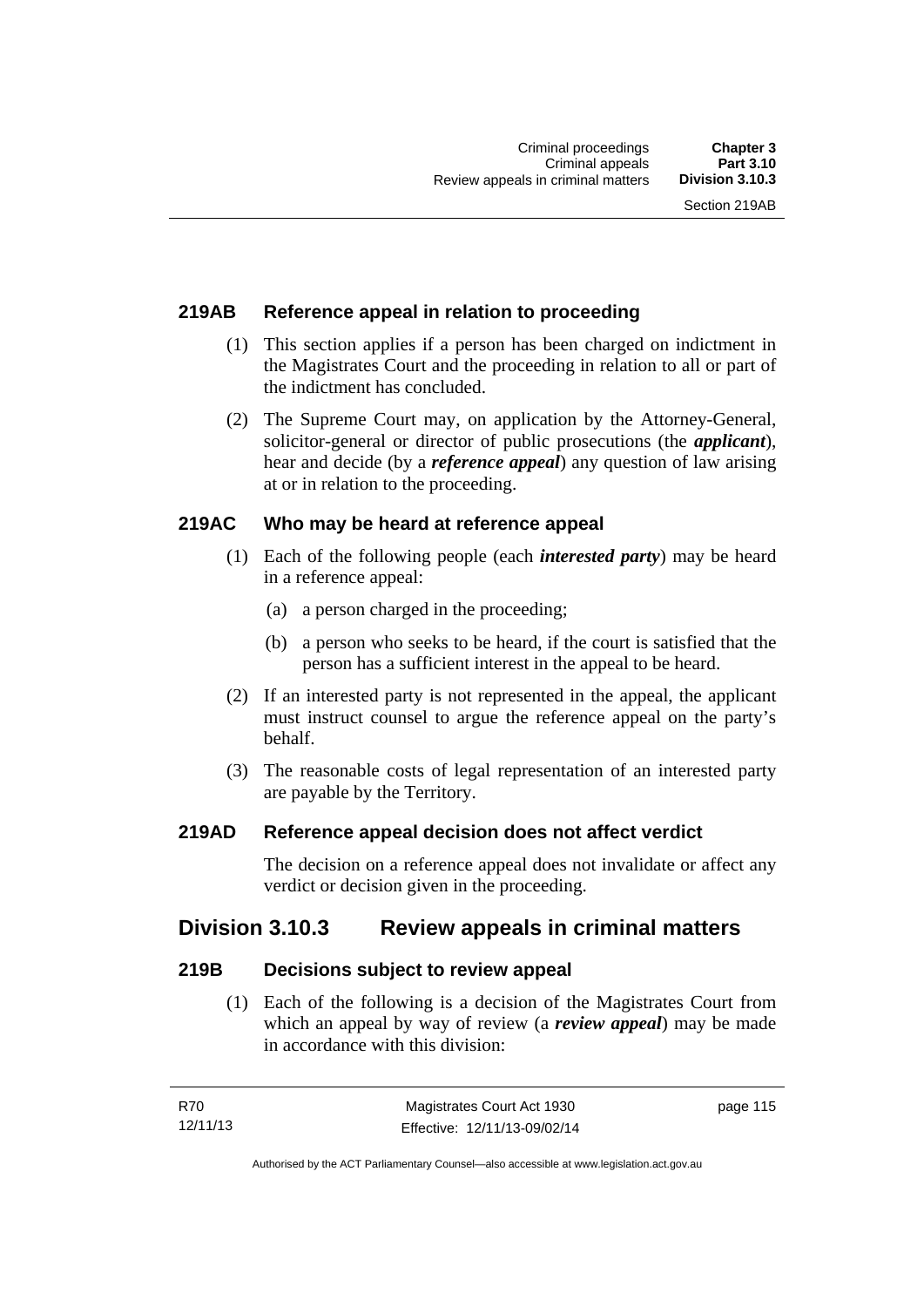- (a) an order of the Magistrates Court dismissing an information dealt with by that court under this Act, part 3.6 (Proceedings for offences punishable summarily) or part 3.7 (Service and pleading by post for certain offences) or under the [Crimes Act](http://www.legislation.act.gov.au/a/1900-40/default.asp), section 374 or section 375;
- (b) a conviction by the Magistrates Court for an offence dealt with by that court under this Act, part 3.6 or part 3.7 or under the [Crimes Act,](http://www.legislation.act.gov.au/a/1900-40/default.asp) section 374 or section 375;
- (c) an order made under this Act, section 113 or section 114 in a proceeding dealt with by the Magistrates Court under this Act, part 3.6 or under the [Crimes Act,](http://www.legislation.act.gov.au/a/1900-40/default.asp) section 374 or section 375;
- (d) a decision of the Magistrates Court not to commit a person to the Supreme Court for sentence under section 92A;
- (e) a decision of the Magistrates Court to dispose of a case summarily under the [Crimes Act,](http://www.legislation.act.gov.au/a/1900-40/default.asp) section 374 or section 375 (7) or (8);
- (f) a sentence or penalty imposed by the Magistrates Court for an offence dealt with by that court under this Act, section 90A, part 3.6 or part 3.7 or under the [Crimes Act,](http://www.legislation.act.gov.au/a/1900-40/default.asp) section 374 or section 375.
- (2) In subsection  $(1)$  (f):

*sentence or penalty* includes a sentence or penalty imposed by an order of the Magistrates Court under—

- (a) any of the following provisions of the *[Crimes \(Sentencing\)](http://www.legislation.act.gov.au/a/2005-58)  [Act 2005](http://www.legislation.act.gov.au/a/2005-58)*:
	- (i) part 3.2 (Sentences of imprisonment);
	- (ii) part 3.3 (Non-custodial sentences);
	- (iii) part 3.4 (Non-association and place restriction orders);
	- (iv) part 3.5 (Deferred sentence orders);

R70 12/11/13

Authorised by the ACT Parliamentary Counsel—also accessible at www.legislation.act.gov.au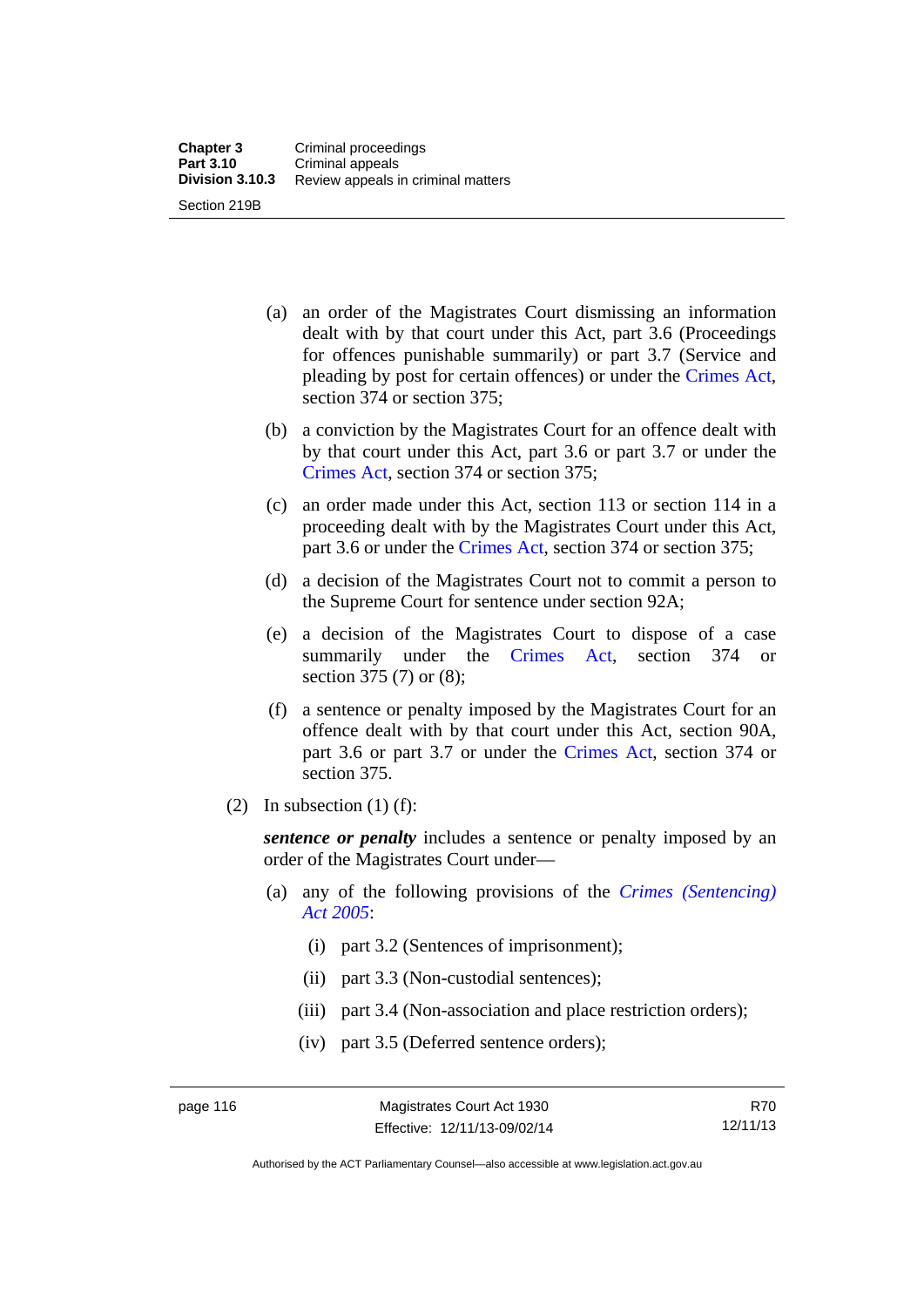- (v) part 3.6 (Combination sentences); or
- *Note* Orders under the *[Crimes Act 1900](http://www.legislation.act.gov.au/a/1900-40)*, pt 18 (Conditional release of offenders) are taken to be orders under the *[Crimes \(Sentencing\)](http://www.legislation.act.gov.au/a/2005-58)  [Act 2005](http://www.legislation.act.gov.au/a/2005-58)* (see *[Crimes \(Sentence Administration\) Act 2005](http://www.legislation.act.gov.au/a/2005-59)*, ch 16).
- (b) the *[Crimes \(Sentence Administration\) Act 2005](http://www.legislation.act.gov.au/a/2005-59),* part 6.6 (Good behaviour orders—amendment and discharge).

### **219C How review appeal is instituted**

- (1) A review appeal must be instituted by the appellant filing a notice of appeal in the Supreme Court within 28 days after the day the conviction was entered, the order or decision was made or the sentence or penalty imposed, or within any further time the Supreme Court allows.
- (2) As soon as practicable after instituting the appeal, the appellant must—
	- (a) file a copy of the notice of appeal in the Magistrates Court; and
	- (b) serve a copy of the notice of appeal on—
		- (i) for an appeal mentioned in section 219B (1) (b) or  $(c)$  the director of public prosecutions; and
		- (ii) for any other appeal—the person who was the defendant in the proceeding in the Magistrates Court.

#### **219D Grounds for review**

The Supreme Court may review a decision of the Magistrates Court under this division on any 1 or more of the following grounds:

- (a) that there was a prima facie case of error or mistake on the part of the Magistrates Court;
- (b) that the Magistrates Court did not have jurisdiction or authority to make the decision;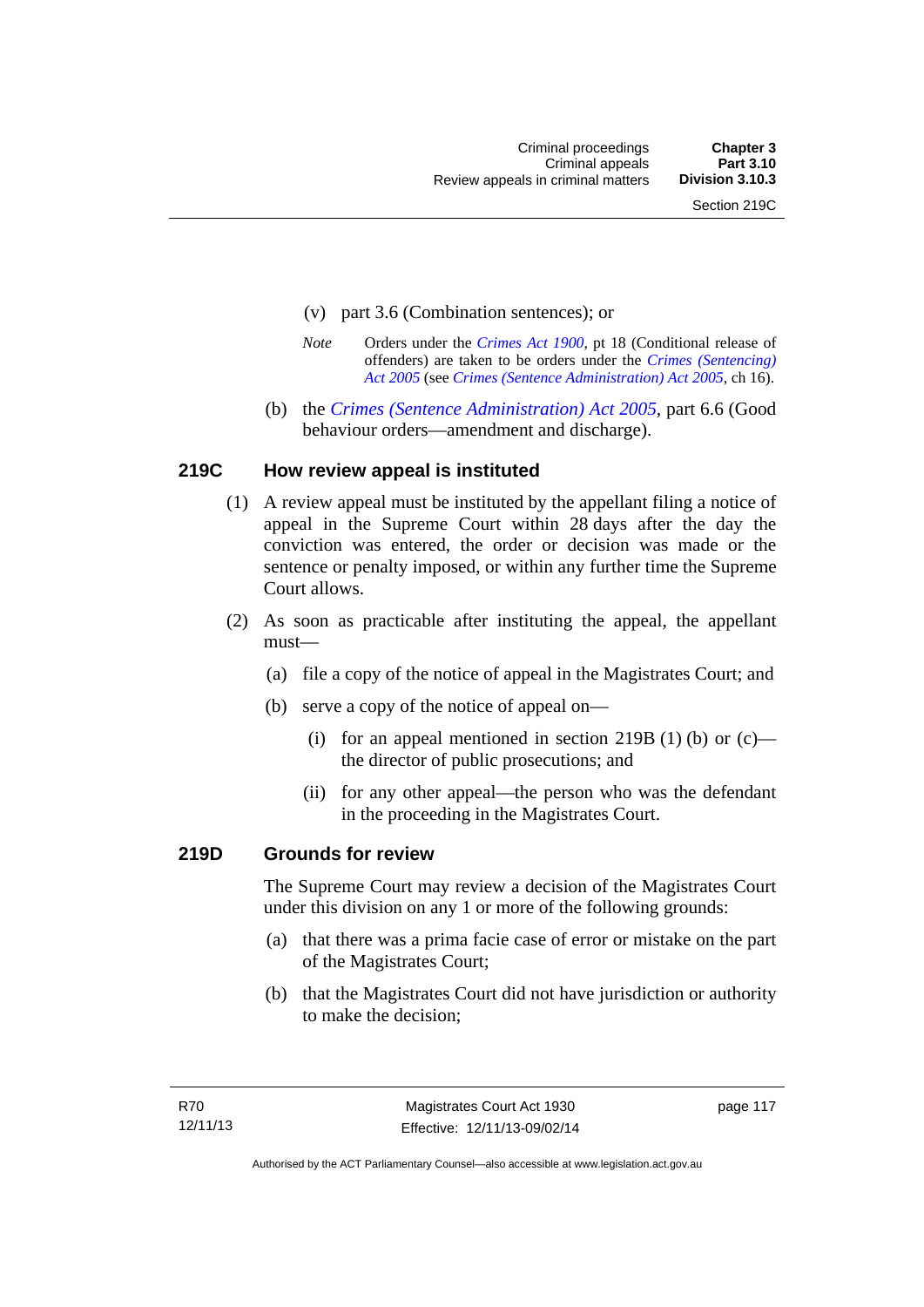- (c) that the decision of the Magistrates Court should not in law have been made;
- (d) for a decision mentioned in section 219B (1) (d) or (e)—that, in the circumstances of the case, the decision should not have been made;
- (e) for a decision mentioned in section 219B (1) (f)—that the sentence or penalty was manifestly inadequate or otherwise in error.

# **219E Report by Magistrate**

On a review appeal, the Supreme Court may, if it considers appropriate, make an order requiring the magistrate by whom the Magistrates Court was constituted to give to the Supreme Court a report setting out the reasons for the decision of the Magistrates Court and any facts or matters that in the view of the magistrate were relevant to the decision of the Magistrates Court.

# **219F Powers of Supreme Court**

- (1) On a review appeal, the Supreme Court may, after considering the evidence before the Magistrates Court and any further evidence called by leave of the Supreme Court—
	- (a) dismiss the appeal if satisfied that the decision of the Magistrates Court should be confirmed; or
	- (b) set aside or quash, in whole or part, or otherwise vary or amend, the decision of the Magistrates Court.
- (2) If, under subsection (1) (b), the Supreme Court sets aside, quashes or otherwise varies or amends a decision of the Magistrates Court, the Supreme Court may—
	- (a) for a decision mentioned in section 219B (1) (d)—order that the Magistrates Court commit the person to whom the decision

R70 12/11/13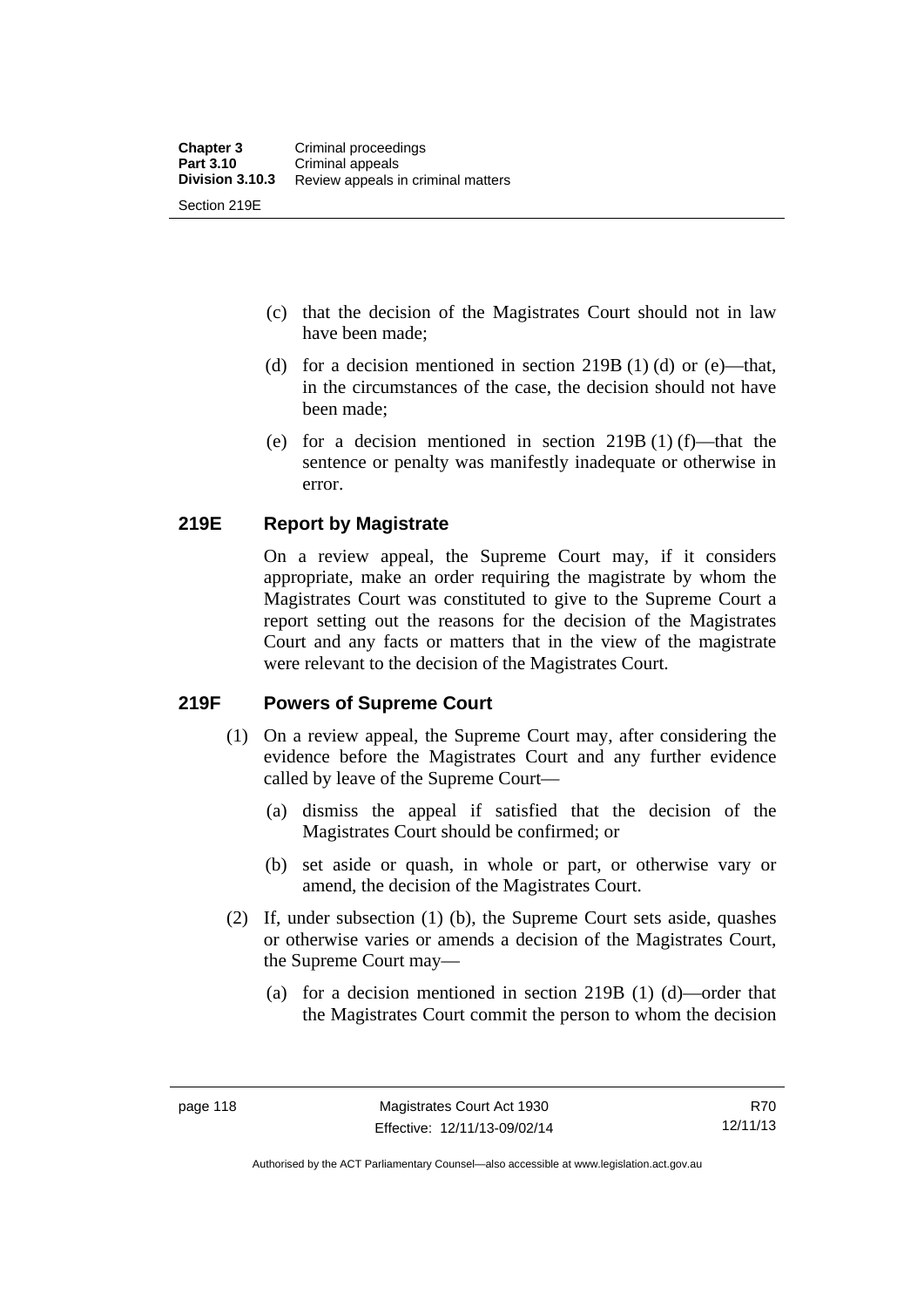relates to the Supreme Court for sentence under section 92A; or

- (b) for a decision mentioned in section 219B (1) (e)—order that the Magistrates Court continue the committal hearing of the person to whom the decision relates in accordance with part 3.5; or
- (c) for a decision mentioned in section 219B (1) (f)—
	- (i) impose the sentence or penalty the Supreme Court considers appropriate; or
	- (ii) by order, exercise any power that the Magistrates Court might have exercised; or
- (d) in any other case—
	- (i) remit the matter to the Magistrates Court for rehearing or for further hearing with or without directions of law; or
	- (ii) make any other order the Supreme Court considers necessary to decide the matter finally, including a prohibition order or habeas corpus order.
- (3) For the purpose of—
	- (a) correcting any defect or error in the proceeding before the Magistrates Court; or
	- (b) enabling the matter to be decided on the merits;

the Supreme Court may make the amendments of the proceeding in the Magistrates Court it considers appropriate.

- (4) For subsections (1) (b) and (2) (c), the Supreme Court must not—
	- (a) vary a sentence or penalty such that the sentence or penalty as varied could not have been imposed by the Magistrates Court; or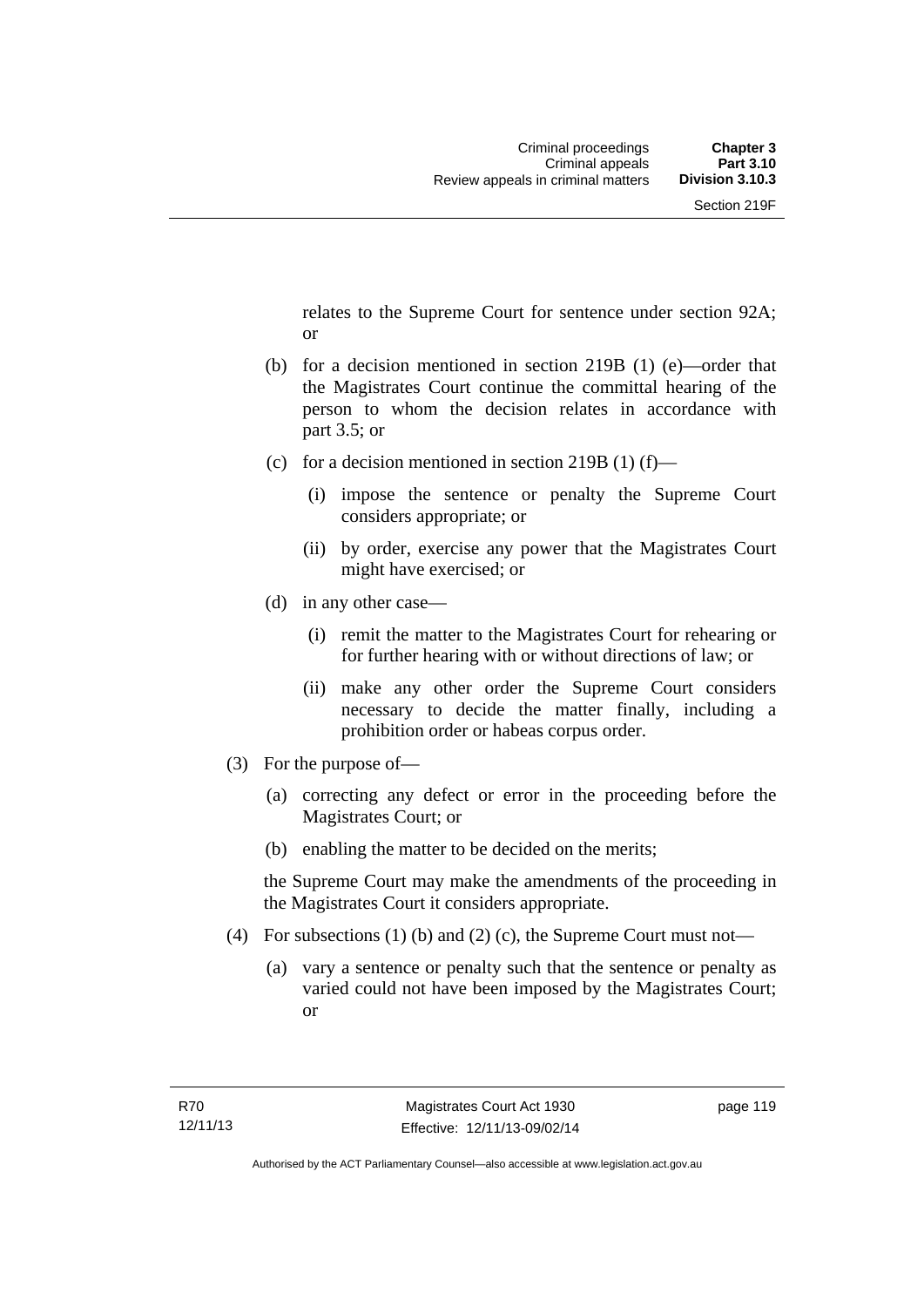- (b) impose a sentence or penalty that could not have been imposed by the Magistrates Court.
- (5) The Supreme Court may, despite the ground or any of the grounds for review mentioned in section 219D being established, dismiss the appeal if the court considers that no substantial miscarriage of justice has happened.
- (6) On the dismissal of an appeal, the decision of the Magistrates Court appealed from may be enforced, executed or given effect to as if the appeal had not been instituted.
- (7) If, in relation to a sentence or penalty mentioned in section 219B (1) (f), the Supreme Court—
	- (a) varies a sentence or penalty under subsection (1) (b); or
	- (b) imposes a sentence or penalty or makes an order under subsection (2) (b):

the sentence or penalty as varied or imposed or the order made has effect as if it were a decision of the Magistrates Court and may be enforced by the Magistrates Court accordingly.

- (8) On an appeal under this division from an order, decision, sentence or penalty mentioned in section 219B (1) (a), (d), (e) or (f), the Supreme Court must order that the costs of and incidental to the appeal are payable by the appellant.
- (9) Subsection (8) applies whether the Supreme Court dismisses the appeal or exercises any of the other powers given to it by this section.

# **Division 3.10.4 Criminal appeals—other provisions**

#### **222 Control of Supreme Court over summary convictions**

 (1) A person brought before the Supreme Court, under a habeas corpus order or another order, must not be discharged from custody because any defect or error in a committal order of the Magistrates Court,

R70 12/11/13

Authorised by the ACT Parliamentary Counsel—also accessible at www.legislation.act.gov.au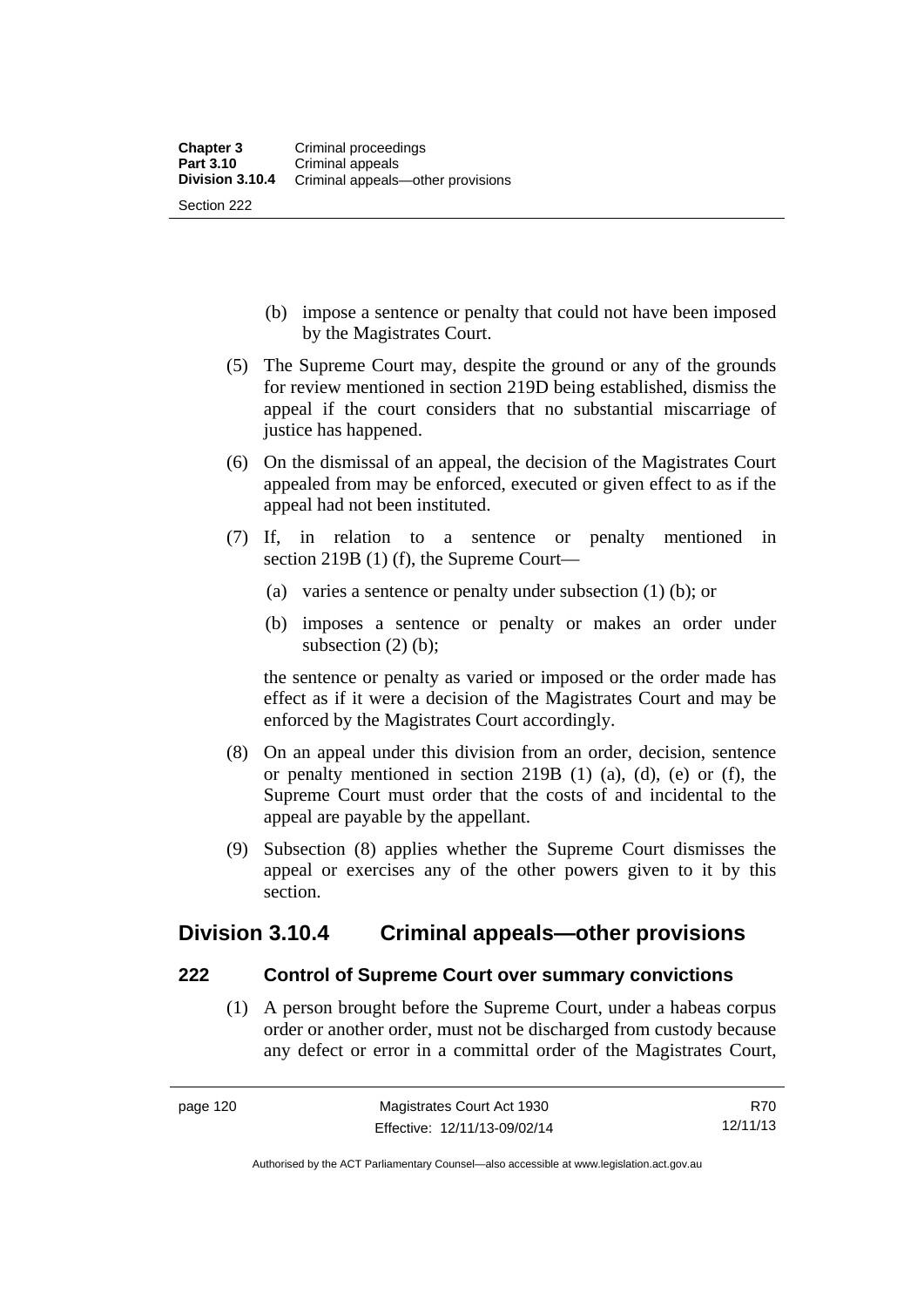unless the court, or the magistrate constituting the court, and the prosecutor or other party interested in supporting the committal order have received reasonable and sufficient notice of the intention to apply for the discharge.

 (2) The notice must require them to give to the Supreme Court the conviction, judgment or order (if any) on which the committal was founded, together with the depositions and information intended to be relied on in support of the conviction, judgment or order, or certified copies of them.

#### **223 Amendment of documents**

- (1) This section applies if—
	- (a) a document mentioned in section 222 (2) is given to the Supreme Court; and
	- (b) the offence charged or intended to be charged by the document appears to have been established; and
	- (c) the Magistrates Court's judgment appears to be in substance justified; and
	- (d) the defects or errors appear to be defects of form only or mistakes not affecting the substance of the proceeding before the Magistrates Court.
- (2) The Supreme Court must allow the committal order, and may allow the conviction or judgment, to be immediately amended as necessary in accordance with the facts.
- (3) The person committed must then be remanded to the person's former custody.

#### **224 In cases of certiorari order**

The like proceedings as mentioned in section 222 and section 223 must be had, and the like amendments may and must be allowed to be made, in relation to every order brought before the Supreme

page 121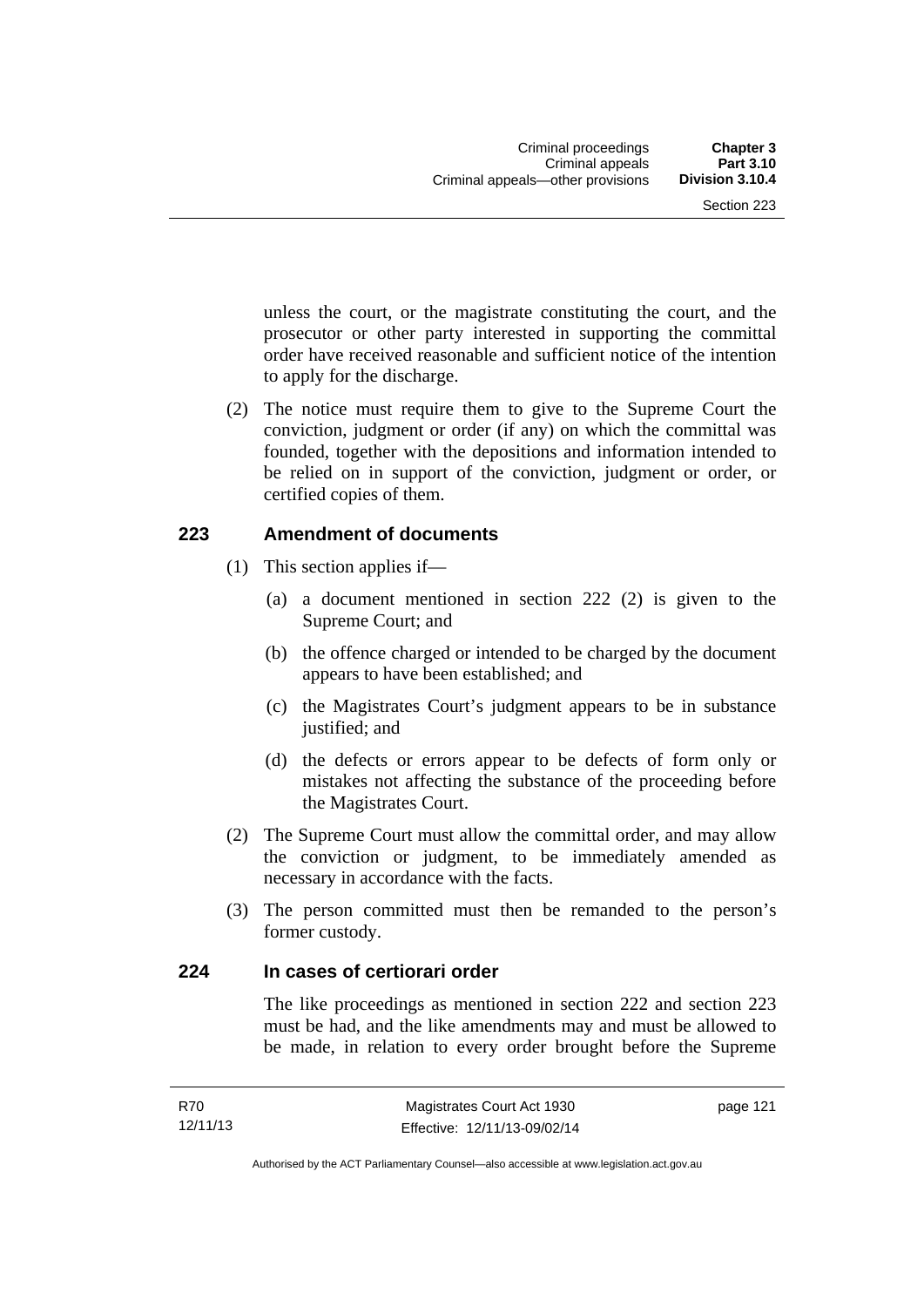Court by certiorari order, and after amendment in any such case the order may be enforced in the proper way, and must in all respects and for all purposes be regarded and dealt with as if it had been drawn up originally as amended.

### **225 Notice dispensed with**

- (1) The notice required by section 222 may be given either before or after the habeas corpus order, certiorari order or other order is made.
- (2) When at the time of applying for the order—
	- (a) copies of the conviction or order and depositions are produced; or
	- (b) in cases of committal for trial or for sentence all informations, depositions, and statements have been given, as provided in section 106, to the director of public prosecutions or a person authorised by the director of public prosecutions;

the Supreme Court may dispense with the notice.

# **226 Power of court to admit to bail**

- (1) If any person imprisoned or detained under a summary conviction or order is brought up by a habeas corpus order, and the Supreme Court postpones the final decision of the case, the Supreme Court may admit the person to bail in accordance with the *[Bail Act 1992](http://www.legislation.act.gov.au/a/1992-8)*.
- (2) If the judgment of the Supreme Court is against any person so brought up, the Supreme Court may remand the person to his or her former custody, there to serve the rest of the term for which the person was committed.

# **227 Respecting the amendment of convictions etc**

(1) Whenever the facts or evidence appearing by the depositions in substance support the decision of the Magistrates Court, if the decision does not extend beyond the information, and if the facts or evidence would have justified the court in making any necessary

R70 12/11/13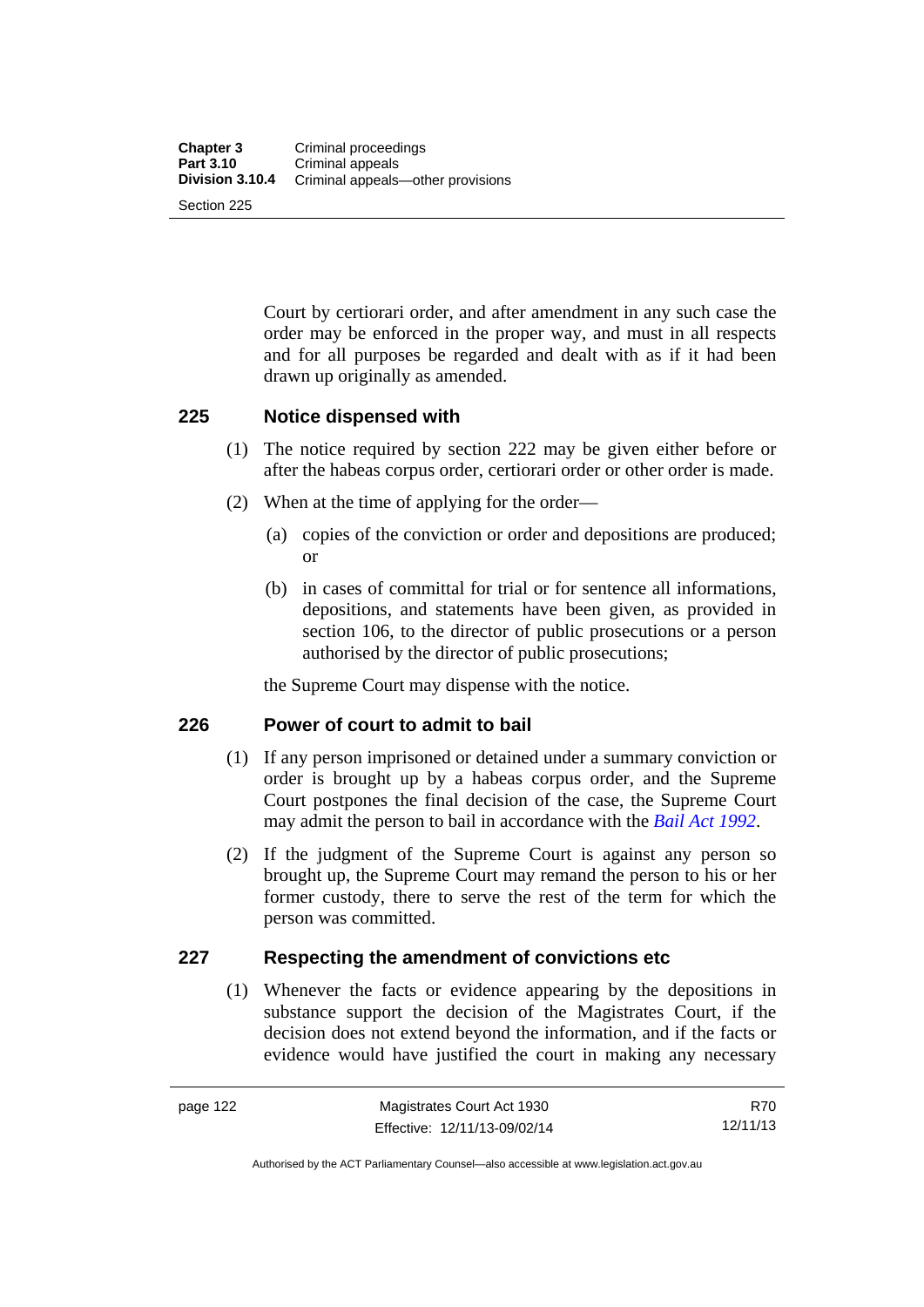allegation or finding omitted in the decision, or in the formal conviction or order, or any warrant issued under the adjudication, the powers of amendment given by section 223 may be exercised, and if in a conviction there is some excess that may (consistently with the merits of the case) be corrected, the conviction must be amended accordingly and must stand good for the remainder.

 (2) All amendments are subject to the order about costs and otherwise the Supreme Court considers appropriate.

#### **228 No summons or information**

- (1) This section applies to a conviction or order in a case if—
	- (a) a relevant person is present at the hearing of the case; and
	- (b) there is no summons or information (or an amendment of a summons or information) in relation to the person; and
	- (c) the person does not object at the hearing about the matter mentioned in paragraph (b).
- (2) The conviction or order stands.
- (3) In this section:

#### *relevant person* means—

- (a) a convicted person; or
- (b) a person against whom an order has been made; or
- (c) a person whose goods have been condemned or ordered to be sold as forfeited.

# **229 Distribution of penalty**

A conviction or an order is not defeated for the want of any distribution, or for a wrong distribution of the penalty or forfeiture.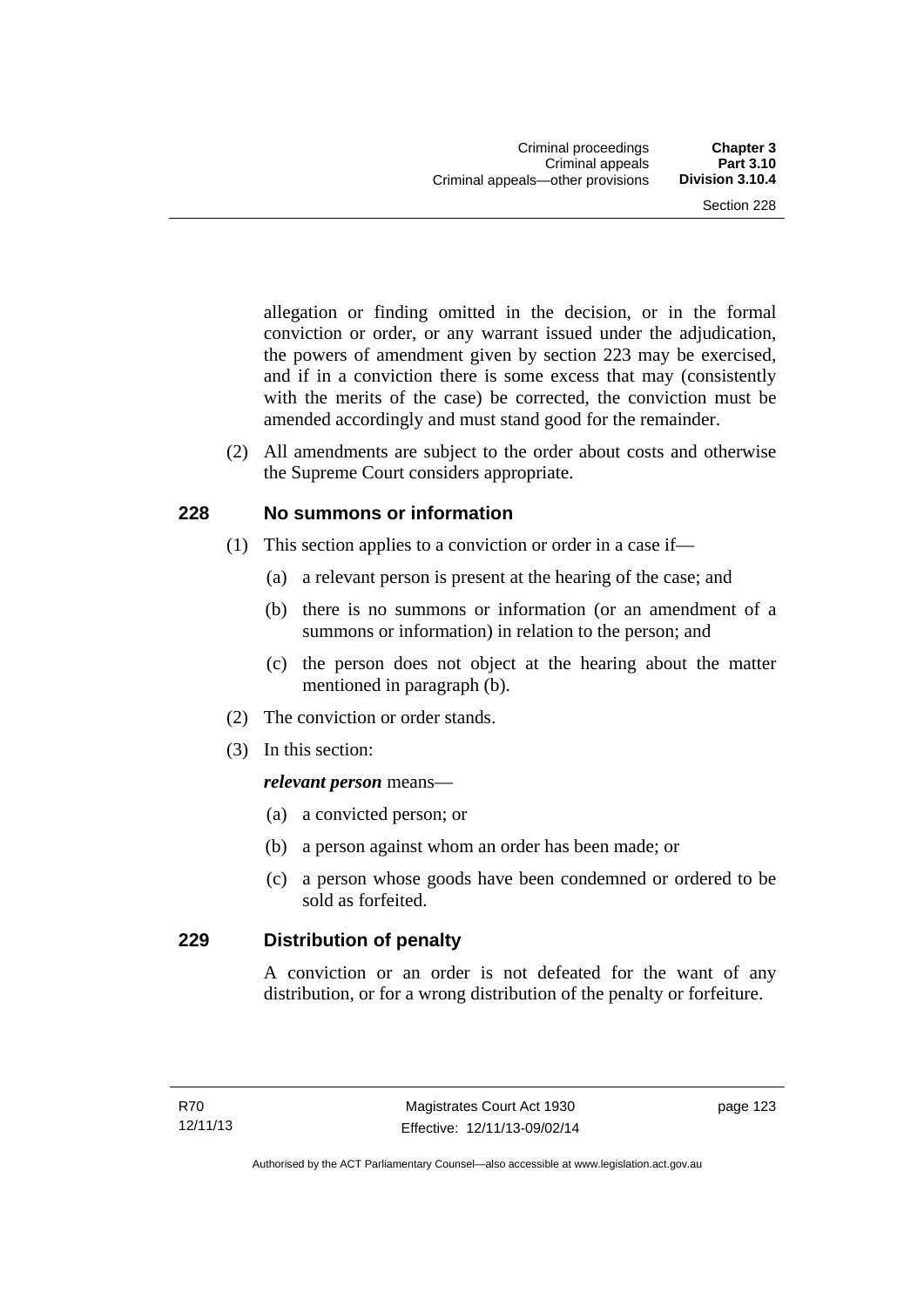**Chapter 3 Criminal proceedings**<br>**Part 3.11 Costs in criminal matt Costs in criminal matters** 

Section 244

# **Part 3.11 Costs in criminal matters**

#### **244 Costs in criminal matters**

- (1) The power of the court to award costs is subject to the following:
	- (a) if the court makes a conviction or order in favour of the informant—it may order that the defendant must pay to the informant the informant's costs;
	- (b) if the court dismisses the information, or makes an order in favour of the defendant—it may order that the informant must pay to the defendant the defendant's costs;
	- (c) if a matter is adjourned—the court may order that the costs of and caused by the adjournment be paid by any party to any other party;
	- (d) costs ordered to be paid—
		- (i) must be awarded in the way prescribed by regulation; and
		- (ii) may be recovered under the rules about the enforcement of judgments of the court in civil proceedings.
- (2) Subject to any order of the court, the expenses of a person who attends at court to give evidence or to produce documents must be allowed to the person (whether or not they have been examined or produced documents and whether or not they were subpoenaed to attend).

Authorised by the ACT Parliamentary Counsel—also accessible at www.legislation.act.gov.au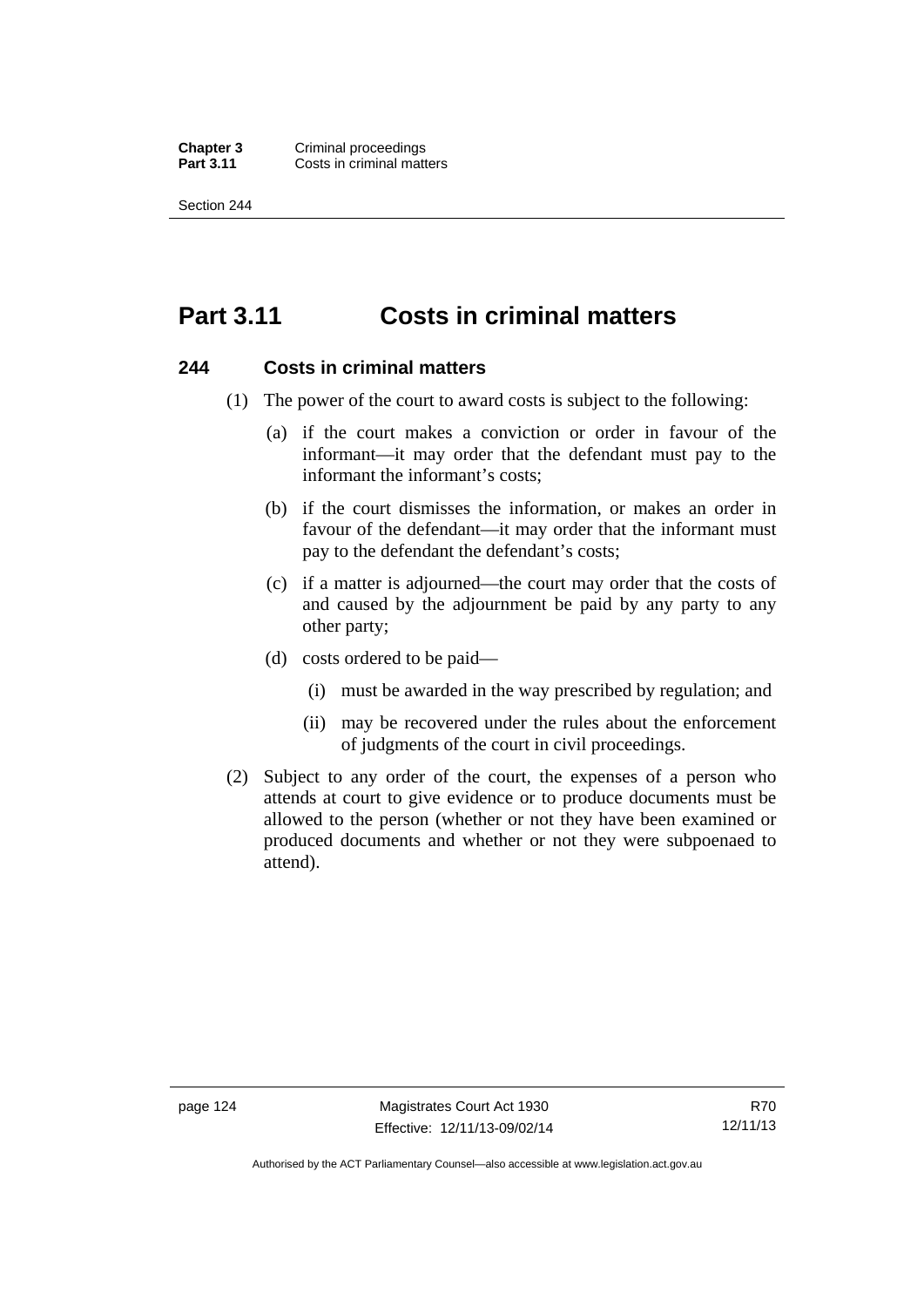# **Part 3.12 Securities in criminal matters**

# **248 Meaning of** *security***—pt 3.12**

In this part:

*security* means a security under the *[Crimes \(Sentencing\) Act 2005](http://www.legislation.act.gov.au/a/2005-58)*, section 15A (Fines—security for payment).

#### **249 Securities taken under Act**

- (1) A person must give security, whether as principal or surety, either by the deposit of an amount with the registrar, or by an oral or written acknowledgment of the undertaking or condition by which, and of the amount for which, the person is bound.
	- *Note* If a form is approved under the *[Court Procedures Act 2004](http://www.legislation.act.gov.au/a/2004-59)* for this provision, the form must be used.
- (2) Record of the security having been made may be provided by entry of it in the court's records.

# **250 Recovery of amount due under security**

Any amount becoming due under a security is recoverable on a claim by a police officer or by the registrar or by some other person authorised by the court.

#### **252 Sums paid by surety may be recovered from principal**

Any amount paid by a surety on behalf of his or her principal in relation to a security, together with all costs, charges and expenses incurred by the surety in relation to the security, is taken to be a debt due to the surety from the principal, and may be recovered on a claim by the surety.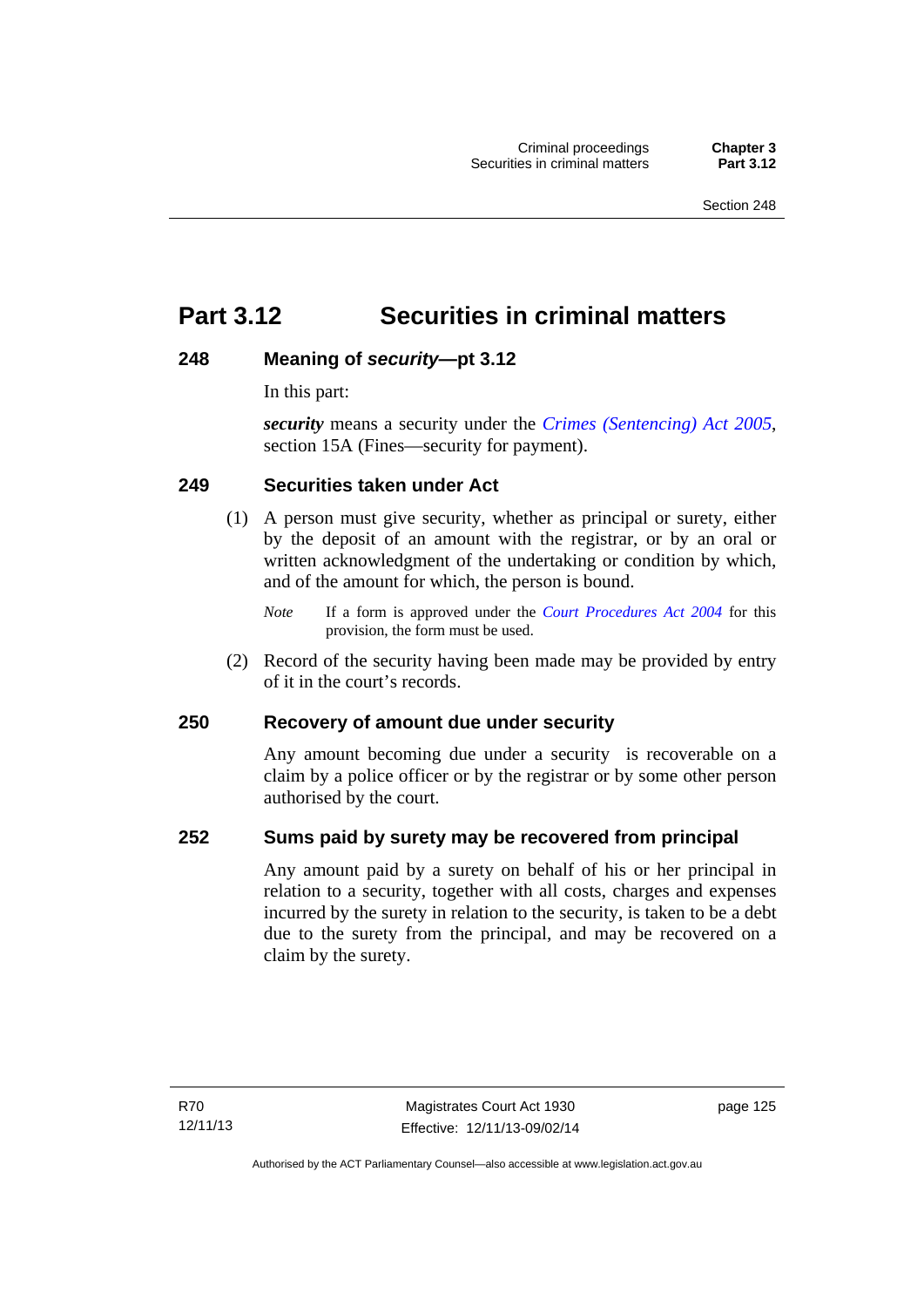Section 253

# **253 Payment enforced by security**

If security is given for payment of an amount, the payment must be enforced by means of the security in substitution for other means of enforcing the payment.

### **254 Enforcement of recognisance**

- $(1)$  If—
	- (a) a witness or a person sought to be made a witness has entered into a recognisance for this Act; and
	- (b) the court is satisfied that the witness or person sought to be made a witness has failed to comply with a condition of the recognisance;

the court may declare the recognisance to be forfeited and may make an order that the witness or person sought to be made a witness pay the whole or a part of the amount in which the witness or person is bound under the recognisance.

- $(2)$  If—
	- (a) the court has declared a recognisance to be forfeited under subsection (1); and
	- (b) a person is bound by the recognisance as surety for the performance of that condition;

the court may make an order that the person mentioned in paragraph (b) pay the whole or a part of the amount in which the person is bound under the recognisance.

 (3) An order made under subsection (1) or (2) may be enforced as if it were a judgment entered on a claim by the registrar.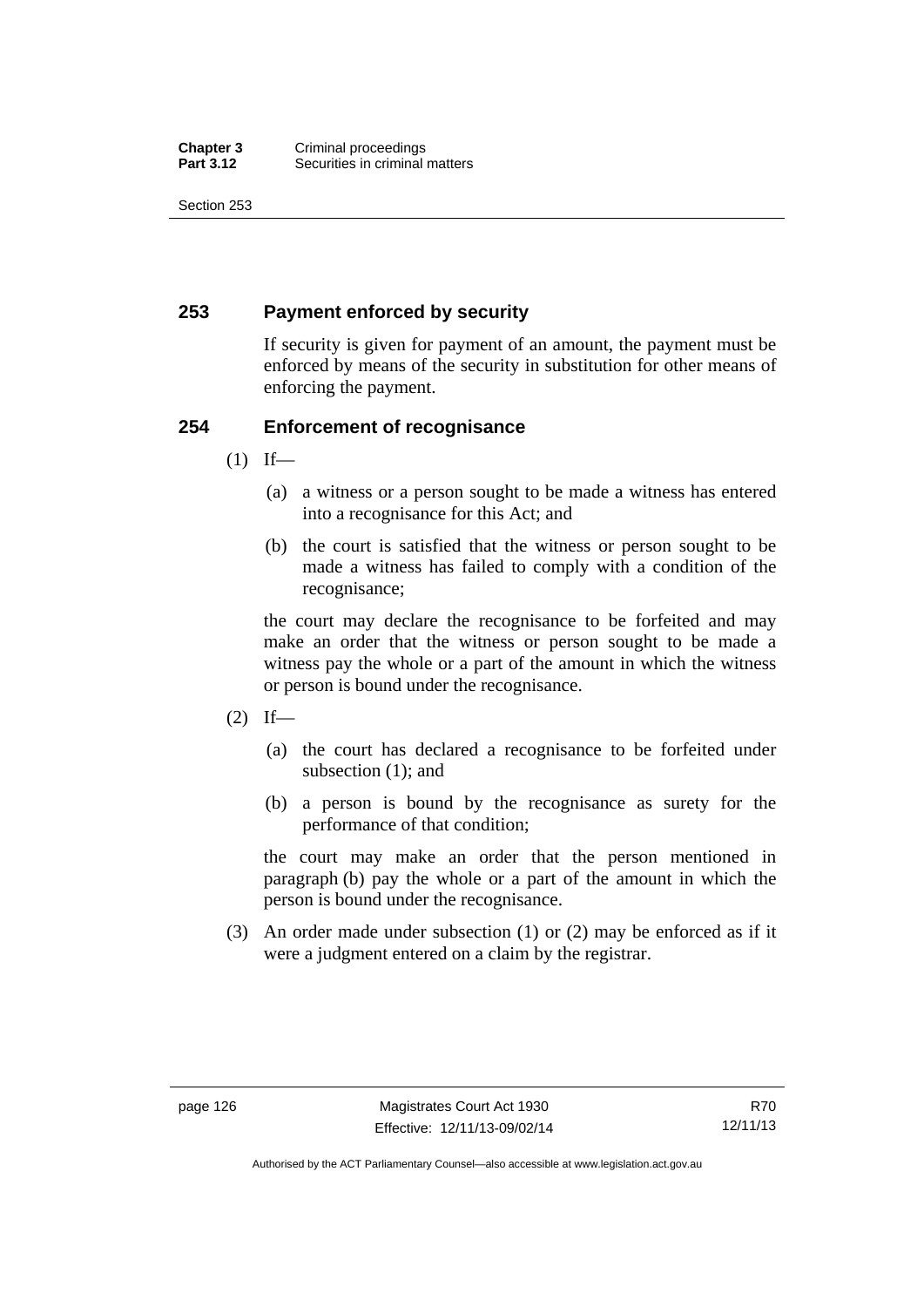- (4) Subject to subsection (5), the court may, on application by a person against whom an order has been made under subsection (1) or (2)—
	- (a) vary the order by reducing the amount payable under the order; or
	- (b) revoke the order and, if the order was made under subsection (1), revoke the declaration that the recognisance is forfeited.
- $(5)$  If—
	- (a) the court has made an order under subsection (1) or (2); and
	- (b) an enforcement order has been made; and
	- (c) property has been sold under the enforcement order;

the court must not make an order under subsection (4).

 (6) It is not necessary that, for the purpose of hearing an application under subsection (4), the court be constituted by the magistrate who made the order to which the application relates.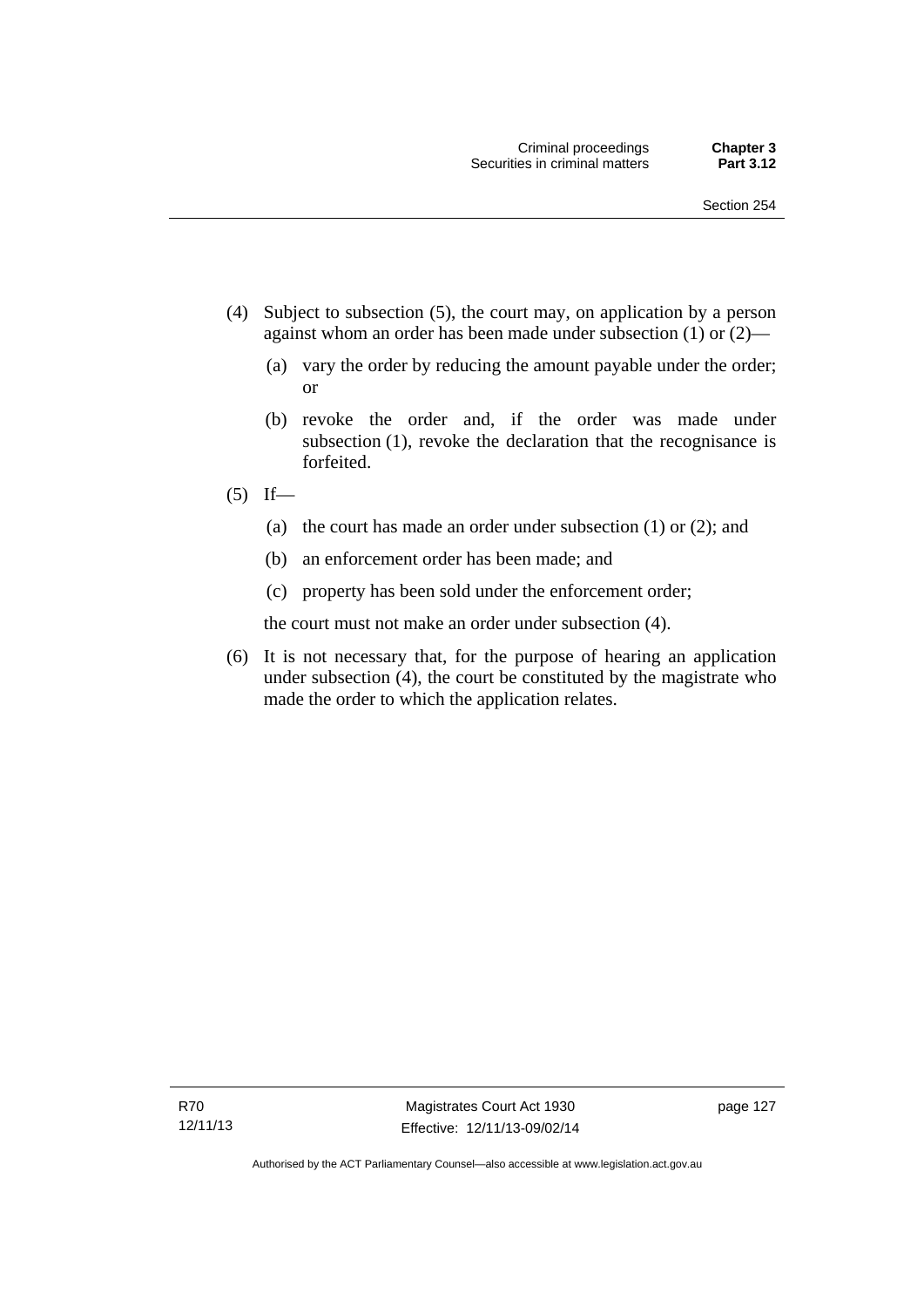**Chapter 4 Civil proceedings**<br>**Part 4.1 Preliminary Preliminary** 

Section 256

# **Chapter 4 Civil proceedings**

# Part 4.1 **Preliminary**

#### **256 Application of ch 4**

This chapter does not apply in relation to—

- (a) a proceeding under the *[Domestic Violence and Protection](http://www.legislation.act.gov.au/a/2008-46)  [Orders Act 2008](http://www.legislation.act.gov.au/a/2008-46)*; or
- (b) a proceeding under the *[Workers Compensation Act 1951](http://www.legislation.act.gov.au/a/1951-2)*; or
- (c) a proceeding on an information for an offence.

page 128 Magistrates Court Act 1930 Effective: 12/11/13-09/02/14

Authorised by the ACT Parliamentary Counsel—also accessible at www.legislation.act.gov.au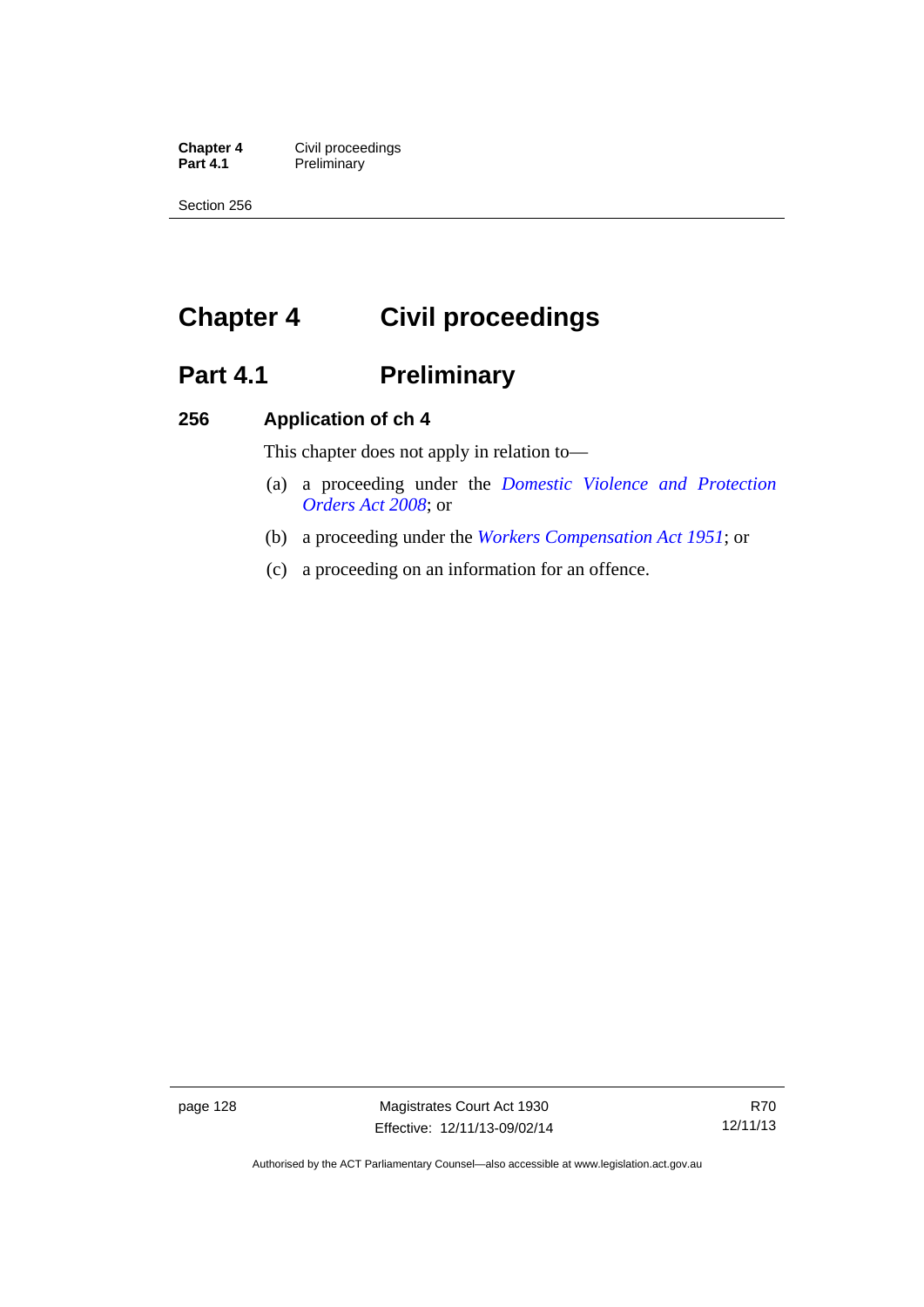# **Part 4.2 Civil jurisdiction**

### **257 Personal actions at law—amount or value**

- (1) The Magistrates Court has jurisdiction to hear and decide any personal action at law if the amount claimed is not more than \$250 000, including a personal action at law if—
	- (a) the amount claimed is the amount owing on a balance of account, after an admitted set-off or otherwise; or
	- (b) any amount in excess of \$250 000 to which the plaintiff may be entitled in relation to the cause of action is abandoned in accordance with the rules.
- (2) If the amount claimed in a personal action includes interest up to judgment, or a lump sum instead of interest, in accordance with the rules, the interest is disregarded in working out whether or not the court has jurisdiction.
- (3) For this section, a *personal action at law* includes an action relating to the detention of goods, and the amount claimed in the action is the value of the goods plus any amount claimed for damages for the detention of the goods.
- (4) Subsection (1) does not limit the court's jurisdiction if, under another law in force in the ACT, an amount may be recovered by action in the court (even if the amount is more than \$250 000).
- (5) The court's jurisdiction under subsection (1) is additional to any jurisdiction that the court has under any other law in force in the ACT.

### **258 Power of court to grant relief**

- (1) In any proceeding that the Magistrates Court has jurisdiction to hear and decide—
	- (a) the court may grant any relief, redress or remedy that the Supreme Court may grant in a similar action in that court, and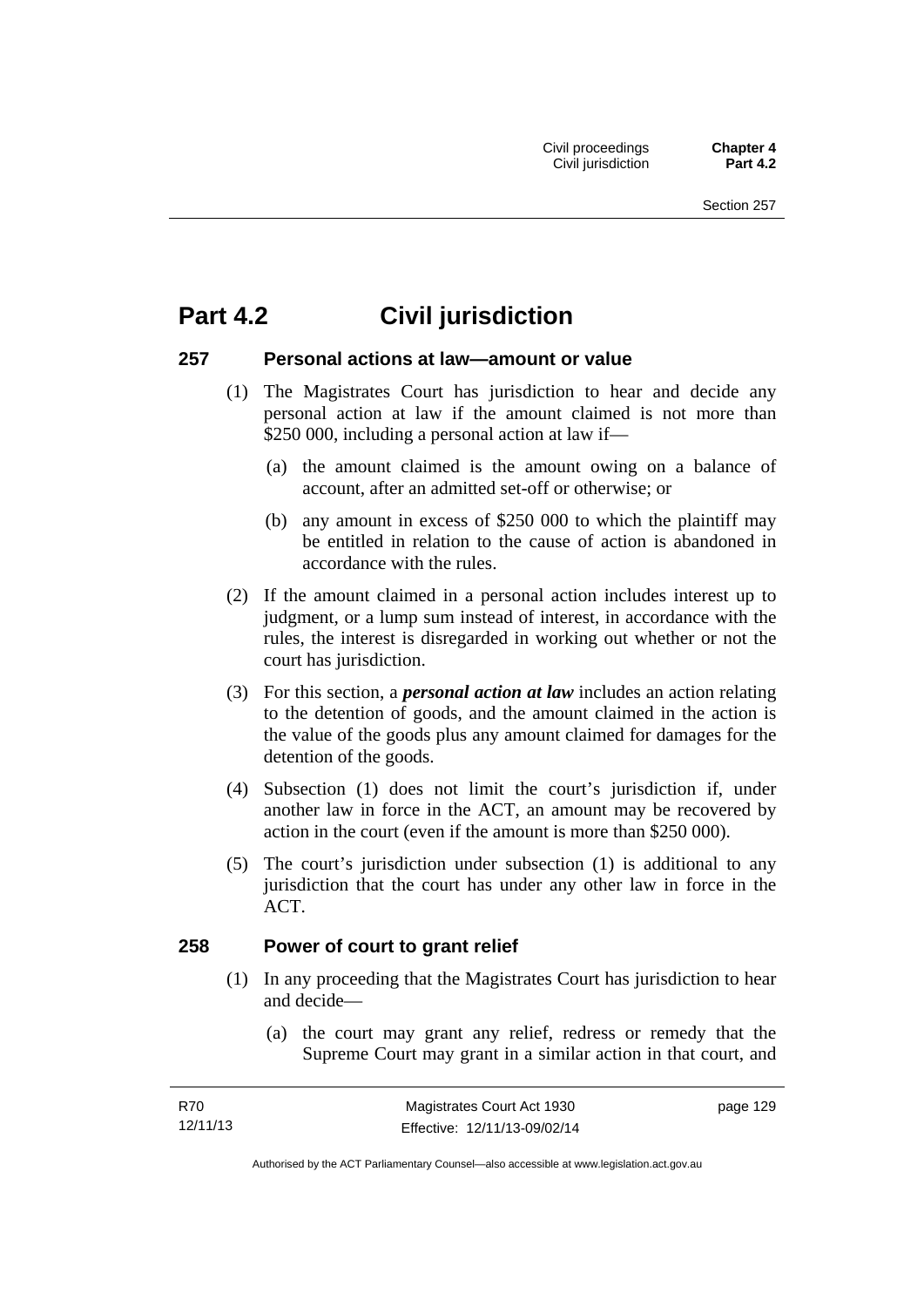#### **Chapter 4 Civil proceedings**<br>**Part 4.2 Civil iurisdiction Civil jurisdiction**

Section 259

for that purpose the Magistrates Court may make any order that the Supreme Court may make; and

- (b) the court must give effect to any ground of defence, counterclaim or set-off, whether equitable or legal, in the same way and to the same extent that the Supreme Court would do.
- (2) For the exercise by the Magistrates Court of its powers under subsection (1) in any proceeding—
	- (a) a magistrate constituting the court has, as well as any other powers under this Act, all the powers of a judge in a similar action in the Supreme Court; and
	- (b) the registrar, bailiff or other appropriate officer of the Magistrates Court must exercise any function that a corresponding officer of the Supreme Court would exercise in a similar action in that court in accordance with the practice and procedure of that court.
- (3) In exercising a function mentioned in subsection (2), the registrar, a bailiff or other officer of the court must comply with this Act, the rules and any order of the Magistrates Court.

### **259 Rules of equity to prevail**

In any proceeding in the Magistrates Court, if there is a conflict between the rules of equity and the rules of common law, the rules of equity prevail.

### **260 Nuisance**

- (1) The Magistrates Court has the same jurisdiction as the Supreme Court to hear and decide a civil action for nuisance.
- (2) In a civil action for nuisance, the Magistrates Court may grant the same relief as the Supreme Court may grant in a similar action in that court.

Authorised by the ACT Parliamentary Counsel—also accessible at www.legislation.act.gov.au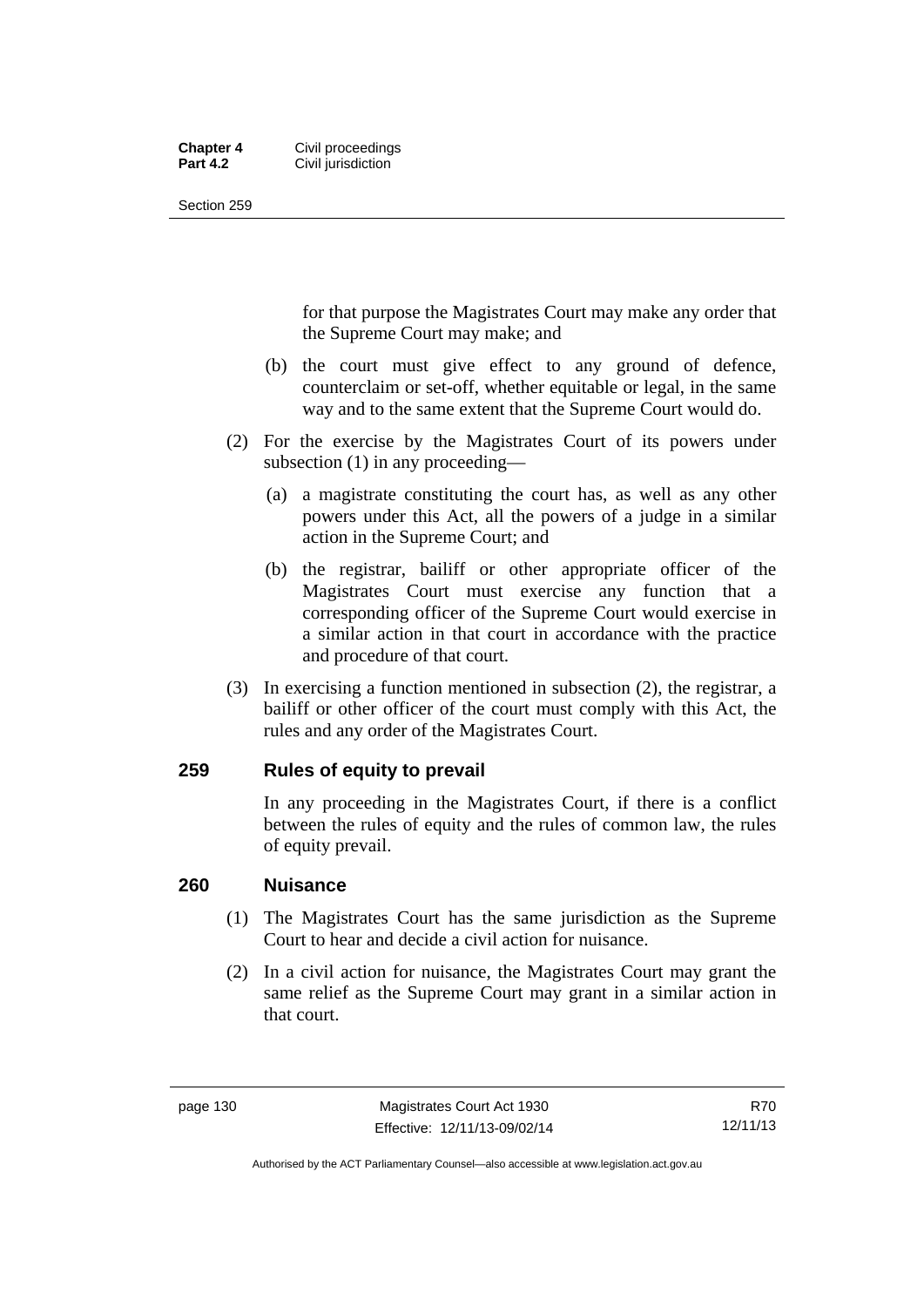### **261 Disputed debts**

- (1) The Magistrates Court may, in a proceeding in the court, declare that—
	- (a) a person is or is not indebted to someone else; or
	- (b) a person is or is not indebted to someone else in a stated amount; or
	- (c) a person is or is not indebted to someone else in an amount that is more than a stated amount.
- (2) This section applies only in relation to a debt that is not more than \$250 000.

### **262 Cause of action arising, or defendant resident, outside ACT**

The Magistrates Court has jurisdiction to hear and decide a proceeding if—

- (a) the defendant was resident in the ACT when the claim was served on the defendant, even though all of the cause of action in the proceeding arose outside the ACT; or
- (b) both of the following apply, even though the defendant is not in the ACT:
	- (i) a material part of the cause of action in the proceeding arose in the ACT, even though part of the cause of action arose outside the ACT;
	- (ii) the claim is served on the defendant in Australia or an external territory.

### **263 Requests under conventions relating to legal proceedings in civil and commercial matters**

 (1) The Magistrates Court has jurisdiction to make any order or take any action necessary to comply with a request received from the

page 131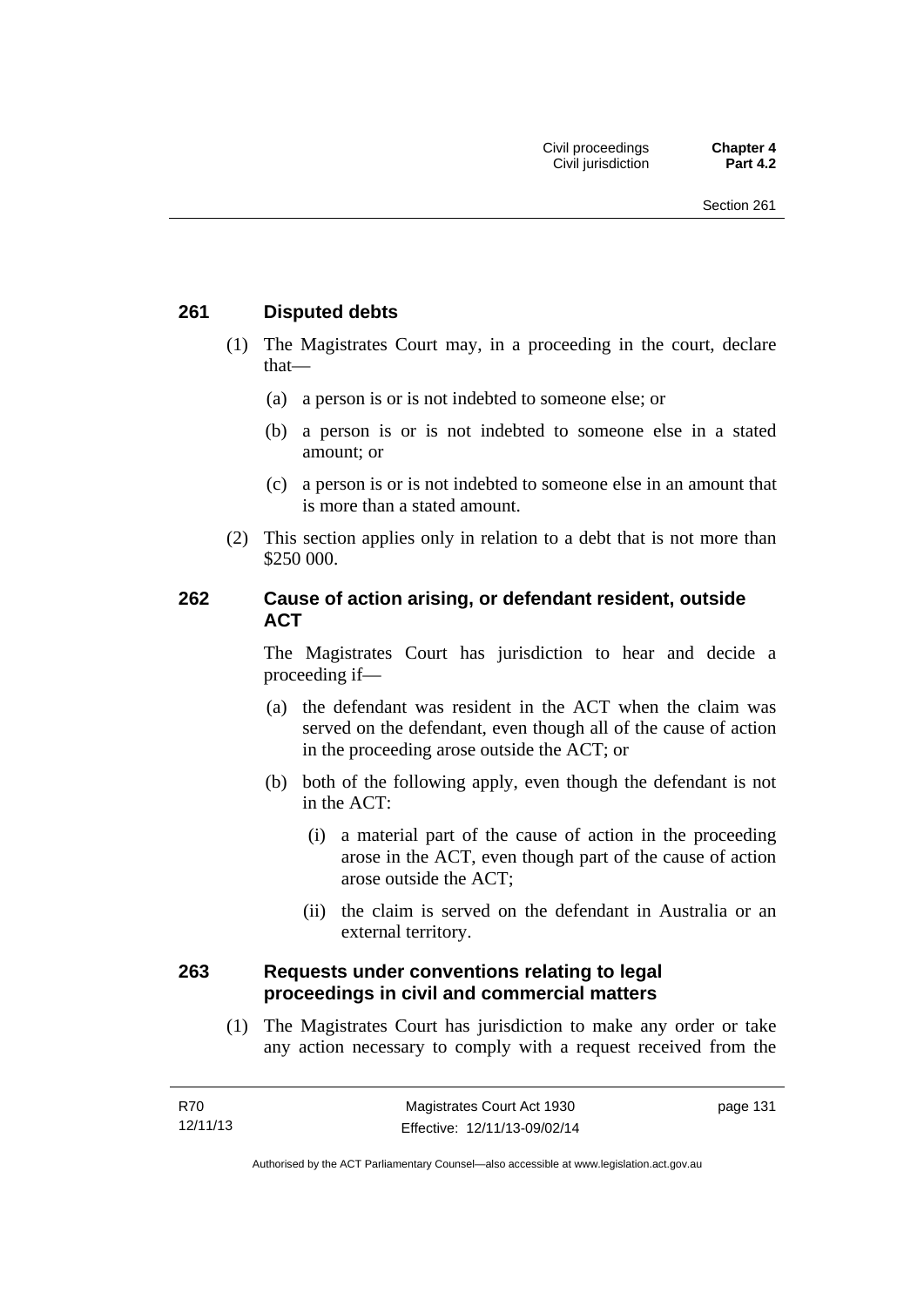#### **Chapter 4 Civil proceedings**<br>**Part 4.2 Civil iurisdiction Civil jurisdiction**

Section 264

consular or other authority of a relevant foreign country for serving documents in the ACT or taking evidence in the ACT.

(2) In this section:

*relevant foreign country*—a foreign country is a *relevant foreign country* if a convention relating to legal proceedings in civil and commercial matters is in force between the country and Australia.

### **264 Proceedings affecting title to land**

- (1) The Magistrates Court does not have jurisdiction to hear and decide a proceeding in which the title to land is genuinely in question.
- (2) However, the jurisdiction of the Magistrates Court to hear and decide a proceeding is not affected only because the title to land incidentally comes in question in the proceeding.
- (3) In a proceeding mentioned in subsection (2), a judgment is not evidence of title to land.

### **265 Disputes under Residential Tenancies Act**

The Magistrates Court does not have jurisdiction in relation to a dispute to which the *[Residential Tenancies Act 1997](http://www.legislation.act.gov.au/a/1997-84)* applies if the amount in dispute is not more than \$10 000.

#### **266 Complaints under Utilities Act, pt 12**

The Magistrates Court does not have jurisdiction in relation to a matter to the extent to which it is the subject of—

- (a) a complaint under the *[Utilities Act 2000](http://www.legislation.act.gov.au/a/2000-65)*, part 12 (Complaints); or
- (b) a direction or declaration of the ACAT under that part.

Authorised by the ACT Parliamentary Counsel—also accessible at www.legislation.act.gov.au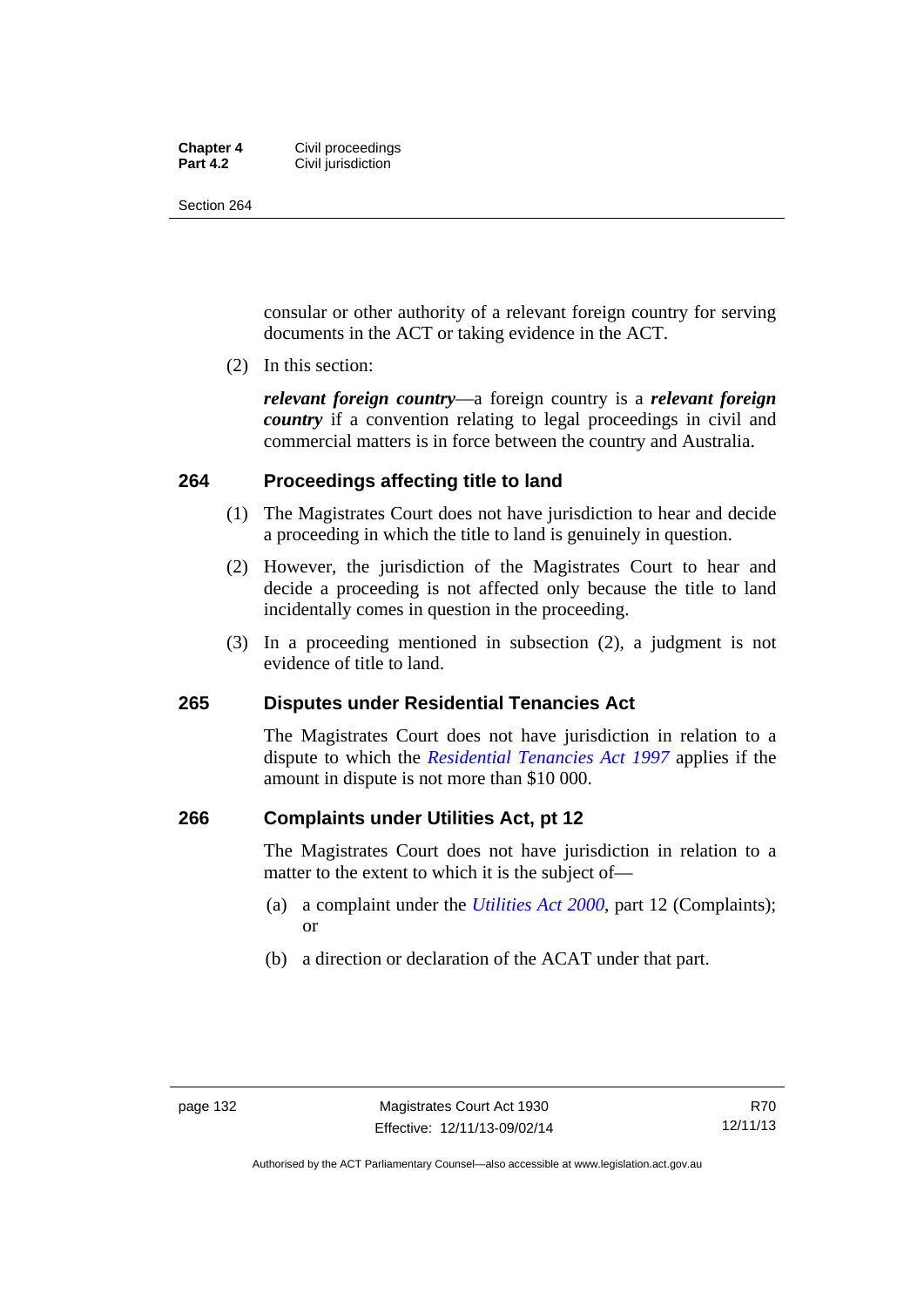### **266A Civil disputes under ACT Civil and Administrative Tribunal Act**

- (1) A proceeding may not be started in the Magistrates Court in relation to—
	- (a) a common boundaries determination; or
	- (b) another civil dispute if an amount of not more than \$10 000 is claimed, or sought to be declared as a debt, whether or not any other relief is also sought.
- (2) To remove any doubt, this section does not apply in relation to the enforcement of an order made by the ACAT.
	- *Note* The *[ACT Civil and Administrative Tribunal Act 2008](http://www.legislation.act.gov.au/a/2008-35)*, s 71 provides that a money order or non-money order made by the ACAT is taken to have been filed in the Magistrates Court for enforcement under the *[Court](http://www.legislation.act.gov.au/sl/2006-29)  [Procedures Rules 2006](http://www.legislation.act.gov.au/sl/2006-29)*, pt 2.18 (Enforcement).
- (3) In this section:

*civil dispute*—see the *[ACT Civil and Administrative Tribunal](http://www.legislation.act.gov.au/a/2008-35)  [Act 2008](http://www.legislation.act.gov.au/a/2008-35)*, section 16.

*common boundaries determination*—see the *[ACT Civil and](http://www.legislation.act.gov.au/a/2008-35)  [Administrative Tribunal Act 2008](http://www.legislation.act.gov.au/a/2008-35)*, section 15.

*Note* An application may be made to the ACAT for civil disputes (see the *[ACT Civil and Administrative Tribunal Act 2008](http://www.legislation.act.gov.au/a/2008-35/default.asp)*, pt 4). The ACAT has, in relation to civil disputes, the same jurisdiction and powers as the Magistrates Court (see the *[ACT Civil and Administrative Tribunal](http://www.legislation.act.gov.au/a/2008-35)  [Act 2008](http://www.legislation.act.gov.au/a/2008-35)*, s 22).

### **266B Enforcement of ACT Civil and Administrative Tribunal order—representation**

- (1) This section applies if a person (the *first person*)—
	- (a) was represented in an application in the ACAT by someone else (the *second person*) under the *[ACT Civil and](http://www.legislation.act.gov.au/a/2008-35)  [Administrative Tribunal Act 2008](http://www.legislation.act.gov.au/a/2008-35)*, section 30; and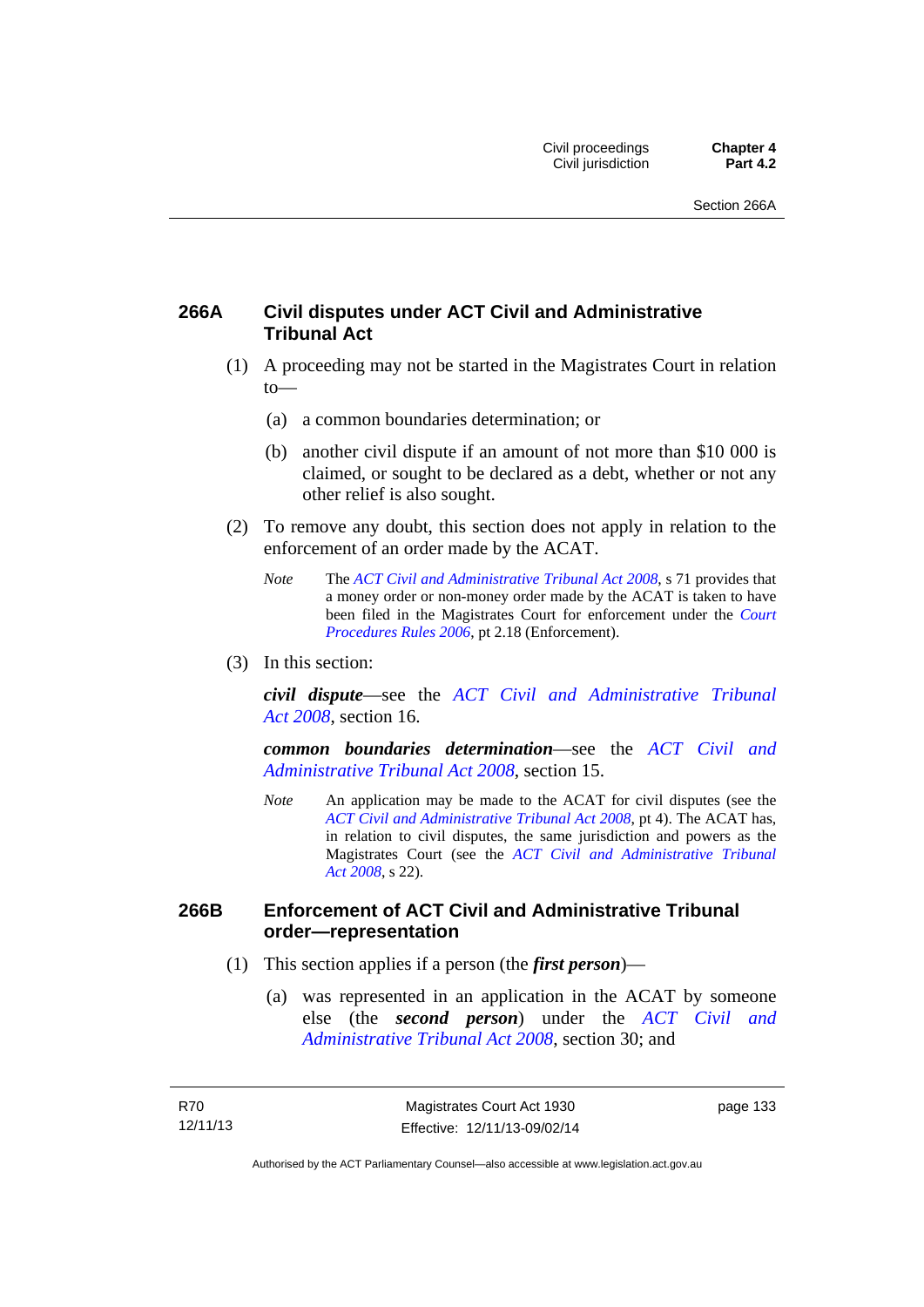| <b>Chapter 4</b> | Civil proceedings  |
|------------------|--------------------|
| <b>Part 4.2</b>  | Civil jurisdiction |

Section 266B

- (b) the ACAT made a money order or non-money order in favour of the first person; and
- (c) the first person enforces the order in the Magistrates Court under the *[Court Procedures Rules 2006](http://www.legislation.act.gov.au/sl/2006-29)*, part 2.18 (Enforcement).
- (2) The second person may represent the first person in the enforcement proceeding in the Magistrates Court.

page 134 Magistrates Court Act 1930 Effective: 12/11/13-09/02/14

Authorised by the ACT Parliamentary Counsel—also accessible at www.legislation.act.gov.au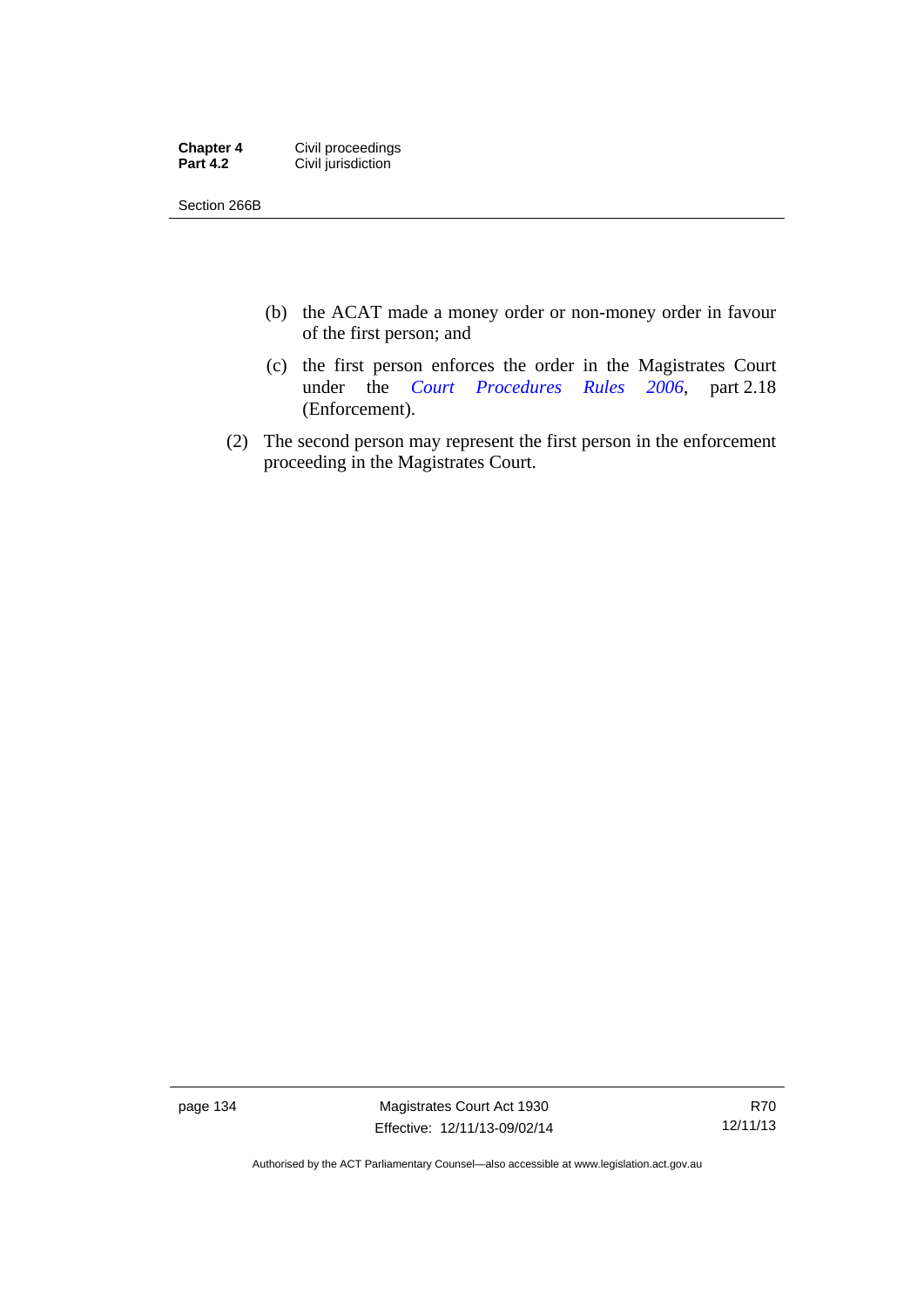# **Part 4.3 Case stated for Supreme Court**

### **267 Case stated**

- (1) On the application of a party to a proceeding in the Magistrates Court, the court may state, in the form of a special case, any question of law that arises in the proceeding for the opinion of the Supreme Court.
- (2) The Supreme Court has jurisdiction to hear and decide a case stated under this section.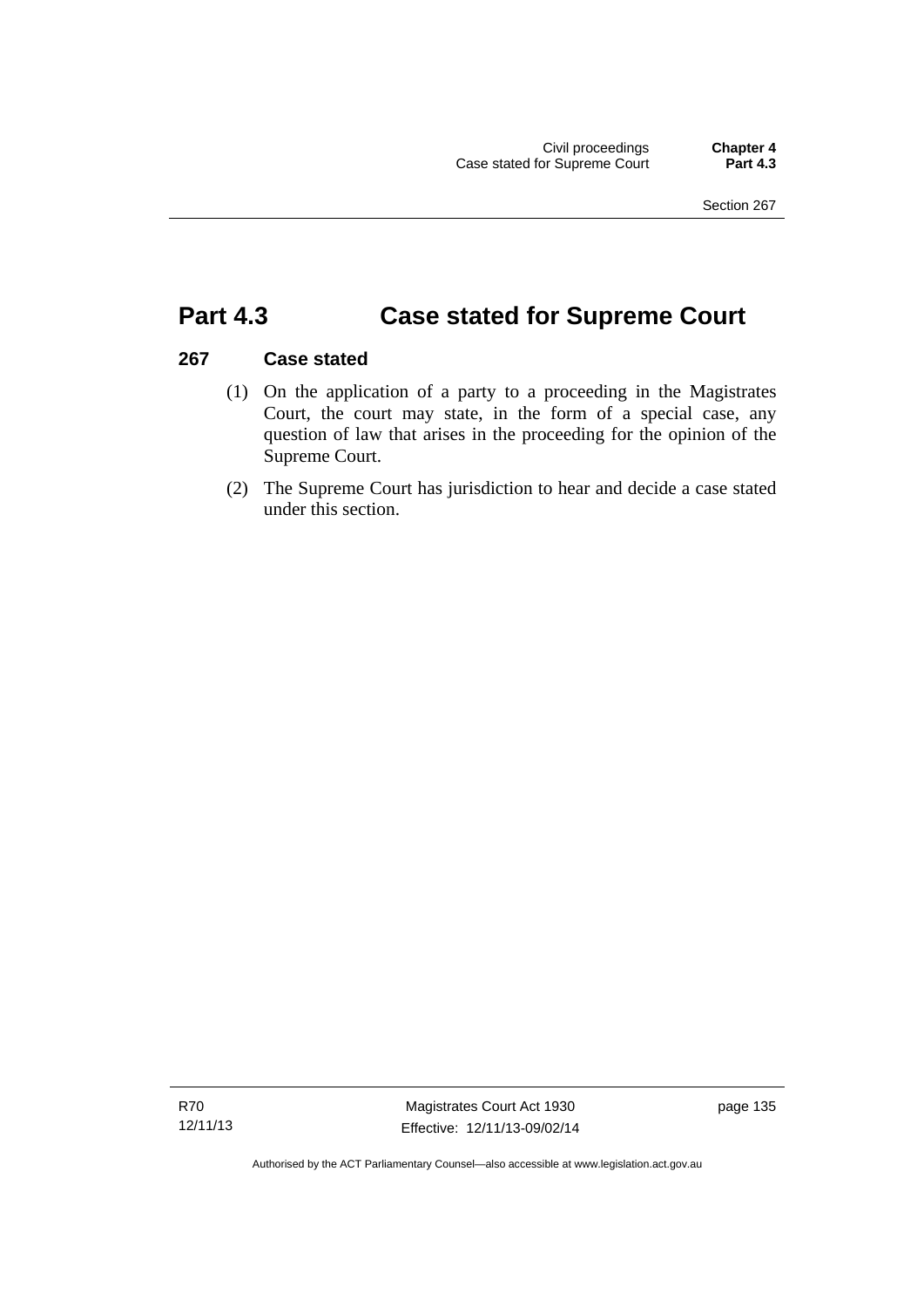Section 268

# **Part 4.4 Transfer of proceedings from or to Supreme Court**

### **268 Transfer of action from Supreme Court**

- (1) This section applies if a proceeding in relation to the cause of action on which a prescribed action pending in the Supreme Court is founded could properly have been begun in the Magistrates Court.
- (2) The Supreme Court may, on the application of a party to the action or its own initiative, order that the action be transferred to the Magistrates Court if it considers it just to do so.
- (3) In subsection (1):

*prescribed action* means an action in which the amount claimed (whether initially or as reduced by payment, admitted set-off or otherwise) is not more than the amount for which the Magistrates Court has jurisdiction under this chapter.

### **269 Procedure on transfer of action from Supreme Court**

- (1) This section applies if the Supreme Court has made an order under section 268 that an action pending in the Supreme Court be transferred to the Magistrates Court.
- (2) A party to the action may file in the Magistrates Court a copy of the order, a copy of each of the pleadings (if any) in the action and any other relevant documents filed in the Supreme Court.
- (3) When the copies have been filed, the action—
	- (a) stops being an action in the Supreme Court; and
	- (b) becomes a proceeding in the Magistrates Court.
- (4) The proceeding is taken to have been begun in the Magistrates Court on the day the action was begun in the Supreme Court.
- (5) Costs in the proceeding are to be allowed—

Authorised by the ACT Parliamentary Counsel—also accessible at www.legislation.act.gov.au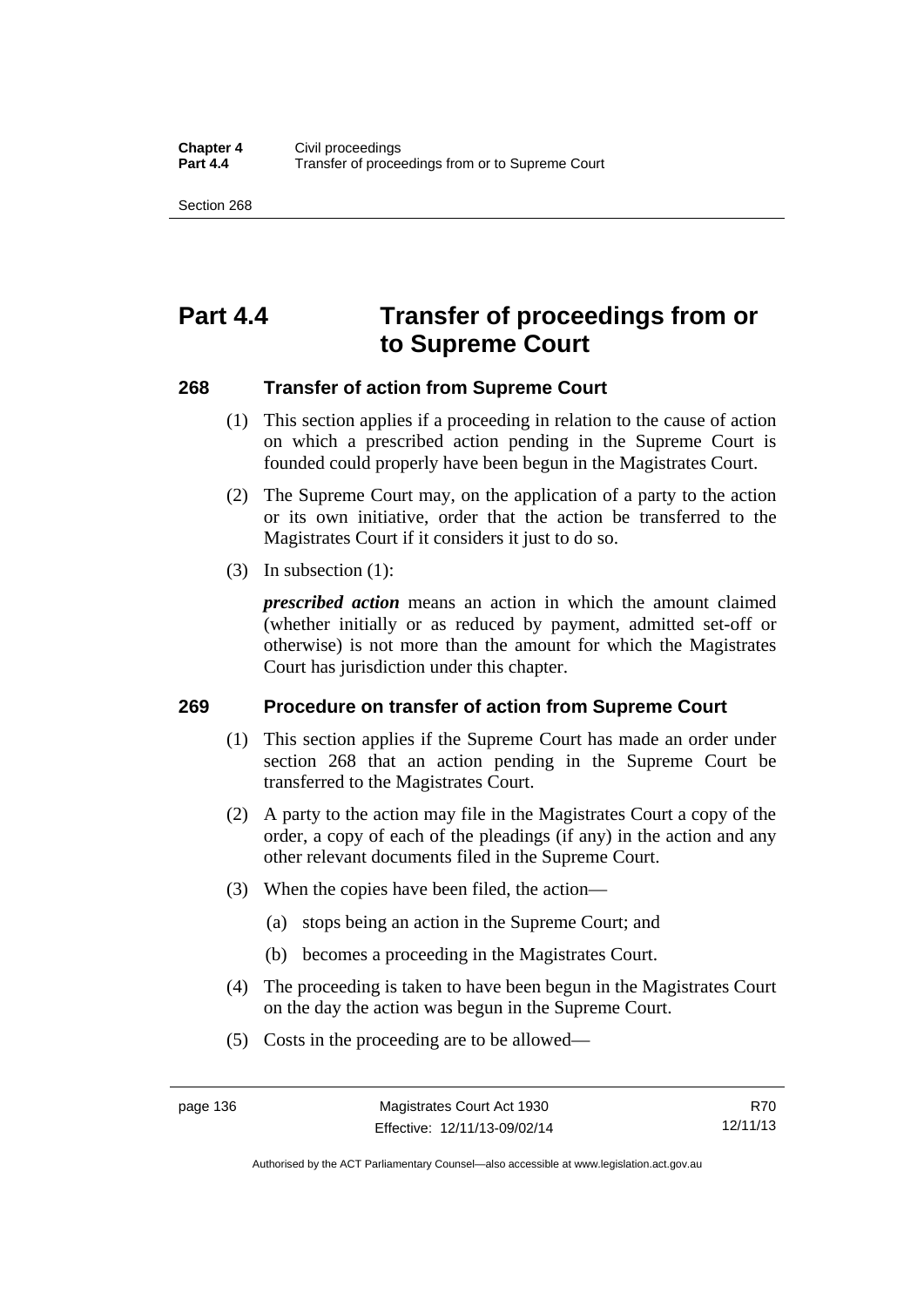- (a) for costs incurred before the order under section 268 was made (including the costs of getting the order) and the costs of getting the copies mentioned in subsection (2)—in accordance with the rules under the *[Court Procedures Act 2004](http://www.legislation.act.gov.au/a/2004-59)* applying to the Supreme Court, but subject to any Supreme Court order; and
- (b) for costs incurred after the order was made (not including the costs of getting the copies)—in accordance with the rules applying to the Magistrates Court.
- (6) If costs mentioned in subsection (5) (a) are to be assessed, the costs must be assessed by the registrar in accordance with the rules applying to the Supreme Court.

### **270 Removal of proceedings into Supreme Court**

On the application of a party to a proceeding in the Magistrates Court, the Supreme Court may order that the proceeding be removed into the Supreme Court on the conditions about costs, security for the amount claimed or costs, or otherwise, that the Supreme Court considers just.

### **271 Stay of proceedings**

- (1) This section applies if an application under section 270 to have a proceeding in the Magistrates Court removed into the Supreme Court is pending.
- (2) On the application of a party to the proceeding, the Supreme Court may order that the proceeding be stayed until the application under section 270 is decided or until the Supreme Court orders otherwise.
- (3) An order that a proceeding be stayed takes effect immediately on a copy of the order being filed in the Magistrates Court.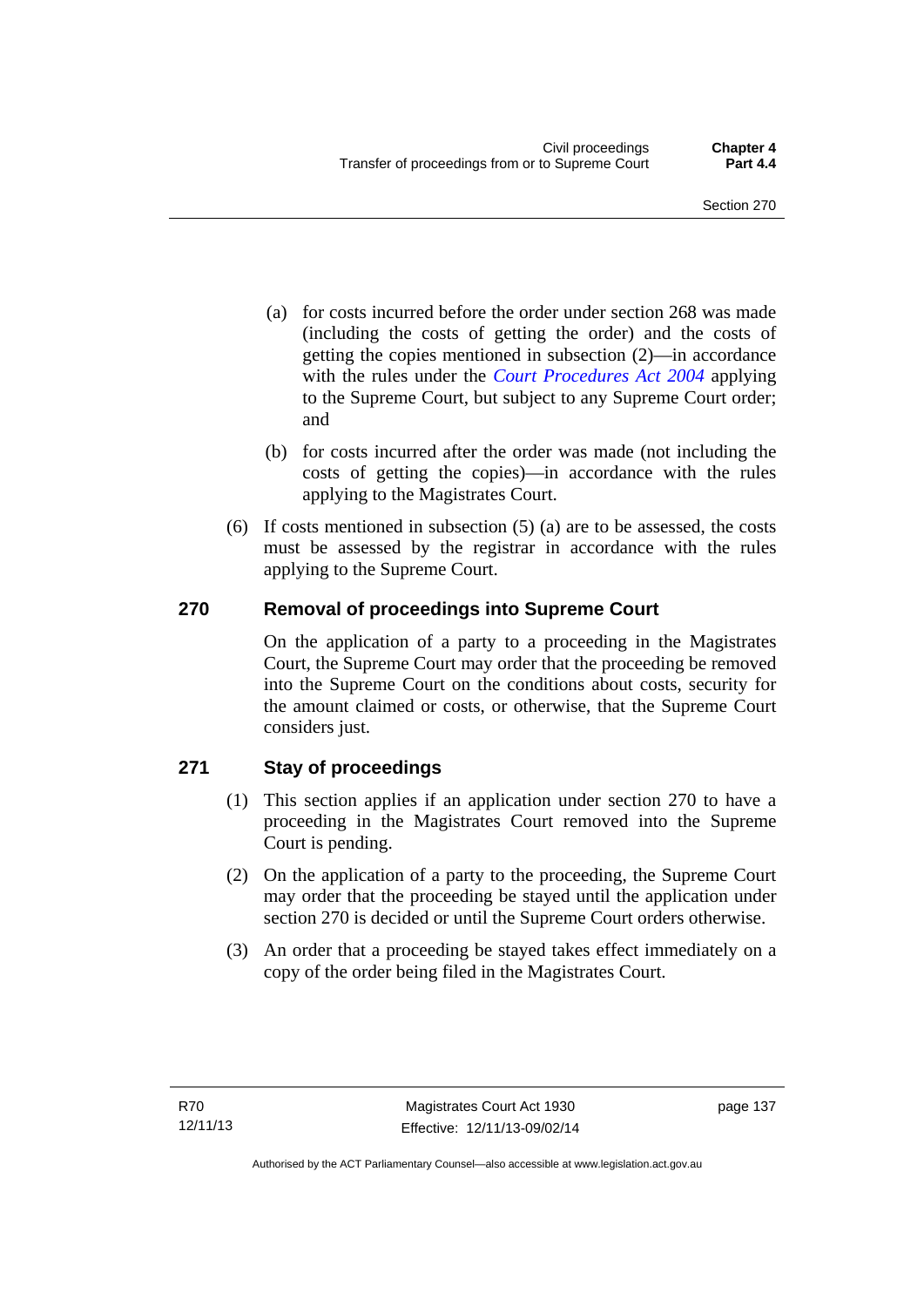**Chapter 4 Civil proceedings**<br>**Part 4.5 Civil appeals Civil appeals** 

Section 272

# **Part 4.5 Civil appeals**

### **272 Meaning of** *appeal***—pt 4.5**

In this part:

*appeal* means an appeal to the Supreme Court from a judgment or order of the Magistrates Court, whether final or interlocutory, in a proceeding that the Magistrates Court has jurisdiction to hear and decide under this chapter.

### **273 Jurisdiction**

- (1) The jurisdiction of the Supreme Court to hear and decide appeals is subject to the exceptions and conditions in this part.
- (2) Subsection (1) does not affect the operation of any other law that provides for the appellate jurisdiction of the Supreme Court.

### **274 Cases in which appeal may be brought**

- (1) An appeal may be brought only with the leave of the Supreme Court.
- (2) However, an appeal may be brought as of right from a judgment or order—
	- (a) for, or for the payment of, an amount of \$2 000 or more; or
	- (b) in a proceeding in the Magistrates Court—
		- (i) in which the matter in issue amounts to, or is of the value of, \$2 000 or more; or
		- (ii) that involves directly or indirectly a claim, demand or question to or in relation to any property or any civil right amounting to, or of the value of, \$2 000 or more.

Authorised by the ACT Parliamentary Counsel—also accessible at www.legislation.act.gov.au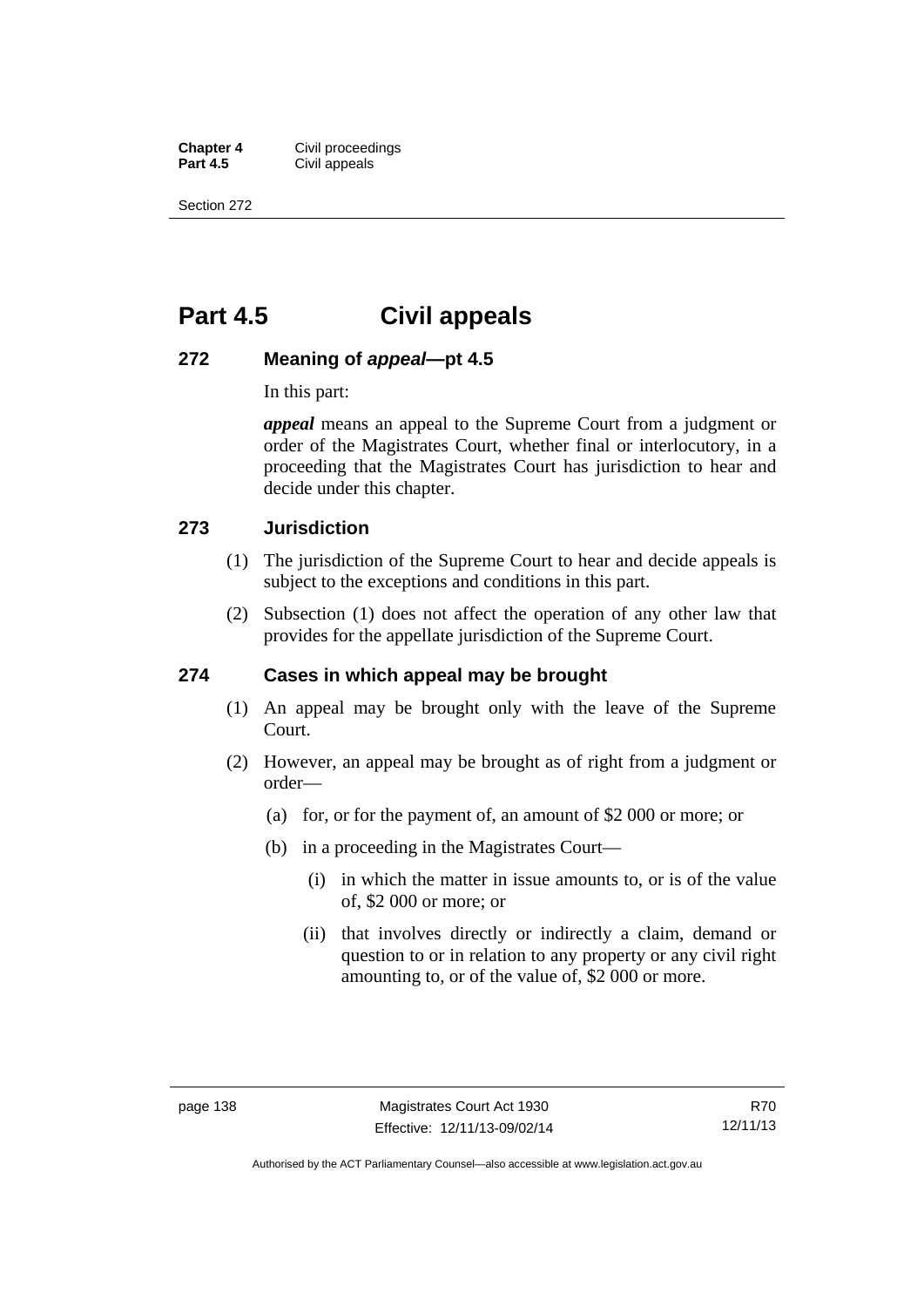### **276 Evidence on appeal**

In an appeal, the Supreme Court must have regard to the evidence given in the proceeding in the Magistrates Court out of which the appeal arose, and has power to draw inferences of fact and, in its discretion, to receive further evidence.

Authorised by the ACT Parliamentary Counsel—also accessible at www.legislation.act.gov.au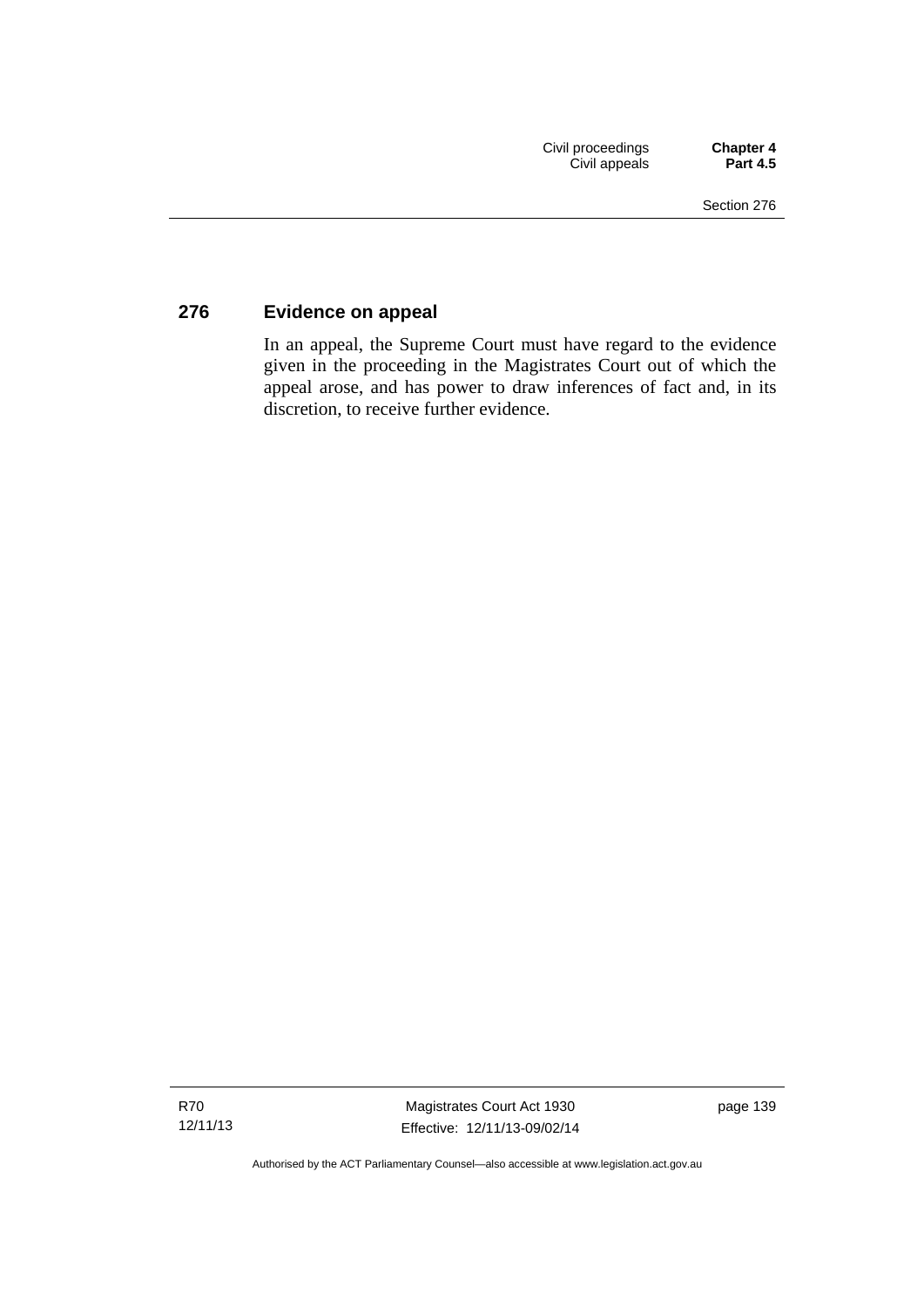**Chapter 4A** The Childrens Court<br>**Part 4A.1** The Childrens Court **The Childrens Court** 

Section 287

# **Chapter 4A The Childrens Court**

### **Part 4A.1 The Childrens Court**

#### **287 Childrens Court**

- (1) The Magistrates Court is known as the Childrens Court when it is constituted by the Childrens Court Magistrate exercising the jurisdiction given under section 288.
- (2) The Magistrates Court is also known as the Childrens Court when it is constituted by—
	- (a) a magistrate assigned under section 291C (Assignment of other magistrates for Childrens Court matters) who is exercising the jurisdiction given under section 288; or
	- (b) a magistrate acting under section 291D (2) (Completion of part-heard matters).
- (3) The Childrens Court may use the Magistrates Court seal.

### **288 Jurisdiction of Childrens Court**

- (1) The Childrens Court has jurisdiction to hear and decide—
	- (a) any criminal proceeding against a person in relation to a summary offence if the person was under 18 years old at the time of the alleged offence; and
	- (b) any criminal proceeding against a person in relation to an indictable offence (other than an offence punishable by imprisonment for life) if the person was under 18 years old at the time of the alleged offence; and
	- (c) a proceeding in relation to bail for a child; and

Authorised by the ACT Parliamentary Counsel—also accessible at www.legislation.act.gov.au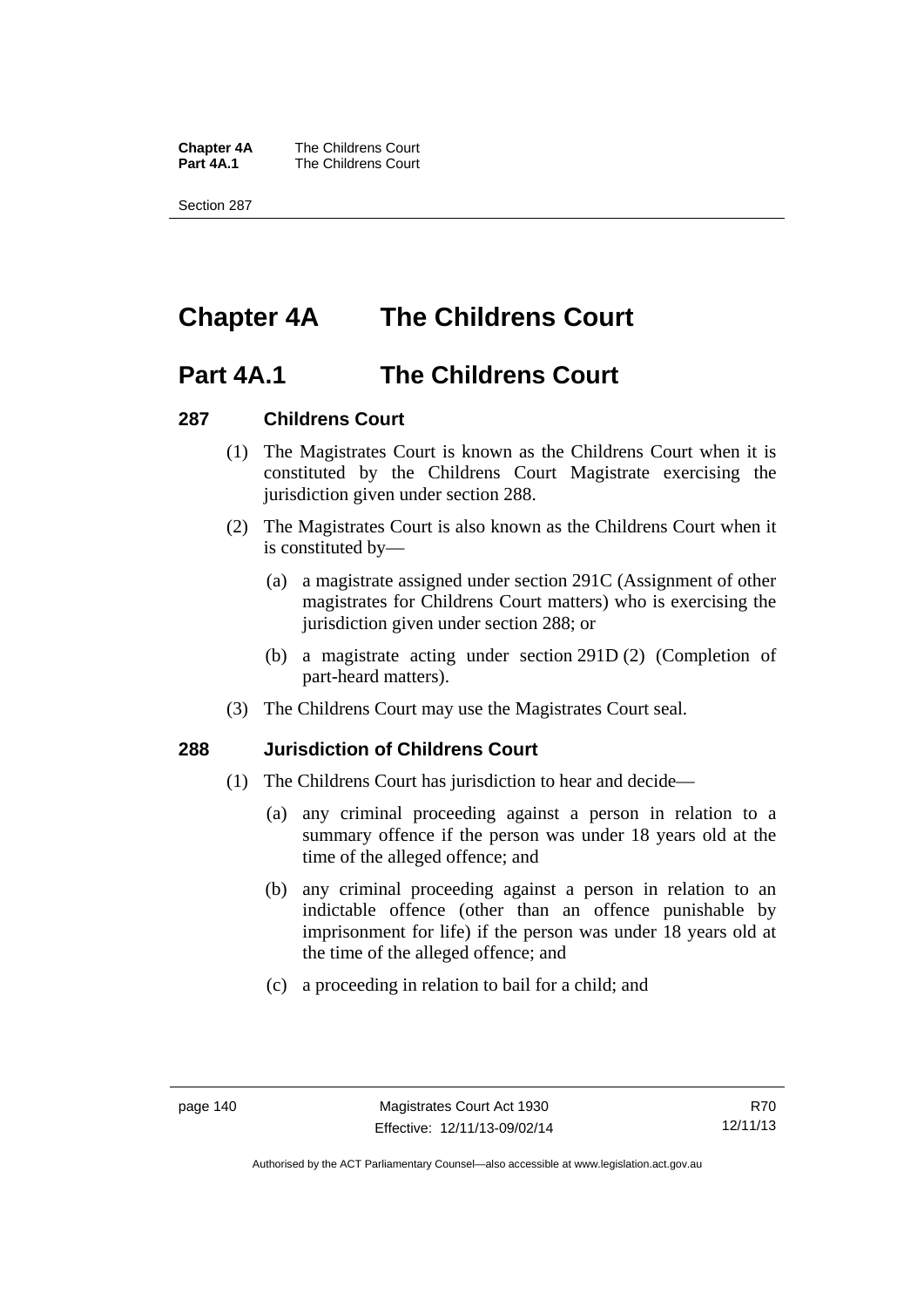- (d) any application or other proceeding under the *[Children and](http://www.legislation.act.gov.au/a/2008-19)  [Young People Act 2008](http://www.legislation.act.gov.au/a/2008-19)*, including a proceeding transferred to the court under the *[Children and Young People Act 2008](http://www.legislation.act.gov.au/a/2008-19)*, chapter 17 (Care and protection—interstate transfer of orders and proceedings); and
- (e) if a child and an adult are jointly charged with an offence—the proceeding against the child and the proceeding against the adult that arise out of the charge.
- (2) Subsection (1) (b) is subject to the *[Crimes Act 1900](http://www.legislation.act.gov.au/a/1900-40)*, section 374 (Summary disposal of certain cases at prosecutor's election) and section 375 (Summary disposal of certain cases).
- (3) Subsection (1) (c) is subject to the *[Bail Act 1992](http://www.legislation.act.gov.au/a/1992-8)*.

### **289 Procedure for proceedings where children jointly charged with adults**

- (1) If section 288 (1) (e) applies, a magistrate may, considering the nature of the alleged offence and the time and expense involved in carrying out hearings for the offence separately, order that the hearing for the offence against the child and the adult be heard together.
	- *Note* Section 288 (1) (e) applies if a child and an adult are jointly charged with an offence.
- (2) Subsection (1) does not affect the operation of the *[Court Procedures](http://www.legislation.act.gov.au/a/2004-59)  [Act 2004](http://www.legislation.act.gov.au/a/2004-59)*, part 7A (Procedural provisions—proceedings involving children or young people) in relation to the child.
- (3) To remove any doubt, the *[Court Procedures Act 2004](http://www.legislation.act.gov.au/a/2004-59)*, part 7A (Procedural provisions—proceedings involving children or young people) applies to a proceeding against a child even if the proceeding arises out of an offence for which the child and an adult were jointly charged.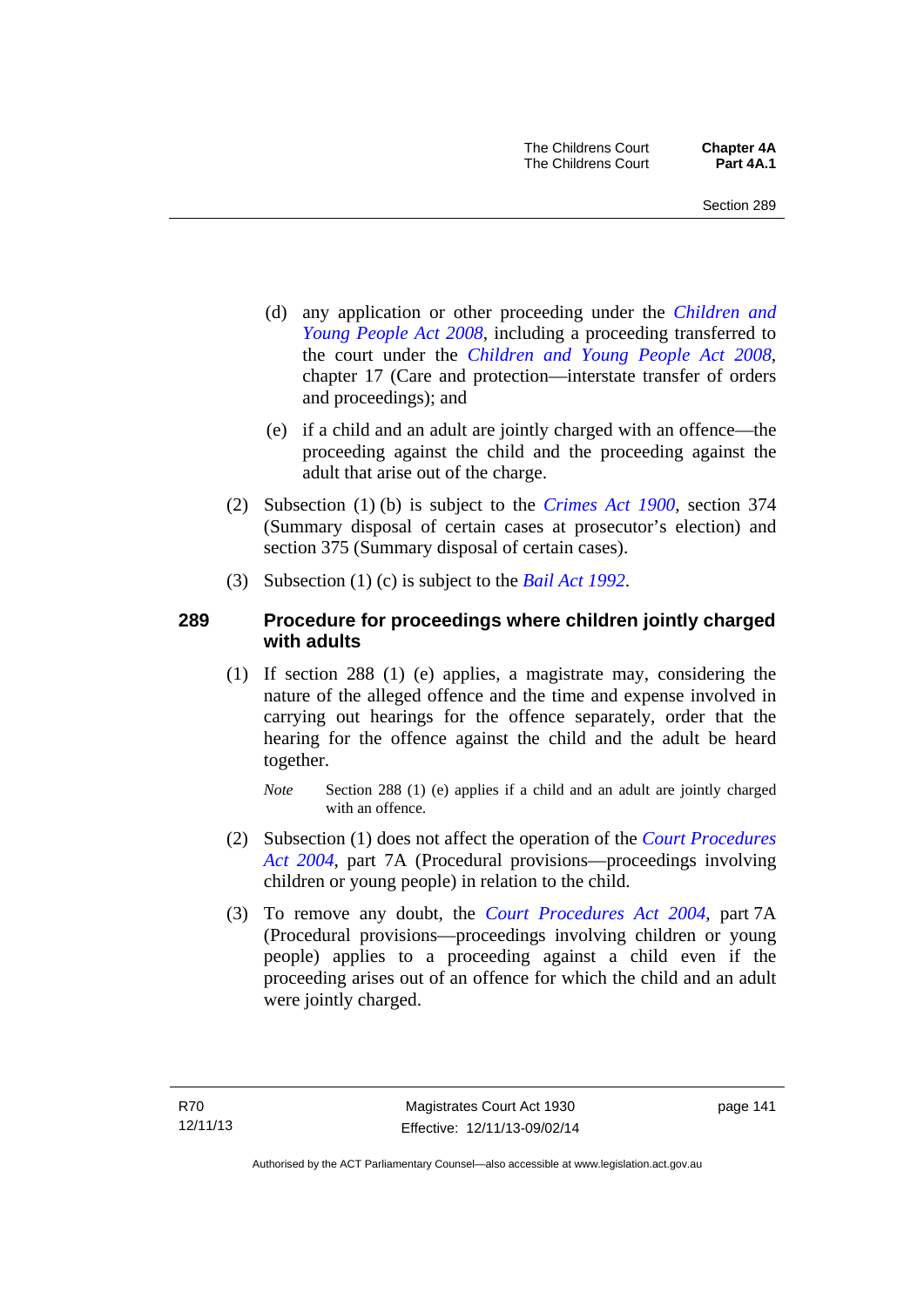#### **Chapter 4A** The Childrens Court<br>**Part 4A.1** The Childrens Court **The Childrens Court**

Section 290

#### **290 Chief Magistrate to arrange business of Childrens Court**

- (1) The Chief Magistrate is responsible for ensuring the orderly and prompt discharge of the business of the Childrens Court.
- (2) The Chief Magistrate may, subject to appropriate and practicable consultation with the magistrates, make arrangements about—
	- (a) the magistrate who is to be the Childrens Court Magistrate; and
	- (b) the assignment of a magistrate under—
		- (i) section 291B (Acting Childrens Court Magistrate); or
		- (ii) section 291C (Assignment of other magistrates for Childrens Court matters).

#### **291 Childrens Court Magistrate to hear all matters**

- (1) The Childrens Court Magistrate is responsible for dealing with all matters within the jurisdiction of the Childrens Court.
- (2) Subsection (1) is subject to—
	- (a) section 291C (Assignment of other magistrates for Childrens Court matters); and
	- (b) section 291D (Completion of part-heard matters).
- (2) Also, subsection (1) does not prevent a magistrate other than the Childrens Court Magistrate from exercising—
	- (a) a function or power given to a magistrate under a provision of the *[Children and Young People Act 2008](http://www.legislation.act.gov.au/a/2008-19)*; or
	- (b) a power given to a magistrate under a territory law to admit a child or young person to bail under the *[Bail Act 1992](http://www.legislation.act.gov.au/a/1992-8)* or to remand a child or young person in custody.

Authorised by the ACT Parliamentary Counsel—also accessible at www.legislation.act.gov.au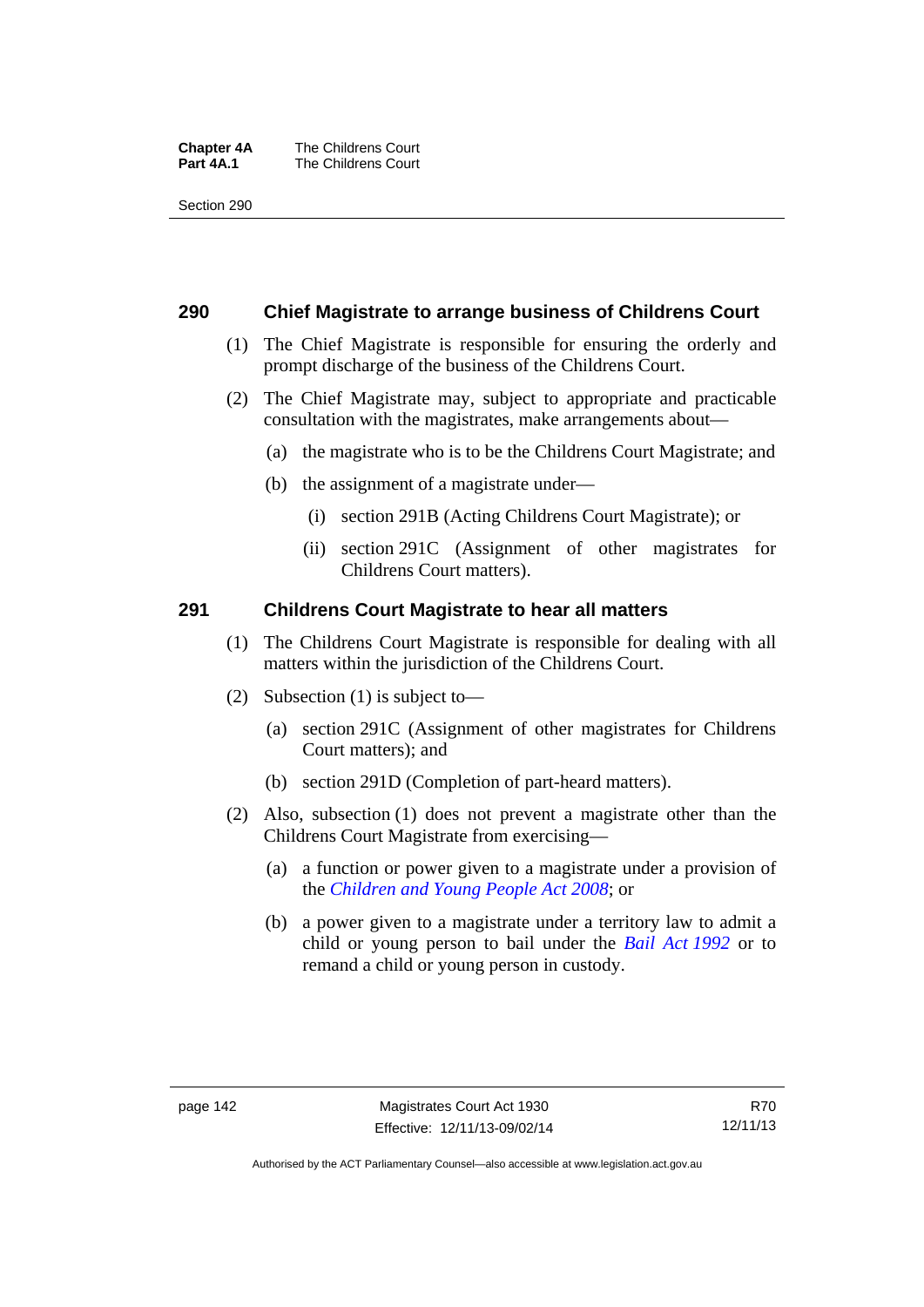# **Part 4A.2 Childrens Court Magistrate**

### **291A Childrens Court Magistrate**

- (1) The Chief Magistrate must declare 1 magistrate to be the Childrens Court Magistrate for a stated term of not longer than 2 years.
- (2) The Chief Magistrate may declare himself or herself to be the Childrens Court Magistrate.
- (3) The Chief Magistrate must not declare a magistrate to be the Childrens Court Magistrate unless satisfied the magistrate is suitably qualified to be the Childrens Court Magistrate.
- (4) The Chief Magistrate must revoke a declaration under this section if asked by the Childrens Court Magistrate.
- (5) A declaration, or revocation, under this section is a notifiable instrument.

*Note* A notifiable instrument must be notified under the [Legislation Act](http://www.legislation.act.gov.au/a/2001-14).

### **291B Acting Childrens Court Magistrate**

- (1) The Chief Magistrate may assign a magistrate to act as Childrens Court Magistrate only if—
	- (a) there is no Childrens Court Magistrate; or
	- (b) the Childrens Court Magistrate—
		- (i) is absent from duty or from the ACT; or
		- (ii) cannot exercise the functions of the Childrens Court Magistrate for another reason.
- (2) A magistrate assigned to act as Childrens Court Magistrate is the Childrens Court Magistrate for this Act and any other Act.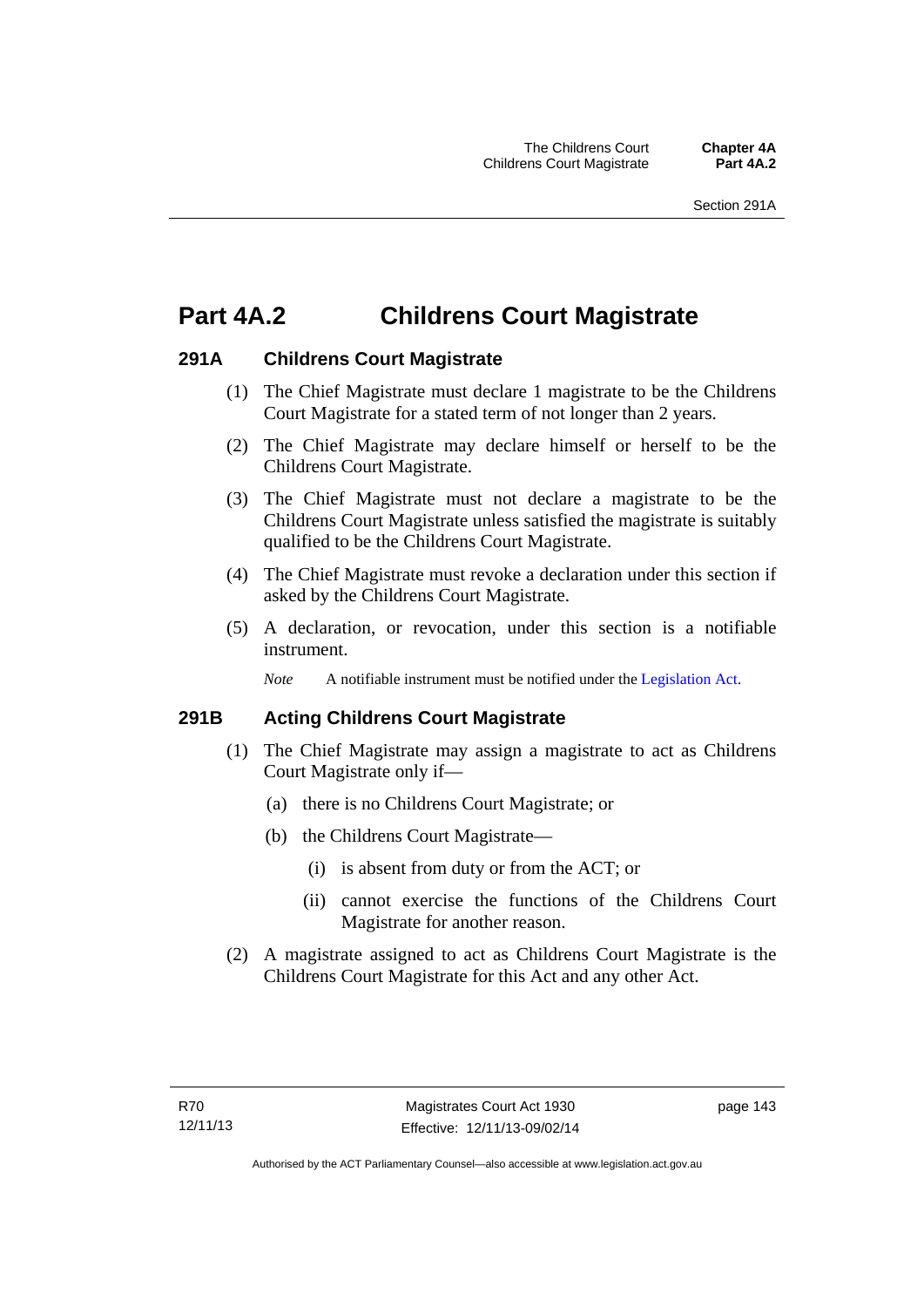#### **Chapter 4A** The Childrens Court<br>**Part 4A.2** Childrens Court Mag **Childrens Court Magistrate**

Section 291C

### **291C Assignment of other magistrates for Childrens Court matters**

- (1) The Chief Magistrate may assign another magistrate to deal with a matter if the Childrens Court Magistrate is unable to deal with the matter—
	- (a) without delay that is likely to prejudice the wellbeing of a child or young person; or
	- (b) because of a conflict of interest, or a perceived conflict of interest.
- (2) A magistrate may be assigned under subsection (1) (a) only if the Chief Magistrate is satisfied the assignment is necessary having regard to—
	- (a) how the delay is likely to prejudice the child's or young person's wellbeing; and
	- (b) the principle in the *[Children and Young People Act 2008](http://www.legislation.act.gov.au/a/2008-19)*, section 8 that in making a decision under that Act in relation to a particular child or young person, the decision-maker must regard the best interests of the child or young person as the paramount consideration; and
	- (c) the degree of urgency of the matter to be dealt with by the assigned magistrate; and
	- (d) the views and wishes (if any) of the Childrens Court Magistrate on the proposed assignment.
- (3) This section does not create a right in relation to the assignment of a matter under this section.
- (4) Without limiting subsection (3), the decision to assign or not to assign a matter under this section—
	- (a) must not be challenged or called into question in any court; and

R70 12/11/13

Authorised by the ACT Parliamentary Counsel—also accessible at www.legislation.act.gov.au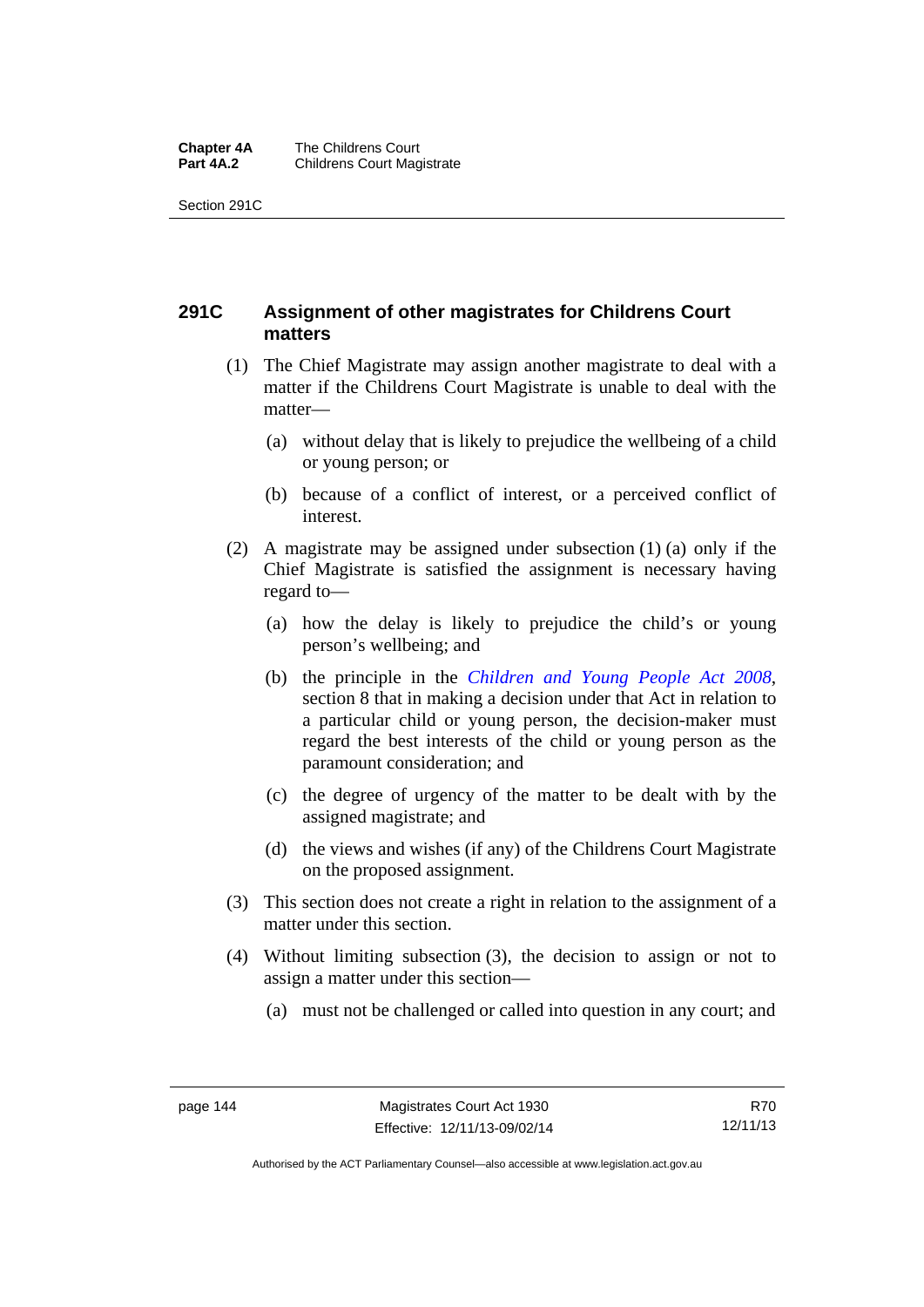- (b) is not subject to prohibition, mandamus or injunction in any court.
- (5) This section is in addition to, and does not limit, section 291B (Acting Childrens Court Magistrate).

### **291D Completion of part-heard matters**

- (1) This section applies if—
	- (a) a magistrate begins to deal with a Childrens Court matter under this chapter; and
	- (b) before the matter is finally decided, the magistrate ceases to—
		- (i) be the Childrens Court Magistrate; or
		- (ii) hold an assignment under section 291B or section 291C.
- (2) The magistrate may continue to deal with the matter until it is finally decided.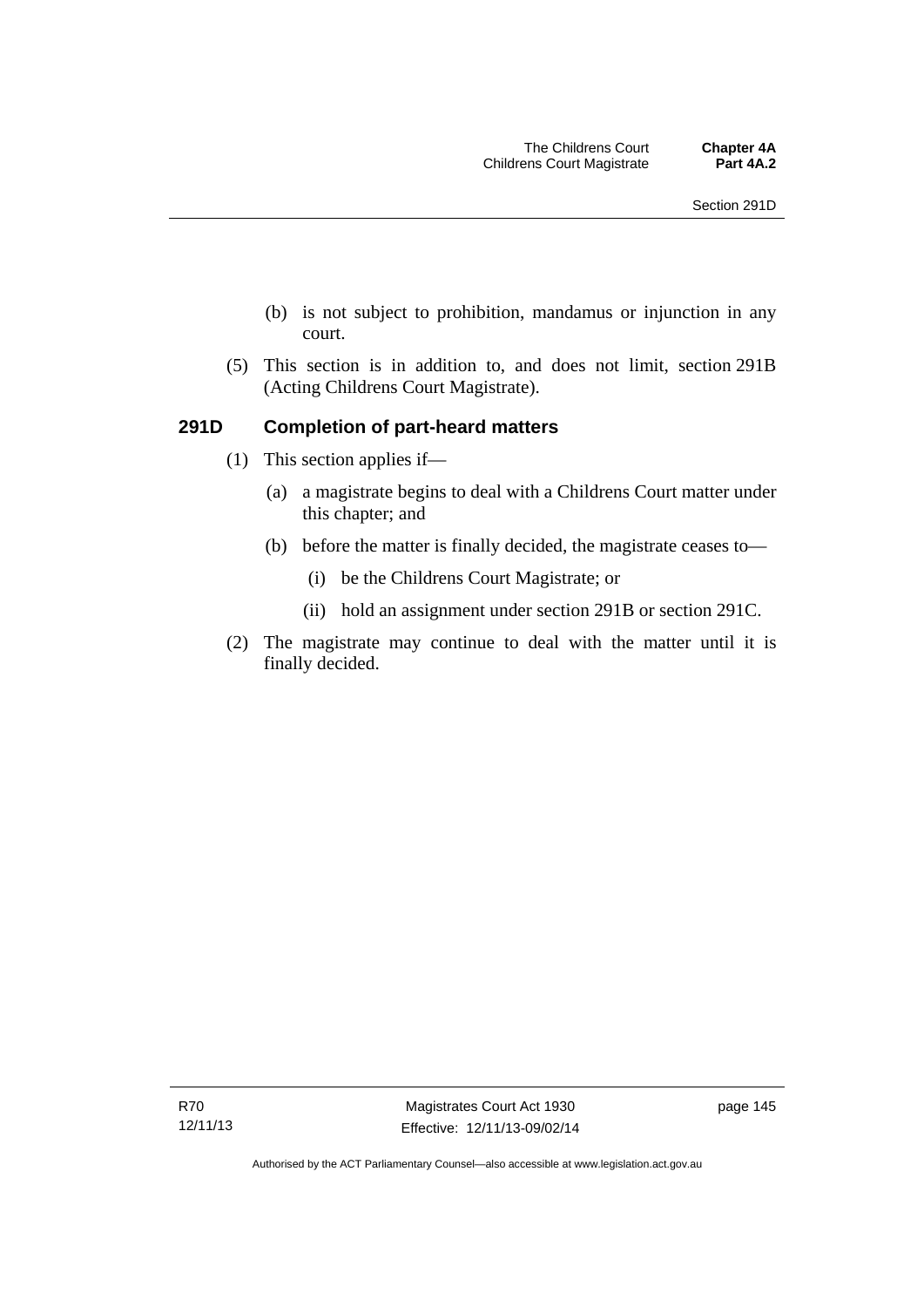**Chapter 4A** The Childrens Court<br>**Part 4A.3** Criminal proceedings **Criminal proceedings** 

Section 291E

# **Part 4A.3 Criminal proceedings**

### **291E Procedures for hearing indictable offences**

- (1) This section applies if—
	- (a) a child charged with an indictable offence is brought before the Childrens Court; and
	- (b) the court—
		- (i) has no power to hear and decide the charge summarily; or
		- (ii) has the power to hear and decide the charge summarily, but decides not to.
- (2) The Childrens Court must deal with the charge as if—
	- (a) the charge were a charge for an indictable offence to which this Act applied; and
	- (b) the Childrens Court were the Magistrates Court; and
	- (c) any necessary changes were made.

### **291F Childrens Court may adjourn hearings to allow access to legal advice**

- (1) This section applies to a charge for an indictable offence against a child that the Childrens Court is hearing summarily.
- (2) The court may, at any time, adjourn the hearing to allow any of the following people to get legal advice:
	- (a) the child;
	- (b) a parent of the child;
	- (c) someone else who has daily care responsibility, or long-term care responsibility, for the child.
- (3) In this section:

Authorised by the ACT Parliamentary Counsel—also accessible at www.legislation.act.gov.au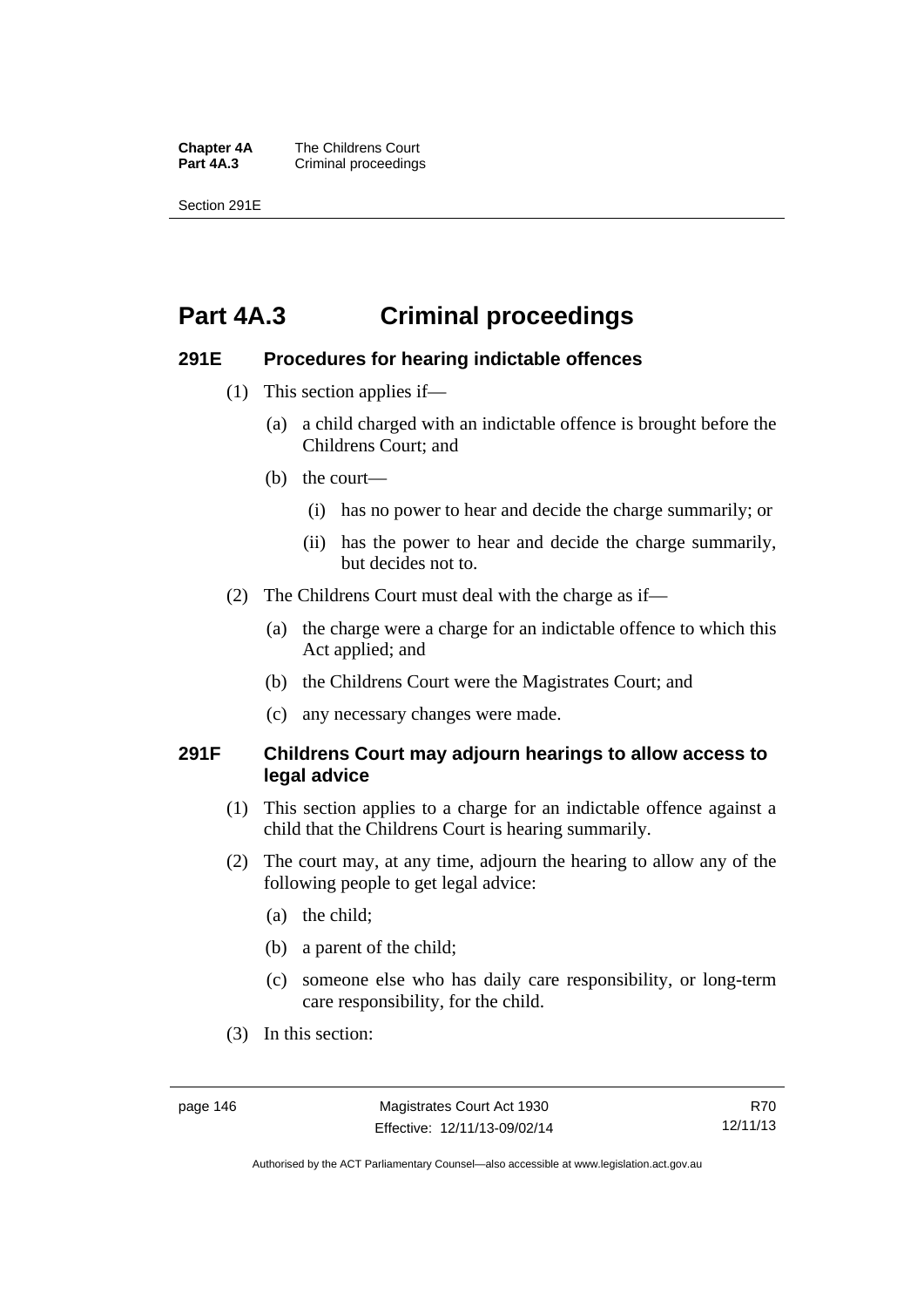*daily care responsibility*—see the *[Children and Young People](http://www.legislation.act.gov.au/a/2008-19)  [Act 2008](http://www.legislation.act.gov.au/a/2008-19)*, section 19.

*long-term care responsibility*—see the *[Children and Young People](http://www.legislation.act.gov.au/a/2008-19)  [Act 2008](http://www.legislation.act.gov.au/a/2008-19)*, section 20.

### **291G Childrens Court may send cases to Supreme Court for sentencing**

- (1) This section applies if the Childrens Court convicts a person of an indictable offence.
- (2) The Childrens Court may, by order, commit the person to the Supreme Court for sentence if satisfied that—
	- (a) sentence should be passed on the person by the Supreme Court because of the character and history of the person; or
	- (b) the sentence that is likely to be appropriate is a sentence the Childrens Court does not have power to impose.
- (3) In deciding whether to make an order under subsection (2) (a), the Childrens Court must consider any report provided under the *[Court](http://www.legislation.act.gov.au/a/2004-59)  [Procedures Act 2004](http://www.legislation.act.gov.au/a/2004-59)*, section 74D (Court may order report about young person).
- (4) If the Childrens Court makes an order under subsection (2), the Supreme Court may deal with the person as if the person had been convicted of the offence in the Supreme Court.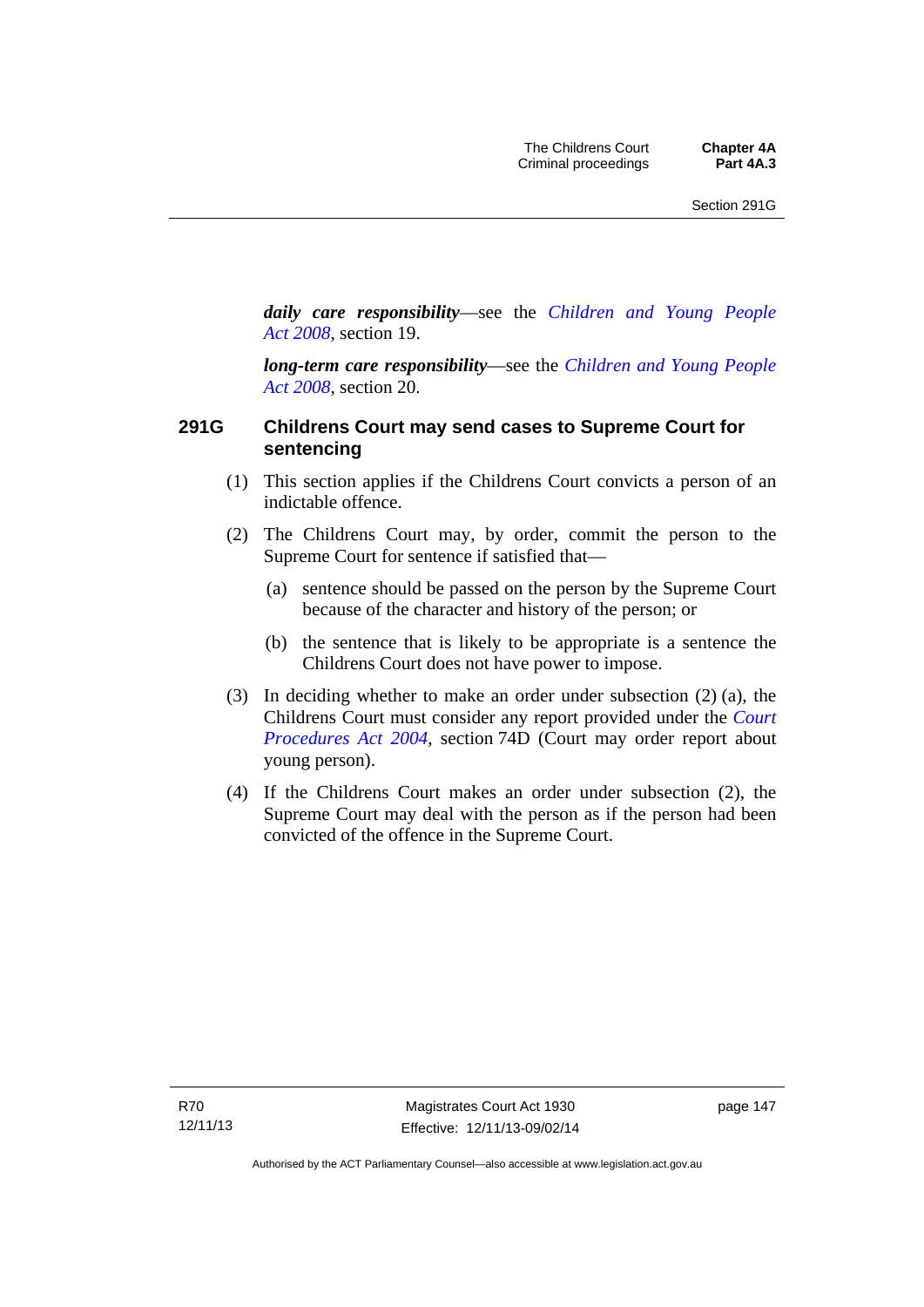**Chapter 4B** The Family Violence Court<br>**Part 4B.1** Preliminary **Preliminary** 

Section 291H

# **Chapter 4B The Family Violence Court**

### **Part 4B.1** Preliminary

#### **291H Meaning of** *domestic violence offence*

In this Act:

*domestic violence offence* means an offence—

- (a) that is a domestic violence offence under the *[Domestic](http://www.legislation.act.gov.au/a/2008-46)  [Violence and Protection Orders Act 2008](http://www.legislation.act.gov.au/a/2008-46)*; and
- (b) for which a victim of the offence is a relevant person, under that Act, in relation to the person who committed the offence.
- *Note 1 Domestic violence offence*—see the *[Domestic Violence and Protection](http://www.legislation.act.gov.au/a/2008-46)  [Orders Act 2008](http://www.legislation.act.gov.au/a/2008-46)*, s 13 (2).
- *Note 2 Relevant person*—see the *[Domestic Violence and Protection Orders](http://www.legislation.act.gov.au/a/2008-46)  [Act 2008](http://www.legislation.act.gov.au/a/2008-46)*, s 15.

#### **291I Purpose—ch 4B**

The purpose of this chapter is to establish a specialised court to deal with domestic violence offences, recognising that—

- (a) the nature of domestic violence and the particular needs involved in protecting victims is complex; and
- (b) great social harm results from domestic violence; and
- (c) domestic violence offences take place in the context of a special relationship between people.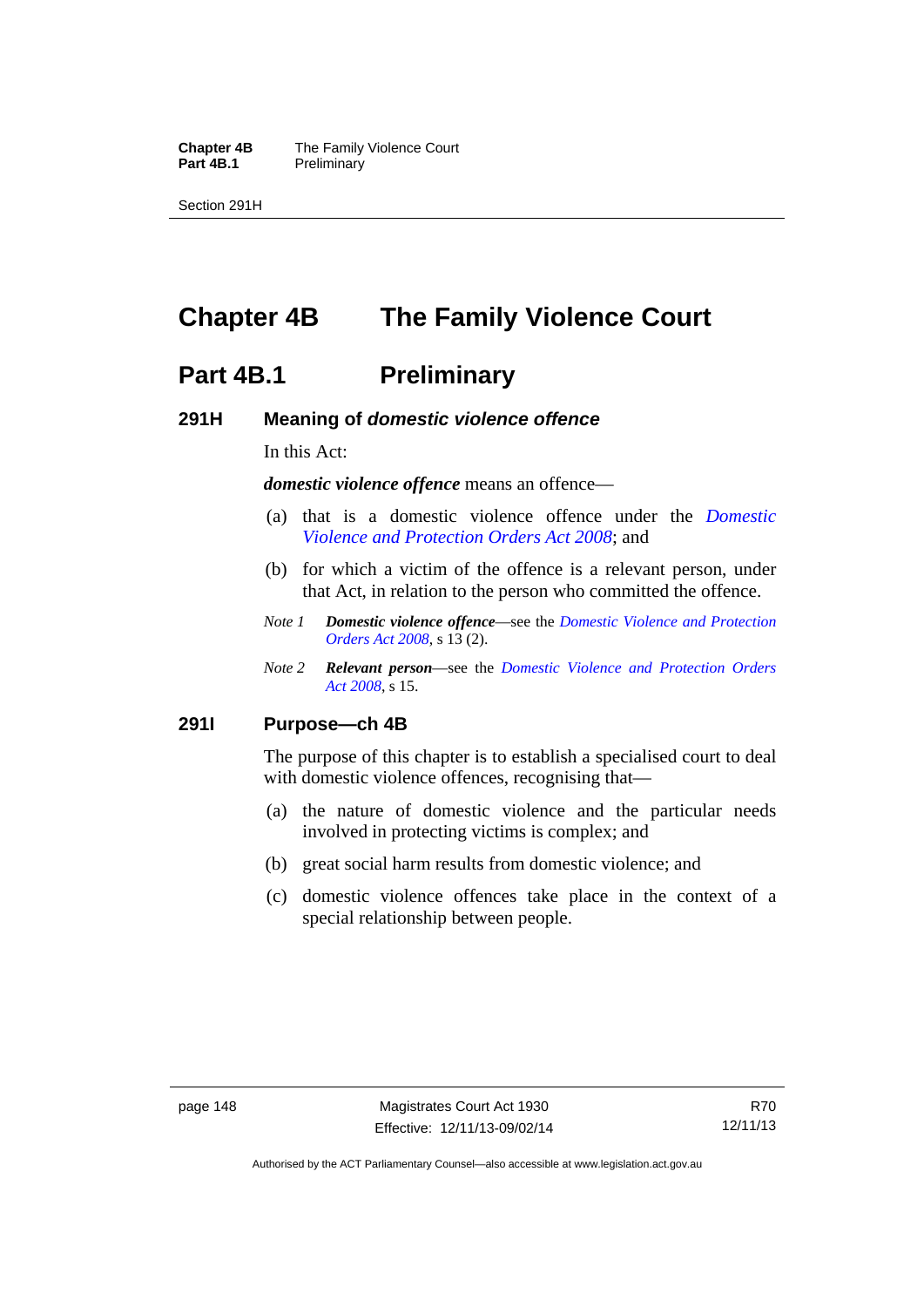# **Part 4B.2 The Family Violence Court**

### **291J Family Violence Court**

- (1) The Magistrates Court is known as the Family Violence Court when it is exercising the jurisdiction of the Magistrates Court in relation to a proceeding mentioned in section 291K.
- (2) The Family Violence Court may use the Magistrates Court seal.
- (3) When a magistrate sits as the Family Violence Court, the magistrate may be referred to as the Family Violence Court Magistrate.
- (4) The Chief Magistrate is responsible for ensuring the orderly and prompt discharge of the business of the Family Violence Court.

### **291K Jurisdiction of Family Violence Court**

- (1) The Family Violence Court may exercise the jurisdiction of the Magistrates Court in relation to the following:
	- (a) any criminal proceeding against a person in relation to a summary domestic violence offence if the person was 18 years old or over at the time of the alleged offence;
	- (b) any criminal proceeding against a person in relation to an indictable domestic violence offence if the person was 18 years old or over at the time of the alleged offence;
	- (c) a proceeding in relation to bail for an adult charged with a domestic violence offence;
	- (d) a proceeding in relation to a breach of a sentence imposed by the Magistrates Court or the Family Violence Court on a person for a domestic violence offence.
- (2) Subsection (1) (b) is subject to the *[Crimes Act 1900](http://www.legislation.act.gov.au/a/1900-40)*, section 374 (Summary disposal of certain cases at prosecutor's election) and section 375 (Summary disposal of certain cases).
- (3) Subsection (1) (c) is subject to the *[Bail Act 1992](http://www.legislation.act.gov.au/a/1992-8)*.

page 149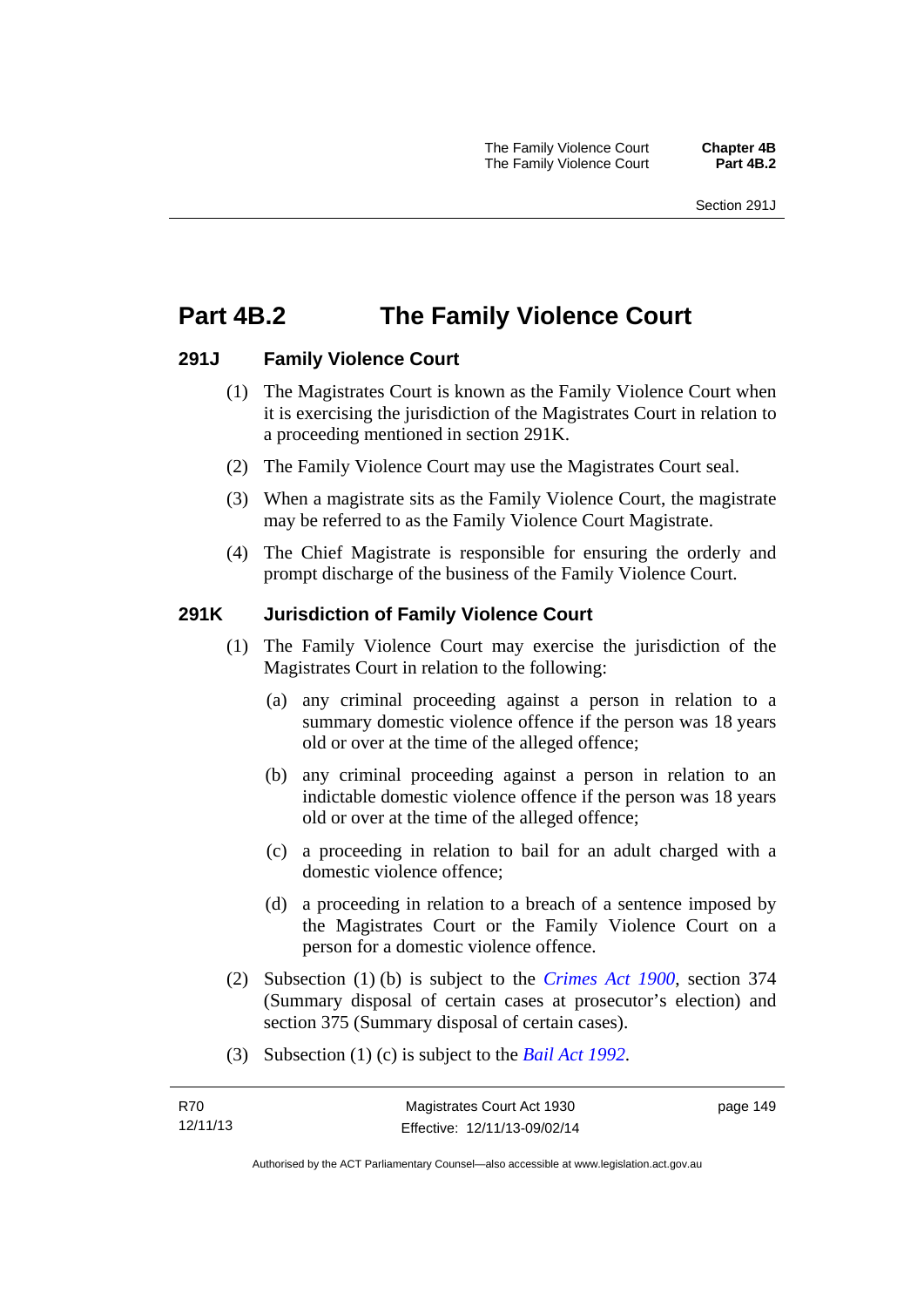Section 291L

# **Chapter 4C Galambany Court**

### **291L Definitions—ch 4C**

In this chapter:

*Aboriginal or Torres Strait Islander offender* means an offender who—

- (a) is a descendant of an Aboriginal or Torres Strait Islander person; and
- (b) identifies as an Aboriginal or Torres Strait Islander person; and
- (c) is accepted as an Aboriginal or Torres Strait Islander person by an Aboriginal or Torres Strait Islander community.

*circle sentencing* means the step in a sentencing proceeding for an Aboriginal or Torres Strait Islander offender that includes members of the Aboriginal or Torres Strait Islander community.

### **291M Galambany Court**

The Magistrates Court is known as the Galambany Court when it is sitting to provide circle sentencing.

### **291N Directions about procedure for Galambany Court**

- (1) The Magistrates Court may give a direction in relation to the procedure to be followed in relation to circle sentencing for certain Aboriginal or Torres Strait Islander offenders, and any other relevant matter in relation to circle sentencing.
- (2) To remove any doubt, a direction mentioned in subsection (1) is not taken to limit the Magistrates Court's discretion in sentencing an offender.
- (3) Nothing in this section limits the Magistrates Court's power to give a direction under section 309 (Directions about procedure).

R70 12/11/13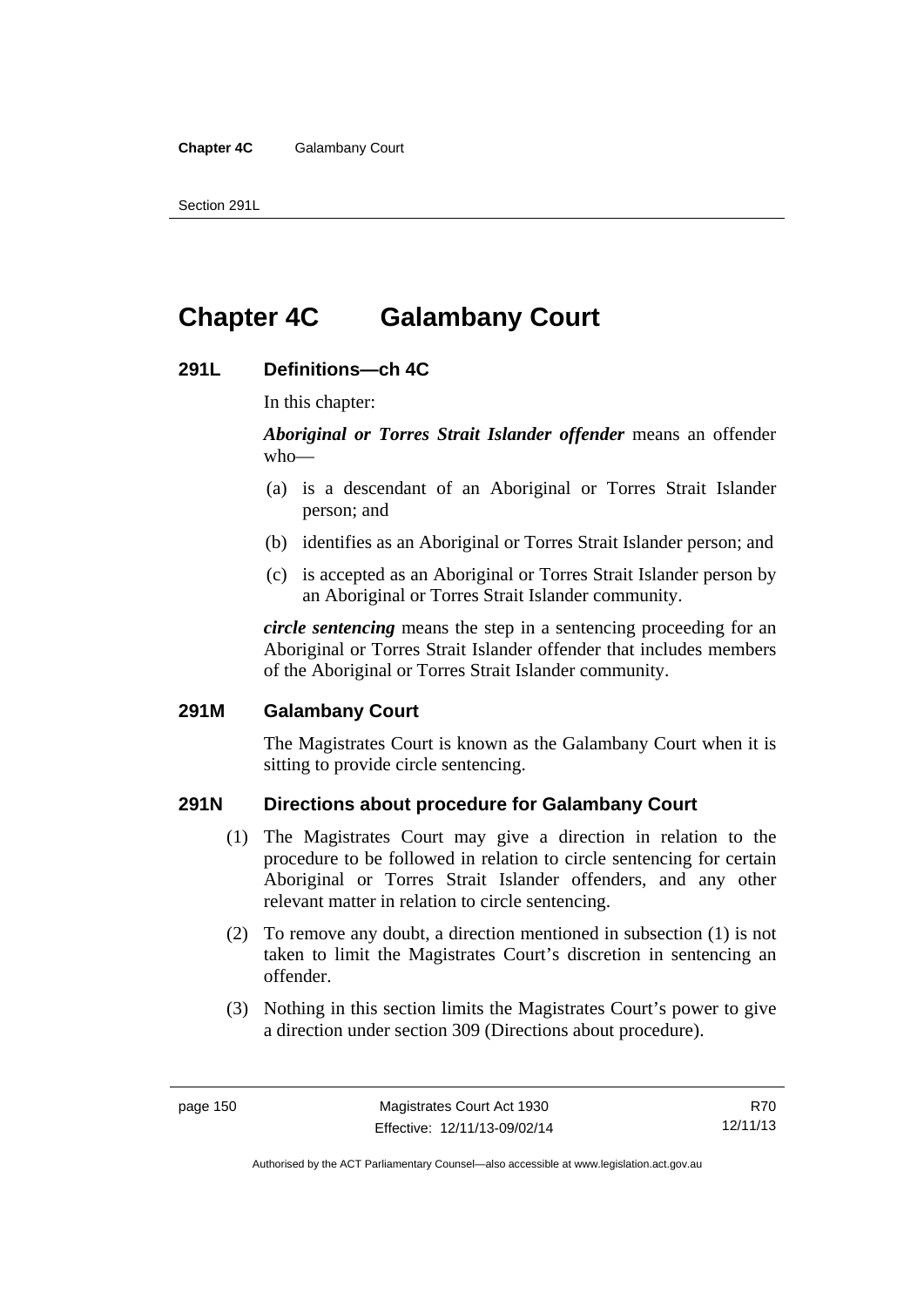# **Chapter 4D The Industrial Court**

# Part 4D.1 **Preliminary**

### **291O Definitions—ch 4D**

In this chapter:

*industrial or work safety matter*—see section 291Q (1).

*industrial or work safety offence* means an offence under an Act mentioned in section 291Q (1) (a).

R70 12/11/13

Magistrates Court Act 1930 Effective: 12/11/13-09/02/14 page 151

Authorised by the ACT Parliamentary Counsel—also accessible at www.legislation.act.gov.au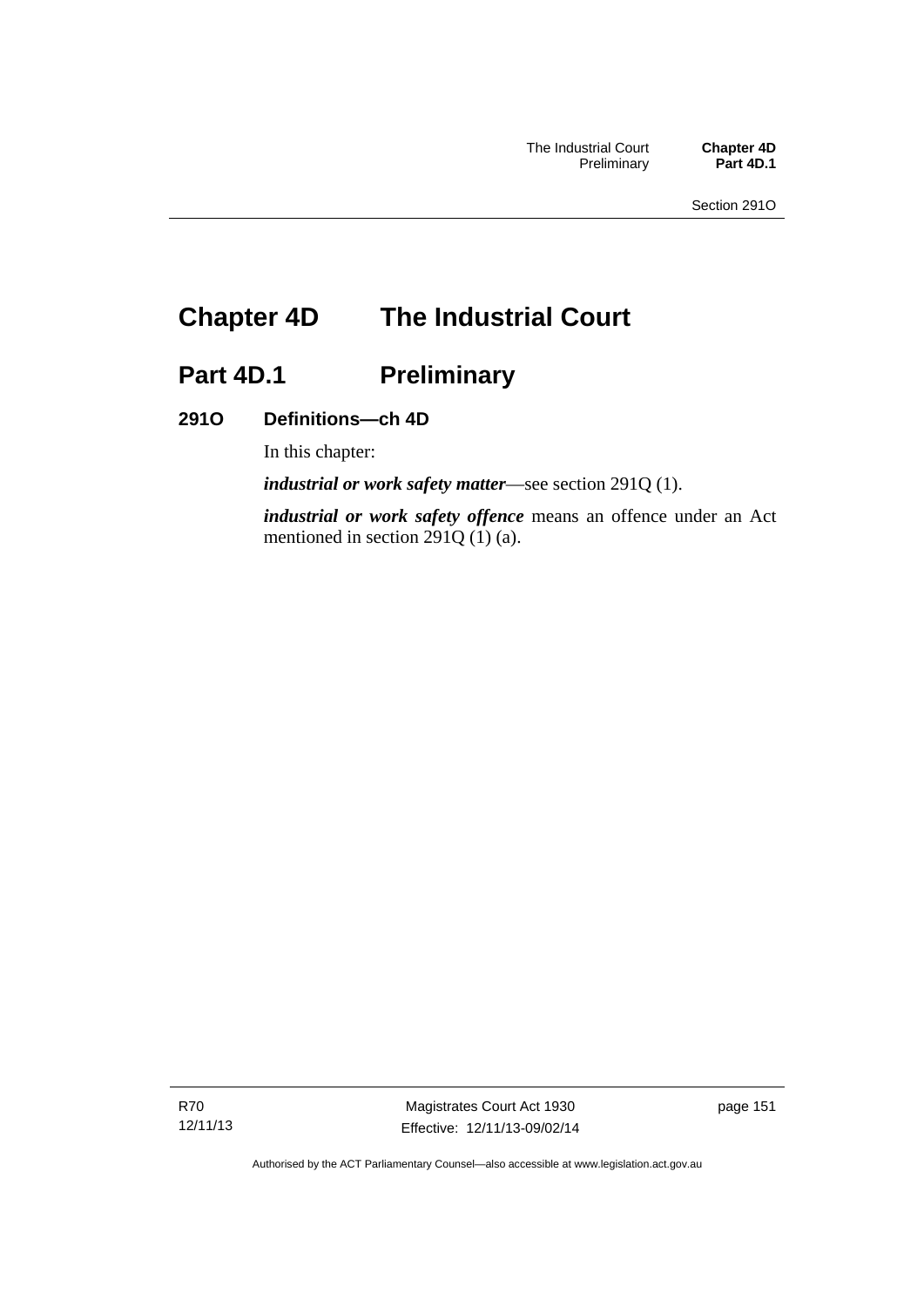**Chapter 4D** The Industrial Court<br>**Part 4D.2** The Industrial Court **The Industrial Court** 

Section 291P

## **Part 4D.2 The Industrial Court**

### **291P Industrial Court**

- (1) The Magistrates Court is known as the Industrial Court when it is constituted by the Industrial Court Magistrate exercising the jurisdiction given under section 291Q.
- (2) The Magistrates Court is also known as the Industrial Court when it is constituted by—
	- (a) a magistrate assigned under section 291W (Assignment of other magistrates for Industrial Court matters) who is exercising the jurisdiction given under section 291Q; or
	- (b) a magistrate acting under section 291X (2) (Industrial Court completion of part-heard matters).
- (3) The Industrial Court may use the Magistrates Court seal.

#### **291Q Jurisdiction of Industrial Court**

- (1) The Industrial Court has jurisdiction to hear and decide the following (an *industrial or work safety matter*):
	- (a) a proceeding under the following Acts:
		- (i) the *[Dangerous Substances Act 2004](http://www.legislation.act.gov.au/a/2004-7)*;
		- (ii) the *[Machinery Act 1949](http://www.legislation.act.gov.au/a/1949-11)*;
		- (iii) the *[Scaffolding and Lifts Act 1912](http://www.legislation.act.gov.au/a/1912-38)*;
		- (iv) the *[Workers Compensation Act 1951](http://www.legislation.act.gov.au/a/1951-2)*;
		- (v) the *[Work Health and Safety Act 2011](http://www.legislation.act.gov.au/a/2011-35)*;
	- (b) a proceeding that an Act states must be heard and decided by the Industrial Court;

R70 12/11/13

Authorised by the ACT Parliamentary Counsel—also accessible at www.legislation.act.gov.au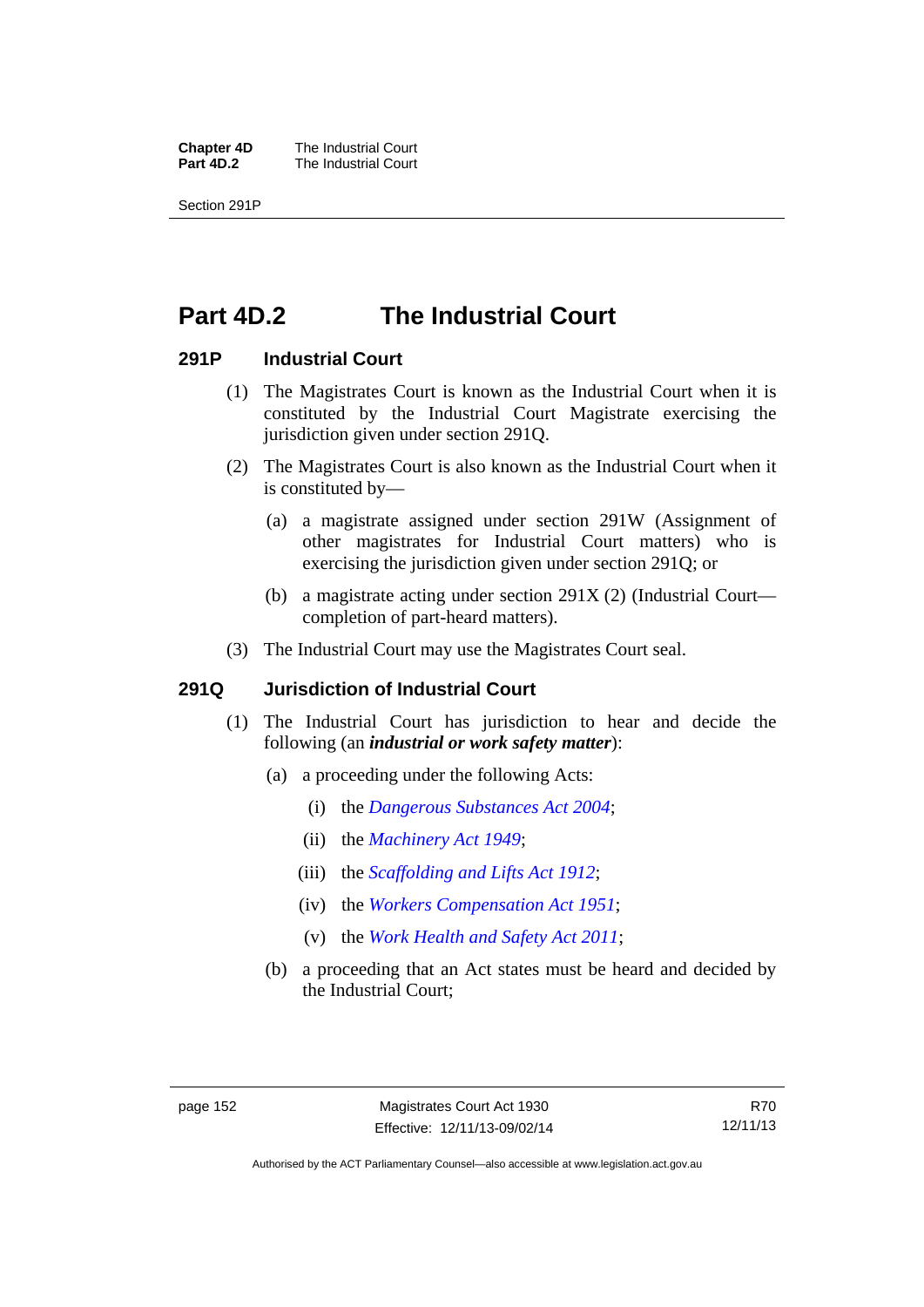- (c) a personal action at law arising from substantially the same facts that form the basis of a proceeding mentioned in paragraph (a) or (b) before the court.
- *Note* A reference to an Act includes a reference to the statutory instruments made or in force under the Act, including any regulation (see [Legislation Act,](http://www.legislation.act.gov.au/a/2001-14) s 104).
- (2) The Industrial Court may exercise the jurisdiction of the Magistrates Court in relation to the following:
	- (a) any criminal proceeding in relation to an industrial or work safety offence that is a summary offence against a person, if the person was an adult at the time of the alleged offence;
	- (b) any criminal proceeding in relation to an industrial or work safety offence that is an indictable offence against a person, if the person was an adult at the time of the alleged offence;
	- (c) a proceeding in relation to bail for an adult charged with an industrial or work safety offence;
	- (d) a proceeding in relation to a breach of a sentence imposed by the Magistrates Court for an industrial or work safety offence.
- (3) Subsection (2) (b) is subject to the *[Crimes Act 1900](http://www.legislation.act.gov.au/a/1900-40)*, section 374 (Summary disposal of certain cases at prosecutor's election) and section 375 (Summary disposal of certain cases).
- (4) Subsection (2) (c) is subject to the *[Bail Act 1992](http://www.legislation.act.gov.au/a/1992-8)*.
- (5) The Industrial Court may exercise the jurisdiction of the Magistrates Court in relation to any industrial or work safety matter.
- (6) This section applies—
	- (a) for a civil proceeding—to an industrial or work safety matter commenced after the commencement of the *Magistrates Court (Industrial Proceedings) Amendment Act 2013*; and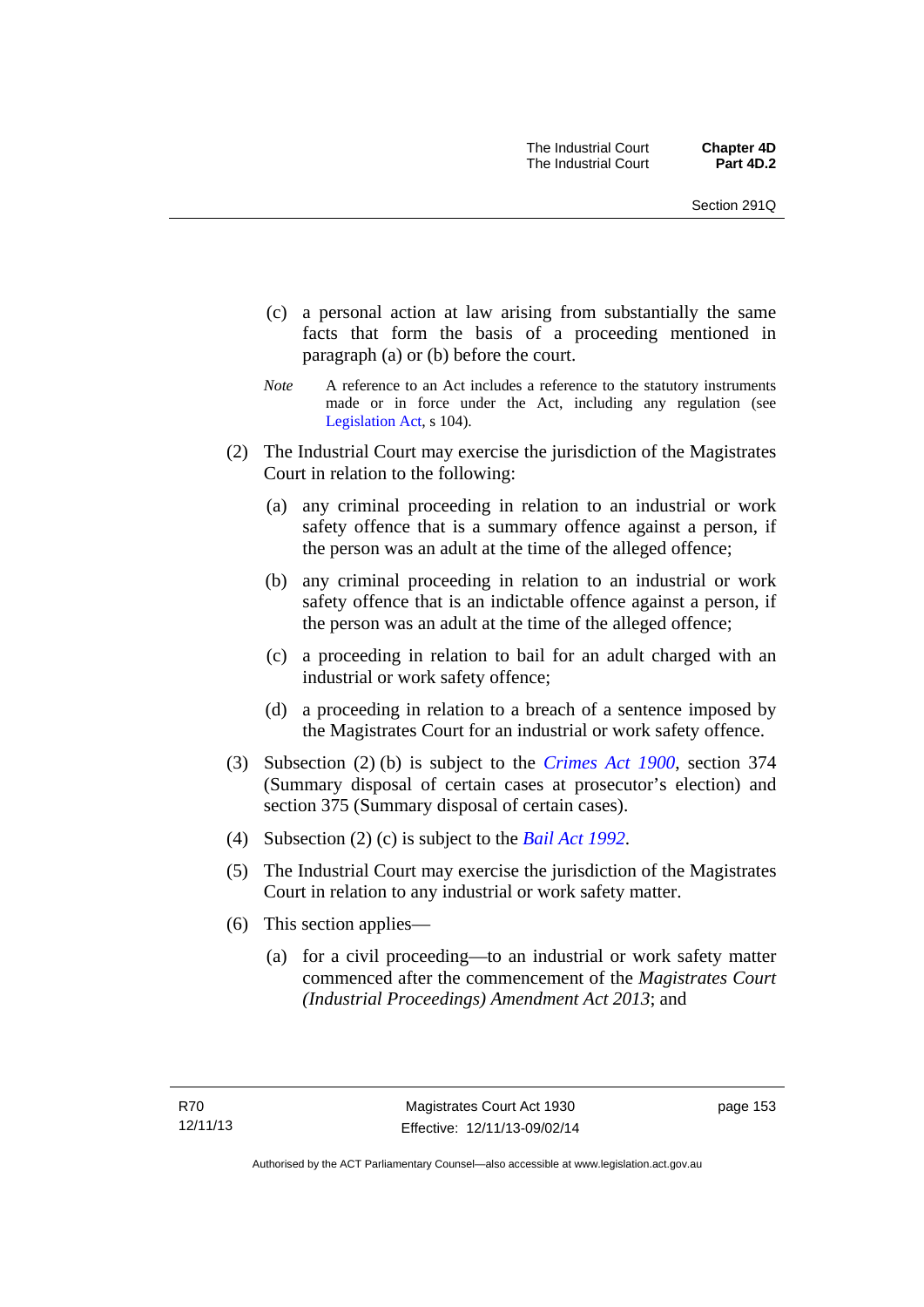| <b>Chapter 4D</b> | The Industrial Court |
|-------------------|----------------------|
| Part 4D.2         | The Industrial Court |

Section 291R

- (b) for a criminal proceeding—to a prosecution for an industrial or work safety offence commenced after the commencement of the *Magistrates Court (Industrial Proceedings) Amendment Act 2013*.
- (7) In this section:

*proceeding*, under an Act mentioned in subsection (1) (a)—

- (a) includes arbitration; but
- (b) does not include a matter that may be brought before the ACAT under the Act.

### **291R Chief Magistrate to arrange business of Industrial Court**

- (1) The Chief Magistrate is responsible for allocating, and ensuring the orderly and prompt discharge of, the business of the Industrial Court.
- (2) The Chief Magistrate may, subject to appropriate and practicable consultation with the magistrates, make arrangements about—
	- (a) the magistrate who is to be the Industrial Court Magistrate; and
	- (b) the assignment of a magistrate under—
		- (i) section 291V (Acting Industrial Court Magistrate); or
		- (ii) section 291W (Assignment of other magistrates for Industrial Court matters).

### **291S Industrial Court Magistrate to hear all matters**

- (1) The Industrial Court Magistrate is responsible for dealing with all matters before the Industrial Court.
- (2) Subsection (1) is subject to—
	- (a) section 291W (Assignment of other magistrates for Industrial Court matters); and

Authorised by the ACT Parliamentary Counsel—also accessible at www.legislation.act.gov.au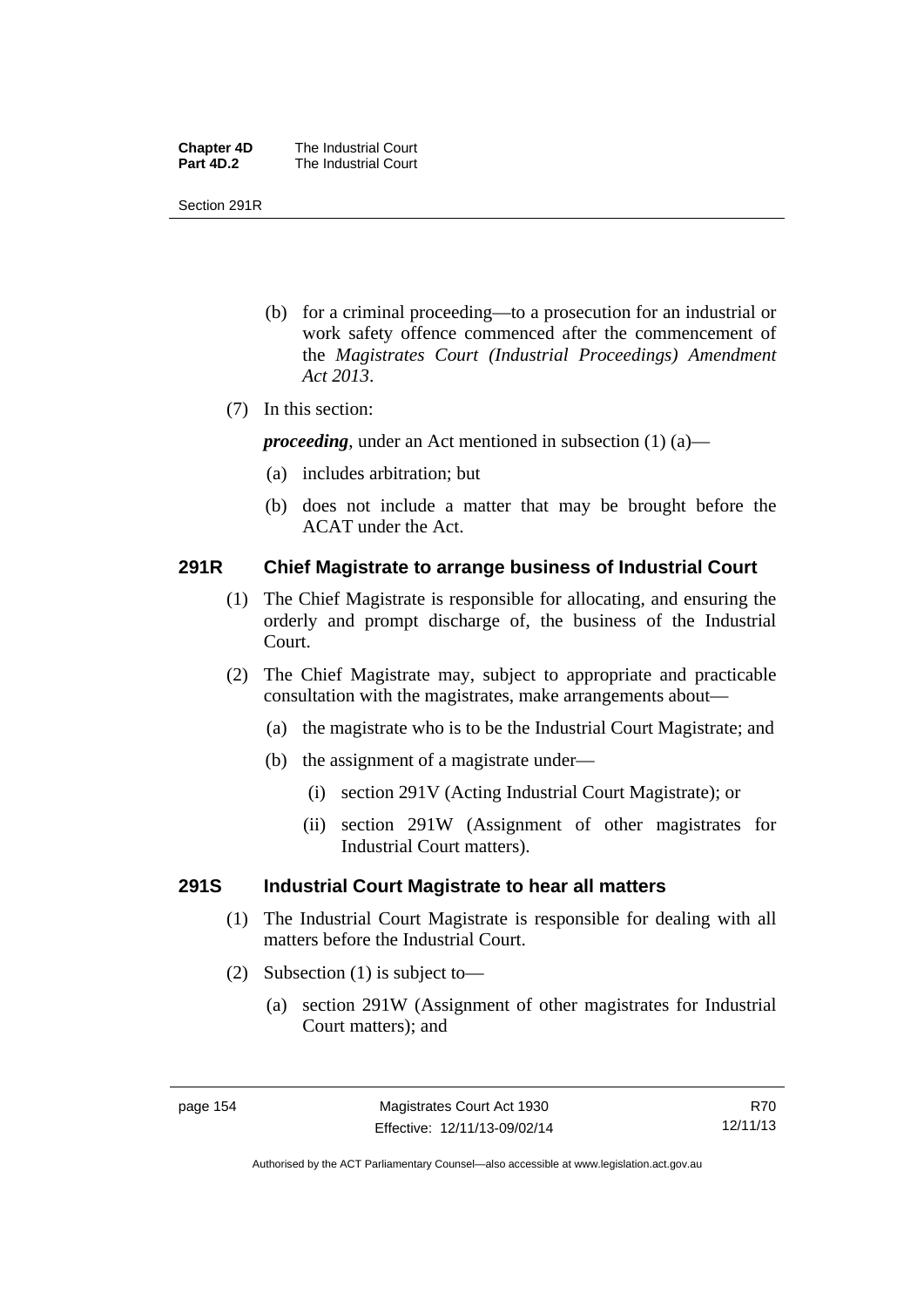(b) section 291X (Industrial Court—completion of part-heard matters).

### **291T Transfer of industrial or work safety matter to Supreme Court**

- (1) If a party to an industrial or work safety matter (a *matter*) applies to have the matter transferred to the Supreme Court, the Industrial Court may, if it considers it appropriate, order that the matter be transferred to the Supreme Court.
- (2) If the parties to a matter jointly apply to have the matter transferred to the Supreme Court, the Industrial Court must order that the matter be transferred to the Supreme Court.
- (3) If the Industrial Court considers that a matter would be more appropriately dealt with by the Supreme Court, the Industrial Court may order that the matter be transferred to the Supreme Court.
- (4) This section does not apply to a proceeding mentioned in section 291Q (2).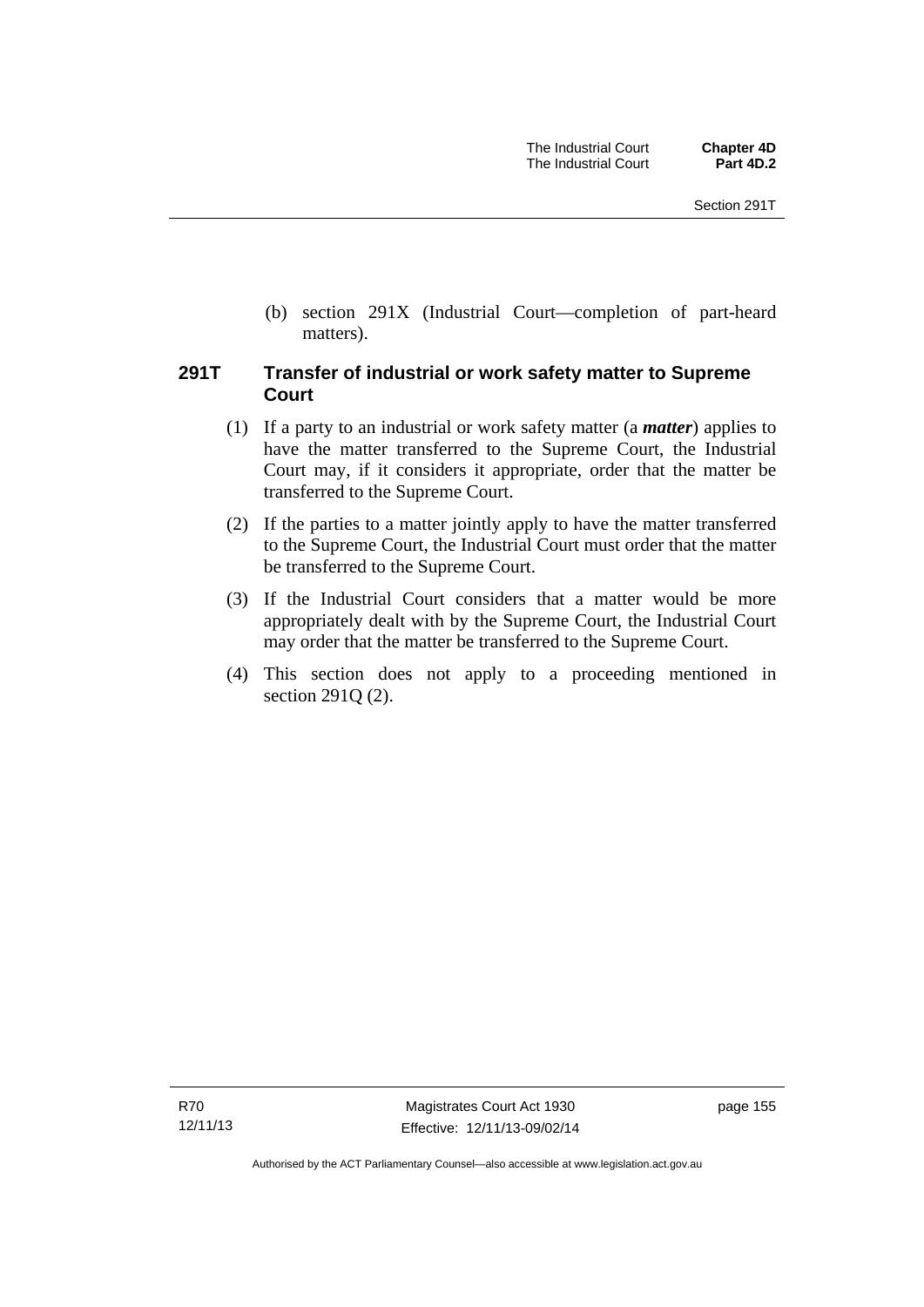**Chapter 4D** The Industrial Court<br>**Part 4D.3** Industrial Court Mag **Industrial Court Magistrate** 

Section 291U

### **Part 4D.3 Industrial Court Magistrate**

#### **291U Industrial Court Magistrate**

- (1) The Chief Magistrate must declare 1 magistrate to be the Industrial Court Magistrate for a stated term of not longer than 4 years.
- (2) The Chief Magistrate may declare himself or herself to be the Industrial Court Magistrate.
- (3) The Chief Magistrate must not declare a magistrate to be the Industrial Court Magistrate unless satisfied the magistrate is suitably qualified to be the Industrial Court Magistrate.
- (4) The Chief Magistrate must revoke a declaration under this section if asked by the Industrial Court Magistrate.
- (5) A declaration, or revocation, under this section is a notifiable instrument.

*Note* A notifiable instrument must be notified under the [Legislation Act](http://www.legislation.act.gov.au/a/2001-14).

#### **291V Acting Industrial Court Magistrate**

- (1) The Chief Magistrate may assign a magistrate to act as Industrial Court Magistrate only if—
	- (a) there is no Industrial Court Magistrate; or
	- (b) the Industrial Court Magistrate—
		- (i) is absent from duty or from the ACT; or
		- (ii) cannot exercise the functions of the Industrial Court Magistrate for another reason.
- (2) A magistrate assigned to act as Industrial Court Magistrate is the Industrial Court Magistrate for this Act and any other Act.

Authorised by the ACT Parliamentary Counsel—also accessible at www.legislation.act.gov.au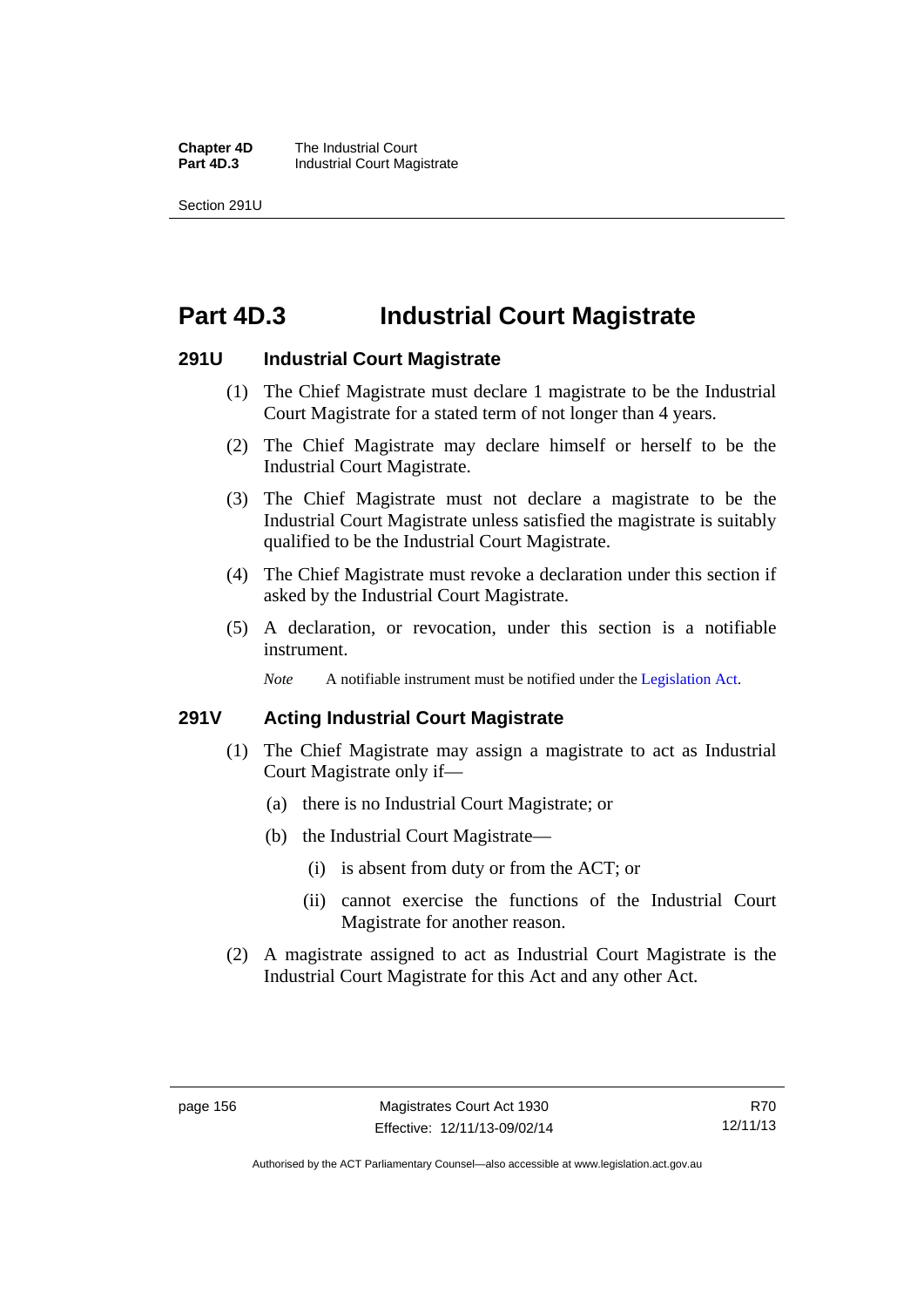### **291W Assignment of other magistrates for Industrial Court matters**

- (1) The Chief Magistrate may assign another magistrate to deal with an industrial or work safety matter if—
	- (a) the Chief Magistrate is satisfied that—
		- (i) a perception of bias may arise if the Industrial Court Magistrate were to deal with the matter; or
		- (ii) it is in the interests of justice to do so; or
	- (b) a magistrate begins to deal with the matter under this chapter but before the matter is finally decided, the magistrate—
		- (i) dies; or
		- (ii) becomes mentally or physically incapacitated, if the incapacity substantially affects the exercise of the magistrate's functions; or
		- (iii) resigns; or
		- (iv) is otherwise unable to continue to deal with the matter.
- (2) This section is in addition to, and does not limit, section 291V (Acting Industrial Court Magistrate).

### **291X Industrial Court—completion of part-heard matters**

- (1) This section applies if—
	- (a) a magistrate begins to deal with an Industrial Court matter under this chapter; and
	- (b) before the matter is finally decided, the magistrate ceases to—
		- (i) be the Industrial Court Magistrate; or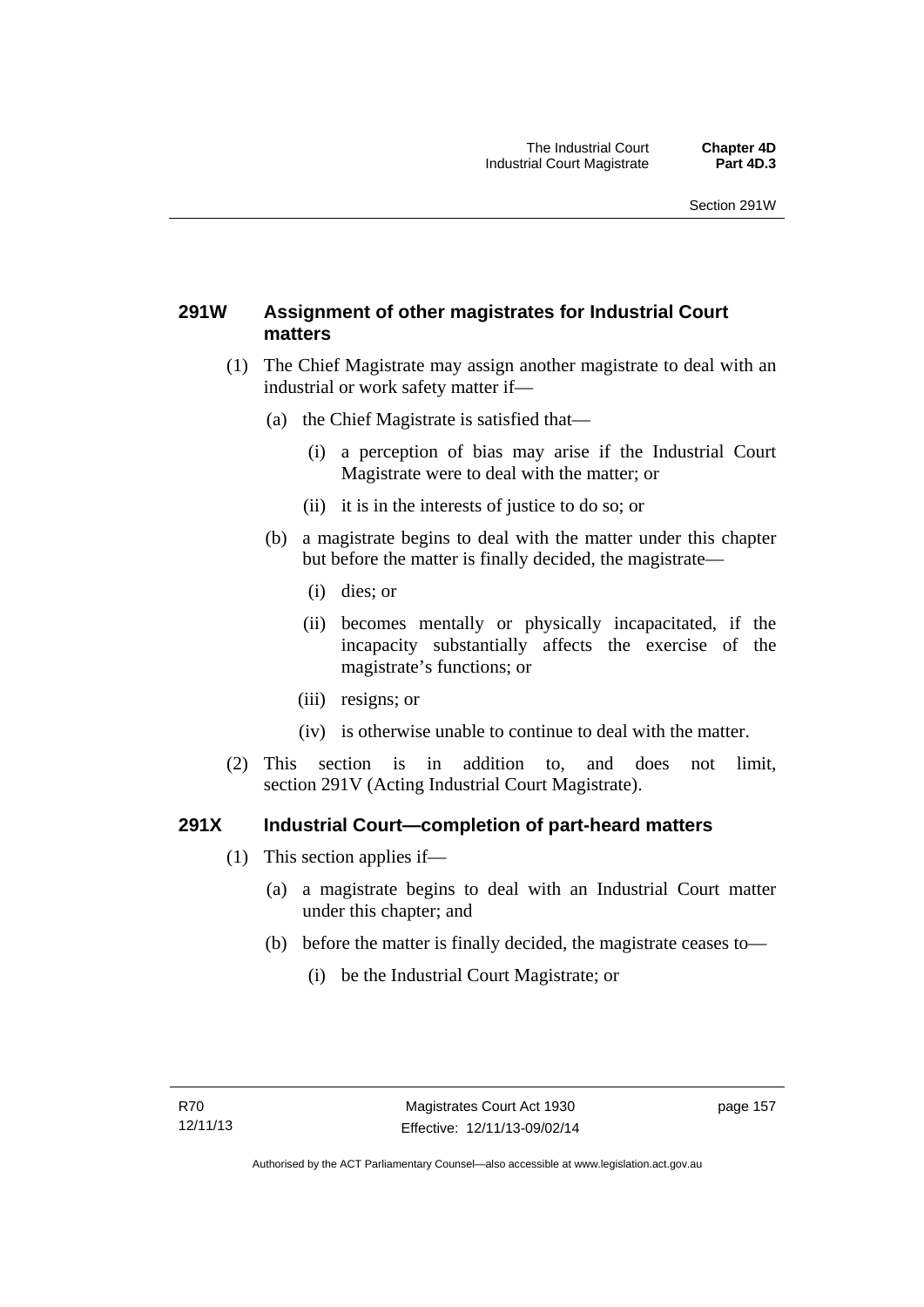**Chapter 4D** The Industrial Court<br>**Part 4D.3** Industrial Court Mag **Industrial Court Magistrate** 

Section 291X

- (ii) hold an assignment under section 291V or section 291W.
- (2) The magistrate may continue to deal with the matter until it is finally decided.

page 158 Magistrates Court Act 1930 Effective: 12/11/13-09/02/14

Authorised by the ACT Parliamentary Counsel—also accessible at www.legislation.act.gov.au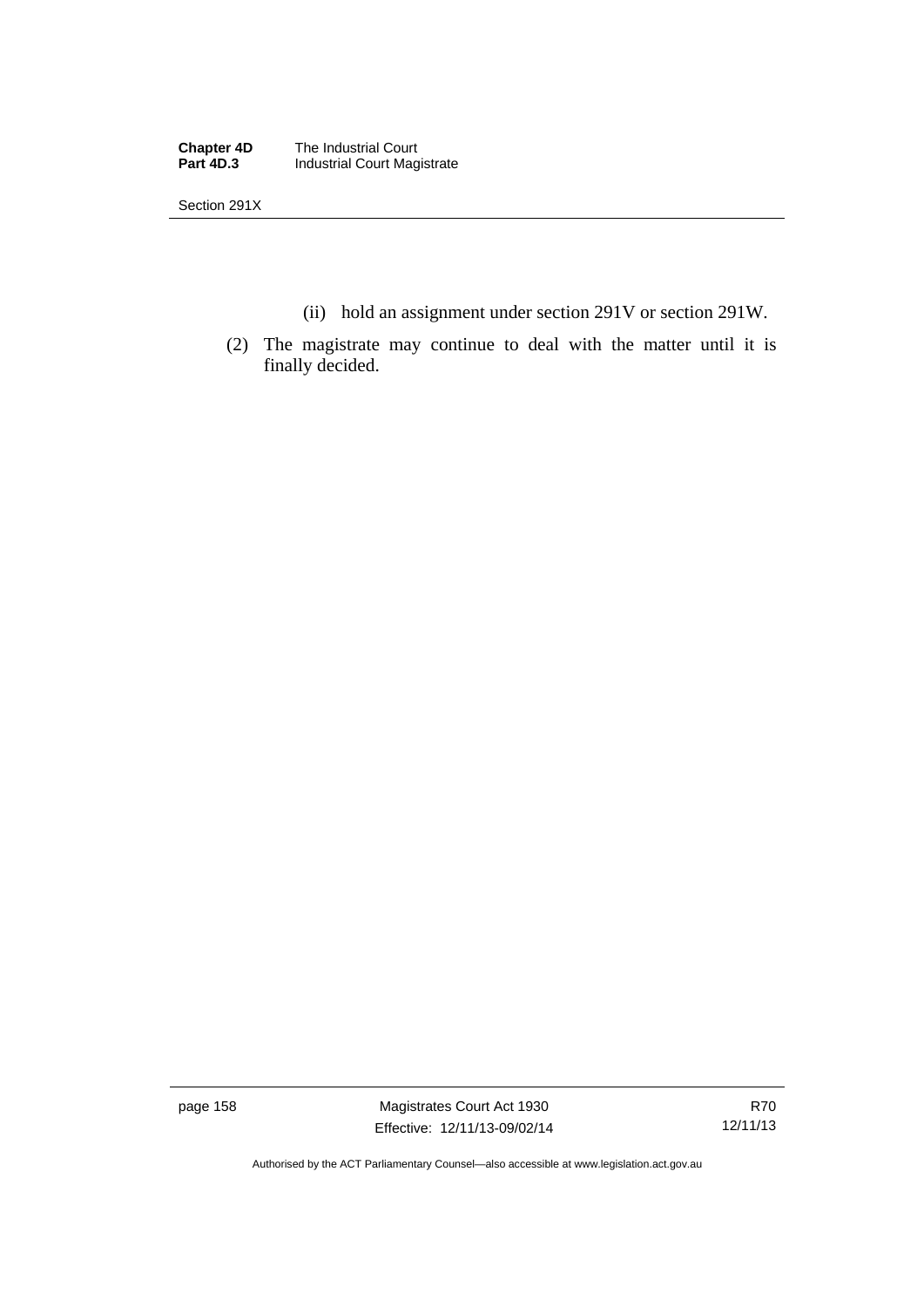# **Chapter 5 Miscellaneous**

### **Part 5.1 Offences**

### **292 Failure to comply with order in nuisance action**

A person must not contravene an order made by the court in a civil action for nuisance.

Maximum penalty: 50 penalty units, imprisonment for 6 months or both.

### **298 Prejudice to employee**

(1) An employer must not dismiss an employee, or otherwise prejudice an employee in his or her employment, because a garnishee order attaching the earnings of the employee has been made by the court.

Maximum penalty: 50 penalty units, imprisonment for 6 months or both.

- $(2)$  If—
	- (a) an employee is dismissed or prejudiced within 6 months after a garnishee order is made; and
	- (b) all the elements of the offence other than the reason for the employer's action are proved;

the onus of proving that the dismissal or prejudice was not because of the garnishee order is on the employer.

 (3) A conviction under subsection (1) does not limit, restrict or otherwise effect any obligation that the garnishee may have in relation to the judgment debtor or any right or remedy that the judgment debtor may have against the garnishee under any other law in force in the ACT.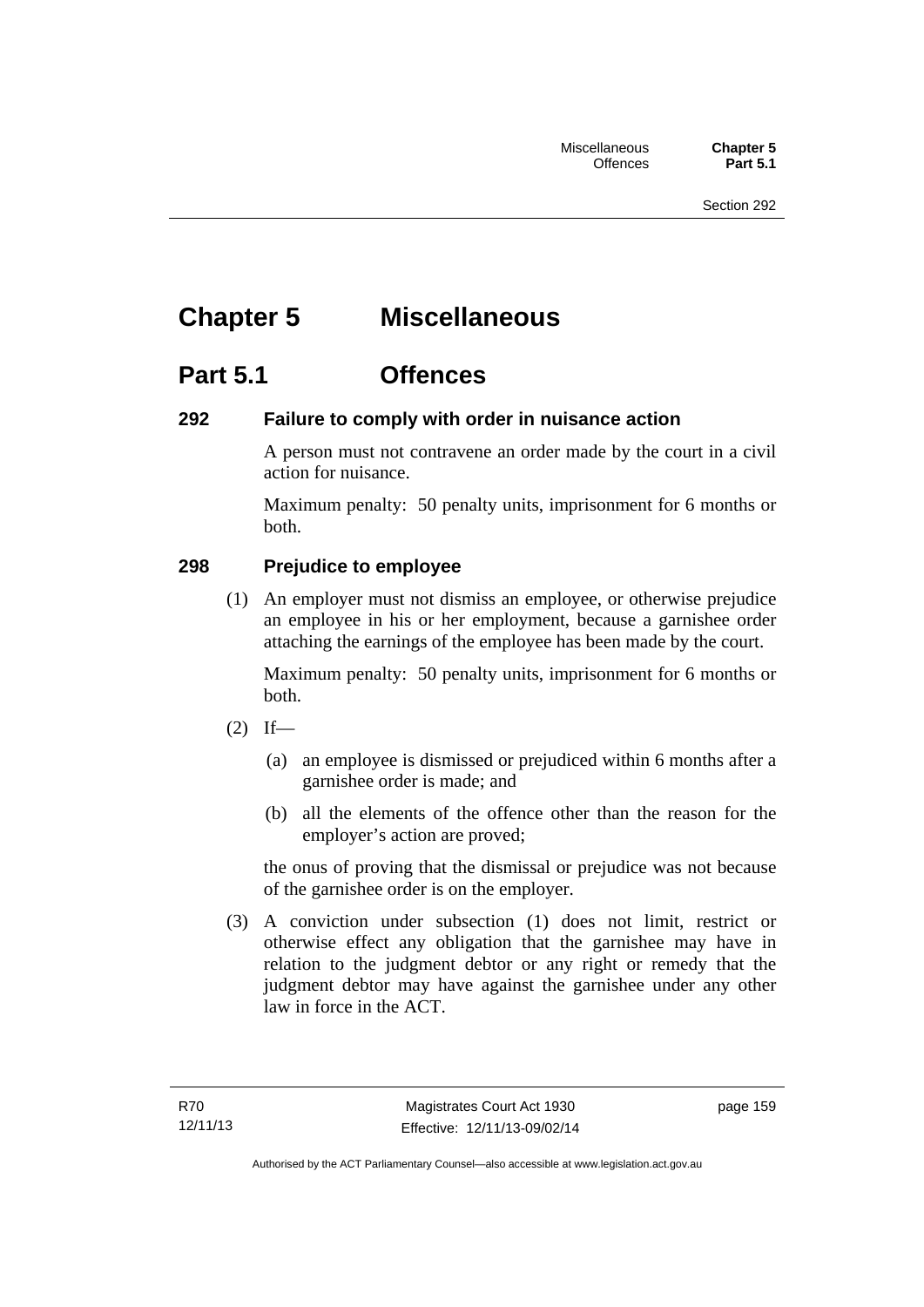**Chapter 5** Miscellaneous<br>**Part 5.2** Other **Part 5.2** 

Section 307

### **Part 5.2 Other**

### **307 Contempt of court**

- (1) A person is in contempt of the Magistrates Court if the person—
	- (a) contravenes an order of the court or an undertaking given to the court; or
	- (b) commits a contempt in the face or in the hearing of the court; or
	- (c) commits any other contempt of court.

#### **Examples—par (b)**

- 1 insulting a magistrate, the registrar, deputy registrar, bailiff or other court officer during the officer's sitting or attendance in court
- 2 interrupting a proceeding of the court or misbehaving in court
- 3 obstructing or assaulting someone in attendance in court
- 4 disobeying a direction of the court at the hearing of a proceeding
- *Note* An example is part of the Act, is not exhaustive and may extend, but does not limit, the meaning of the provision in which it appears (see [Legislation Act,](http://www.legislation.act.gov.au/a/2001-14) s 126 and s 132).
- (2) The Magistrates Court has the same power to deal with contempt of the Magistrates Court as the Supreme Court has to deal with contempt of the Supreme Court.
- (3) However, a contempt mentioned in subsection (1) (a) may be dealt with as a contempt of court only if there is no other effective way to enforce the order or undertaking.
- (4) To remove any doubt, this section does not limit the Supreme Court's power to deal with contempt of the Magistrates Court.

#### **308 Magistrates Court's seal**

The Magistrates Court must have a seal.

Authorised by the ACT Parliamentary Counsel—also accessible at www.legislation.act.gov.au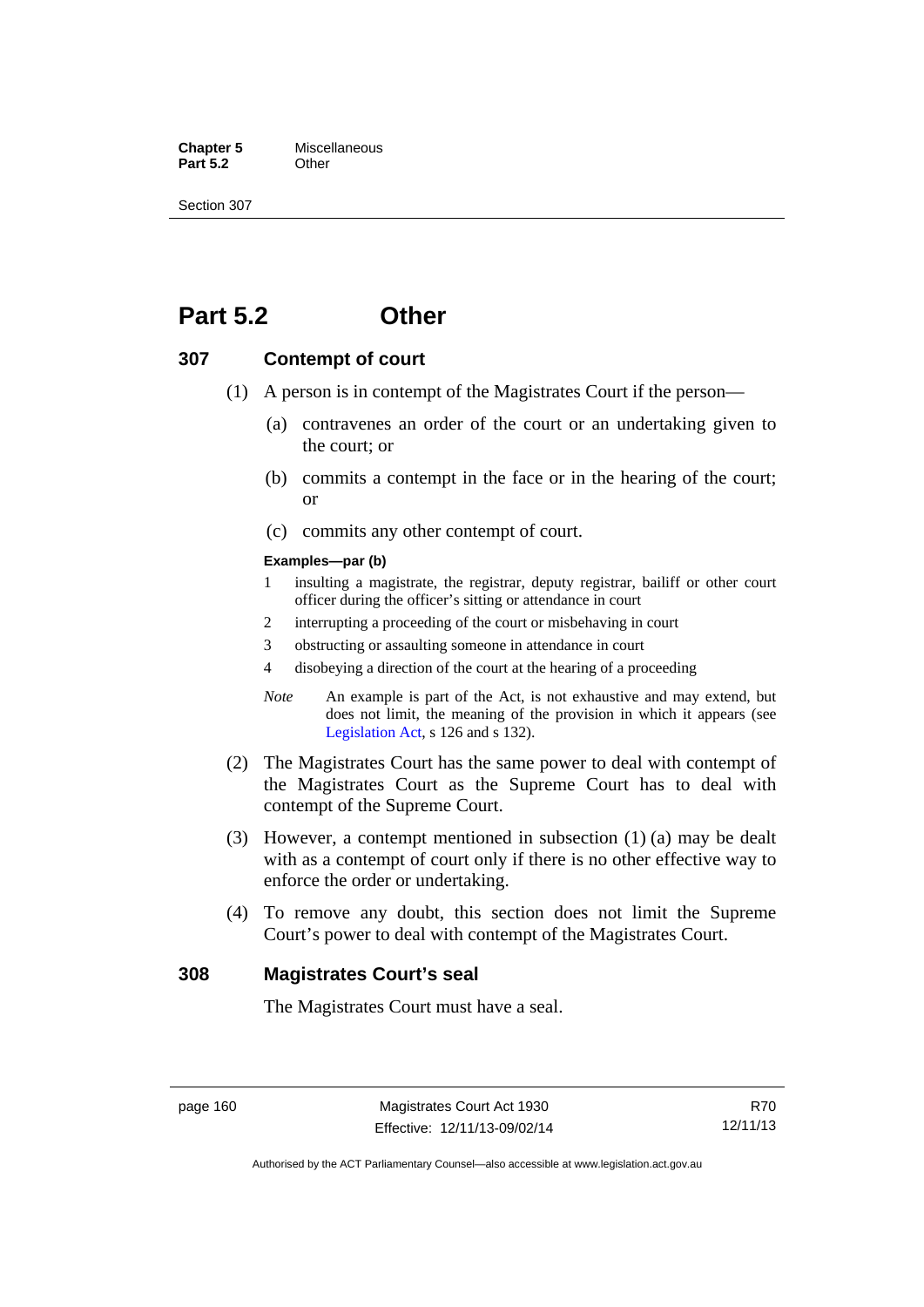### **309 Directions about procedure**

If the procedure for taking a step in a proceeding is not set out in this Act or the law under which the step is to be taken, the court may give a direction in relation to—

- (a) the procedure to be followed in relation to the step; and
- (b) any other relevant matter in relation to the step.
- *Note* The Magistrates Court may make procedures to be followed in relation to circle sentencing for certain Aboriginal or Torres Strait Islander offenders (see s 291N).

### **310 Hearings generally to be in public**

- (1) The hearing of a proceeding before the Magistrates Court must be in public.
- (2) However, if the magistrate presiding at a hearing is of the opinion that it is desirable in the public interest or in the interests of justice to do so, the magistrate may, by order—
	- (a) direct that the hearing or part of the hearing take place in private and give directions about the people who may be present; and
	- (b) give directions prohibiting or restricting the publication of evidence given at the hearing, whether in public or in private, or of matters contained in documents lodged with the court or received in evidence by the court for the purposes of the proceeding; and
	- (c) give directions prohibiting or restricting the disclosure to some or all of the parties to the proceeding of evidence given at the hearing, or of a matter contained in a document lodged with the court or received in evidence by the court for the purposes of the proceeding.
- (3) A person who, without reasonable excuse, contravenes an order under subsection (2) commits an offence.

page 161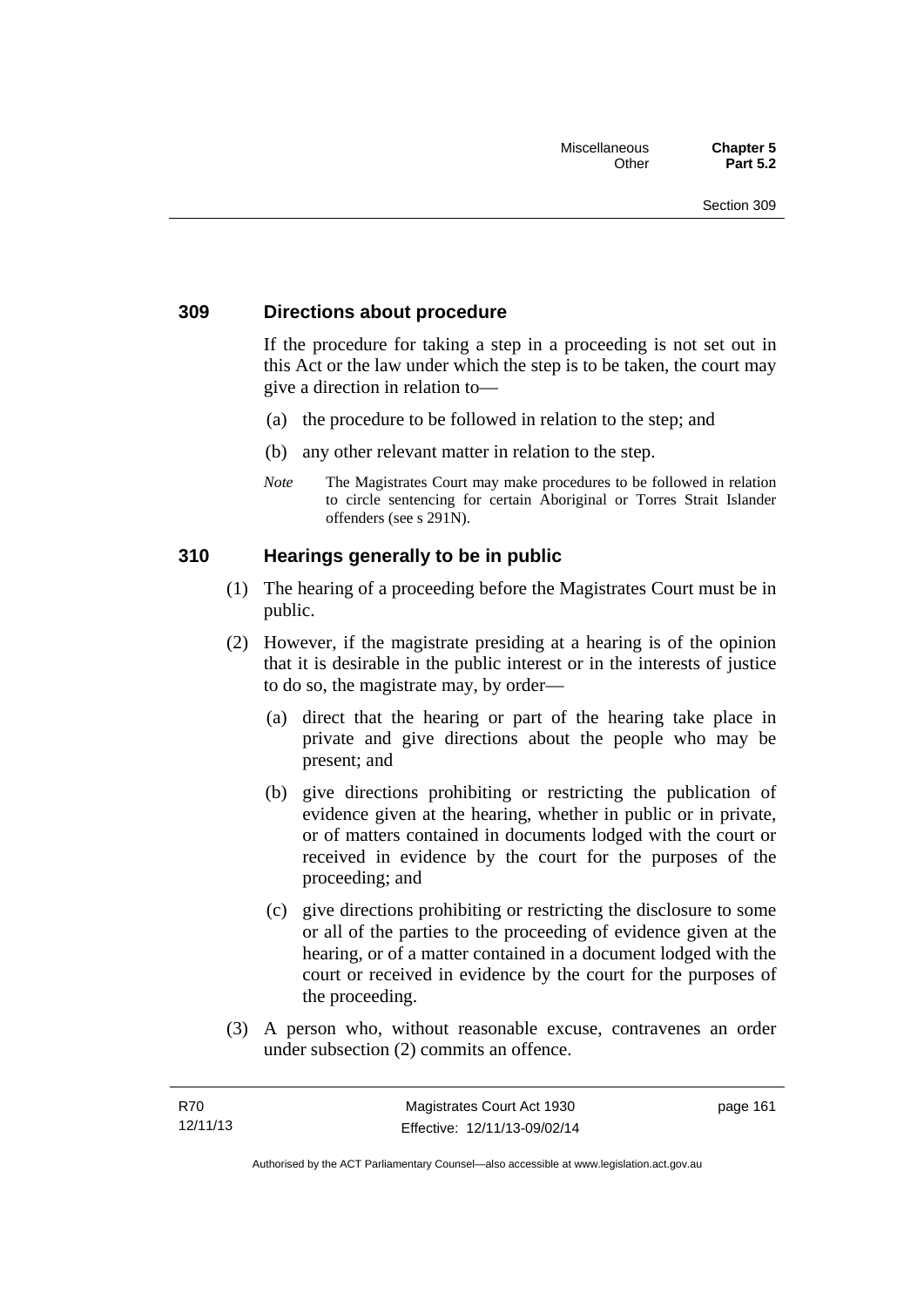#### **Chapter 5** Miscellaneous<br>**Part 5.2** Other **Part 5.2**

Section 311

Maximum penalty: 100 penalty units, imprisonment for 1 year or both.

- $(4)$  Subsection  $(1)$ 
	- (a) does not apply in relation to a civil matter that, under another territory law, may be dealt with otherwise than in open court; and
	- (b) is subject to any other territory law that restricts who may be present at a hearing.

### **311 Appearance by audiovisual or audio links etc**

- (1) This section applies if, in relation to a proceeding or a part of a proceeding (the *relevant proceeding*), the court has—
	- (a) given a direction under the *[Evidence \(Miscellaneous](http://www.legislation.act.gov.au/a/1991-34)  [Provisions\) Act 1991](http://www.legislation.act.gov.au/a/1991-34)*, section 20 (1) (Territory courts may take evidence and submissions from participating States) or section 32 (1) (Territory courts may take evidence and submissions from place other than participating State); or
	- (b) made an order under the *[Court Procedures Rules 2006](http://www.legislation.act.gov.au/sl/2006-29)*, rule 6703 (Evidence by telephone etc) about receiving evidence or submissions by telephone, video link or another form of communication in the proceeding.
- (2) If this section applies, a person who, in a relevant proceeding—
	- (a) is required or entitled to appear personally, whether as a party or as a witness; or
	- (b) is entitled to appear for another person;

may appear in the relevant proceeding and participate or give evidence in accordance with the direction or order.

 (3) A person who appears in a relevant proceeding in accordance with this section is taken to be before the court.

Authorised by the ACT Parliamentary Counsel—also accessible at www.legislation.act.gov.au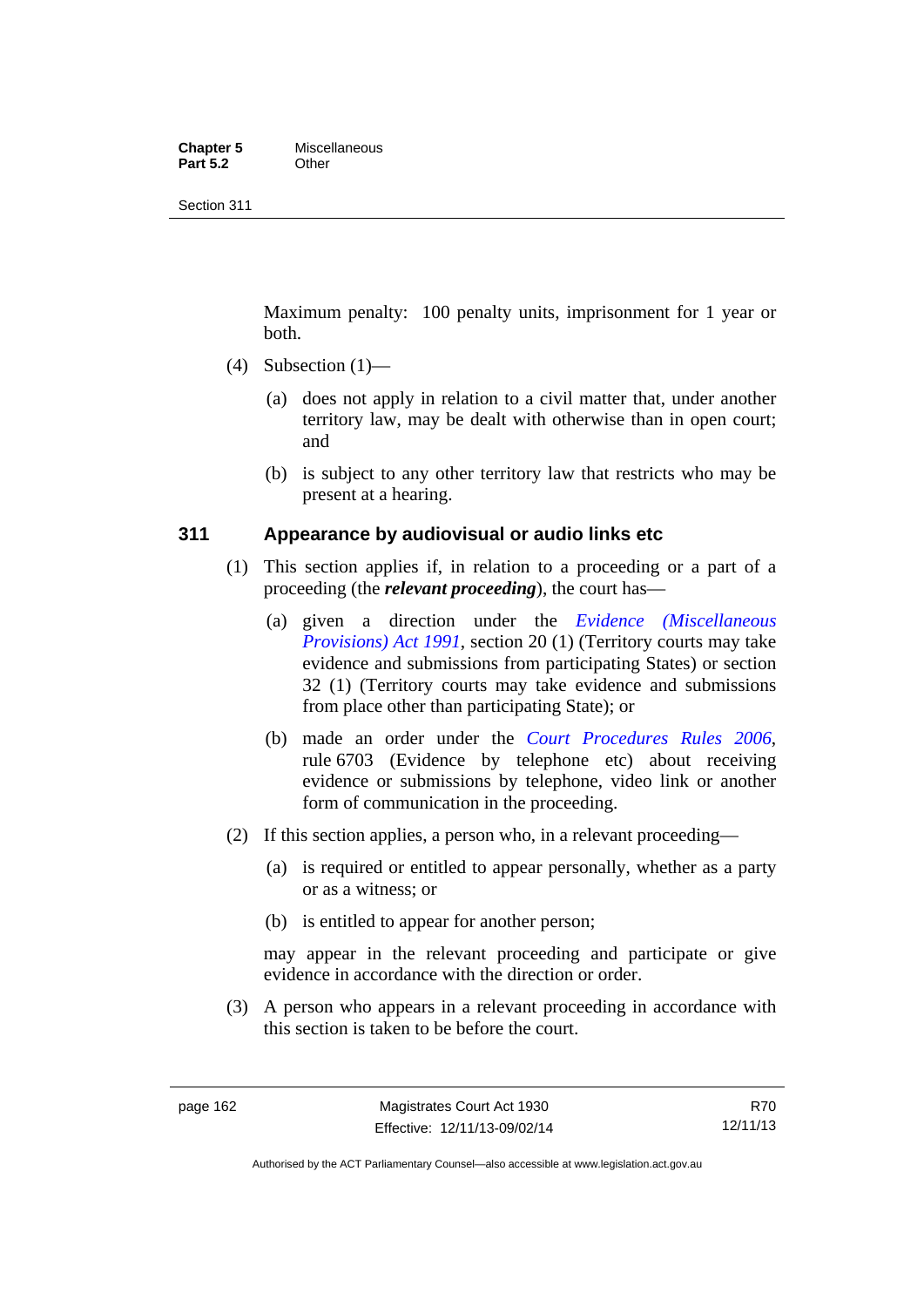(4) In this Act:

*appearance*, in relation to a proceeding and whether by a party or anyone else, includes appearance in accordance with this section if this section applies.

(5) In this section:

*proceeding* does not include a proceeding about bail.

### **312 Failure to give evidence—committal**

- (1) This section applies if the court is satisfied—
	- (a) that a witness before the court has contravened any of the following provisions of the [Criminal Code](http://www.legislation.act.gov.au/a/2002-51) (the *relevant Code provisions*):
		- (i) section 720 (Failing to produce document or other thing);
		- (ii) section 721 (Failing to take oath);
		- (iii) section 722 (Failing to answer question or give information); or
	- (b) a person has contravened any of the relevant Code provisions in relation to an examination before the registrar under the rules.
- (2) The court may—
	- (a) adjourn the proceeding for not longer than 8 days; and
	- (b) order that the person be remanded in custody until the earlier of the following:
		- (i) the date to which the proceeding is adjourned;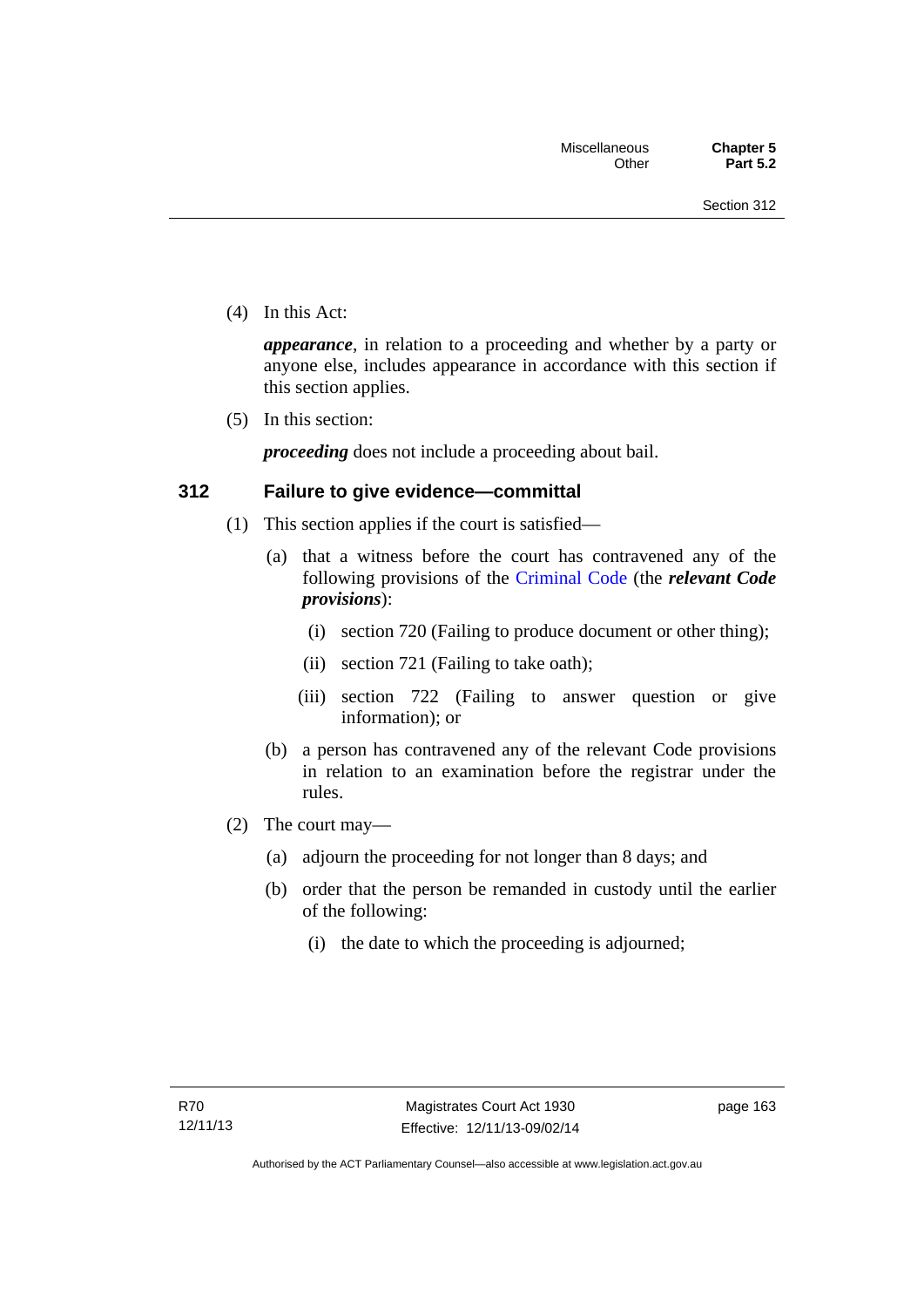Section 314

- (ii) the person agrees to comply with the relevant Code provisions.
- *Note* The court must issue a warrant for the remand of the person in the director-general's custody (see *[Crimes \(Sentence Administration\)](http://www.legislation.act.gov.au/a/2005-59)  [Act 2005](http://www.legislation.act.gov.au/a/2005-59)*, s 17).
- $(3)$  If—
	- (a) the court has adjourned the proceeding, and ordered the person's remand, under subsection (2) or this subsection; and
	- (b) the person is later brought before the court; and
	- (c) the person does not consent to comply with the relevant Code provisions;

the court may exercise the powers mentioned in subsection (2) in relation to the person.

- (4) The periods for which a person is remanded under this section must not total more than 28 days.
- (5) However, the court must not commit a person under subsection (2) or (3) if the person is punished for an offence against any or the relevant Code provisions in relation to the contravention mentioned in subsection (1).

### **314 Registrar to give directions for preparation of transcript**

(1) If an application has been made for a copy of a transcript of depositions of which a record was made in accordance with section 316 (2), the registrar must give the directions the registrar considers necessary for ensuring that a transcript of the record is prepared and, for the purpose of enabling the transcript to be prepared, the record must be produced out of the custody of the registrar.

Authorised by the ACT Parliamentary Counsel—also accessible at www.legislation.act.gov.au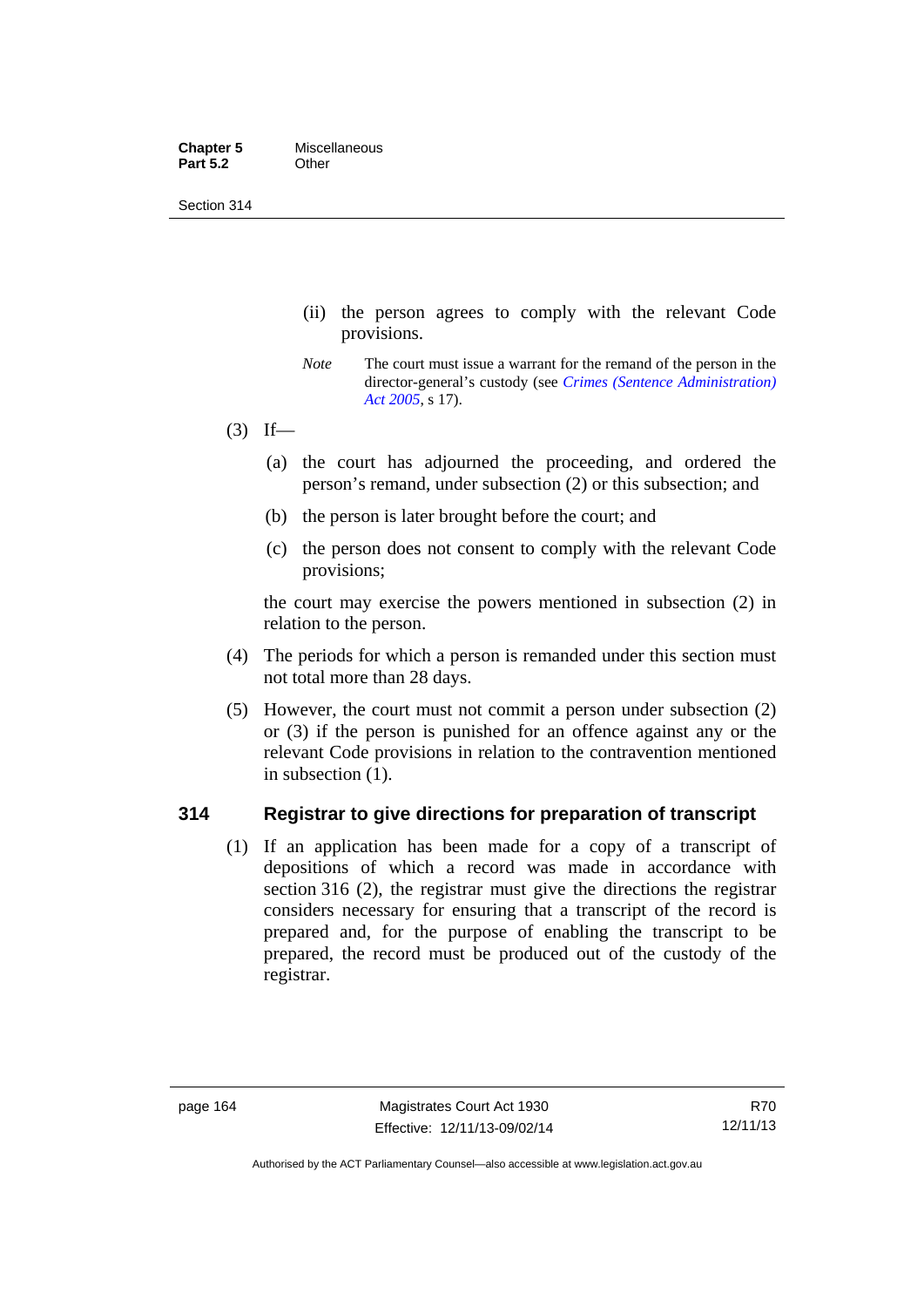(2) If a transcript of a record is prepared in accordance with directions given under subsection (1), the person who prepared the transcript, or under whose supervision the transcript was prepared, must certify on the transcript, by signed writing, that the transcript is a true transcript of a record produced out of the custody of the registrar.

### **315 Applications for transcripts**

- (1) Subject to this section, if a record of any proceeding is constituted  $by-$ 
	- (a) an audiovisual or a sound recording made in accordance with section 316 (2); or
	- (b) a shorthand or similar record made in accordance with section 316 (2); or
	- (c) writing taken down in accordance with section 316 (3); or
	- (d) a written statement or statements in accordance with section 90AA or section 110 (2);

a person may make application to the registrar for a copy or a transcript of all or part of the record.

- (2) The registrar must give the applicant a copy of the record or a transcript or a copy of the transcript of the record if—
	- (a) the applicant is a party to the proceeding; or
	- (b) for an applicant who is not a party to the proceeding—the registrar or a magistrate is satisfied that the applicant has good reason for applying.
- (3) If a person applies for a transcript that has not been prepared, the registrar may require the applicant to deposit with the registrar in advance an amount that the registrar considers will not exceed the amount of the fee determined under the *[Court Procedures Act 2004](http://www.legislation.act.gov.au/a/2004-59)*, part 3 for the preparation of the transcript.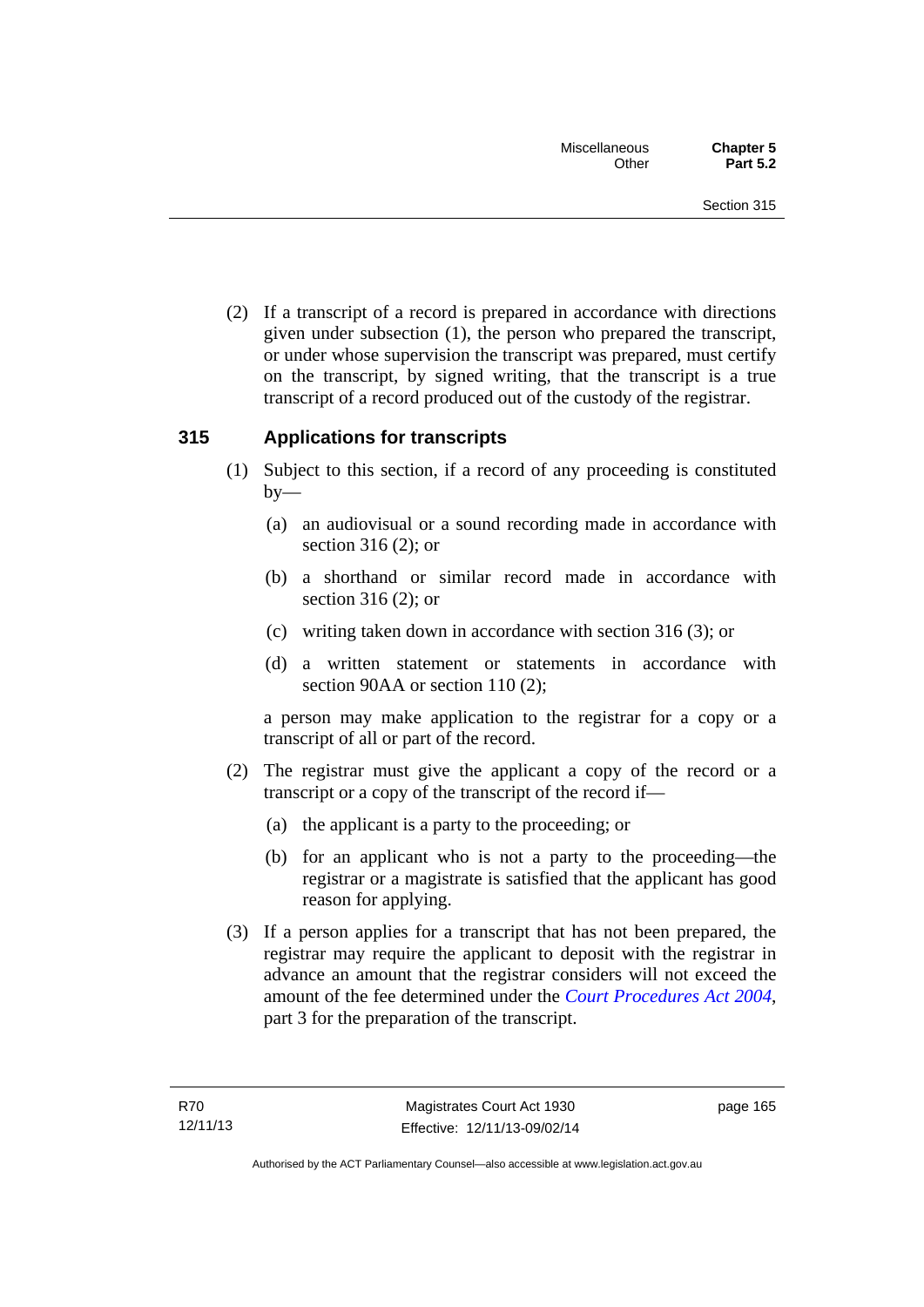Section 315

- (4) Subject to subsections (5) and (6), if the registrar receives an application in accordance with this section—
	- (a) the registrar must, for an application relating to depositions; and
	- (b) the registrar may, in any other case;

give to the applicant a copy of the record or a copy of a transcript of the record relating to the depositions or other matter.

- (5) The registrar must not give a copy of the record or a copy of a transcript under subsection (4) (a) unless there is written on the copy a certificate signed by the registrar stating that the copy is a true copy of the record or a true copy of a transcript of the record produced out of the custody of the registrar.
- (6) This section does not require the registrar to give a copy of a transcript of any proceeding if—
	- (a) the proceeding was recorded by means of an audiovisual or a sound recording made in accordance with section 316 (2); and
	- (b) the application for the copy was made after the end of 7 years after the date of completion of the proceeding to which the record relates; and
	- (c) the registrar does not have the record or a transcript of the record in his or her custody.
- (7) If an amount deposited by a person under subsection (3) exceeds the fee determined under the *[Court Procedures Act 2004](http://www.legislation.act.gov.au/a/2004-59)*, part 3 for the preparation of the transcript, there is payable to the person the amount of the excess.

R70 12/11/13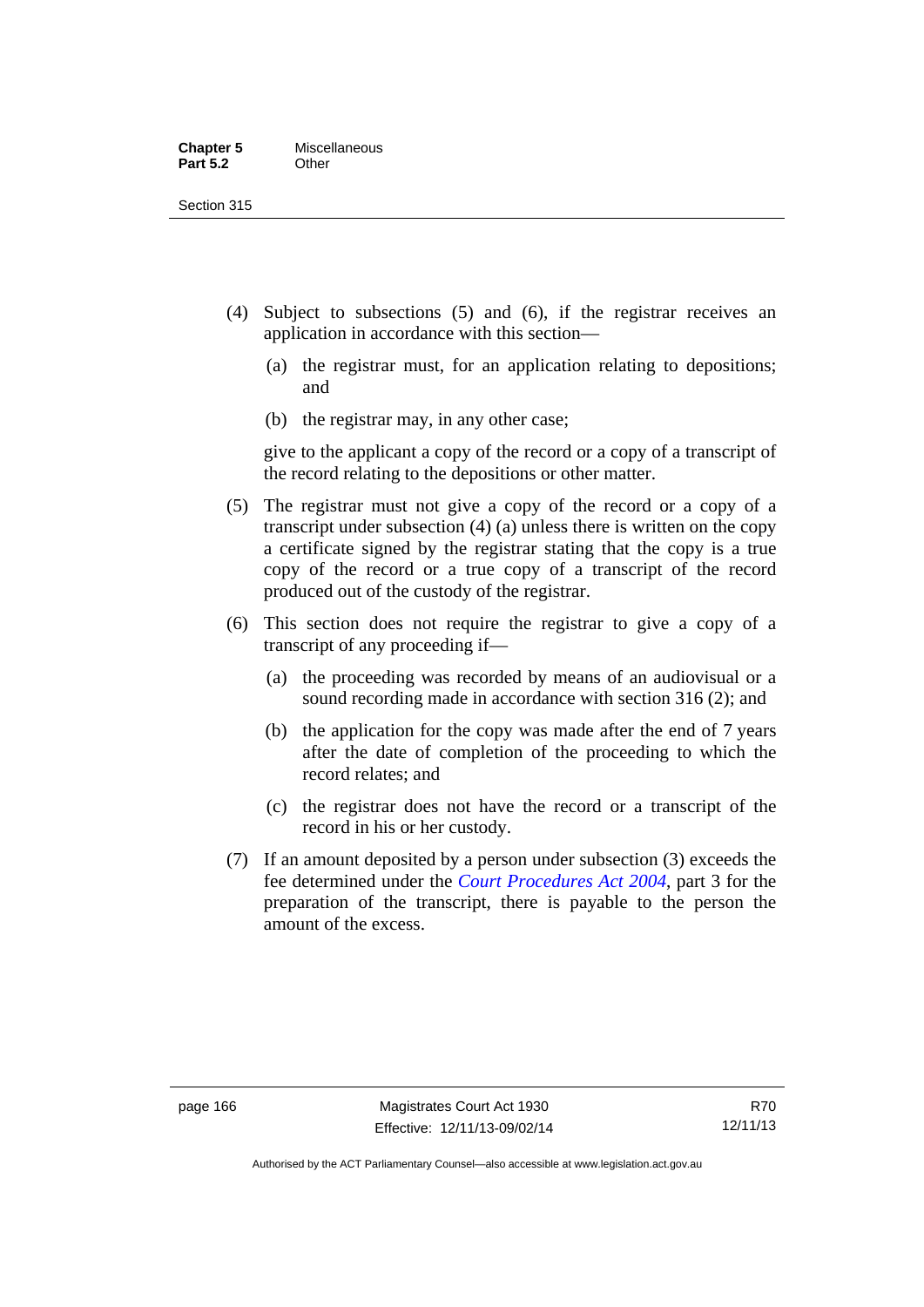### **316 Record of proceedings**

(1) In this section:

*deposition* includes a statement made by an accused person in reply to the question mentioned in section 91 (1), but does not include a written statement admitted under section 90AA or section 110 (2).

- (2) Subject to subsection (3), a record of the depositions of a witness in any proceeding must be made—
	- (a) in a proceeding in relation to bail and if, in relation to proceeding or a part of the proceeding, the court has given a direction under the *[Evidence \(Miscellaneous Provisions\) Act](http://www.legislation.act.gov.au/a/1991-34)  [1991](http://www.legislation.act.gov.au/a/1991-34)*, section 20 (1) (Territory courts may take evidence and submissions from participating States) or section 32 (1) (Territory courts may take evidence and submissions from place other than participating State) that evidence be taken or a submission be made by audiovisual link—by means of audiovisual recording apparatus or sound-recording apparatus; and
	- (b) in any other case—
		- (i) by means of sound-recording apparatus; or
		- (ii) if the court so directs, by means of shorthand or any similar means.
- (3) If the court so directs, the depositions of a witness in any proceeding must not be recorded in accordance with subsection (2), but must be taken down in writing, and, after being read over to the witness or given to the witness to read, signed by the witness and the magistrate constituting the court.
- (4) The registrar has the custody of any record of depositions made in accordance with subsection (2).
- (5) The registrar may erase the record of the depositions of a witness recorded by means of recording apparatus and the record of any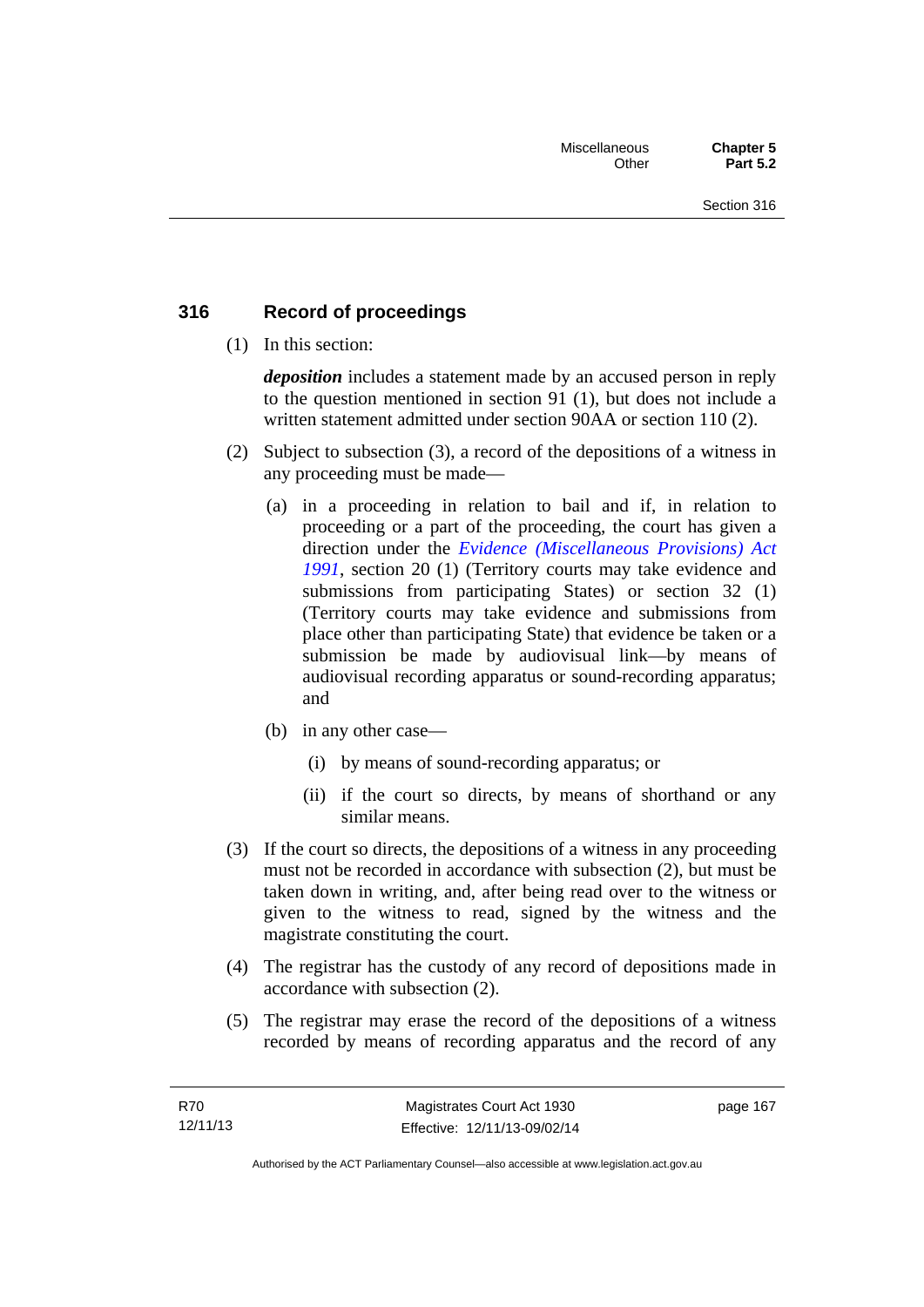#### **Chapter 5** Miscellaneous<br>**Part 5.2** Other **Part 5.2**

Section 317

other part of a proceeding made by means of recording apparatus after the end of 7 years after the date of completion of the proceeding in which the record was made.

- (6) However, the sound recording of any part of the following proceedings must not be erased unless a transcript of the record of that part of the proceeding has been prepared:
	- (a) a proceeding in which a person charged with an indictable offence is committed to trial before the Supreme Court;
	- (b) a proceeding in which evidence is taken under a request mentioned in section 263 (Requests under conventions relating to legal proceedings in civil and commercial matters).
- (7) This section applies in relation to a proceeding before a magistrate as if a reference to the court were a reference to a magistrate.

### **317 Record of proceedings and transcript**

- (1) If a record made by means of recording apparatus, shorthand or similar means is produced out of the custody of the registrar and the record purports to be a record made in accordance with section 316 (2) of the depositions of a witness in any proceeding, the record is evidence that the person made the depositions in the proceeding.
- $(2)$  If—
	- (a) a recording is produced out of the custody of the registrar; and
	- (b) the recording contains a record of comments that purport—
		- (i) to have been made at the same time as a recording made in accordance with section 316 (2) of the depositions of a person in any proceeding; and
		- (ii) to have been made for the purpose of identifying the proceeding, voices recorded on the lastmentioned recording or anything else so recorded;

R70 12/11/13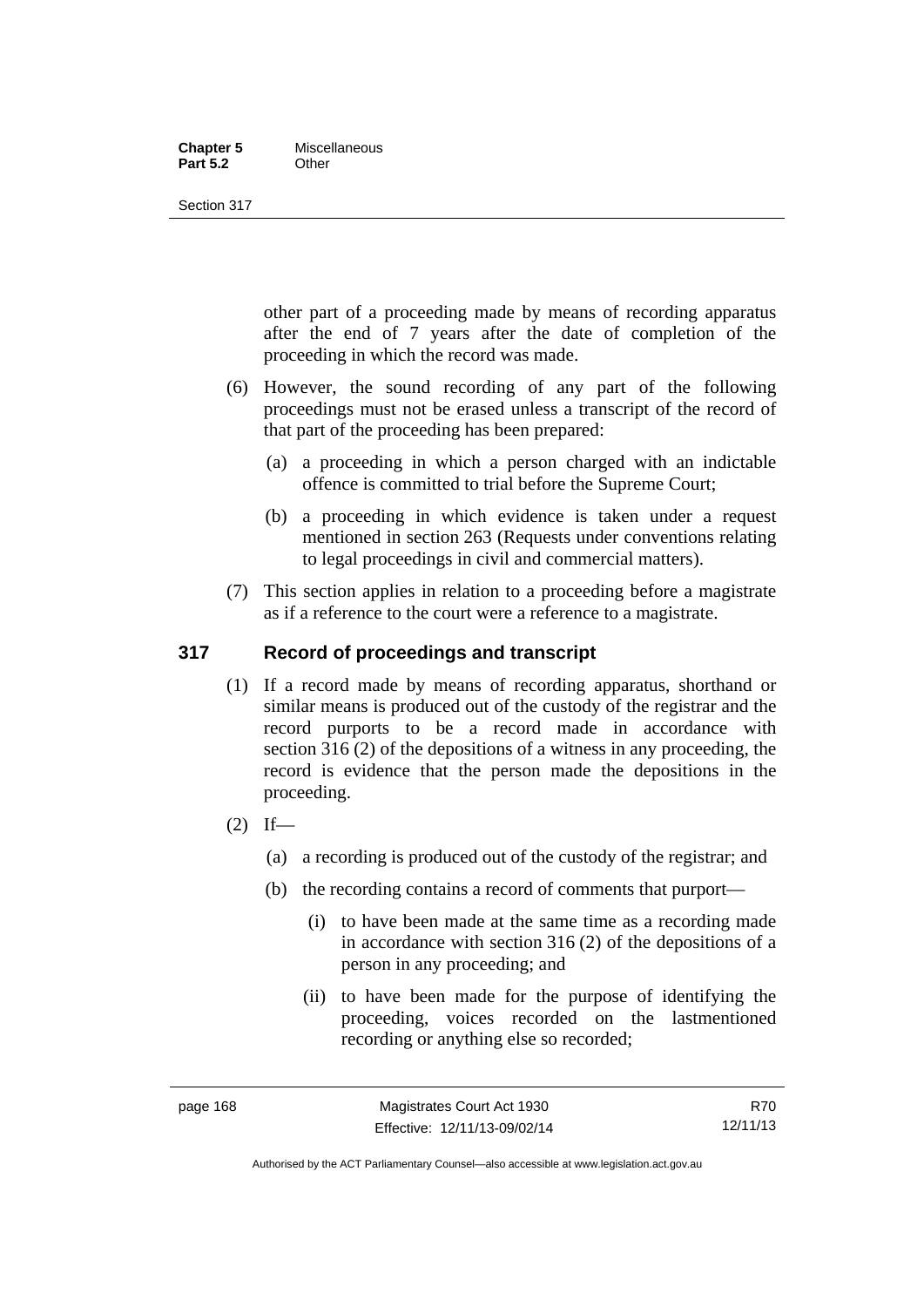the firstmentioned recording is evidence of the identity of the proceeding, of the voices or of the thing.

- $(3)$  If—
	- (a) a document purports to be a transcript, or a copy of a transcript, of a record made in accordance with section 316 (2) of depositions made by a person in any proceeding; and
	- (b) the document bears a certificate that purports to be a certificate given in accordance with section 314 (2) or section 315 (5);

the document is evidence that the person made the depositions in the proceeding.

- (4) If a document—
	- (a) purports to be the depositions of a witness in any proceeding as taken down in writing and signed in accordance with section 316 (3); or
	- (b) purports to be a copy of the depositions of a witness in any proceeding as so taken down in writing and signed and bears a certificate that purports to be a certificate given in accordance with section  $315(5)$ ;

the document is evidence that the witness made the depositions in the proceeding.

(5) In this section:

*recording apparatus* means the recording apparatus, whether audiovisual or sound, by means of which a record of depositions of witnesses has been made under section 316 (2).

### **318 Person about to leave ACT may be ordered to be examined or produce documents**

(1) If, by evidence on oath, a magistrate is satisfied that any person is able to give material evidence or to produce relevant or material documents relating to any information or claim pending before a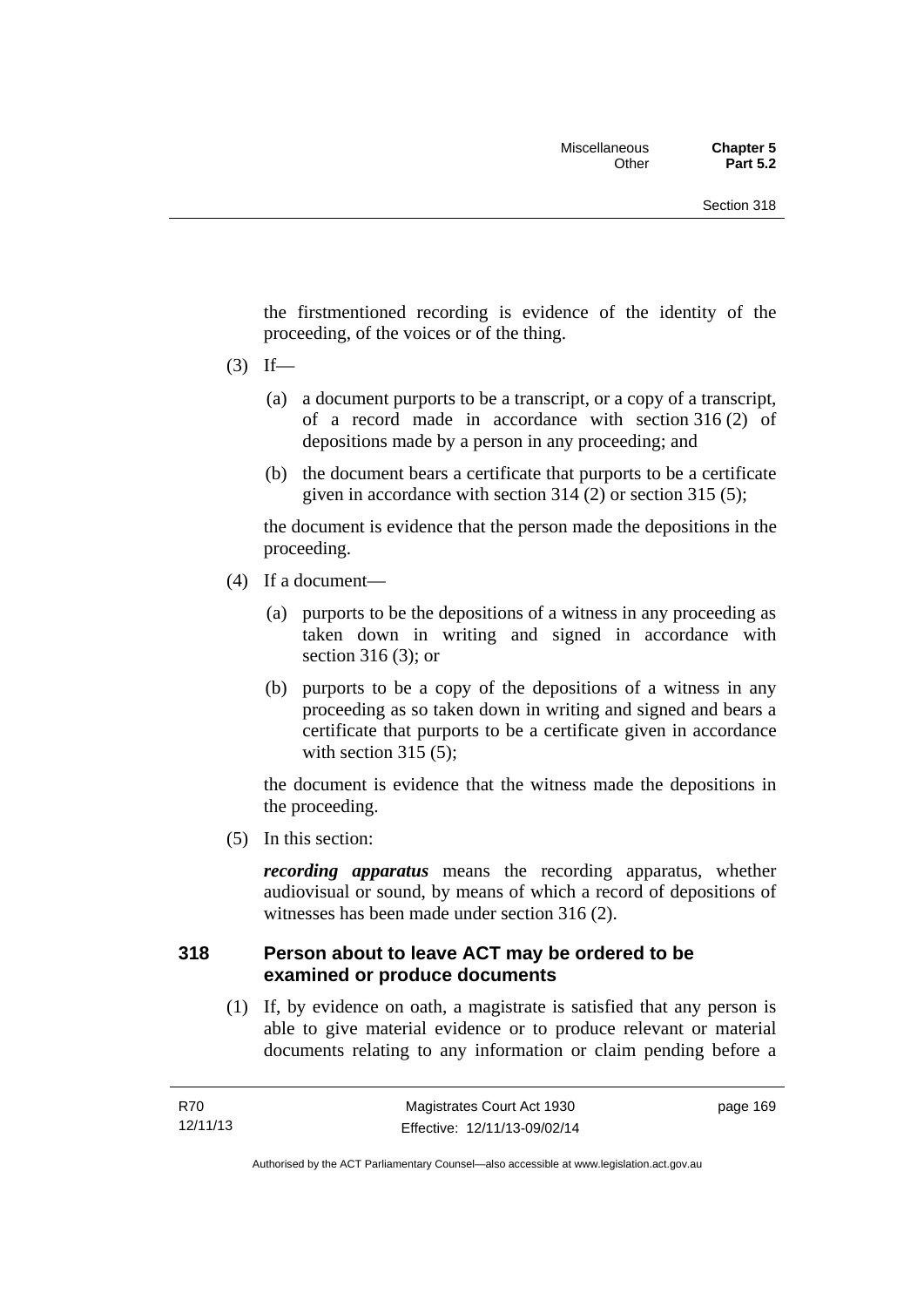#### **Chapter 5** Miscellaneous **Part 5.2** Other

Section 319

court, and that the person is likely to be absent from the ACT when the case comes on for hearing, the magistrate may, on the application of any party, order that the evidence of the person be taken or the documents be produced before the magistrate, at any time before the hearing, in the same way as the evidence would be taken or the documents be produced at the hearing and after reasonable notice of the intended examination or production is given to the other party.

- (2) If an order under subsection (1) is served on a person, it must be accompanied by a form to be completed by the person to claim his or her reasonable costs and expenses of attending the examination or production.
- (3) A person is not entitled to refuse to comply with an order under subsection (1) because the person was not given the form mentioned in subsection (2) when the order was served on the person.
- (4) The taking of depositions before a magistrate under subsection (1) is a proceeding for section 316 (Recordings of proceedings).

### **319 Witnesses' rights and liabilities**

On service on any person of an order made under section 318, the person must attend at the time and place appointed by the order, and has all the rights and liabilities that the person would have if the person was duly required by subpoena to appear to give evidence or to produce documents on the hearing.

### **320 Depositions to be given to registrar**

- (1) If depositions are taken before a magistrate under section 318, there must be given to the registrar—
	- (a) the record of the depositions made in accordance with section 316 (2) or the document containing the depositions as taken down in writing and signed in accordance with section 316 (3); and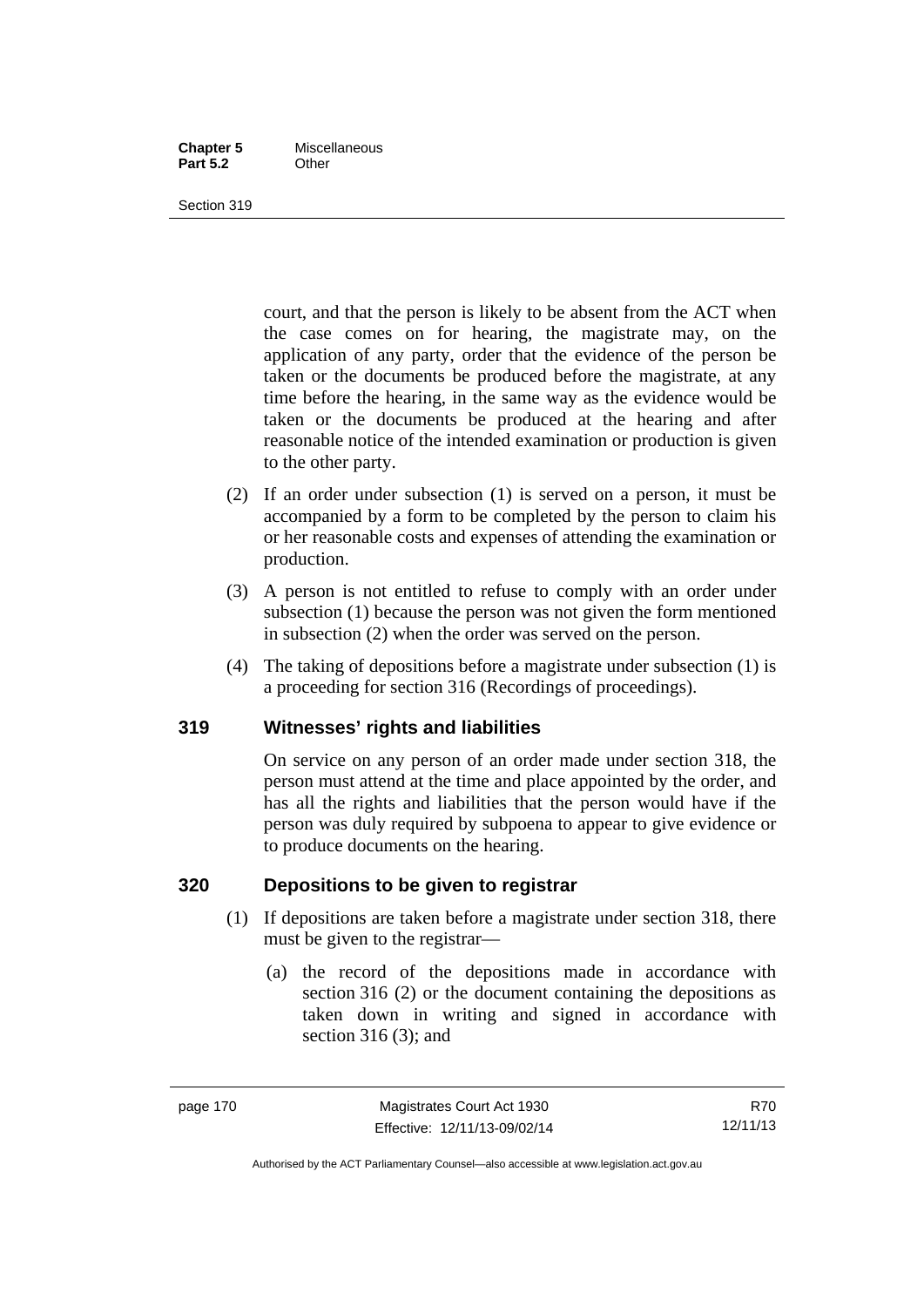- (b) any documents produced to the magistrate.
- (2) If documents are produced by a person not giving evidence, the documents, must, when given to the registrar, be accompanied by a certificate signed by the magistrate stating the name of the person producing them.
- (3) If the court is satisfied that the person who made the depositions is not in the ACT, his or her depositions may be read by any party.
- (4) Any documents so given to the registrar may, subject to all just exceptions, be put in at the hearing as if produced at the hearing by the person producing them.

### **320A Domestic violence offence information**

- (1) The Minister may determine what statistical information in relation to domestic violence offences (the *domestic violence offence information*) must be collected by the registrar.
- (2) The registrar must give the domestic violence offence information for a financial year to the domestic violence project coordinator by 31 July in the following financial year.
- (3) The registrar must also give the coordinator domestic violence offence information otherwise requested, in writing, by the coordinator.
- (4) A determination is a notifiable instrument.

*Note* A notifiable instrument must be notified under the [Legislation Act](http://www.legislation.act.gov.au/a/2001-14).

(5) In this section:

*domestic violence project coordinator* means the Domestic Violence Project Coordinator appointed under the *[Domestic](http://www.legislation.act.gov.au/a/1986-52)  [Violence Agencies Act 1986](http://www.legislation.act.gov.au/a/1986-52)*, section 11.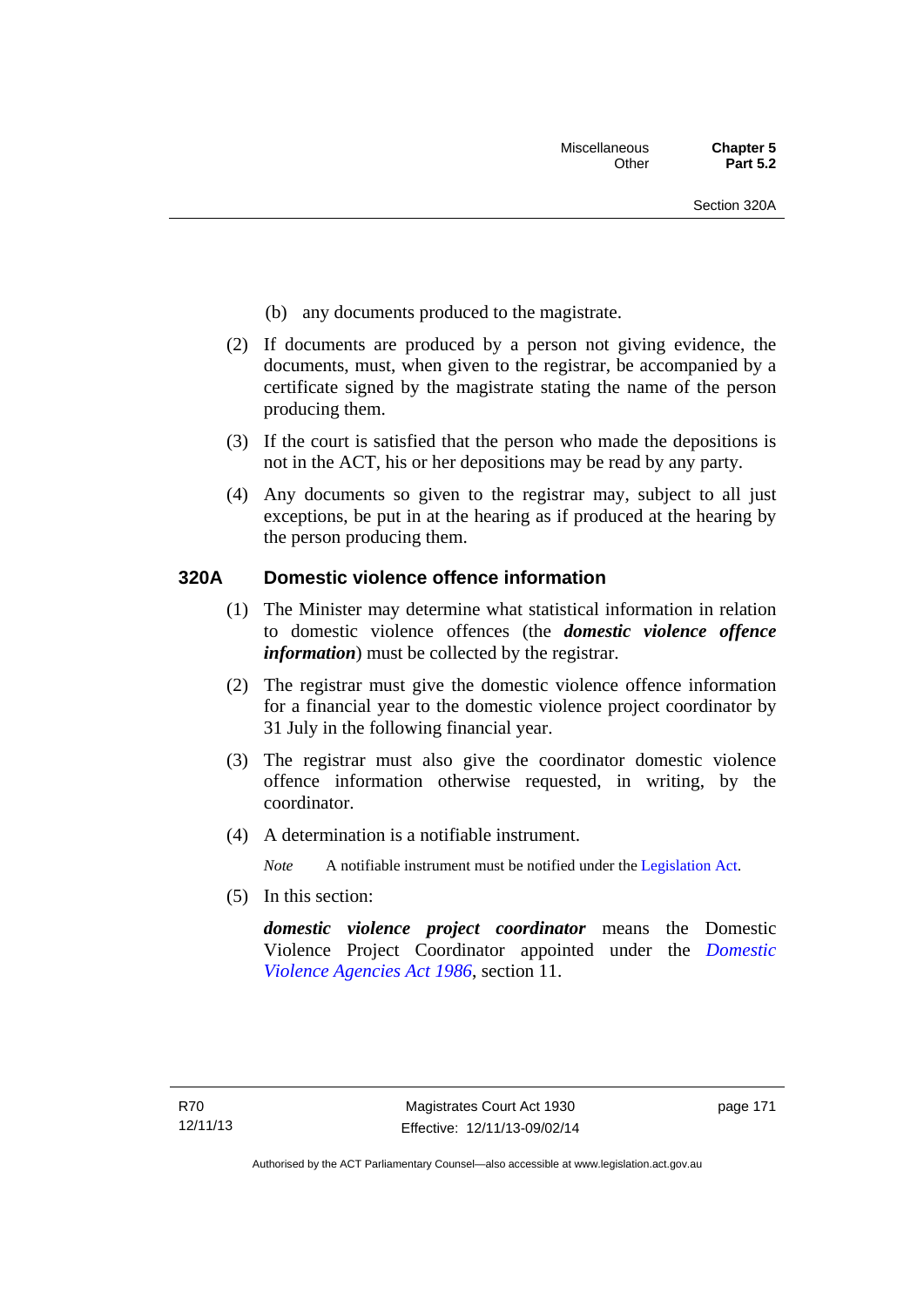**Chapter 5** Miscellaneous<br>**Part 5.2** Other **Part 5.2** 

Section 321

### **321 Regulation-making power**

The Executive may make regulations for this Act.

*Note* A regulation must be notified, and presented to the Legislative Assembly, under the [Legislation Act](http://www.legislation.act.gov.au/a/2001-14).

page 172 Magistrates Court Act 1930 Effective: 12/11/13-09/02/14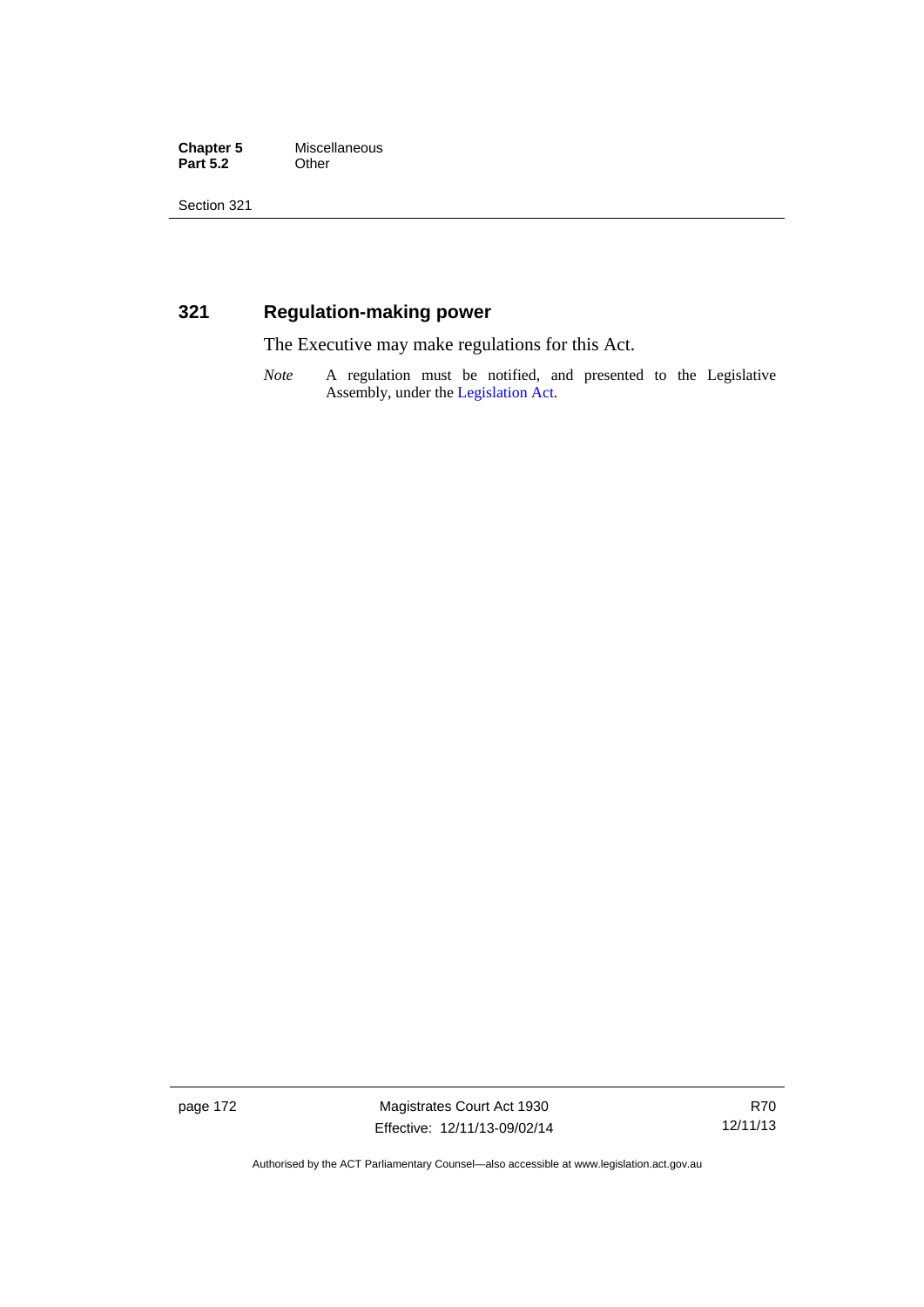# **Schedule 1 Oath and affirmation of office**

(see s 10P)

Oath

I, [*name*], do swear that I will well and truly serve in the office of and that I will do right to all manner of people according to law, without fear or favour, affection or ill will. So help me God!

Affirmation

I, [*name*], do solemnly and sincerely affirm and declare that I will well and truly serve in the office of and that I will do right to all manner of people, according to law, without fear or favour, affection or ill will.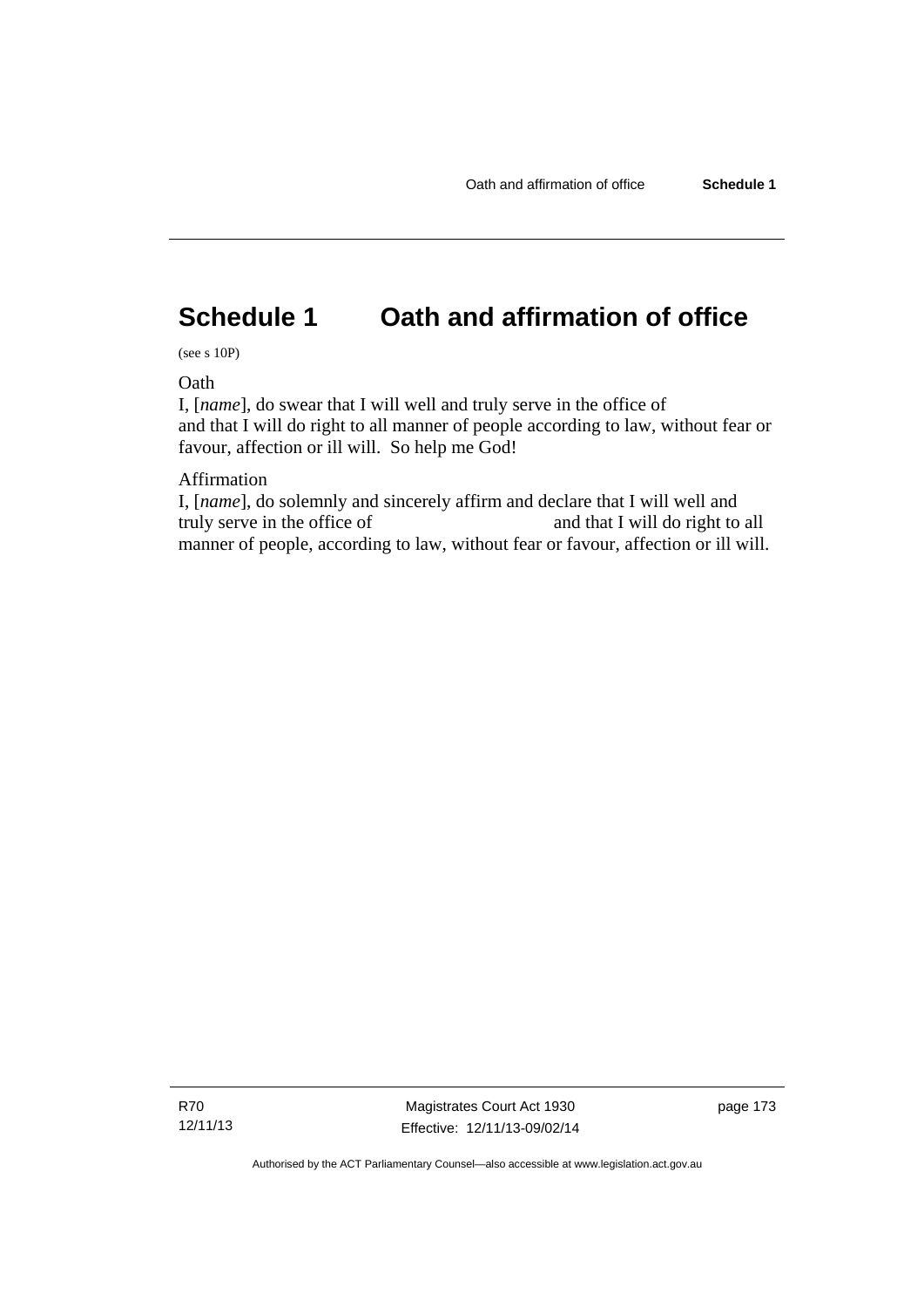# **Schedule 2 ACT and corresponding courts**

(see s 9C, defs *ACT court* and *corresponding court*)

| column 1 | column 2               | column 3                                                                           |
|----------|------------------------|------------------------------------------------------------------------------------|
| item     | <b>ACT court</b>       | corresponding court                                                                |
|          | <b>Childrens Court</b> | Alcohol Court of the Northern Territory                                            |
|          | Coroner's Court        | Children's Court of Western Australia                                              |
|          | Industrial Court       | Coroners Court of South Australia                                                  |
|          | Magistrates Court      | Court of Summary Jurisdiction of the<br>Northern Territory                         |
|          |                        | <b>Local Court of New South Wales</b>                                              |
|          |                        | Local Court of the Northern Territory                                              |
|          |                        | Magistrates Courts of South Australia,<br>Tasmania, Victoria and Western Australia |
|          |                        | Warden's Courts of South Australia and the<br>Northern Territory                   |
|          |                        | Work Health Court of the Northern Territory                                        |
|          |                        | Youth Court of South Australia (constituted<br>by a Magistrate)                    |
|          |                        | Youth Justice Court of the Northern<br>Territory                                   |

page 174 Magistrates Court Act 1930 Effective: 12/11/13-09/02/14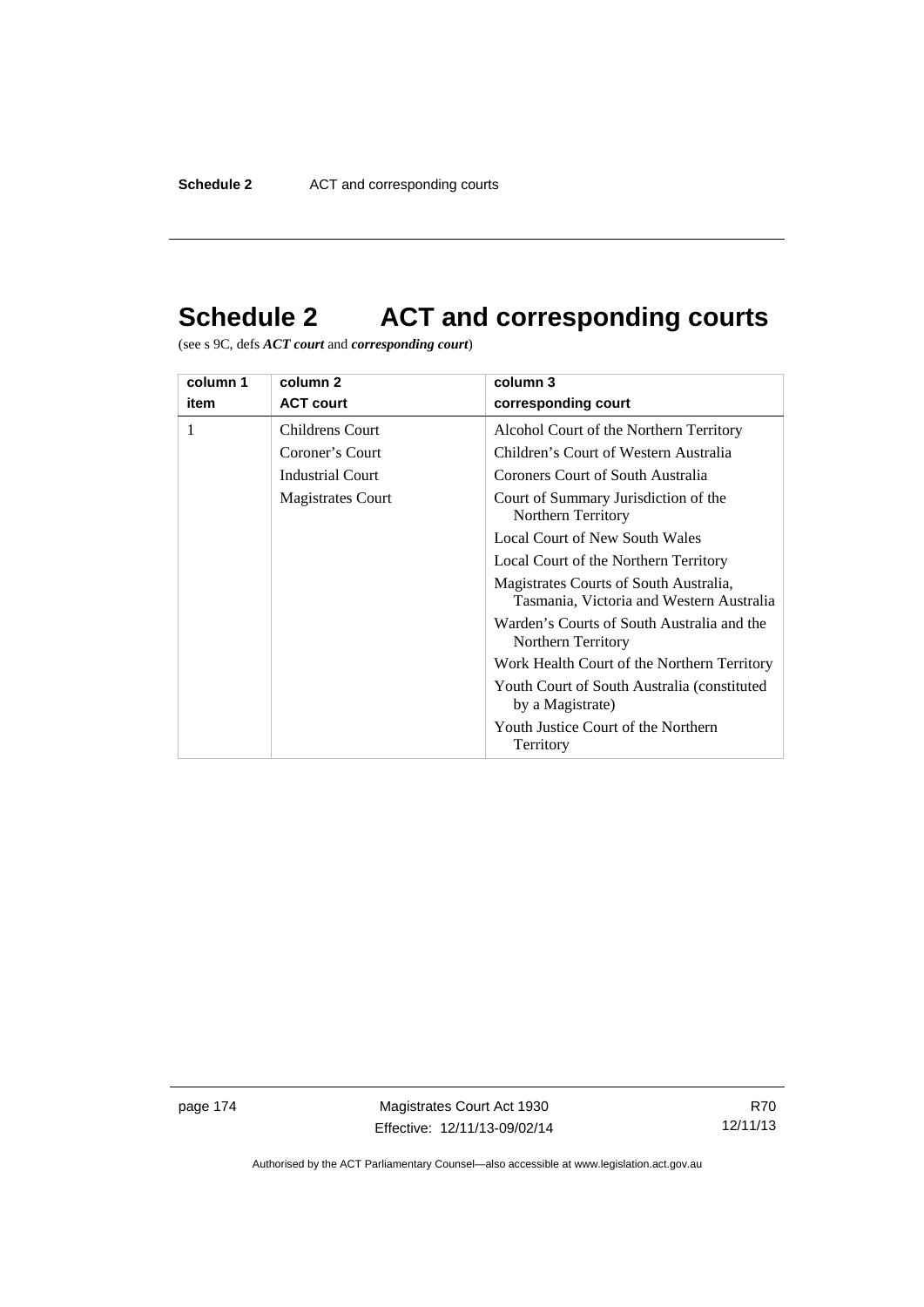# **Dictionary**

(see s 2)

*Note 1* The [Legislation Act](http://www.legislation.act.gov.au/a/2001-14) contains definitions and other provisions relevant to this Act.

*Note 2* For example, the [Legislation Act,](http://www.legislation.act.gov.au/a/2001-14) pt 1 defines the following terms:

- ACAT
- ACT
- adult
- Attorney-General
- child
- correctional centre
- Commonwealth
- Criminal Code
- director-general (see s 163)
- director of public prosecutions
- disallowable instrument (see s 9)
- document
- Executive
- exercise, a function
- external territory
- fail
- file
- function
- home address
- individual
- in relation to
- instrument (see s 14)
- judge
- lawyer
- may (see s 146)
- month
- must

Magistrates Court Act 1930 Effective: 12/11/13-09/02/14 page 175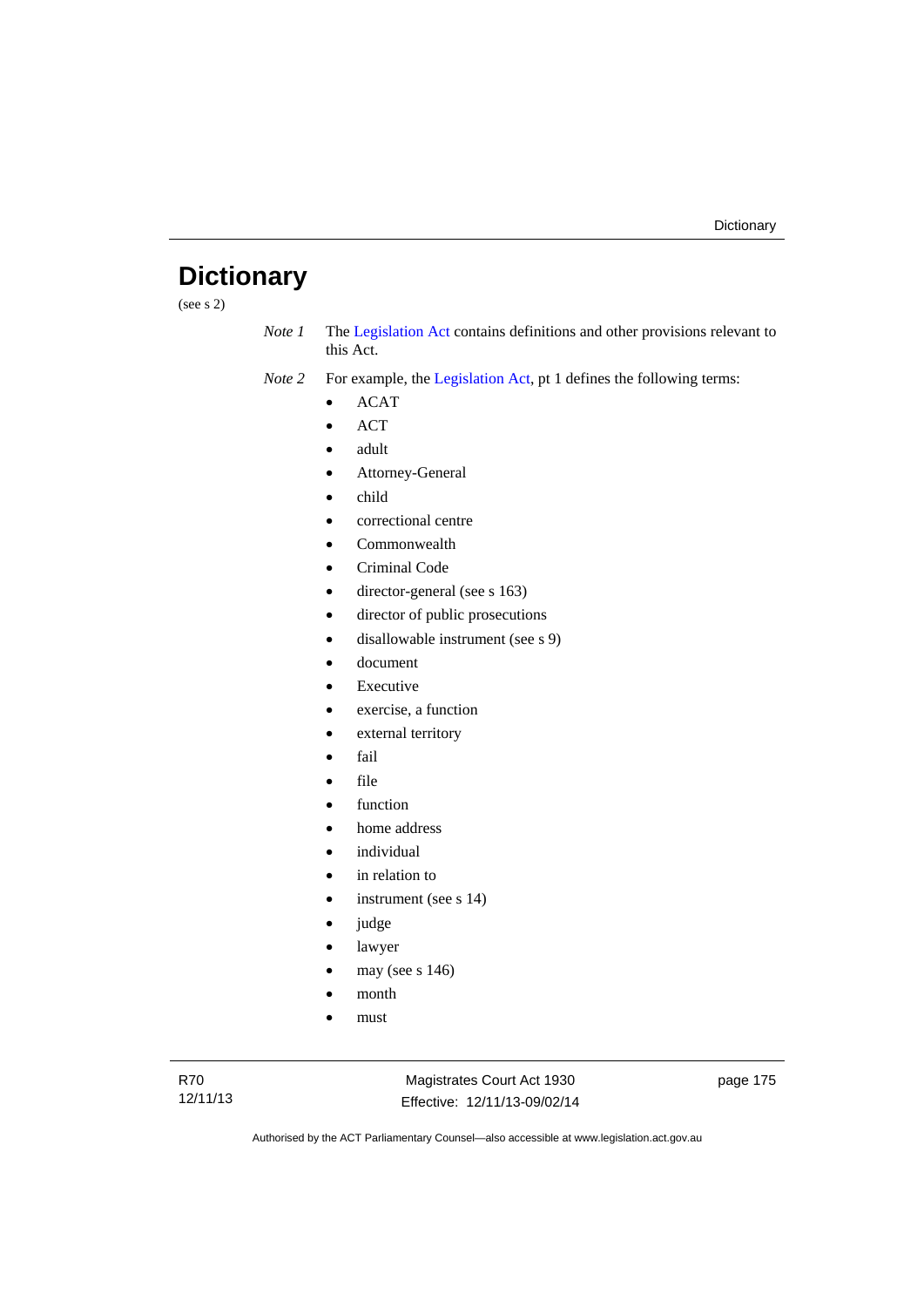- notifiable instrument (see s 10)
- NSW correctional centre
- oath
- parent
- penalty unit (see s 133)
- police officer
- prescribed
- proceeding
- sign
- summary offence (see s 190)
- statutory declaration
- territory law
- under.

*Aboriginal or Torres Strait Islander offender*, for chapter 4C (Galambany Court)—see section 291L.

*ACT court*, for division 2.2.3A (Judicial officers exchange)—see section 9C.

*administering authority*, for an infringement notice offence, for part 3.8 (Infringement notices for certain offences)—see section 117.

*another jurisdiction*, for part 3.8 (Infringement notices for certain offences)—see section 117.

*appeal*, for part 4.5 (Civil appeals)—see section 272.

*appearance*—see section 311 (4).

#### *authorised person*—

- (a) for division 3.3.3A (Court attendance notices)—see section 41A; and
- (b) for part 3.8 (Infringement notices for certain offences)—see section 134A (3).

*bailiff* means a bailiff under this Act.

R70 12/11/13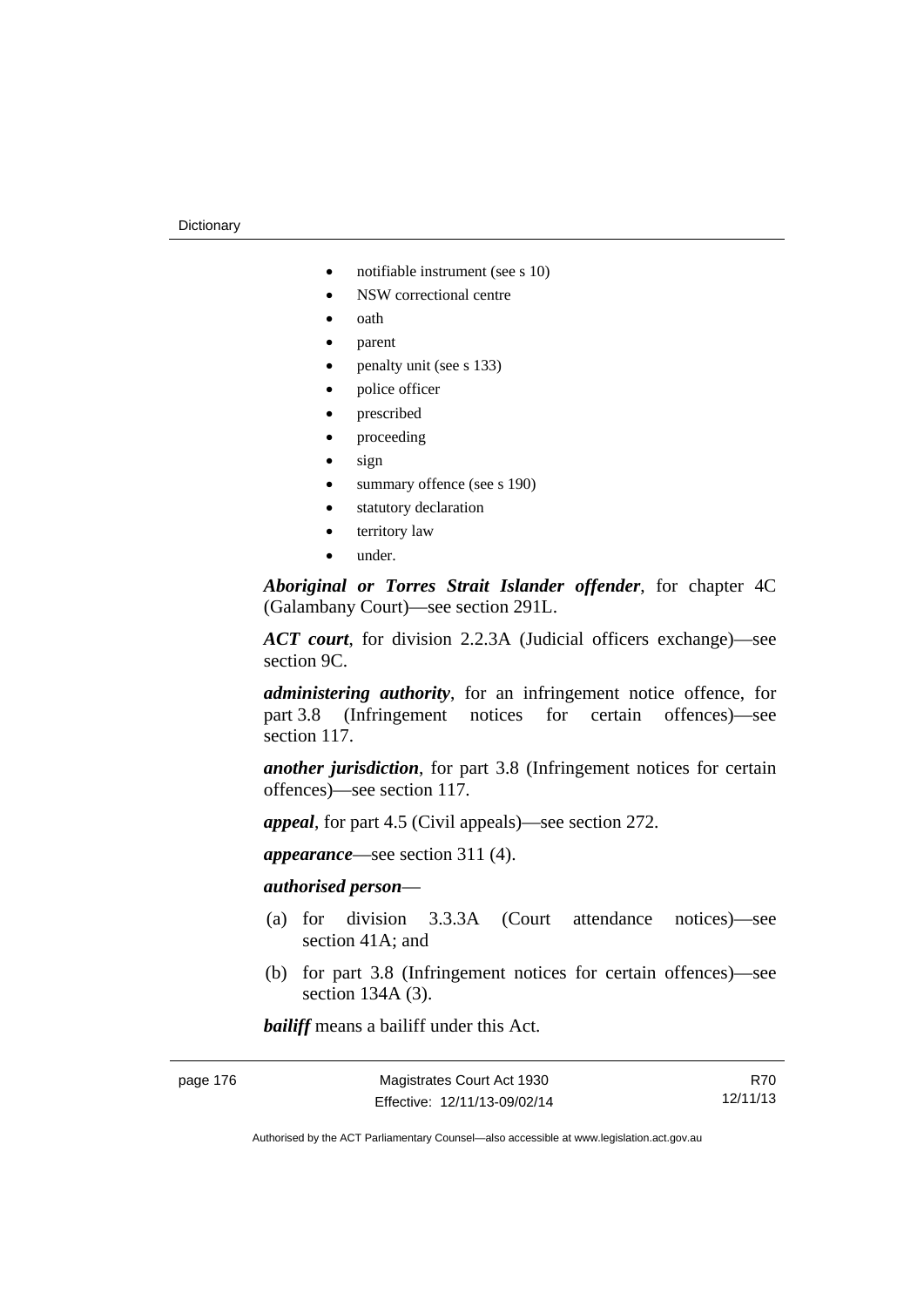*certified copy*, of depositions, for division 3.5.6 (Indictable offences—other provisions)—see section 105A.

*circle sentencing*, for chapter 4C (Galambany Court)—see section 291L.

*claim* means a claim under the rules.

*committal order*—see the *[Crimes \(Sentence Administration\)](http://www.legislation.act.gov.au/a/2005-59)  [Act 2005](http://www.legislation.act.gov.au/a/2005-59)*, section 10.

*conviction*—

- (a) means conviction by a magistrate for an offence; and
- (b) for division 3.9.3 (Reciprocal enforcement of fines against bodies corporate)—see section 166A.

*corresponding court*, for division 2.2.3A (Judicial officers exchange)—see section 9C.

*court* means the Magistrates Court.

*court*, for division 2.2.3A (Judicial officers exchange)—see section 9C.

*court attendance notice*, for division 3.3.3A (Court attendance notices)—see section 41B.

*Crimes Act*, for chapter 3 (Criminal proceedings)—see section 18A.

*date of service*, of an infringement notice or reminder notice that has been, or is to be, served on a person, for part 3.8 (Infringement notices for certain offences)—see section 117.

*decision*, for chapter 3 (Criminal proceedings)—see section 18A.

#### *defendant*—

- (a) for chapter 3 (Criminal proceedings)—see section 18A; and
- (b) for part 3.7 (Service and pleading by post for certain offences)—see section 116A (1).

*domestic violence offence*—see section 291H.

| R70      | Magistrates Court Act 1930   | page 177 |
|----------|------------------------------|----------|
| 12/11/13 | Effective: 12/11/13-09/02/14 |          |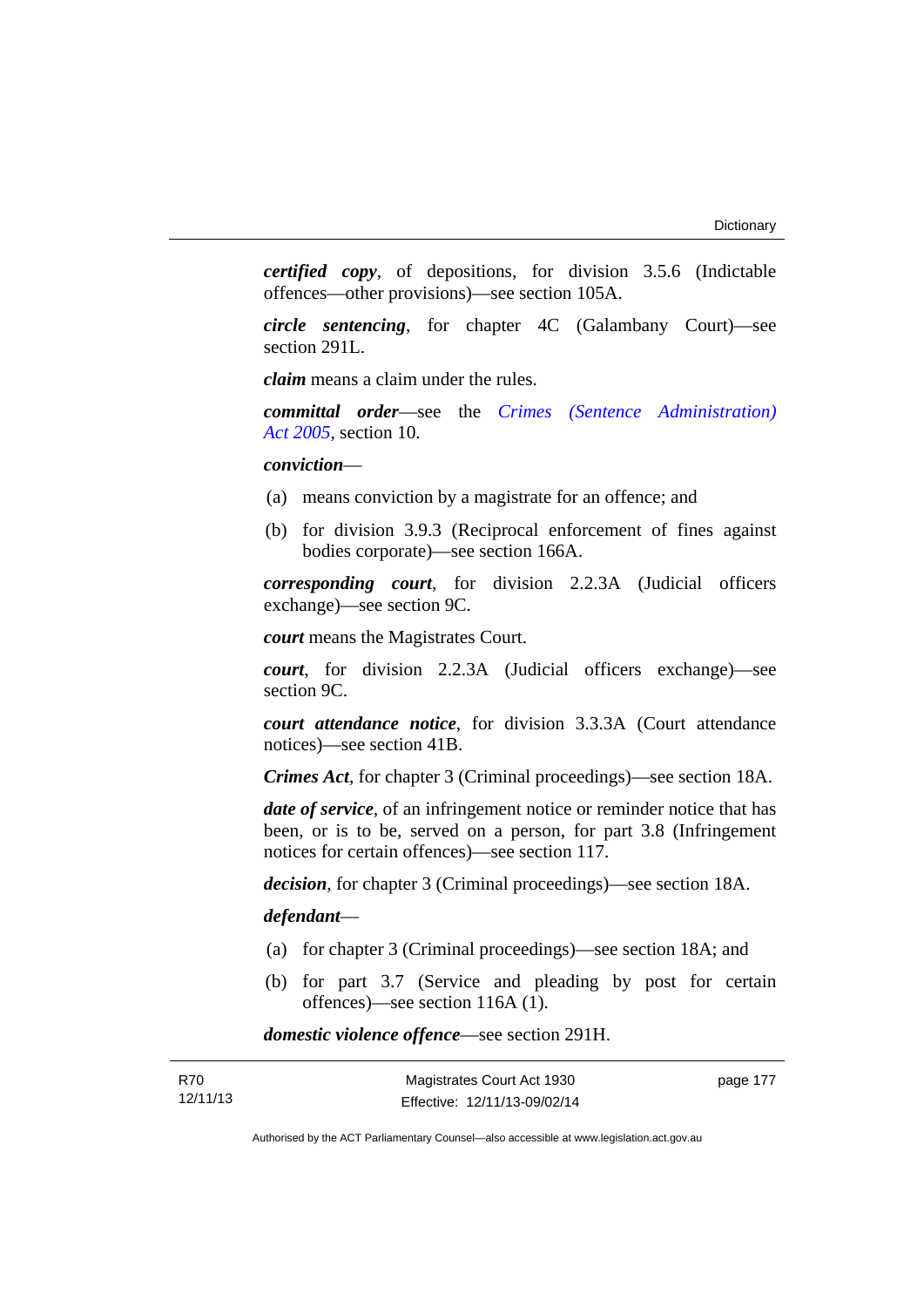*driver*, of a vehicle, for part 3.8 (Infringement notices for certain offences)—see section 117.

*fine*, for division 3.9.3 (Reciprocal enforcement of fines against bodies corporate)—see section 166A.

*hearing* includes the examination of a person charged with an indictable offence.

*illegal user declaration*, for part 3.8 (Infringement notices for certain offences)—see section 131D.

*indictable offence* means an offence that may be prosecuted before the Supreme Court by charge or indictment.

*indictment* means an information for an indictable offence presented by an authorised officer to a court with jurisdiction to try the accused person.

*industrial or work safety matter*, for chapter 4D (The Industrial Court)—see section 291Q (1).

*industrial or work safety offence*, for chapter 4D (The Industrial Court)—see section 291O.

*information* includes a complaint brought to enforce a criminal penalty or forfeiture under a territory law.

*infringement notice*—

- (a) for part 3.8 (Infringement notices for certain offences)—see section 117; and
- (b) for division 3.8.3 (Additional provisions for vehicle-related offences)—see section 131A.

*infringement notice offence*, for part 3.8 (Infringement notices for certain offences)—see section 117.

*infringement notice penalty*, for a person for an infringement notice offence, for part 3.8 (Infringement notices for certain offences)—see section 117.

R70 12/11/13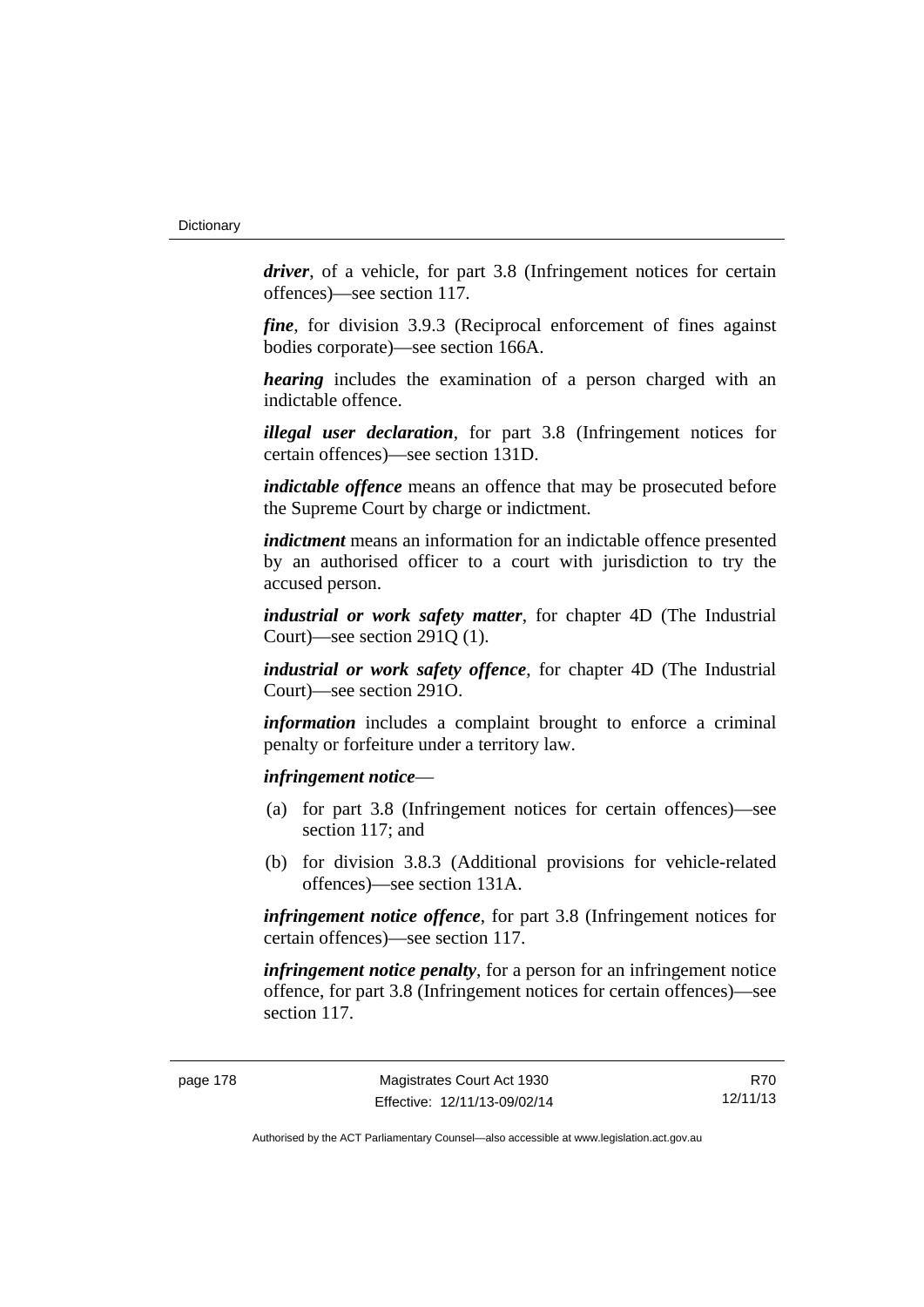*judicial exchange arrangement*, for division 2.2.3A (Judicial officers exchange)—see section 9C.

*judicial officer*, for division 2.2.3A (Judicial officers exchange) see section 9C.

*known offender declaration*, for part 3.8 (Infringement notices for certain offences)—see section 131E.

*law in force in the ACT*, for part 3.7 (Service and pleading by post for certain offences)—see section 116A (1).

*magistrate*—

- (a) means the Chief Magistrate, a magistrate, or a special magistrate and, if a function of a magistrate is exercisable by a registrar, includes a registrar exercising the function; and
- (b) for division 2.2.1 (Magistrates other than special magistrates) see section 6.

*notice of intention to defend form*, for part 3.7 (Service and pleading by post for certain offences) (other than section 116B (2))—see section 116A (2).

*notice to defendant form*, for part 3.7 (Service and pleading by post for certain offences) (other than section 116B (2))—see section 116A (2).

*participating jurisdiction*, for division 2.2.3A (Judicial officers exchange)—see section 9C.

*plea of guilty form*, for part 3.7 (Service and pleading by post for certain offences) (other than section 116B (2))—see section 116A (2).

*prescribed offence*, for part 3.7 (Service and pleading by post for certain offences)—see section 116AA.

*prescribed period*, for division 3.4.2 (Warrants for witnesses)—see section 62.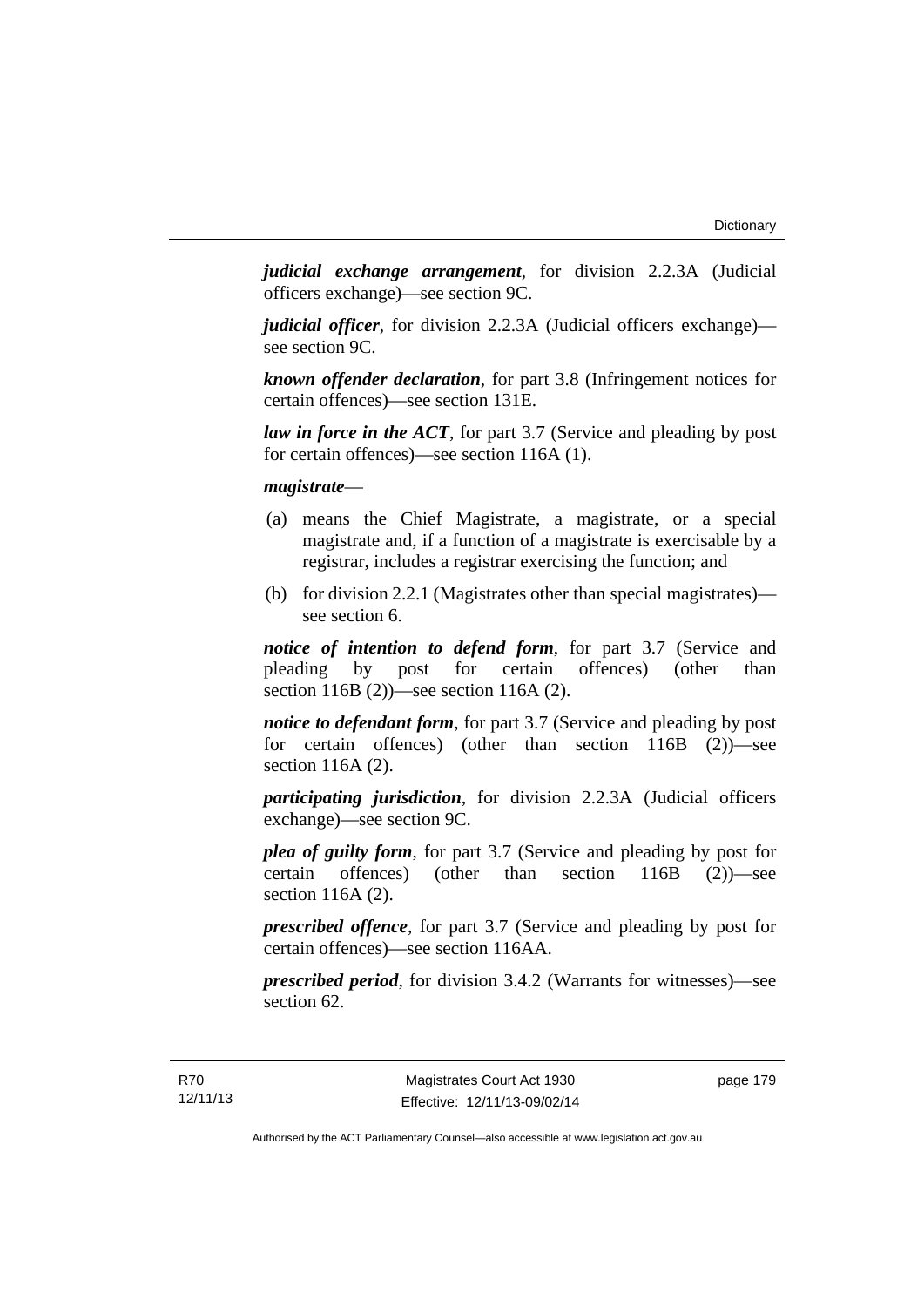*reciprocating court*, for division 3.9.3 (Reciprocal enforcement of fines against bodies corporate)—see section 166A.

*reference appeal*, for division 3.10.2A (Reference appeals in criminal matters)—see section 219AB (2).

*registered*, for a vehicle, for part 3.8 (Infringement notices for certain offences)—see section 117.

*registrar* means the registrar of the Magistrates Court, and includes a deputy registrar of the court.

*relevant officer*, in relation to a reciprocating court, for division 3.9.3 (Reciprocal enforcement of fines against bodies corporate)—see section 166A.

*reminder notice*, for part 3.8 (Infringement notices for certain offences)—see section 117.

*reporting officer*, for division 3.4.2 (Warrants for witnesses)—see section 62.

*responsible person*, for a vehicle, for part 3.8 (Infringement notices for certain offences)—see the *[Road Transport \(General\) Act 1999](http://www.legislation.act.gov.au/a/1999-77)*, section 10 and section 11.

*review appeal*, for division 3.10.3 (Review appeals in criminal matters)—see section 219B (1).

*rules* means rules under the *[Court Procedures Act 2004](http://www.legislation.act.gov.au/a/2004-59)* applying in relation to the Magistrates Court.

*security*—for part 3.12 (Securities in criminal matters)—see section 248

*sold vehicle declaration*, for part 3.8 (Infringement notices for certain offences)—see section 131F.

*State*, for division 3.9.3 (Reciprocal enforcement of fines against bodies corporate)—see section 166A.

*summary conviction* means conviction by a magistrate for an offence.

R70 12/11/13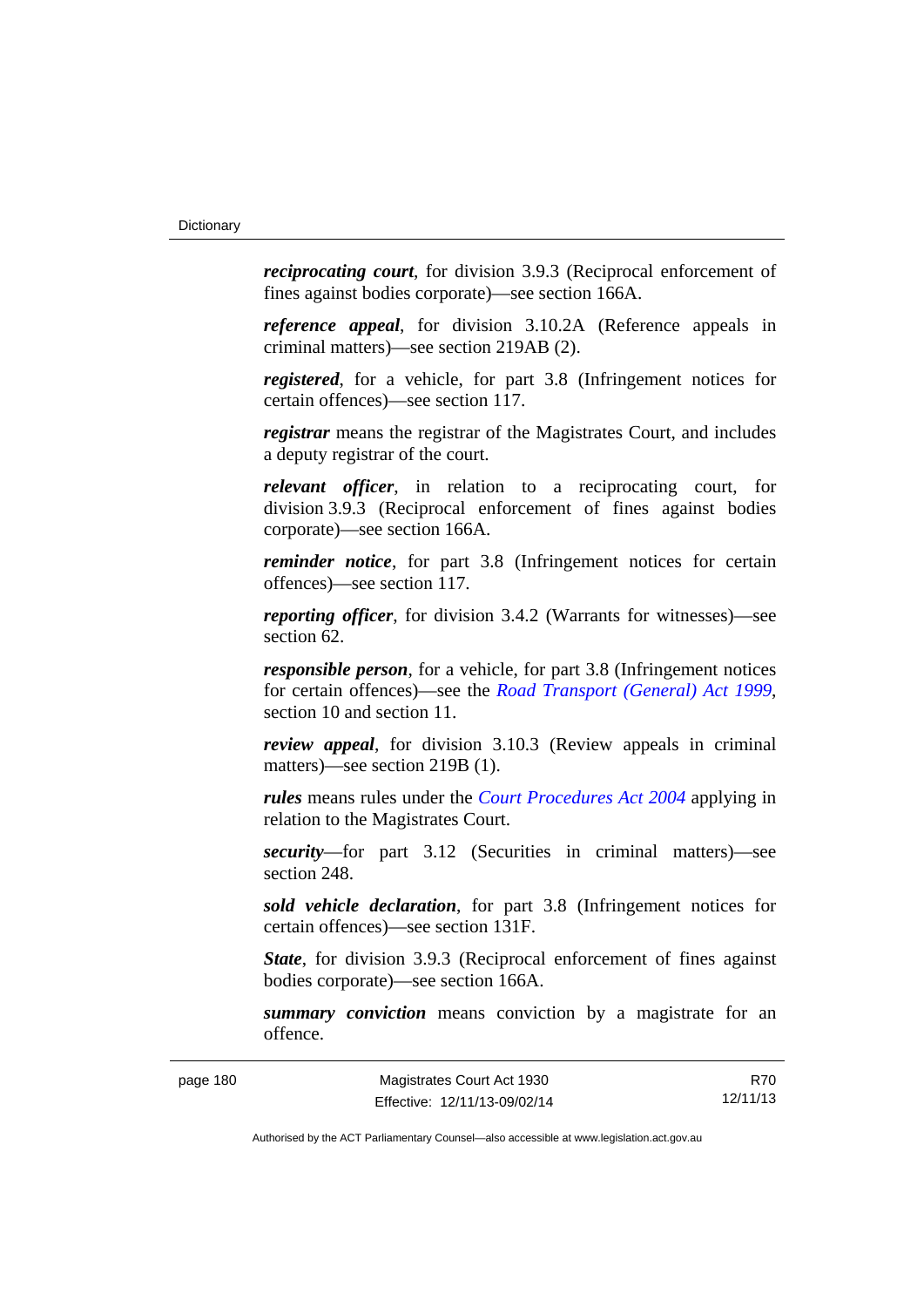*territory fine*, for division 3.9.3 (Reciprocal enforcement of fines against bodies corporate)—see section 166A.

*this jurisdiction*, for division 2.2.3A (Judicial officers exchange) see section 9C.

*unknown offender declaration*, for part 3.8 (Infringement notices for certain offences)—see section 131G.

*vehicle*, for part 3.8 (Infringement notices for certain offences)—see the *[Road Transport \(Vehicle Registration\) Act 1999](http://www.legislation.act.gov.au/a/1999-81)*, dictionary.

*vehicle-related offence*, for part 3.8 (Infringement notices for certain offences)—see section 117.

*warrant*, for division 3.4.2 (Warrants for witnesses)—see section 62.

R70 12/11/13

Magistrates Court Act 1930 Effective: 12/11/13-09/02/14 page 181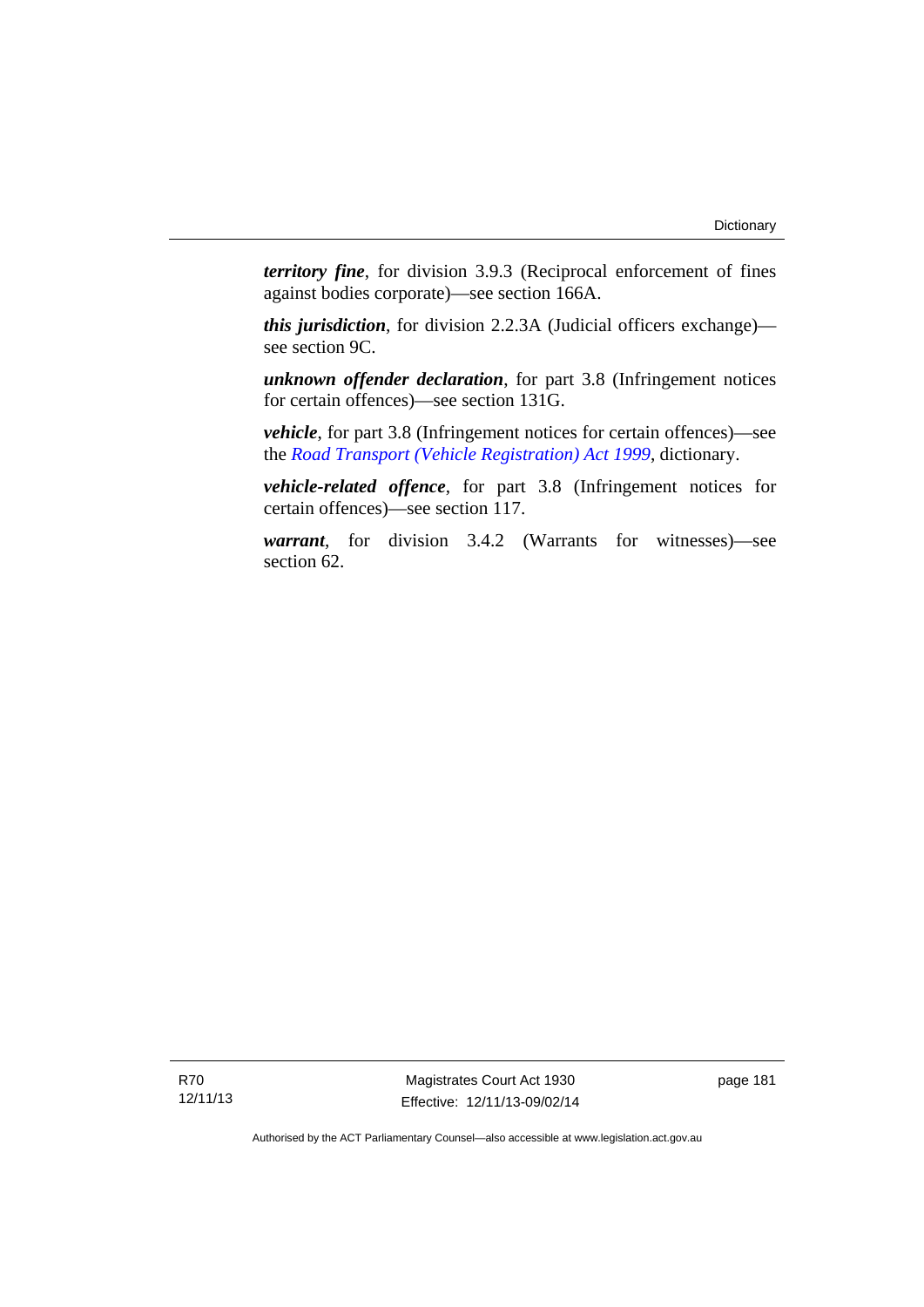1 About the endnotes

### **Endnotes**

### **1 About the endnotes**

Amending and modifying laws are annotated in the legislation history and the amendment history. Current modifications are not included in the republished law but are set out in the endnotes.

Not all editorial amendments made under the *[Legislation Act 2001](http://www.legislation.act.gov.au/a/2001-14)*, part 11.3 are annotated in the amendment history. Full details of any amendments can be obtained from the Parliamentary Counsel's Office.

Uncommenced amending laws are not included in the republished law. The details of these laws are underlined in the legislation history. Uncommenced expiries are underlined in the legislation history and amendment history.

If all the provisions of the law have been renumbered, a table of renumbered provisions gives details of previous and current numbering.

The endnotes also include a table of earlier republications.

|                                                   | $A = Act$<br>$AF =$ Approved form<br>$am = amended$<br>$amdt = amendment$<br>$AR = Assembly resolution$<br>$ch = chapter$<br>$CN =$ Commencement notice<br>$def = definition$<br>$DI = Disallowable instrument$<br>$dict = dictionary$<br>$disallowed = disallowed by the Legislative$<br>Assembly<br>$div = division$<br>$exp = expires/expired$<br>$Gaz = gazette$<br>$hdg = heading$<br>$IA = Interpretation Act 1967$<br>$ins = inserted/added$<br>$LA =$ Legislation Act 2001<br>$LR =$ legislation register | NI = Notifiable instrument<br>$o = order$<br>$om = omitted/repealed$<br>$ord = ordinance$<br>$orig = original$<br>par = paragraph/subparagraph<br>$pres = present$<br>$prev = previous$<br>$(\text{prev}) = \text{previously}$<br>$pt = part$<br>$r = rule/subrule$<br>$reloc = relocated$<br>$remum = renumbered$<br>$R[X]$ = Republication No<br>$RI = reissue$<br>$s = section/subsection$<br>$sch = schedule$<br>$sdiv = subdivision$<br>$SL = Subordinate$ law<br>$sub =$ substituted |
|---------------------------------------------------|-------------------------------------------------------------------------------------------------------------------------------------------------------------------------------------------------------------------------------------------------------------------------------------------------------------------------------------------------------------------------------------------------------------------------------------------------------------------------------------------------------------------|--------------------------------------------------------------------------------------------------------------------------------------------------------------------------------------------------------------------------------------------------------------------------------------------------------------------------------------------------------------------------------------------------------------------------------------------------------------------------------------------|
| $mod = modified/modification$<br>or to be expired | $LRA =$ Legislation (Republication) Act 1996                                                                                                                                                                                                                                                                                                                                                                                                                                                                      | $underlining = whole or part not commenced$                                                                                                                                                                                                                                                                                                                                                                                                                                                |

### **2 Abbreviation key**

page 182 Magistrates Court Act 1930 Effective: 12/11/13-09/02/14

R70 12/11/13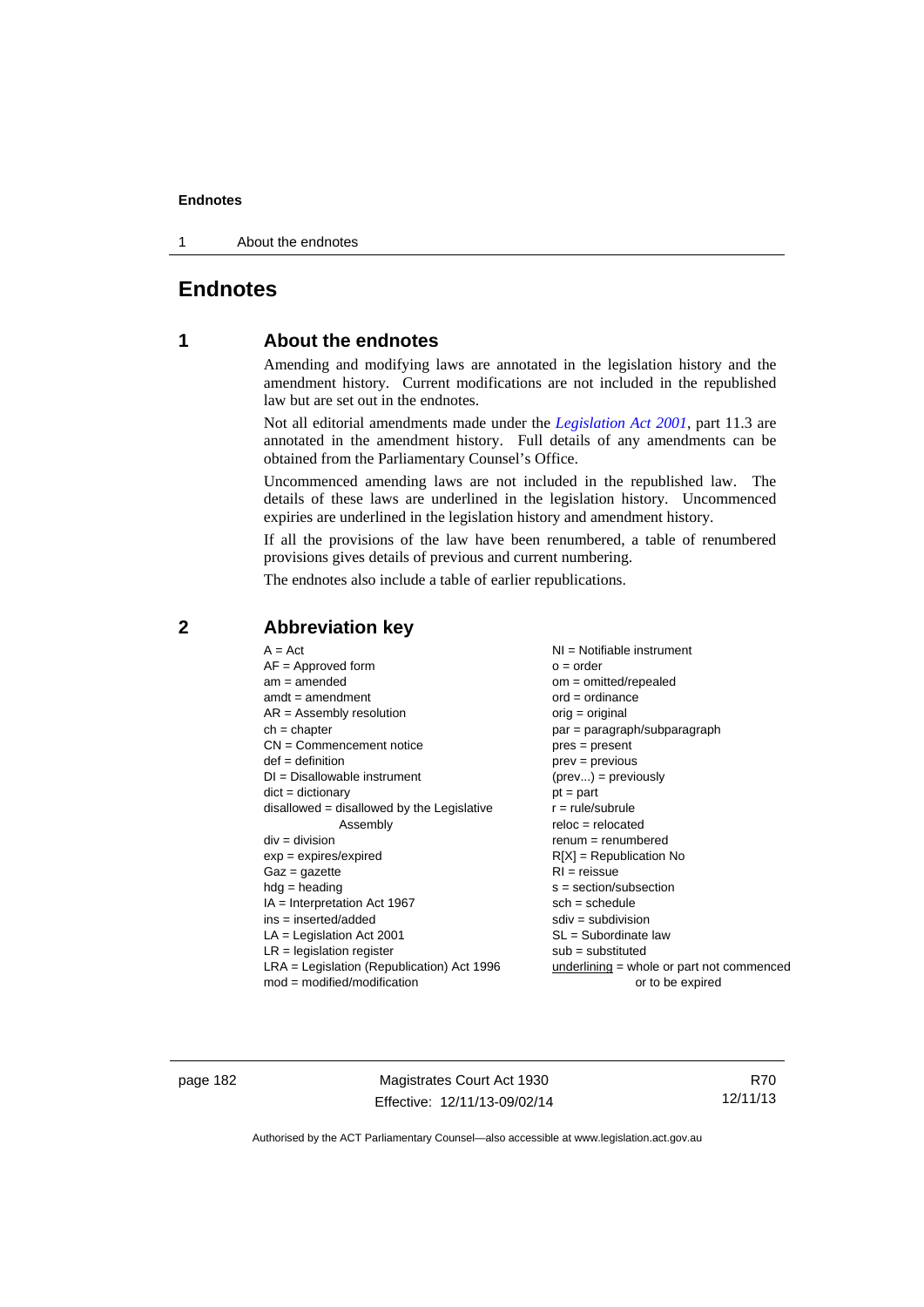#### **3 Legislation history**

This Act was originally a Commonwealth ordinance—the *[Court of Petty Sessions](http://www.legislation.act.gov.au/a/1930-21)  [Ordinance \(No 2\) 1930](http://www.legislation.act.gov.au/a/1930-21)* No 21 (Cwlth). It was renamed as the *Magistrates Court Ordinance 1930* by the *[Magistrates Court Ordinance 1985](http://www.legislation.act.gov.au/a/1985-67)* No 67 (s 3).

The *[ACT Self-Government \(Consequential Provisions\) Act 1988](http://www.comlaw.gov.au/Details/C2004A03702)* No 109 (Cwlth), s 12 converted some former Commonwealth ordinances in force in the ACT into ACT enactments. This allowed the ACT Legislative Assembly to amend and repeal the laws. This Act was converted into an ACT enactment on 1 July 1990.

As with most ordinances in force in the ACT, the name was changed from *Ordinance* to *Act* by the *[Self-Government \(Citation of Laws\) Act 1989](http://www.legislation.act.gov.au/a/alt_ord1989-21/default.asp)* A1989-21, s 5 on its conversion to an ACT enactment on 1 July 1990.

Before 11 May 1989, ordinances commenced on their notification day unless otherwise stated (see *[Seat of Government \(Administration\) Act 1910](http://www.comlaw.gov.au/Current/C1910A00025)* (Cwlth), s 12).

After 11 May 1989 and before 10 November 1999, Acts commenced on their notification day unless otherwise stated (see *[Australian Capital Territory](http://www.comlaw.gov.au/Current/C2004A03699)  [\(Self-Government\) Act 1988](http://www.comlaw.gov.au/Current/C2004A03699)* (Cwlth) s 25).

#### **Legislation before becoming Territory enactment**

#### **Magistrates Court Act 1930 A1930-21**

notified 21 November 1930 commenced 21 November 1930

as amended by

#### **[Court of Petty Sessions Ordinance 1932](http://www.legislation.act.gov.au/a/1932-21) Ord1932-21**

notified 17 November 1932 commenced 17 November 1932

#### **[Court of Petty Sessions Ordinance 1934](http://www.legislation.act.gov.au/a/1934-17) Ord1934-17**  notified 19 July 1934

commenced 19 July 1934

#### **[Money Lenders Ordinance 1936](http://www.legislation.act.gov.au/ord/1936-13) Ord1936-13**  notified 9 April 1936

commenced 1 May 1936

### **[Court of Petty Sessions Ordinance 1937](http://www.legislation.act.gov.au/a/1937-5) Ord1937-5**

notified 27 May 1937 commenced 27 May 1937

R70 12/11/13

Magistrates Court Act 1930 Effective: 12/11/13-09/02/14 page 183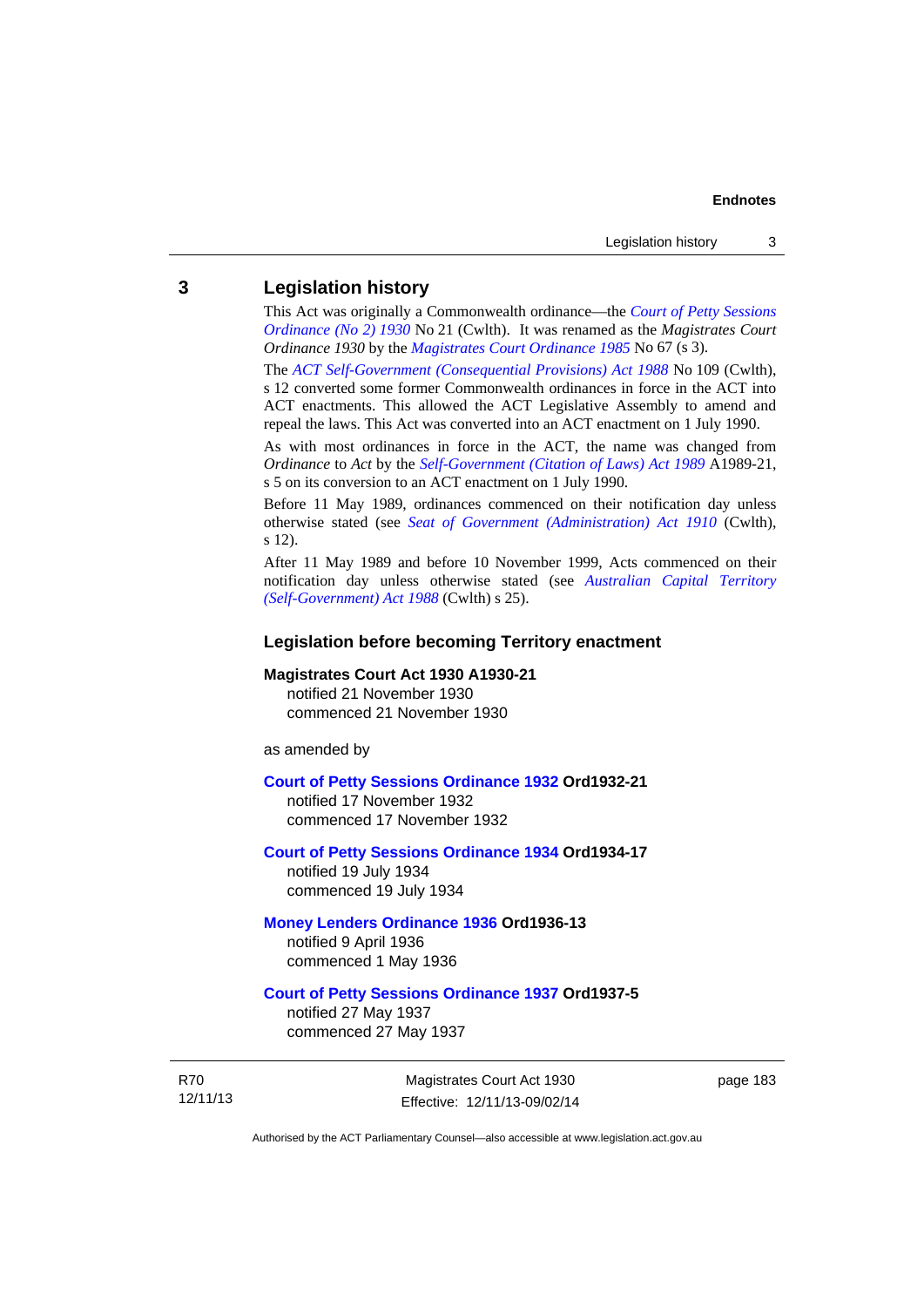| 3        | Legislation history                                                                                                                            |      |
|----------|------------------------------------------------------------------------------------------------------------------------------------------------|------|
|          | Court of Petty Sessions Ordinance (No 2) 1937 Ord1937-28<br>notified 23 December 1937<br>commenced 23 December 1937                            |      |
|          | Seat of Government (Designation) Ordinance 1938 Ord1938-25 (as<br>am by Ord1938-35)<br>notified 8 September 1938<br>commenced 8 September 1938 |      |
|          | <b>Ordinances Revision Ordinance 1938 Ord1938-35</b><br>notified 15 December 1938<br>commenced 15 December 1938                                |      |
|          | <b>Court of Petty Sessions Ordinance 1940 Ord1940-20</b><br>notified 7 November 1940<br>commenced 7 November 1940                              |      |
|          | Court of Petty Sessions Ordinance (No 2) 1940 Ord1940-22<br>notified 12 December 1940<br>commenced 12 December 1940                            |      |
|          | <b>Court of Petty Sessions Ordinance 1949 Ord1949-13</b><br>notified 1 December 1949<br>commenced 1 December 1949                              |      |
|          | <b>Court of Petty Sessions Ordinance 1951 Ord1951-7</b><br>notified 26 July 1951<br>commenced 26 July 1951                                     |      |
|          | Court of Petty Sessions Ordinance (No 2) 1951 Ord1951-12<br>notified 14 December 1951<br>commenced 14 December 1951                            |      |
|          | <b>Court of Petty Sessions Ordinance 1953 Ord1953-14</b><br>notified 12 November 1953<br>commenced 3 December 1953                             |      |
|          | <b>Court of Petty Sessions Ordinance 1958 Ord1958-12</b><br>notified 24 July 1958<br>commenced 24 July 1958                                    |      |
| page 184 | Magistrates Court Act 1930<br>Effective: 12/11/13-09/02/14                                                                                     | 12/1 |
|          |                                                                                                                                                |      |

R70 12/11/13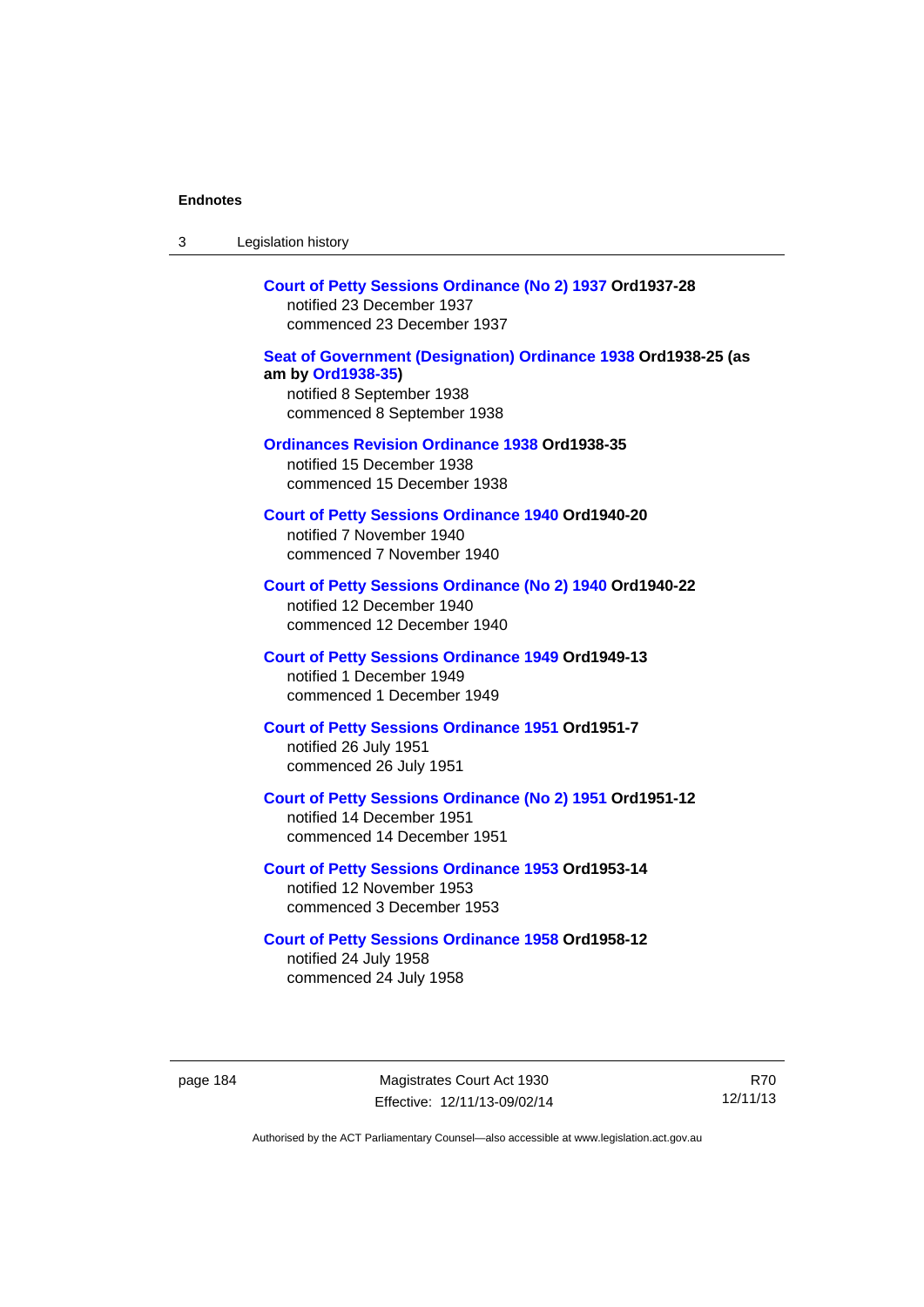| Legislation history |  |
|---------------------|--|
|---------------------|--|

### **[Court of Petty Sessions Ordinance 1961](http://www.legislation.act.gov.au/a/1961-2) Ord1961-2**  notified 29 March 1961

commenced 29 March 1961

### **[Court of Petty Sessions Ordinance 1966](http://www.legislation.act.gov.au/a/1966-2) Ord1966-2**

notified 10 February 1966 commenced 14 February 1966

**[Court of Petty Sessions Ordinance 1967](http://www.legislation.act.gov.au/a/1967-1) Ord1967-1** 

notified 9 February 1967 commenced 9 February 1967

#### **[Court of Petty Sessions Ordinance 1968](http://www.legislation.act.gov.au/a/1968-25) Ord1968-25**  notified 19 December 1968

commenced 1 January 1969 (Cwlth Gaz 1968 p 7565)

#### **[Court of Petty Sessions Ordinance 1969](http://www.legislation.act.gov.au/a/1969-12) Ord1969-12**  notified 20 June 1969 commenced 20 June 1969

#### **[Court of Petty Sessions Ordinance 1970](http://www.legislation.act.gov.au/a/1970-15) Ord1970-15**  notified 19 March 1970 commenced 19 March 1970

#### **[Court of Petty Sessions Ordinance 1972](http://www.legislation.act.gov.au/a/1972-37) Ord1972-37**  notified 16 November 1972

s 1, s 2, s 6, s 14, commenced 16 November 1972 remainder commenced 1 February 1973 (Cwlth Gaz 1972 No 118)

#### **[Court of Petty Sessions Ordinance 1973](http://www.legislation.act.gov.au/a/1973-48) Ord1973-48**  notified 17 December 1973

commenced 17 December 1973

#### **[Court of Petty Sessions Ordinance 1974](http://www.legislation.act.gov.au/a/1974-14) Ord1974-14**  notified 17 April 1974 commenced 17 April 1974

### **[Ordinances Revision \(Age of Majority\) Ordinance 1974](http://www.legislation.act.gov.au/a/1974-47) Ord1974-47**  notified 24 October 1974

commenced 1 November 1974

R70 12/11/13

Magistrates Court Act 1930 Effective: 12/11/13-09/02/14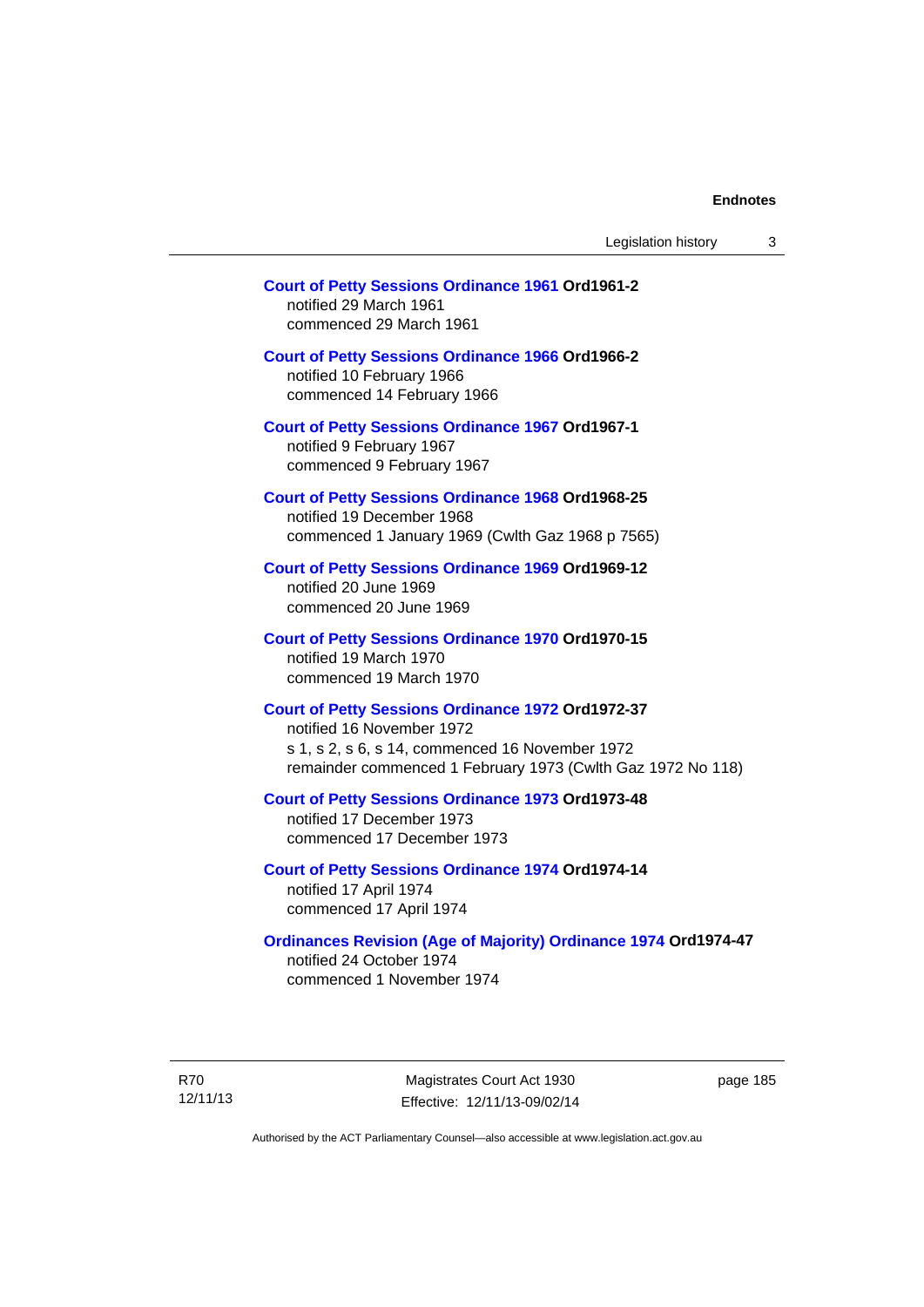3 Legislation history

### **[Court of Petty Sessions \(Amendment\) Ordinance 1976](http://www.legislation.act.gov.au/a/1976-42) Ord1976-42**  notified 13 September 1976 commenced 13 September 1976

#### **[Court of Petty Sessions \(Amendment\) Ordinance 1977](http://www.legislation.act.gov.au/a/1977-4) Ord1977-4**

notified 24 March 1977 ss 1-3, 10 commenced 24 March 1977 remainder commenced 28 March 1977 (Cwlth Gaz 1977 No S52)

#### **[Court of Petty Sessions \(Amendment\) Ordinance \(No 2\) 1977](http://www.legislation.act.gov.au/a/1977-34)**

**Ord1977-34**  notified 28 July 1977 commenced 28 July 1977

#### **[Court of Petty Sessions \(Amendment\) Ordinance \(No 3\) 1977](http://www.legislation.act.gov.au/ord/1977-56)**

**Ord1977-56**  notified 6 October 1977

ceased to have effect because not tabled

#### **[Court of Petty Sessions \(Amendment\) Ordinance \(No 4\) 1977](http://www.legislation.act.gov.au/a/1977-61) Ord1977-61**

notified 21 November 1977 commenced 21 November 1977

#### **[Ordinances Revision Ordinance 1978](http://www.legislation.act.gov.au/a/1978-46) Ord1978-46**

notified 28 December 1978 commenced 28 December 1978

#### **[Court of Petty Sessions \(Amendment\) Ordinance 1979](http://www.legislation.act.gov.au/a/1979-33) Ord1979-33**

notified 14 November 1979 commenced 14 November 1979

### **[Court of Petty Sessions \(Amendment\) Ordinance \(No 2\) 1979](http://www.legislation.act.gov.au/a/1979-41) Ord1979-41**

notified 18 December 1979 commenced 18 December 1979

### **[Court of Petty Sessions \(Amendment\) Ordinance 1980](http://www.legislation.act.gov.au/a/1980-4) Ord1980-4**

notified 20 March 1980 commenced 1 April 1980 (Cwlth Gaz 1980 No S66)

page 186 Magistrates Court Act 1930 Effective: 12/11/13-09/02/14

R70 12/11/13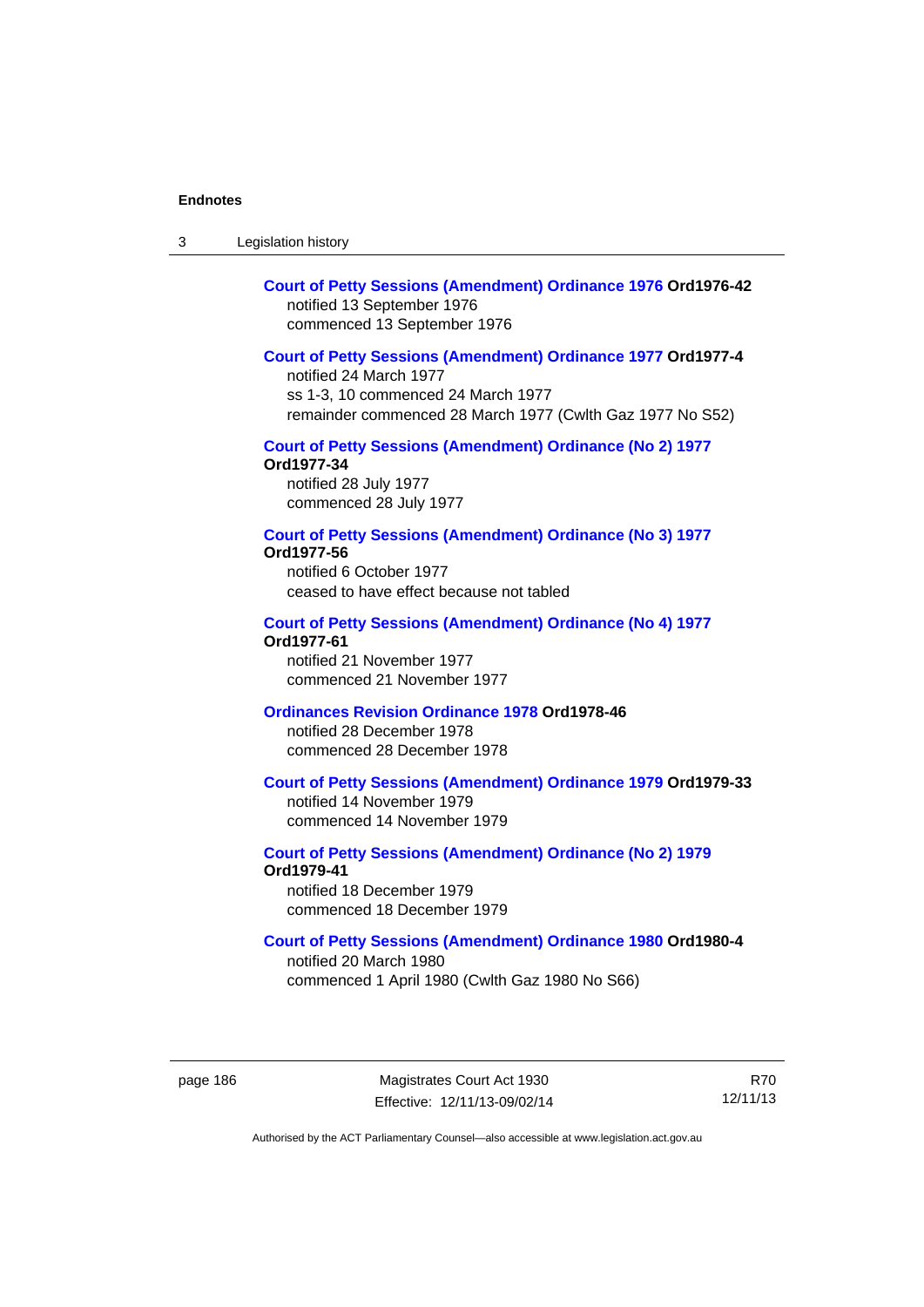### **[Court of Petty Sessions \(Amendment\) Ordinance \(No 2\) 1980](http://www.legislation.act.gov.au/a/1980-10) Ord1980-10**

notified 26 March 1980 commenced 26 March 1980

#### **[Court of Petty Sessions \(Amendment\) Ordinance 1982](http://www.legislation.act.gov.au/a/1982-2) Ord1982-2**

notified 26 February 1982 commenced 1 September 1982 (Cwlth Gaz 1982 No S178)

### **[Court of Petty Sessions \(Amendment\) Ordinance \(No 2\) 1982](http://www.legislation.act.gov.au/a/1982-3)**

**Ord1982-3** 

notified 26 February 1982 commenced 26 February 1982

#### **[Court of Petty Sessions \(Amendment\) Ordinance 1984](http://www.legislation.act.gov.au/a/1984-9) Ord1984-9**

notified 11 April 1984 commenced 11 April 1984

#### **[Court of Petty Sessions \(Amendment\) Ordinance \(No 2\) 1984](http://www.legislation.act.gov.au/a/1984-10) Ord1984-10**

notified 11 April 1984 commenced 11 April 1984

#### **[Court of Petty Sessions \(Amendment\) Ordinance \(No 3\) 1984](http://www.legislation.act.gov.au/a/1984-16) Ord1984-16**

notified 1 June 1984 commenced 1 June 1984

### **[Court of Petty Sessions \(Amendment\) Ordinance \(No 4\) 1984](http://www.legislation.act.gov.au/a/1984-61)**

**Ord1984-61** 

notified 2 November 1984 commenced 2 November 1984

### **[Court of Petty Sessions \(Amendment\) Ordinance \(No 5\) 1984](http://www.legislation.act.gov.au/a/1984-62)**

**Ord1984-62** 

notified 2 November 1984 commenced 2 November 1984

#### **[Court of Petty Sessions \(Amendment\) Ordinance 1985](http://www.legislation.act.gov.au/a/1985-17) Ord1985-17**

notified 17 April 1985 commenced 17 April 1985

R70 12/11/13

Magistrates Court Act 1930 Effective: 12/11/13-09/02/14 page 187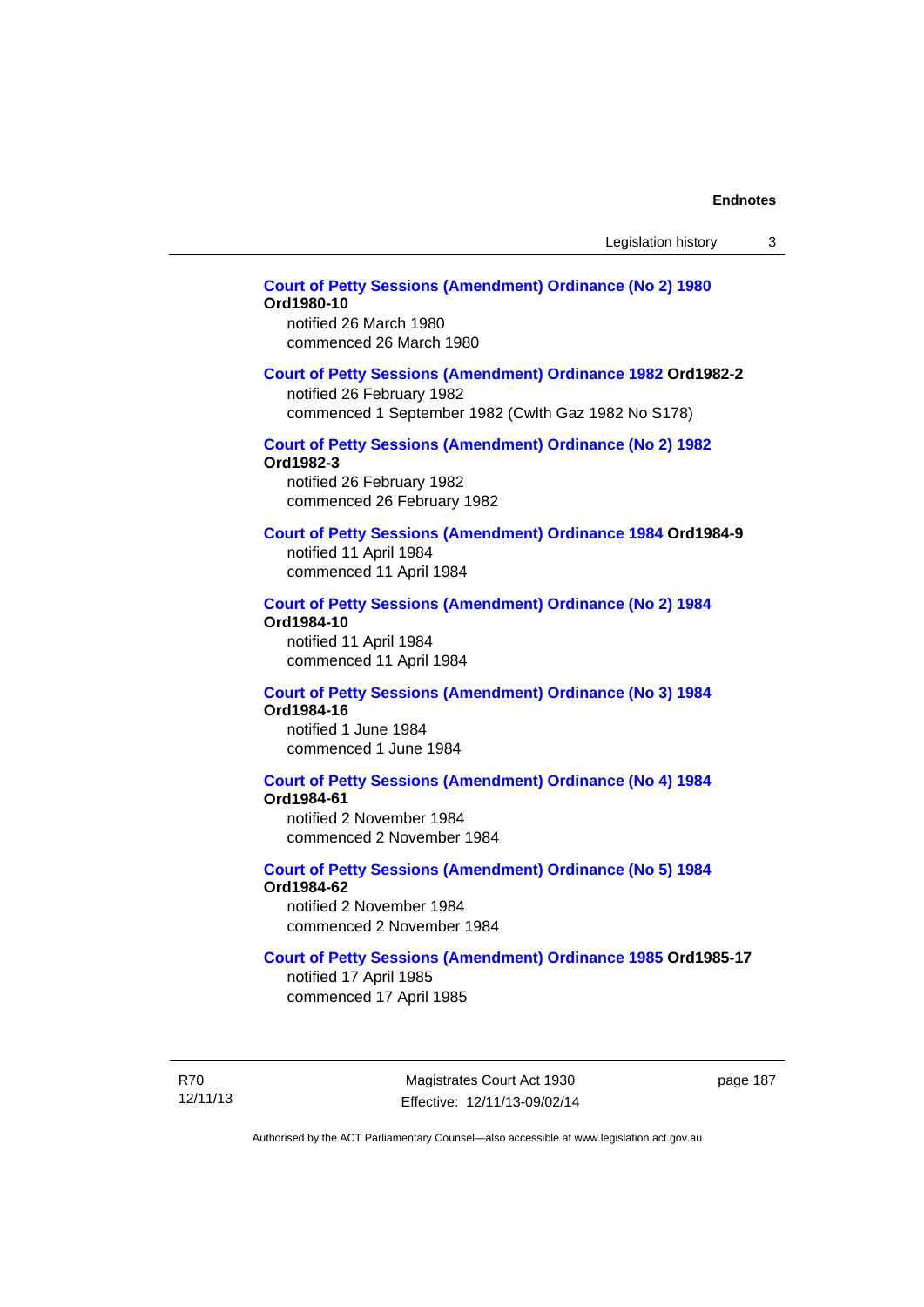| -3 | Legislation history |  |
|----|---------------------|--|
|----|---------------------|--|

#### **[Court of Petty Sessions \(Amendment\) Ordinance \(No 2\) 1985](http://www.legislation.act.gov.au/a/1985-18) Ord1985-18**  notified 17 April 1985

commenced 17 April 1985

#### **[Court of Petty Sessions \(Amendment\) Ordinance \(No 3\) 1985](http://www.legislation.act.gov.au/a/1985-41) Ord1985-41**  notified 5 September 1985 commenced 5 September 1985

#### **[Limitation Ordinance 1985](http://www.legislation.act.gov.au/a/1985-66) Ord1985-66**

notified 19 December 1985 commenced 19 December 1985

#### **[Magistrates Court Ordinance 1985](http://www.legislation.act.gov.au/a/1985-67) Ord1985-67**

notified 19 December 1985 commenced 1 February 1986 (Cwlth Gaz 1986 No G3)

### **[Magistrates Court \(Amendment\) Ordinance 1986](http://www.legislation.act.gov.au/a/1986-33) Ord1986-33**

notified 7 August 1986 commenced 7 August 1986

#### **[Domestic Violence \(Miscellaneous Amendments\) Ordinance 1986](http://www.legislation.act.gov.au/a/1986-53) Ord1986-53**

notified 4 September 1986 commenced 1 October 1986 (Cwlth Gaz 1986 No S484)

#### **[Crimes \(Amendment\) Ordinance \(No 4\) 1986](http://www.legislation.act.gov.au/a/1986-57) Ord1986-57**

notified 3 October 1986 commenced 3 October 1986

#### **[Magistrates Court \(Amendment\) Ordinance \(No 2\) 1986](http://www.legislation.act.gov.au/a/1986-71) Ord1986-71**

notified 30 October 1986 commenced 1 April 1987 (Cwlth Gaz 1987 No S52)

#### **[Magistrates Court \(Amendment\) Ordinance \(No 3\) 1986](http://www.legislation.act.gov.au/a/1986-74) Ord1986-74**  notified 14 November 1986 commenced 14 November 1986

### **[Magistrates Court \(Amendment\) Ordinance \(No 4\) 1986](http://www.legislation.act.gov.au/a/1986-83) Ord1986-83**

notified 22 December 1986 commenced 22 December 1986

R70 12/11/13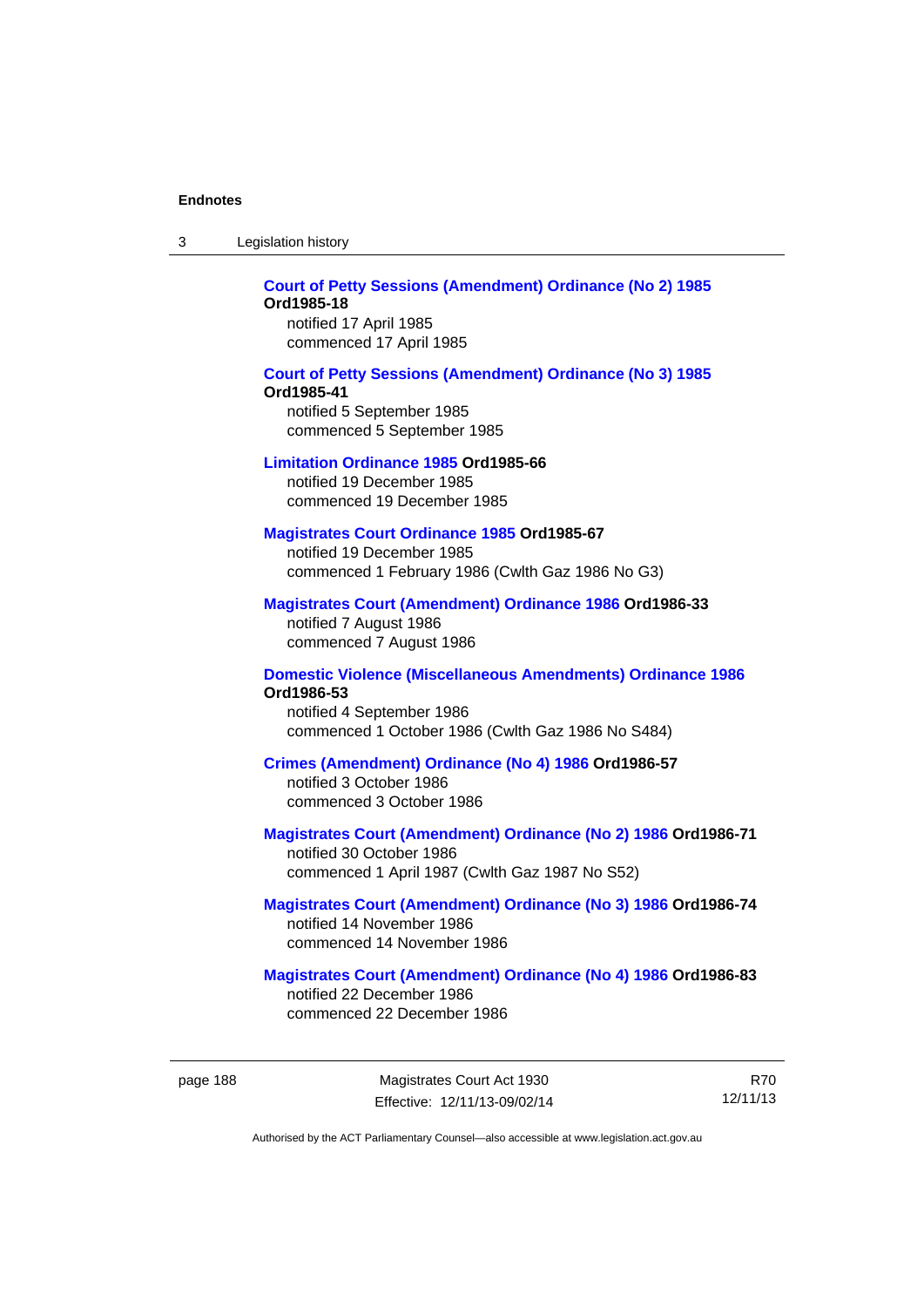#### **[Magistrates Court \(Amendment\) Ordinance 1987](http://www.legislation.act.gov.au/a/1987-56) Ord1987-56**  notified 21 October 1987 commenced 21 October 1987

### **[Magistrates Court \(Amendment\) Ordinance 1988](http://www.legislation.act.gov.au/a/1988-45) Ord1988-45**

notified 27 July 1988 commenced 27 July 1988

#### **[Magistrates Court \(Amendment\) Ordinance 1989](http://www.legislation.act.gov.au/a/1989-55) Ord1989-55**  notified 30 June 1989 commenced 1 July 1989

### **[Magistrates Court \(Amendment\) Ordinance \(No 2\) 1989](http://www.legislation.act.gov.au/a/1989-59) Ord1989-59**

notified 25 October 1989 s 11, s 12, s 14 commenced 27 June 1990 (Cwlth Gaz 1990 No GN25) remainder commenced 25 October 1989

#### **[Magistrates Court \(Amendment\) Ordinance \(No 3\) 1989](http://www.legislation.act.gov.au/a/1989-60) Ord1989-60**

notified 20 December 1989 commenced 14 February 1990 (Cwlth Gaz 1990 No GN5)

#### **[Crimes \(Amendment\) Ordinance 1990](http://www.legislation.act.gov.au/a/alt_ord1990-1) Ord1990-1**

notified 23 May 1990 commenced 23 May 1990

#### **[Self-Government \(Consequential Amendments\) Ordinance 1990](http://www.legislation.act.gov.au/a/alt_ord1990-5) Ord1990-5**

notified 27 June 1990 s 1, s 2 commenced 27 June 1990 remainder commenced 1 July 1990

#### **[Magistrates Court \(Appeals Against Sentence\) Ordinance 1990](http://www.legislation.act.gov.au/a/alt_ord1990-9) Ord1990-9**

notified 29 June 1990 commenced 29 June 1990

#### **Legislation after becoming Territory enactment**

#### **[Magistrates Court \(Amendment\) Act 1990](http://www.legislation.act.gov.au/a/1990-65) A1990-65**

notified 24 December 1990 commenced 24 December 1990

R70 12/11/13

Magistrates Court Act 1930 Effective: 12/11/13-09/02/14 page 189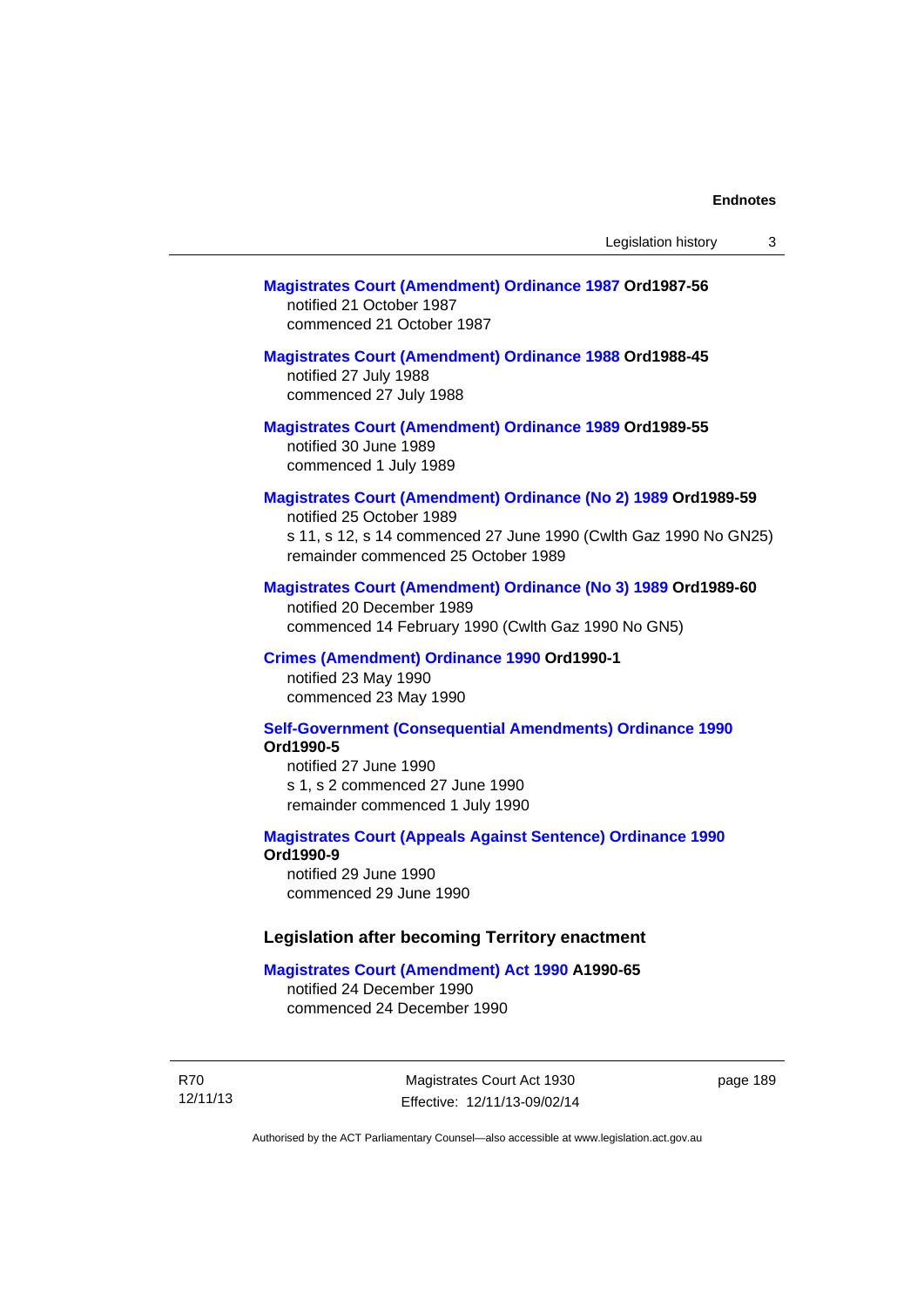| -3 | Legislation history |  |
|----|---------------------|--|
|----|---------------------|--|

#### **[Weapons \(Consequential Amendments\) Act 1991](http://www.legislation.act.gov.au/a/1991-9) A1991-9 sch**

notified 3 April 1991 ([Gaz 1991 No S19](http://www.legislation.act.gov.au/gaz/1991-S19/default.asp)) s 1, s 2 commenced 3 April 1991 (s 2 (1)) sch commenced 3 October 1991 (s 2 (2))

#### **[Magistrates Court \(Amendment\) Act 1991](http://www.legislation.act.gov.au/a/1991-38) A1991-38**

notified 20 September 1991 ss 1-3 commenced 20 September 1991 remainder commenced 25 September 1991 [\(Gaz 1991 No S103](http://www.legislation.act.gov.au/gaz/1991-S103/default.asp))

#### **[Magistrates and Coroner's Courts \(Registrar\) Act 1991](http://www.legislation.act.gov.au/a/1991-44) A1991-44**

notified 20 September 1991 [\(Gaz 1991 No S95\)](http://www.legislation.act.gov.au/gaz/1991-S95/default.asp) s 1, s 2 commenced 20 September 1991 (s 2 (1)) remainder commenced 25 September 1991 (s 2 (2) and [Gaz 1991](http://www.legislation.act.gov.au/gaz/1991-S103/default.asp)  [No S103\)](http://www.legislation.act.gov.au/gaz/1991-S103/default.asp)

#### **[Magistrates Court \(Amendment\) Act \(No 2\) 1991](http://www.legislation.act.gov.au/a/1991-79) A1991-79**

notified 11 December 1991 ss 1-3 commenced 11 December 1991 remainder commenced 11 June 1992

#### **[Workers' Compensation \(Consequential Amendments\) Act 1991](http://www.legislation.act.gov.au/a/1991-106) A1991-106 sch**

notified 15 January 1991 ([Gaz 1992 No S3\)](http://www.legislation.act.gov.au/gaz/1992-S3/default.asp) s 1, s 2 commenced 15 January 1992 (s 2 (1)) remainder commenced 22 January 1992 (s 2 (2) and [Gaz 1992 No S9](http://www.legislation.act.gov.au/gaz/1992-S9/default.asp))

#### **[Magistrates Court \(Amendment\) Act \(No 3\) 1991](http://www.legislation.act.gov.au/a/1991-112) A1991-112**

notified 10 January 1992 s 1, s 2 commenced 10 January 1992 remainder commenced 18 May 1992 [\(Gaz 1992 No S57\)](http://www.legislation.act.gov.au/gaz/1992-S57/default.asp)

#### **[Bail \(Consequential Amendments\) Act 1992](http://www.legislation.act.gov.au/a/1992-9) A1992-9**

notified 28 May 1992 ([Gaz 1992 No S59](http://www.legislation.act.gov.au/gaz/1992-S59/default.asp)) s 1, s 2 commenced 28 May 1992 (s 2 (1)) remainder commenced 28 November 1992 (s 2 (3))

#### **[Statute Law Revision \(Miscellaneous Provisions\) Act 1992](http://www.legislation.act.gov.au/a/1992-23) A1992-23 sch 1**

notified 4 June 1992 [\(Gaz 1992 No S71\)](http://www.legislation.act.gov.au/gaz/1992-S71/default.asp) commenced 4 June 1992

page 190 Magistrates Court Act 1930 Effective: 12/11/13-09/02/14

R70 12/11/13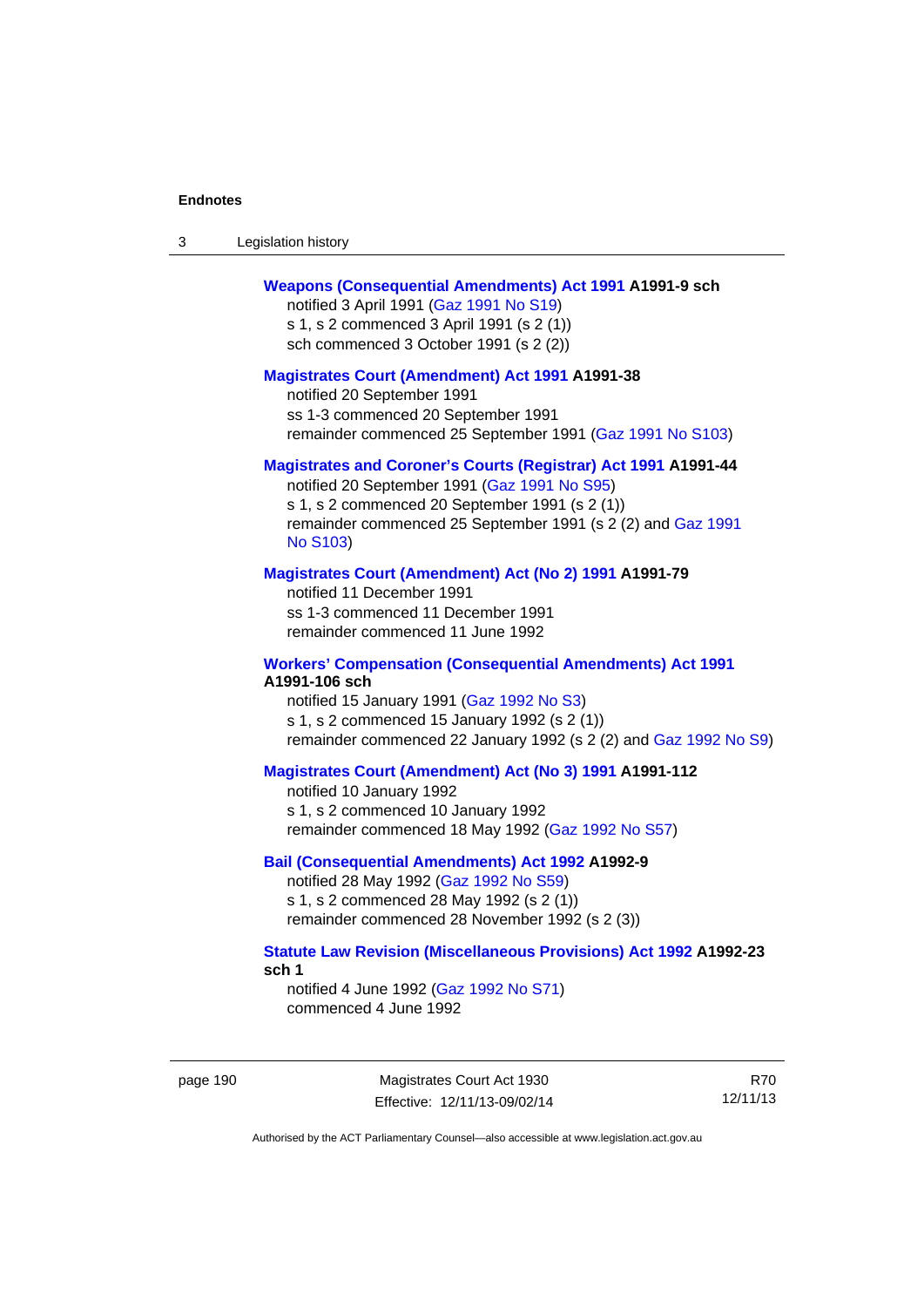#### **[Protection Orders \(Reciprocal Arrangements\) \(Consequential](http://www.legislation.act.gov.au/a/1992-37)  [Amendments\) Act 1992](http://www.legislation.act.gov.au/a/1992-37) A1992-37 pt 3**

notified 8 July 1992 [\(Gaz 1992 No S103](http://www.legislation.act.gov.au/gaz/1992-S103/default.asp)) ss 1-6 and 8-11 commenced 8 July 1992 (s 2 (1)) s 7, s 12 commenced 3 August 1992 (s 2 (2) and [Gaz 1992 No S130](http://www.legislation.act.gov.au/gaz/1992-S130/default.asp))

#### **[Evidence \(Amendment\) Act 1993](http://www.legislation.act.gov.au/a/1993-2) A1993-2**

notified 1 March 1993 commenced 1 March 1993

#### **[Magistrates Court \(Amendment\) Act 1993](http://www.legislation.act.gov.au/a/1993-4) A1993-4**

notified 1 March 1993 ss 1-3 commenced 1 March 1993 ss 4-19, 21-24, 26-32 commenced 8 March 1993 [\(Gaz 1993 No 32](http://www.legislation.act.gov.au/gaz/1993-32/default.asp)) remainder commenced 1 September 1993

#### **[Magistrates Court \(Amendment\) Act \(No 2\) 1993](http://www.legislation.act.gov.au/a/1993-48) A1993-48**

notified 27 August 1993 ss 1-3 commenced 27 August 1993 remainder commenced 27 September 1993 (s 2 (2) and [Gaz 1993](http://www.legislation.act.gov.au/gaz/1993-S201/default.asp)  [No S201\)](http://www.legislation.act.gov.au/gaz/1993-S201/default.asp)

#### **[Supreme Court \(Amendment\) Act \(No 2\) 1993](http://www.legislation.act.gov.au/a/1993-91) A1993-91**

notified 17 December 1993 commenced 17 December 1993

#### **[Magistrates Court \(Amendment\) Act 1994](http://www.legislation.act.gov.au/a/1994-4) A1994-4**

notified 14 March 1994 ss 1-4, s 10, s 12, s 13 commenced 14 March 1994 remainder commenced 1 July 1994 (s 2 (2))

### **[Judicial Commissions \(Consequential Amendments\) Act 1994](http://www.legislation.act.gov.au/a/1994-10) A1994-10**

notified 14 March 1994 ([Gaz 1994 No S44](http://www.legislation.act.gov.au/gaz/1994-S44/default.asp)) commenced 14 March 1994 (s 2)

#### **[Public Sector Management \(Consequential and Transitional](http://www.legislation.act.gov.au/a/1994-38)  [Provisions\) Act 1994](http://www.legislation.act.gov.au/a/1994-38) A1994-38**

notified 30 June 1994 ([Gaz 1994 No S121\)](http://www.legislation.act.gov.au/gaz/1994-S121/default.asp) s 1, s 2 commenced 30 June 1994 (s 2 (1))

remainder commenced 1 July 1994 (s 2 (2) and [Gaz 1994 No S142\)](http://www.legislation.act.gov.au/gaz/1994-S142/default.asp)

R70 12/11/13

Magistrates Court Act 1930 Effective: 12/11/13-09/02/14 page 191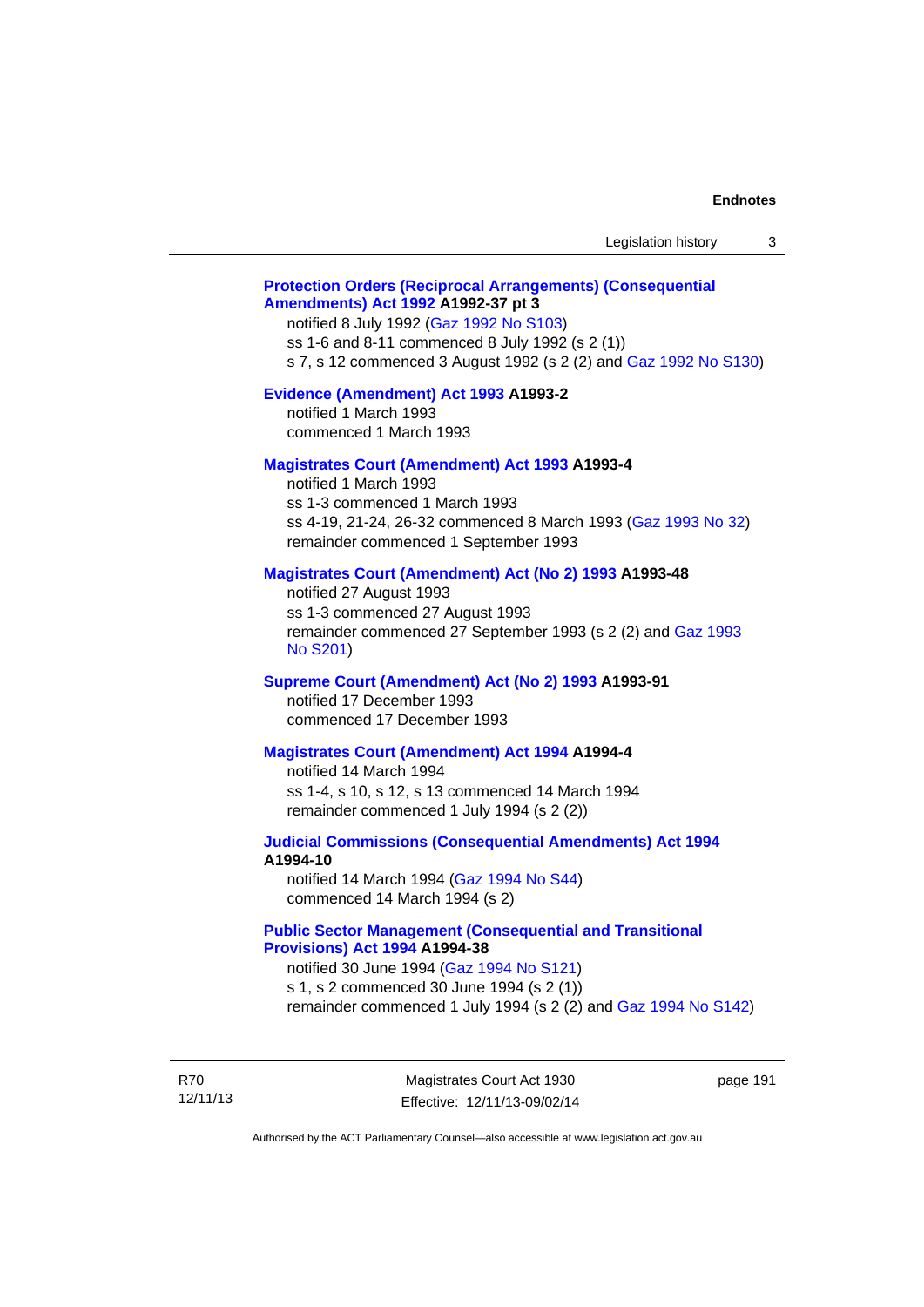| -3 | Legislation history |  |
|----|---------------------|--|
|----|---------------------|--|

#### **[Mental Health \(Consequential Provisions\) Act 1994](http://www.legislation.act.gov.au/a/1994-45) A1994-45**

notified 7 September 1994 [\(Gaz 1994 No S177\)](http://www.legislation.act.gov.au/gaz/1994-S177/default.asp) s 1, s 2 commenced 7 September 1994 (s 2 (1)) remainder commenced 6 February 1995 (s 2 (2) and [Gaz 1995](http://www.legislation.act.gov.au/gaz/1995-S33/default.asp)  [No S33](http://www.legislation.act.gov.au/gaz/1995-S33/default.asp))

#### **[Magistrates Court \(Enforcement of Judgments\) Act 1994](http://www.legislation.act.gov.au/a/1994-61) A1994-61**

notified 11 October 1994 s 1, s 2 commenced 11 October 1994 remainder commenced 10 April 1995 [\(Gaz 1995 No S75\)](http://www.legislation.act.gov.au/gaz/1995-S75/default.asp)

#### **[Coroners \(Amendment\) Act \(No 2\) 1994](http://www.legislation.act.gov.au/a/1994-66) A1994-66**

notified 11 October 1994 commenced 11 October 1994

#### **[Statute Law Revision \(Penalties\) Act 1994](http://www.legislation.act.gov.au/a/1994-81) A1994-81 sch**

notified 29 November 1994 [\(Gaz 1994 No S253](http://www.legislation.act.gov.au/gaz/1994-S253/default.asp)) s 1, s 2 commenced 29 November 1994 (s 2 (1)) remainder commenced 29 November 1994 (s 2 (2) and [Gaz 1994](http://www.legislation.act.gov.au/gaz/1994-S269/default.asp)  [No S269\)](http://www.legislation.act.gov.au/gaz/1994-S269/default.asp)

#### **[Magistrates Court \(Amendment\) Act 1995](http://www.legislation.act.gov.au/a/1995-41) A1995-41**

notified 7 November 1995 s 1, s 2 commenced 7 November 1995 remainder commenced 7 May 1996

#### **[Statute Law Revision Act 1995](http://www.legislation.act.gov.au/a/1995-46) A1995-46 sch**

notified 18 December 1995 [\(Gaz 1995 No S306](http://www.legislation.act.gov.au/gaz/1995-S306/default.asp)) amdts commenced 18 December 1995 (s 2)

#### **[Magistrates Court \(Amendment\) Act 1996](http://www.legislation.act.gov.au/a/1996-6) A1996-6**

notified 12 March 1996 ss 1-3 commenced 12 March 1996 s 7 commenced 25 September 1991 remainder commenced 12 September 1996

#### **[Criminal Injuries Compensation \(Amendment\) Act 1996](http://www.legislation.act.gov.au/a/1996-68) A1996-68**

notified 20 December 1996 ss 1-3 commenced 20 December 1996 remainder commenced 1 January 1997 [\(Gaz 1996 No S352](http://www.legislation.act.gov.au/gaz/1996-S352/default.asp))

page 192 Magistrates Court Act 1930 Effective: 12/11/13-09/02/14

R70 12/11/13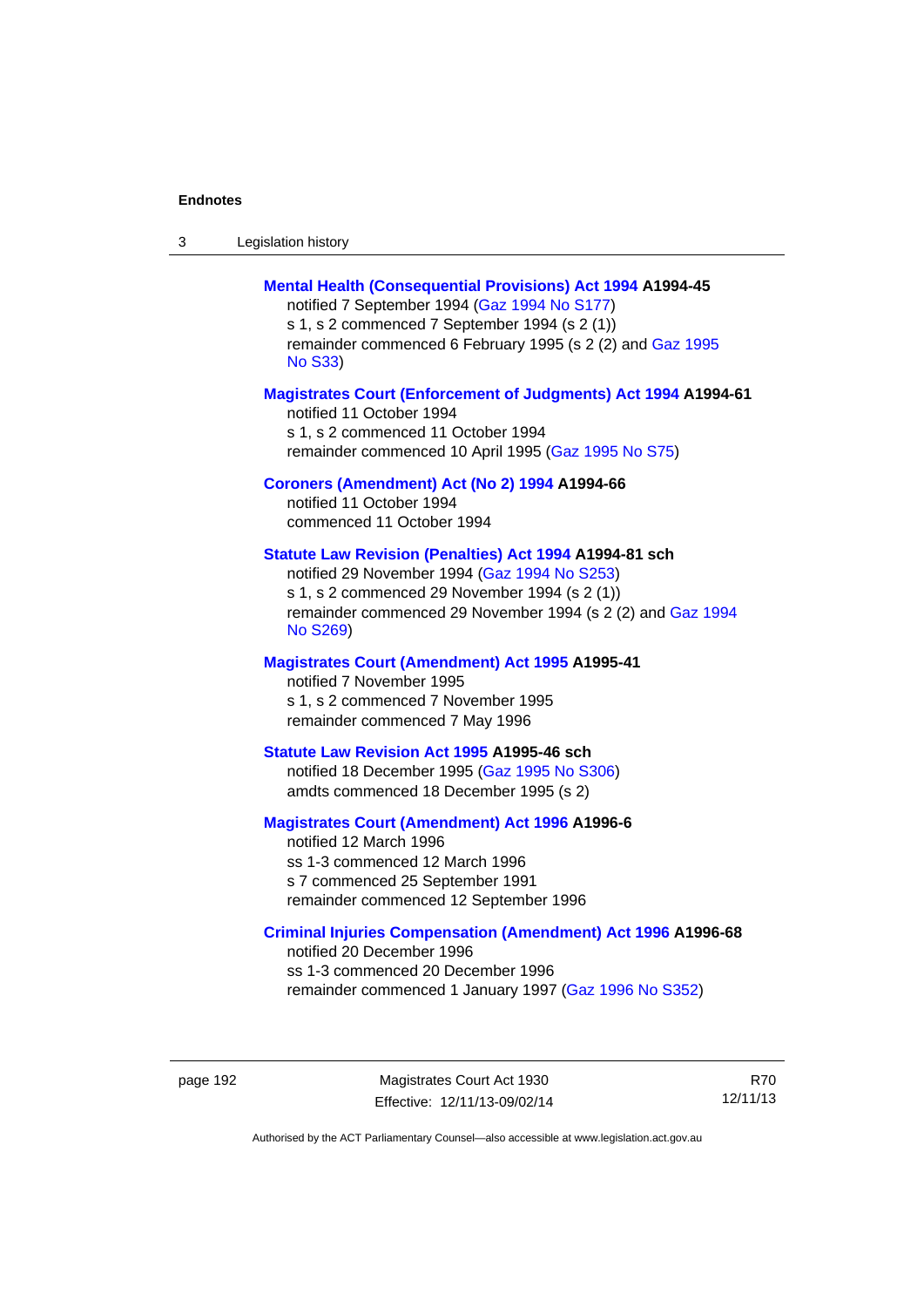### **[Firearms Act 1996](http://www.legislation.act.gov.au/a/1996-74) A1996-74**

notified 20 December 1996 s 1, s 2 commenced 20 December 1996 remainder commenced 17 May 1997 [\(Gaz 1997 No S135](http://www.legislation.act.gov.au/gaz/1997-S135/default.asp))

#### **[Magistrates Court \(Amendment\) Act \(No 2\) 1996](http://www.legislation.act.gov.au/a/1996-82) A1996-82**

notified 20 December 1996 ss 1-3 commenced 20 December 1996 remainder commenced 1 January 1997 [\(Gaz 1996 No S353](http://www.legislation.act.gov.au/gaz/1996-S353/default.asp))

#### **[Magistrates Court \(Amendment\) Act 1997](http://www.legislation.act.gov.au/a/1997-25) A1997-25**

notified 29 May 1997 ss 1-3 commenced 29 May 1997 remainder commenced 30 May 1997 (s 2 (2) and [Gaz 1997 No S149\)](http://www.legislation.act.gov.au/gaz/1997-S149/default.asp)

#### **[Remuneration Tribunal \(Consequential Amendments\) Act 1997](http://www.legislation.act.gov.au/a/1997-41) A1997-41 sch 1 (as am by [A2002-49](http://www.legislation.act.gov.au/a/2002-49) amdt 3.222)**

notified 19 September 1997 [\(Gaz 1997 No S264](http://www.legislation.act.gov.au/gaz/1997-S264/default.asp)) commenced 24 September 1997 (s 2 as am by [A2002-49](http://www.legislation.act.gov.au/a/2002-49) amdt 3.222)

**[Magistrates Court \(Civil Jurisdiction\) \(Amendment\) Act 1997](http://www.legislation.act.gov.au/a/1997-94) A1997-94** 

notified 1 December 1997 ss 1-3 commenced 1 December 1997 remainder commenced 25 May 1998 [\(Gaz 1998 No S140](http://www.legislation.act.gov.au/gaz/1998-S140/default.asp))

## **[Legal Practitioners \(Consequential Amendments\) Act 1997](http://www.legislation.act.gov.au/a/1997-96) A1997-96**

**sch 1** 

notified 1 December 1997 ([Gaz 1997 No S380\)](http://www.legislation.act.gov.au/gaz/1997-S380/default.asp) s 1, s 2 commenced 1 December 1997 (s 2 (1)) sch 1 commenced 1 June 1998 (s 2 (2))

#### **[Magistrates Court \(Amendment\) Act 1998](http://www.legislation.act.gov.au/a/1998-25) A1998-25**

notified 10 July 1998 s 1, s 2 commenced 10 July 1998 remainder commenced 1 January 1999 [\(Gaz 1998 No 50](http://www.legislation.act.gov.au/gaz/1998-50/default.asp))

### **[Magistrates Court \(Amendment\) Act \(No 2\) 1998](http://www.legislation.act.gov.au/a/1998-38) A1998-38**

notified 14 October 1998 ss 1-3 commenced 14 October 1998 remainder commenced 19 October 1998 ([Gaz 1998 No 41\)](http://www.legislation.act.gov.au/gaz/1998-41/default.asp)

R70 12/11/13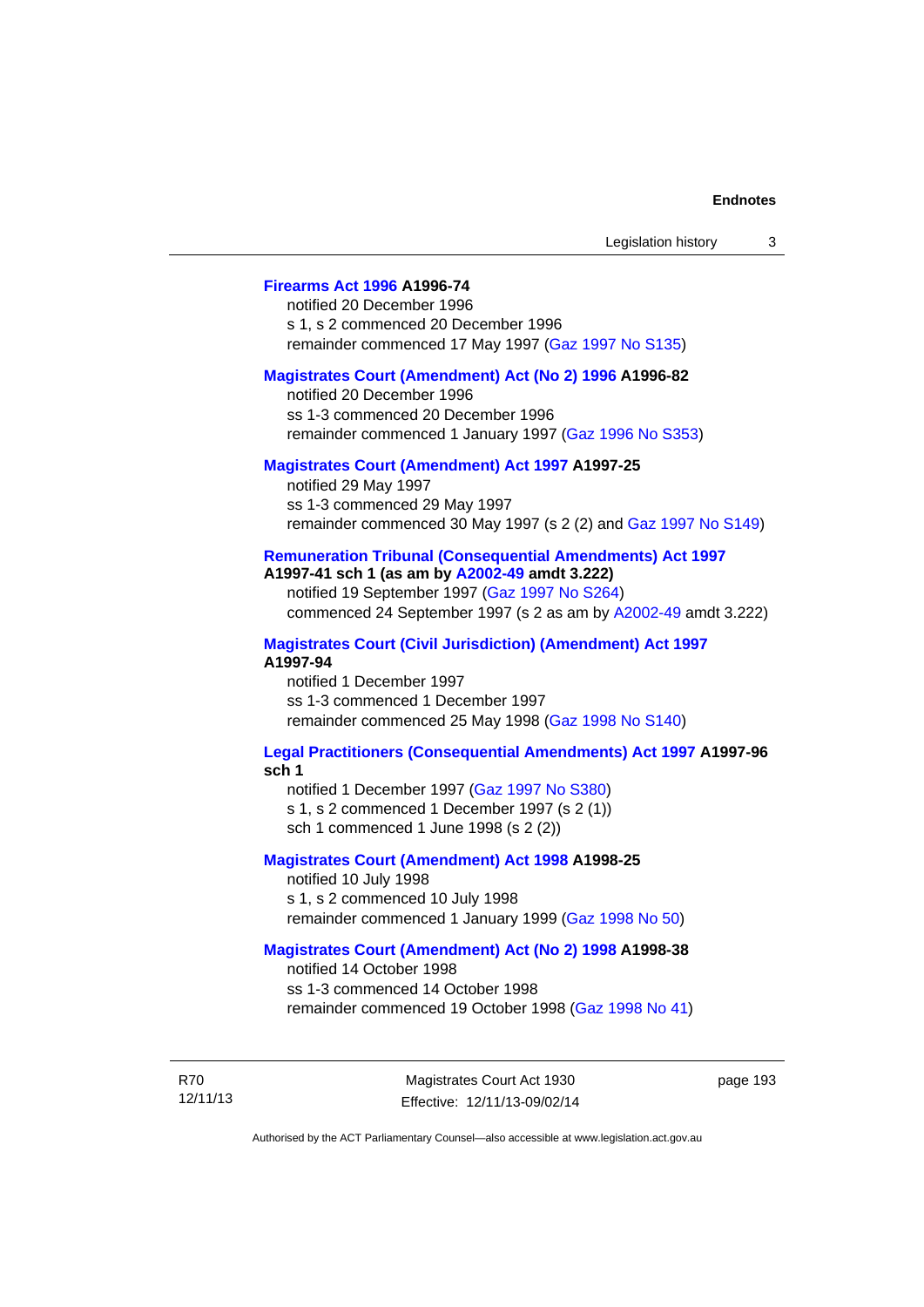| -3 | Legislation history |
|----|---------------------|
|----|---------------------|

#### **[Statute Law Revision \(Penalties\) Act 1998](http://www.legislation.act.gov.au/a/1998-54) A1998-54 sch**

notified 27 November 1998 [\(Gaz 1998 No S207](http://www.legislation.act.gov.au/gaz/1998-S207/default.asp)) s 1, s 2 commenced 27 November 1998 (s 2 (1)) remainder commenced 9 December 1998 (s 2 (2) and [Gaz 1998](http://www.legislation.act.gov.au/gaz/1998-49/default.asp)  [No 49\)](http://www.legislation.act.gov.au/gaz/1998-49/default.asp)

#### **[Custodial Escorts \(Consequential Provisions\) Act 1998](http://www.legislation.act.gov.au/a/1998-67) A1998-67**

notified 23 December 1998 [\(Gaz 1998 No S212](http://www.legislation.act.gov.au/gaz/1998-S212/default.asp)) s 1, s 2 commenced 23 December 1998 (s 2 (1)) remainder commenced 23 December 1998 (s 2 (2) and [Gaz 1998](http://www.legislation.act.gov.au/gaz/1998-51/default.asp)  [No 51\)](http://www.legislation.act.gov.au/gaz/1998-51/default.asp)

#### **[Children's Services \(Amendment\) Act 1999](http://www.legislation.act.gov.au/a/1999-12) A1999-12**

notified 23 March 1999 commenced 1 May 1999

### **[Courts and Tribunals \(Audio Visual and Audio Linking\) Act 1999](http://www.legislation.act.gov.au/a/1999-22) A1999-22**

notified 14 April 1999 [\(Gaz 1999 No S16\)](http://www.legislation.act.gov.au/gaz/1999-S16/default.asp) s 1, s 2 commenced 14 April 1999 (s 2 (1)) remainder commenced 1 September 1999 (s 2 (2) and [Gaz 1999](http://www.legislation.act.gov.au/gaz/1999-35/default.asp)  [No 35\)](http://www.legislation.act.gov.au/gaz/1999-35/default.asp)

#### **[Magistrates Court \(Amendment\) Act 1999](http://www.legislation.act.gov.au/a/1999-34) A1999-34**  notified 2 July 1999 commenced 2 July 1999

#### **[Magistrates Court Amendment Act \(No 2\) 1999](http://www.legislation.act.gov.au/a/1999-59) A1999-59**

notified 10 November 1999 [\(Gaz 1999 No 45 a](http://www.legislation.act.gov.au/gaz/1999-45/default.asp)nd 1999 No 47) commenced 10 November 1999

#### **[Children's Services Amendment Act \(No 2\) 1999](http://www.legislation.act.gov.au/a/1999-61) A1999-61**  notified 10 November 1999 s 1, s 2 commenced 10 November 1999

remainder commenced 1 December 1999

#### **[Children and Young People \(Consequential Amendments\) Act 1999](http://www.legislation.act.gov.au/a/1999-64) A1999-64 sch 2**

notified 10 November 1999 [\(Gaz 1999 No 45](http://www.legislation.act.gov.au/gaz/1999-45/default.asp)) s 1, s 2 commenced 10 November 1999 (s 2 (1)) remainder commenced 10 May 2000 (s 2 (2))

page 194 Magistrates Court Act 1930 Effective: 12/11/13-09/02/14

R70 12/11/13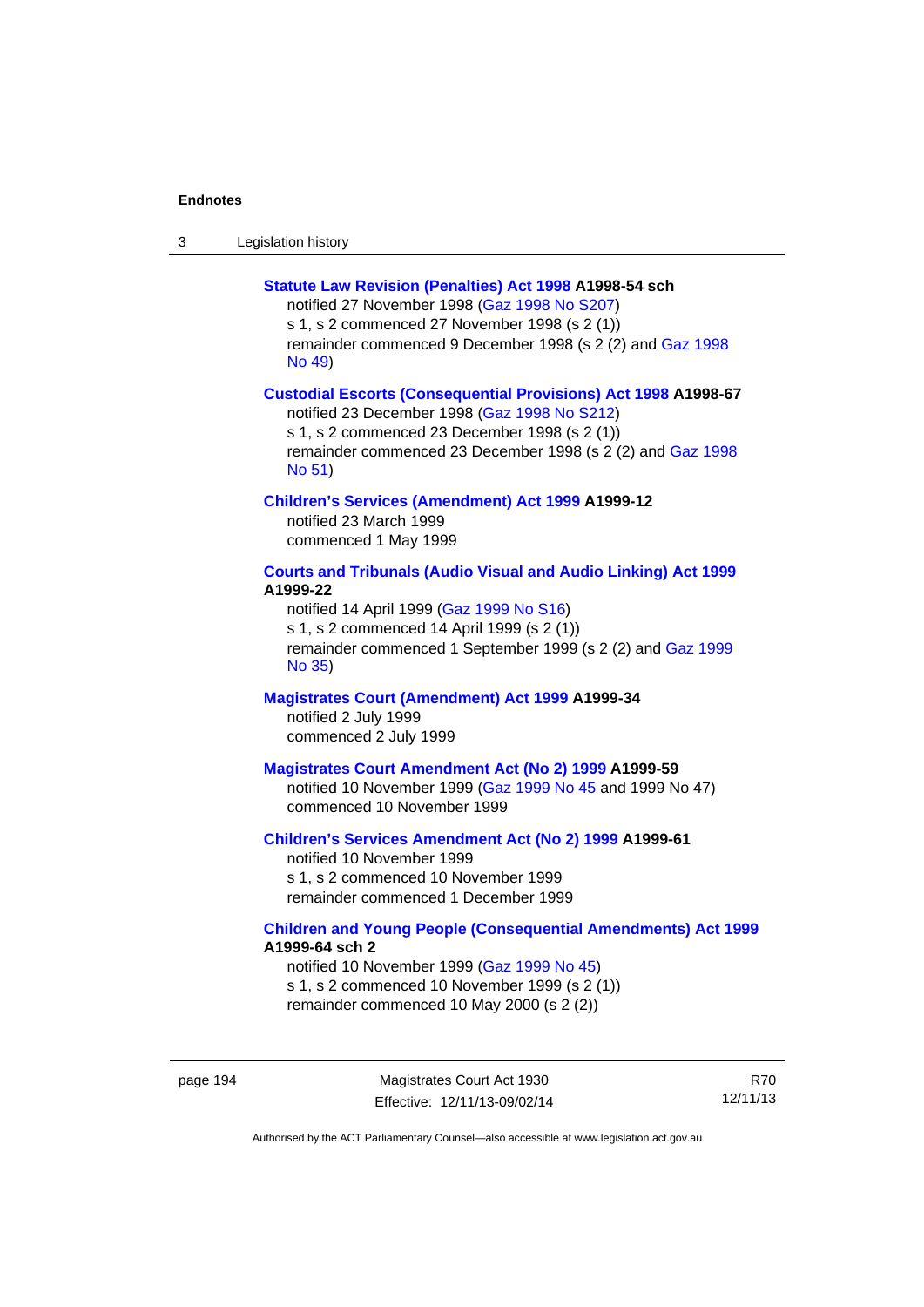#### **[Law Reform \(Miscellaneous Provisions\) Act 1999](http://www.legislation.act.gov.au/a/1999-66) A1999-66 sch 3**  notified 10 November 1999 [\(Gaz 1999 No 45](http://www.legislation.act.gov.au/gaz/1999-45/default.asp)) commenced 10 November 1999 (s 2)

#### **[Road Transport Legislation Amendment Act 1999](http://www.legislation.act.gov.au/a/1999-79) A1999-79 sch 3**

notified 23 December 1999 [\(Gaz 1999 No S65\)](http://www.legislation.act.gov.au/gaz/1999-S65/default.asp) s 1, s 2 commenced 23 December 1999 (IA s 10B) remainder commenced 1 March 2000 (s 2 (2) and [Gaz 2000 No S5\)](http://www.legislation.act.gov.au/gaz/2000-S5/default.asp)

#### **[Victims of Crime \(Financial Assistance\) \(Amendment\) Act 1999](http://www.legislation.act.gov.au/a/1999-91) A1999-91 sch 2**

notified 23 December 1999 [\(Gaz 1999 No S65\)](http://www.legislation.act.gov.au/gaz/1999-S65/default.asp) s 1, s 2 commenced 23 December 1999 (IA s 10B) remainder commenced 24 December (s 2 (2) and [Gaz 1999 No S69](http://www.legislation.act.gov.au/gaz/1999-S69/default.asp))

#### **[Justice and Community Safety Legislation Amendment Act 2000](http://www.legislation.act.gov.au/a/2000-1) A2000-1 sch**

notified 9 March 2000 [\(Gaz 2000 No 10](http://www.legislation.act.gov.au/gaz/2000-10/default.asp)) s 1, s 2 commenced 9 March 2000 (s 2 (1)) amdts commenced 9 September 2000 (s 2 (3))

#### **[Justice and Community Safety Legislation Amendment Act](http://www.legislation.act.gov.au/a/2000-17)  [2000 \(No 3\)](http://www.legislation.act.gov.au/a/2000-17) A2000-17 sch 1**

notified 1 June 2000 [\(Gaz 2000 No 22](http://www.legislation.act.gov.au/gaz/2000-22/default.asp)) commenced 1 June 2000 (s 2)

#### **[Magistrates Court Amendment Act 2000](http://www.legislation.act.gov.au/a/2000-60) A2000-60**

notified 5 October 2000 [\(Gaz 2000 No 40\)](http://www.legislation.act.gov.au/gaz/2000-40/default.asp) commenced 5 October 2000 (s 2)

#### **[Leases \(Commercial and Retail\) Act 2001](http://www.legislation.act.gov.au/a/2001-18) A2001-18 s 174**

notified 19 April 2001 [\(Gaz 2001 No 16\)](http://www.legislation.act.gov.au/gaz/2001-16/default.asp) s 1, s 2 commenced 19 April 2001 (IA s 10B) s 174 commenced 1 July 2002 (s 2)

#### **[Legislation \(Consequential Amendments\) Act 2001](http://www.legislation.act.gov.au/a/2001-44) A2001-44 pt 237**  notified 26 July 2001 ([Gaz 2001 No 30\)](http://www.legislation.act.gov.au/gaz/2001-30/default.asp)

s 1, s 2 commenced 26 July 2001 (IA s 10B) pt 237 commenced 12 September 2001 (s 2 and see [Gaz 2001](http://www.legislation.act.gov.au/gaz/2001-S65/default.asp)  [No S65](http://www.legislation.act.gov.au/gaz/2001-S65/default.asp))

R70 12/11/13

Magistrates Court Act 1930 Effective: 12/11/13-09/02/14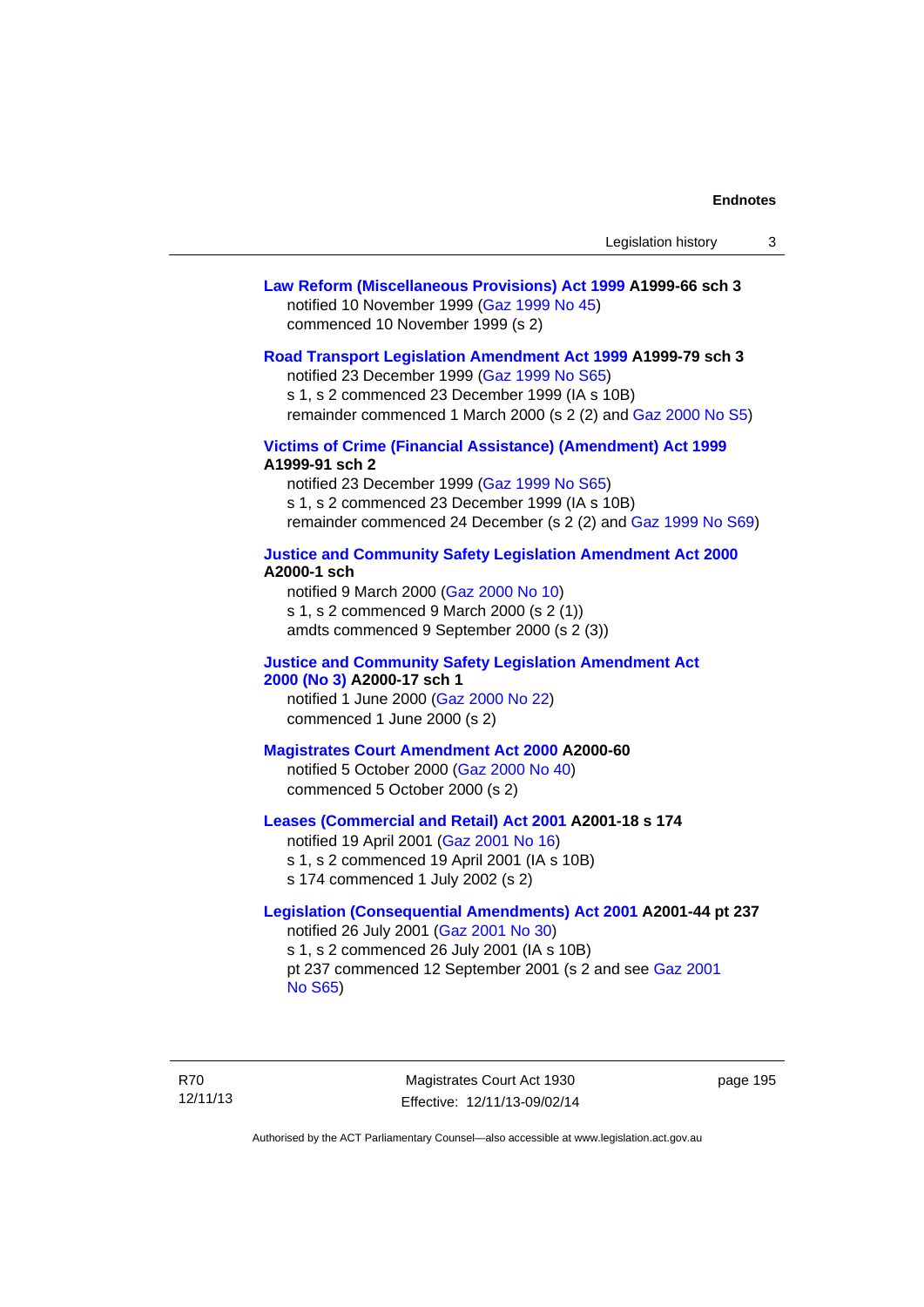| Legislation history<br>-3 |  |
|---------------------------|--|
|---------------------------|--|

### **[Statute Law Amendment Act 2001 \(No 2\)](http://www.legislation.act.gov.au/a/2001-56) 2001 No 56 pt 3.37**  notified 5 September 2001 [\(Gaz 2001 No S65\)](http://www.legislation.act.gov.au/gaz/2001-S65/default.asp) commenced 5 September 2001 (s 2 (1))

#### **[Road Transport \(Public Passenger Services\) Act 2001](http://www.legislation.act.gov.au/a/2001-62) A2001-62 pt 1.1**

notified 10 September 2001 [\(Gaz 2001 No S66\)](http://www.legislation.act.gov.au/gaz/2001-S66/default.asp)

s 1, s 2 commenced 10 September 2001 (IA s 10B)

pt 1.1 commences 1 December 2001 (s 2 and CN 2001 No 2)

### **[Crimes Legislation Amendment Act 2001](http://www.legislation.act.gov.au/a/2001-63) A2001-63 pt 8**

notified 10 September 2001 [\(Gaz 2001 No S66\)](http://www.legislation.act.gov.au/gaz/2001-S66/default.asp) s 1, s 2 commenced 10 September 2001 (IA s 10B) pt 8 commenced 27 September 2001 (s 2 (2) and CN 2001 No 3)

#### **[Criminal Code 2001](http://www.legislation.act.gov.au/a/2001-64) Act No 64 sch 1 (as am by [Criminal Code](http://www.legislation.act.gov.au/a/2002-2)  [Amendment Act 2002](http://www.legislation.act.gov.au/a/2002-2) A2002-2 )**

notified 10 September 2001 [\(Gaz 2001 No S66\)](http://www.legislation.act.gov.au/gaz/2001-S66/default.asp) repealed before commencement by [Criminal Code 2002](http://www.legislation.act.gov.au/a/2002-51) No 51 s 126

#### **[Justice and Community Safety Legislation Amendment Act 2001](http://www.legislation.act.gov.au/a/2001-70) A2001-70 sch 1**

notified LR 14 September 2001 amdt commenced 14 September 2001 (s 2 (5))

#### **[Fair Trading Legislation Amendment Act 2001](http://www.legislation.act.gov.au/a/2001-77) A2001-77 pt 4**

notified LR 14 September 2001 s 1, s 2 commenced 14 September 2001 (LA s 75) pt 4 commenced 14 March 2002 (LA s 79)

#### **[Protection Orders \(Consequential Amendments\) Act 2001](http://www.legislation.act.gov.au/a/2001-90) A2001-90 sch 1 pt 8**

notified LR 27 September 2001

s 1, s 2 commenced 27 September 2001 (LA s 75)

sch 1 pt 8 commenced 27 March 2002 (s 2 and LA s 79)

page 196 Magistrates Court Act 1930 Effective: 12/11/13-09/02/14

R70 12/11/13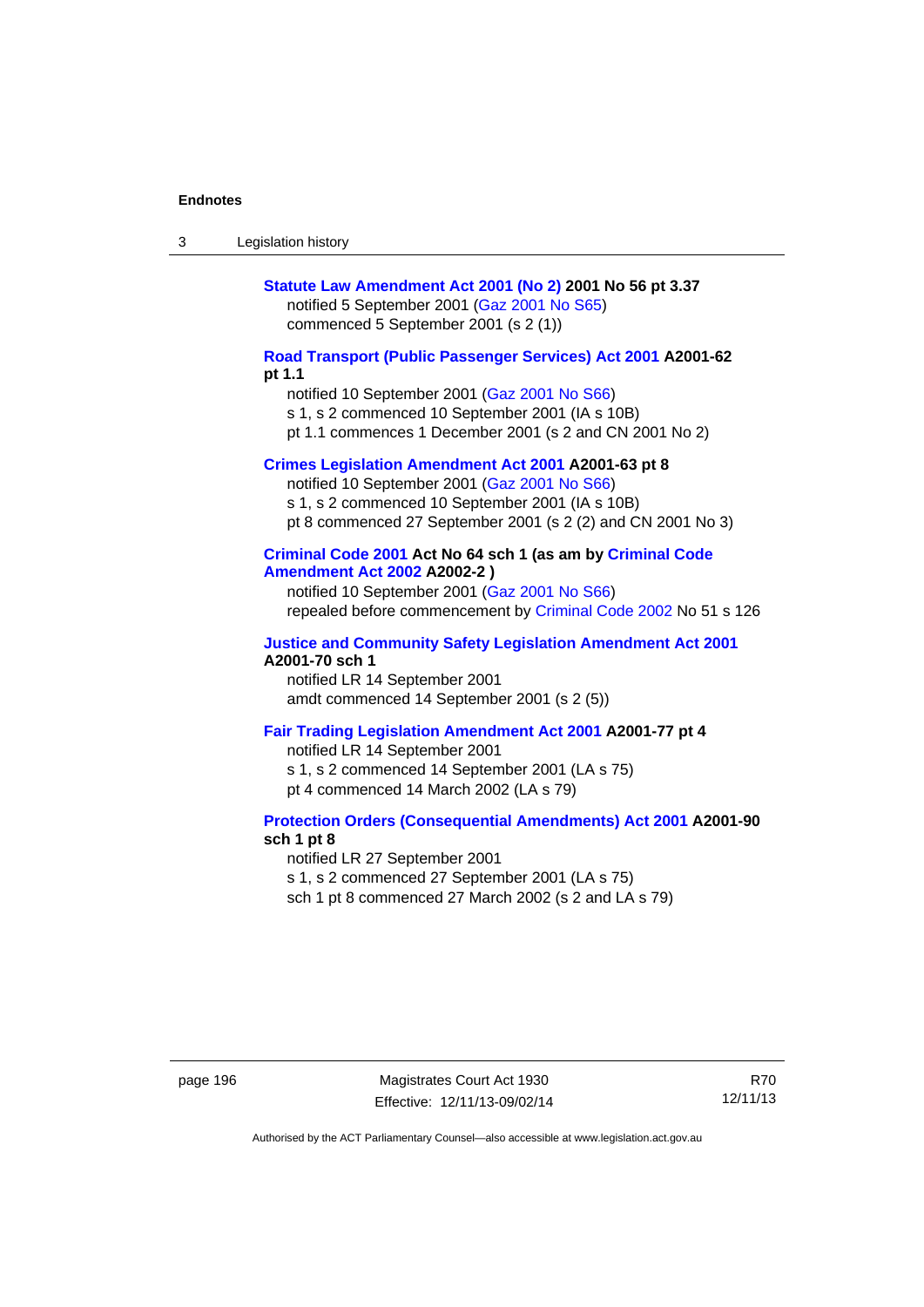#### **[Criminal Code Amendment Act 2002](http://www.legislation.act.gov.au/a/2002-2) A2002-2 s 4**

notified LR 7 March 2002 s 1, s 2 commenced 7 March 2002 (LA s 75) remainder commenced 9 March 2002 (s 2) *Note* This Act only amends the [Criminal Code 2001](http://www.legislation.act.gov.au/a/2001-64) Act No 64. The [Criminal Code](http://www.legislation.act.gov.au/a/2002-51) 2001 was repealed before it commenced (see [A2002-51](http://www.legislation.act.gov.au/a/2002-51) s 126)

#### **[Statute Law Amendment Act 2002](http://www.legislation.act.gov.au/a/2002-30) A2002-30 pt 3.46**

notified LR 16 September 2002 s 1, s 2 taken to have commenced 19 May 1997 (LA s 75 (2)) pt 3.46 commenced 17 September 2002 (s 2 (1))

#### **[Magistrates Court \(Refund of Fees\) Amendment Act 2002](http://www.legislation.act.gov.au/a/2002-36) A2002-36**

notified LR 10 October 2002 s 1, s 2 commenced 10 October 2002 (LA s 75 (1)) remainder commenced 11 October 2002 (s 2)

#### **[Statute Law Amendment Act 2002 \(No 2\)](http://www.legislation.act.gov.au/a/2002-49) A2002-49 amdt 3.222**

notified LR 20 December 2002

s 1, s 2 taken to have commenced 7 October 1994 (LA s 75 (2)) amdt 3.222 taken to have commenced 24 September 1997 (s 2 (3)) *Note* This Act only amends the [Remuneration Tribunal](http://www.legislation.act.gov.au/a/1997-41)  [\(Consequential Amendments\) Act 1997](http://www.legislation.act.gov.au/a/1997-41) A1997-41 .

#### **[Justice and Community Safety Legislation Amendment Act 2003](http://www.legislation.act.gov.au/a/2003-2) A2003-2 pt 14**

notified LR 3 March 2003 s 1, s 2 commenced 3 March 2003 (LA s 75 (1)) pt 14 commenced 31 March 2003 (s 2 (2))

#### **[Evidence \(Miscellaneous Provisions\) Amendment Act 2003](http://www.legislation.act.gov.au/a/2003-48) A2003-48 sch 2 pt 2.8**

notified LR 31 October 2003 s 1, s 2 commenced 31 October 2003 (LA s 75 (1)) sch 2 pt 2.8 commenced 30 April 2004 (s 2 and LA s 79)

#### **[Statute Law Amendment Act 2003 \(No 2\)](http://www.legislation.act.gov.au/a/2003-56) A2003-56 sch 3 pt 3.14**

notified LR 5 December 2003 s 1, s 2 commenced 5 December 2003 (LA s 75 (1)) sch 3 pt 3.14 commenced 19 December 2003 (s 2)

R70 12/11/13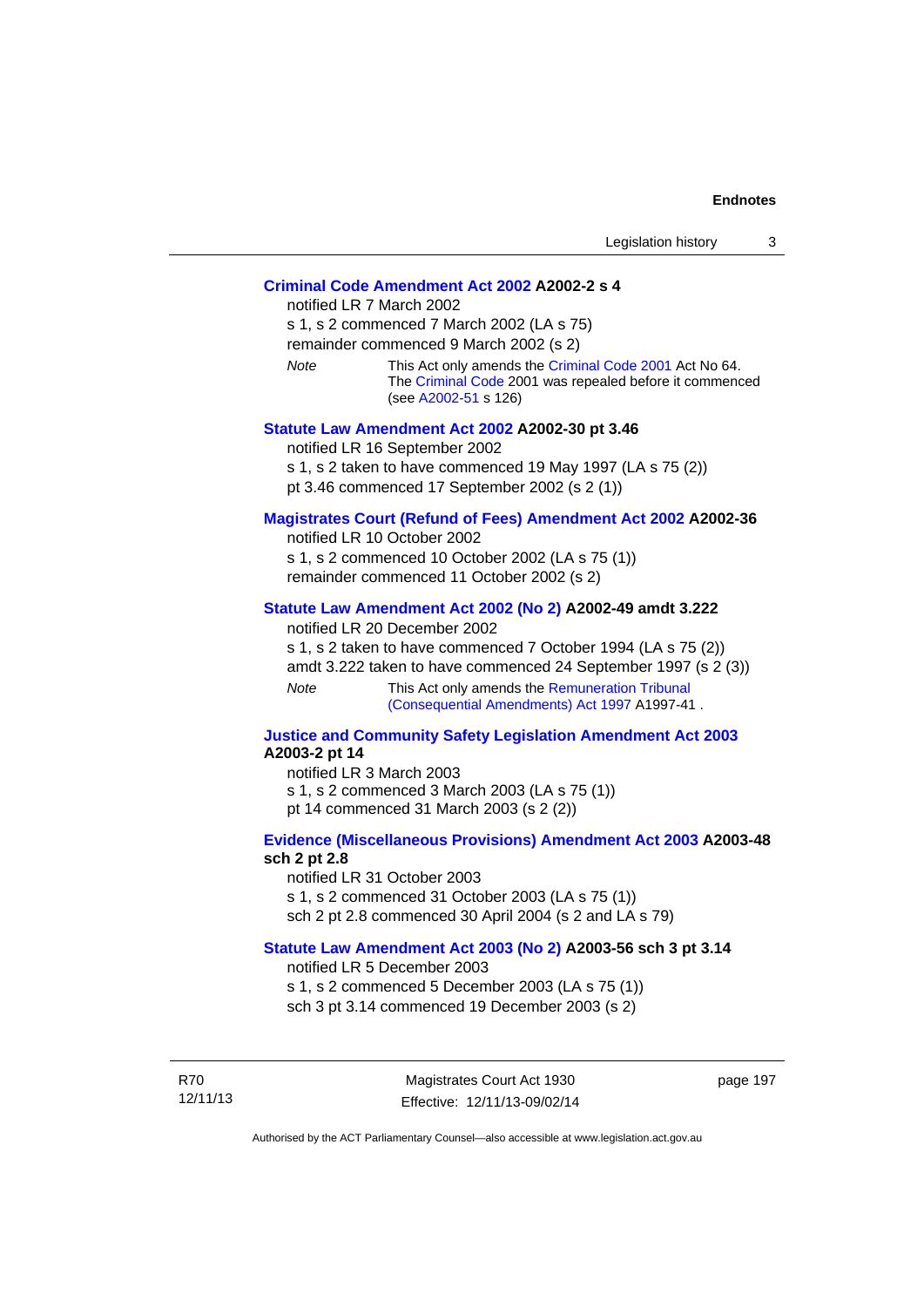| -3 | Legislation history |  |
|----|---------------------|--|
|----|---------------------|--|

#### **[Sexuality Discrimination Legislation Amendment Act 2004](http://www.legislation.act.gov.au/a/2004-2) A2004-2 sch 2 pt 2.6**

notified LR 18 February 2004 s 1, s 2 commenced 18 February 2004 (LA s 75 (1)) sch 2 pt 2.6 commenced 22 March 2004 (s 2 and [CN2004-4\)](http://www.legislation.act.gov.au/cn/2004-4/default.asp)

#### **[Bail Amendment Act 2004](http://www.legislation.act.gov.au/a/2004-14) A2004-14 sch 2 pt 2.2**

notified LR 26 March 2004

s 1, s 2 commenced 26 March 2004 (LA s 75 (1))

sch 2 pt 2.2 commenced 26 June 2004 (s 2 (1))

#### **[Criminal Code \(Theft, Fraud, Bribery and Related Offences\)](http://www.legislation.act.gov.au/a/2004-15)  [Amendment Act 2004](http://www.legislation.act.gov.au/a/2004-15) A2004-15 sch 3 pt 3.4**

notified LR 26 March 2004 s 1, s 2 commenced 26 March 2004 (LA s 75 (1)) sch 3 pt 3.4 commenced 9 April 2004 (s 2 (1))

#### **[Statute Law Amendment Act 2004](http://www.legislation.act.gov.au/a/2004-42) A2004-42 sch 1 pt 1.4**

notified LR 11 August 2004 s 1, s 2 commenced 11 August 2004 (LA s 75 (1)) amdt 1.10, amdt 1.11 commenced 30 September 2004(s 2 (2) and see [Litter Act 2004](http://www.legislation.act.gov.au/a/2004-47) A2004-47, s 2 and [CN2004-22\)](http://www.legislation.act.gov.au/cn/2004-22/default.asp) sch 1 pt 1.4 remainder commenced 25 August 2004 (s 2 (1))

#### **[Litter Act 2004](http://www.legislation.act.gov.au/a/2004-47) A2004-47 sch 1**

notified LR 16 August 2004 s 1, s 2 commenced 16 August 2004 (LA s 75 (1)) sch 1 commenced 30 September 2004 (s 2 and [CN2004-22\)](http://www.legislation.act.gov.au/cn/2004-22/default.asp)

#### **[Court Procedures \(Consequential Amendments\) Act 2004](http://www.legislation.act.gov.au/a/2004-60) A2004-60 sch 1 pt 1.40, pt 1.51 (in part)**

notified LR 2 September 2004 s 1, s 2 commenced 2 September 2004 (LA s 75 (1)) sch 1 pt 1.40, pt 1.51 commenced 10 January 2005 (s 2 and see [Court](http://www.legislation.act.gov.au/a/2004-59)  [Procedures Act 2004](http://www.legislation.act.gov.au/a/2004-59) A2004-59, s 2 and [CN2004-29\)](http://www.legislation.act.gov.au/cn/2004-29/default.asp)

#### **[Justice and Community Safety Legislation Amendment Act 2005](http://www.legislation.act.gov.au/a/2005-5) A2005-5 pt 8**

notified LR 23 February 2005 s 1, s 2 commenced 23 February 2005 (LA s 75 (1)) pt 8 commenced 24 February 2005 (s 2 (2))

page 198 Magistrates Court Act 1930 Effective: 12/11/13-09/02/14

R70 12/11/13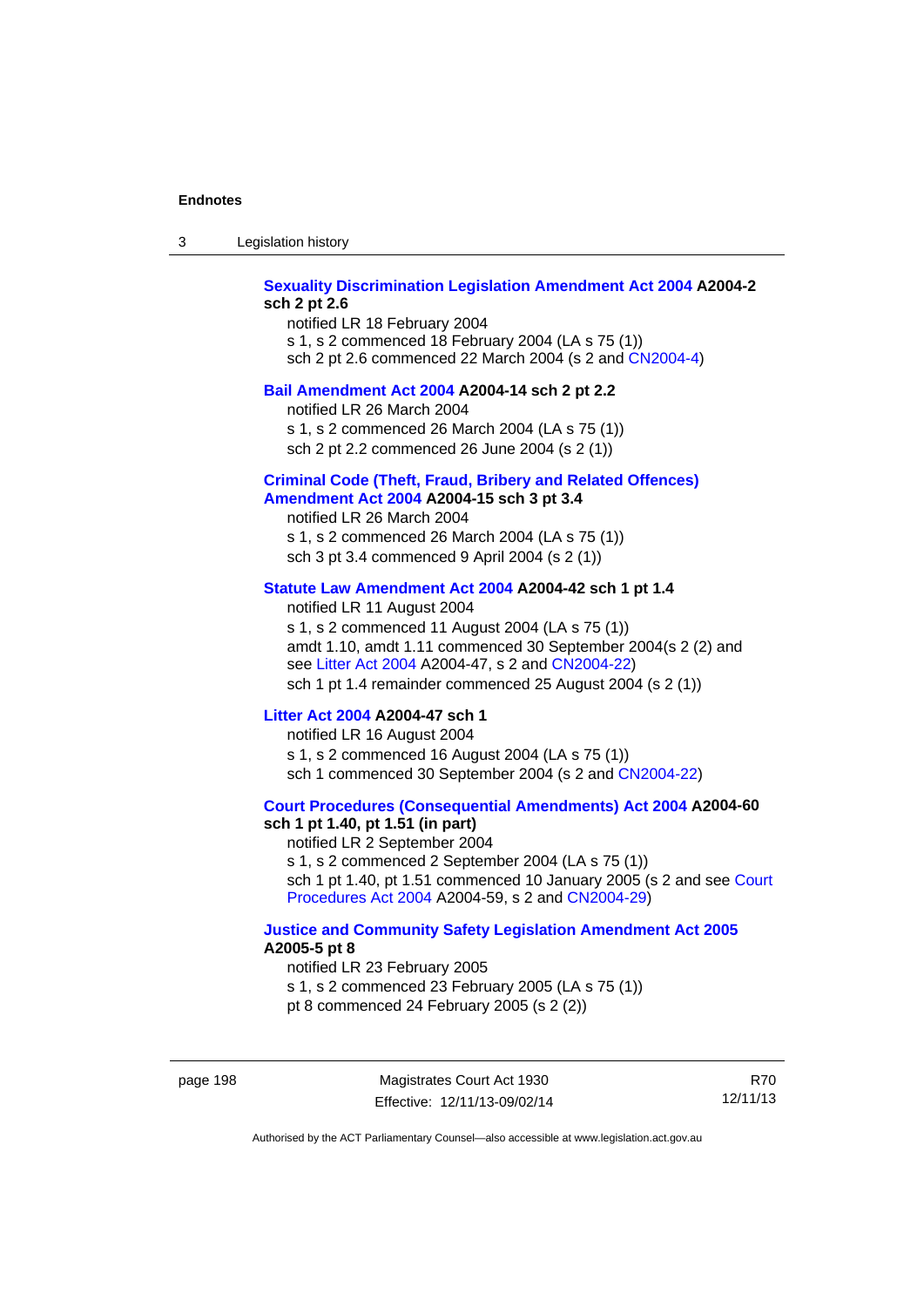#### **[Crimes Amendment Act 2005](http://www.legislation.act.gov.au/a/2005-7) A2005-7 pt 4**

notified LR 23 February 2005 s 1, s 2 commenced 23 February 2005 (LA s 75 (1)) pt 4 commenced 24 February 2005 (s 2)

#### **[Domestic Violence and Protection Orders Amendment Act 2005](http://www.legislation.act.gov.au/a/2005-13) A2005-13 sch 1 pt 1.12**

notified LR 24 March 2005 s 1, s 2 commenced 24 March 2005 (LA s 75 (1)) sch 1 pt 1.12 commenced 25 March 2005 (s 2)

#### **[Statute Law Amendment Act 2005](http://www.legislation.act.gov.au/a/2005-20) A2005-20 sch 3 pt 3.35**

notified LR 12 May 2005 s 1, s 2 taken to have commenced 8 March 2005 (LA s 75 (2)) sch 1 pt 3.35 commenced 2 June 2005 (s 2 (1))

#### **[Criminal Code \(Administration of Justice Offences\) Amendment](http://www.legislation.act.gov.au/a/2005-53)  [Act 2005](http://www.legislation.act.gov.au/a/2005-53) A2005-53 sch 1 pt 1.20**

notified LR 26 October 2005 s 1, s 2 commenced 26 October 2005 (LA s 75 (1)) sch 1 pt 1.20 commenced 23 November 2005 (s 2)

#### **[Justice and Community Safety Legislation Amendment Act 2005](http://www.legislation.act.gov.au/a/2005-60)  [\(No 4\)](http://www.legislation.act.gov.au/a/2005-60) A2005-60 sch 1 pt 1.19**

notified LR 1 December 2005 s 1, s 2 taken to have commenced 23 November 2005 (LA s 75 (2)) sch 1 pt 1.19 commenced 22 December 2005 (s 2 (4))

#### **[Sentencing Legislation Amendment Act 2006](http://www.legislation.act.gov.au/a/2006-23) A2006-23 sch 1 pt 1.27**  notified LR 18 May 2006

s 1, s 2 commenced 18 May 2006 (LA s 75 (1)) sch 1 pt 1.27 commenced 2 June 2006 (s 2 (1) and see [Crimes](http://www.legislation.act.gov.au/a/2005-59)  [\(Sentence Administration\) Act 2005](http://www.legislation.act.gov.au/a/2005-59) A2005-59 s 2, [Crimes](http://www.legislation.act.gov.au/a/2005-58)  [\(Sentencing\) Act 2005](http://www.legislation.act.gov.au/a/2005-58) A2005-58, s 2 and LA s 79)

R70 12/11/13

Magistrates Court Act 1930 Effective: 12/11/13-09/02/14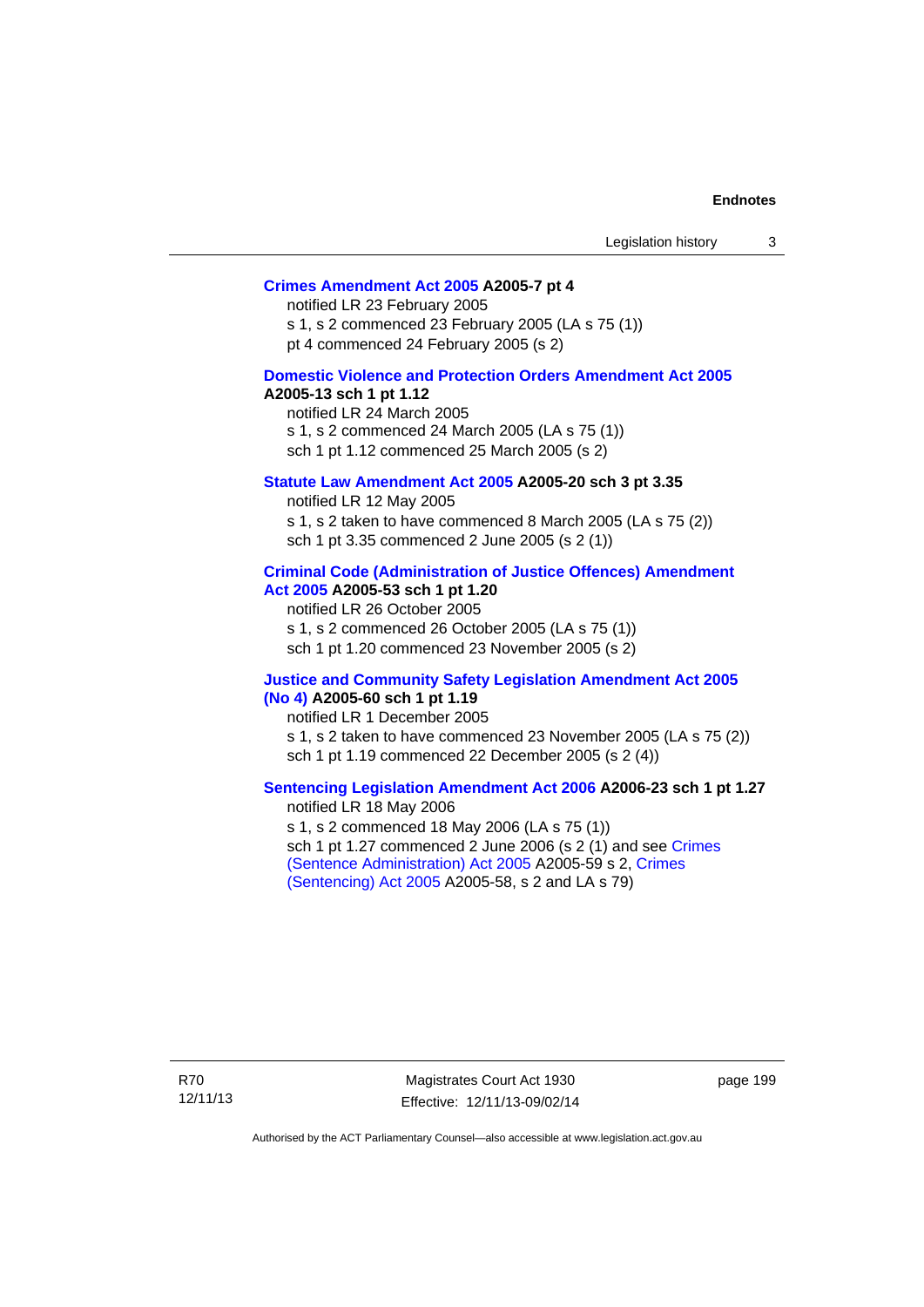| Legislation history<br>3 |  |
|--------------------------|--|
|--------------------------|--|

| <b>Justice and Community Safety Legislation Amendment Act 2006</b><br>A2006-40 sch 2 pt 2.23 (as am by A2006-55 pt 4)<br>notified LR 28 September 2006<br>s 1, s 2 commenced 28 September 2006 (LA s 75 (1))<br>sch 2 pt 2.23 commenced 1 January 2007 (s 2 (4)) |
|------------------------------------------------------------------------------------------------------------------------------------------------------------------------------------------------------------------------------------------------------------------|
| Court Legislation Amendment Act 2006 A2006-55 pt 4, pt 5<br>notified LR 18 December 2006<br>s 1, s 2 commenced 18 December 2006 (LA s 75 (1))<br>pt 4 commenced 1 January 2007 (LA s 79A and A2006-40)<br>pt 5 commenced 19 December 2006 (s 2)                  |
| Housing Assistance Act 2007 A2007-8 sch 1 pt 1.7<br>notified LR 10 May 2007<br>s 1, s 2 commenced 10 May 2007 (LA s 75 (1))<br>sch 1 pt 1.7 commenced 10 November 2007 (s 2 and LA s 79)                                                                         |
| Corrections Management Act 2007 A2007-15 sch 1 pt 1.6<br>notified LR 18 June 2007<br>s 1, s 2 commenced 18 June 2007 (LA s 75 (1))<br>sch 1 pt 1.6 commenced 18 December 2007 (s 2 and LA s 79)                                                                  |
| Victims of Crime Amendment Act 2007 A2007-44 sch 1 pt 1.2<br>notified LR 13 December 2007<br>s 1, s 2 commenced 13 December 2007 (LA s 75 (1))<br>sch 1 pt 1.2 commenced 20 December 2007 (s 2)                                                                  |
| Crimes Amendment Act 2008 A2008-6 pt 5<br>notified LR 15 April 2008<br>s 1, s 2 commenced 15 April 2008 (LA s 75 (1))<br>pt 5 commenced 16 April 2008 (s 2)                                                                                                      |
| Children and Young People Act 2008 A2008-19 sch 1 pt 1.8<br>notified LR 17 July 2008<br>s 1, s 2 commenced 17 July 2008 (LA s 75 (1))<br>sch 1 pt 1.8 commenced 27 February 2009 (s 2 and CN2008-17 (and<br>see CN2008-13))                                      |

page 200 Magistrates Court Act 1930 Effective: 12/11/13-09/02/14

R70 12/11/13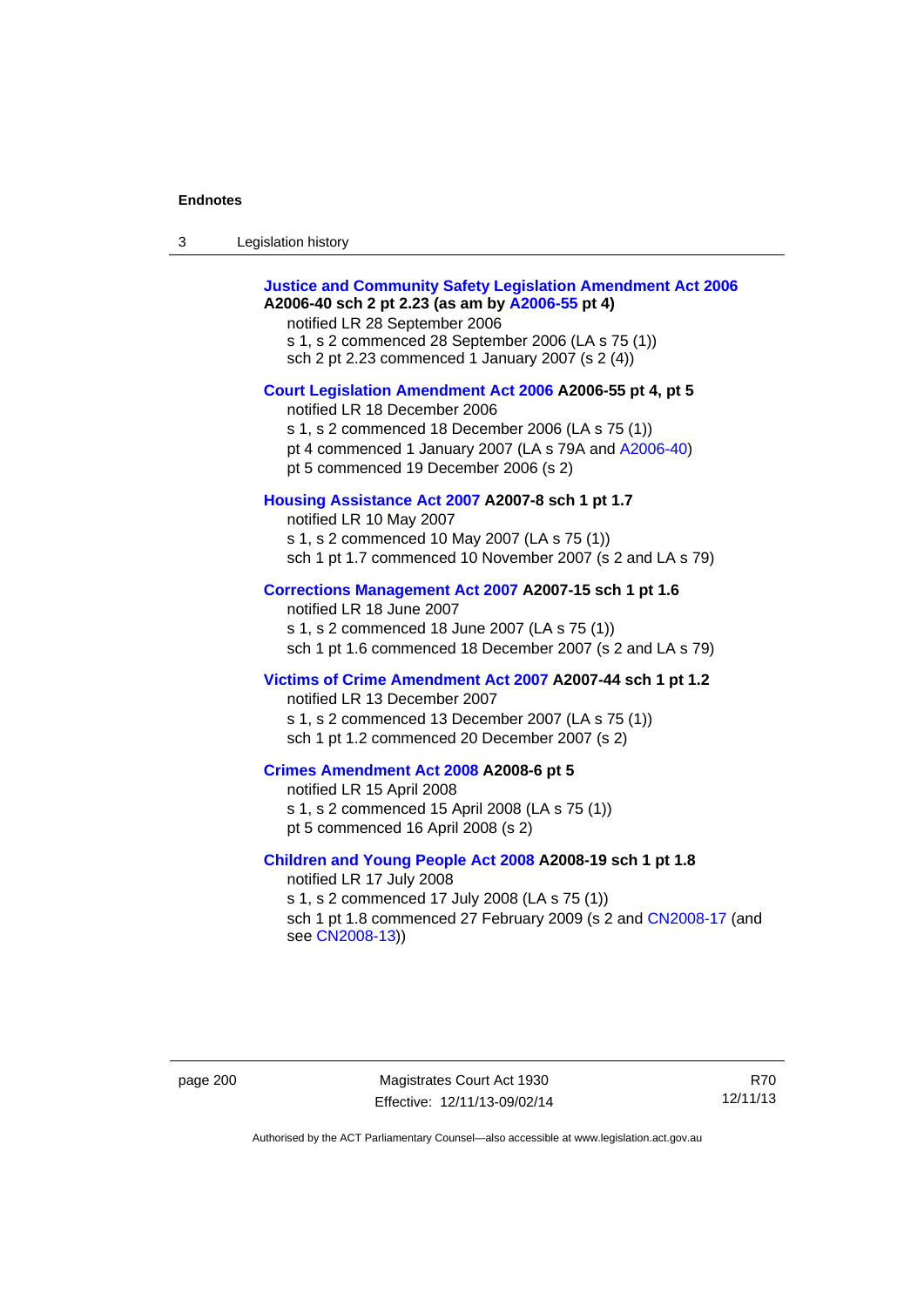# **[Children and Young People \(Consequential Amendments\) Act 2008](http://www.legislation.act.gov.au/a/2008-20) A2008-20 sch 1 pt 1.5**

notified LR 17 July 2008

s 1, s 2 commenced 17 July 2008 (LA s 75 (1))

s 3 commenced 18 July 2008 (s 2 (1))

sch 1 pt 1.5 commenced 27 February 2009 (s 2 (5) and see Children [and Young People Act 2008](http://www.legislation.act.gov.au/a/2008-19) A2008-19, s 2 and [CN2008-17 \(](http://www.legislation.act.gov.au/cn/2008-17/default.asp)and see [CN2008-13](http://www.legislation.act.gov.au/cn/2008-13/default.asp)))

## **[Justice and Community Safety Legislation Amendment Act 2008](http://www.legislation.act.gov.au/a/2008-22)  [\(No 2\)](http://www.legislation.act.gov.au/a/2008-22) A2008-22 sch 1 pt 1.6**

notified LR 8 July 2008

s 1, s 2 commenced 8 July 2008 (LA s 75 (1))

sch 1 pt 1.6 commenced 29 July 2008 (s 2)

# **[Justice and Community Safety Legislation Amendment](http://www.legislation.act.gov.au/a/2008-29)**

**[Act 2008 \(No 3\)](http://www.legislation.act.gov.au/a/2008-29) A2008-29 sch 1 pt 1.10** 

notified LR 13 August 2008

s 1, s 2 commenced 13 August 2008 (LA s 75 (1)) sch 1 pt 1.10 commenced 27 August 2008 (s 2)

## **[ACT Civil and Administrative Tribunal Legislation Amendment](http://www.legislation.act.gov.au/a/2008-36)  [Act 2008](http://www.legislation.act.gov.au/a/2008-36) A2008-36 sch 1 pt 1.36**

notified LR 4 September 2008

s 1, s 2 commenced 4 September 2008 (LA s 75 (1)) sch 1 pt 1.36 commenced 2 February 2009 (s 2 (1) and see ACT Civil [and Administrative Tribunal Act 2008](http://www.legislation.act.gov.au/a/2008-35) A2008-35, s 2 (1) and [CN2009-2](http://www.legislation.act.gov.au/cn/2009-2/default.asp))

**[ACT Civil and Administrative Tribunal Legislation Amendment](http://www.legislation.act.gov.au/a/2008-37)  [Act 2008 \(No 2\)](http://www.legislation.act.gov.au/a/2008-37) A2008-37 sch 1 pt 1.74** 

notified LR 4 September 2008

s 1, s 2 commenced 4 September 2008 (LA s 75 (1)) sch 1 pt 1.74 commenced 2 February 2009 (s 2 (1) and see ACT Civil [and Administrative Tribunal Act 2008](http://www.legislation.act.gov.au/a/2008-35) A2008-35, s 2 (1) and [CN2009-2](http://www.legislation.act.gov.au/cn/2009-2/default.asp))

# **[Sexual and Violent Offences Legislation Amendment Act 2008](http://www.legislation.act.gov.au/a/2008-41) A2008-41 pt 3**

notified LR 8 September 2008

s 1, s 2 commenced 8 September 2008 (LA s 75 (1))

pt 3 commenced 30 May 2009 (s 2 and [CN2009-3\)](http://www.legislation.act.gov.au/cn/2009-3/default.asp)

R70 12/11/13

Magistrates Court Act 1930 Effective: 12/11/13-09/02/14 page 201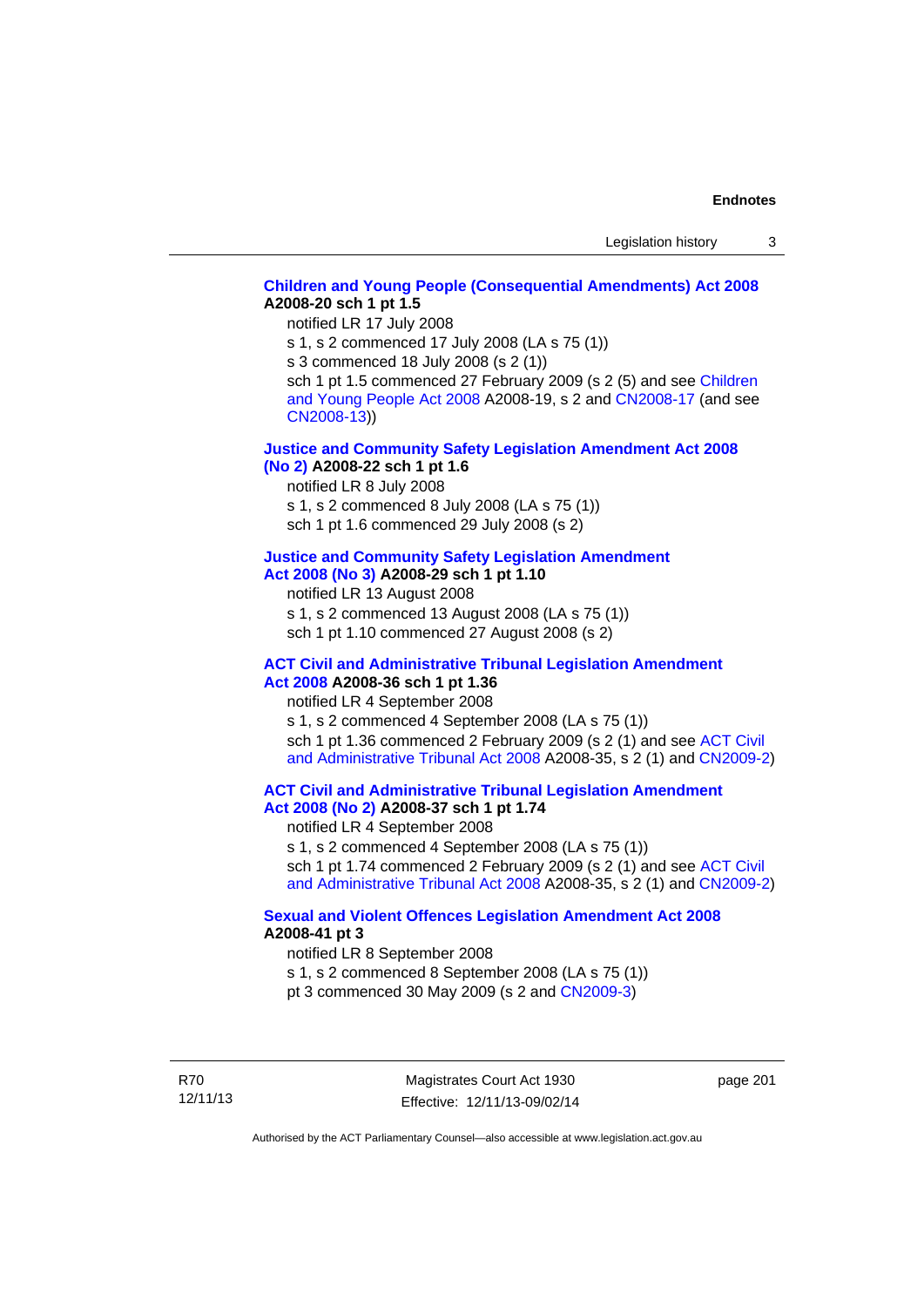| 3 | Legislation history |  |
|---|---------------------|--|
|---|---------------------|--|

## **[Court Legislation Amendment Act 2008](http://www.legislation.act.gov.au/a/2008-42) A2008-42 pt 4**

notified LR notified LR 8 September 2008

s 1, s 2 commenced 8 September 2008 (LA s 75 (1)) pt 4 commenced 8 March 2009 (s 2 and LA s 79)

#### **[Crimes Legislation Amendment Act 2008](http://www.legislation.act.gov.au/a/2008-44) A2008-44 sch 1 pt 1.11**

notified LR 9 September 2008

s 1, s 2 commenced 9 September 2008 (LA s 75 (1))

sch 1 pt 1.11 commenced 30 May 2009 (s 2 and [CN2009-4](http://www.legislation.act.gov.au/cn/2009-4/default.asp))

## **[Domestic Violence and Protection Orders Act 2008](http://www.legislation.act.gov.au/a/2008-46) A2008-46 sch 3 pt 3.12**

notified LR 10 September 2008 s 1, s 2 commenced 10 September 2008 (LA s 75 (1)) sch 3 pt 3.12 commenced 30 March 2009 (s 2)

## **[Justice and Community Safety Legislation Amendment Act 2009](http://www.legislation.act.gov.au/a/2009-7) A2009-7 sch 1 pt 1.8**

notified LR 5 March 2009

s 1, s 2 commenced 5 March 2009 (LA s 75 (1))

sch 1 pt 1.8 commenced 30 May 2009 (s 2 (4) and see [Crimes](http://www.legislation.act.gov.au/a/2008-44)  [Legislation Amendment Act 2008](http://www.legislation.act.gov.au/a/2008-44) A2008-44, s 2 and [CN2009-4\)](http://www.legislation.act.gov.au/cn/2009-4/default.asp)

as modified by

## **[Magistrates Court \(Transitional Provisions\) Regulation 2009](http://www.legislation.act.gov.au/sl/2009-20) SL2009-20**

notified LR 18 May 2009

s 1, s 2 commenced 18 May 2009 (LA s 75 (1)) remainder commenced 30 May 2009 (s 2 and see [Crimes Legislation](http://www.legislation.act.gov.au/a/2008-44)  [Amendment Act 2008](http://www.legislation.act.gov.au/a/2008-44) A2008-44, s 2 and [CN2009-4](http://www.legislation.act.gov.au/cn/2009-4/default.asp))

as amended by

## **[Justice and Community Safety Legislation Amendment Act 2009](http://www.legislation.act.gov.au/a/2009-19)  [\(No 2\)](http://www.legislation.act.gov.au/a/2009-19) A2009-19 pt 11**

notified LR 1 September 2009

s 1, s 2 commenced 1 September 2009 (LA s 75 (1))

pt 11 commenced 29 September 2009 (s 2)

page 202 Magistrates Court Act 1930 Effective: 12/11/13-09/02/14

R70 12/11/13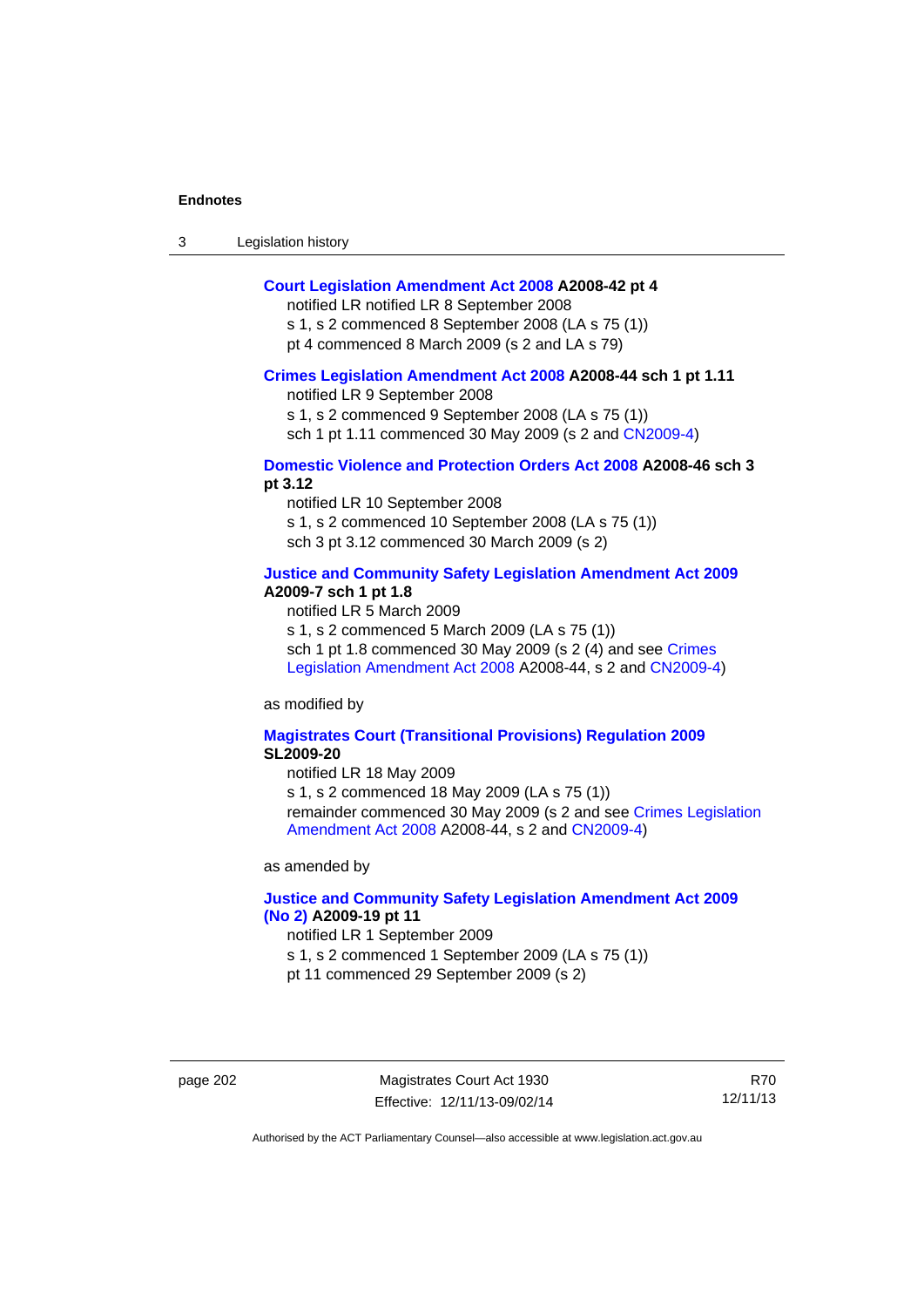# **[Road Transport \(Mass, Dimensions and Loading\) Act 2009](http://www.legislation.act.gov.au/a/2009-22) A2009-22 sch 1 pt 1.1**

notified LR 3 September 2009 s 1, s 2 commenced 3 September 2009 (LA s 75 (1))

sch 1 pt 1.1 commenced 3 March 2010 (s 2 and LA s 79)

## **[Crimes Legislation Amendment Act 2009](http://www.legislation.act.gov.au/a/2009-24) A2009-24 sch 1 pt 1.9**

notified LR 3 September 2009

s 1, s 2 commenced 3 September 2009 (LA s 75 (1))

sch 1 pt 1.9 commenced 4 September 2009 (s 2)

## **[Courts \(Appointments\) Amendment Act 2009](http://www.legislation.act.gov.au/a/2009-37) A2009-37 pt 2**

notified LR 21 October 2009 s 1, s 2 commenced 21 October 2009 (LA s 75 (1)) pt 2 commenced 22 October 2009 (s 2)

as modified by

## **[ACT Civil and Administrative Tribunal \(Transitional Provisions\)](http://www.legislation.act.gov.au/sl/2009-2)  [Regulation 2009](http://www.legislation.act.gov.au/sl/2009-2) SL2009-2 s 67 (as am by [SL2009-51](http://www.legislation.act.gov.au/sl/2009-51) s 6, s 8, [A2009-54](http://www.legislation.act.gov.au/a/2009-54) amdt 1.3)**

notified LR 29 January 2009

s 1, s 2 commenced 29 January 2009 (LA s 75 (1)) s 67 commenced 2 February 2009 (s 2 and see [ACT Civil and](http://www.legislation.act.gov.au/a/2008-35)  [Administrative Tribunal Act 2008](http://www.legislation.act.gov.au/a/2008-35) A2008-35, s 2 (1) and [CN2009-2\)](http://www.legislation.act.gov.au/cn/2009-2/default.asp)

## **[ACT Civil and Administrative Tribunal \(Transitional Provisions\)](http://www.legislation.act.gov.au/sl/2009-51)  [Amendment Regulation 2009 \(No 1\)](http://www.legislation.act.gov.au/sl/2009-51) SL2009-51 s 6, s 8**

notified LR 30 October 2009

- s 1, s 2 commenced 30 October 2009 (LA s 75 (1))
- s 6, s 8 commenced 31 October 2009 (s 2)
- *Note* This regulation only amends the [ACT Civil and Administrative](http://www.legislation.act.gov.au/sl/2009-2)  [Tribunal \(Transitional Provisions\) Regulation 2009](http://www.legislation.act.gov.au/sl/2009-2) SL2009-2.

as amended by

### **[Statute Law Amendment Act 2009 \(No 2\)](http://www.legislation.act.gov.au/a/2009-49) A2009-49 sch 3 pt 3.48**

notified LR 26 November 2009

s 1, s 2 commenced 26 November 2009 (LA s 75 (1)) sch 3 pt 3.48 commenced 17 December 2009 (s 2)

R70 12/11/13

Magistrates Court Act 1930 Effective: 12/11/13-09/02/14 page 203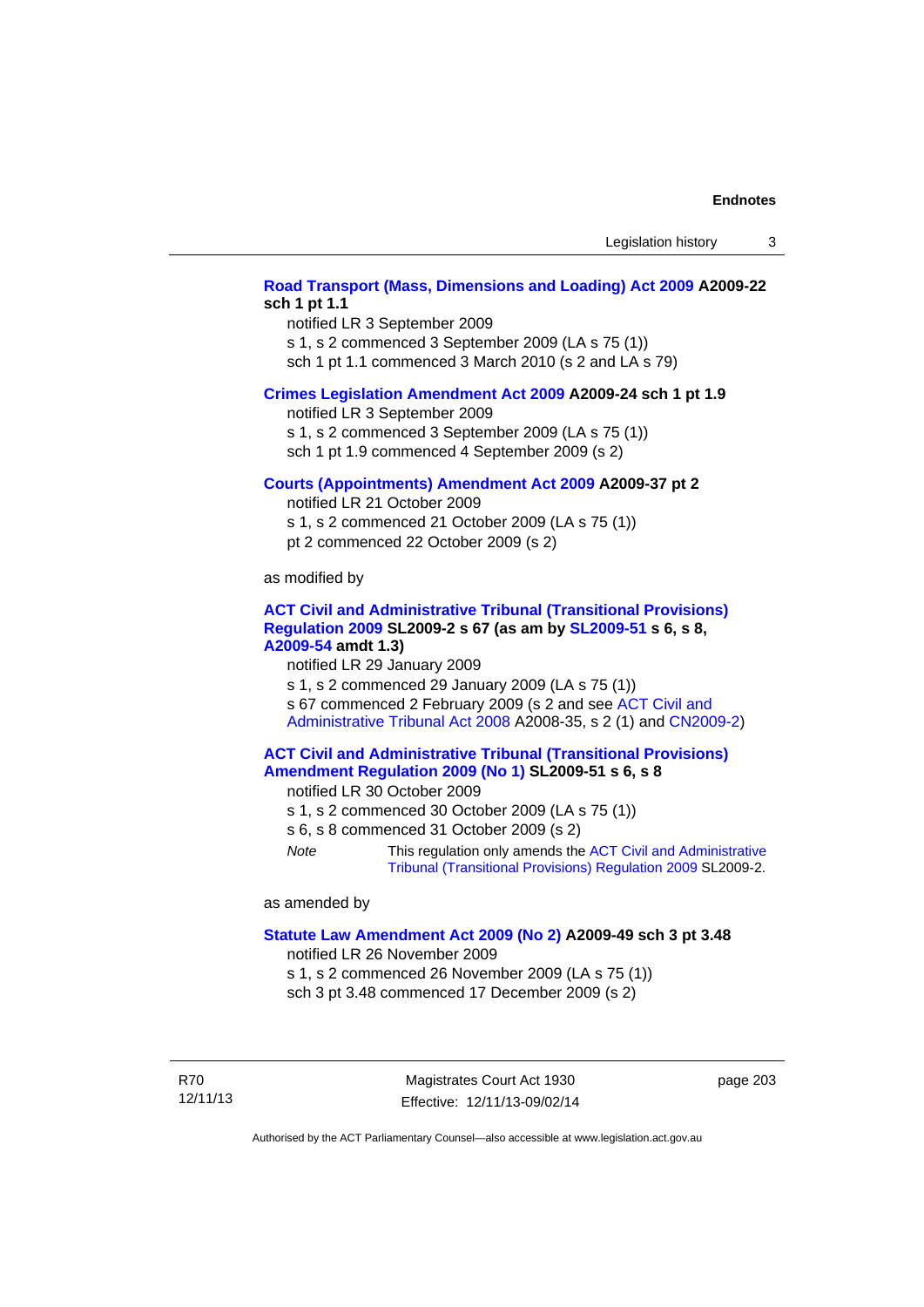# **[Justice and Community Safety Legislation Amendment Act 2009](http://www.legislation.act.gov.au/a/2009-54)  [\(No 4\)](http://www.legislation.act.gov.au/a/2009-54) A2009-54 sch 1 pt 1.2, sch 1 pt 1.4**

notified LR 18 December 2009

s 1, s 2 commenced 18 December 2009 (LA s 75 (1)) sch 1 pt 1.2, sch 1 pt 1.4 commenced 22 December 2009 (s 2 (2) (a) and see [Justice and Community Safety Legislation Amendment Act](http://www.legislation.act.gov.au/a/2009-44)  [2009 \(No 3\)](http://www.legislation.act.gov.au/a/2009-44) A2009-44 s 2 (3)) *Note* This Act also amends the [ACT Civil and Administrative Tribunal](http://www.legislation.act.gov.au/sl/2009-2) 

[\(Transitional Provisions\) Regulation 2009](http://www.legislation.act.gov.au/sl/2009-2) SL2009-2.

## **[Justice and Community Safety Legislation Amendment Act 2010](http://www.legislation.act.gov.au/a/2010-13) A2010-13 sch 1 pt 1.4**

notified LR 31 March 2010 s 1, s 2 commenced 31 March 2010 (LA s 75 (1)) s 3 commenced 1 April 2010 (LA s 75AA) sch 1 pt 1.4 commenced 28 April 2010 (s 2 (4))

## **[Crimes \(Sentence Administration\) Amendment Act 2010](http://www.legislation.act.gov.au/a/2010-21) A2010-21 sch 1 pt 1.6**

notified LR 30 June 2010 s 1, s 2 commenced 30 June 2010 (LA s 75 (1)) sch 1 pt 1.6 commenced 1 July 2010 (s 2)

## **[Justice and Community Safety Legislation Amendment Act 2010](http://www.legislation.act.gov.au/a/2010-30)**

# **[\(No 2\)](http://www.legislation.act.gov.au/a/2010-30) A2010-30 sch 1 pt 1.15**

notified LR 31 August 2010

s 1, s 2 commenced 31 August 2010 (LA s 75 (1))

s 3 commenced 1 September 2010 (s 2 (1))

sch 1 pt 1.15 commenced 28 September 2010 (s 2 (2))

# **[Justice and Community Safety Legislation Amendment Act 2010](http://www.legislation.act.gov.au/a/2010-40)**

# **[\(No 3\)](http://www.legislation.act.gov.au/a/2010-40) A2010-40 sch 2 pt 2.10**

notified LR 5 October 2010

- s 1, s 2 commenced 5 October 2010 (LA s 75 (1))
- s 3 commenced 6 October 2010 (s 2 (1))
- sch 2 pt 2.10 commenced 2 November 2010 (s 2 (2))

# **[Courts Legislation Amendment Act 2011](http://www.legislation.act.gov.au/a/2011-13) A2011-13 sch 1 pt 1.5**

notified LR 11 May 2011 s 1, s 2 commenced 11 May 2011 (LA s 75 (1)) sch 1 pt 1.5 commenced 25 July 2011 (s 2 and [CN2011-8\)](http://www.legislation.act.gov.au/cn/2011-8/default.asp)

page 204 Magistrates Court Act 1930 Effective: 12/11/13-09/02/14

R70 12/11/13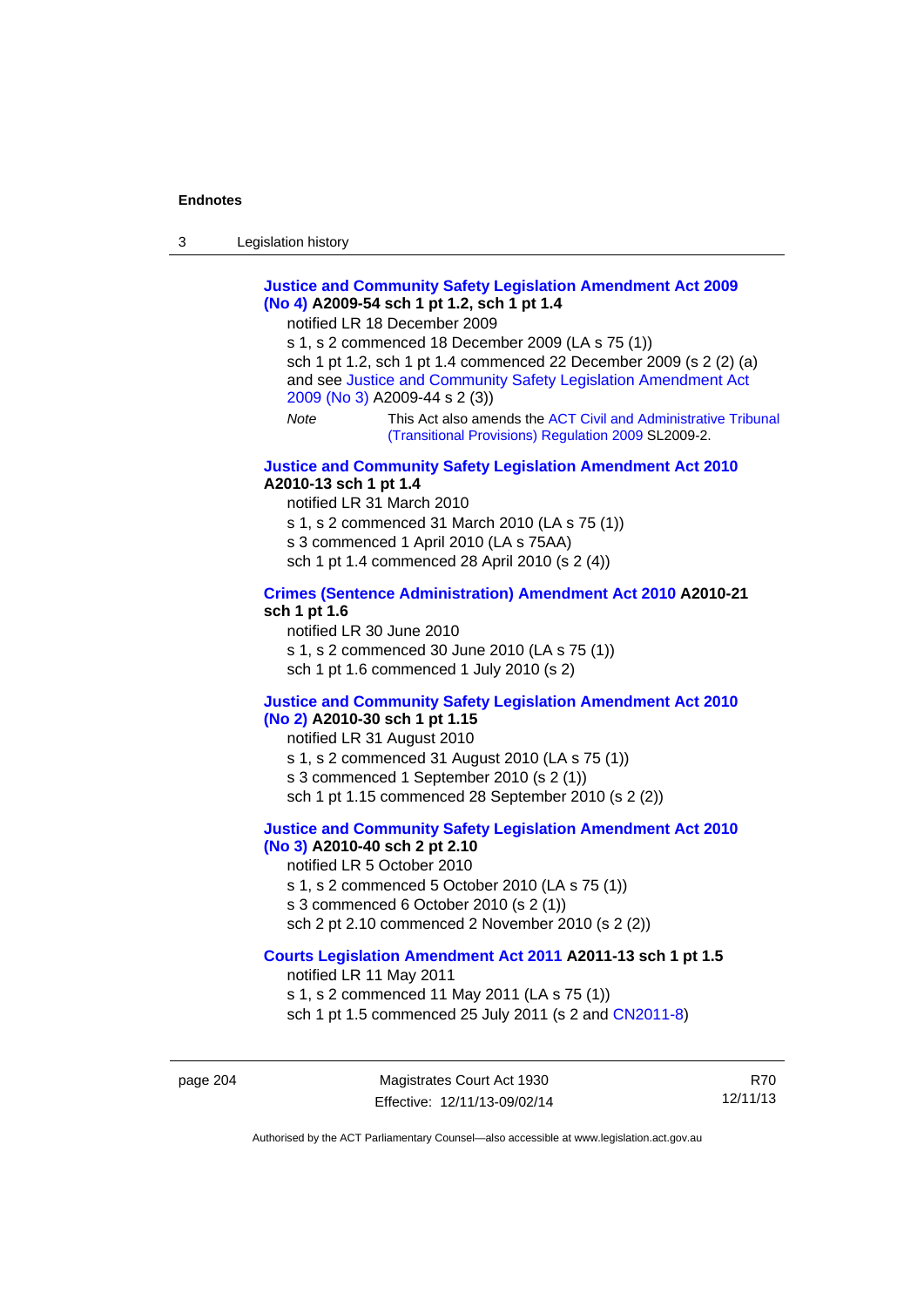Legislation history 3

## **[Administrative \(One ACT Public Service Miscellaneous Amendments\)](http://www.legislation.act.gov.au/a/2011-22)  [Act 2011](http://www.legislation.act.gov.au/a/2011-22) A2011-22 sch 1 pt 1.99**

notified LR 30 June 2011 s 1, s 2 commenced 30 June 2011 (LA s 75 (1)) sch 1 pt 1.99 commenced 1 July 2011 (s 2 (1))

#### **[Statute Law Amendment Act 2011 \(No 2\)](http://www.legislation.act.gov.au/a/2011-28) A2011-28 sch 3 pt 3.26**

notified LR 31 August 2011 s 1, s 2 commenced 31 August 2011 (LA s 75 (1)) sch 3 pt 3.26 commenced 21 September 2011 (s 2 (1))

# **[Law Officers Act 2011](http://www.legislation.act.gov.au/a/2011-30) A2011-30 sch 1 pt 1.5**

notified LR 29 August 2011 s 1, s 2 commenced 29 August 2011 (LA s 75 (1)) sch 1 pt 1.5 commenced 31 August 2011 (s 2 and [CN2011-9](http://www.legislation.act.gov.au/cn/2011-9/default.asp))

## **[Evidence \(Consequential Amendments\) Act 2011](http://www.legislation.act.gov.au/a/2011-48) A2011-48 sch 1 pt 1.23**

notified LR 22 November 2011 s 1, s 2 commenced 22 November 2011 (LA s 75 (1)) sch 1 pt 1.23 commenced 1 March 2012 (s 2 (1) and see [Evidence](http://www.legislation.act.gov.au/a/2011-12)  [Act 2011](http://www.legislation.act.gov.au/a/2011-12) A2011-12, s 2 and [CN2012-4](http://www.legislation.act.gov.au/cn/2012-4/default.asp))

## **[Statute Law Amendment Act 2011 \(No 3\)](http://www.legislation.act.gov.au/a/2011-52) A2011-52 sch 3 pt 3.37**

notified LR 28 November 2011 s 1, s 2 commenced 28 November 2011 (LA s 75 (1)) sch 3 pt 3.37 commenced 12 December 2011 (s 2)

## **[Justice and Community Safety Legislation Amendment Act 2012](http://www.legislation.act.gov.au/a/2012-13) A2012-13 sch 1 pt 1.8**

notified LR 11 April 2012 s 1, s 2 commenced 11 April 2012 (LA s 75 (1)) sch 1 pt 1.8 commenced 12 April 2012 (s 2 (1))

## **[Crimes Legislation Amendment Act 2013](http://www.legislation.act.gov.au/a/2013-12) A2013-12 pt 9**  notified LR 17 April 2013

s 1, s 2 commenced 17 April 2013 (LA s 75 (1)) pt 9 commenced 24 April 2013 (s 2)

R70 12/11/13

Magistrates Court Act 1930 Effective: 12/11/13-09/02/14 page 205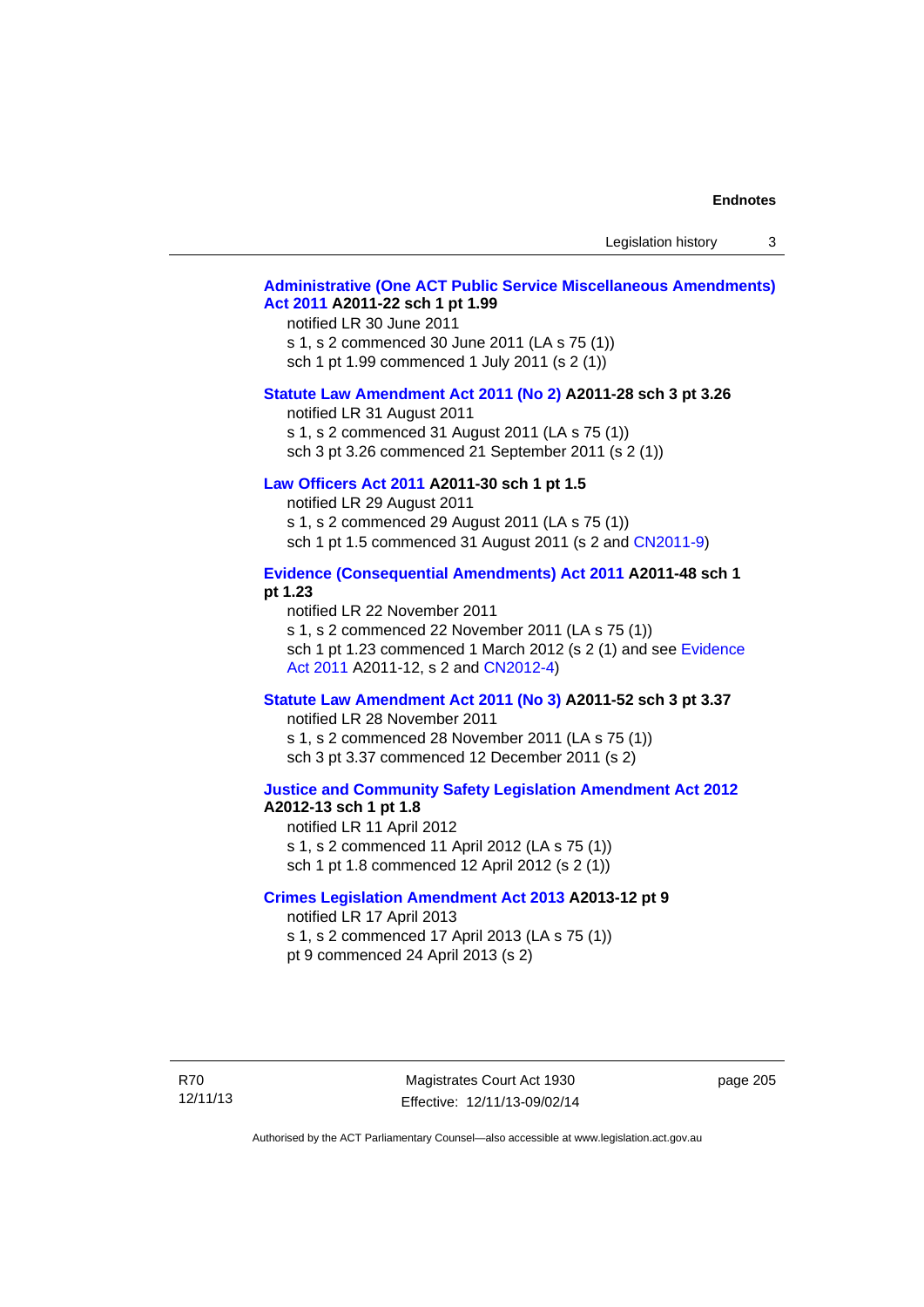3 Legislation history

# **[Magistrates Court \(Industrial Proceedings\) Amendment Act 2013](http://www.legislation.act.gov.au/a/2013-43) A2013-43**

notified LR 7 November 2013 s 1, s 2 commenced 7 November 2013 (LA s 75 (1)) remainder commenced 8 November 2013 (s 2)

# **[Justice and Community Safety Legislation Amendment Act 2013](http://www.legislation.act.gov.au/a/2013-45)  [\(No](http://www.legislation.act.gov.au/a/2013-45) 4) A2013-45 sch 1 pt 1.2**

notified LR 11 November 2013

s 1, s 2 commenced 11 November 2013 (LA s 75 (1))

sch 1 pt 1.2 commenced 12 November 2013 (s 2)

page 206 Magistrates Court Act 1930 Effective: 12/11/13-09/02/14

R70 12/11/13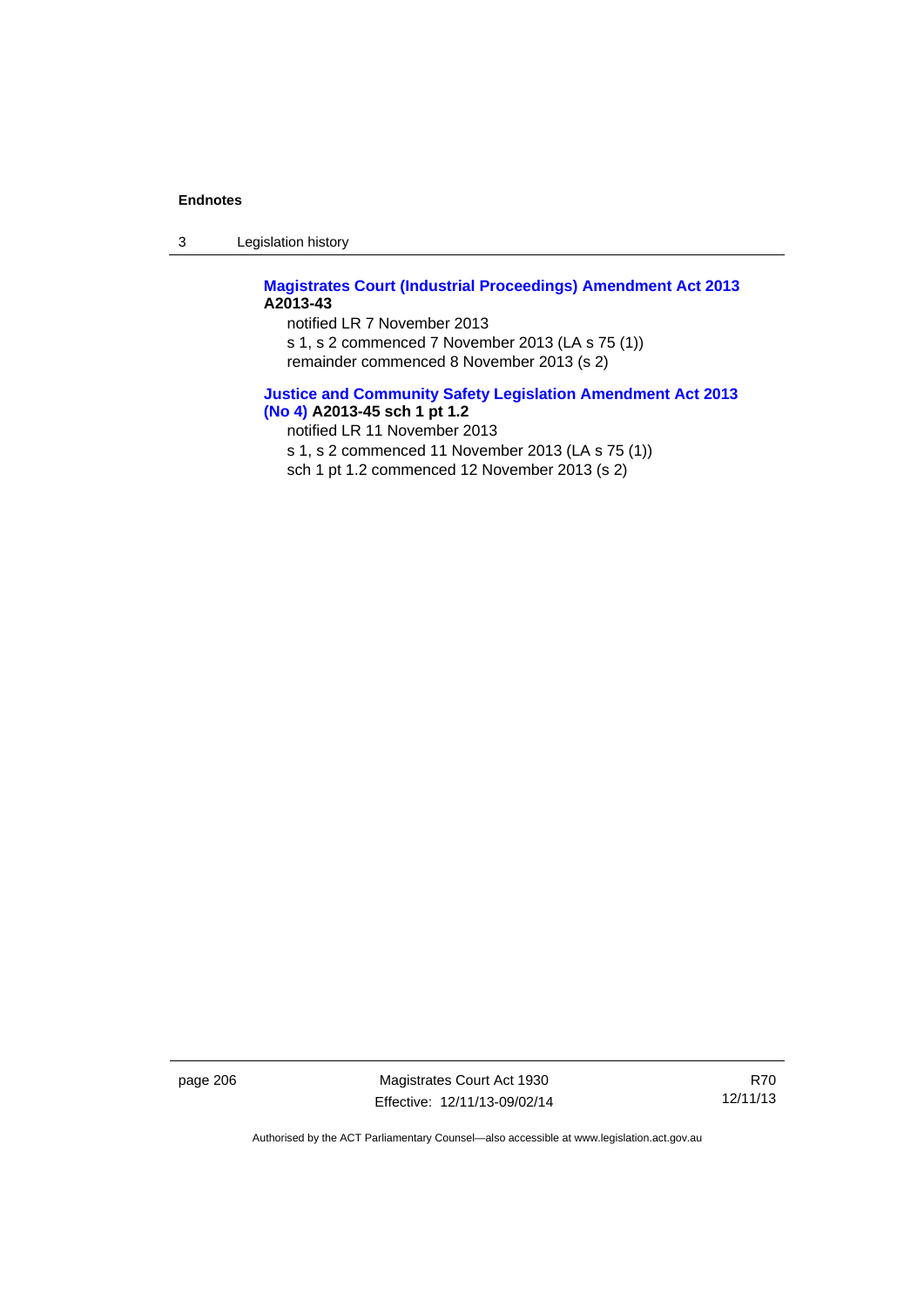# **4 Amendment history**

The *[Magistrates Court \(Enforcement of Judgments\) Act 1994](http://www.legislation.act.gov.au/a/1994-61/default.asp)* A1994-61 s 28 amended the Act by reversing the order of masculine and feminine pronouns. The amendments have been incorporated in the republication but have not been noted in the amendment history.

| Preliminary<br>ch 1 hdg<br>ins A2004-60 amdt 1.181<br>Preliminary<br>pt 1 hdg<br>om A2004-60 amdt 1.181<br>Name of Act<br>s 1<br>sub A2003-56 amdt 3.161<br><b>Dictionary</b><br>s 2<br>om Ord1978-46<br>ins A2004-60 amdt 1.182<br>am A2005-20 amdt 3.193<br><b>Notes</b><br>s <sub>3</sub><br>om A1994-61<br>ins A2004-60 amdt 1.182<br>$(2)$ , $(3)$ exp 10 January 2006 (s 3 $(3)$ )<br>Offences against Act-application of Criminal Code etc<br>ins A2005-53 amdt 1.107<br>s 3A<br>om A2006-55 s 12<br><b>Magistrates Court and magistrates</b><br>ch 2 hdg<br>ins A2004-60 amdt 1.184<br>Appointment and jurisdiction of magistrates<br>pt 2 hdg<br>renum as pt 2.2 hdg<br>The court<br>pt $2.1$ hdg<br>ins A2004-60 amdt 1.184<br><b>Constitution of court</b><br>s 4<br>orig s 4 am Ord1937-28; Ord1953-14<br>sub Ord1958-12<br>am Ord1968-25; Ord1972-37<br>om Ord1974-14<br>(prev s 18) am Ord1940-20; Ord1985-67; Ord1990-5;<br>A2001-44 amdt 1.2750; A2004-60 amdt 1.195, amdt 1.196<br>reloc by A2004-60 amdt 1.197<br>am A2005-20 amdt 3.194; A2006-55 s 13 | Title<br>title | am Ord1985-67 |
|---------------------------------------------------------------------------------------------------------------------------------------------------------------------------------------------------------------------------------------------------------------------------------------------------------------------------------------------------------------------------------------------------------------------------------------------------------------------------------------------------------------------------------------------------------------------------------------------------------------------------------------------------------------------------------------------------------------------------------------------------------------------------------------------------------------------------------------------------------------------------------------------------------------------------------------------------------------------------------------------------------------------------------------------------------------------------|----------------|---------------|
|                                                                                                                                                                                                                                                                                                                                                                                                                                                                                                                                                                                                                                                                                                                                                                                                                                                                                                                                                                                                                                                                           |                |               |
|                                                                                                                                                                                                                                                                                                                                                                                                                                                                                                                                                                                                                                                                                                                                                                                                                                                                                                                                                                                                                                                                           |                |               |
|                                                                                                                                                                                                                                                                                                                                                                                                                                                                                                                                                                                                                                                                                                                                                                                                                                                                                                                                                                                                                                                                           |                |               |
|                                                                                                                                                                                                                                                                                                                                                                                                                                                                                                                                                                                                                                                                                                                                                                                                                                                                                                                                                                                                                                                                           |                |               |
|                                                                                                                                                                                                                                                                                                                                                                                                                                                                                                                                                                                                                                                                                                                                                                                                                                                                                                                                                                                                                                                                           |                |               |
|                                                                                                                                                                                                                                                                                                                                                                                                                                                                                                                                                                                                                                                                                                                                                                                                                                                                                                                                                                                                                                                                           |                |               |
|                                                                                                                                                                                                                                                                                                                                                                                                                                                                                                                                                                                                                                                                                                                                                                                                                                                                                                                                                                                                                                                                           |                |               |
|                                                                                                                                                                                                                                                                                                                                                                                                                                                                                                                                                                                                                                                                                                                                                                                                                                                                                                                                                                                                                                                                           |                |               |
|                                                                                                                                                                                                                                                                                                                                                                                                                                                                                                                                                                                                                                                                                                                                                                                                                                                                                                                                                                                                                                                                           |                |               |
|                                                                                                                                                                                                                                                                                                                                                                                                                                                                                                                                                                                                                                                                                                                                                                                                                                                                                                                                                                                                                                                                           |                |               |

R70 12/11/13

Magistrates Court Act 1930 Effective: 12/11/13-09/02/14 page 207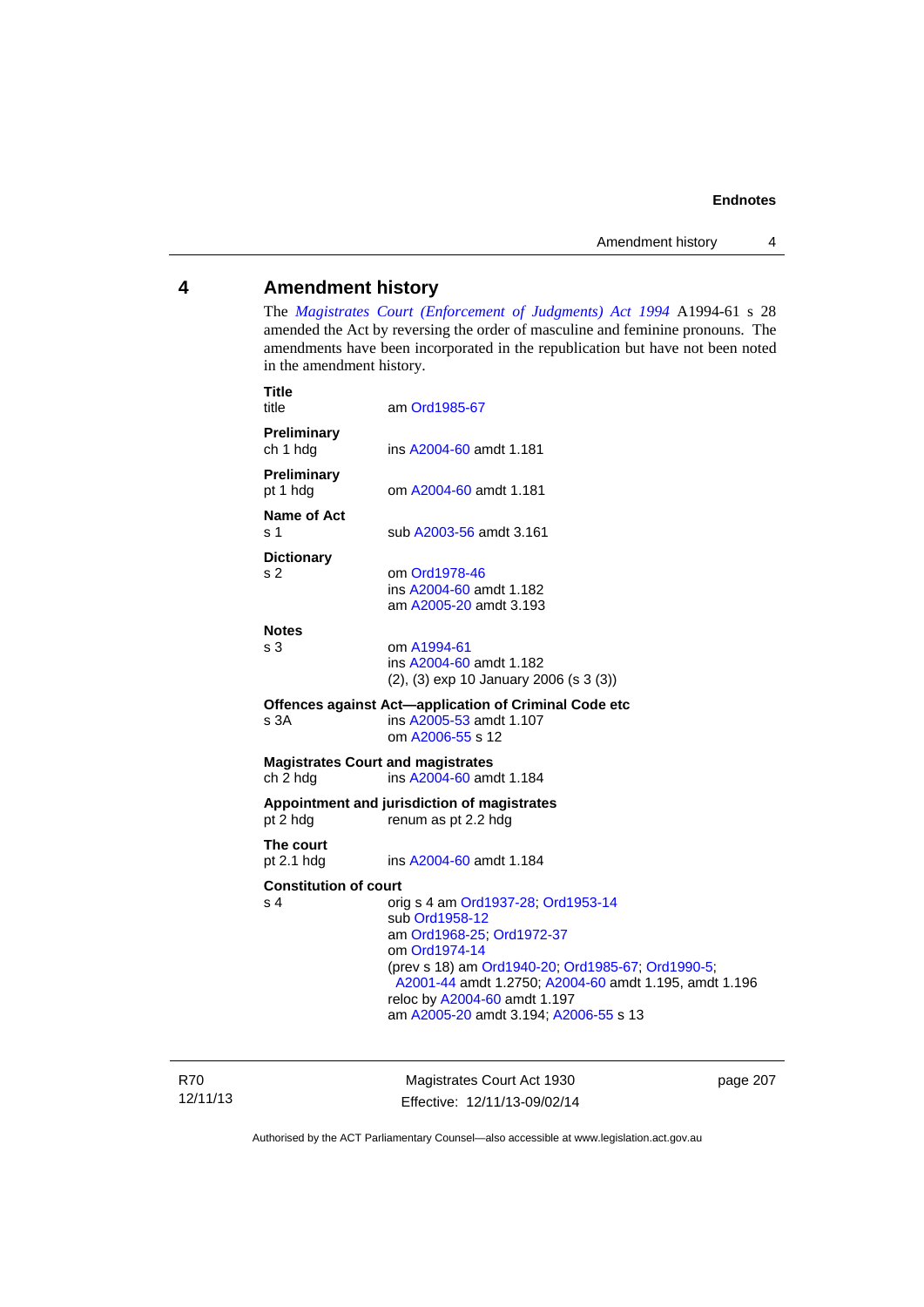4 Amendment history

### **Arrangement of court business**

| s 5                                                    | am Ord1937-28; Ord1938-35; Ord1951-7; Ord1951-12;<br>Ord1953-14; Ord1958-12; Ord1967-1; Ord1968-25;<br>Ord1973-48; Ord1976-42; Ord1980-4; Ord1984-62;<br>Ord1985-17, Ord1985-41, Ord1985-67, Ord1986-74,<br>Ord1989-59, Ord1989-60, Ord1990-5, A1991-38, A1991-44,<br>A1992-9; A1993-4; A1993-91; A1994-4; A1996-6; A1996-82;<br>A1997-96; A1998-67; A1999-22 s 18; A1999-66 sch 3;<br>A1999-79 s 5 sch 3; A2001-44 amdt 1.2748<br>om A2004-60 amdt 1.183<br>ins A2005-20 amdt 3.195 |
|--------------------------------------------------------|--------------------------------------------------------------------------------------------------------------------------------------------------------------------------------------------------------------------------------------------------------------------------------------------------------------------------------------------------------------------------------------------------------------------------------------------------------------------------------------|
| Magistrate for matter not available<br>s 5A            | ins A2013-45 amdt 1.9                                                                                                                                                                                                                                                                                                                                                                                                                                                                |
| pt 2.2 hdg                                             | Appointment and jurisdiction of magistrates<br>(prev pt 2 hdg) renum A2004-60 amdt 1.184                                                                                                                                                                                                                                                                                                                                                                                             |
| div 2.2.1 hdg                                          | Magistrates other than special magistrates<br>(prev pt 2 div 1 hdg) ins Ord1977-4<br>am Ord1985-67<br>renum as div 2.1 hdg R8 LA<br>sub and renum A2004-60 amdt 1.186<br>sub A2005-20 amdt 3.196                                                                                                                                                                                                                                                                                     |
| Meaning of <i>magistrate</i> in div 2.2.1<br>s 6       | sub Ord1951-12<br>am Ord1990-5<br>om A2004-60 amdt 1.183<br>ins A2005-20 amdt 3.196                                                                                                                                                                                                                                                                                                                                                                                                  |
| Meaning of magistrate in div 2.2.1<br>s 6A hdg<br>s 6A | sub A2004-60 amdt 1.187<br>ins Ord1977-4<br>am Ord1985-67<br>om A2005-20 amdt 3.196                                                                                                                                                                                                                                                                                                                                                                                                  |
| s 7                                                    | Appointment of Chief Magistrate and other magistrates<br>sub Ord1949-13<br>am Ord1951-7; Ord1951-12; Ord1973-48<br>sub Ord1977-4, Ord1985-67<br>am Ord1990-5<br>sub A2005-20 amdt 3.196                                                                                                                                                                                                                                                                                              |
| s 7AA                                                  | Requirements of appointment-magistrates<br>ins A2009-37 s 4                                                                                                                                                                                                                                                                                                                                                                                                                          |
| s 7A                                                   | Eligibility for appointment as magistrate<br>ins A2005-20 amdt 3.196                                                                                                                                                                                                                                                                                                                                                                                                                 |

page 208 Magistrates Court Act 1930 Effective: 12/11/13-09/02/14

R70 12/11/13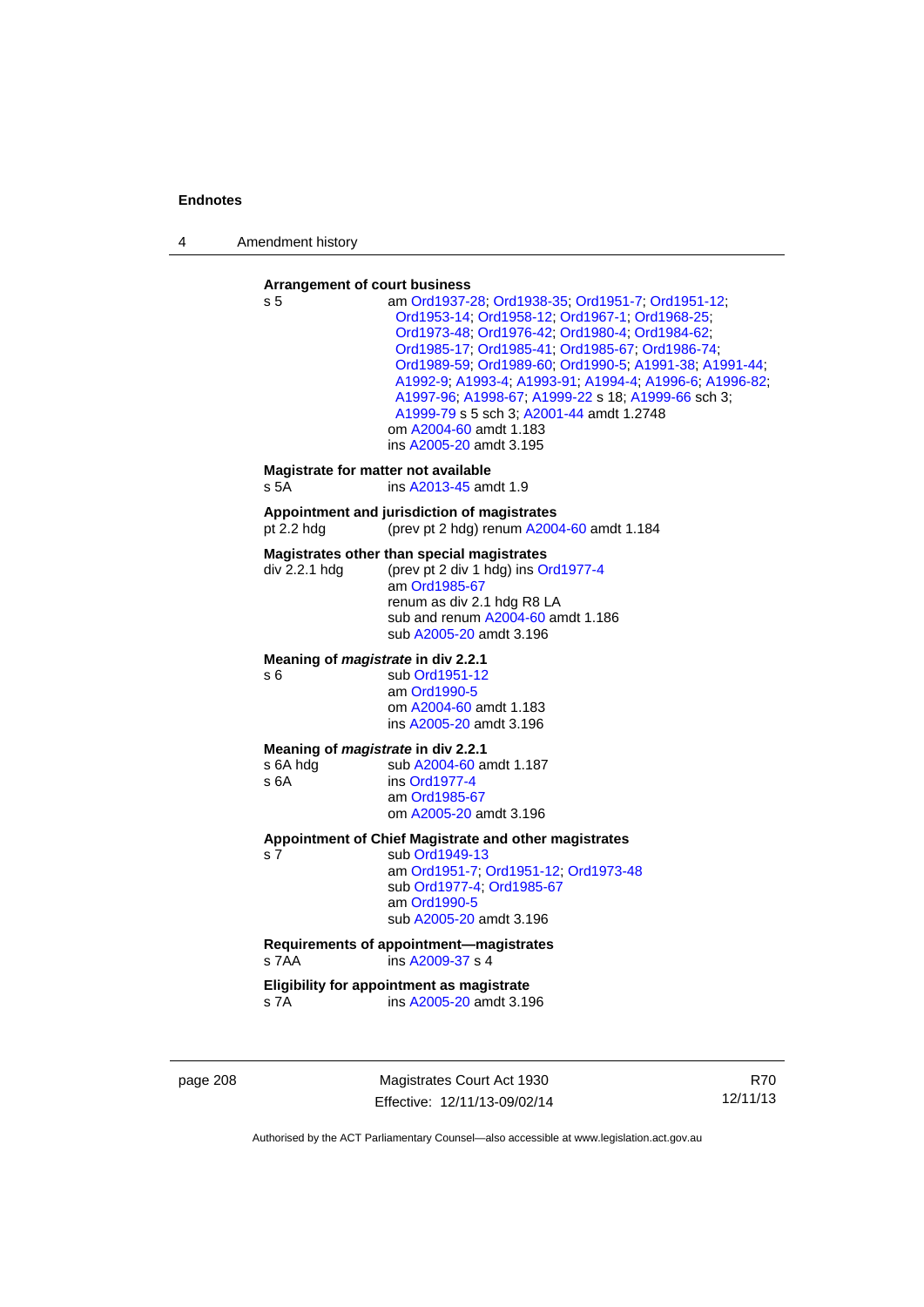# **Seniority of magistrates**  s 7B ins [A2005-20](http://www.legislation.act.gov.au/a/2005-20) amdt 3.196 **Conditions of appointment of magistrates**  s 7C ins [A2005-20](http://www.legislation.act.gov.au/a/2005-20) amdt 3.196 **Term of appointment of magistrates**  s 7D ins [A2005-20](http://www.legislation.act.gov.au/a/2005-20) amdt 3.196 **Acting Chief Magistrate**  s 7E ins [A2005-20](http://www.legislation.act.gov.au/a/2005-20) amdt 3.196 **Retirement**  ins [A2005-20](http://www.legislation.act.gov.au/a/2005-20) amdt 3.196 sub [A2009-19](http://www.legislation.act.gov.au/a/2009-19) s 57 **Magistrates not to do other work**  s 7G **ins [A2005-20](http://www.legislation.act.gov.au/a/2005-20)** amdt 3.196 **Rights of public servants**  s 7H ins [A2005-20](http://www.legislation.act.gov.au/a/2005-20) amdt 3.196 **Special magistrates**<br>div 2.2.2 hdg (p (prev pt 2 div 2 hdg) ins [Ord1977-4](http://www.legislation.act.gov.au/a/1977-4) renum as div 2.2 hdg R8 LA renum [A2004-60](http://www.legislation.act.gov.au/a/2004-60) amdt 1.189 sub [A2005-20](http://www.legislation.act.gov.au/a/2005-20) amdt 3.197 **Appointment of special magistrates**  s 8 am [Ord1949-13](http://www.legislation.act.gov.au/a/1949-13) sub [Ord1977-4](http://www.legislation.act.gov.au/a/1977-4) am [A1997-96](http://www.legislation.act.gov.au/a/1997-96) sub [A2005-20](http://www.legislation.act.gov.au/a/2005-20) amdt 3.197 **Requirements of appointment—special magistrates**  s 8AA ins [A2009-37](http://www.legislation.act.gov.au/a/2009-37) s 5 **Term of appointment of special magistrates**  s 8A ins [Ord1973-48](http://www.legislation.act.gov.au/a/1973-48) om [Ord1977-4](http://www.legislation.act.gov.au/a/1977-4) ins [A2005-20](http://www.legislation.act.gov.au/a/2005-20) amdt 3.197 **Conditions of appointment of special magistrates**  s 8B ins [Ord1973-48](http://www.legislation.act.gov.au/a/1973-48) om [Ord1977-4](http://www.legislation.act.gov.au/a/1977-4) ins [A2005-20](http://www.legislation.act.gov.au/a/2005-20) amdt 3.197

R70 12/11/13

Magistrates Court Act 1930 Effective: 12/11/13-09/02/14 page 209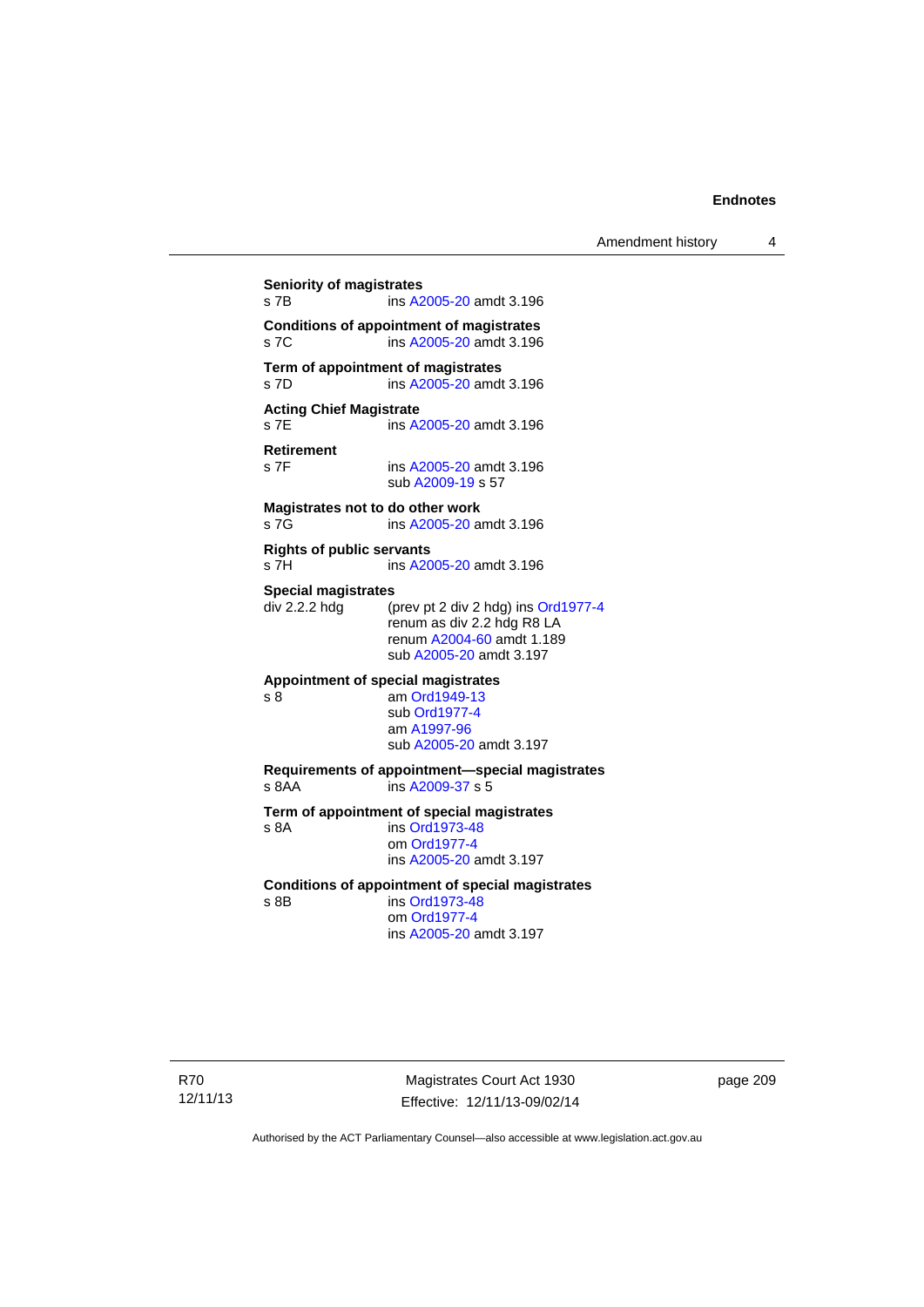4 Amendment history

| div 2.2.3 hdg                                | <b>Registrar and other court officers</b><br>(prev pt 2 div 3 hdg) ins Ord1977-4<br>am Ord1985-67; A1991-44<br>renum as div 2.3 hdg R8 LA<br>sub and renum A2004-60 amdt 1.190<br>sub A2005-20 amdt 3.198                                                                                                                                                                       |
|----------------------------------------------|---------------------------------------------------------------------------------------------------------------------------------------------------------------------------------------------------------------------------------------------------------------------------------------------------------------------------------------------------------------------------------|
| Appointment of registrar etc<br>s 9          | sub Ord1977-4<br>am Ord1985-67<br>om A2005-20 amdt 3.196<br>ins A2005-20 amdt 3.198                                                                                                                                                                                                                                                                                             |
| <b>Staff assisting registrar</b><br>s 9A     | ins A2005-20 amdt 3.198                                                                                                                                                                                                                                                                                                                                                         |
| s 9B                                         | Functions of registrar and deputy registrars<br>ins A2005-20 amdt 3.198<br>sub A2006-40 amdt 2.129 (as am A2006-55 s 10)                                                                                                                                                                                                                                                        |
| Judicial officers exchange<br>div 2.2.3A hdg | ins A2010-13 amdt 1.25                                                                                                                                                                                                                                                                                                                                                          |
| Definitions-div 2.2.3A<br>s 9C               | ins A2010-13 amdt 1.25<br>def ACT court ins A2010-13 amdt 1.25<br>def corresponding court ins A2010-13 amdt 1.25<br>def <i>court</i> ins A2010-13 amdt 1.25<br>def judicial exchange arrangement ins A2010-13 amdt 1.25<br>def judicial officer ins A2010-13 amdt 1.25<br>def participating jurisdiction ins A2010-13 amdt 1.25<br>def this jurisdiction ins A2010-13 amdt 1.25 |
| s 9D                                         | Establishment of judicial exchange arrangements<br>ins A2010-13 amdt 1.25                                                                                                                                                                                                                                                                                                       |
| s 9E                                         | Transfer of judicial officer of another jurisdiction to ACT court<br>ins A2010-13 amdt 1.25                                                                                                                                                                                                                                                                                     |
| S <sub>9F</sub>                              | Service in ACT court of judicial officer of another jurisdiction<br>ins A2010-13 amdt 1.25                                                                                                                                                                                                                                                                                      |
| s 9G                                         | Service of ACT judicial officer in corresponding court<br>ins A2010-13 amdt 1.25                                                                                                                                                                                                                                                                                                |
| s 9H                                         | Judicial office not affected by appointment to another judicial office<br>ins A2010-13 amdt 1.25                                                                                                                                                                                                                                                                                |
|                                              | Other arrangements not affected                                                                                                                                                                                                                                                                                                                                                 |

page 210 Magistrates Court Act 1930 Effective: 12/11/13-09/02/14

R70 12/11/13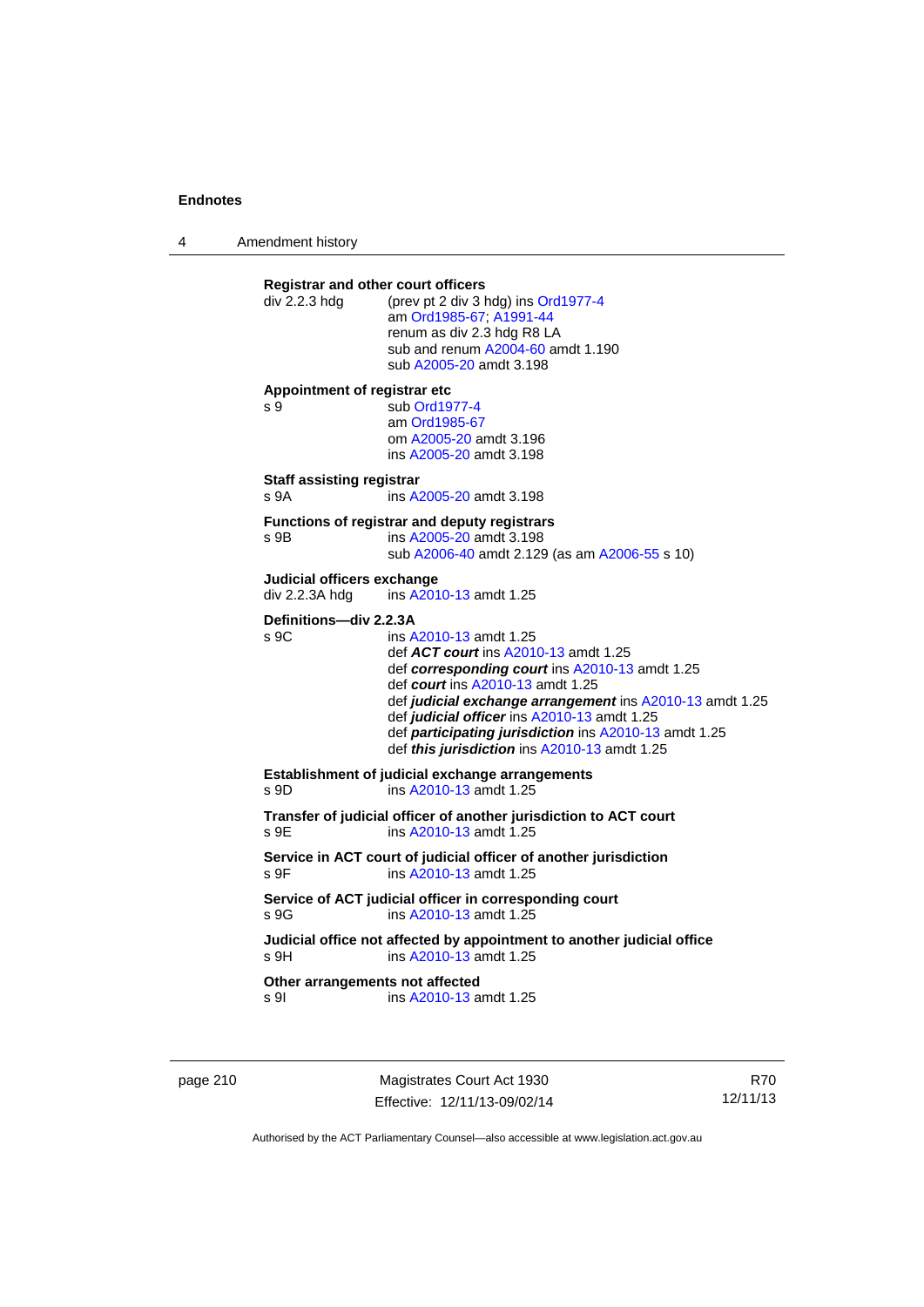# **Amendment of sch 2**  ins [A2010-13](http://www.legislation.act.gov.au/a/2010-13) amdt 1.25 **Terms and conditions of appointment**  s 10 am [Ord1938-35](http://www.legislation.act.gov.au/a/1938-35); [Ord1973-48](http://www.legislation.act.gov.au/a/1973-48) sub [Ord1977-4](http://www.legislation.act.gov.au/a/1977-4) am [Ord1990-5](http://www.legislation.act.gov.au/a/alt_ord1990-5) sub [A1997-41](http://www.legislation.act.gov.au/a/1997-41) om [A2005-20](http://www.legislation.act.gov.au/a/2005-20) amdt 3.196 **Tenure of office**  s 10A ins [Ord1977-4](http://www.legislation.act.gov.au/a/1977-4) om [A2005-20](http://www.legislation.act.gov.au/a/2005-20) amdt 3.196 **Resignation**  ins [Ord1977-4](http://www.legislation.act.gov.au/a/1977-4) am [Ord1990-5](http://www.legislation.act.gov.au/a/alt_ord1990-5) om [A2005-20](http://www.legislation.act.gov.au/a/2005-20) amdt 3.196 **Acting Chief Magistrate**  s 10C ins [Ord1977-4](http://www.legislation.act.gov.au/a/1977-4) am [Ord1985-67](http://www.legislation.act.gov.au/a/1985-67); [Ord1990-5](http://www.legislation.act.gov.au/a/alt_ord1990-5) om [A2005-20](http://www.legislation.act.gov.au/a/2005-20) amdt 3.196 **Retirement**  s 10D ins [Ord1977-4](http://www.legislation.act.gov.au/a/1977-4) sub [A1994-10](http://www.legislation.act.gov.au/a/1994-10) om [A2005-20](http://www.legislation.act.gov.au/a/2005-20) amdt 3.196 **Magistrates not to undertake other work**  ins [Ord1977-4](http://www.legislation.act.gov.au/a/1977-4) am [A1993-4;](http://www.legislation.act.gov.au/a/1993-4) [A1996-6](http://www.legislation.act.gov.au/a/1996-6) om [A2005-20](http://www.legislation.act.gov.au/a/2005-20) amdt 3.196 **Rights of public servants**  s 10F ins [Ord1977-4](http://www.legislation.act.gov.au/a/1977-4) sub [A1994-38](http://www.legislation.act.gov.au/a/1994-38) om [A2005-20](http://www.legislation.act.gov.au/a/2005-20) amdt 3.196 **Arrangement of business of courts**  ins [Ord1977-4](http://www.legislation.act.gov.au/a/1977-4) am [Ord1985-67](http://www.legislation.act.gov.au/a/1985-67); [Ord1986-74](http://www.legislation.act.gov.au/a/1986-74); [A1994-66](http://www.legislation.act.gov.au/a/1994-66) sub [A1999-12](http://www.legislation.act.gov.au/a/1999-12) am [A1999-61](http://www.legislation.act.gov.au/a/1999-61) s 6; [A1999-64](http://www.legislation.act.gov.au/a/1999-64) s 4 sch 2; [A2004-60](http://www.legislation.act.gov.au/a/2004-60) amdt 1.188 om [A2005-20](http://www.legislation.act.gov.au/a/2005-20) amdt 3.196 **Appointment of special magistrates**  s 10H ins [Ord1977-4](http://www.legislation.act.gov.au/a/1977-4) am [Ord1990-5](http://www.legislation.act.gov.au/a/alt_ord1990-5) om [A2005-20](http://www.legislation.act.gov.au/a/2005-20) amdt 3.197

R70 12/11/13

Magistrates Court Act 1930 Effective: 12/11/13-09/02/14 page 211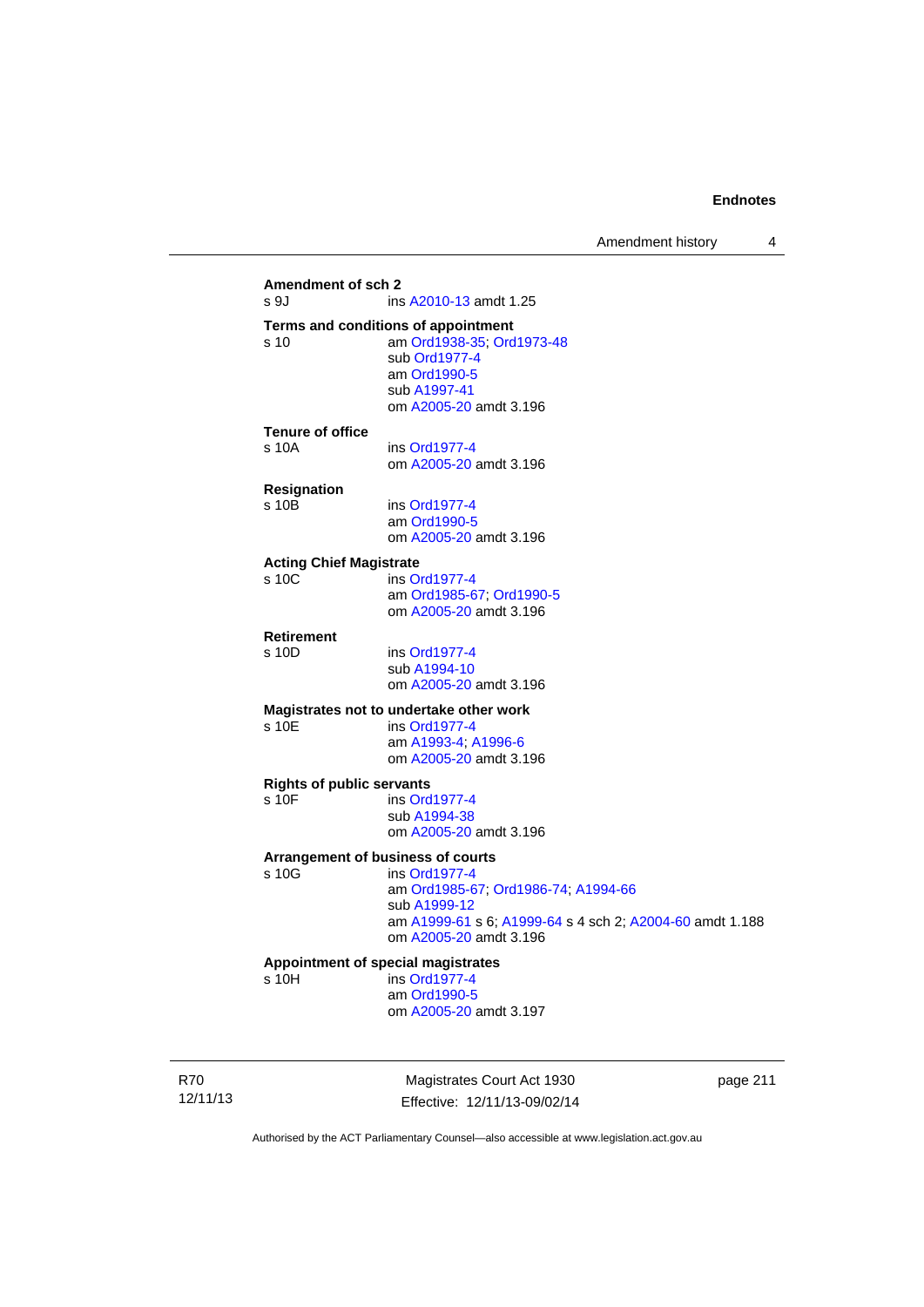4 Amendment history

| <b>Tenure of office</b>              |                                      |
|--------------------------------------|--------------------------------------|
| s 10J                                | ins Ord1977-4                        |
|                                      | sub A1994-10                         |
|                                      | am A1996-6<br>om A2005-20 amdt 3.197 |
|                                      |                                      |
| <b>Resignation</b>                   |                                      |
| s 10K                                | ins Ord1977-4                        |
|                                      | am Ord1990-5                         |
|                                      | om A2005-20 amdt 3.197               |
|                                      | Terms and conditions of appointment  |
| s 10L                                | ins Ord1977-4                        |
|                                      | am Ord1990-5                         |
|                                      | sub A1997-41                         |
|                                      | om A2005-20 amdt 3.197               |
| Appointment of registrar etc         |                                      |
| s 10M hdg                            | am A1991-44                          |
| s 10M                                | ins Ord1977-4                        |
|                                      | am Ord1985-67; A1991-44              |
|                                      | sub A1993-4                          |
|                                      | om A2005-20 amdt 3.198               |
| <b>Staff assisting registrar</b>     |                                      |
| $s$ 10MA                             | ins A1994-38                         |
|                                      | om A2005-20 amdt 3.198               |
| Duties of registrar                  |                                      |
| s 10N hdg                            | am A1991-44                          |
| s <sub>10N</sub>                     | ins Ord1977-4                        |
|                                      | am A1991-44                          |
|                                      | om A2005-20 amdt 3.198               |
| <b>Jurisdiction of magistrates</b>   |                                      |
| div 2.2.4 hdg                        | (prev pt 2 div 4 hdg) ins Ord1977-4  |
|                                      | renum as div 2.4 hdg R8 LA           |
|                                      | renum A2004-60 amdt 1.191            |
| Oath etc of office                   |                                      |
| s 10P                                | ins Ord1977-4                        |
|                                      | am Ord1990-5; A2001-44 amdt 1.2      |
|                                      | sub A2005-20 amdt 3.199              |
|                                      |                                      |
| <b>Acts done beyond ACT</b><br>s 10Q | renum as s 11                        |
|                                      |                                      |
|                                      |                                      |

page 212 Magistrates Court Act 1930 Effective: 12/11/13-09/02/14

R70 12/11/13

Authorised by the ACT Parliamentary Counsel—also accessible at www.legislation.act.gov.au

 $1.2749$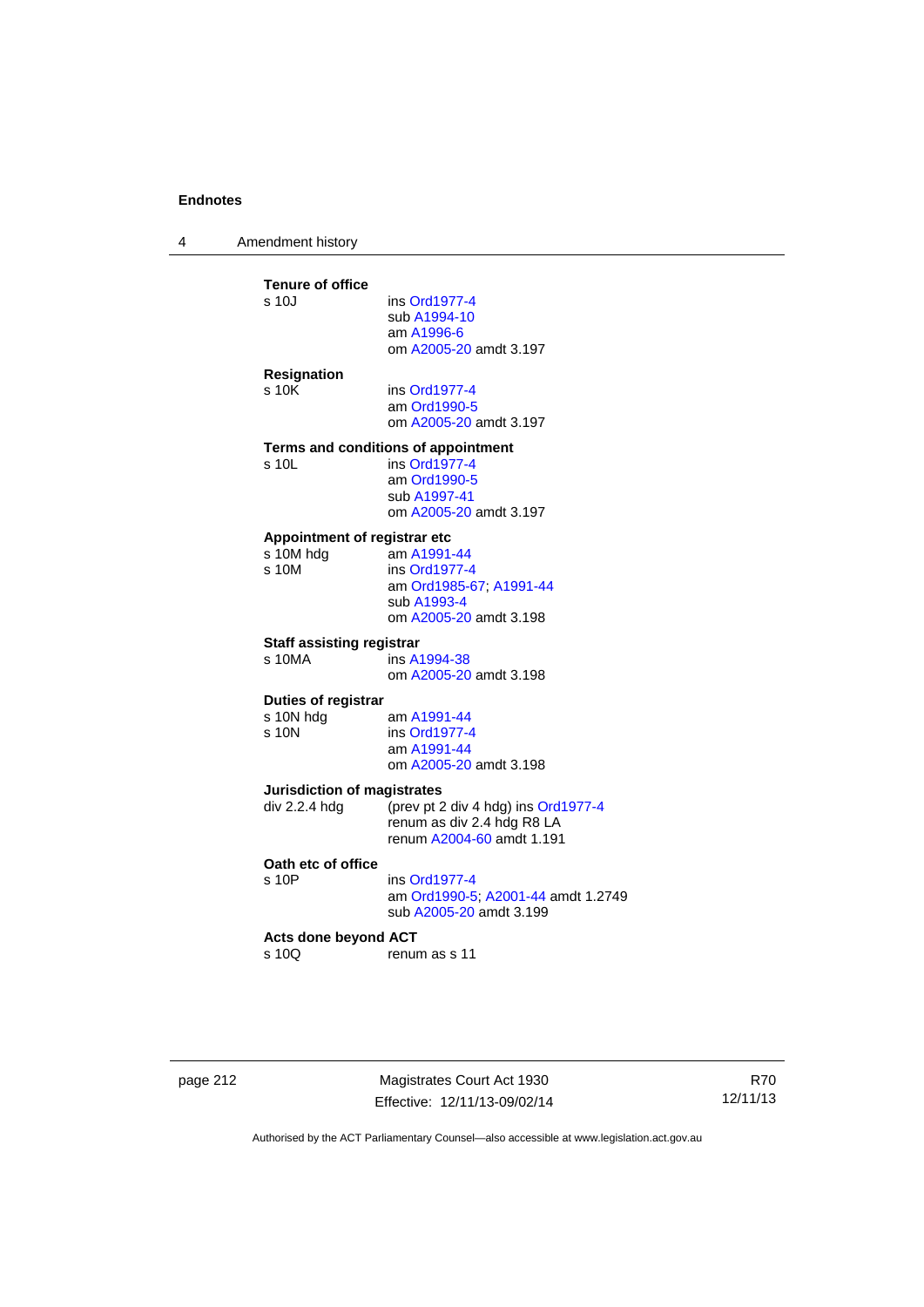# **Acts done beyond ACT**

| Acts done beyond ACT                                    |                                                                                                                                                                                                                                   |
|---------------------------------------------------------|-----------------------------------------------------------------------------------------------------------------------------------------------------------------------------------------------------------------------------------|
| s 11 hdg<br>s 11                                        | am A1991-44<br>orig s 11 am A1991-44; A1994-61; A1996-6<br>reloc to Magistrates Court Rules 1932, pt 19 as rule 99 by<br>A2005-20 amdt 3.202<br>(prev s 10Q) ins Ord1977-4<br>am A2005-20 amdt 3.200<br>renum A2005-20 amdt 3.201 |
| Acts by magistrate out of court etc<br>s 12 hdg<br>s 12 | am A1991-44<br>am Ord1937-28; Ord1986-74; A1991-44; A1996-6<br>sub A2005-20 amdt 3.203                                                                                                                                            |
|                                                         | Making of enforcement order after case decided                                                                                                                                                                                    |
| s 13 hdg<br>s 13                                        | sub A2006-40 amdt 2.130<br>am A1991-44; A1994-61<br>sub A2005-20 amdt 3.203; A2006-23 amdt 1.220<br>am A2006-40 amdt 2.131                                                                                                        |
| Warrants of execution after appeal<br>s 14              | om Ord1972-37                                                                                                                                                                                                                     |
|                                                         | Process not invalid only because of death of magistrate etc                                                                                                                                                                       |
| s 15 hdg<br>s 15                                        | am A1991-44<br>am A1991-44; A1994-61<br>sub A2005-20 amdt 3.204<br>am A2006-40 amdt 2.132                                                                                                                                         |
| Order instead of mandamus order                         |                                                                                                                                                                                                                                   |
| $s$ 16 hdg<br>s 16                                      | sub A2006-40 amdt 2.133<br>am Ord1937-28; Ord1977-4; A1991-44; A1996-6;<br>A2004-60 amdt 1.192; A2006-40 amdt 2.134, amdt 2.135                                                                                                   |
| s 17 hdg<br>s 17                                        | Magistrates may exercise functions of justices of peace<br>sub A2005-20 amdt 3.205<br>am Ord1937-28; Ord1990-5                                                                                                                    |
| pt 2.3 hdg                                              | Protection of magistrates in execution of their office<br>ins A2004-60 amdt 1.193                                                                                                                                                 |
| s 17A                                                   | Magistrate sued for act not within jurisdiction<br>(prev s 231) am Ord1937-28; Ord1953-14; A1994-61<br>reloc by A2004-60 amdt 1.370<br>am A2005-20 amdt 3.206, amdt 3.207                                                         |
| s 17B                                                   | Magistrate sued for act not within jurisdiction<br>(prev s 232) reloc by A2004-60 amdt 1.370<br>om A2008-44 amdt 1.63                                                                                                             |
|                                                         |                                                                                                                                                                                                                                   |

R70 12/11/13

Magistrates Court Act 1930 Effective: 12/11/13-09/02/14 page 213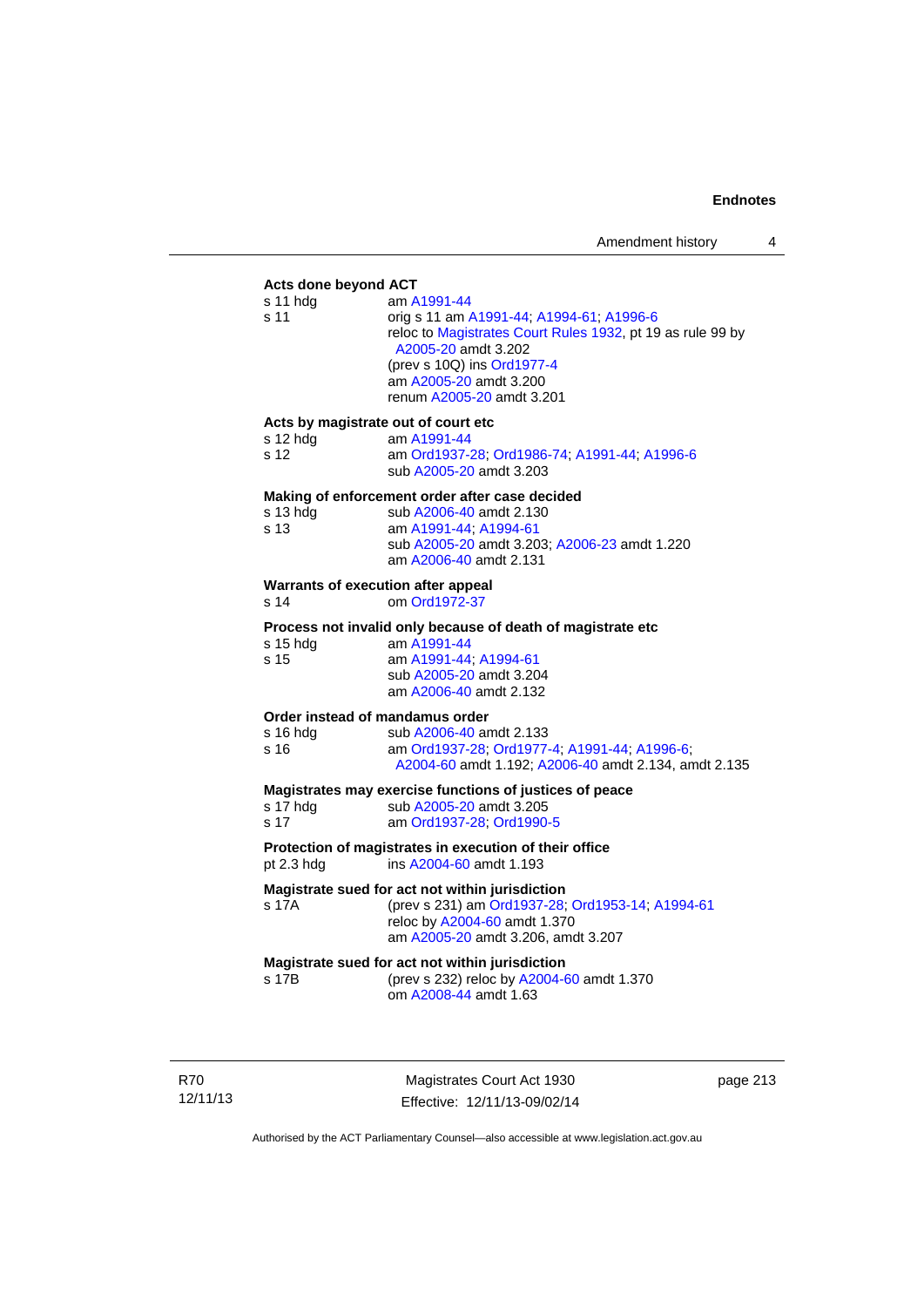4 Amendment history

|          | s 17C hdg<br>s 17C                      | Committal or enforcement order by magistrate on order of court<br>sub A2006-40 amdt 2.136<br>(prev s 233) am A1994-61                                                                                          |                        |
|----------|-----------------------------------------|----------------------------------------------------------------------------------------------------------------------------------------------------------------------------------------------------------------|------------------------|
|          |                                         | reloc by A2004-60 amdt 1.370<br>am A2006-23 amdt 1.221; A2006-40 amdt 2.137                                                                                                                                    |                        |
|          | s 17D                                   | No action for acts done under Supreme Court order<br>(prev s 234) am Ord1937-28<br>reloc by A2004-60 amdt 1.370<br>sub A2005-20 amdt 3.208                                                                     |                        |
|          | s 17E                                   | No action if proceeding confirmed on appeal<br>(prev s 235) am A1994-61<br>reloc by A2004-60 amdt 1.370<br>am A2006-23 amdt 1.222, amdt 1.223; A2006-40<br>amdts 2.137-2.139                                   |                        |
|          | Actions in cases prohibited<br>s 17F    | (prev s 236) am Ord1937-28<br>reloc by A2004-60 amdt 1.370<br>am A2005-20 amdt 3.209                                                                                                                           |                        |
|          | <b>Payment into court</b><br>s 17G      | (prev s 239) am Ord1937-28; Ord1986-74<br>reloc by A2004-60 amdt 1.370<br>sub A2005-20 amdt 3.210                                                                                                              |                        |
|          | s 17H                                   | No action against magistrate for judicial acts in Magistrates Court<br>(prev s 240) am Ord1985-67<br>reloc by A2004-60 amdt 1.370                                                                              |                        |
|          | s 17I                                   | Magistrate sued for acts within magistrate's jurisdiction only liable in case of<br>malice and absence of reasonable and probable cause<br>(prev s 241) reloc by A2004-60 amdt 1.370<br>am A2005-20 amdt 3.211 |                        |
|          | Verdict for defendant<br>s 17J          | (prev s 242) am Ord1937-28; Ord1986-74<br>sub A1996-6<br>reloc by A2004-60 amdt 1.370                                                                                                                          |                        |
|          | <b>Damages</b><br>s 17K                 | (prev s 243) am Ord1966-2<br>sub A1994-61<br>reloc by A2004-60 amdt 1.370                                                                                                                                      |                        |
|          | <b>Criminal proceedings</b><br>ch 3 hdg | ins A2004-60 amdt 1.198                                                                                                                                                                                        |                        |
|          | <b>Magistrates Court</b><br>pt 3 hdg    | sub Ord1985-67<br>om A2004-60 amdt 1.194                                                                                                                                                                       |                        |
| page 214 |                                         | Magistrates Court Act 1930<br>Effective: 12/11/13-09/02/14                                                                                                                                                     | <b>R70</b><br>12/11/13 |

Authorised by the ACT Parliamentary Counsel—also accessible at www.legislation.act.gov.au

Effective: 12/11/13-09/02/14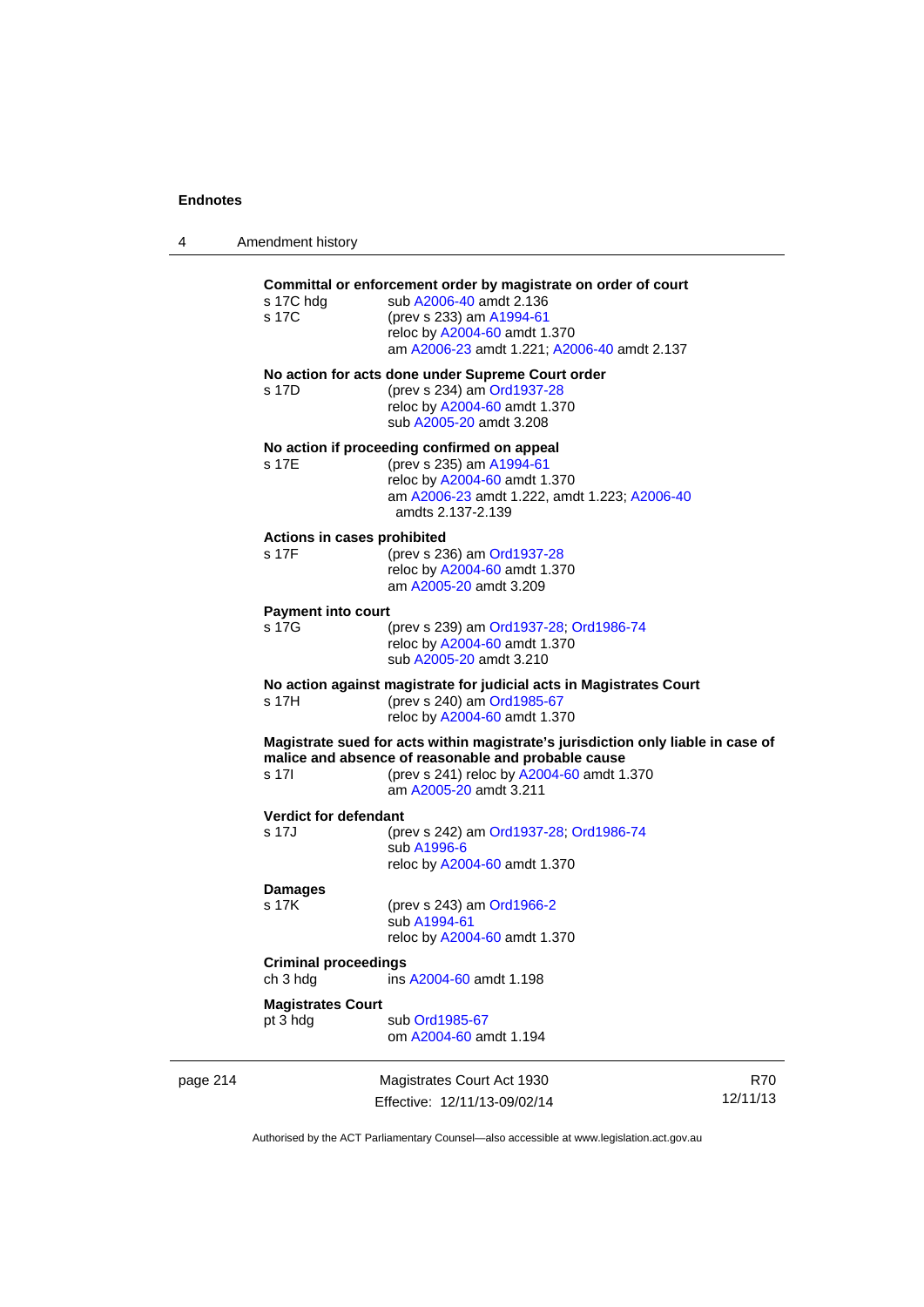Amendment history 4

```
Preliminary 
                 A2004-60 amdt 1.198
Establishment of Magistrates Court 
div 3.1 hdg (prev pt 3 div 1 hdg) am Ord1985-67
                 renum R8 LA 
                  om A2004-60 amdt 1.194
Constitution of court 
s 18 reloc as s 4
Jurisdiction of Magistrates Court 
div 3.2 hdg (prev pt 3 div 2 hdg) am Ord1985-67
                 renum R8 LA 
                  om A2004-60 amdt 1.199
Definitions for ch 3 
s 18A ins A2004-60 amdt 1.198 
                  def administrator ins A2004-60 amdt 1.198 
                      om A2006-23 amdt 1.224
                  def Crimes Act ins A2004-60 amdt 1.198
                  def decision ins A2004-60 amdt 1.198 
                  def defendant ins A2004-60 amdt 1.198 
                  def escort ins A2004-60 amdt 1.198 
                      om A2006-23 amdt 1.224
                  def superintendent ins A2004-60 amdt 1.198 
                     om A2006-23 amdt 1.224
Criminal jurisdiction 
pt 3.2 hdg ins A2004-60 amdt 1.199 
Jurisdiction of court 
s 19 am Ord1937-28; Ord1985-67; Ord1986-74; Ord1990-5; 
                  A1999-66 sch 3; A2001-44 amdt 1.2751; A2001-56
                  amdt 3.447, amdt 3.448; A2004-60 amdt 1.200; A2005-20
                  amdt 3.212
Civil jurisdiction of the court 
s 20 am Ord1936-13; Ord1967-1; Ord1969-12; Ord1977-4
                  om Ord1986-74
Civil jurisdiction of court in action for nuisance 
s 20A ins Ord1961-2
                  am Ord1967-1
                  om Ord1986-74
Jurisdiction of court if defendant absent from ACT 
s 21 am Ord1937-28; Ord1958-12; Ord1986-74; A1996-6
```
R70 12/11/13

Magistrates Court Act 1930 Effective: 12/11/13-09/02/14 page 215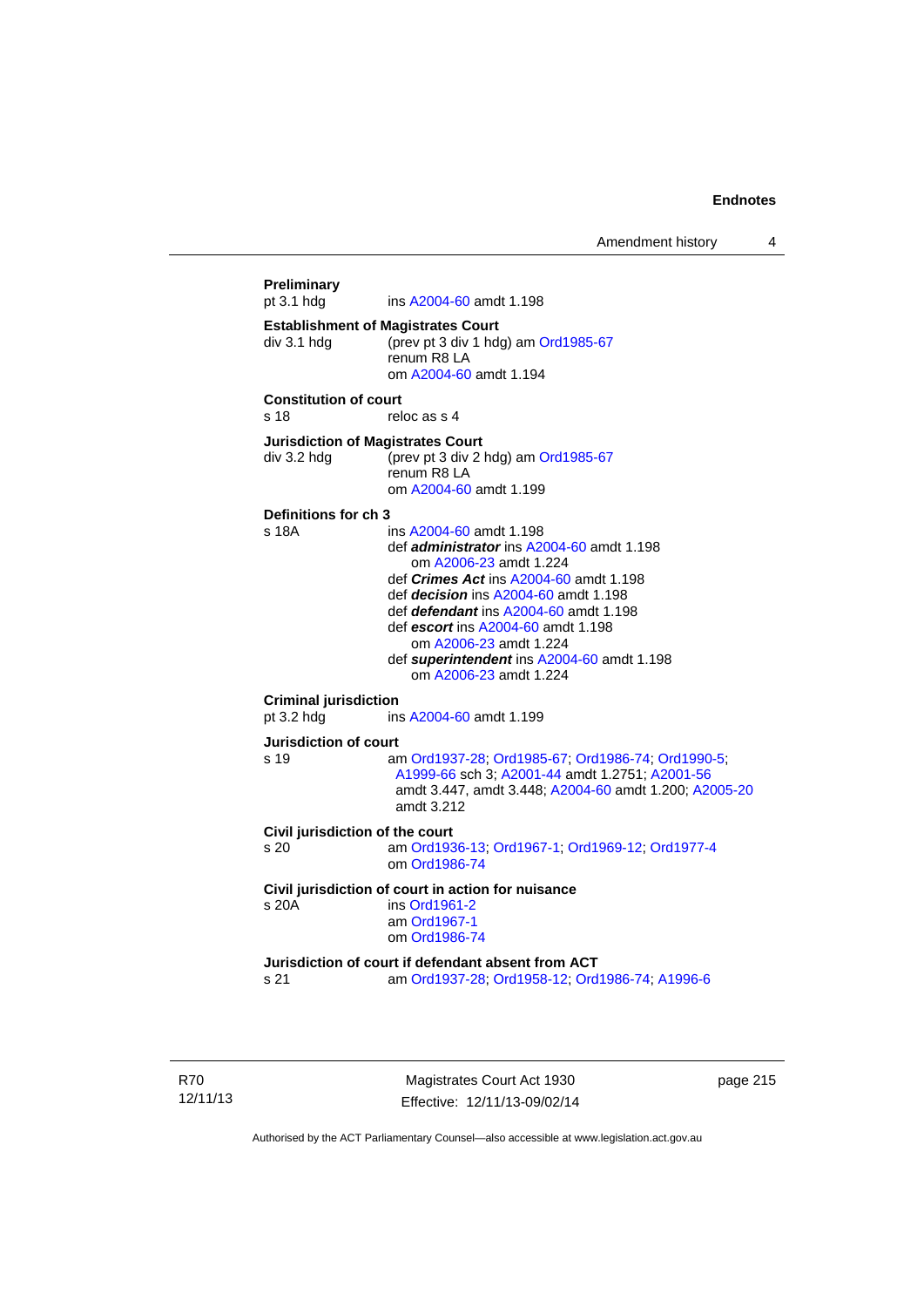4 Amendment history

**Ex parte order may be set aside**  s 23 am [Ord1970-15](http://www.legislation.act.gov.au/a/1970-15) sub [Ord1974-14](http://www.legislation.act.gov.au/a/1974-14) am [Ord1979-33](http://www.legislation.act.gov.au/a/1979-33); [Ord1986-74;](http://www.legislation.act.gov.au/a/1986-74) [Ord1989-60](http://www.legislation.act.gov.au/a/1989-60); [A1991-44](http://www.legislation.act.gov.au/a/1991-44); [A1991-112;](http://www.legislation.act.gov.au/a/1991-112) [A1993-4](http://www.legislation.act.gov.au/a/1993-4); [A1993-48](http://www.legislation.act.gov.au/a/1993-48); [A1998-25](http://www.legislation.act.gov.au/a/1998-25); [A2004-60](http://www.legislation.act.gov.au/a/2004-60) amdts 1.201-1.209 reloc to [Magistrates Court Rules 1932](http://www.legislation.act.gov.au/sl/1932-4/default.asp), pt 4 as rule 10 by [A2004-60](http://www.legislation.act.gov.au/a/2004-60) amdt 1.210 **Ex parte conviction may be set aside on application by informant**  s 23AA ins [Ord1982-3](http://www.legislation.act.gov.au/a/1982-3) am [A2004-60](http://www.legislation.act.gov.au/a/2004-60) amdts 1.211-1.215 reloc to [Magistrates Court Rules 1932](http://www.legislation.act.gov.au/sl/1932-4/default.asp), pt 4 as rule 11 by [A2004-60](http://www.legislation.act.gov.au/a/2004-60) amdt 1.216 **Requests under conventions regarding legal proceedings in civil and commercial matters**  s 23A ins [Ord1932-21](http://www.legislation.act.gov.au/a/1932-21) om [A2004-60](http://www.legislation.act.gov.au/a/2004-60) amdt 1.217 **Rectification of certain orders etc**  ins [Ord1985-18](http://www.legislation.act.gov.au/a/1985-18) am [A1991-44](http://www.legislation.act.gov.au/a/1991-44); [A2004-60](http://www.legislation.act.gov.au/a/2004-60) amdt 1.218; [A2005-20](http://www.legislation.act.gov.au/a/2005-20) amdt 3.213, amdt 3.214 om [A2006-23](http://www.legislation.act.gov.au/a/2006-23) amdt 1.225 **Beginning criminal proceedings**  pt 3.3 hdg (prev pt 4 hdg) sub and renum [A2004-60](http://www.legislation.act.gov.au/a/2004-60) amdt 1.219 **Beginning criminal proceedings—general**  div 3.3.1 hdg (prev pt 4 div 1 hdg) renum as div 4.1 hdg R8 LA sub and renum [A2004-60](http://www.legislation.act.gov.au/a/2004-60) amdt 1.220 **Cases excepted from court's jurisdiction**  s 24 om [Ord1986-74](http://www.legislation.act.gov.au/a/1986-74) **Removal of civil cases to the Supreme Court**  s 24A ins [Ord1937-28](http://www.legislation.act.gov.au/a/1937-28) om [Ord1986-74](http://www.legislation.act.gov.au/a/1986-74) **Procedure after removal of cases**  s 24B ins [Ord1937-28](http://www.legislation.act.gov.au/a/1937-28) am [Ord1953-14](http://www.legislation.act.gov.au/a/1953-14); [Ord1980-10;](http://www.legislation.act.gov.au/a/1980-10) [Ord1985-67](http://www.legislation.act.gov.au/a/1985-67) om [Ord1986-74](http://www.legislation.act.gov.au/a/1986-74) **Informations** sub [Ord1974-14](http://www.legislation.act.gov.au/a/1974-14) am [Ord1986-74](http://www.legislation.act.gov.au/a/1986-74); [A1996-6](http://www.legislation.act.gov.au/a/1996-6) sub [A2005-20](http://www.legislation.act.gov.au/a/2005-20) amdt 3.215

page 216 Magistrates Court Act 1930 Effective: 12/11/13-09/02/14

R70 12/11/13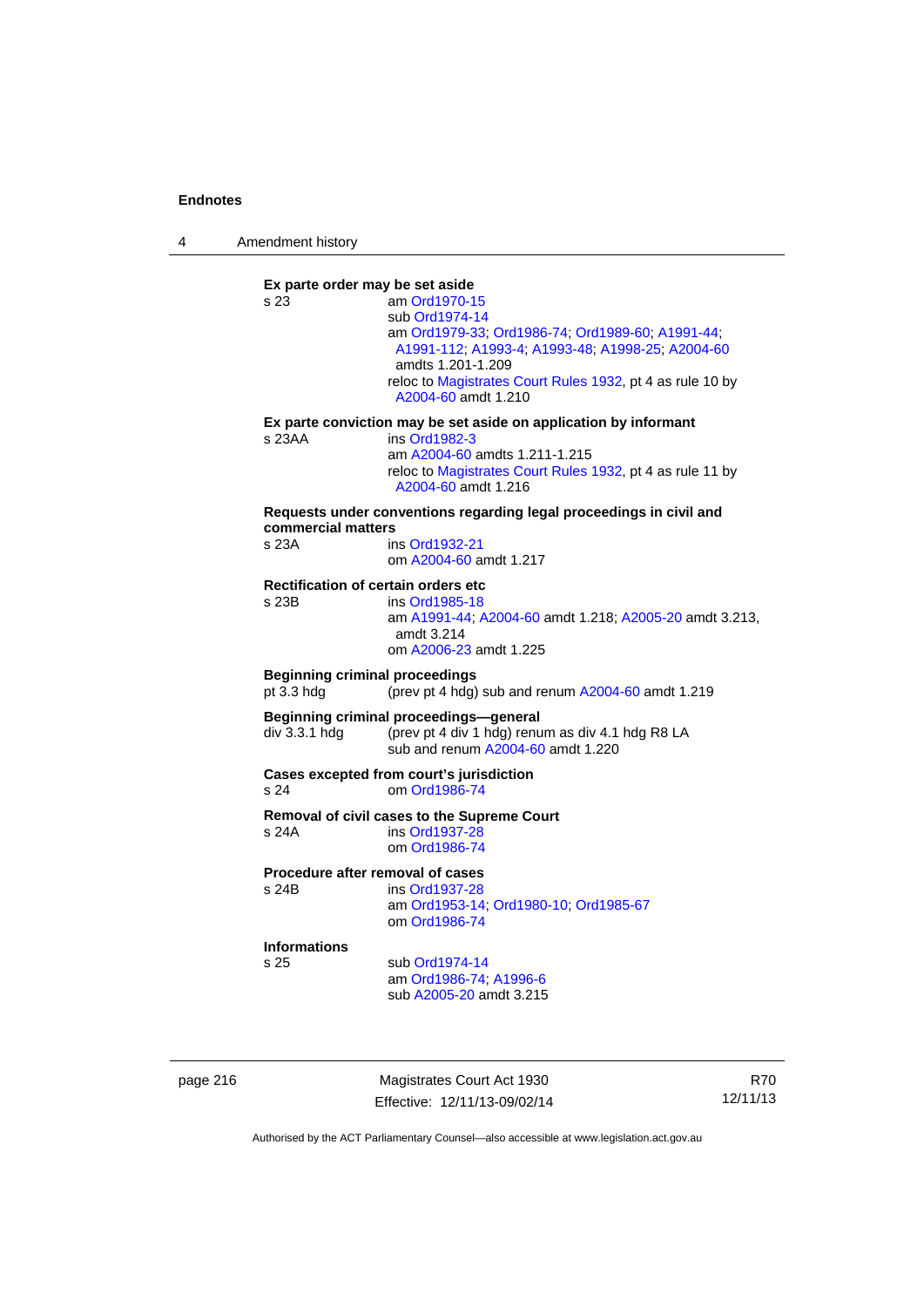Amendment history 4

|                                          | Manietrates Court Act 1930                                                                               | 217 مەدە |
|------------------------------------------|----------------------------------------------------------------------------------------------------------|----------|
| s 39                                     | om Ord1986-74                                                                                            |          |
| Ex parte proceedings                     |                                                                                                          |          |
| Form of summons<br>s 38                  | am Ord1937-28; Ord1979-33; Ord1986-74; A1996-6                                                           |          |
| s 37                                     | When magistrate may issue summons<br>am Ord1986-74; Ord1989-55; Ord1990-5; A1991-38; A1993-4;<br>A1996-6 |          |
| <b>Summonses</b><br>div 3.3.3 hdg        | (prev pt 4 div 4 hdg) renum as div 4.4 hdg R8 LA<br>renum A2004-60 amdt 1.221                            |          |
| Copy of information or complaint<br>s 36 | om Ord1986-74                                                                                            |          |
| Infant may sue<br>s 35                   | am Ord1974-47<br>om Ord1986-74                                                                           |          |
| s 34                                     | Demands not to be divided into 2 suits or complaints<br>om Ord1986-74                                    |          |
| s 33                                     | Complaint may be for 1 or more matters<br>am Ord1967-1, Ord1969-12, Ord1977-4<br>om Ord1986-74           |          |
| s 32                                     | Commencement of action by entry of complaint<br>am Ord1961-2<br>om Ord1986-74                            |          |
| <b>Limitation of proceedings</b><br>s 31 | am Ord1989-59; Ord1990-5; A1996-6; A1999-59 s 3<br>om A2001-63 s 58                                      |          |
| Form of information<br>s 30              | sub A2005-20 amdt 3.216                                                                                  |          |
| s 27A                                    | Authority to appear etc in place of informant<br>ins Ord1974-14<br>om Ord1985-17                         |          |
| s 27                                     | Description of people and property and of offences<br>am Ord1990-5                                       |          |
| Laying of informations<br>s 26           | am A1991-38, A1993-4, A1994-4                                                                            |          |
| <b>Informations</b><br>div 3.3.2 hdg     | (prev pt 4 div 2 hdg) renum as div 4.2 hdg R8 LA<br>renum A2004-60 amdt 1.221                            |          |
|                                          |                                                                                                          |          |

R70 12/11/13

Magistrates Court Act 1930 Effective: 12/11/13-09/02/14 page 217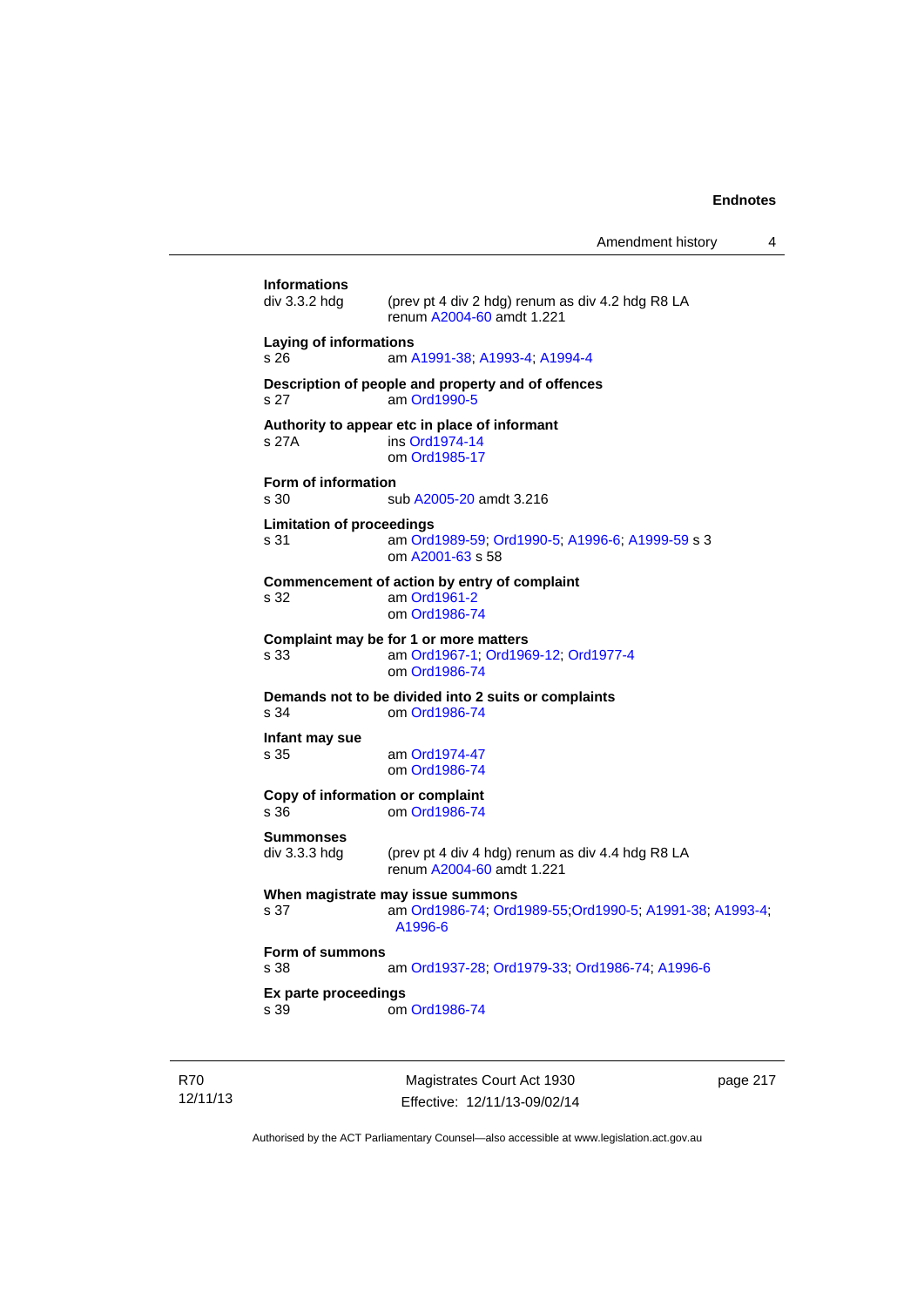4 Amendment history

**Signature and contents of summons**<br>s 40 am Ord1979-33 am [Ord1979-33](http://www.legislation.act.gov.au/a/1979-33) om [A1996-6](http://www.legislation.act.gov.au/a/1996-6) **Service of summons**  s 41 sub [Ord1937-28](http://www.legislation.act.gov.au/a/1937-28) am [Ord1953-14](http://www.legislation.act.gov.au/a/1953-14); [Ord1986-74](http://www.legislation.act.gov.au/a/1986-74); [A1991-44](http://www.legislation.act.gov.au/a/1991-44); ss renum R10 LA; [A2005-20](http://www.legislation.act.gov.au/a/2005-20) amdt 3.217 **Court attendance notices**<br>div 3.3.3A hdq ins A20 ins [A2008-42](http://www.legislation.act.gov.au/a/2008-42) s 10 **Definitions—div 3.3.3A**  s 41A ins [A2008-42](http://www.legislation.act.gov.au/a/2008-42) s 10 def *authorised person* ins [A2008-42](http://www.legislation.act.gov.au/a/2008-42) s 10 def *court attendance notice* ins [A2008-42](http://www.legislation.act.gov.au/a/2008-42) s 10 **Commencing criminal proceeding by court attendance notice**  s 41B ins [A2008-42](http://www.legislation.act.gov.au/a/2008-42) s 10 **Court attendance notice—service**<br>s 41C ins A2008-42 s 1 ins [A2008-42](http://www.legislation.act.gov.au/a/2008-42) s 10 **Court attendance notice—filing**  s 41D ins [A2008-42](http://www.legislation.act.gov.au/a/2008-42) s 10 **Court attendance notice—relationship to information and summons**  ins [A2008-42](http://www.legislation.act.gov.au/a/2008-42) s 10 **Warrants**  div 3.3.4 hdg (prev pt 4 div 5 hdg) renum as div 4.5 hdg R8 LA renum [A2004-60](http://www.legislation.act.gov.au/a/2004-60) amdt 1.221 sub [A2005-20](http://www.legislation.act.gov.au/a/2005-20) amdt 3.218 **Issue of warrant and summons**  s 42 am [Ord1974-14](http://www.legislation.act.gov.au/a/1974-14), [Ord1979-33](http://www.legislation.act.gov.au/a/1979-33); ss renum R10 LA sub [A2005-20](http://www.legislation.act.gov.au/a/2005-20) amdt 3.219 **Procedure on filing indictment**  s 43 am [Ord1937-28](http://www.legislation.act.gov.au/a/1937-28); [Ord1990-5](http://www.legislation.act.gov.au/a/alt_ord1990-5); [A1992-9](http://www.legislation.act.gov.au/a/1992-9); [A1996-6](http://www.legislation.act.gov.au/a/1996-6); [A2006-23](http://www.legislation.act.gov.au/a/2006-23) amdt 1.226; [A2006-40](http://www.legislation.act.gov.au/a/2006-40) amdt 2.140 **Warrants to be signed and, where so required, sealed**  s 46 om [A1996-6](http://www.legislation.act.gov.au/a/1996-6) **Form of arrest warrant**<br>**s** 47 am / am [A1998-67](http://www.legislation.act.gov.au/a/1998-67) sub [A2005-20](http://www.legislation.act.gov.au/a/2005-20) amdt 3.220 **Sunday warrants**  s 49 am [A2005-20](http://www.legislation.act.gov.au/a/2005-20) amdt 3.221

page 218 Magistrates Court Act 1930 Effective: 12/11/13-09/02/14

R70 12/11/13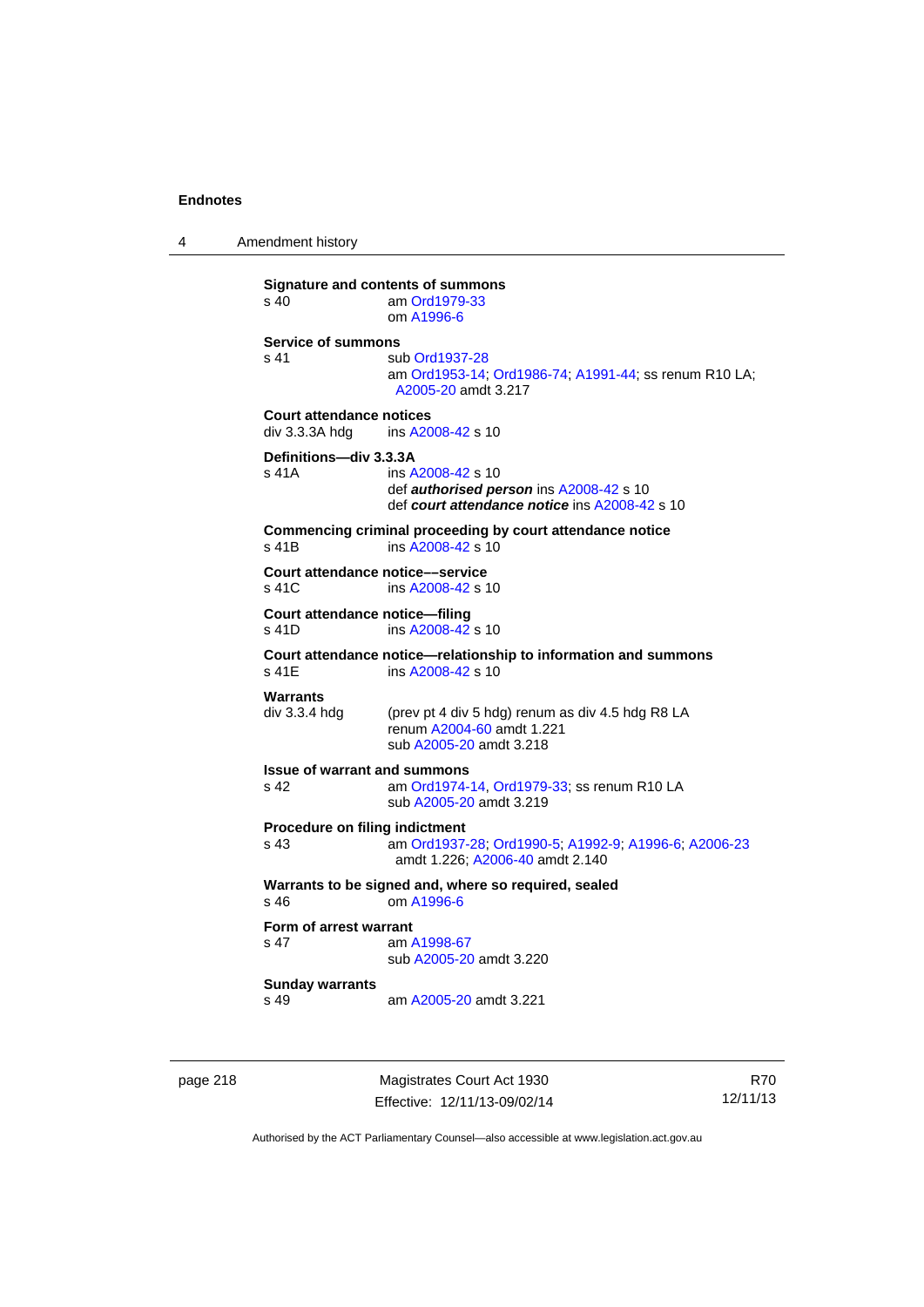**Bail of persons arrested without a warrant**  s 50 am [A1991-44](http://www.legislation.act.gov.au/a/1991-44) om [A1992-9](http://www.legislation.act.gov.au/a/1992-9) **Hearings generally to be in public**  s 51 reloc as s 310 **Exclusion of strangers**  s 52 om [A1996-6](http://www.legislation.act.gov.au/a/1996-6) **Hearing of criminal proceedings**  pt 3.4 hdg (prev pt 5 hdg) sub and renum [A2004-60](http://www.legislation.act.gov.au/a/2004-60) amdt 1.222 **Hearing of criminal proceedings—general**  div 3.4.1 hdg (prev pt 5 div 1 hdg) renum as div 5.1 hdg R8 LA sub and renum [A2004-60](http://www.legislation.act.gov.au/a/2004-60) amdt 1.223 **Conduct of case generally**  s 53 am [Ord1986-74](http://www.legislation.act.gov.au/a/1986-74); [A1996-6](http://www.legislation.act.gov.au/a/1996-6) sub [A2005-20](http://www.legislation.act.gov.au/a/2005-20) amdt 3.222 **If both parties present in court to hear case**  s 54 am [Ord1986-74](http://www.legislation.act.gov.au/a/1986-74); [A1991-79](http://www.legislation.act.gov.au/a/1991-79); [A1993-2](http://www.legislation.act.gov.au/a/1993-2); [A1996-6](http://www.legislation.act.gov.au/a/1996-6) sub [A2005-20](http://www.legislation.act.gov.au/a/2005-20) amdt 3.222 **Interpreter**  ins [A1991-79](http://www.legislation.act.gov.au/a/1991-79) om [A1993-2](http://www.legislation.act.gov.au/a/1993-2) **Record of proceedings**  s 54A reloc as s 316 **Warrants for witnesses**<br>div 3.4.2 hda (prev (prev pt 5 div 2 hdg) renum as div 5.2 hdg R8 LA sub and renum [A2004-60](http://www.legislation.act.gov.au/a/2004-60) amdt 1.232 sub [A2005-20](http://www.legislation.act.gov.au/a/2005-20) amdt 3.223 **Examination to be on oath**  s 55 om [A2005-20](http://www.legislation.act.gov.au/a/2005-20) amdt 3.224 **Power to order witnesses out of Court**  s 56 am [Ord1986-74](http://www.legislation.act.gov.au/a/1986-74) om [A1996-6](http://www.legislation.act.gov.au/a/1996-6) **Husband or wife of complainant or defandant to be competent witness**  s 57 om [Ord1986-74](http://www.legislation.act.gov.au/a/1986-74) **Defendant and husband or wife, when competent in criminal proceedings**  s 58 om [A2004-2](http://www.legislation.act.gov.au/a/2004-2) amdt 2.14 **Proof of negative etc**  s 59 am [Ord1990-5](http://www.legislation.act.gov.au/a/alt_ord1990-5) om [A2004-15](http://www.legislation.act.gov.au/a/2004-15) amdt 3.20

R70 12/11/13

Magistrates Court Act 1930 Effective: 12/11/13-09/02/14 page 219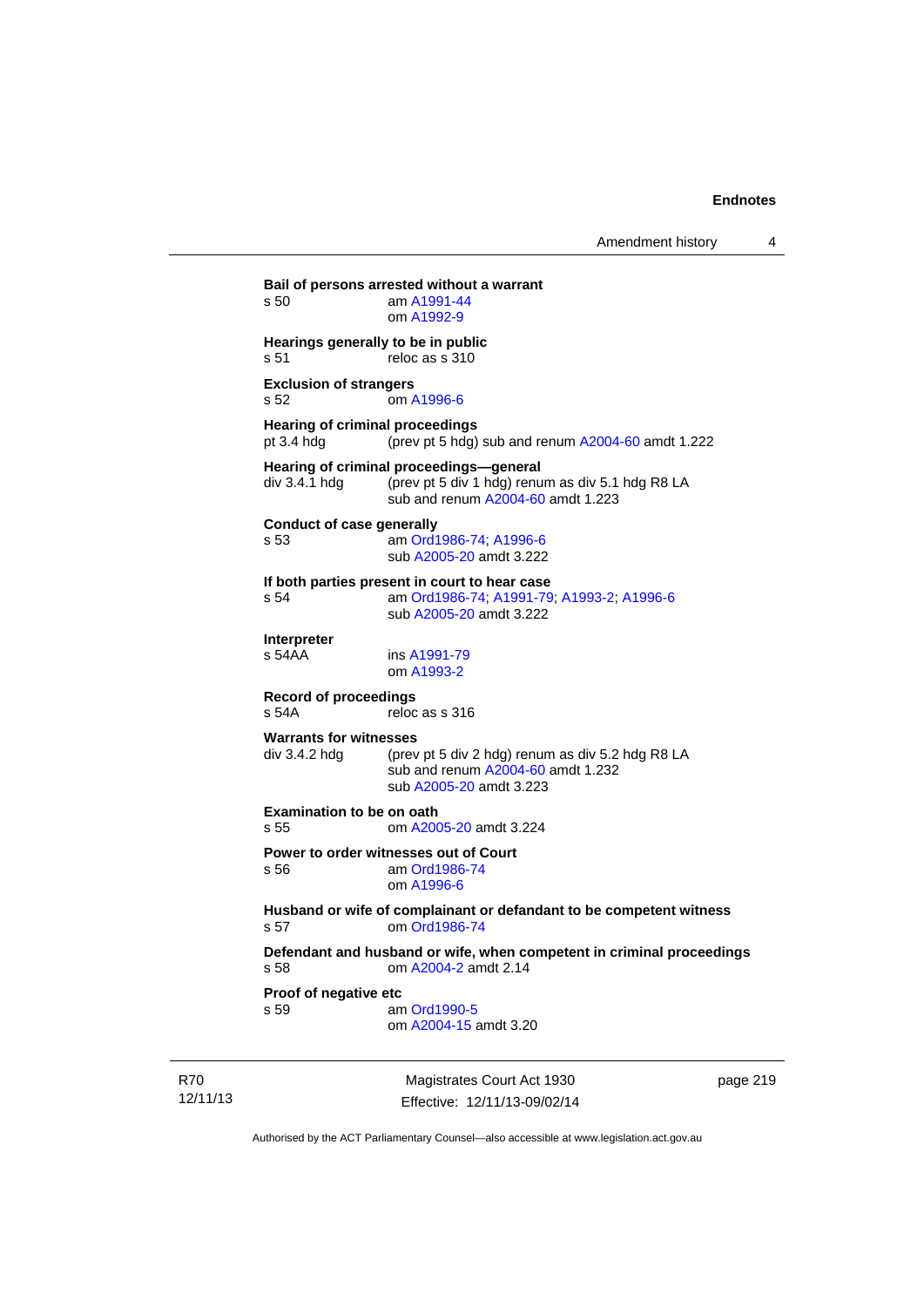| 4 | Amendment history |  |
|---|-------------------|--|
|   |                   |  |

# **Record of proceedings and transcript**  s 60 reloc as s 317 **Informant may request witnesses to attend**  ins [A1996-6](http://www.legislation.act.gov.au/a/1996-6) reloc to [Magistrates Court Rules 1932](http://www.legislation.act.gov.au/sl/1932-4/default.asp), pt 4 as rule 12 by [A2004-60](http://www.legislation.act.gov.au/a/2004-60) amdt 1.239 **Power of magistrate to summon witnesses**  s 61 hdg sub [A2004-60](http://www.legislation.act.gov.au/a/2004-60) amdt 1.240<br>s 61 am Ord1986-74 am [Ord1986-74](http://www.legislation.act.gov.au/a/1986-74) sub [A1996-6](http://www.legislation.act.gov.au/a/1996-6) am [A2004-60](http://www.legislation.act.gov.au/a/2004-60) amdt 1.241 reloc to [Magistrates Court Rules 1932](http://www.legislation.act.gov.au/sl/1932-4/default.asp), pt 4 as rule 13 by [A2004-60](http://www.legislation.act.gov.au/a/2004-60) amdt 1.242 **Warrants for witnesses**<br>div 3.4.2 hdg sub / sub [A2009-19](http://www.legislation.act.gov.au/a/2009-19) s 58 **Definitions—div 3.4.2**  s 62 hdg am [A2004-60](http://www.legislation.act.gov.au/a/2004-60) amdt 1.243 s 62 sub [Ord1937-28](http://www.legislation.act.gov.au/a/1937-28); [A1996-6](http://www.legislation.act.gov.au/a/1996-6) am [A2004-60](http://www.legislation.act.gov.au/a/2004-60) amdt 1.243, amdt 1.244 reloc to [Magistrates Court Rules 1932](http://www.legislation.act.gov.au/sl/1932-4/default.asp), pt 4 as rule 14 by [A2004-60](http://www.legislation.act.gov.au/a/2004-60) amdt 1.245 ins [A2009-19](http://www.legislation.act.gov.au/a/2009-19) s 58 def *prescribed period* ins [A2009-19](http://www.legislation.act.gov.au/a/2009-19) s 58 def *reporting officer* ins [A2009-19](http://www.legislation.act.gov.au/a/2009-19) s 58 def *warrant* ins [A2009-19](http://www.legislation.act.gov.au/a/2009-19) s 58 **Witnesses entitled to claim expenses**  s 62A ins [A1996-6](http://www.legislation.act.gov.au/a/1996-6) reloc to [Magistrates Court Rules 1932](http://www.legislation.act.gov.au/sl/1932-4/default.asp), pt 4 as rule 15 by [A2004-60](http://www.legislation.act.gov.au/a/2004-60) amdt 1.246 **Warrant to bring witness to court**  s 63 am [Ord1967-1](http://www.legislation.act.gov.au/a/1967-1) sub [A1996-6](http://www.legislation.act.gov.au/a/1996-6)

 am [A2004-60](http://www.legislation.act.gov.au/a/2004-60) amdts 1.247-1.249 (2), (3) exp 1 July 2006 (s 63 (3)) ss renum R34 LA sub [A2009-19](http://www.legislation.act.gov.au/a/2009-19) s 58

#### **First instance warrant**

s 64 am [A2004-60](http://www.legislation.act.gov.au/a/2004-60) amdt 1.250 sub [A2009-19](http://www.legislation.act.gov.au/a/2009-19) s 58

#### **Warrant remains in force until executed**

s 65 am [Ord1976-42](http://www.legislation.act.gov.au/a/1976-42); [Ord1986-74](http://www.legislation.act.gov.au/a/1986-74) om [A1994-61](http://www.legislation.act.gov.au/a/1994-61) ins [A2009-19](http://www.legislation.act.gov.au/a/2009-19) s 58

page 220 Magistrates Court Act 1930 Effective: 12/11/13-09/02/14

R70 12/11/13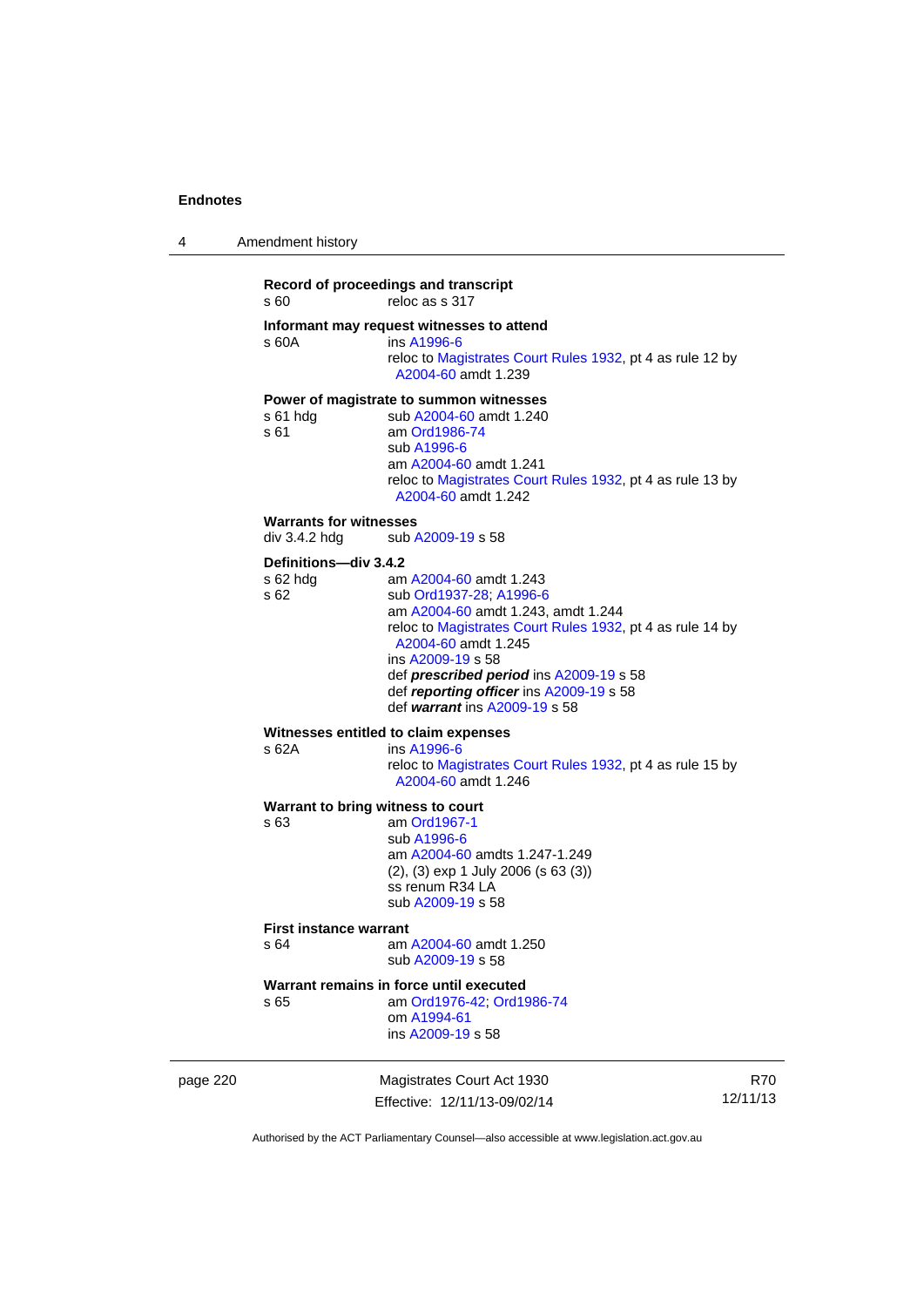| <b>Executing a warrant</b>                                                                                                                         |
|----------------------------------------------------------------------------------------------------------------------------------------------------|
| am Ord1937-28; A2004-60 amdts 1.251-1.253<br>reloc to Magistrates Court Rules 1932, pt 4 as rule 16 by<br>A2004-60 amdt 1.254<br>ins A2009-19 s 58 |
| <b>Setting aside summons</b>                                                                                                                       |
| ins Ord1987-56                                                                                                                                     |
| am A2004-60 amdt 1.255, amdt 1.256<br>reloc to Magistrates Court Rules 1932, pt 4 as rule 17 by<br>A2004-60 amdt 1.257                             |
| <b>Procedure after arrest</b>                                                                                                                      |
| reloc as s 318<br>ins A2009-19 s 58                                                                                                                |
| Examination of witnesses-application of Magistrates Court (Civil                                                                                   |
| ins Ord1986-74                                                                                                                                     |
| am Ord1990-5; A1995-46                                                                                                                             |
| om A2004-60 amdt 1.262                                                                                                                             |
| Affidavits-application of Magistrates Court (Civil Jurisdiction) Act                                                                               |
| ins Ord1986-74                                                                                                                                     |
| am Ord1990-5; A1995-46                                                                                                                             |
| om A2004-60 amdt 1.262                                                                                                                             |
| <b>Orders following executed warrant</b>                                                                                                           |
| reloc as s 319                                                                                                                                     |
| ins A2009-19 s 58                                                                                                                                  |
| Depositions to be delivered to registrar                                                                                                           |
| reloc as s 320                                                                                                                                     |
|                                                                                                                                                    |
| (prev pt 5 div 3 hdg) renum as div 5.3 hdg R8 LA                                                                                                   |
| renum A2004-60 amdt 1.270                                                                                                                          |
| sub A2006-23 amdt 1.227                                                                                                                            |
| <b>Remand of defendant</b>                                                                                                                         |
| am Ord1977-61; A1996-6                                                                                                                             |
| sub A1996-82                                                                                                                                       |
| am A1998-67                                                                                                                                        |
| sub A2004-14 amdt 2.4; A2006-23 amdt 1.227                                                                                                         |
| am A2011-22 amdt 1.305, amdt 1.306, amdt 1.310                                                                                                     |
|                                                                                                                                                    |
| am A1996-6                                                                                                                                         |
| om A1996-82                                                                                                                                        |
|                                                                                                                                                    |

R70 12/11/13

Magistrates Court Act 1930 Effective: 12/11/13-09/02/14 page 221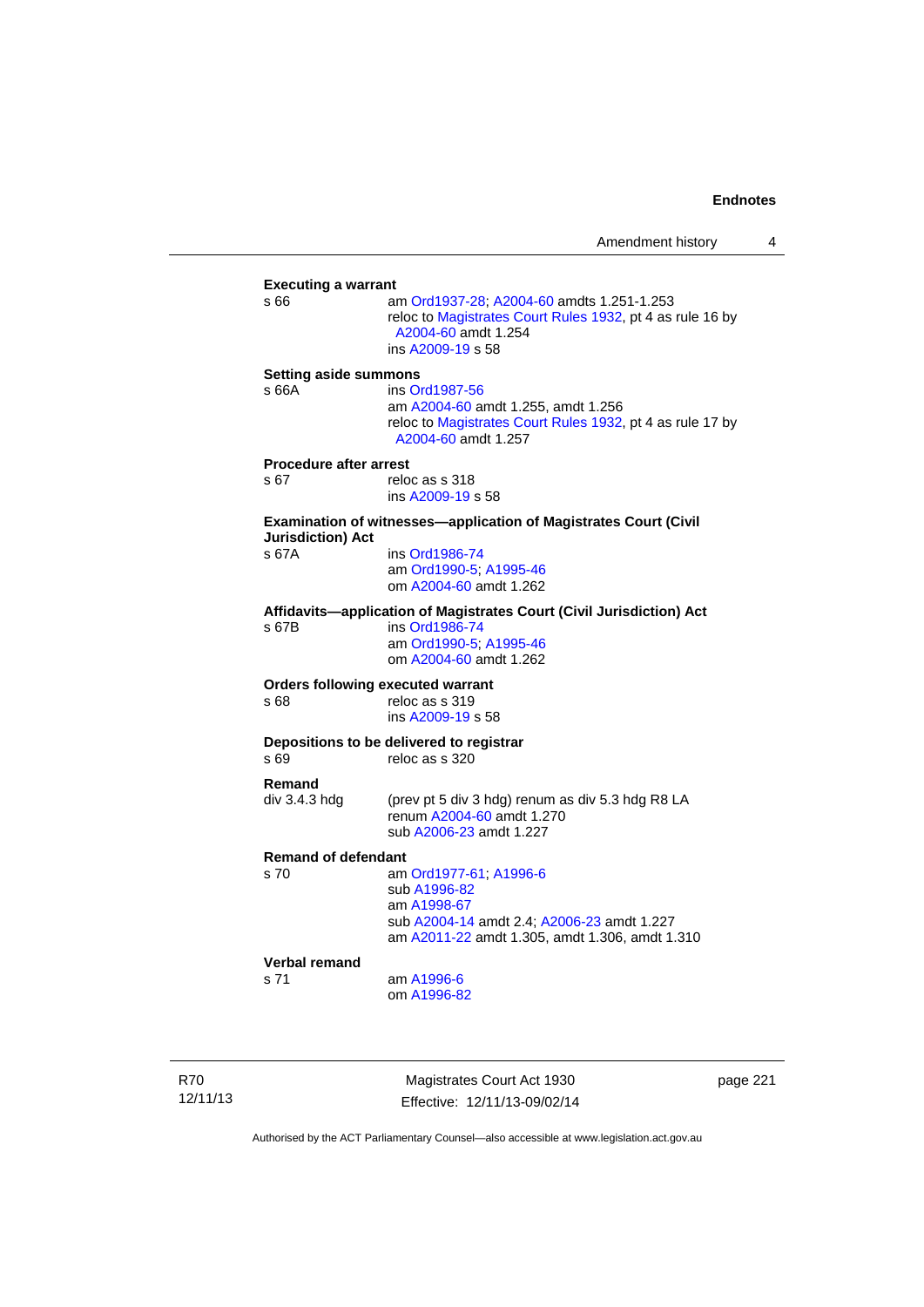4 Amendment history

**Bringing remanded defendant before court**  s 72 sub [A2006-23](http://www.legislation.act.gov.au/a/2006-23) amdt 1.227 am [A2011-22](http://www.legislation.act.gov.au/a/2011-22) amdt 1.310 **Bail application hearings—audiovisual links**  s 72A ins [A1999-22](http://www.legislation.act.gov.au/a/1999-22) s 21 am [A2000-17](http://www.legislation.act.gov.au/a/2000-17) s 3 sch 1; [A2003-48](http://www.legislation.act.gov.au/a/2003-48) amdt 2.10 sub [A2006-23](http://www.legislation.act.gov.au/a/2006-23) amdt 1.227 **Defendant's appearance in non-bail proceedings—audiovisual links**  s 72B ins [A1999-22](http://www.legislation.act.gov.au/a/1999-22) s 21 am [A2004-60](http://www.legislation.act.gov.au/a/2004-60) amdt 1.271 sub [A2006-23](http://www.legislation.act.gov.au/a/2006-23) amdt 1.227 am [A2010-40](http://www.legislation.act.gov.au/a/2010-40) amdt 2.16; [A2011-22](http://www.legislation.act.gov.au/a/2011-22) amdt 1.310 **Bail of defendant during examination**  s 73 am [A1992-9](http://www.legislation.act.gov.au/a/1992-9) **Committal and recognisance**  div 3.4.4 hdg (prev pt 5 div 4 hdg) renum as div 5.4 hdg R8 LA renum [A2004-60](http://www.legislation.act.gov.au/a/2004-60) amdt 1.272 **Extended application of div 3.4.4**  ins [Ord1986-74](http://www.legislation.act.gov.au/a/1986-74) am [A1995-46](http://www.legislation.act.gov.au/a/1995-46) sub [A2004-60](http://www.legislation.act.gov.au/a/2004-60) amdt 1.273 **Remand of defendant before decision**  s 74 am [A1996-6;](http://www.legislation.act.gov.au/a/1996-6) [A1996-82](http://www.legislation.act.gov.au/a/1996-82) sub [A2006-23](http://www.legislation.act.gov.au/a/2006-23) amdt 1.228 am [A2011-22](http://www.legislation.act.gov.au/a/2011-22) amdt 1.307 **Remand of witness or defendant after decision**  s 75 sub [Ord1976-42](http://www.legislation.act.gov.au/a/1976-42) am [A1996-82](http://www.legislation.act.gov.au/a/1996-82) sub [A2006-23](http://www.legislation.act.gov.au/a/2006-23) amdt 1.228 **Witnesses may be discharged on recognisance**<br>s 76 am Ord1986-74: A1994-61: A2 s 76 am [Ord1986-74](http://www.legislation.act.gov.au/a/1986-74); [A1994-61](http://www.legislation.act.gov.au/a/1994-61); [A2004-60](http://www.legislation.act.gov.au/a/2004-60) amdt 1.274 **Recognisances**  s 77 am [Ord1970-15](http://www.legislation.act.gov.au/a/1970-15); [A1992-9](http://www.legislation.act.gov.au/a/1992-9) **Issue of warrant for non-appearance**  s 78 am [A1992-9;](http://www.legislation.act.gov.au/a/1992-9) [A2004-60](http://www.legislation.act.gov.au/a/2004-60) amdt 1.275; [A2005-20](http://www.legislation.act.gov.au/a/2005-20) amdt 3.225 **Recognisances taken out of court**  s 79 am [Ord1974-14](http://www.legislation.act.gov.au/a/1974-14); [Ord1976-42](http://www.legislation.act.gov.au/a/1976-42); [A1991-44](http://www.legislation.act.gov.au/a/1991-44); [A1992-9](http://www.legislation.act.gov.au/a/1992-9); [A1996-6](http://www.legislation.act.gov.au/a/1996-6) sub [A2005-20](http://www.legislation.act.gov.au/a/2005-20) amdt 3.226 am [A2006-23](http://www.legislation.act.gov.au/a/2006-23) amdt 1.229

page 222 Magistrates Court Act 1930 Effective: 12/11/13-09/02/14

R70 12/11/13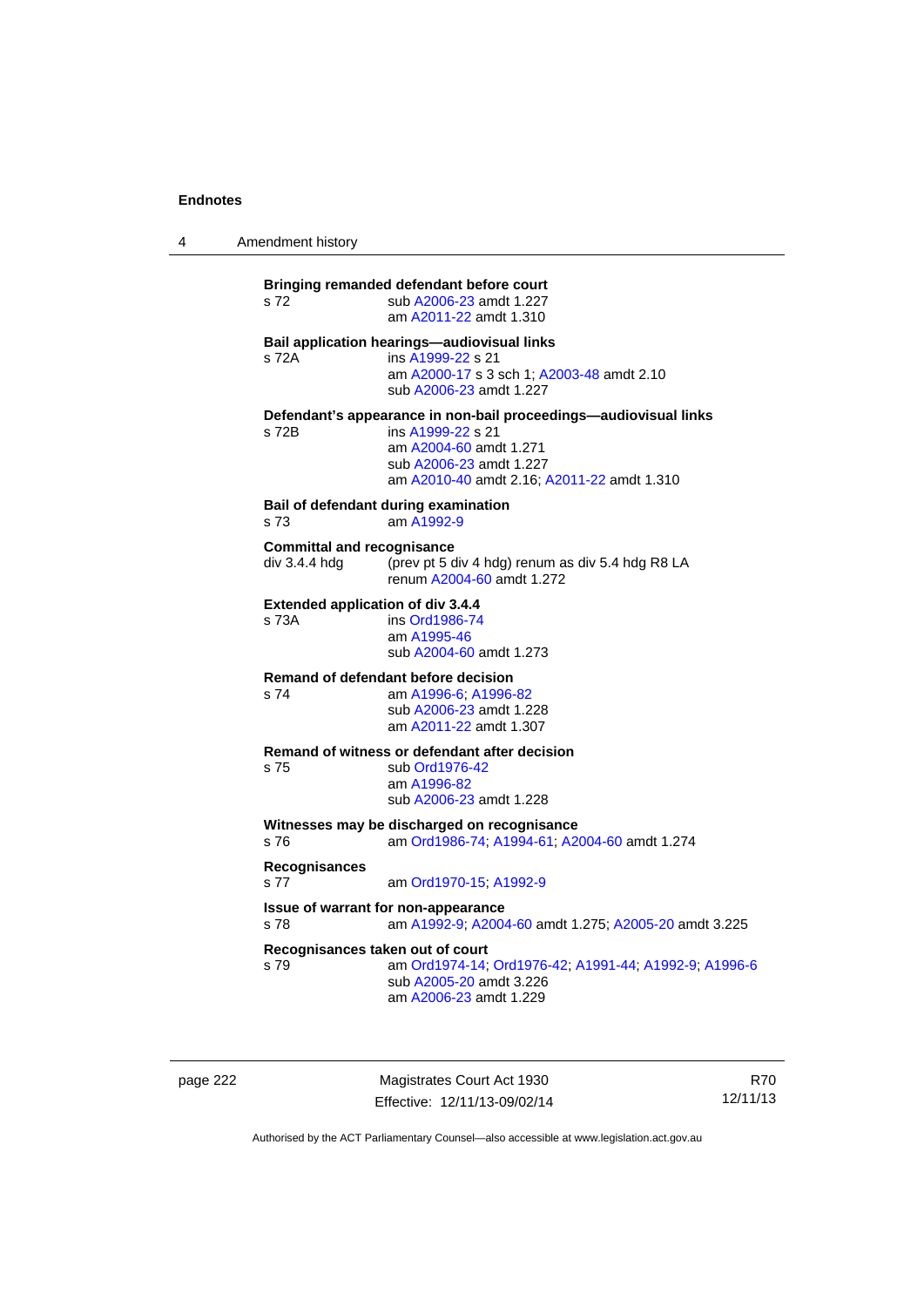| s 80                                    | am Ord1974-14, Ord1984-62, Ord1986-53, Ord1990-5,<br>A1992-9; A1996-6                                                                          |
|-----------------------------------------|------------------------------------------------------------------------------------------------------------------------------------------------|
| Arrest of principal by sureties<br>s 81 | am Ord1937-28; Ord1976-42<br>om A1992-9                                                                                                        |
| Conveying people to custody<br>s 82     | am Ord1976-42; A1996-82<br>om A2006-23 amdt 1.230                                                                                              |
| div 3.4.5 hdg                           | Adjournment of criminal proceedings<br>(prev pt 5 div 5 hdg) renum as div 5.5 hdg R8 LA<br>sub and renum A2004-60 amdt 1.276                   |
| s 84                                    | Particular cases may be adjourned<br>am Ord1986-74; A1992-9; A1996-6; A2005-20 amdt 3.227<br>sub A2006-23 amdt 1.231<br>am A2011-22 amdt 1.308 |
| s 85                                    | Proceeding if either party not present at adjourned hearing<br>am Ord1986-74; A1996-6<br>sub A2005-20 amdt 3.228                               |
| \$86                                    | Proceeding if both parties present at adjourned hearing<br>am A1996-6<br>sub A2005-20 amdt 3.228                                               |
| s 87                                    | Witness to attend adjourned etc hearing<br>am Ord1977-61<br>sub A2005-20 amdt 3.228                                                            |
| <b>Postponement of hearing</b><br>s 88  | am Ord1986-74; A1991-44                                                                                                                        |
| pt 3.5 hdg                              | Proceedings for indictable offences<br>(prev pt 6 hdg) sub and renum A2004-60 amdt 1.277                                                       |
| <b>Preliminary</b><br>div 3.5.1 hdg     | (prev pt 6 div 1A hdg) ins Ord1987-56<br>renum as div 6.1A hdg R8 LA<br>renum A2004-60 amdt 1.278<br>om A2011-28 amdt 3.176                    |
|                                         | Meaning of jury in pt 3.5                                                                                                                      |

R70 12/11/13

Magistrates Court Act 1930 Effective: 12/11/13-09/02/14 page 223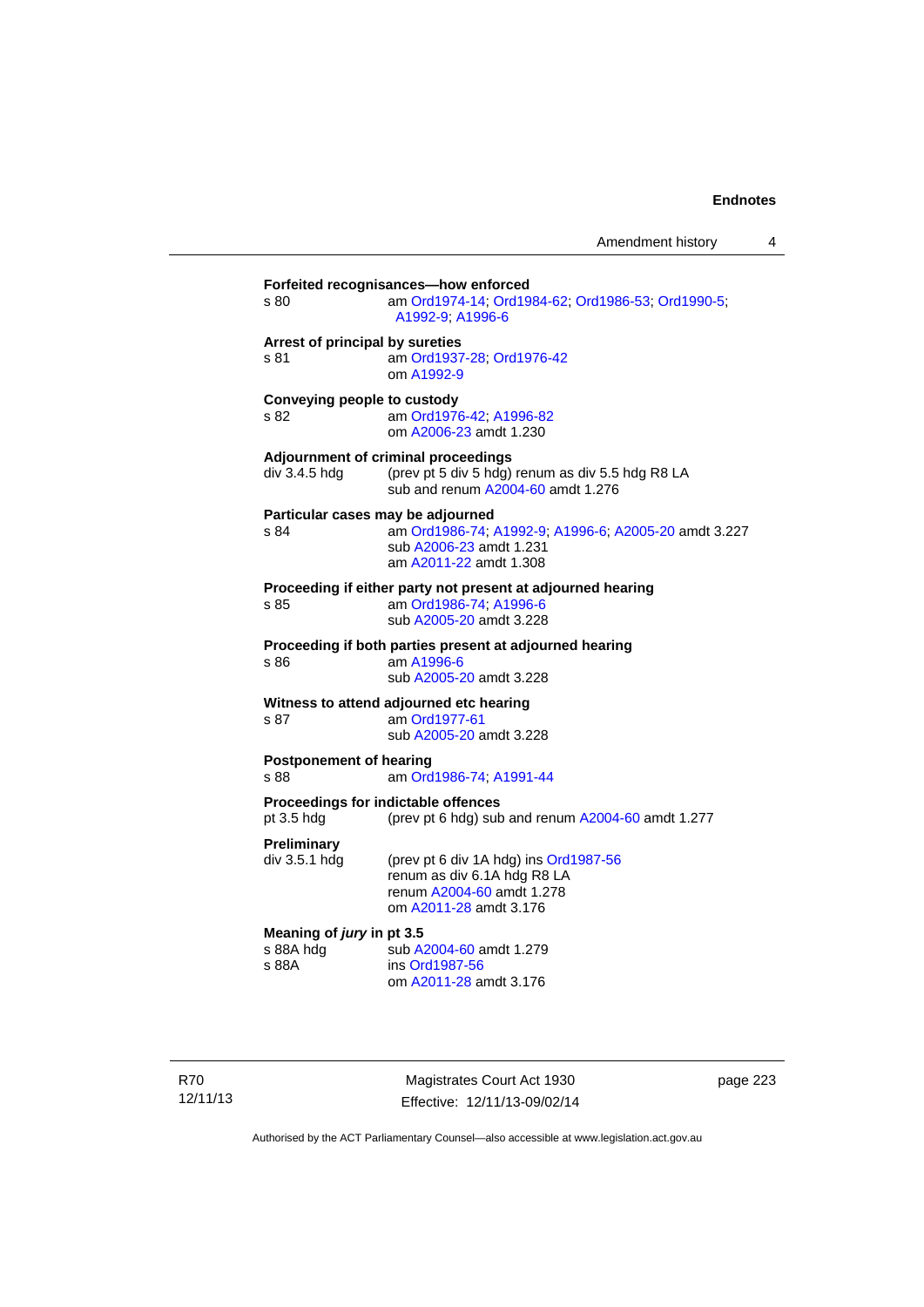| 4 | Amendment history |
|---|-------------------|
|---|-------------------|

| div 3.5.2 hdg                                             | Indictable offences-beginning of proceedings<br>(prev pt 6 div 1 hdg) renum as div 6.1 hdg R8 LA<br>sub and renum A2004-60 amdt 1.280                                                                                                                                                  |
|-----------------------------------------------------------|----------------------------------------------------------------------------------------------------------------------------------------------------------------------------------------------------------------------------------------------------------------------------------------|
| s 89 hdg<br>s 89                                          | Indictable offences—issue of warrant for non-appearance<br>sub A2010-30 amdt 1.40<br>am Ord1977-61<br>sub A2005-20 amdt 3.229<br>am A2010-30 amdt 1.41; ss renum R58 LA                                                                                                                |
| s 89A                                                     | Accused person may be excused from attendance before court<br>ins Ord1977-61<br>am Ord1987-56; A1992-9; A1996-6; A2005-20 amdt 3.230,<br>amdt 3.231: A2008-44 amdt 1.64                                                                                                                |
|                                                           | Committal proceedings-prosecution evidence to be given to accused                                                                                                                                                                                                                      |
| person<br>s 90                                            | sub Ord1958-12<br>am Ord1967-1<br>sub Ord1974-14<br>am Ord1977-61, A1991-44, A1996-6, A2005-20 amdt 3.232;<br>A2008-41 s 31<br>sub A2008-44 amdt 1.65                                                                                                                                  |
|                                                           | Written statements may be admitted in evidence                                                                                                                                                                                                                                         |
| s 90AA                                                    | ins Ord1974-14<br>am A1991-44; A1996-6; A2005-20 amdt 3.233, amdt 3.234; ss<br>renum R29 LA (see A2005-20 amdt 3.235); A2008-42 s 11;<br>A2008-41 ss 32-34; A2008-44 amdts 1.66-1.69; A2009-7<br>amdts 1.32-1.35; ss renum R47 LA; A2009-24 amdt 1.34,<br>amdt 1.35; pars renum R48 LA |
|                                                           | Witnesses generally not to be cross-examined at committal hearing                                                                                                                                                                                                                      |
| s 90AB                                                    | ins Ord1974-14<br>am Ord1977-61, A1996-6<br>sub A2005-20 amdt 3.236; A2008-44 amdt 1.71                                                                                                                                                                                                |
| s 90ABA hda<br>s 90ABA                                    | Attendance of accused not required if order made under s 89A<br>sub A2005-20 amdt 3.237<br>ins Ord1977-61<br>sub A2008-44 amdt 1.72                                                                                                                                                    |
| Plea of guilty at committal hearing<br>s 90A hdg<br>s 90A | sub A2008-44 amdt 1.70<br>ins Ord1958-12<br>am Ord1985-41; Ord1990-5; A1996-6; ss renum R10 LA;<br>A2004-60 amdt 1.281; A2005-20 amdts 3.238-3.240;<br>ss renum R29 LA (see A2005-20 amdt 3.241); A2011-13<br>amdt 1.10                                                                |

page 224 Magistrates Court Act 1930 Effective: 12/11/13-09/02/14

R70 12/11/13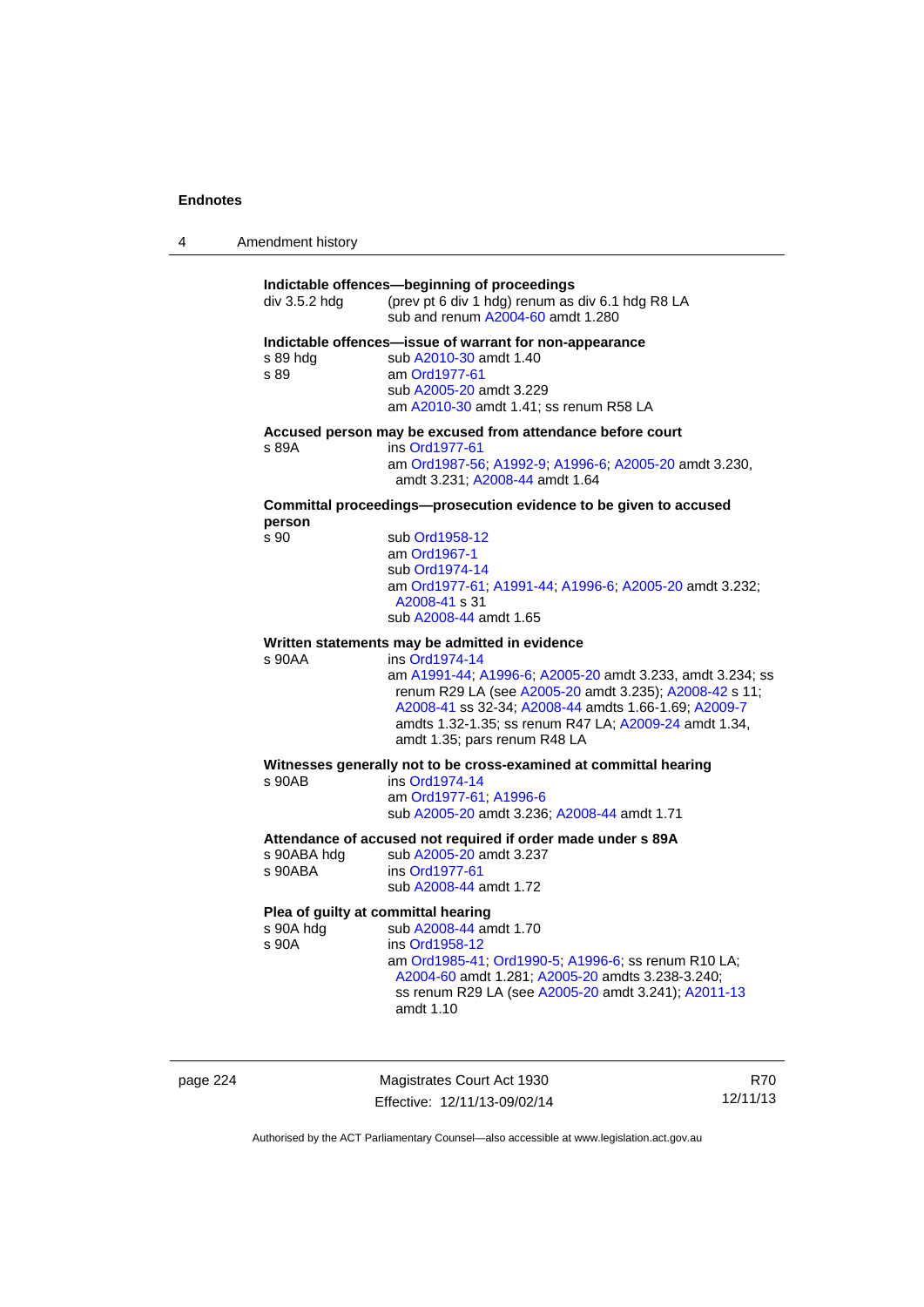# **Proceeding following prosecution evidence**  s 91 **orig s 91** am [Ord1974-14](http://www.legislation.act.gov.au/a/1974-14); [Ord1987-56](http://www.legislation.act.gov.au/a/1987-56) sub [A2005-20](http://www.legislation.act.gov.au/a/2005-20) amdt 3.242 om [A2008-44](http://www.legislation.act.gov.au/a/2008-44) amdt 1.73 **pres s 91** (prev s 92) am [Ord1951-12;](http://www.legislation.act.gov.au/a/1951-12) [Ord1958-12;](http://www.legislation.act.gov.au/a/1958-12) [Ord1967-1;](http://www.legislation.act.gov.au/a/1967-1) [Ord1974-14;](http://www.legislation.act.gov.au/a/1974-14) [Ord1977-61](http://www.legislation.act.gov.au/a/1977-61); [Ord1985-41](http://www.legislation.act.gov.au/a/1985-41); [Ord1986-74](http://www.legislation.act.gov.au/a/1986-74); [Ord1987-56;](http://www.legislation.act.gov.au/a/1987-56) [A2008-44](http://www.legislation.act.gov.au/a/2008-44) amdt 1.75 renum as s 91 [A2008-44](http://www.legislation.act.gov.au/a/2008-44) amdt 1.74 **Proceeding if evidence sufficient to put accused on trial**  s 92 renum as s 91 **Committal for sentence for indictable offence tried summarily**  s 92A ins [Ord1974-14](http://www.legislation.act.gov.au/a/1974-14) am [A2011-13](http://www.legislation.act.gov.au/a/2011-13) amdt 1.11 **Depositions as evidence**  s 92B ins [Ord1985-41](http://www.legislation.act.gov.au/a/1985-41) **Admissions and confessions**  s 93 am [Ord1958-12](http://www.legislation.act.gov.au/a/1958-12); [Ord1967-1](http://www.legislation.act.gov.au/a/1967-1); [A1996-6](http://www.legislation.act.gov.au/a/1996-6); [A2005-20](http://www.legislation.act.gov.au/a/2005-20) amdt 3.243 **Indictable offences—proceedings after hearing of evidence**  div 3.5.3 hdg (prev pt 6 div 2 hdg) renum as div 6.2 hdg R8 LA sub and renum [A2004-60](http://www.legislation.act.gov.au/a/2004-60) amdt 1.282 **Discharge or committal for trial**  s 94 am [Ord1937-28](http://www.legislation.act.gov.au/a/1937-28); [Ord1976-42](http://www.legislation.act.gov.au/a/1976-42); [Ord1987-56](http://www.legislation.act.gov.au/a/1987-56); [A1996-6](http://www.legislation.act.gov.au/a/1996-6) sub [A2005-20](http://www.legislation.act.gov.au/a/2005-20) amdt 3.244 am [A2006-23](http://www.legislation.act.gov.au/a/2006-23) amdt 1.232; [A2008-44](http://www.legislation.act.gov.au/a/2008-44) amdt 1.76; [A2009-24](http://www.legislation.act.gov.au/a/2009-24) amdt 1.36; [A2011-22](http://www.legislation.act.gov.au/a/2011-22) amdt 1.311 **Depositions of dead or absent people**  s 95 sub [Ord1958-12](http://www.legislation.act.gov.au/a/1958-12) am [Ord1967-1;](http://www.legislation.act.gov.au/a/1967-1) [Ord1989-59](http://www.legislation.act.gov.au/a/1989-59); [A1996-6](http://www.legislation.act.gov.au/a/1996-6); [A2004-60](http://www.legislation.act.gov.au/a/2004-60) amdt 1.283, amdt 1.284; [A2005-20](http://www.legislation.act.gov.au/a/2005-20) amdt 3.245 **Indictable offences—costs**  div 3.5.4 hdg (prev pt 6 div 2A hdg) ins [Ord1984-9](http://www.legislation.act.gov.au/a/1984-9) renum as div 6.2A hdg R8 LA sub and renum [A2004-60](http://www.legislation.act.gov.au/a/2004-60) amdt 1.285 **Discontinued proceeding**<br>s 97 am Orc am [Ord1937-28](http://www.legislation.act.gov.au/a/1937-28) om [Ord1958-12](http://www.legislation.act.gov.au/a/1958-12) ins [Ord1984-9](http://www.legislation.act.gov.au/a/1984-9) am [Ord1987-56](http://www.legislation.act.gov.au/a/1987-56); [A2008-44](http://www.legislation.act.gov.au/a/2008-44) amdt 1.77; [A2009-24](http://www.legislation.act.gov.au/a/2009-24) amdt 1.37

R70 12/11/13

Magistrates Court Act 1930 Effective: 12/11/13-09/02/14 page 225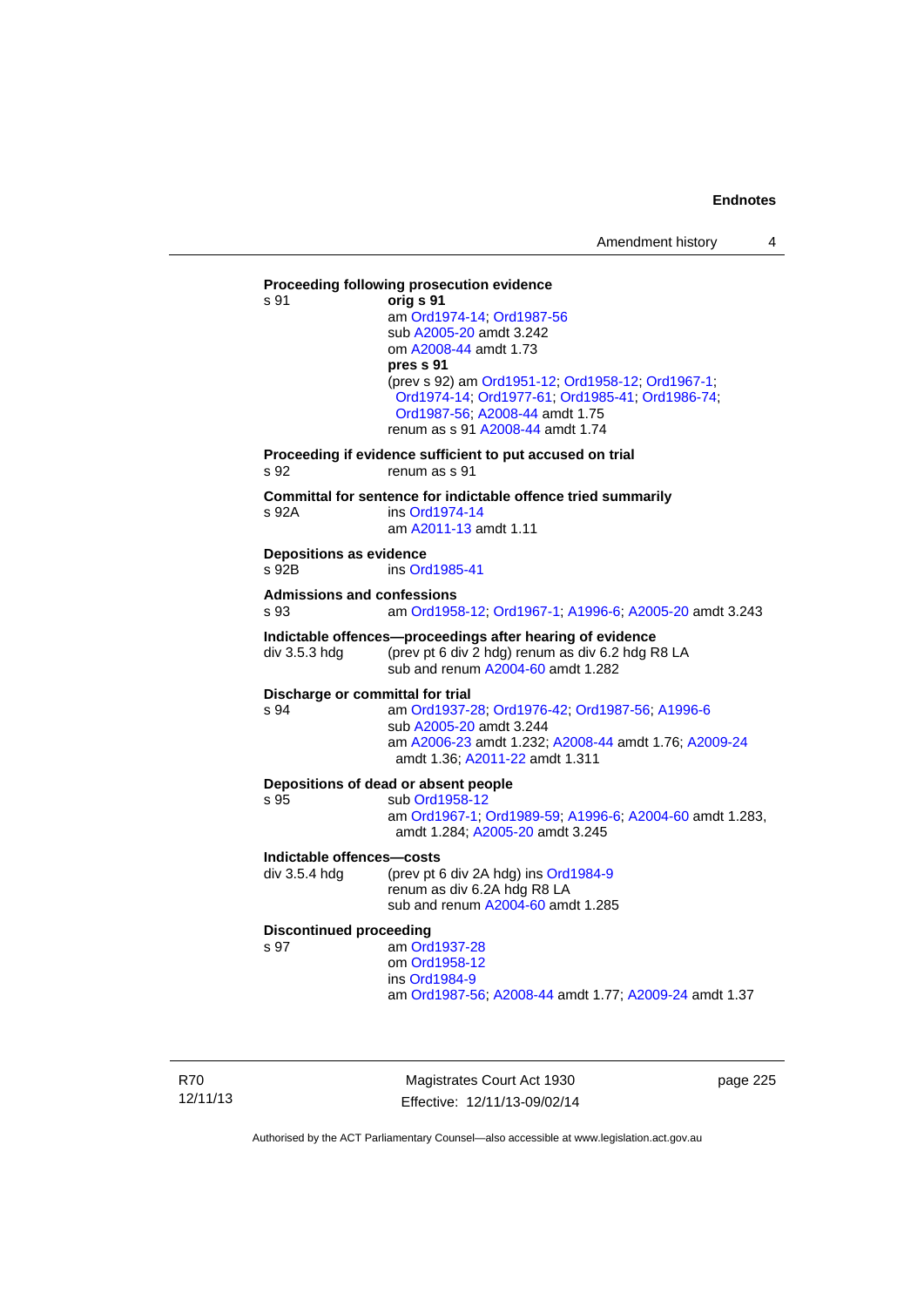4 Amendment history **Indictable offences—witness recognisances**  div 3.5.5 hdg (prev pt 6 div 3 hdg) am  $A1992-9$ renum as div 6.3 hdg R8 LA sub and renum [A2004-60](http://www.legislation.act.gov.au/a/2004-60) amdt 1.286 **Bail in capital offences**  s 98 am [Ord1937-28](http://www.legislation.act.gov.au/a/1937-28) om [Ord1989-59](http://www.legislation.act.gov.au/a/1989-59) **Admission of persons committed for trial to bail**  s 99 am [Ord1937-28](http://www.legislation.act.gov.au/a/1937-28); [Ord1976-42](http://www.legislation.act.gov.au/a/1976-42); [Ord1989-59](http://www.legislation.act.gov.au/a/1989-59) om [A1992-9](http://www.legislation.act.gov.au/a/1992-9) **Admission of persons committed for trial and are in prison awaiting trial to bail**  am [Ord1937-28](http://www.legislation.act.gov.au/a/1937-28); [Ord1976-42;](http://www.legislation.act.gov.au/a/1976-42) [Ord1989-59](http://www.legislation.act.gov.au/a/1989-59) om [A1992-9](http://www.legislation.act.gov.au/a/1992-9) **Recognisances to be transmitted to Crown Solicitor**  s 101 am [Ord1967-1;](http://www.legislation.act.gov.au/a/1967-1) [Ord1976-42](http://www.legislation.act.gov.au/a/1976-42); [Ord1985-17](http://www.legislation.act.gov.au/a/1985-17) om [A1992-9](http://www.legislation.act.gov.au/a/1992-9) **Warrant of deliverance**<br>s 102 am ( am [Ord1976-42](http://www.legislation.act.gov.au/a/1976-42) om [A1992-9](http://www.legislation.act.gov.au/a/1992-9) **Recognisance of witnesses etc**  s 103 am [Ord1974-14](http://www.legislation.act.gov.au/a/1974-14); [A1996-6](http://www.legislation.act.gov.au/a/1996-6) **Court may remand noncompliant witness**  s 105 am [Ord1976-42](http://www.legislation.act.gov.au/a/1976-42) sub [A2005-20](http://www.legislation.act.gov.au/a/2005-20) amdt 3.246; [A2006-23](http://www.legislation.act.gov.au/a/2006-23) amdt 1.233 am [A2011-22](http://www.legislation.act.gov.au/a/2011-22) amdt 1.310 **Indictable offences—other provisions**  div 3.5.6 hdg (prev pt 6 div 4 hdg) renum as div 6.4 hdg R8 LA sub and renum [A2004-60](http://www.legislation.act.gov.au/a/2004-60) amdt 1.287 **Meaning of** *certified copy* **of depositions in div 3.5.6**  s 105A ins [A2004-60](http://www.legislation.act.gov.au/a/2004-60) amdt 1.288 sub [A2005-20](http://www.legislation.act.gov.au/a/2005-20) amdt 3.247 **Giving depositions etc to director of public prosecutions**  am [Ord1967-1;](http://www.legislation.act.gov.au/a/1967-1) [Ord1985-17](http://www.legislation.act.gov.au/a/1985-17); [Ord1985-41](http://www.legislation.act.gov.au/a/1985-41); [A1992-9](http://www.legislation.act.gov.au/a/1992-9); [A2005-20](http://www.legislation.act.gov.au/a/2005-20) amdt 3.248 **Giving documents to proper officer of court**  s 107 am [Ord1967-1;](http://www.legislation.act.gov.au/a/1967-1) [Ord1985-17](http://www.legislation.act.gov.au/a/1985-17); [A1996-6](http://www.legislation.act.gov.au/a/1996-6); [A1999-66](http://www.legislation.act.gov.au/a/1999-66) sch 3; [A2005-20](http://www.legislation.act.gov.au/a/2005-20) amdt 3.249; [A2006-40](http://www.legislation.act.gov.au/a/2006-40) amdt 2.141, amdt 2.142

page 226 Magistrates Court Act 1930 Effective: 12/11/13-09/02/14

R70 12/11/13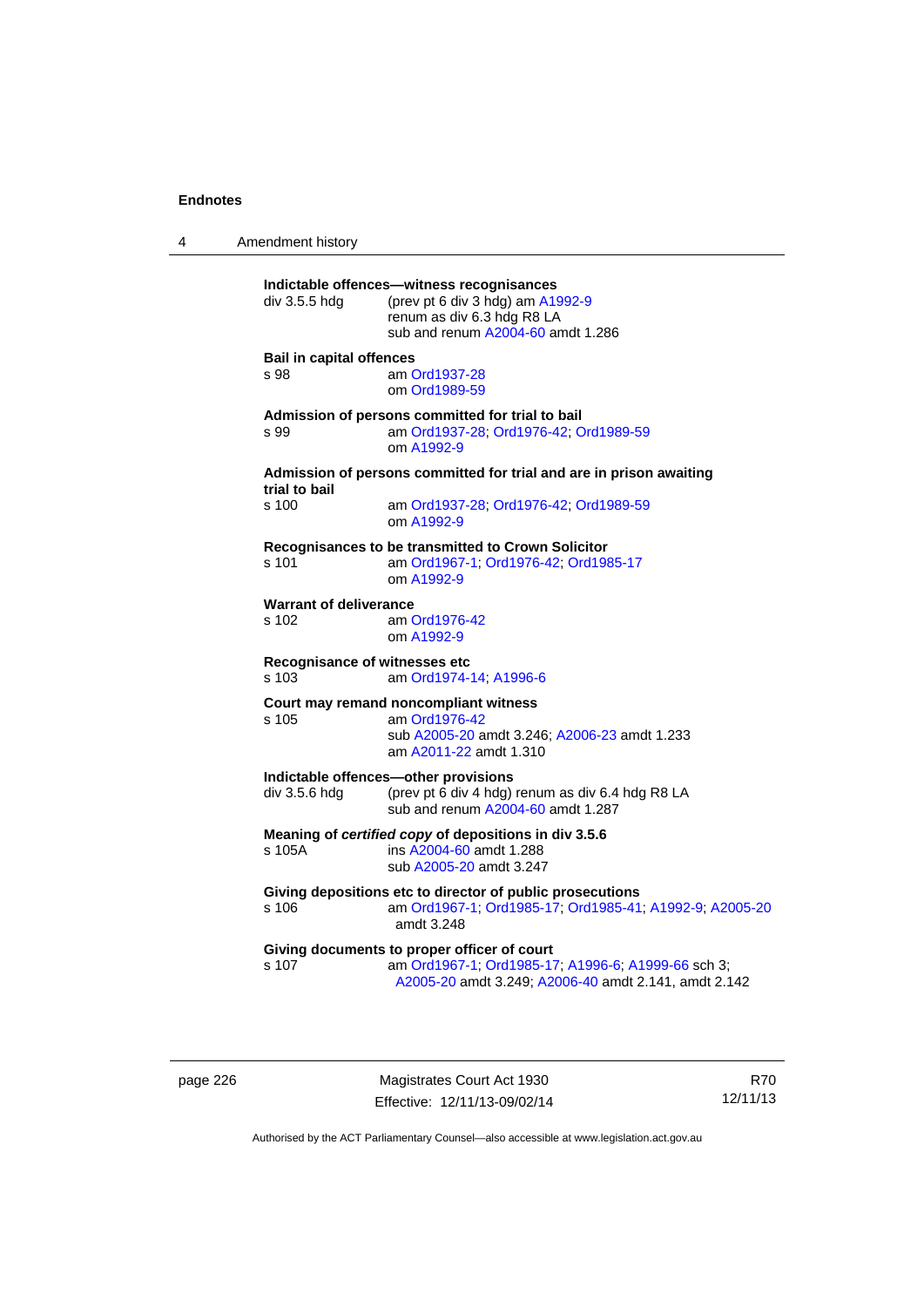### **Accused person may obtain copies of depositions etc**

s 108 am [Ord1967-1;](http://www.legislation.act.gov.au/a/1967-1) [A1999-66](http://www.legislation.act.gov.au/a/1999-66) sch 3 sub [A2005-20](http://www.legislation.act.gov.au/a/2005-20) amdt 3.250

#### **Proceedings for offences punishable summarily**

pt 3.6 hdg (prev pt 7 hdg) renum [A2004-60](http://www.legislation.act.gov.au/a/2004-60) amdt 1.289

#### **Indictable offences dealt with summarily**

s 108A ins [Ord1985-41](http://www.legislation.act.gov.au/a/1985-41) am [A2004-60](http://www.legislation.act.gov.au/a/2004-60) amdt 1.290

### **Dismissal or adjournment in absence of informant**

s 109 sub [A1996-6](http://www.legislation.act.gov.au/a/1996-6) am [A2005-20](http://www.legislation.act.gov.au/a/2005-20) amdt 3.251

## **Hearing in absence of defendant**

| s 110 hdq | sub A2005-20 amdt 3.252                                  |
|-----------|----------------------------------------------------------|
| s 110     | am Ord1974-14, Ord1986-83, Ord1989-59, A1996-6.          |
|           | A2005-20 amdts 3.253-3.256; A2008-44 amdt 1.78; ss renum |
|           | R47 LA: A2009-24 amdt 1.38, amdt 1.39; ss renum R48 LA   |

# **Adjournment if defendant does not appear**

s 111 sub [A2005-20](http://www.legislation.act.gov.au/a/2005-20) amdt 3.257 am [A2006-23](http://www.legislation.act.gov.au/a/2006-23) amdt 1.234

**Summary proceedings—issue of warrant for non-appearance at adjourned or postponed hearing** 

s 112 am [A1996-6](http://www.legislation.act.gov.au/a/1996-6) om [A2005-20](http://www.legislation.act.gov.au/a/2005-20) amdt 3.258 ins [A2010-30](http://www.legislation.act.gov.au/a/2010-30) amdt 1.42

## **Court may direct defendant to appear**

s 112A ins [A2010-30](http://www.legislation.act.gov.au/a/2010-30) amdt 1.42

**If defendant does not admit the case**  am [Ord1937-28](http://www.legislation.act.gov.au/a/1937-28)

sub [A2005-20](http://www.legislation.act.gov.au/a/2005-20) amdt 3.259

## **Conduct of summary proceeding**

s 115 am [A1996-6](http://www.legislation.act.gov.au/a/1996-6) sub [A2005-20](http://www.legislation.act.gov.au/a/2005-20) amdt 3.259

#### **Conduct of summary proceedings regulated**  s 116 am [A1996-6](http://www.legislation.act.gov.au/a/1996-6)

om [A2005-20](http://www.legislation.act.gov.au/a/2005-20) amdt 3.259

# **Service and pleading by post for certain offences**

pt 3.7 hdg (prev pt 7A hdg) ins [Ord1974-14](http://www.legislation.act.gov.au/a/1974-14) sub [Ord1979-33](http://www.legislation.act.gov.au/a/1979-33) renum [A2004-60](http://www.legislation.act.gov.au/a/2004-60) amdt 1.291

R70 12/11/13

Magistrates Court Act 1930 Effective: 12/11/13-09/02/14 page 227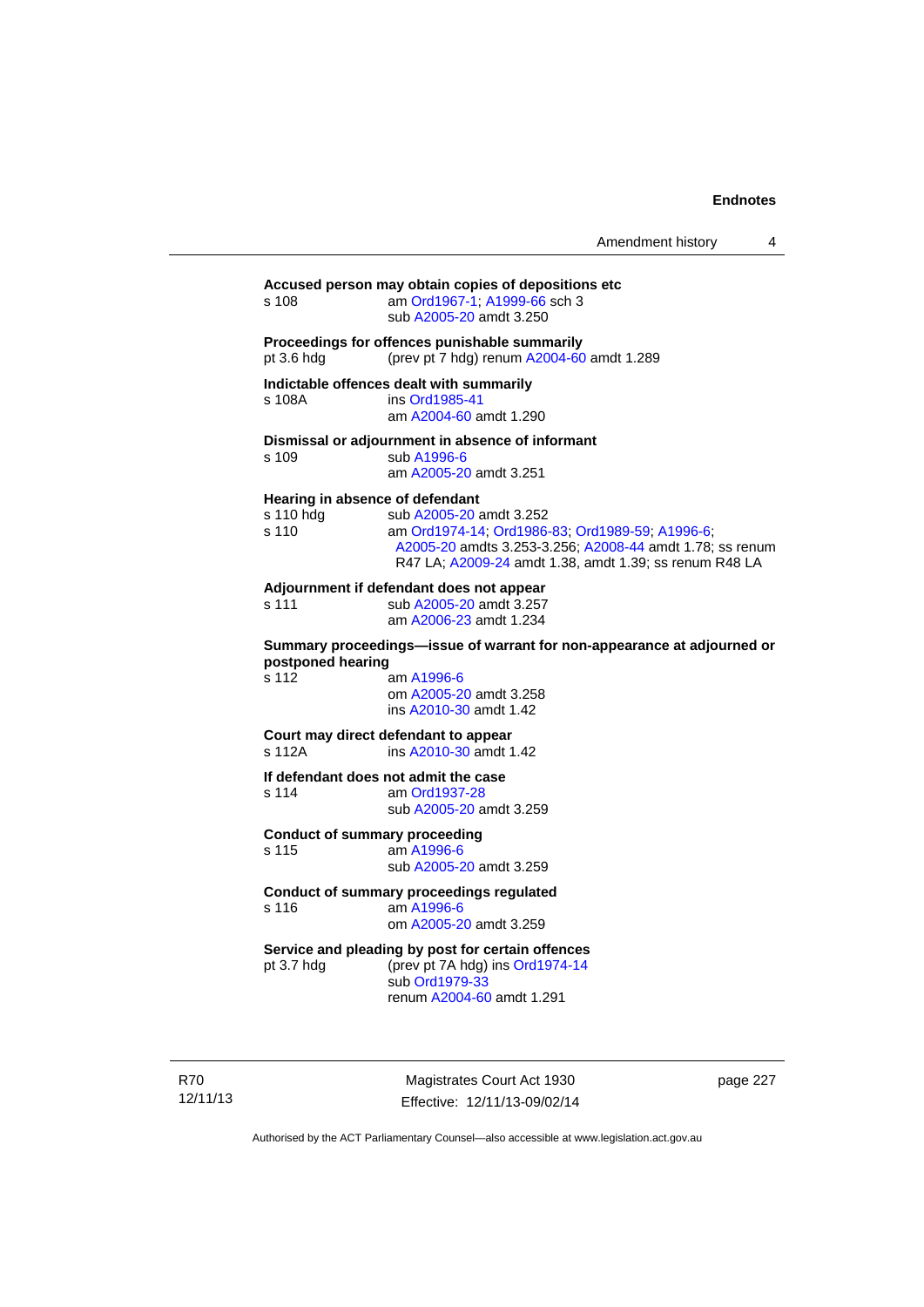4 Amendment history

# **Definitions for pt 3.7**

| s 116A hdg<br>s 116A                                | sub A2004-60 amdt 1.292<br>ins Ord1974-14<br>sub Ord1979-33<br>am Ord1990-5; A1993-4; A1996-6; A1998-54; A1999-79 sch<br>3; A2004-60 amdt 1.294<br>sub A2005-20 amdt 3.260<br>def <i>defendant</i> ins A2005-20 amdt 3.260<br>def <i>law in force in the ACT</i> ins $A2004-60$ amdt 1.293<br>sub A2005-20 amdt 3.260<br>def prescribed offence am A1984-10 s 2; Ord1990-5 sch 1<br>sub A1993-4 s 10<br>om A1999-79 sch 3 |
|-----------------------------------------------------|---------------------------------------------------------------------------------------------------------------------------------------------------------------------------------------------------------------------------------------------------------------------------------------------------------------------------------------------------------------------------------------------------------------------------|
| s 116AA hdg<br>s 116AA                              | Meaning of prescribed offence for pt 3.7<br>sub A2004-60 amdt 1.295<br>ins A1999-79 s 5 sch 3<br>am A2001-62 amdts 1.1-1.3; A2004-60 amdt 1.296; A2005-20<br>amdt 3.261; A2009-22 amdt 1.1                                                                                                                                                                                                                                |
| s 116B hdq<br>s 116B                                | Service of summons for prescribed offence<br>sub A2004-60 amdt 1.297<br>ins Ord1974-14<br>sub Ord1979-33<br>am A1993-4; A2004-60 amdt 1.298; A2005-20 amdt 3.262,<br>amdt 3.263                                                                                                                                                                                                                                           |
| Giving of notice by registrar<br>s 116BA            | ins A1993-4<br>sub A2005-20 amdt 3.264                                                                                                                                                                                                                                                                                                                                                                                    |
| <b>Proof of service</b><br>s 116C                   | ins Ord1974-14<br>sub Ord1979-33<br>am A1991-44; A1993-4; A1996-6; A2005-20 amdt 3.265, amdt<br>3.266                                                                                                                                                                                                                                                                                                                     |
| Pleas to prescribed offence<br>s 116D hdg<br>s 116D | sub A2004-60 amdt 1.299<br>ins Ord1974-14<br>sub Ord1979-33<br>am A1991-44, A1993-4                                                                                                                                                                                                                                                                                                                                       |
| s 116E                                              | Procedure if plea of guilty entered<br>ins Ord1974-14<br>sub Ord1979-33<br>am A1991-44; A1993-4; A2011-28 amdt 3.177                                                                                                                                                                                                                                                                                                      |
| s 116F                                              | Procedure if notice of intention to defend given<br>ins Ord1974-14                                                                                                                                                                                                                                                                                                                                                        |

page 228 Magistrates Court Act 1930 Effective: 12/11/13-09/02/14

R70 12/11/13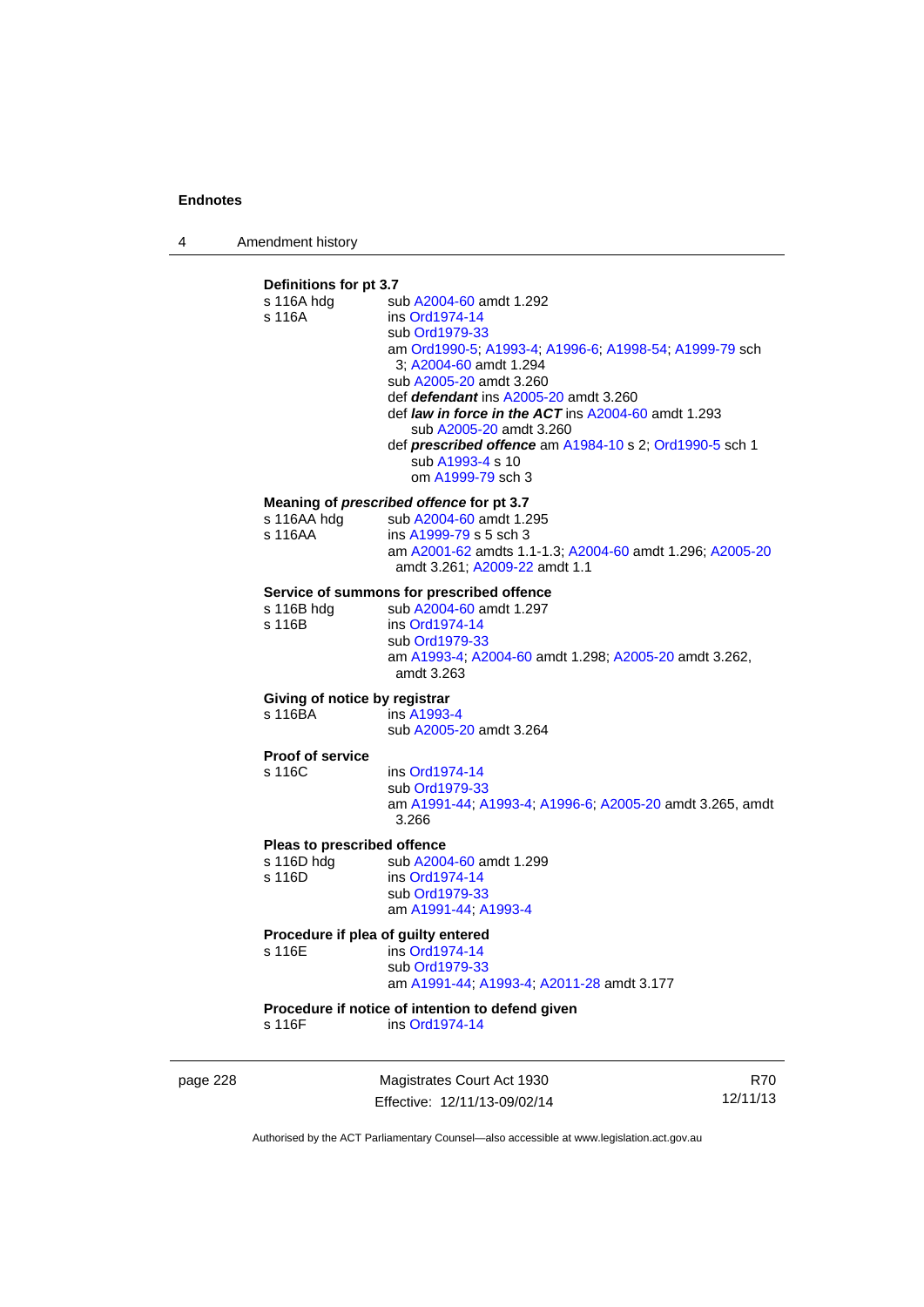## sub [Ord1979-33](http://www.legislation.act.gov.au/a/1979-33) am [A1991-44](http://www.legislation.act.gov.au/a/1991-44); [A1993-4](http://www.legislation.act.gov.au/a/1993-4)

#### **Procedure if defendant pleads not guilty**  ins [Ord1989-59](http://www.legislation.act.gov.au/a/1989-59)

| Procedure if defendant does not plead |                                  |  |
|---------------------------------------|----------------------------------|--|
| s 116G                                | ins Ord1974-14                   |  |
|                                       | sub Ord1979-33                   |  |
|                                       | am Ord1989-59, A1991-44, A1993-4 |  |

#### **Restricted penalties under pt 3.7**

s 116H hdg sub [A2004-60](http://www.legislation.act.gov.au/a/2004-60) amdt 1.300<br>s 116H ins Ord1974-14 ins [Ord1974-14](http://www.legislation.act.gov.au/a/1974-14) sub [Ord1979-33](http://www.legislation.act.gov.au/a/1979-33); [A1993-4](http://www.legislation.act.gov.au/a/1993-4)

 am [A1996-6;](http://www.legislation.act.gov.au/a/1996-6) [A1998-25](http://www.legislation.act.gov.au/a/1998-25); [A2003-56](http://www.legislation.act.gov.au/a/2003-56) amdt 3.162; [A2005-20](http://www.legislation.act.gov.au/a/2005-20) amdt 3.267, amdt 3.268; ss renum R29 LA (see [A2005-20](http://www.legislation.act.gov.au/a/2005-20) amdt 3.269)

## **Consequences of conviction in absence of defendant**

| s 116l hda | sub A2005-20 amdt 3.270                                                  |
|------------|--------------------------------------------------------------------------|
| s 116I     | ins Ord1974-14                                                           |
|            | sub Ord1979-33                                                           |
|            | am A1991-44, A1993-4, A1996-6, A2004-60 amdt 1.301;<br>A2010-21 amdt 1.9 |
|            |                                                                          |

# **Date of conviction**

ins [Ord1974-14](http://www.legislation.act.gov.au/a/1974-14) om [Ord1979-33](http://www.legislation.act.gov.au/a/1979-33)

# **Infringement notices for certain offences**<br>pt 3.8 hdg (prev pt 8 hdg) om Ord1

(prev pt 8 hdg) om [Ord1986-74](http://www.legislation.act.gov.au/a/1986-74) ins [A2001-77](http://www.legislation.act.gov.au/a/2001-77) s 21 renum [A2004-60](http://www.legislation.act.gov.au/a/2004-60) amdt 1.302

# **Preliminary**

ins [A2001-77](http://www.legislation.act.gov.au/a/2001-77) s 21 renum [A2004-60](http://www.legislation.act.gov.au/a/2004-60) amdt 1.303

# **Definitions for pt 3.8**

| om Ord1986-74                                             |
|-----------------------------------------------------------|
| ins A2001-77 s 21                                         |
| def another jurisdiction ins A2004-47 amdt 1.1            |
| def <b>authorised person</b> sub A2002-30 amdt 3.587;     |
| A2004-60 amdt 1.305                                       |
| def <i>driver</i> ins A2004-47 amdt 1.1                   |
| def <i>home address</i> ins $A2004-47$ amdt 1.1           |
| om A2009-49 amdt 3.113                                    |
| def <i>illegal user declaration</i> ins A2004-47 amdt 1.1 |
| def known offender declaration ins A2004-47 amdt 1.1      |
|                                                           |

| R70      | Magistrates Court Act 1930   | page 229 |
|----------|------------------------------|----------|
| 12/11/13 | Effective: 12/11/13-09/02/14 |          |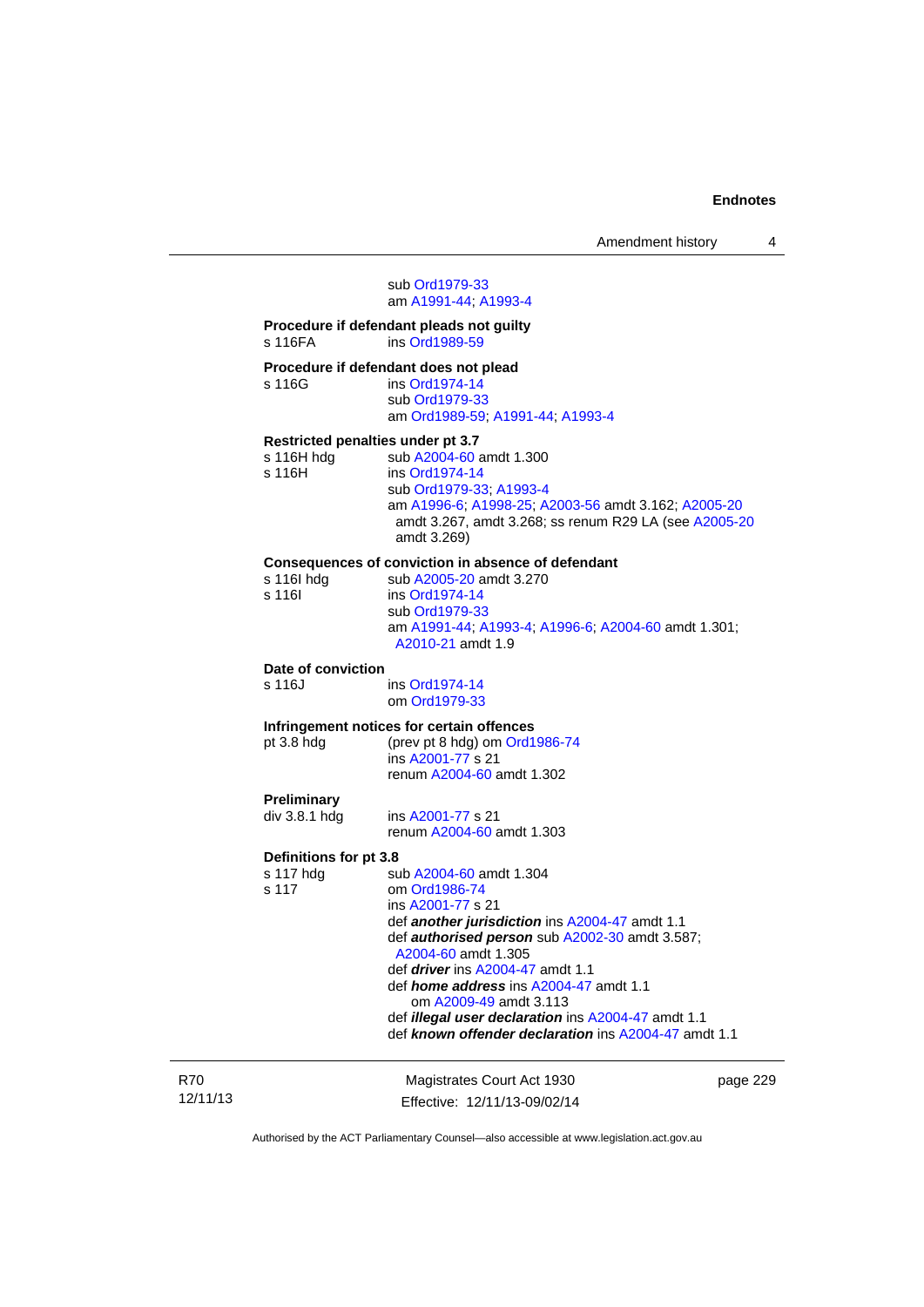4 Amendment history

 def *registered* ins [A2004-47](http://www.legislation.act.gov.au/a/2004-47) amdt 1.1 def *registered operator* ins [A2004-47](http://www.legislation.act.gov.au/a/2004-47) amdt 1.1 om [A2005-20](http://www.legislation.act.gov.au/a/2005-20) amdt 3.271 def *responsible person* ins [A2004-47](http://www.legislation.act.gov.au/a/2004-47) amdt 1.1 def *sold vehicle declaration* ins [A2004-47](http://www.legislation.act.gov.au/a/2004-47) amdt 1.1 def *trader's plate* ins [A2004-47](http://www.legislation.act.gov.au/a/2004-47) amdt 1.1 om [A2005-20](http://www.legislation.act.gov.au/a/2005-20) amdt 3.271 def *unknown offender declaration* ins [A2004-47](http://www.legislation.act.gov.au/a/2004-47) amdt 1.1 def *vehicle* ins [A2004-47](http://www.legislation.act.gov.au/a/2004-47) amdt 1.1 def *vehicle related offence* ins [A2004-47](http://www.legislation.act.gov.au/a/2004-47) amdt 1.1 **Purpose and effect of pt 3.8**<br>s 118 hdg sub A2004 sub [A2004-60](http://www.legislation.act.gov.au/a/2004-60) amdt 1.306 s 118 om [Ord1986-74](http://www.legislation.act.gov.au/a/1986-74) ins [A2001-77](http://www.legislation.act.gov.au/a/2001-77) s 21 **Regulations about infringement notice offences**  s 119 om [Ord1986-74](http://www.legislation.act.gov.au/a/1986-74) ins [A2001-77](http://www.legislation.act.gov.au/a/2001-77) s 21 am [A2003-2](http://www.legislation.act.gov.au/a/2003-2) s 70 **Infringement and reminder notices**  div 3.8.2 hdg (prev div 8.2 hdg) ins [A2001-77](http://www.legislation.act.gov.au/a/2001-77) s 21 renum [A2004-60](http://www.legislation.act.gov.au/a/2004-60) amdt 1.307 **Service of infringement notices**  s 120 om [Ord1986-74](http://www.legislation.act.gov.au/a/1986-74) ins [A2001-77](http://www.legislation.act.gov.au/a/2001-77) s 21 am [A2004-42](http://www.legislation.act.gov.au/a/2004-42) amdt 1.8, amdt 1.9 sub [A2004-47](http://www.legislation.act.gov.au/a/2004-47) amdt 1.2 am [A2008-6](http://www.legislation.act.gov.au/a/2008-6) s 18; ss renum R40 LA **Contents of infringement notices**  s 121 om [Ord1986-74](http://www.legislation.act.gov.au/a/1986-74) ins [A2001-77](http://www.legislation.act.gov.au/a/2001-77) s 21 **Additional information in infringement notices**  s 122 om [Ord1986-74](http://www.legislation.act.gov.au/a/1986-74) ins [A2001-77](http://www.legislation.act.gov.au/a/2001-77) s 21 **Time for payment of infringement notice penalty**  s 123 sub [Ord1937-28](http://www.legislation.act.gov.au/a/1937-28) om [Ord1986-74](http://www.legislation.act.gov.au/a/1986-74) ins [A2001-77](http://www.legislation.act.gov.au/a/2001-77) s 21 **Extension of time to pay penalty**  s 124 om [Ord1986-74](http://www.legislation.act.gov.au/a/1986-74) ins [A2001-77](http://www.legislation.act.gov.au/a/2001-77) s 21

page 230 Magistrates Court Act 1930 Effective: 12/11/13-09/02/14

R70 12/11/13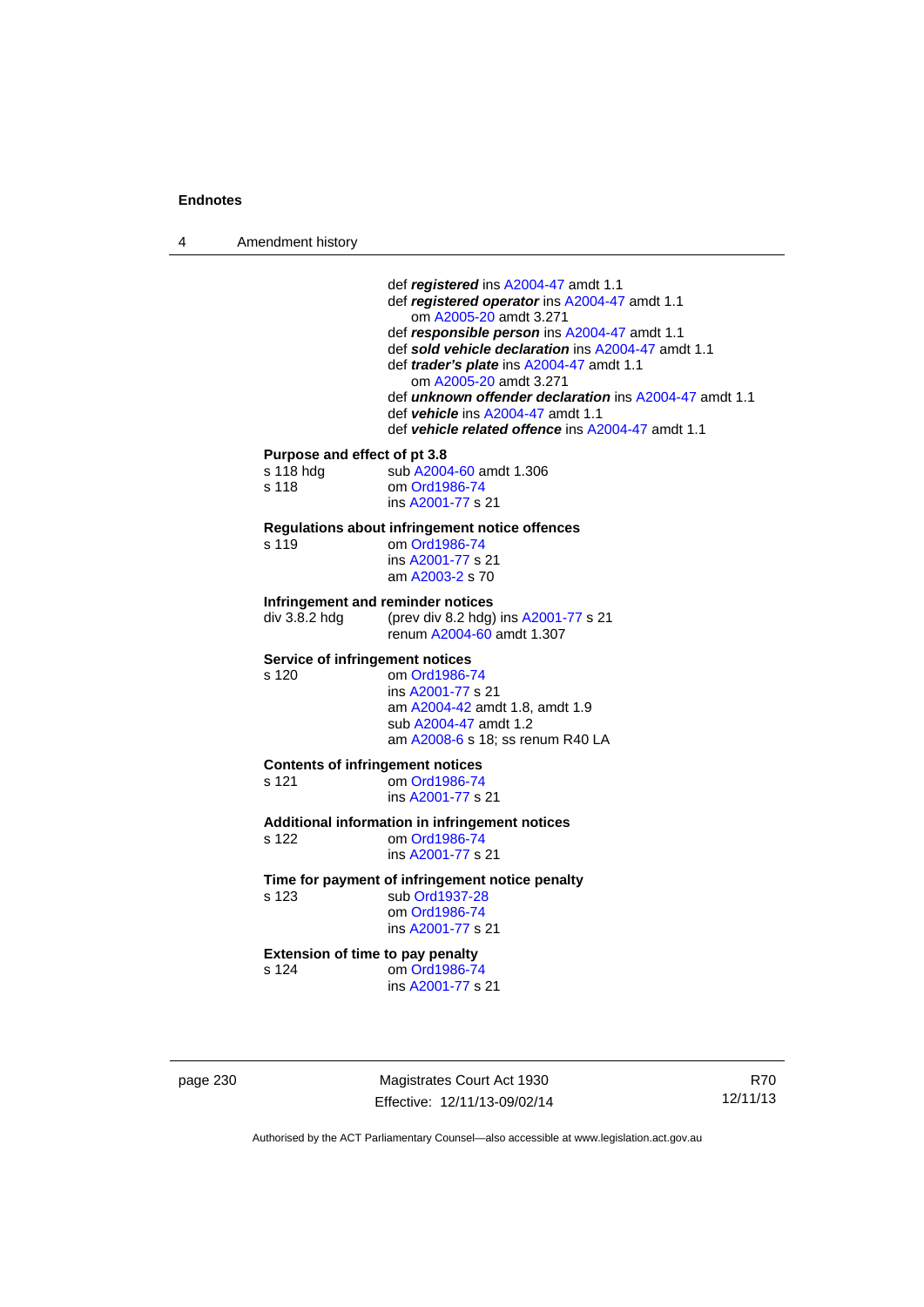Amendment history 4

## **Effect of payment of infringement notice penalty**

| am Ord1937-28     |
|-------------------|
| om Ord1986-74     |
| ins A2001-77 s 21 |
|                   |

#### **Application for withdrawal of infringement notice**

| s 126 | om Ord1986-74     |
|-------|-------------------|
|       | ins A2001-77 s 21 |

# **Withdrawal of infringement notice**

s 127

s 126

| <b>SUD ORT 937-28</b> |
|-----------------------|
| om Ord1986-74         |
| ins A2001-77 s 21     |
|                       |

#### **Guidelines about withdrawal of infringement notices**  s 128

| s 128 | am Ord1937-28          |
|-------|------------------------|
|       | om Ord1986-74          |
|       | ins A2001-77 s 21      |
|       | am A2011-28 amdt 3.178 |

#### **Reminder notices**

s 129 sub [Ord1967-1](http://www.legislation.act.gov.au/a/1967-1)

 am [Ord1980-4](http://www.legislation.act.gov.au/a/1980-4) om [Ord1986-74](http://www.legislation.act.gov.au/a/1986-74) ins [A2001-77](http://www.legislation.act.gov.au/a/2001-77) s 21

# **Contents of reminder notices**

s 130 om [Ord1986-74](http://www.legislation.act.gov.au/a/1986-74) ins [A2001-77](http://www.legislation.act.gov.au/a/2001-77) s 21

# **Additional information in reminder notices**

om [Ord1986-74](http://www.legislation.act.gov.au/a/1986-74) ins [A2001-77](http://www.legislation.act.gov.au/a/2001-77) s 21

#### **Additional provisions for vehicle-related offences**

div 3.8.3 hdg (prev div 8.2A hdg) ins [A2004-47](http://www.legislation.act.gov.au/a/2004-47) amdt 1.3 renum R26 LA

**Meaning of** *infringement notice*

s 131A ins [A2004-47](http://www.legislation.act.gov.au/a/2004-47) amdt 1.3

# **Service of infringement notice on responsible person for vehicles**

 $ins$  [A2004-47](http://www.legislation.act.gov.au/a/2004-47) amdt 1.3 am [A2004-42](http://www.legislation.act.gov.au/a/2004-42) amdt 1.10; ss renum R25 LA (see [A2004-60](http://www.legislation.act.gov.au/a/2004-60) amdt 1.11)

# **Liability for vehicle-related offences**

s 131C ins [A2004-47](http://www.legislation.act.gov.au/a/2004-47) amdt 1.3

#### **Illegal user declarations**

s 131D ins [A2004-47](http://www.legislation.act.gov.au/a/2004-47) amdt 1.3

R70 12/11/13

Magistrates Court Act 1930 Effective: 12/11/13-09/02/14 page 231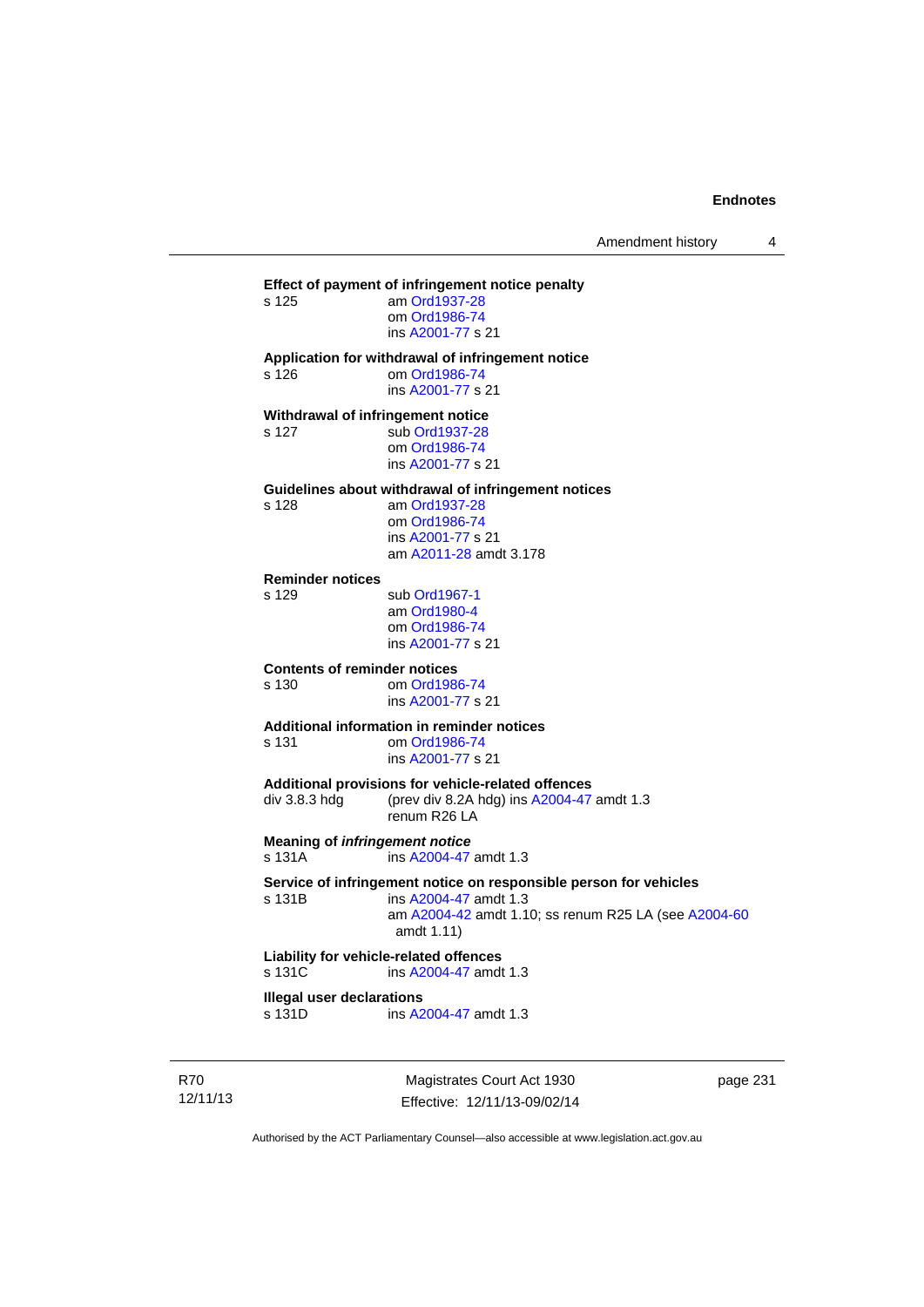| 4 | Amendment history |  |
|---|-------------------|--|
|---|-------------------|--|

**Known offender declarations**<br>s 131E ins A2004-4 ins [A2004-47](http://www.legislation.act.gov.au/a/2004-47) amdt 1.3 **Sold vehicle declarations**  ins [A2004-47](http://www.legislation.act.gov.au/a/2004-47) amdt 1.3 **Unknown offender declarations**  s 131G **ins A2004-47** amdt 1.3 **Disputing liability for infringement notices**  div 3.8.4 hdg (prev div 8.3 hdg) ins [A2001-77](http://www.legislation.act.gov.au/a/2001-77) s 21 sub and renum [A2004-60](http://www.legislation.act.gov.au/a/2004-60) amdt 1.308 and R26 LA **Disputing liability for infringement notice offence**  s 132 am [Ord1967-1;](http://www.legislation.act.gov.au/a/1967-1) [Ord1969-12](http://www.legislation.act.gov.au/a/1969-12); [Ord1977-4](http://www.legislation.act.gov.au/a/1977-4) om [Ord1986-74](http://www.legislation.act.gov.au/a/1986-74) ins [A2001-77](http://www.legislation.act.gov.au/a/2001-77) s 21 **Extension of time to dispute liability**  s 133 am [Ord1937-28](http://www.legislation.act.gov.au/a/1937-28) om [Ord1986-74](http://www.legislation.act.gov.au/a/1986-74) ins [A2001-77](http://www.legislation.act.gov.au/a/2001-77) s 21 **Procedure if liability disputed**  s 134 ins [A2001-77](http://www.legislation.act.gov.au/a/2001-77) s 21 am [A2004-42](http://www.legislation.act.gov.au/a/2004-42) amdt 1.12 **Infringement notices—other provisions**  div 3.8.5 hdg (prev div 8.4 hdg) ins [A2001-77](http://www.legislation.act.gov.au/a/2001-77) s 21 sub and renum [A2004-60](http://www.legislation.act.gov.au/a/2004-60) amdt 1.309 and R26 LA **Authorised people for infringement notice offences**  s 134A ins [Ord1968-25](http://www.legislation.act.gov.au/a/1968-25) om [Ord1986-74](http://www.legislation.act.gov.au/a/1986-74) ins [A2002-30](http://www.legislation.act.gov.au/a/2002-30) amdt 3.588 **Money recovered by infant or person of unsound mind**  s 134B ins [Ord1968-25](http://www.legislation.act.gov.au/a/1968-25) am [Ord1978-46](http://www.legislation.act.gov.au/a/1978-46) om [Ord1986-74](http://www.legislation.act.gov.au/a/1986-74) **Delegation of administering authority's functions**  s 135 am [Ord1937-28](http://www.legislation.act.gov.au/a/1937-28) om [Ord1986-74](http://www.legislation.act.gov.au/a/1986-74) ins [A2001-77](http://www.legislation.act.gov.au/a/2001-77) s 21 sub [A2002-30](http://www.legislation.act.gov.au/a/2002-30) amdt 3.589 **Evidentiary certificates**  om [Ord1986-74](http://www.legislation.act.gov.au/a/1986-74) ins [A2001-77](http://www.legislation.act.gov.au/a/2001-77) s 21

page 232 Magistrates Court Act 1930 Effective: 12/11/13-09/02/14

R70 12/11/13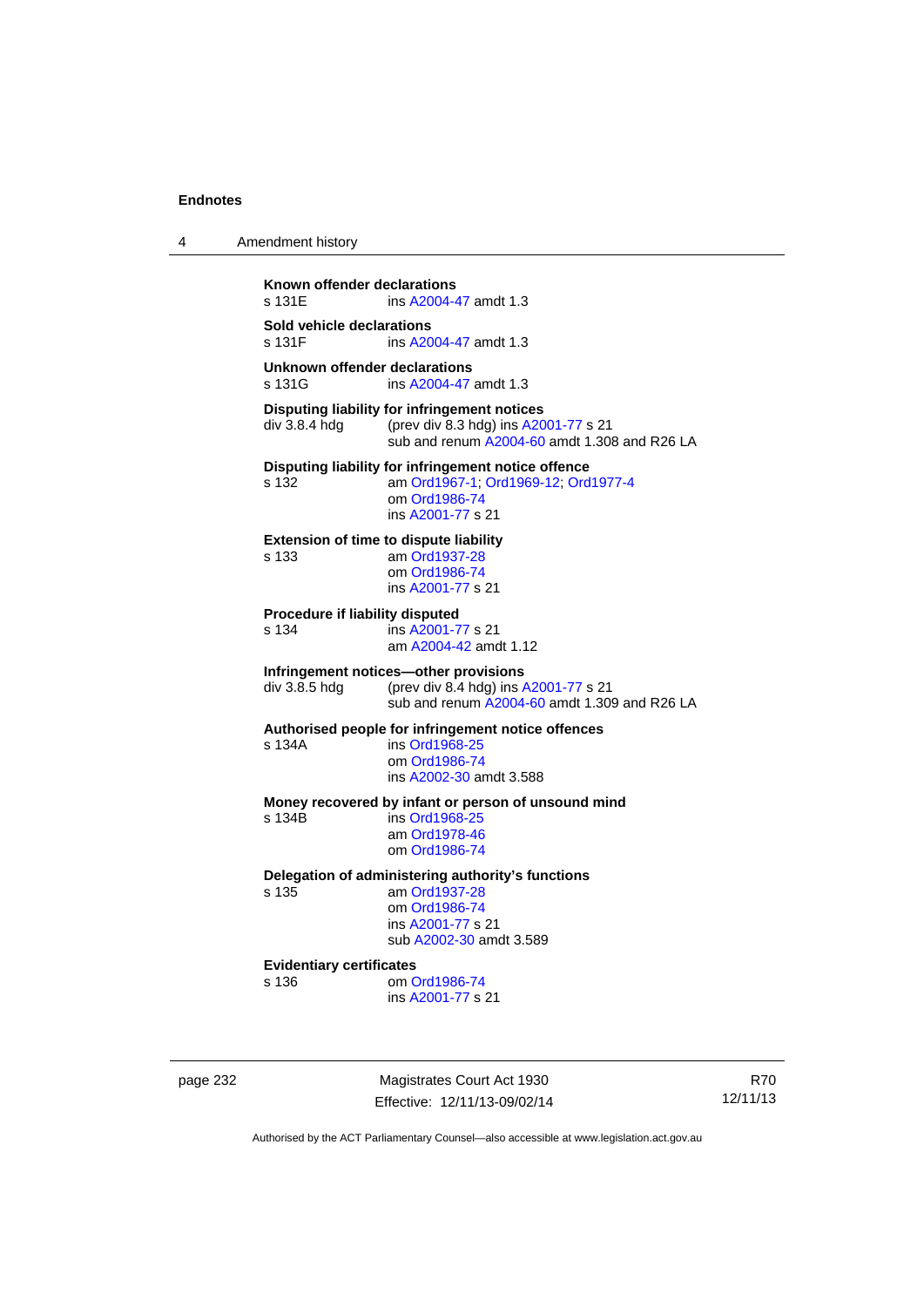**Default summons**  om [Ord1986-74](http://www.legislation.act.gov.au/a/1986-74) **Service of default summons**  s 138 om [Ord1986-74](http://www.legislation.act.gov.au/a/1986-74) **Ground of defence to be in writing lodged with the clerk s 139 am Ord1937-28; Ord1958-12; Ord1970-**am [Ord1937-28](http://www.legislation.act.gov.au/a/1937-28); [Ord1958-12;](http://www.legislation.act.gov.au/a/1958-12) [Ord1970-15](http://www.legislation.act.gov.au/a/1970-15) om [Ord1986-74](http://www.legislation.act.gov.au/a/1986-74) **Trial**  s 140 am [Ord1958-12](http://www.legislation.act.gov.au/a/1958-12); [Ord1970-15](http://www.legislation.act.gov.au/a/1970-15) om [Ord1986-74](http://www.legislation.act.gov.au/a/1986-74) **Enforcement of criminal decisions**  pt 3.9 hdg (prev pt 9 hdg) sub and renum [A2004-60](http://www.legislation.act.gov.au/a/2004-60) amdt 1.310 **Enforcement of criminal decisions—general**  div 3.9.1 hdg (prev pt 9 div 1 hdg) renum R8 LA sub and renum [A2004-60](http://www.legislation.act.gov.au/a/2004-60) amdt 1.311 **Minute of decision and notice to defendant**  s 141 am [Ord1972-37](http://www.legislation.act.gov.au/a/1972-37); [Ord1990-5](http://www.legislation.act.gov.au/a/alt_ord1990-5); [A1991-44](http://www.legislation.act.gov.au/a/1991-44); [A1993-4](http://www.legislation.act.gov.au/a/1993-4); [A1996-6](http://www.legislation.act.gov.au/a/1996-6); [A1996-68;](http://www.legislation.act.gov.au/a/1996-68) [A1998-25](http://www.legislation.act.gov.au/a/1998-25); [A1999-91](http://www.legislation.act.gov.au/a/1999-91) sch 2; ss renum R10 LA; [A2006-23](http://www.legislation.act.gov.au/a/2006-23) amdts 1.235, 1.236; [A2006-40](http://www.legislation.act.gov.au/a/2006-40) amdt 2.143; [A2007-44](http://www.legislation.act.gov.au/a/2007-44) amdt 1.2; [A2010-21](http://www.legislation.act.gov.au/a/2010-21) amdt 1.10; [A2011-22](http://www.legislation.act.gov.au/a/2011-22) amdt 1.311; [A2011-48](http://www.legislation.act.gov.au/a/2011-48) amdt 1.38 **Formal convictions and orders**<br>s 142 am Ord1937 am [Ord1937-28](http://www.legislation.act.gov.au/a/1937-28); [A1991-44;](http://www.legislation.act.gov.au/a/1991-44) [A2005-20](http://www.legislation.act.gov.au/a/2005-20) amdt 3.272; [A2006-40](http://www.legislation.act.gov.au/a/2006-40) amdt 2.144 **Consequences if information dismissed**  s 143 am [Ord1986-74](http://www.legislation.act.gov.au/a/1986-74); [A1991-44](http://www.legislation.act.gov.au/a/1991-44) sub [A2005-20](http://www.legislation.act.gov.au/a/2005-20) amdt 3.273 **Copies of informations and other documents**  s 144 sub [Ord1967-1](http://www.legislation.act.gov.au/a/1967-1) am [Ord1980-10](http://www.legislation.act.gov.au/a/1980-10); [Ord1986-74;](http://www.legislation.act.gov.au/a/1986-74) [A1991-38](http://www.legislation.act.gov.au/a/1991-38); [A1991-44](http://www.legislation.act.gov.au/a/1991-44); [A1994-4](http://www.legislation.act.gov.au/a/1994-4); [A2006-23](http://www.legislation.act.gov.au/a/2006-23) amdt 1.237 **Imprisonment in first instance**  s 145 am [A1996-6](http://www.legislation.act.gov.au/a/1996-6) om [A2006-23](http://www.legislation.act.gov.au/a/2006-23) amdt 1.238 **Enforcement of fines**  div  $3.9.2$  hdg (prev pt 9 div 2 hdg) sub  $A1994-61$  am [A1998-25](http://www.legislation.act.gov.au/a/1998-25) renum as div 9.2 hdg R8 LA renum [A2004-60](http://www.legislation.act.gov.au/a/2004-60) amdt 1.312 om [A2010-21](http://www.legislation.act.gov.au/a/2010-21) amdt 1.11

R70 12/11/13

Magistrates Court Act 1930 Effective: 12/11/13-09/02/14 page 233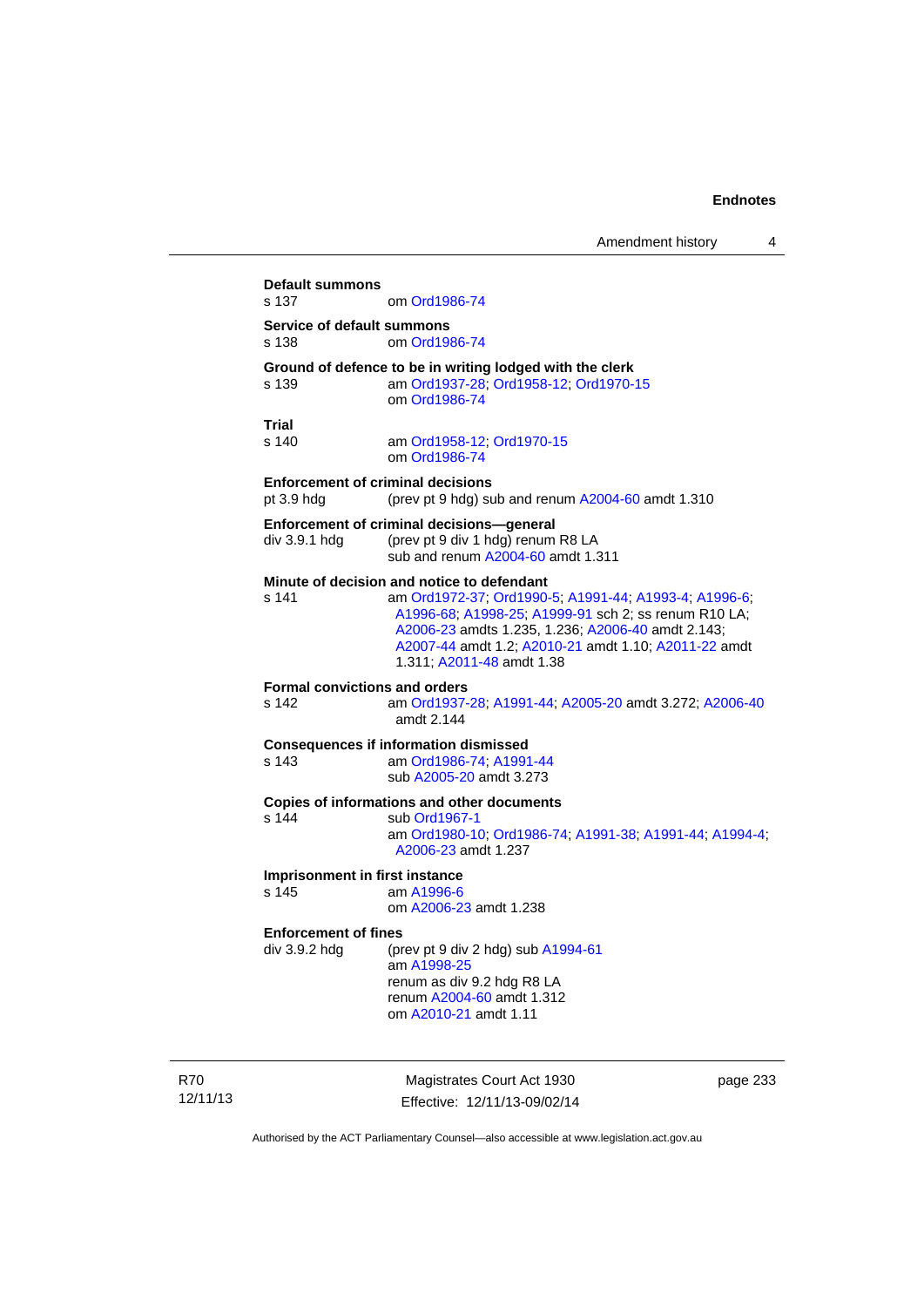4 Amendment history

# **Definitions for div 3.9.2**

|                                                | s 146 hdg              | sub A2004-60 amdt 1.313                               |
|------------------------------------------------|------------------------|-------------------------------------------------------|
|                                                | s 146                  | om Ord1986-57                                         |
|                                                |                        | ins Ord1989-60                                        |
|                                                |                        | sub A1991-112                                         |
|                                                |                        | am A2006-23 amdt 1.239                                |
|                                                |                        | om A2010-21 amdt 1.11                                 |
|                                                |                        | def chief police officer ins A1998-25 s 8             |
|                                                |                        | om A2004-60 amdt 1.314                                |
|                                                |                        | def <i>default notice</i> ins A1998-25 s 8            |
|                                                |                        | om A2010-21 amdt 1.11                                 |
|                                                |                        | def <i>fine</i> ins A1998-25 s 8                      |
|                                                |                        | am A1999-91 sch 2; A2005-20 amdt 3.274; A2006-23      |
|                                                |                        | amdt 1.240, amdt 1.241; A2007-44 amdt 1.3; pars renum |
|                                                |                        | <b>R39 LA</b>                                         |
|                                                |                        | om A2010-21 amdt 1.11                                 |
|                                                |                        | def <i>fine defaulter</i> ins A1998-25 s 8            |
|                                                |                        | om A2010-21 amdt 1.11                                 |
|                                                |                        | def government agency ins A1998-25 s 8                |
|                                                |                        | am A2005-20 amdt 3.275                                |
|                                                |                        | om A2010-21 amdt 1.11                                 |
|                                                |                        | def outstanding fine ins A1998-25 s 8                 |
|                                                |                        | sub A2005-20 amdt 3.276                               |
|                                                |                        | om A2010-21 amdt 1.11                                 |
|                                                |                        | def <i>parking offence</i> om A1998-25 s 8            |
|                                                |                        | def penalty notice ins A1998-25 s 8                   |
|                                                |                        | om A2010-21 amdt 1.11                                 |
|                                                |                        | def Territory entity ins A1998-25 s 8                 |
|                                                |                        | sub A2004-60 amdt 1.315                               |
|                                                |                        | om A2010-21 amdt 1.11                                 |
|                                                |                        | def <i>traffic offence</i> am A1993-4 s 21            |
|                                                |                        | om A1998-25 s 8                                       |
| No imprisonment for breach of reparation order |                        |                                                       |
|                                                | s 146A                 | ins ord A1990-1                                       |
|                                                |                        | am A1996-6                                            |
|                                                |                        | om A1998-25                                           |
|                                                | <b>Payment of fine</b> |                                                       |
|                                                | s 147                  | am Ord1968-25; Ord1977-34; Ord1986-74; Ord1989-60;    |
|                                                |                        | Ord1990-5, A1991-112, A1992-23, A1993-4, A1994-4,     |
|                                                |                        | A1994-45, A1994-61, A1995-46                          |
|                                                |                        | sub A1998-25                                          |
|                                                |                        | om A2010-21 amdt 1.11                                 |
|                                                |                        |                                                       |
|                                                |                        |                                                       |

page 234 Magistrates Court Act 1930 Effective: 12/11/13-09/02/14

R70 12/11/13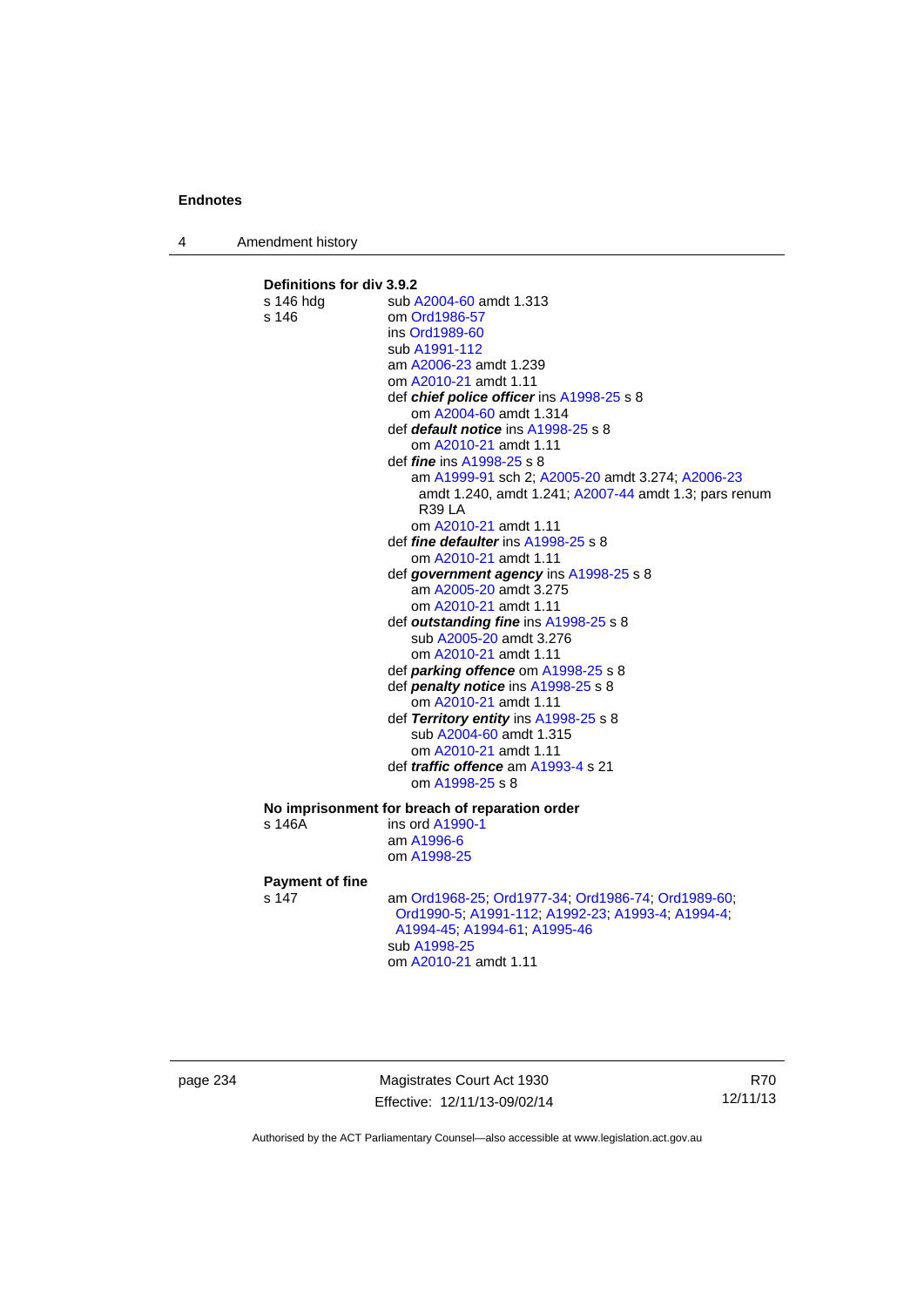Amendment history 4

# **Notice of address etc**  ins [Ord1989-60](http://www.legislation.act.gov.au/a/1989-60) am [A1991-44](http://www.legislation.act.gov.au/a/1991-44); [A1991-112](http://www.legislation.act.gov.au/a/1991-112); [A1993-48](http://www.legislation.act.gov.au/a/1993-48) sub [A1998-25](http://www.legislation.act.gov.au/a/1998-25) om [A2010-21](http://www.legislation.act.gov.au/a/2010-21) amdt 1.11 **Access to particulars of address**  s 147B ins [A1998-25](http://www.legislation.act.gov.au/a/1998-25) sub [A2007-8](http://www.legislation.act.gov.au/a/2007-8) amdt 1.14 om [A2010-21](http://www.legislation.act.gov.au/a/2010-21) amdt 1.11 **Doubtful service**  ins [A1998-25](http://www.legislation.act.gov.au/a/1998-25) om [A2010-21](http://www.legislation.act.gov.au/a/2010-21) amdt 1.11 **Court may allow time to pay**  s 148 am [Ord1974-14](http://www.legislation.act.gov.au/a/1974-14); [Ord1979-33](http://www.legislation.act.gov.au/a/1979-33); [A1991-44](http://www.legislation.act.gov.au/a/1991-44); [A1998-25](http://www.legislation.act.gov.au/a/1998-25); ss renum R10 LA; [A2005-20](http://www.legislation.act.gov.au/a/2005-20) amdt 3.277 om [A2010-21](http://www.legislation.act.gov.au/a/2010-21) amdt 1.11 **Penalty notice**  s 149 om [Ord1986-74](http://www.legislation.act.gov.au/a/1986-74) ins [A1998-25](http://www.legislation.act.gov.au/a/1998-25) om [A2010-21](http://www.legislation.act.gov.au/a/2010-21) amdt 1.11 **Default**  am [Ord1974-14](http://www.legislation.act.gov.au/a/1974-14); [Ord1977-34](http://www.legislation.act.gov.au/a/1977-34); [Ord1979-33](http://www.legislation.act.gov.au/a/1979-33); [Ord1986-74](http://www.legislation.act.gov.au/a/1986-74); [Ord1989-60](http://www.legislation.act.gov.au/a/1989-60); [A1991-112](http://www.legislation.act.gov.au/a/1991-112); [A1993-4](http://www.legislation.act.gov.au/a/1993-4); [A1999-79](http://www.legislation.act.gov.au/a/1999-79) s 5 sch 3 sub [A1998-25](http://www.legislation.act.gov.au/a/1998-25) am [A2004-60](http://www.legislation.act.gov.au/a/2004-60) amdt 1.316 om [A2010-21](http://www.legislation.act.gov.au/a/2010-21) amdt 1.11 **Parking offences—further orders in respect of natural persons**  s 150A ins [Ord1989-60](http://www.legislation.act.gov.au/a/1989-60) am [A1991-44](http://www.legislation.act.gov.au/a/1991-44); [A1991-112](http://www.legislation.act.gov.au/a/1991-112); [A1993-48](http://www.legislation.act.gov.au/a/1993-48) om [A1998-25](http://www.legislation.act.gov.au/a/1998-25) **Parking offences—further orders in respect of bodies corporate**  ins [Ord1989-60](http://www.legislation.act.gov.au/a/1989-60) am [A1991-44](http://www.legislation.act.gov.au/a/1991-44); [A1991-112](http://www.legislation.act.gov.au/a/1991-112); [A1993-48](http://www.legislation.act.gov.au/a/1993-48); [A1994-61](http://www.legislation.act.gov.au/a/1994-61) om [A1998-25](http://www.legislation.act.gov.au/a/1998-25) **Further orders—service**  s 150C ins [Ord1989-60](http://www.legislation.act.gov.au/a/1989-60) am [A1991-44](http://www.legislation.act.gov.au/a/1991-44) om [A1998-25](http://www.legislation.act.gov.au/a/1998-25) **Default notice**  orig s 151 renum as s 185 ins [A1998-25](http://www.legislation.act.gov.au/a/1998-25) om [A2010-21](http://www.legislation.act.gov.au/a/2010-21) amdt 1.11

R70 12/11/13

Magistrates Court Act 1930 Effective: 12/11/13-09/02/14 page 235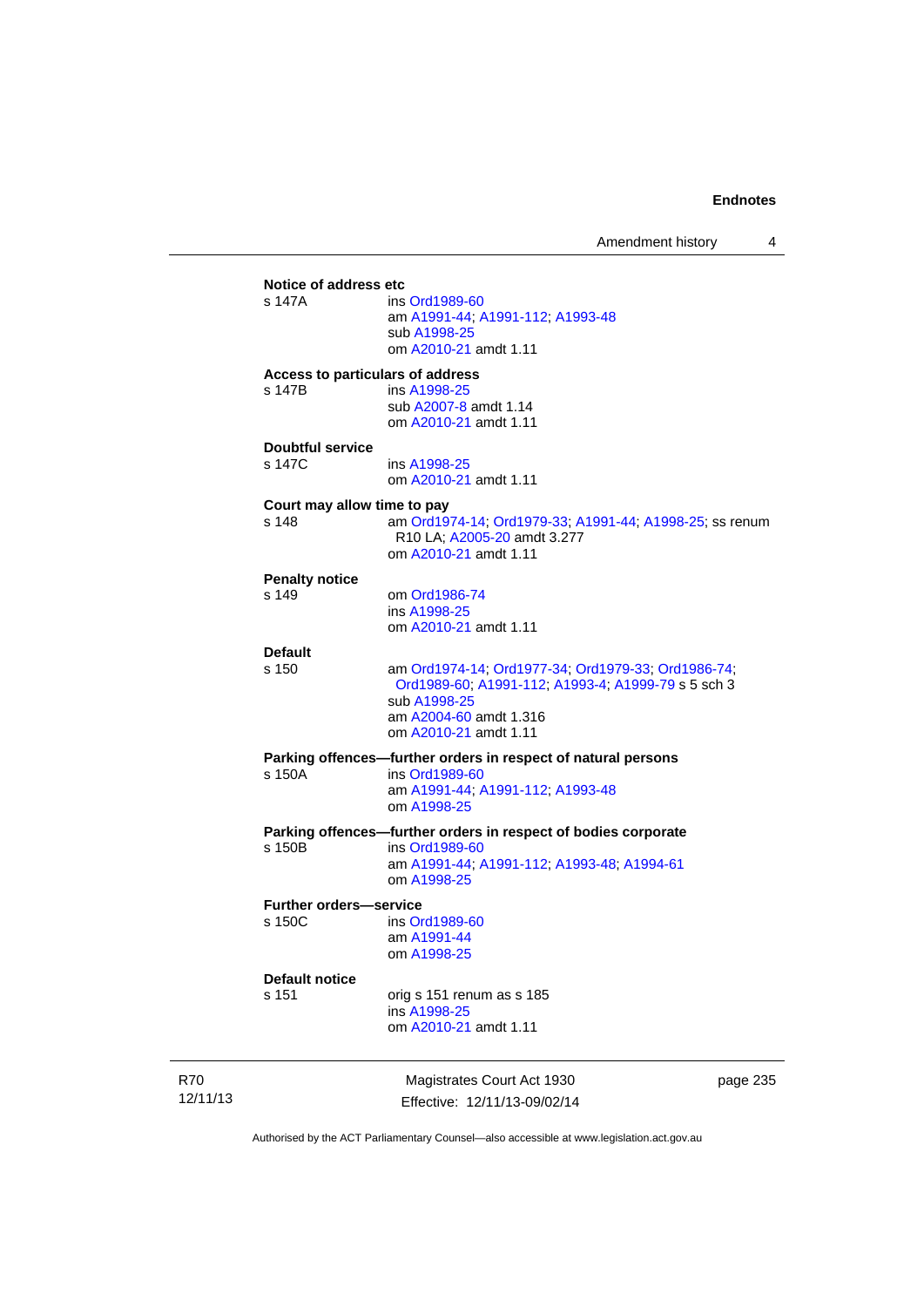4 Amendment history

| <b>Special arrangements</b><br>$s$ 152         | orig s 152 renum as s 186<br>ins A1998-25<br>am A2006-23 amdt 1.242; A2008-19 amdt 1.86<br>om A2010-21 amdt 1.11                                                                                               |
|------------------------------------------------|----------------------------------------------------------------------------------------------------------------------------------------------------------------------------------------------------------------|
| s 153                                          | Notice for suspension of driver licence etc<br>am Ord1937-28; Ord1940-22; Ord1989-60; A1991-44<br>om A1998-25<br>sub A1999-79 s 5 sch 3<br>am A2006-23 amdt 1.243; A2008-19 amdt 1.87<br>om A2010-21 amdt 1.11 |
| s 153A                                         | Parking offences-instalment payments<br>ins Ord1989-60<br>am A1991-44<br>om A1998-25                                                                                                                           |
| s 153B                                         | Consequence of non-compliance with certain orders<br>ins Ord1989-60<br>am A1991-44<br>om A1998-25                                                                                                              |
| <b>Part payments</b><br>s 153C                 | ins Ord1989-60<br>am A1991-44<br>om A1998-25                                                                                                                                                                   |
| <b>Access to personal information</b><br>s 154 | orig s 154 renum as s 187<br>ins A1998-25<br>sub A2007-8 amdt 1.15<br>om A2010-21 amdt 1.11                                                                                                                    |
| s 154A                                         | Ascertainment of capacity to pay fine<br>ins A1998-25<br>am A2004-60 amdts 1.317-1.320<br>reloc to Magistrates Court Rules 1932, pt 4 as rule 18 by<br>A2004-60 amdt 1.321                                     |
| s 154B                                         | Garnishee orders and writs of execution<br>ins A1998-25<br>am A2004-60 amdt 1.322, amdt 1.323<br>reloc to Magistrates Court Rules 1932, pt 4 as rule 19 by<br>A2004-60 amdt 1.324                              |

page 236 Magistrates Court Act 1930 Effective: 12/11/13-09/02/14

R70 12/11/13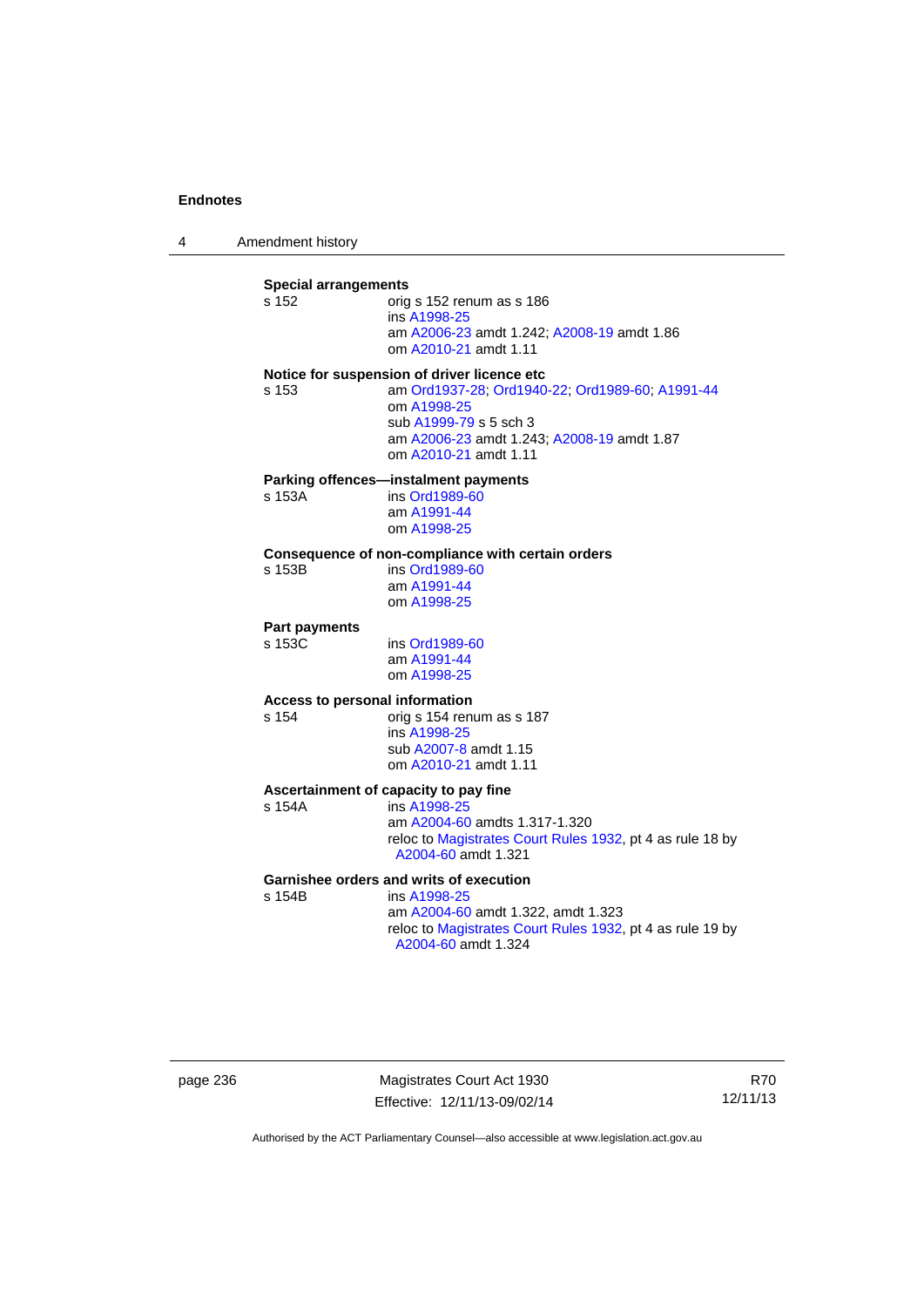| s 154C hdg<br>s 154C                         | Application of Magistrates Court (Civil Jurisdiction) Rules, pt 19<br>sub A2004-60 amdt 1.325<br>ins A1998-25<br>am A2004-60 amdts 1.326-1.334<br>reloc to Magistrates Court Rules 1932, pt 4 as rule 20 by<br>A2004-60 amdt 1.335 |          |
|----------------------------------------------|------------------------------------------------------------------------------------------------------------------------------------------------------------------------------------------------------------------------------------|----------|
| Fine defaulters-imprisonment<br>s 154D       | ins A1998-25<br>sub A2006-23 amdt 1.244<br>am A2007-15 amdt 1.27; A2007-44 amdt 1.4; A2008-19<br>amdt 1.88<br>om A2010-21 amdt 1.11                                                                                                |          |
| Young fine defaulters<br>s 154E              | ins A2008-19 amdt 1.89<br>om A2010-21 amdt 1.11                                                                                                                                                                                    |          |
| s 154F                                       | Young fine defaulters-no capacity to pay<br>ins A2008-19 amdt 1.89<br>om A2010-21 amdt 1.11                                                                                                                                        |          |
| s 155 hdg<br>s 155                           | Fine amounts to be paid to registrar<br>am A1991-44<br>am A1991-44<br>sub A2005-20 amdt 3.278<br>om A2006-23 amdt 1.244                                                                                                            |          |
| s 155A hdg<br>s 155A                         | Costs to be paid to clerk by registrar of motor vehicles<br>am A1991-44<br>ins Ord1989-60<br>am A1991-44; A1991-112<br>om A1998-25                                                                                                 |          |
| <b>Execution to stop on payment</b><br>s 156 | am Ord1977-34<br>sub A2005-20 amdt 3.278<br>om A2006-23 amdt 1.244                                                                                                                                                                 |          |
| s 157                                        | Outstanding fine discharged by payment<br>am Ord1976-42; Ord1977-34; A1991-44; A1998-25; A2004-60<br>amdt 1.336<br>sub A2006-23 amdt 1.244<br>am A2008-19 amdt 1.90<br>om A2010-21 amdt 1.11                                       |          |
|                                              | Magistrates Court Act 1930                                                                                                                                                                                                         | page 237 |

Authorised by the ACT Parliamentary Counsel—also accessible at www.legislation.act.gov.au

Effective: 12/11/13-09/02/14

R70 12/11/13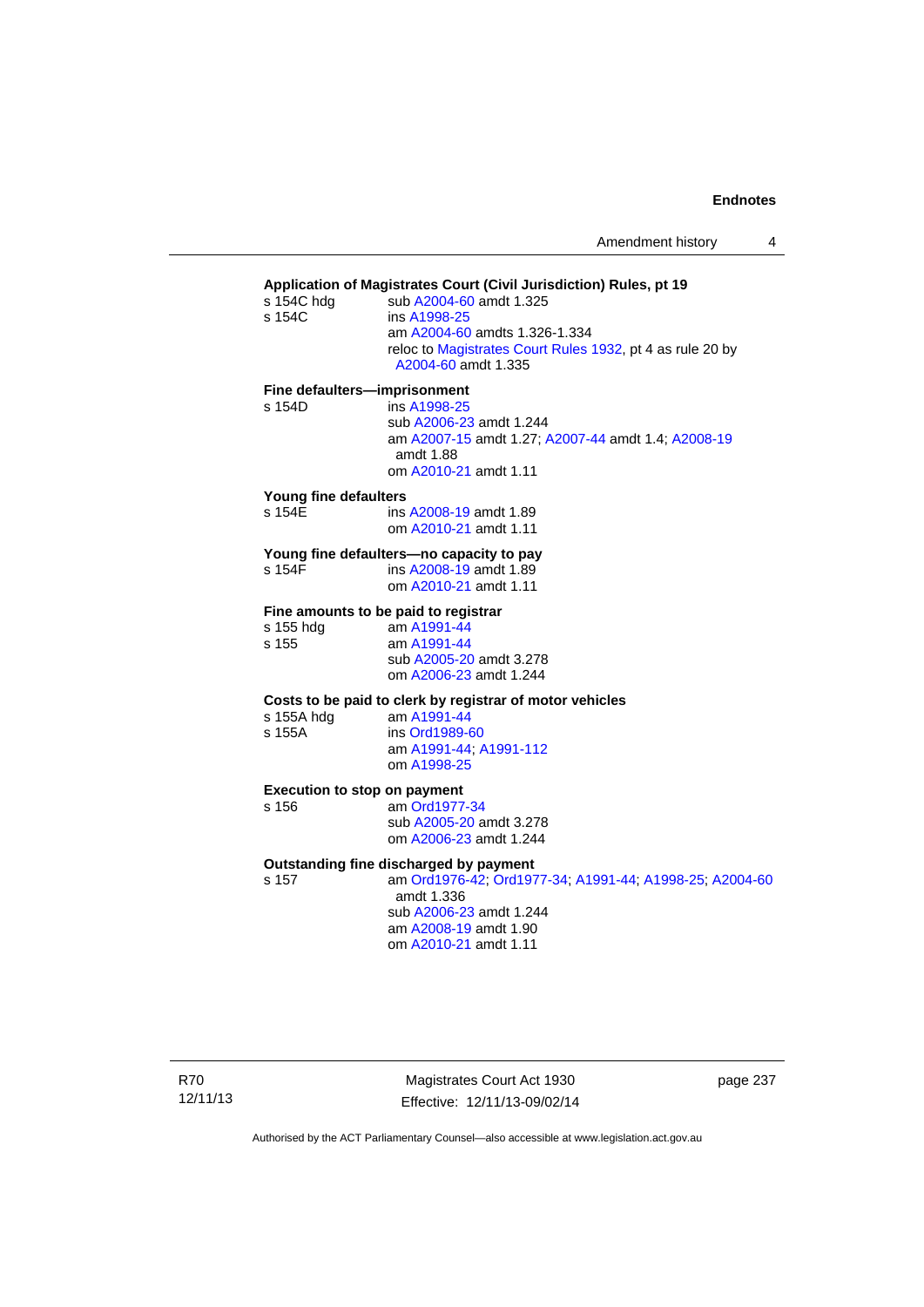4 Amendment history

### **Outstanding fine satisfied by imprisonment**  s 158 am [Ord1986-74](http://www.legislation.act.gov.au/a/1986-74); [A1991-44](http://www.legislation.act.gov.au/a/1991-44) om [A1994-61](http://www.legislation.act.gov.au/a/1994-61) ins [A1998-25](http://www.legislation.act.gov.au/a/1998-25) sub [A2006-23](http://www.legislation.act.gov.au/a/2006-23) amdt 1.244 am [A2007-15](http://www.legislation.act.gov.au/a/2007-15) amdt 1.28 om [A2010-21](http://www.legislation.act.gov.au/a/2010-21) amdt 1.11 **Outstanding fine satisfied by imprisonment—young fine defaulter**  s 158A ins [A2008-19](http://www.legislation.act.gov.au/a/2008-19) amdt 1.91 om [A2010-21](http://www.legislation.act.gov.au/a/2010-21) amdt 1.11 **Remission**  s 159 hdg am [A1991-44](http://www.legislation.act.gov.au/a/1991-44) s 159 am [A1991-44](http://www.legislation.act.gov.au/a/1991-44) om [A1994-61](http://www.legislation.act.gov.au/a/1994-61) ins [A1998-25](http://www.legislation.act.gov.au/a/1998-25) om [A2006-23](http://www.legislation.act.gov.au/a/2006-23) amdt 1.245 **Conviction or order quashed or set aside**  s 160 om [A1994-61](http://www.legislation.act.gov.au/a/1994-61) ins [A1998-25](http://www.legislation.act.gov.au/a/1998-25) am [A1999-79](http://www.legislation.act.gov.au/a/1999-79) s 5 sch 3 om [A2010-21](http://www.legislation.act.gov.au/a/2010-21) amdt 1.11 **Other enforcement provisions not affected**  s 161 am [Ord1986-74](http://www.legislation.act.gov.au/a/1986-74) om [A1994-61](http://www.legislation.act.gov.au/a/1994-61) ins [A1998-25](http://www.legislation.act.gov.au/a/1998-25) om [A2010-21](http://www.legislation.act.gov.au/a/2010-21) amdt 1.11 **Procedure on execution**  s 162 am [Ord1953-14](http://www.legislation.act.gov.au/a/1953-14); [Ord1967-1](http://www.legislation.act.gov.au/a/1967-1); [A1991-44](http://www.legislation.act.gov.au/a/1991-44); [A1994-81](http://www.legislation.act.gov.au/a/1994-81) om [A1994-61](http://www.legislation.act.gov.au/a/1994-61) **Warrant of distress after appeal**  s 163 om [Ord1972-37](http://www.legislation.act.gov.au/a/1972-37) **Money, Australian notes and bank notes may be seized and choses in action may be seized, sued on and sold**  s 164 am [Ord1990-5](http://www.legislation.act.gov.au/a/alt_ord1990-5) om [A1994-61](http://www.legislation.act.gov.au/a/1994-61) **Time of application to be recorded**  s 165 am [Ord1953-14](http://www.legislation.act.gov.au/a/1953-14); [A1991-44](http://www.legislation.act.gov.au/a/1991-44) om [A1994-61](http://www.legislation.act.gov.au/a/1994-61) **Warrant of execution, when to be executed**<br>s 166 **am** Ord1967-1: A1994-81 am [Ord1967-1;](http://www.legislation.act.gov.au/a/1967-1) [A1994-81](http://www.legislation.act.gov.au/a/1994-81) om [A1994-61](http://www.legislation.act.gov.au/a/1994-61)

page 238 Magistrates Court Act 1930 Effective: 12/11/13-09/02/14

R70 12/11/13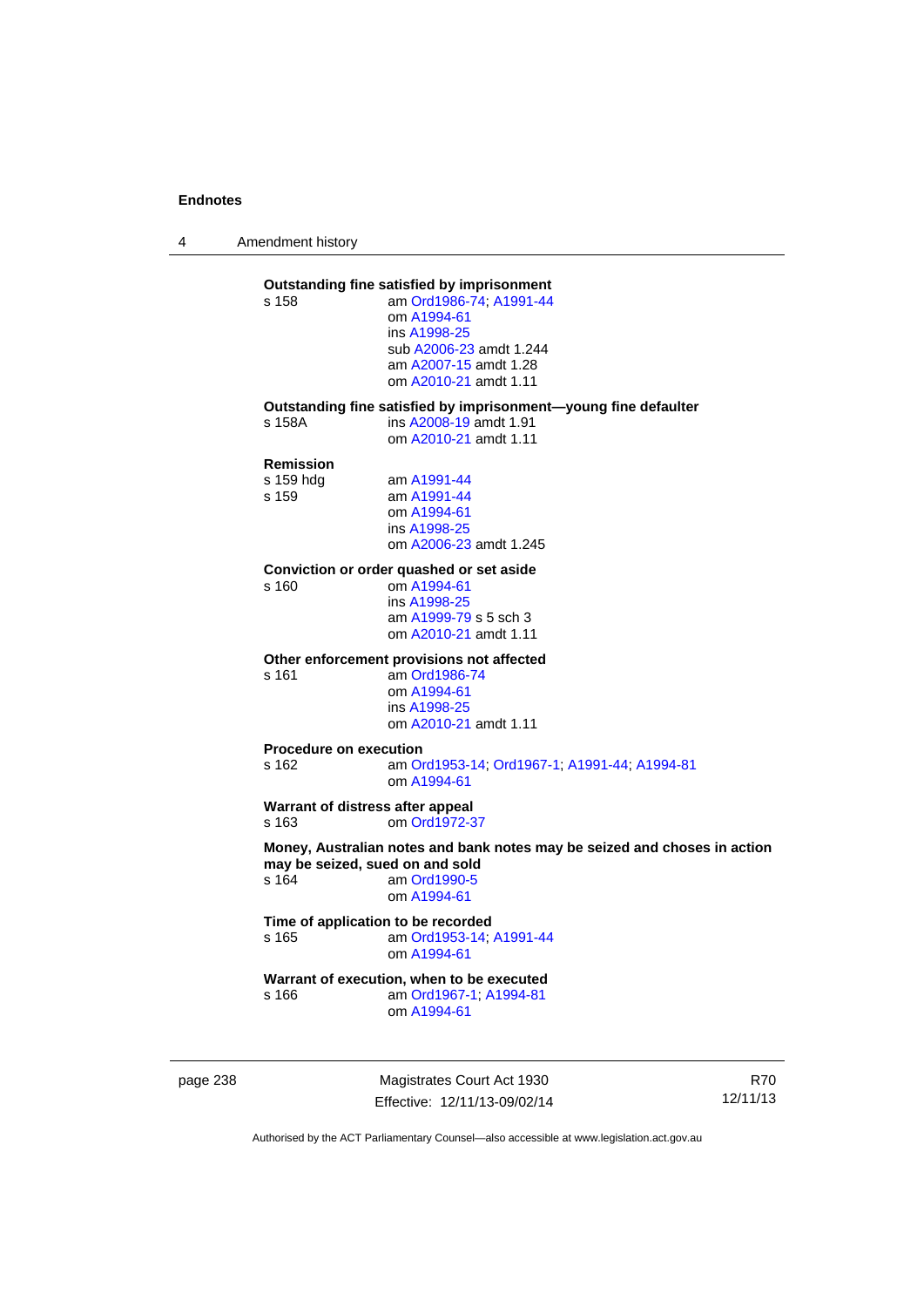Amendment history 4

| div 3.9.3 hdg                                  | Reciprocal enforcement of fines against bodies corporate<br>(prev pt 9 div 2A hdg) ins Ord1982-2<br>renum as div 9.2A hdg R8 LA<br>renum A2004-60 amdt 1.337                                                                |
|------------------------------------------------|-----------------------------------------------------------------------------------------------------------------------------------------------------------------------------------------------------------------------------|
| Definitions for div 3.9.3                      |                                                                                                                                                                                                                             |
| s 166A hdg<br>s 166A                           | sub A2004-60 amdt 1.338<br>ins Ord1982-2<br>def <i>fine</i> am A2005-20 amdt 3.279<br>def reciprocating court sub A2005-20 amdt 3.280<br>def relevant officer am A1991-44 s 7 and sch 1<br>def State am A2004-60 amdt 1.339 |
|                                                | Declarations relating to reciprocating courts                                                                                                                                                                               |
| s 166B                                         | ins Ord1982-2<br>am A2001-44 amdts 1.2752-1.2754; A2005-20 amdt 3.281;<br>A2011-28 amdt 3.178                                                                                                                               |
| <b>Enforcement of fine</b>                     |                                                                                                                                                                                                                             |
| $s$ 166 $C$                                    | ins Ord1982-2<br>am A1991-44; A1994-61; A2004-60 amdt 1.340, amdt 1.341;<br>A2005-20 amdts 3.282-3.284; ss renum R29 LA (see<br>A2005-20 amdt 3.285); A2006-40 amdts 2.145-2.147                                            |
| s 166D                                         | Effect of enforcement by reciprocating court<br>ins Ord1982-2<br>am A1991-44                                                                                                                                                |
|                                                | Registrar to notify payment of territory fine                                                                                                                                                                               |
| s 166E hdg<br>s 166E                           | am A1991-44<br>ins Ord1982-2<br>am A1991-44                                                                                                                                                                                 |
| Adverse claim to goods seized                  |                                                                                                                                                                                                                             |
| s <sub>167</sub>                               | am Ord1953-14<br>om Ord1986-74                                                                                                                                                                                              |
| Rules in Interpleader summons<br>s 168         | om Ord1986-74                                                                                                                                                                                                               |
| <b>Right of landlord not affected</b><br>s 169 | om Ord1986-74                                                                                                                                                                                                               |
| s 170                                          | Oral examination of debtor as to debts owing to him<br>am Ord1968-25; A1991-44<br>om A1994-61                                                                                                                               |
|                                                | Order nisi for attachment of debt                                                                                                                                                                                           |
| s 171                                          | am Ord1937-28; A1991-44<br>om A1994-61                                                                                                                                                                                      |

R70 12/11/13

Magistrates Court Act 1930 Effective: 12/11/13-09/02/14 page 239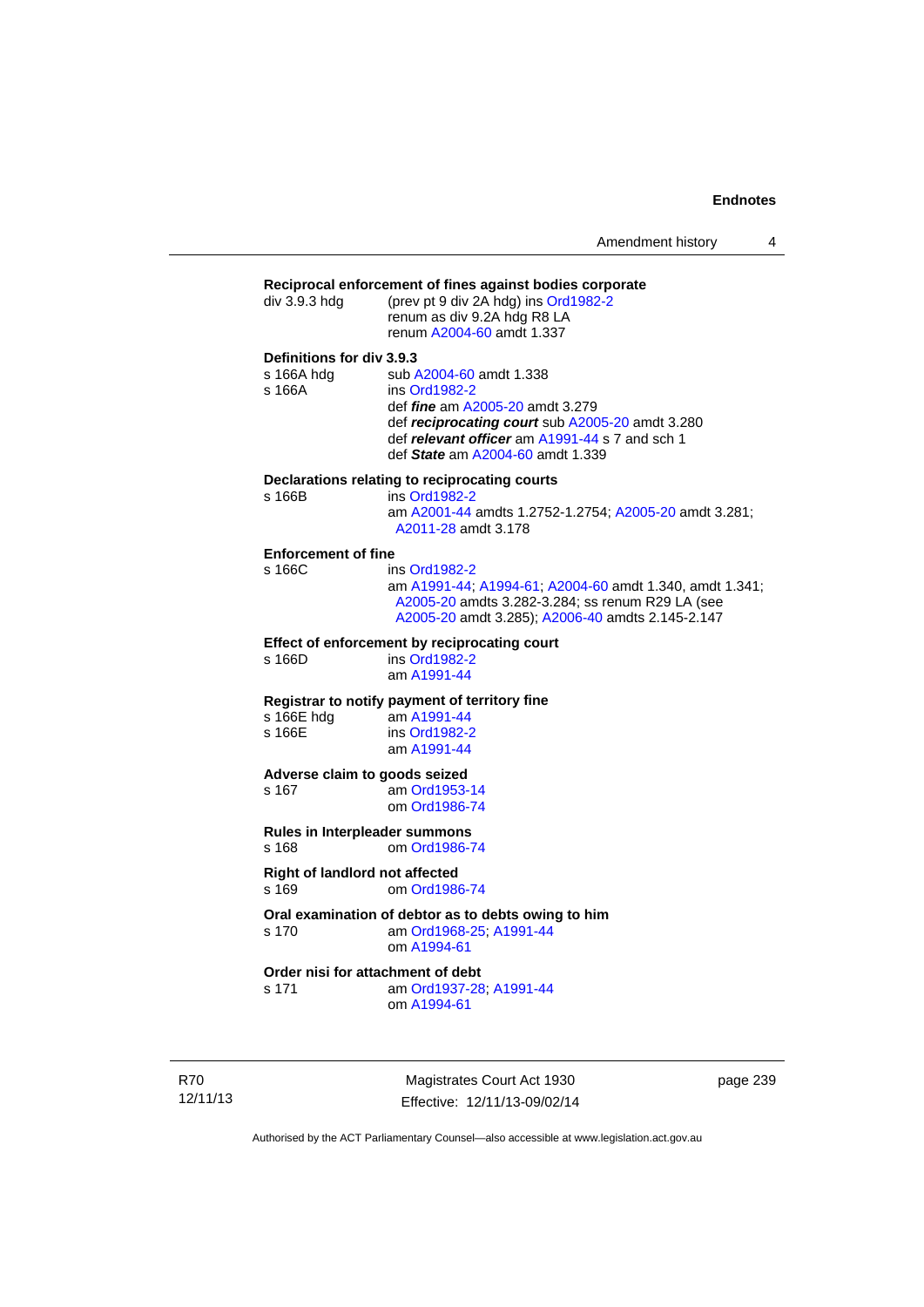4 Amendment history

**Service of order nisi to bind debts**  s 172 am [A1993-4](http://www.legislation.act.gov.au/a/1993-4) om [A1994-61](http://www.legislation.act.gov.au/a/1994-61) **Where garnishee does not dispute debt**  s 173 sub [Ord1968-25](http://www.legislation.act.gov.au/a/1968-25) am [Ord1970-15](http://www.legislation.act.gov.au/a/1970-15); [A1991-44](http://www.legislation.act.gov.au/a/1991-44) om [A1994-61](http://www.legislation.act.gov.au/a/1994-61) **Where garnishee disputes debt**  s 174 am [Ord1986-74](http://www.legislation.act.gov.au/a/1986-74) om [A1994-61](http://www.legislation.act.gov.au/a/1994-61) **Issue may be filed**  s 175 om [A1994-61](http://www.legislation.act.gov.au/a/1994-61) **Where third party claims lien or charge on debt**  s 176 om [A1994-61](http://www.legislation.act.gov.au/a/1994-61) **Court may order warrant to levy amount or issue to be tried**  s 177 om [A1994-61](http://www.legislation.act.gov.au/a/1994-61) **Payment by debtor under order to be valid discharge**  s 178 am [Ord1937-28](http://www.legislation.act.gov.au/a/1937-28) om [A1994-61](http://www.legislation.act.gov.au/a/1994-61) **Debt attachment book**<br>s 179 am am [A1991-44](http://www.legislation.act.gov.au/a/1991-44) om [A1994-61](http://www.legislation.act.gov.au/a/1994-61) **Costs of attachment**  s 180 om [A1994-61](http://www.legislation.act.gov.au/a/1994-61) **Defendants in civil cases not to be imprisoned except under certain circumstances**  s 181 am [Ord1937-28](http://www.legislation.act.gov.au/a/1937-28); [A1991-44](http://www.legislation.act.gov.au/a/1991-44) om [A1994-61](http://www.legislation.act.gov.au/a/1994-61) **Warrant in default of compliance**  s 182 am [A1991-44](http://www.legislation.act.gov.au/a/1991-44) om [A1994-61](http://www.legislation.act.gov.au/a/1994-61) **Ex parte order of commitment**  s 183 am [A1991-44](http://www.legislation.act.gov.au/a/1991-44) om [A1994-61](http://www.legislation.act.gov.au/a/1994-61) **Enforcement of criminal decisions—other provisions**<br>div 3.9.4 hdg (prev pt 9 div 6 hdg) renum as div 9.6 (prev pt 9 div 6 hdg) renum as div 9.6 hdg R8 LA sub and renum [A2004-60](http://www.legislation.act.gov.au/a/2004-60) amdt 1.342

page 240 Magistrates Court Act 1930 Effective: 12/11/13-09/02/14

R70 12/11/13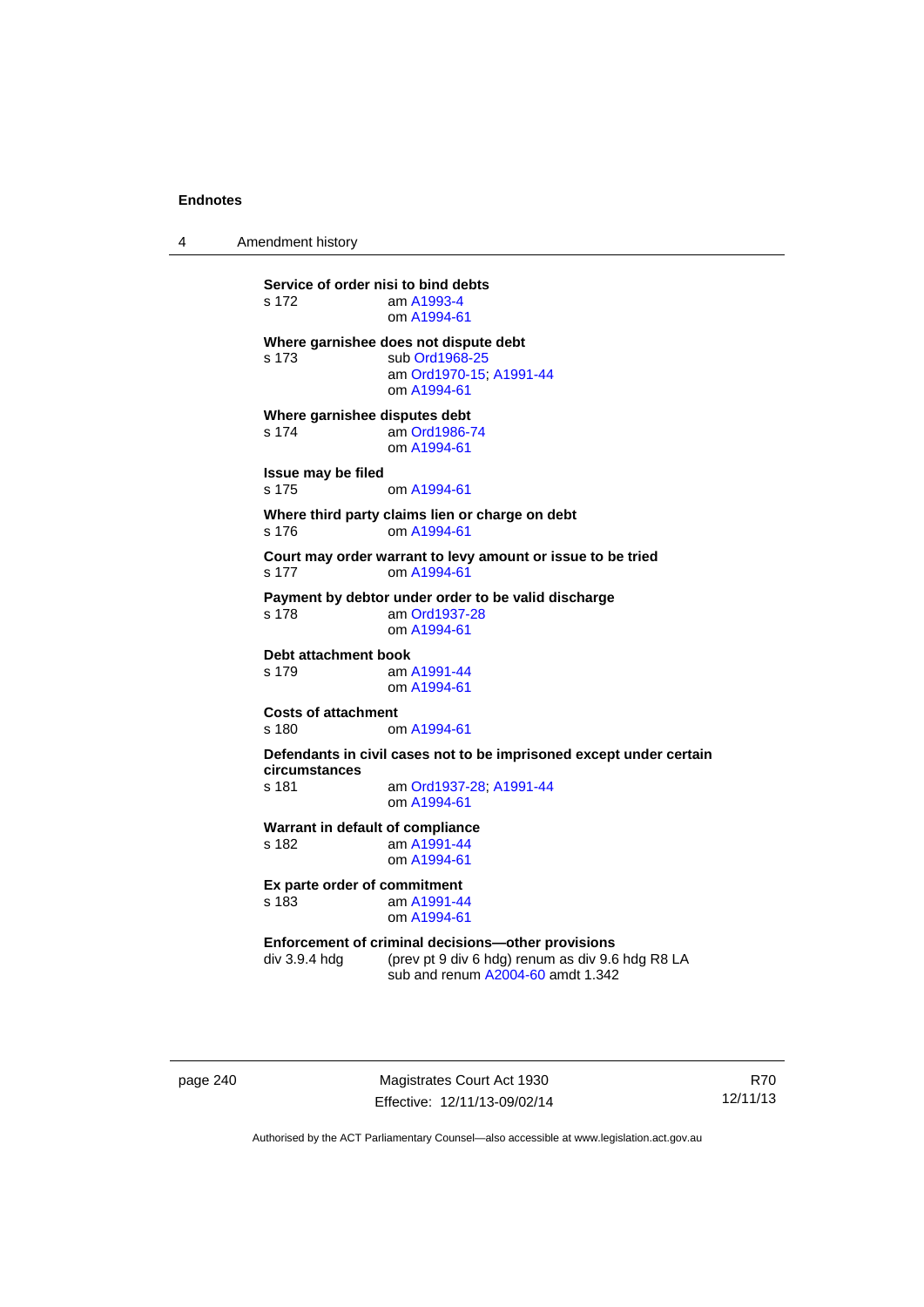# **Enforcement of costs against informant**<br>s 184 am A1991-4

s 184 orig s 184 am [A1991-44](http://www.legislation.act.gov.au/a/1991-44) om [A1994-61](http://www.legislation.act.gov.au/a/1994-61)

ins [A1998-25](http://www.legislation.act.gov.au/a/1998-25) s 17

#### **Committal to prison—orders not involving payment of amount**

s 185 orig s 185 sub [Ord1967-1](http://www.legislation.act.gov.au/a/1967-1) om [Ord1972-37](http://www.legislation.act.gov.au/a/1972-37) (prev s 151) am [Ord1977-34](http://www.legislation.act.gov.au/a/1977-34); [A1996-6](http://www.legislation.act.gov.au/a/1996-6) renum [A1998-25](http://www.legislation.act.gov.au/a/1998-25) am [A2005-20](http://www.legislation.act.gov.au/a/2005-20) amdts 3.286-3.288 om [A2006-23](http://www.legislation.act.gov.au/a/2006-23) amdt 1.246

### **Warrant of commitment to prison**

s 186 orig s 186 om [A1994-61](http://www.legislation.act.gov.au/a/1994-61) (prev s 152) sub [A1996-6](http://www.legislation.act.gov.au/a/1996-6) renum [A1998-25](http://www.legislation.act.gov.au/a/1998-25) am [A1998-67](http://www.legislation.act.gov.au/a/1998-67); ss renum R10 LA om [A2006-23](http://www.legislation.act.gov.au/a/2006-23) amdt 1.246

#### **Warrant of commitment if defendant already in prison**<br>s 187 orig s 187 om A1994-61 orig s 187 om [A1994-61](http://www.legislation.act.gov.au/a/1994-61)

 am [A2005-20](http://www.legislation.act.gov.au/a/2005-20) amdt 3.289 om [A2006-23](http://www.legislation.act.gov.au/a/2006-23) amdt 1.246

(prev s 154) renum [A1998-25](http://www.legislation.act.gov.au/a/1998-25)

#### **Mitigation of payment by court**

s 188 am [Ord1967-1;](http://www.legislation.act.gov.au/a/1967-1) [Ord1982-3](http://www.legislation.act.gov.au/a/1982-3); [Ord1985-41](http://www.legislation.act.gov.au/a/1985-41); [Ord1990-5](http://www.legislation.act.gov.au/a/alt_ord1990-5); [A1994-81](http://www.legislation.act.gov.au/a/1994-81) om [A2006-23](http://www.legislation.act.gov.au/a/2006-23) amdt 1.246

#### **Scale of imprisonment for nonpayment of money**

s 189 am [Ord1967-1;](http://www.legislation.act.gov.au/a/1967-1) [Ord1977-34](http://www.legislation.act.gov.au/a/1977-34); [Ord1978-46](http://www.legislation.act.gov.au/a/1978-46) sub [A1993-4](http://www.legislation.act.gov.au/a/1993-4) am [A1994-61](http://www.legislation.act.gov.au/a/1994-61) om [A1998-25](http://www.legislation.act.gov.au/a/1998-25)

#### **Proceeds of warrants of execution**

s 190 sub [Ord1986-74](http://www.legislation.act.gov.au/a/1986-74) am [Ord1990-5;](http://www.legislation.act.gov.au/a/alt_ord1990-5) [A1991-44](http://www.legislation.act.gov.au/a/1991-44) om [A1994-61](http://www.legislation.act.gov.au/a/1994-61)

### **Accounts to be kept of amounts received**

s 191 hdg am [A2001-44](http://www.legislation.act.gov.au/a/2001-44) amdt 1.2755 sub [A2004-60](http://www.legislation.act.gov.au/a/2004-60) amdt 1.343 s 191 am [Ord1967-1;](http://www.legislation.act.gov.au/a/1967-1) [Ord1979-33](http://www.legislation.act.gov.au/a/1979-33); [A1991-44](http://www.legislation.act.gov.au/a/1991-44); [A1994-81](http://www.legislation.act.gov.au/a/1994-81); [A2001-44](http://www.legislation.act.gov.au/a/2001-44) amdt 1.2756; [A2004-60](http://www.legislation.act.gov.au/a/2004-60) amdt 1.344, amdt 1.345; [A2006-23](http://www.legislation.act.gov.au/a/2006-23) amdt 1.247

R70 12/11/13

Magistrates Court Act 1930 Effective: 12/11/13-09/02/14 page 241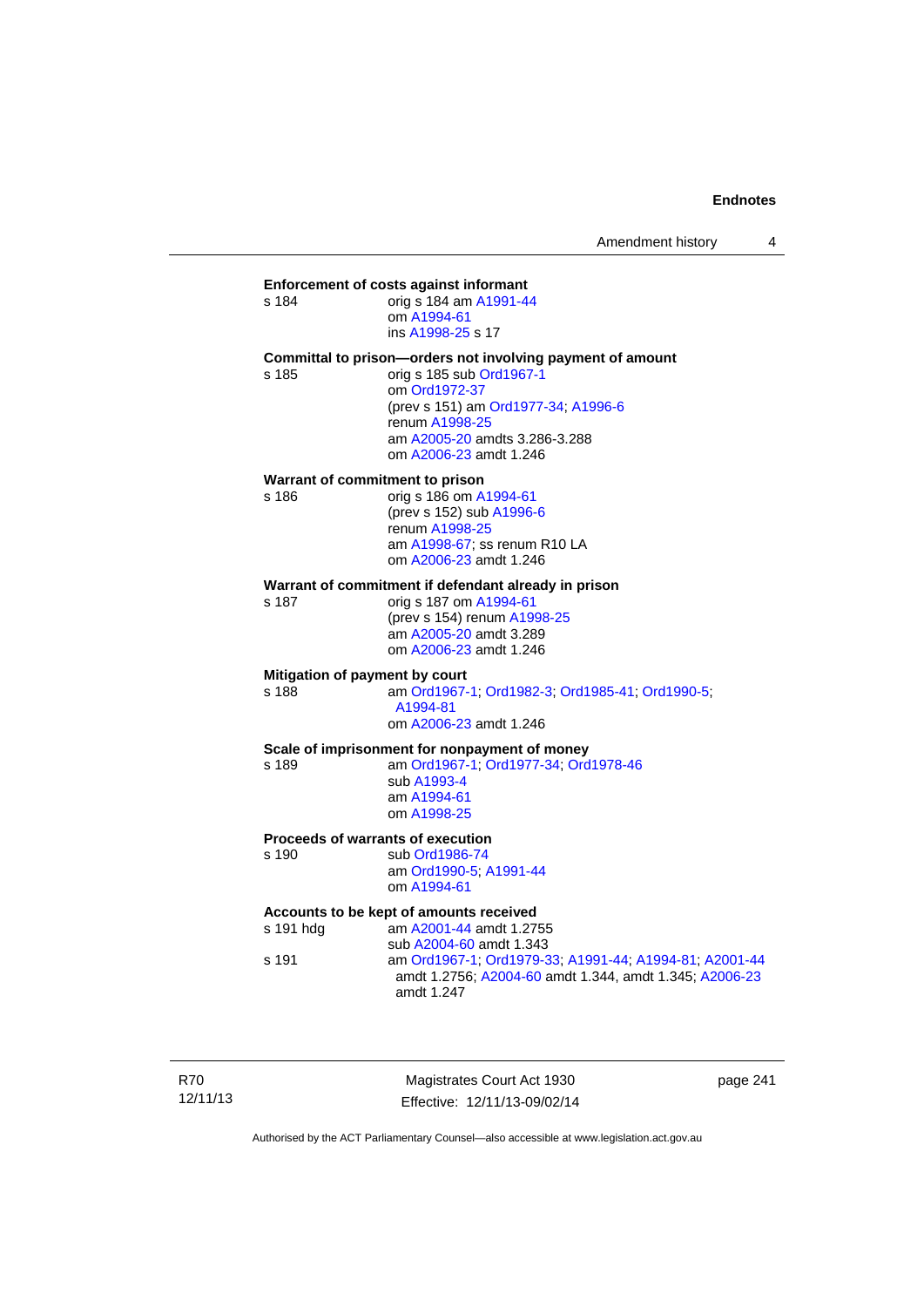4 Amendment history

|          | s 192                                | Executors and administrators may enforce orders in civil matters<br>am A1991-44<br>om A1994-61                                                      |
|----------|--------------------------------------|-----------------------------------------------------------------------------------------------------------------------------------------------------|
|          | Forfeited goods may be sold<br>s 193 | am Ord1990-5; A2005-20 amdt 3.290                                                                                                                   |
|          | s 194 hdg<br>s 194                   | Enforcement order not void for form only<br>sub A2006-40 amdt 2.148<br>am A1994-61<br>sub A2006-23 amdt 1.248<br>am A2006-40 amdt 2.149             |
|          | s 195                                | Convictions etc to be given to Supreme Court registrar<br>am Ord1937-28; A1992-23<br>sub A2005-20 amdt 3.291                                        |
|          | Definitions for pt 10<br>s 196       | am Ord1937-28<br>sub A1990-65<br>am A1992-37; A2000-60 s 4<br>om A2001-90 amdt 1.79                                                                 |
|          | Power to make<br>s 197               | sub A1990-65<br>om A2001-90 amdt 1.79                                                                                                               |
|          | <b>Entitlement to apply</b><br>s 198 | sub A1990-65<br>am A1998-38; A2000-60 s 5<br>om A2001-90 amdt 1.79                                                                                  |
|          | s 198A                               | Powers exercisable in care and protection proceedings<br>ins A1999-64 s 4 sch 2<br>om A2001-90 amdt 1.79                                            |
|          | s 198B                               | Special requirements-applications by community advocate or employer<br>ins A2000-60 s 6<br>om A2001-90 amdt 1.79                                    |
|          | <b>Hearing dates</b><br>s 199        | am Ord1937-28<br>sub A1990-65<br>am A1991-44<br>om A2001-90 amdt 1.79                                                                               |
|          | s 200                                | Parties-applications by persons other than aggrieved persons<br>am Ord1937-28<br>sub A1990-65<br>am A1998-38; A2000-60 s 7<br>om A2001-90 amdt 1.79 |
| page 242 |                                      | Magistrates Court Act 1930<br>12/1<br>Effective: 12/11/13-09/02/14                                                                                  |

R70 12/11/13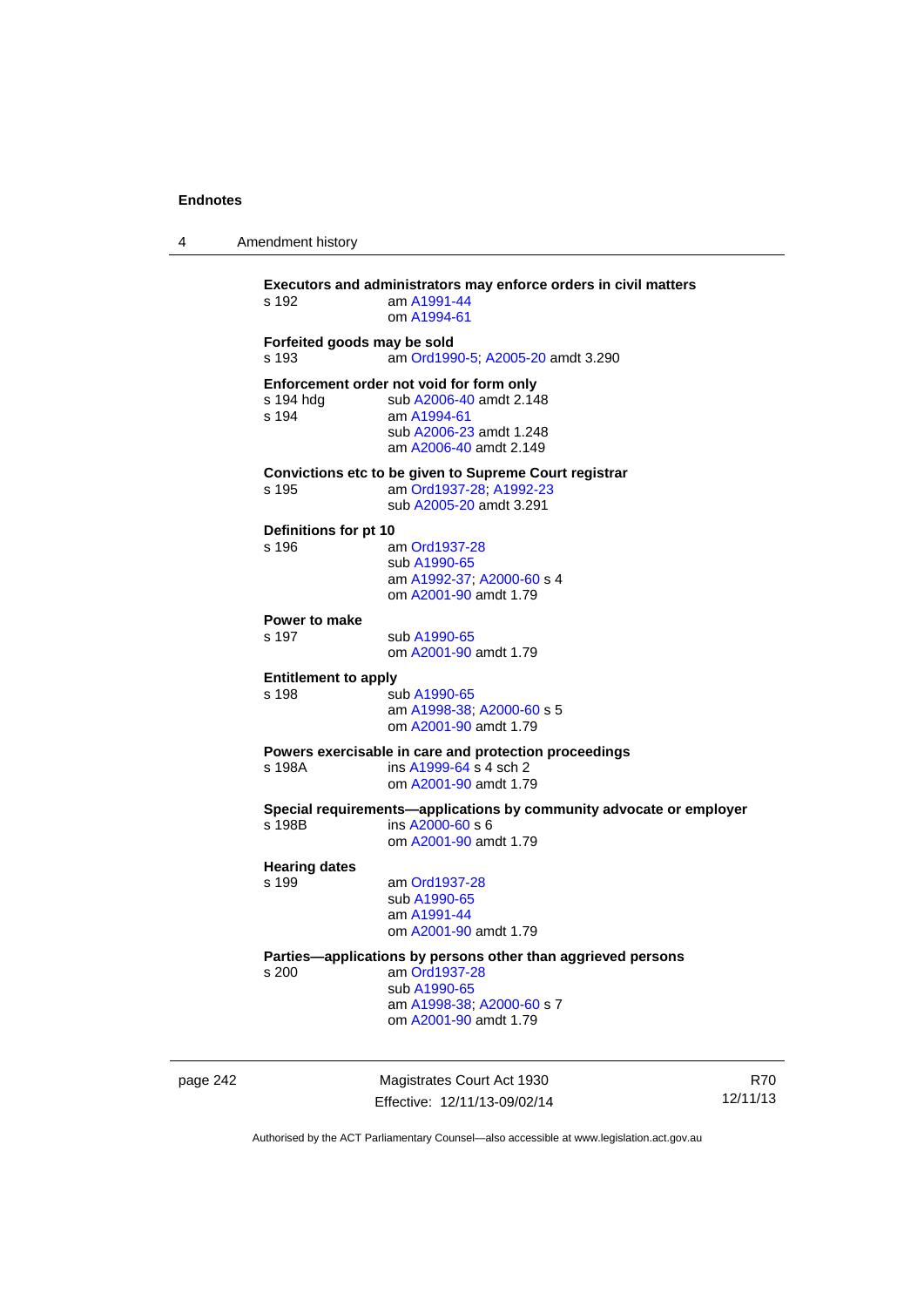Amendment history 4

**Parties—applications involving children**  sub [A1990-65](http://www.legislation.act.gov.au/a/1990-65) am [A1991-44](http://www.legislation.act.gov.au/a/1991-44) om [A2001-90](http://www.legislation.act.gov.au/a/2001-90) amdt 1.79 **Representation of children**  s 202 sub [A1990-65](http://www.legislation.act.gov.au/a/1990-65) om [A2001-90](http://www.legislation.act.gov.au/a/2001-90) amdt 1.79 **Hearing of applications**  s 203 sub [A1990-65](http://www.legislation.act.gov.au/a/1990-65) am [A1995-46](http://www.legislation.act.gov.au/a/1995-46); [A1999-34](http://www.legislation.act.gov.au/a/1999-34) om [A2001-90](http://www.legislation.act.gov.au/a/2001-90) amdt 1.79 **Matters to be taken into account**<br>s 204 **Sub A1990-65** sub [A1990-65](http://www.legislation.act.gov.au/a/1990-65) om [A2001-90](http://www.legislation.act.gov.au/a/2001-90) amdt 1.79 **Restrictions in orders**  am [Ord1986-74](http://www.legislation.act.gov.au/a/1986-74) sub [A1990-65](http://www.legislation.act.gov.au/a/1990-65) om [A2001-90](http://www.legislation.act.gov.au/a/2001-90) amdt 1.79 **Consent orders**  sub [A1990-65](http://www.legislation.act.gov.au/a/1990-65) om [A2001-90](http://www.legislation.act.gov.au/a/2001-90) amdt 1.79 **Jurisdiction under s 206**<br>s 206AA ins A1 ins [A1999-34](http://www.legislation.act.gov.au/a/1999-34) om [A2001-90](http://www.legislation.act.gov.au/a/2001-90) amdt 1.79 **Service of applications**  s 206A ins [A1990-65](http://www.legislation.act.gov.au/a/1990-65) am [A1991-44](http://www.legislation.act.gov.au/a/1991-44); [A2000-60](http://www.legislation.act.gov.au/a/2000-60) s 8; [A2001-44](http://www.legislation.act.gov.au/a/2001-44) amdt 1.2757 om [A2001-90](http://www.legislation.act.gov.au/a/2001-90) amdt 1.79 **Procedure in absence of respondent**  ins [A1990-65](http://www.legislation.act.gov.au/a/1990-65) om [A2001-90](http://www.legislation.act.gov.au/a/2001-90) amdt 1.79 **Interim restraining orders**  s 206C ins [A1990-65](http://www.legislation.act.gov.au/a/1990-65) om [A2001-90](http://www.legislation.act.gov.au/a/2001-90) amdt 1.79 **Seizure of firearms**  s 206D ins [A1990-65](http://www.legislation.act.gov.au/a/1990-65) am [A1991-9;](http://www.legislation.act.gov.au/a/1991-9) [A1996-74](http://www.legislation.act.gov.au/a/1996-74); [A1997-25](http://www.legislation.act.gov.au/a/1997-25) om [A2001-90](http://www.legislation.act.gov.au/a/2001-90) amdt 1.79

R70 12/11/13

Magistrates Court Act 1930 Effective: 12/11/13-09/02/14 page 243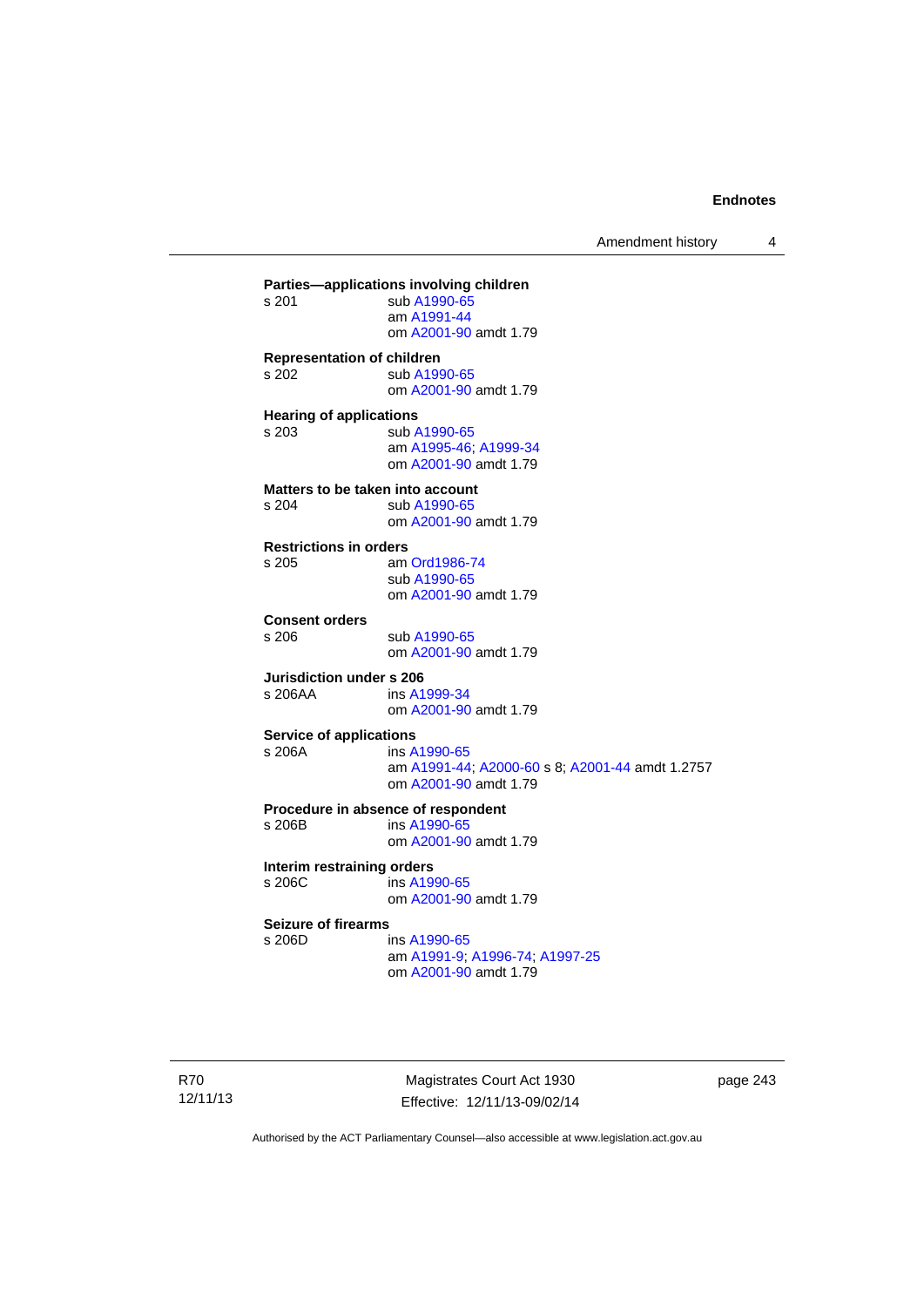4 Amendment history **Explaining proposed orders**<br>s 206E ins A1990 ins [A1990-65](http://www.legislation.act.gov.au/a/1990-65) am [A1992-37](http://www.legislation.act.gov.au/a/1992-37) om [A2001-90](http://www.legislation.act.gov.au/a/2001-90) amdt 1.79 **Counselling**  s 206F ins [A1990-65](http://www.legislation.act.gov.au/a/1990-65) om [A2001-90](http://www.legislation.act.gov.au/a/2001-90) amdt 1.79 **Power of court to make orders where person charged**  ins [A1990-65](http://www.legislation.act.gov.au/a/1990-65) om [A2001-90](http://www.legislation.act.gov.au/a/2001-90) amdt 1.79 **Duration of orders**  ins [A1990-65](http://www.legislation.act.gov.au/a/1990-65) om [A2001-90](http://www.legislation.act.gov.au/a/2001-90) amdt 1.79 **Exercise of certain powers by registrar**  s 206I ins [A2001-70](http://www.legislation.act.gov.au/a/2001-70) amdt 1.67 om [A2001-90](http://www.legislation.act.gov.au/a/2001-90) amdt 1.79 **Variation and revocation of orders**  s 206J ins [A1990-65](http://www.legislation.act.gov.au/a/1990-65) am [A1991-44](http://www.legislation.act.gov.au/a/1991-44); [A1999-64](http://www.legislation.act.gov.au/a/1999-64) s 4 sch 2 om [A2001-90](http://www.legislation.act.gov.au/a/2001-90) amdt 1.79 **Service etc of orders**  s 206K ins [A1990-65](http://www.legislation.act.gov.au/a/1990-65) am [A1991-44](http://www.legislation.act.gov.au/a/1991-44); [A1996-51](http://www.legislation.act.gov.au/a/1996-51); [A2001-44](http://www.legislation.act.gov.au/a/2001-44) amdt 1.2758, amdt 1.2759 om [A2001-90](http://www.legislation.act.gov.au/a/2001-90) amdt 1.79 Offence<br>s 206L ins [A1990-65](http://www.legislation.act.gov.au/a/1990-65) am [A1992-37](http://www.legislation.act.gov.au/a/1992-37); [A1994-81](http://www.legislation.act.gov.au/a/1994-81); [A1997-25](http://www.legislation.act.gov.au/a/1997-25) om [A2001-90](http://www.legislation.act.gov.au/a/2001-90) amdt 1.79 **Service other than personal service**   $ins A1990-65$  $ins A1990-65$  om [A2001-90](http://www.legislation.act.gov.au/a/2001-90) amdt 1.79 **Service by police officers**  s 206N ins [A1990-65](http://www.legislation.act.gov.au/a/1990-65) am [A1991-44](http://www.legislation.act.gov.au/a/1991-44) om [A2001-90](http://www.legislation.act.gov.au/a/2001-90) amdt 1.79 **Restriction on publication of reports of proceedings**  s 206P ins [A1990-65](http://www.legislation.act.gov.au/a/1990-65) am [A1994-81](http://www.legislation.act.gov.au/a/1994-81); [A1998-38](http://www.legislation.act.gov.au/a/1998-38) om [A2001-90](http://www.legislation.act.gov.au/a/2001-90) amdt 1.79 **Limits of restriction on publication**  ins [A1998-38](http://www.legislation.act.gov.au/a/1998-38)

page 244 Magistrates Court Act 1930 Effective: 12/11/13-09/02/14

R70 12/11/13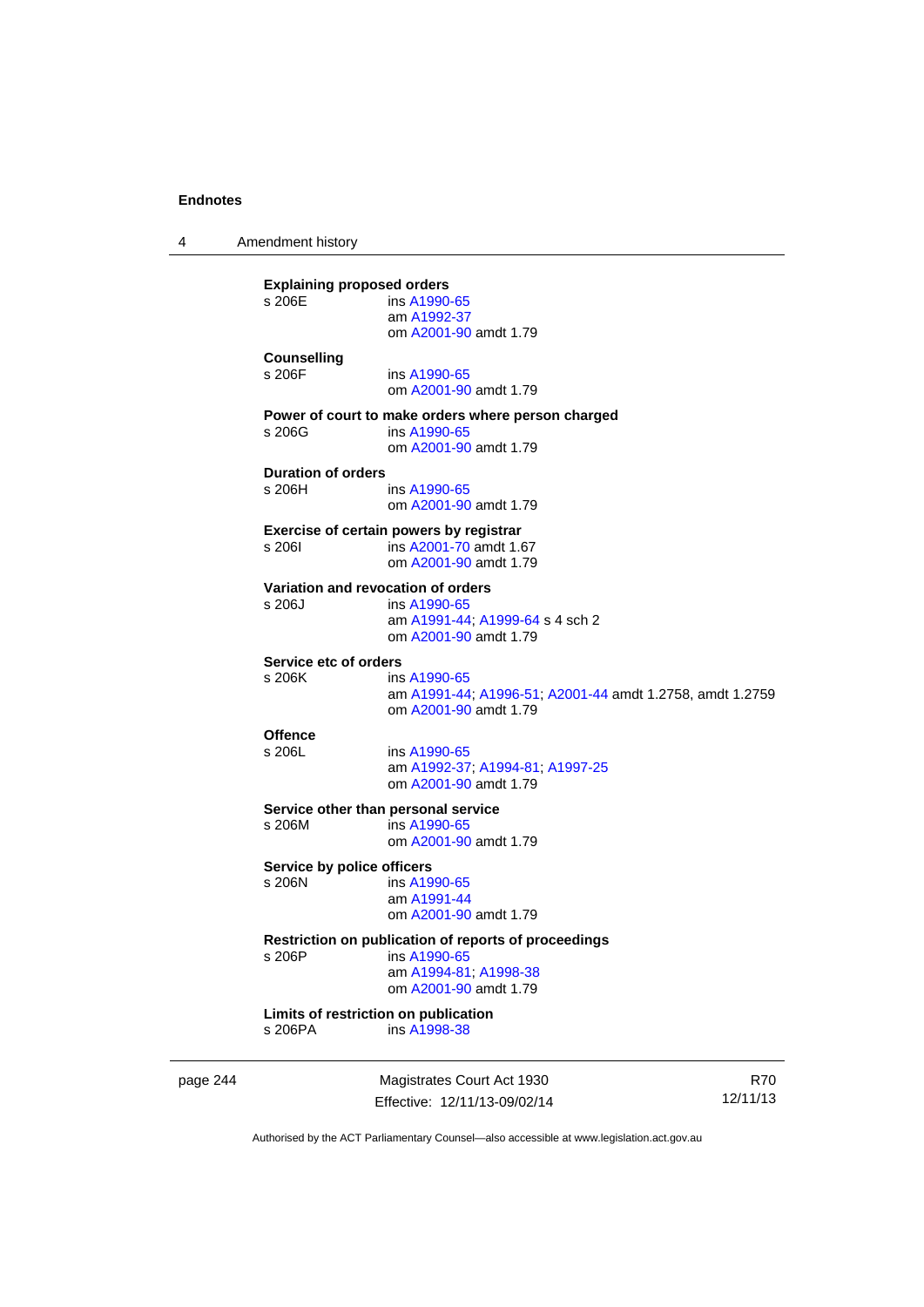Amendment history 4

### om [A2001-90](http://www.legislation.act.gov.au/a/2001-90) amdt 1.79 **Application not invalid only because made under wrong Act**  s 206PB ins [A1998-38](http://www.legislation.act.gov.au/a/1998-38) om [A2001-90](http://www.legislation.act.gov.au/a/2001-90) amdt 1.79 **Appeals**  ins [A1990-65](http://www.legislation.act.gov.au/a/1990-65) am [A1995-46](http://www.legislation.act.gov.au/a/1995-46) om [A2001-90](http://www.legislation.act.gov.au/a/2001-90) amdt 1.79 **Application of Crimes Act**  s 206R ins [A1990-65](http://www.legislation.act.gov.au/a/1990-65) om [A2001-90](http://www.legislation.act.gov.au/a/2001-90) amdt 1.79 **Criminal appeals**  pt 3.10 hdg (prev pt 11 hdg) sub [Ord1972-37](http://www.legislation.act.gov.au/a/1972-37) sub and renum [A2004-60](http://www.legislation.act.gov.au/a/2004-60) amdt 1.346 **Criminal appeals—jurisdiction of Supreme Court** div 3.10.1 hdg (prev pt 11 div 1 hdg) ins Ord197 (prev pt 11 div 1 hdg) ins [Ord1972-37](http://www.legislation.act.gov.au/a/1972-37) renum as div 11.1 hdg R8 LA sub and renum [A2004-60](http://www.legislation.act.gov.au/a/2004-60) amdt 1.347 **Jurisdiction of Supreme Court**  s 207 sub [Ord1937-28](http://www.legislation.act.gov.au/a/1937-28) am [Ord1967-1;](http://www.legislation.act.gov.au/a/1967-1) [Ord1968-25](http://www.legislation.act.gov.au/a/1968-25) sub [Ord1972-37](http://www.legislation.act.gov.au/a/1972-37) am [Ord1985-67](http://www.legislation.act.gov.au/a/1985-67); [A1990-65;](http://www.legislation.act.gov.au/a/1990-65) [A2001-90](http://www.legislation.act.gov.au/a/2001-90) amdt 1.80; [A2004-60](http://www.legislation.act.gov.au/a/2004-60) amdts 1.348-1.350; [A2005-5](http://www.legislation.act.gov.au/a/2005-5) s 30; [A2008-44](http://www.legislation.act.gov.au/a/2008-44) amdt 1.79 **Appeals in criminal matters**  div 3.10.2 hdg (prev pt 11 div 2 hdg) ins [Ord1972-37](http://www.legislation.act.gov.au/a/1972-37) renum as div 11.2 hdg R8 LA sub and renum [A2004-60](http://www.legislation.act.gov.au/a/2004-60) amdt 1.351 **Appeals to which div 3.10.2 applies**  s 208 hdg sub [A2004-60](http://www.legislation.act.gov.au/a/2004-60) amdt 1.352<br>s 208 sub Ord1937-28 sub [Ord1937-28](http://www.legislation.act.gov.au/a/1937-28) am [Ord1953-14](http://www.legislation.act.gov.au/a/1953-14); [Ord1958-12;](http://www.legislation.act.gov.au/a/1958-12) [Ord1968-25](http://www.legislation.act.gov.au/a/1968-25) sub [Ord1972-37](http://www.legislation.act.gov.au/a/1972-37) am [Ord1984-16](http://www.legislation.act.gov.au/a/1984-16); [Ord1985-41;](http://www.legislation.act.gov.au/a/1985-41) [Ord1985-67](http://www.legislation.act.gov.au/a/1985-67); [Ord1986-33](http://www.legislation.act.gov.au/a/1986-33); [Ord1986-74;](http://www.legislation.act.gov.au/a/1986-74) [A1990-65;](http://www.legislation.act.gov.au/a/1990-65) [A1992-9](http://www.legislation.act.gov.au/a/1992-9); [A1994-61](http://www.legislation.act.gov.au/a/1994-61); [A1996-6](http://www.legislation.act.gov.au/a/1996-6); [A2004-60](http://www.legislation.act.gov.au/a/2004-60) amdts 1.353-1.355; [A2005-7](http://www.legislation.act.gov.au/a/2005-7) s 16; pars renum R27 LA (see [A2005-7](http://www.legislation.act.gov.au/a/2005-7) s 17); [A2006-23](http://www.legislation.act.gov.au/a/2006-23) amdt 1.249; [A2006-55](http://www.legislation.act.gov.au/a/2006-55) s 14, s 15; [A2011-13](http://www.legislation.act.gov.au/a/2011-13) amdt 1.12; ss renum R67 LA; [A2013-12](http://www.legislation.act.gov.au/a/2013-12) s 39 **Appeals in other cases**  ins [Ord1958-12](http://www.legislation.act.gov.au/a/1958-12) am [Ord1967-1;](http://www.legislation.act.gov.au/a/1967-1) [Ord1968-25](http://www.legislation.act.gov.au/a/1968-25)

R70 12/11/13

Magistrates Court Act 1930 Effective: 12/11/13-09/02/14 page 245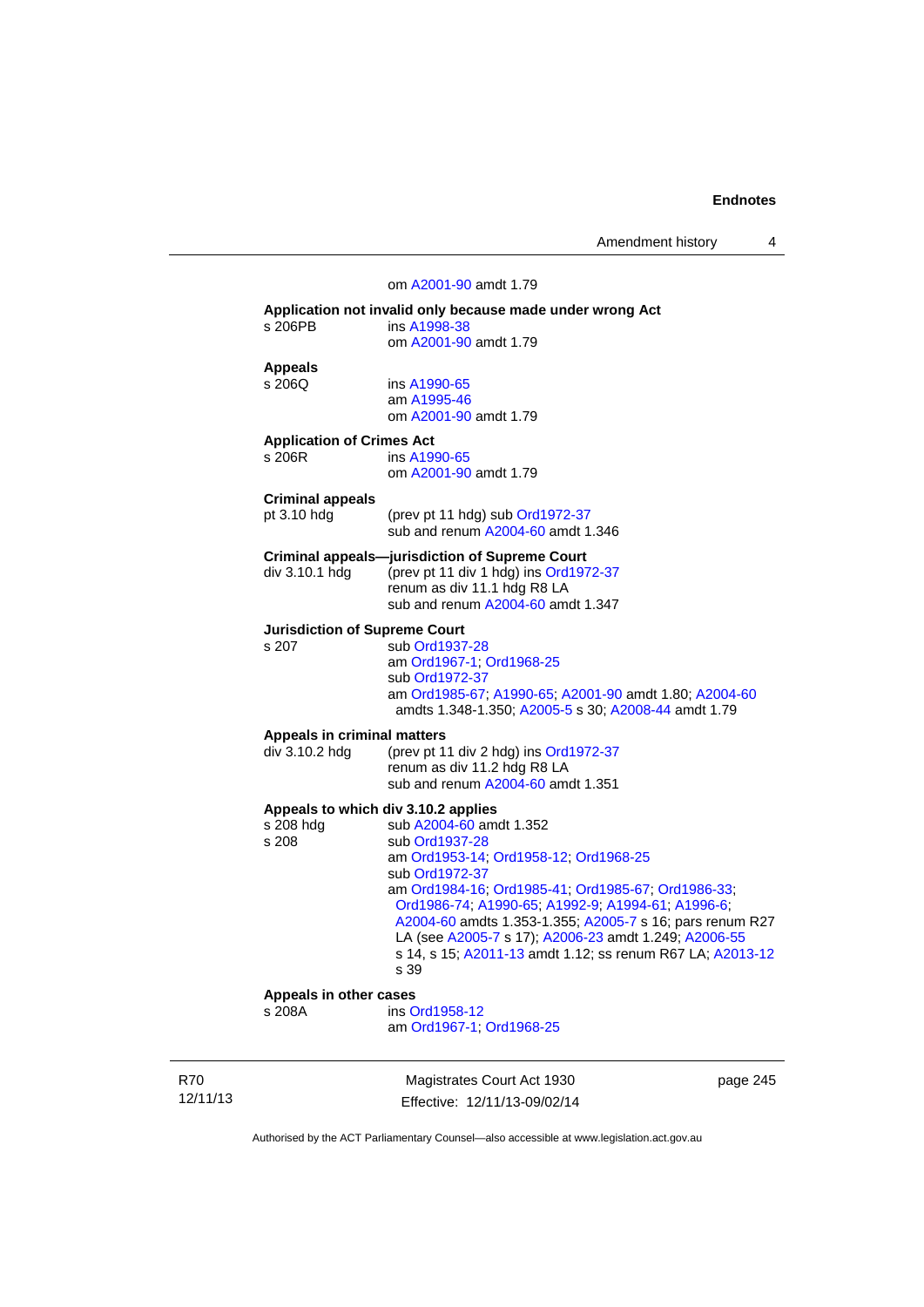4 Amendment history

### om [Ord1972-37](http://www.legislation.act.gov.au/a/1972-37)

|                              | Substituted service of notice of appeal                |
|------------------------------|--------------------------------------------------------|
| s 208B                       | ins Ord1958-12                                         |
|                              | om Ord1972-37                                          |
| <b>Institution of appeal</b> |                                                        |
| s 209                        | am Ord1934-17                                          |
|                              | sub Ord1937-28                                         |
|                              | am Ord1967-1                                           |
|                              | sub Ord1972-37                                         |
|                              | am Ord1984-61; Ord1985-67                              |
|                              | sub Ord1986-74                                         |
|                              | am A2005-5 s 31; A2005-7 s 18; A2006-40 amdt 2.150     |
|                              | Substituted service of notice of appeal                |
| s 210                        | am Ord1934-17                                          |
|                              | sub Ord1937-28; Ord1972-37                             |
|                              | When appeal deemed to be duly instituted               |
| s 211                        | sub Ord1937-28; Ord1972-37; Ord1985-18                 |
|                              | om Ord1986-74                                          |
|                              | When appeal deemed to be duly instituted               |
| s 212                        | sub Ord1937-28; Ord1958-12                             |
|                              | am Ord1967-1                                           |
|                              | sub Ord1972-37                                         |
|                              | om Ord1985-18                                          |
|                              | Increase in amount of security                         |
| s 213                        | sub Ord1937-28; Ord1972-37                             |
|                              | om Ord1985-18                                          |
|                              | Appeals in cases other than civil cases                |
| s 214                        | sub Ord1937-28                                         |
|                              | am Ord1967-1                                           |
|                              | sub Ord1972-37                                         |
|                              | am Ord1984-61, A1990-65, A2004-60 amdt 1.356; A2005-20 |
|                              | amdt 3.292                                             |
|                              | Appeals in relation to grant of bail                   |
| s 214A                       | ins Ord1986-33                                         |
|                              | om A1992-9                                             |
| Appeals in civil cases       |                                                        |
| s 215                        | om Ord1937-28                                          |
|                              | ins Ord1972-37                                         |
|                              | am Ord1985-67                                          |
|                              | om Ord1986-74                                          |
|                              | Stay of execution pending appeal in certain cases      |
|                              |                                                        |

page 246 Magistrates Court Act 1930 Effective: 12/11/13-09/02/14

R70 12/11/13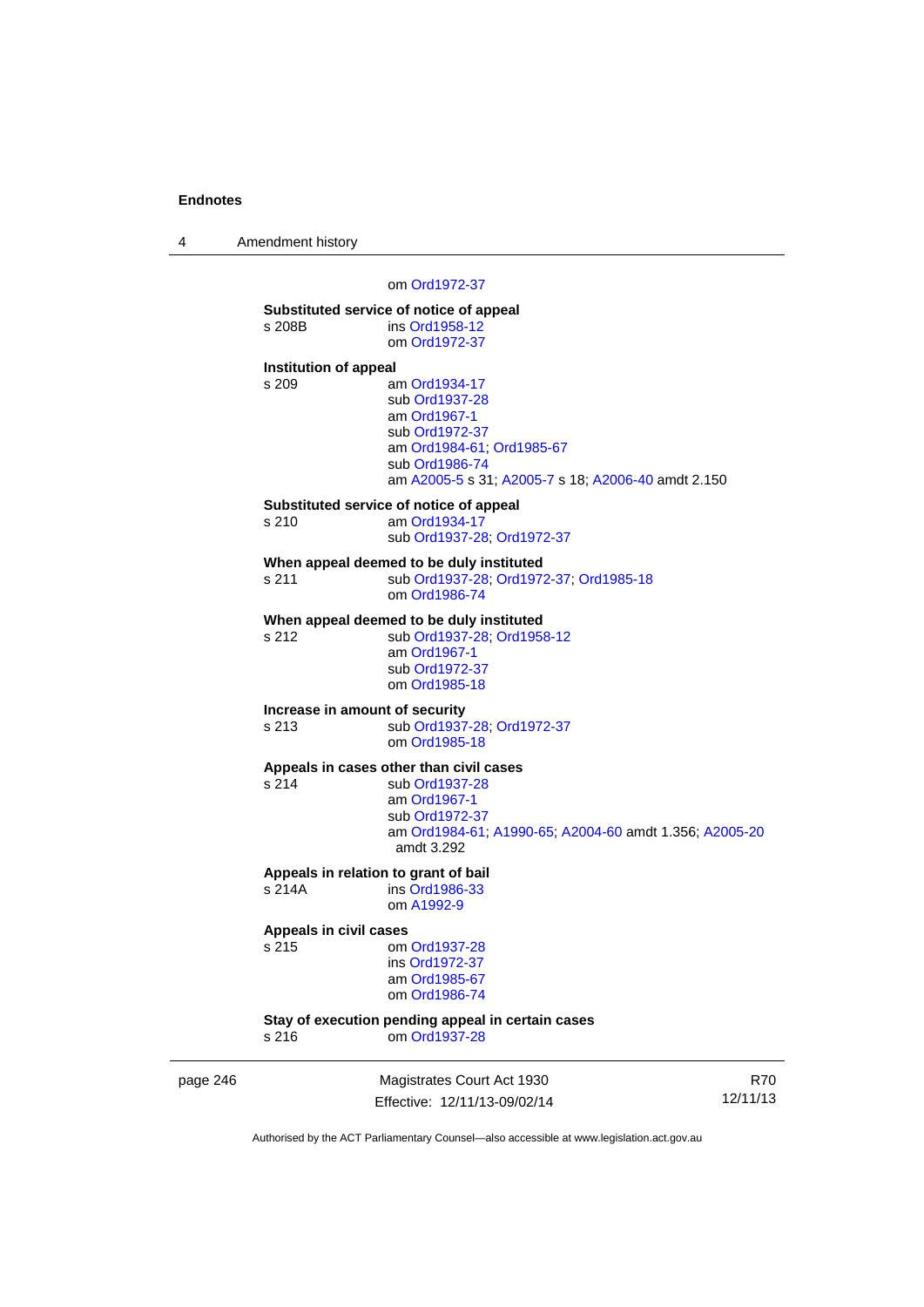ins [Ord1972-37](http://www.legislation.act.gov.au/a/1972-37) am [Ord1984-62](http://www.legislation.act.gov.au/a/1984-62); [Ord1986-74;](http://www.legislation.act.gov.au/a/1986-74) [A1992-9](http://www.legislation.act.gov.au/a/1992-9); [A1995-41](http://www.legislation.act.gov.au/a/1995-41); [A2005-7](http://www.legislation.act.gov.au/a/2005-7) s 19; [A2006-23](http://www.legislation.act.gov.au/a/2006-23) amdt 1.250, amdt 1.251; [A2008-29](http://www.legislation.act.gov.au/a/2008-29) amdt 1.32; [A2011-22](http://www.legislation.act.gov.au/a/2011-22) amdt 1.311 sub [A2012-13](http://www.legislation.act.gov.au/a/2012-13) amdt 1.40 **Execution not to be stayed in other cases except by order of Supreme Court**  s 217 om [Ord1937-28](http://www.legislation.act.gov.au/a/1937-28) ins [Ord1972-37](http://www.legislation.act.gov.au/a/1972-37) om [Ord1986-74](http://www.legislation.act.gov.au/a/1986-74) **Orders by Supreme Court on appeals**  s 218 om [Ord1937-28](http://www.legislation.act.gov.au/a/1937-28) ins [Ord1972-37](http://www.legislation.act.gov.au/a/1972-37) sub [Ord1984-61](http://www.legislation.act.gov.au/a/1984-61) am [Ord1985-67](http://www.legislation.act.gov.au/a/1985-67); [A2004-60](http://www.legislation.act.gov.au/a/2004-60) amdt 1.357, amdt 1.358 **No right of appeal under div 3.10.2 if review appeal**  sub [A2004-60](http://www.legislation.act.gov.au/a/2004-60) amdt 1.359 s 219 om [Ord1937-28](http://www.legislation.act.gov.au/a/1937-28) ins [Ord1972-37](http://www.legislation.act.gov.au/a/1972-37) am [Ord1985-67;](http://www.legislation.act.gov.au/a/1985-67) [Ord1986-74;](http://www.legislation.act.gov.au/a/1986-74) [A2004-60](http://www.legislation.act.gov.au/a/2004-60) amdt 1.360, amdt 1.361 sub [A2008-44](http://www.legislation.act.gov.au/a/2008-44) amdt 1.80 **Reference appeals in criminal matters**  ins [A2005-5](http://www.legislation.act.gov.au/a/2005-5) s 32 **What is a reference appeal?**  s 219A ins [A2005-5](http://www.legislation.act.gov.au/a/2005-5) s 32 **Reference appeal in relation to proceeding**  sub [A2008-42](http://www.legislation.act.gov.au/a/2008-42) s 12 s 219AB ins [A2005-5](http://www.legislation.act.gov.au/a/2005-5) s 32 am [A2006-55](http://www.legislation.act.gov.au/a/2006-55) s 15; [A2006-40](http://www.legislation.act.gov.au/a/2006-40) amdt 2.151; [A2008-42](http://www.legislation.act.gov.au/a/2008-42) s 13, s 14; [A2011-30](http://www.legislation.act.gov.au/a/2011-30) amdt 1.11 **Who may be heard at reference appeal** 

s 219AC ins [A2005-5](http://www.legislation.act.gov.au/a/2005-5) s 32 am [A2008-42](http://www.legislation.act.gov.au/a/2008-42) s 15

**Reference appeal decision does not affect verdict** 

s 219AD ins [A2005-5](http://www.legislation.act.gov.au/a/2005-5) s 32

sub [A2008-42](http://www.legislation.act.gov.au/a/2008-42) s 16

**Review appeals in criminal matters**<br>div 3.10.3 hdg (prev pt 11 div 3 h (prev pt 11 div 3 hdg) ins  $Ord1972-37$ renum as div 11.3 hdg R8 LA sub and renum [A2004-60](http://www.legislation.act.gov.au/a/2004-60) amdt 1.362 sub [A2008-44](http://www.legislation.act.gov.au/a/2008-44) amdt 1.81

R70 12/11/13

Magistrates Court Act 1930 Effective: 12/11/13-09/02/14 page 247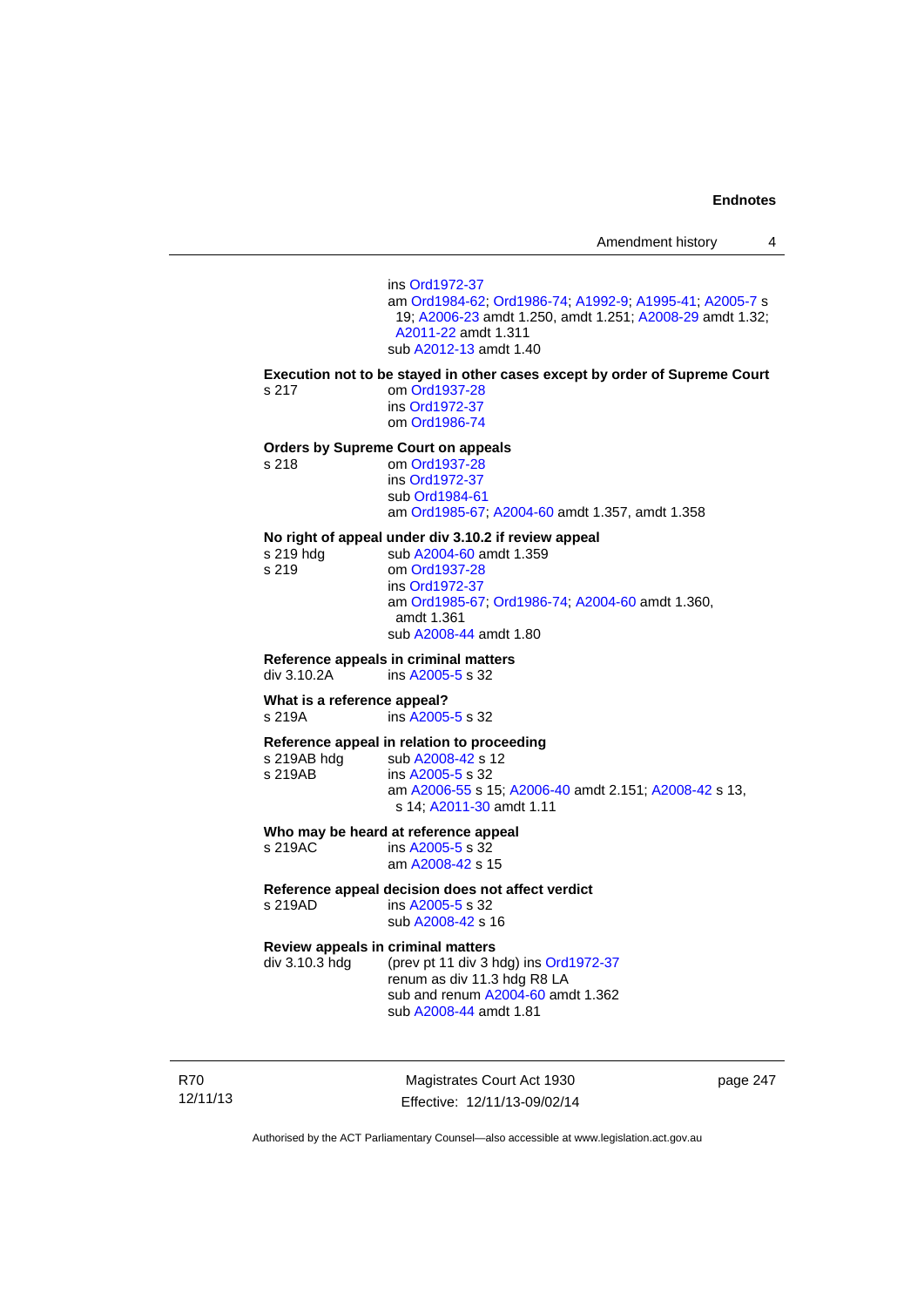4 Amendment history

| Interpretation<br>s 219A       | ins Ord1972-37<br>om A1994-61                                                                                                                                                                                                                                                                                                             |
|--------------------------------|-------------------------------------------------------------------------------------------------------------------------------------------------------------------------------------------------------------------------------------------------------------------------------------------------------------------------------------------|
| s 219B hdg<br>s 219B           | Decisions subject to review appeal<br>sub A2008-44 amdt 1.82<br>ins Ord1972-37<br>am Ord1974-14; Ord1979-41; Ord1984-16; Ord1985-41;<br>Ord1985-67; Ord1990-9; A1994-61; A1996-6; pars renum<br>R10 LA; A2004-60 amdts 1.363-1.366; A2005-20<br>amdt 3.293; A2006-23 amdt 1.252; A2006-55 s 16; A2008-44<br>amdt 1.83; A2011-13 amdt 1.13 |
| s 219C                         | How review appeal is instituted<br>ins Ord1972-37<br>am Ord1974-14; Ord1979-41; Ord1984-61; Ord1985-41;<br>Ord1985-67; Ord1990-9; A1996-6; pars renum R10 LA;<br>A2005-5 s 33; A2005-20 amdts 3.294-3.296; pars and<br>ss renum R29 LA (see A2005-20 amdt 3.297)<br>sub A2008-44 amdt 1.84                                                |
| <b>Grounds for review</b>      |                                                                                                                                                                                                                                                                                                                                           |
| s 219D                         | ins Ord1972-37<br>am Ord1985-41; Ord1985-67; Ord1990-9; A1992-9; A1996-6;<br>ss renum R10 LA<br>om A2006-40 amdt 2.152<br>ins A2008-44 amdt 1.84                                                                                                                                                                                          |
| <b>Report by Magistrate</b>    |                                                                                                                                                                                                                                                                                                                                           |
| s 219E                         | ins Ord1972-37<br>am A1996-6<br>om A2006-40 amdt 2.152<br>ins A2008-44 amdt 1.84                                                                                                                                                                                                                                                          |
| <b>Powers of Supreme Court</b> |                                                                                                                                                                                                                                                                                                                                           |
| s 219F                         | ins Ord1972-37<br>am Ord1974-14; Ord1979-41; Ord1985-41; Ord1985-67;<br>Ord1990-9; ss and pars renum R10 LA; A2004-60<br>amdt 1.367; A2006-40 amdt 2.153; A2008-44<br>amdts 1.85-1.88                                                                                                                                                     |
| Interpretation                 |                                                                                                                                                                                                                                                                                                                                           |
| s 219G                         | ins Ord1984-62<br>am Ord1986-74<br>om A1992-9                                                                                                                                                                                                                                                                                             |
|                                | Warrant of apprehension of appellant                                                                                                                                                                                                                                                                                                      |
| s 219H                         | ins Ord1984-62<br>om A1992-9                                                                                                                                                                                                                                                                                                              |
|                                |                                                                                                                                                                                                                                                                                                                                           |

page 248 Magistrates Court Act 1930 Effective: 12/11/13-09/02/14

R70 12/11/13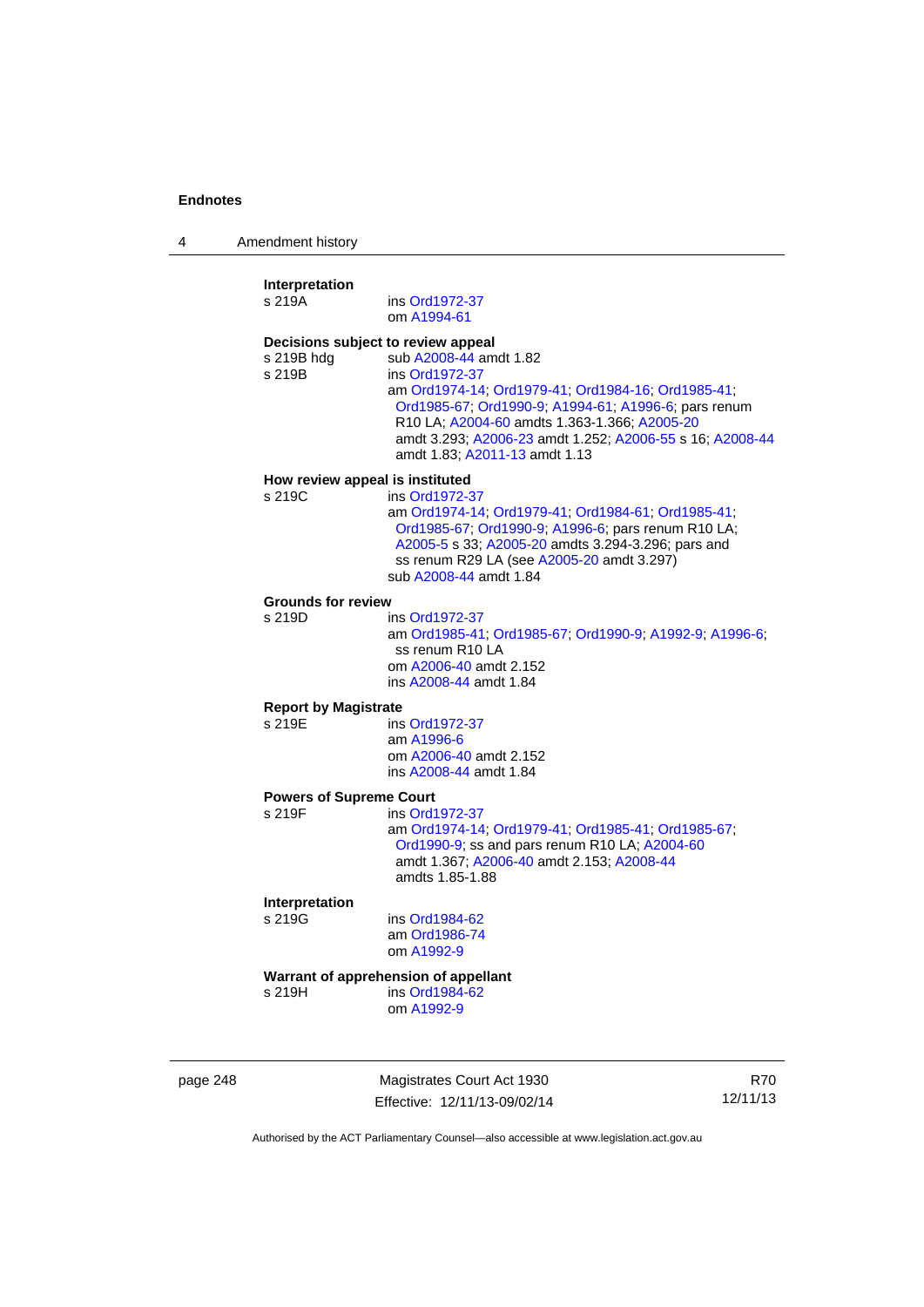| s 219J                                             | ins Ord1984-62<br>om A1992-9                                                                                                                                                         |
|----------------------------------------------------|--------------------------------------------------------------------------------------------------------------------------------------------------------------------------------------|
| s 219K                                             | Effect of apprehension of appellant<br>ins Ord1984-62<br>om A1992-9                                                                                                                  |
| Stay of execution not affected<br>s 219L           | ins Ord1984-62<br>om A1992-9                                                                                                                                                         |
| div 3.10.4 hdg                                     | <b>Criminal appeals-other provisions</b><br>(prev pt 11 div 4 hdg) ins Ord1972-37<br>renum as div 11.4 hdg R8 LA<br>sub and renum A2004-60 amdt 1.368                                |
| Forfeiture of recognisance<br>s 220                | am Ord1937-28; Ord1972-37<br>sub Ord1984-62<br>om A1992-9                                                                                                                            |
| s 221                                              | Magistrate may order appellant to be liberated<br>om Ord1937-28                                                                                                                      |
| s 222                                              | <b>Control of Supreme Court over summary convictions</b><br>am Ord1937-28; Ord1985-67; Ord1986-74; A2005-20<br>amdts 3.298-3.300; A2006-23 amdts 1.253-1.255; A2006-40<br>amdt 2.154 |
| <b>Amendment of documents</b><br>s 223             | am Ord1937-28; Ord1985-67; Ord1986-74<br>sub A2005-20 amdt 3.301<br>am A2006-23 amdt 1.256                                                                                           |
| In cases of certiorari order<br>s 224 hdg<br>s 224 | sub A2006-40 amdt 2.155<br>am Ord1937-28; A2005-20 amdt 3.302; A2006-40 amdt 2.156                                                                                                   |
| Notice dispensed with<br>s 225                     | am Ord1937-28; Ord1967-1; Ord1985-17; A2005-20<br>amdt 3.302; A2006-40 amdt 2.157, amdt 2.158                                                                                        |
| Power of court to admit to bail<br>s 226           | am Ord1937-28; A1992-9; A2005-20 amdt 3.302; A2006-23<br>amdt 1.257; A2006-40 amdt 2.159                                                                                             |
|                                                    | Respecting the amendment of convictions etc<br>am Ord1937-28; Ord1985-67; A1996-6; A2005-20 amdt 3.302                                                                               |

R70 12/11/13

Magistrates Court Act 1930 Effective: 12/11/13-09/02/14 page 249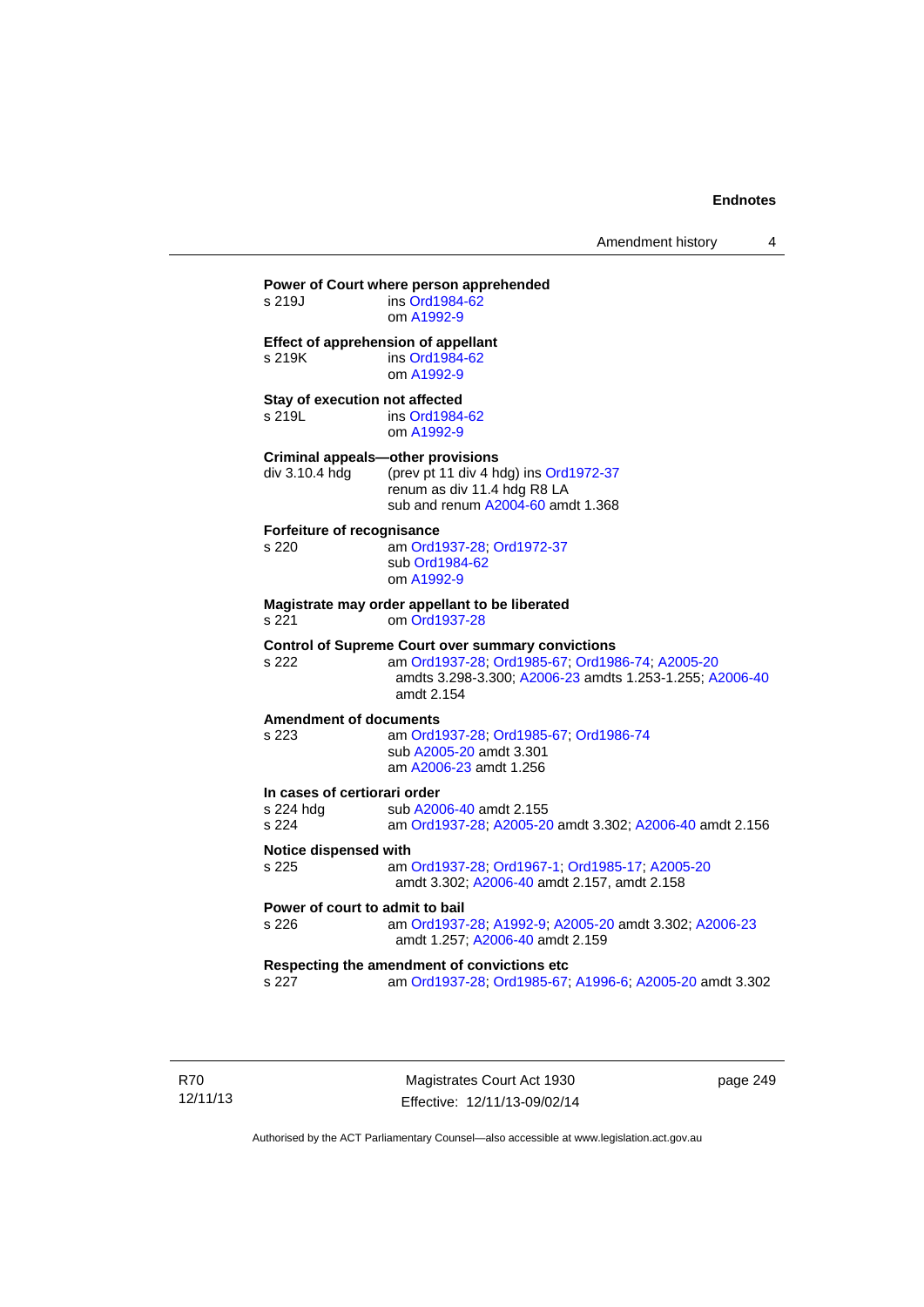4 Amendment history

**No summons or information**  am [Ord1986-74](http://www.legislation.act.gov.au/a/1986-74) sub [A2005-20](http://www.legislation.act.gov.au/a/2005-20) amdt 3.303 **Provisions applicable in relation to security given for costs of appeal**  s 230 am [Ord1937-28](http://www.legislation.act.gov.au/a/1937-28) sub [Ord1972-37](http://www.legislation.act.gov.au/a/1972-37) am [Ord1985-18;](http://www.legislation.act.gov.au/a/1985-18) [A1991-44](http://www.legislation.act.gov.au/a/1991-44) om [A2006-40](http://www.legislation.act.gov.au/a/2006-40) amdt 2.160 **Magistrate sued for act not within jurisdiction**  s 231 reloc as s 17A **No action against magistrate after order nisi to quash conviction has been granted**  reloc as s 17B **Warrant or writ by magistrate on order of court**  s 233 reloc as s 17C **No action for acts done under order of Supreme Court**  s 234 reloc as s 17D **No action where proceedings confirmed on appeal**  s 235 reloc as s 17E **Actions in cases prohibited**  reloc as s 17F **Limitation of actions**  s 237 om [Ord1985-66](http://www.legislation.act.gov.au/a/1985-66) **Notice of actions**  om [Ord1985-66](http://www.legislation.act.gov.au/a/1985-66) **Payment of amounts into court**  s 239 reloc as s 17G **No action against magistrate for judicial acts in Magistrates Court**  s 240 reloc as s 17H **Magistrate sued for acts within his or her jurisdiction only liable in case of malice and absence of reasonable and probable cause**  reloc as s 17I **Verdict for defendant**  s 242 reloc as s 17J **Damages**  reloc as s 17K

page 250 Magistrates Court Act 1930 Effective: 12/11/13-09/02/14

R70 12/11/13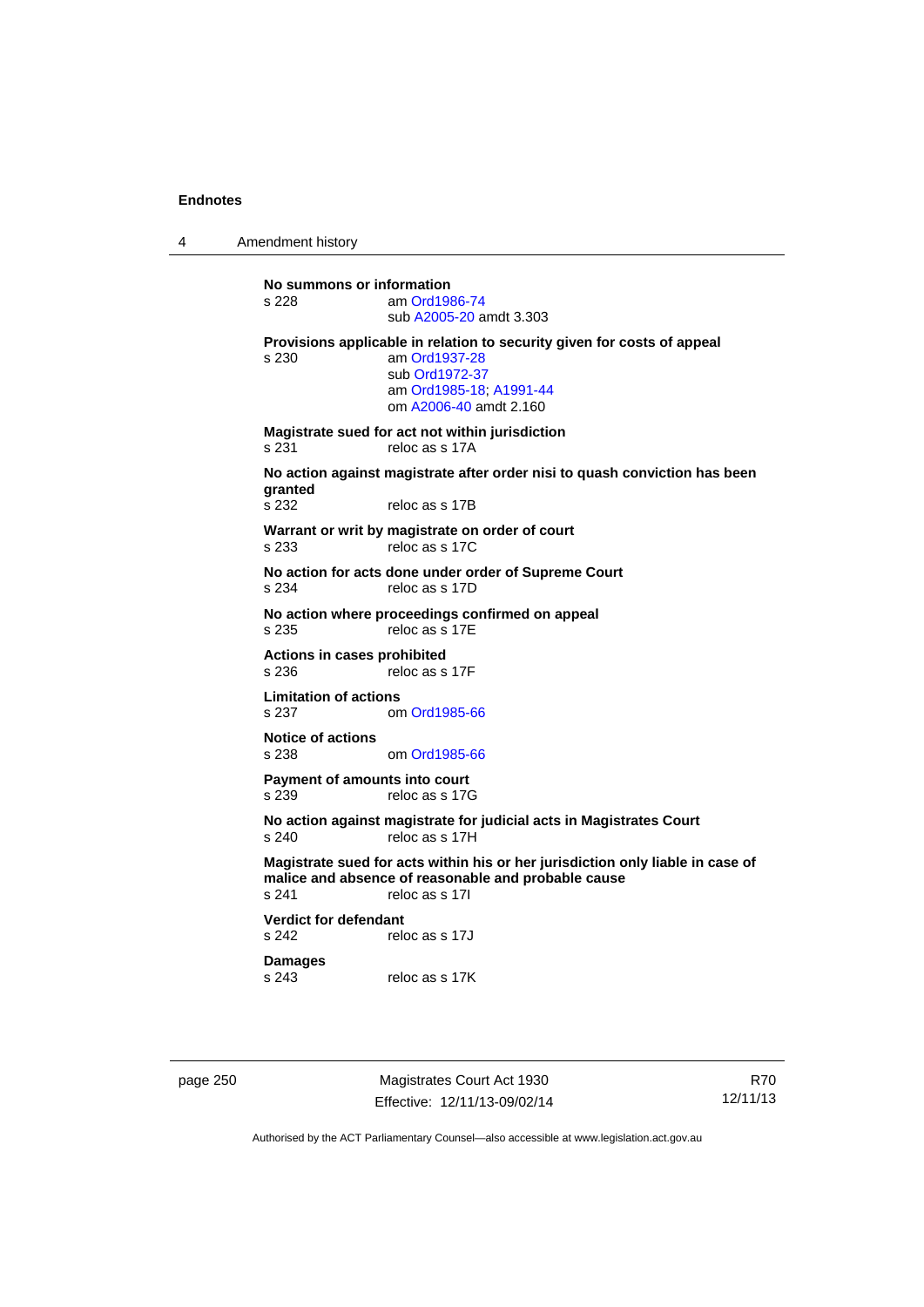### **Costs in criminal matters**<br>pt 3.11 hdg (prev pt (prev pt 13 hdg) sub  $Ord1953-14$  am [A1994-4](http://www.legislation.act.gov.au/a/1994-4) sub and renum [A2004-60](http://www.legislation.act.gov.au/a/2004-60) amdt 1.371 **Costs in criminal matters**  s 244 hdg sub [A2004-60](http://www.legislation.act.gov.au/a/2004-60) amdt 1.372 s 244 am [Ord1937-28](http://www.legislation.act.gov.au/a/1937-28); [Ord1953-14;](http://www.legislation.act.gov.au/a/1953-14) [Ord1986-74](http://www.legislation.act.gov.au/a/1986-74); [A1994-61](http://www.legislation.act.gov.au/a/1994-61); [A2004-60](http://www.legislation.act.gov.au/a/2004-60) amdts 1.373-1.375 sub [A2008-44](http://www.legislation.act.gov.au/a/2008-44) amdt 1.89 **Court fees**  s 245 sub [Ord1953-14](http://www.legislation.act.gov.au/a/1953-14); [Ord1980-10](http://www.legislation.act.gov.au/a/1980-10) am [A1991-38;](http://www.legislation.act.gov.au/a/1991-38) [A1991-44](http://www.legislation.act.gov.au/a/1991-44) om [A1994-4](http://www.legislation.act.gov.au/a/1994-4) **Remission of fees**  ins [Ord1937-28](http://www.legislation.act.gov.au/a/1937-28) sub [Ord1986-83](http://www.legislation.act.gov.au/a/1986-83) am [Ord1989-55](http://www.legislation.act.gov.au/a/1989-55); [Ord1990-5](http://www.legislation.act.gov.au/a/alt_ord1990-5); [A1991-44](http://www.legislation.act.gov.au/a/1991-44); [A1993-4](http://www.legislation.act.gov.au/a/1993-4) om [A1994-4](http://www.legislation.act.gov.au/a/1994-4) **Solicitor's costs**  s 246 sub [Ord1937-28](http://www.legislation.act.gov.au/a/1937-28) om [Ord1986-74](http://www.legislation.act.gov.au/a/1986-74) **Witnesses expenses**  s 247 sub [Ord1953-14](http://www.legislation.act.gov.au/a/1953-14); [Ord1967-1](http://www.legislation.act.gov.au/a/1967-1) am [A1996-6;](http://www.legislation.act.gov.au/a/1996-6) [A2004-60](http://www.legislation.act.gov.au/a/2004-60) amdt 1.376 reloc to [Magistrates Court Rules 1932](http://www.legislation.act.gov.au/sl/1932-4/default.asp), pt 4 as rule 21 by [A2004-60](http://www.legislation.act.gov.au/a/2004-60) amdt 1.377 **Meaning of** *security***—pt 3.12**  s 248 om [A1994-61](http://www.legislation.act.gov.au/a/1994-61) s 49 ins [A2001-1](http://www.legislation.act.gov.au/a/2001-1) s 3 sch am [A2001-18](http://www.legislation.act.gov.au/a/2001-18) s 174 om [A2004-60](http://www.legislation.act.gov.au/a/2004-60) amdt 1.378 ins [A2010-21](http://www.legislation.act.gov.au/a/2010-21) amdt 1.12 **Determination of fees**  s 248A ins [Ord1974-14](http://www.legislation.act.gov.au/a/1974-14) am [Ord1986-53](http://www.legislation.act.gov.au/a/1986-53); [Ord1990-5](http://www.legislation.act.gov.au/a/alt_ord1990-5) om [A1992-9](http://www.legislation.act.gov.au/a/1992-9) ins [A1994-4](http://www.legislation.act.gov.au/a/1994-4) am [A1997-94](http://www.legislation.act.gov.au/a/1997-94); [A1998-25](http://www.legislation.act.gov.au/a/1998-25) sub [A2000-1](http://www.legislation.act.gov.au/a/2000-1) s 3 sch am [A2001-44](http://www.legislation.act.gov.au/a/2001-44) amdt 1.2760 om [A2004-60](http://www.legislation.act.gov.au/a/2004-60) amdt 1.378

R70 12/11/13

Magistrates Court Act 1930 Effective: 12/11/13-09/02/14 page 251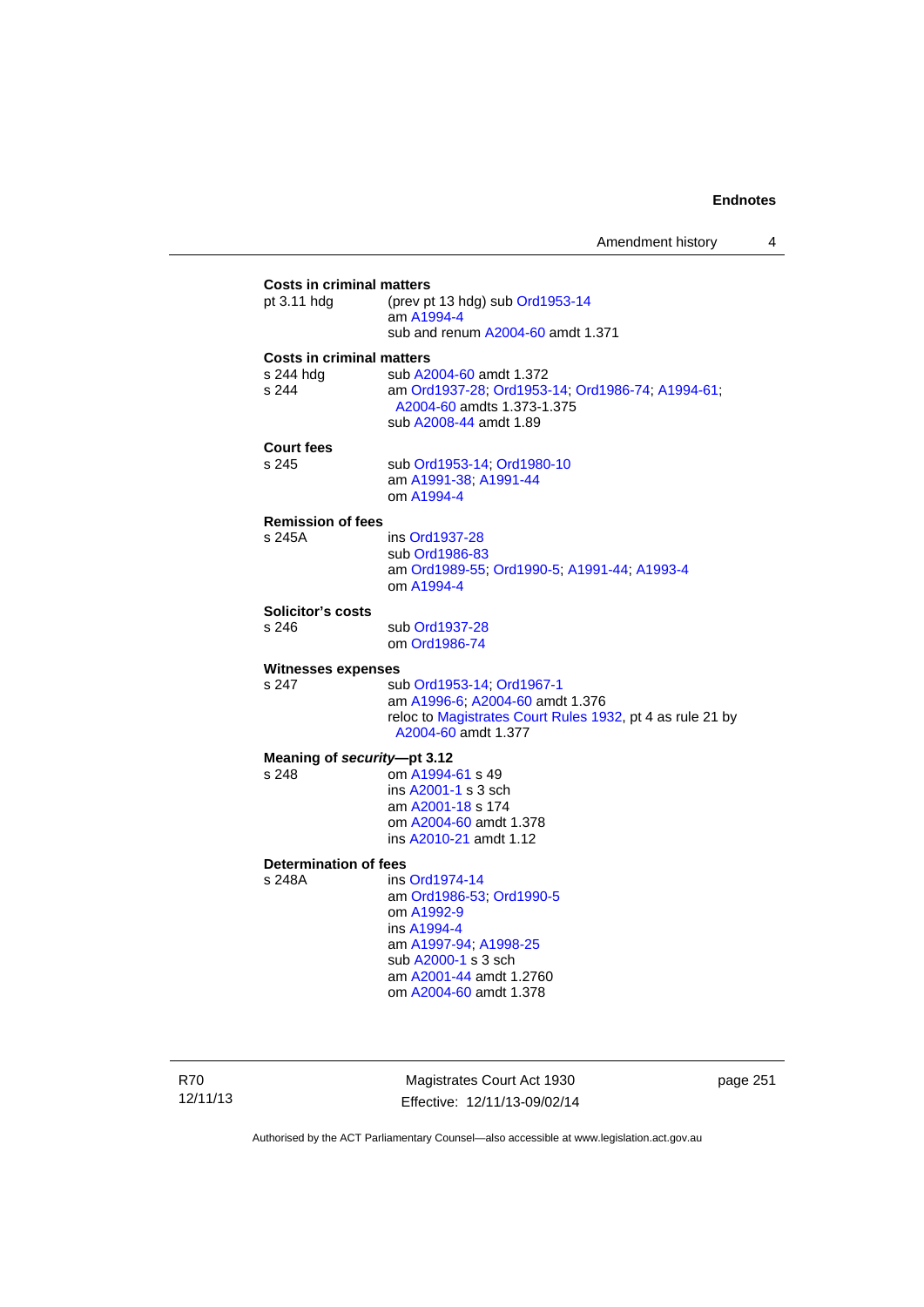4 Amendment history

**Payment of fees**  ins [Ord1974-14](http://www.legislation.act.gov.au/a/1974-14) am [Ord1986-53](http://www.legislation.act.gov.au/a/1986-53); [Ord1990-5](http://www.legislation.act.gov.au/a/alt_ord1990-5) om [A1992-9](http://www.legislation.act.gov.au/a/1992-9) ins [A1994-4](http://www.legislation.act.gov.au/a/1994-4) sub [A2000-1](http://www.legislation.act.gov.au/a/2000-1) s 3 sch am [A2001-44](http://www.legislation.act.gov.au/a/2001-44) amdt 1.2761 om [A2004-60](http://www.legislation.act.gov.au/a/2004-60) amdt 1.378 **Remission, refund, deferral, waiver and exemption of fees**  s 248C ins [Ord1974-14](http://www.legislation.act.gov.au/a/1974-14) om [A1992-9](http://www.legislation.act.gov.au/a/1992-9) ins [A1994-4](http://www.legislation.act.gov.au/a/1994-4) am [A1994-45](http://www.legislation.act.gov.au/a/1994-45); No. [A1995-46;](http://www.legislation.act.gov.au/a/1995-46) [A1997-96;](http://www.legislation.act.gov.au/a/1997-96) [A1999-66](http://www.legislation.act.gov.au/a/1999-66) sch 3; [A1999-64](http://www.legislation.act.gov.au/a/1999-64) s 4 sch 2 sub [A2000-1](http://www.legislation.act.gov.au/a/2000-1) s 3 sch am [A2002-36](http://www.legislation.act.gov.au/a/2002-36) s 4 (4), (5) exp 11 October 2003 (s 248C (5)) om [A2004-60](http://www.legislation.act.gov.au/a/2004-60) amdt 1.378 **Recovery of fees in non-criminal proceedings if fees otherwise not payable**  s 248D ins [Ord1974-14](http://www.legislation.act.gov.au/a/1974-14) am [Ord1986-53](http://www.legislation.act.gov.au/a/1986-53) om [A1992-9](http://www.legislation.act.gov.au/a/1992-9) ins [A1994-4](http://www.legislation.act.gov.au/a/1994-4) sub [A2000-1](http://www.legislation.act.gov.au/a/2000-1) s 3 sch om [A2004-60](http://www.legislation.act.gov.au/a/2004-60) amdt 1.378 **Recovery of fees in criminal proceedings if fees not otherwise payable**  s 248E ins [A1994-4](http://www.legislation.act.gov.au/a/1994-4) sub [A2000-1](http://www.legislation.act.gov.au/a/2000-1) s 3 sch om [A2004-60](http://www.legislation.act.gov.au/a/2004-60) amdt 1.378 **Review of decisions**  s 248F ins [A1994-4](http://www.legislation.act.gov.au/a/1994-4) am [A1996-6](http://www.legislation.act.gov.au/a/1996-6) sub [A2000-1](http://www.legislation.act.gov.au/a/2000-1) s 3 sch om [A2004-60](http://www.legislation.act.gov.au/a/2004-60) amdt 1.378 **Securities in criminal matters**  pt 3.12 hdg (prev pt 14 hdg) sub and renum [A2004-60](http://www.legislation.act.gov.au/a/2004-60) amdt 1.379 **Securities taken under Act**  s 249 am [A1991-44](http://www.legislation.act.gov.au/a/1991-44); [A2004-60](http://www.legislation.act.gov.au/a/2004-60) amdts 1.380-1.383; [A2005-20](http://www.legislation.act.gov.au/a/2005-20) amdt 3.304; [A2010-21](http://www.legislation.act.gov.au/a/2010-21) amdt 1.13 **Recovery of amount due under security**  s 250 ins [Ord1937-28](http://www.legislation.act.gov.au/a/1937-28) am [Ord1986-74](http://www.legislation.act.gov.au/a/1986-74); [A1991-44](http://www.legislation.act.gov.au/a/1991-44); [A1992-9](http://www.legislation.act.gov.au/a/1992-9); [A2004-60](http://www.legislation.act.gov.au/a/2004-60) amdt 1.384; [A2006-23](http://www.legislation.act.gov.au/a/2006-23) amdt 1.258; [A2010-21](http://www.legislation.act.gov.au/a/2010-21) amdt 1.13

page 252 Magistrates Court Act 1930 Effective: 12/11/13-09/02/14

R70 12/11/13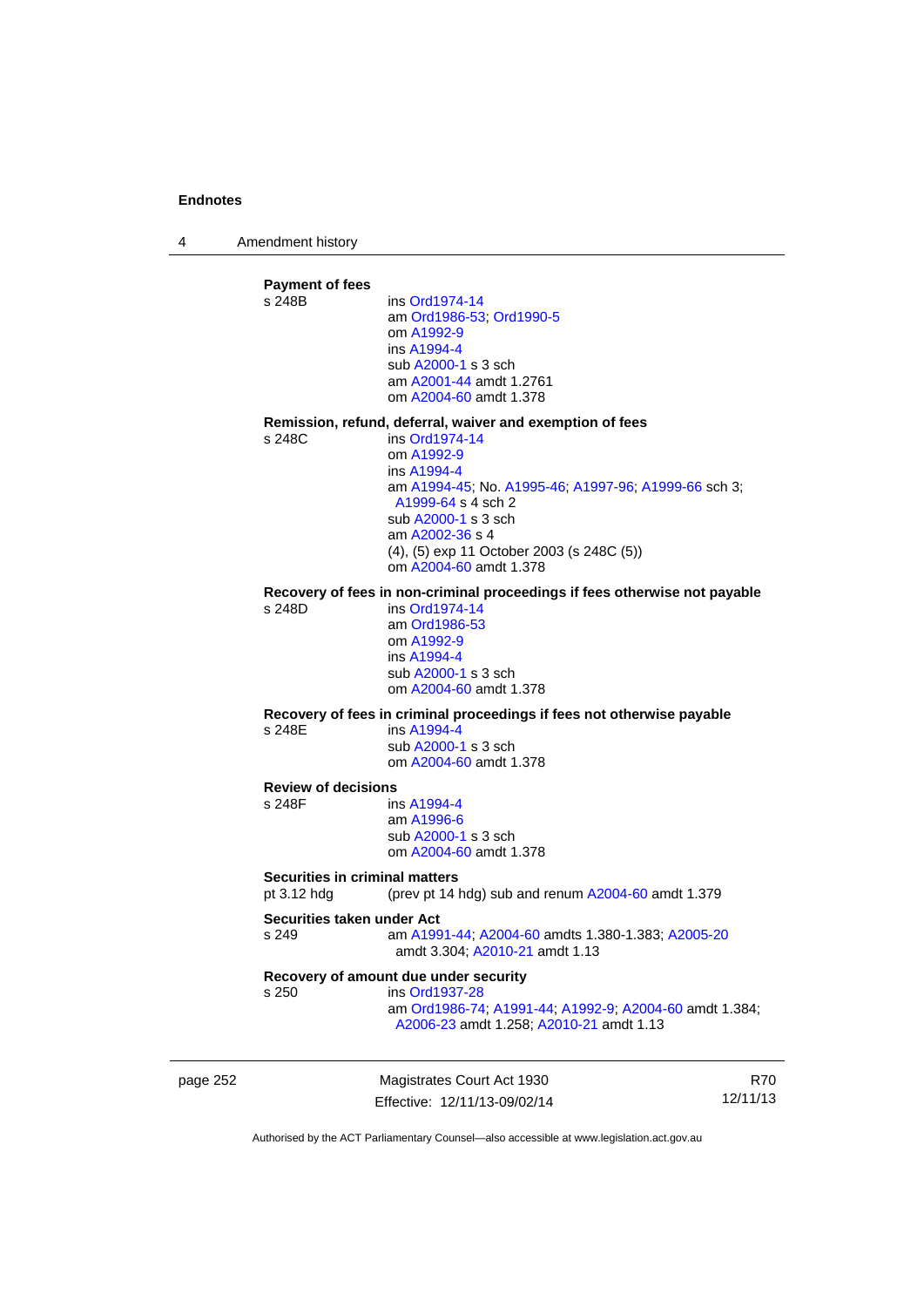| s 251                                | om Ord1937-28<br>am A2006-23 amdt 1.258; A2010-21 amdt 1.13                                                                                                |
|--------------------------------------|------------------------------------------------------------------------------------------------------------------------------------------------------------|
|                                      |                                                                                                                                                            |
| s 252                                | Sums paid by surety may be recovered from principal<br>am Ord1937-28; Ord1986-74; A1992-9; A2004-60 amdt 1.384;<br>A2006-23 amdt 1.258; A2010-21 amdt 1.13 |
| s 253                                | <b>Payment enforced by security</b><br>am A1992-9; A2004-60 amdt 1.384; A2006-23 amdt 1.258;<br>A2010-21 amdt 1.13                                         |
|                                      | <b>Enforcement of recognisance</b>                                                                                                                         |
| s 254                                | sub Ord1974-14<br>am Ord1986-53, Ord1986-74, Ord1990-5, A1991-44, A1992-9,<br>A1994-61; A2006-23 amdt 1.259; A2006-40 amdt 2.161,<br>amdt 2.162            |
| s 254A                               | Directions about procedure<br>reloc as s 309                                                                                                               |
| s 254B                               | Appearance by audiovisual or audio links<br>reloc as s 311                                                                                                 |
| Contempt in face of court<br>s 255   | reloc as s 290                                                                                                                                             |
| s 255AA                              | Failure to give evidence-offence<br>reloc as s 291                                                                                                         |
| s 255AB                              | Failure to give evidence-committal<br>reloc as s 312                                                                                                       |
| s 255A                               | <b>Commitment to remand centre</b><br>reloc as s 313                                                                                                       |
| s 255B                               | Registrar to give directions for preparation of transcript<br>reloc as s 314                                                                               |
| s 255C                               | <b>Applications for transcripts</b><br>reloc as s 315                                                                                                      |
| <b>Civil proceedings</b><br>ch 4 hdg | ins A2004-60 amdt 1.386                                                                                                                                    |
| pt 4 hdg                             | <b>Commencement of proceedings</b><br>renum as pt 3.3 hdg                                                                                                  |
| Preliminary<br>pt 4.1 hdg            | ins A2004-60 amdt 1.386                                                                                                                                    |
| General<br>div 4.1 hdg               | renum as div 3.3.1 hdg                                                                                                                                     |

R70 12/11/13

Magistrates Court Act 1930 Effective: 12/11/13-09/02/14 page 253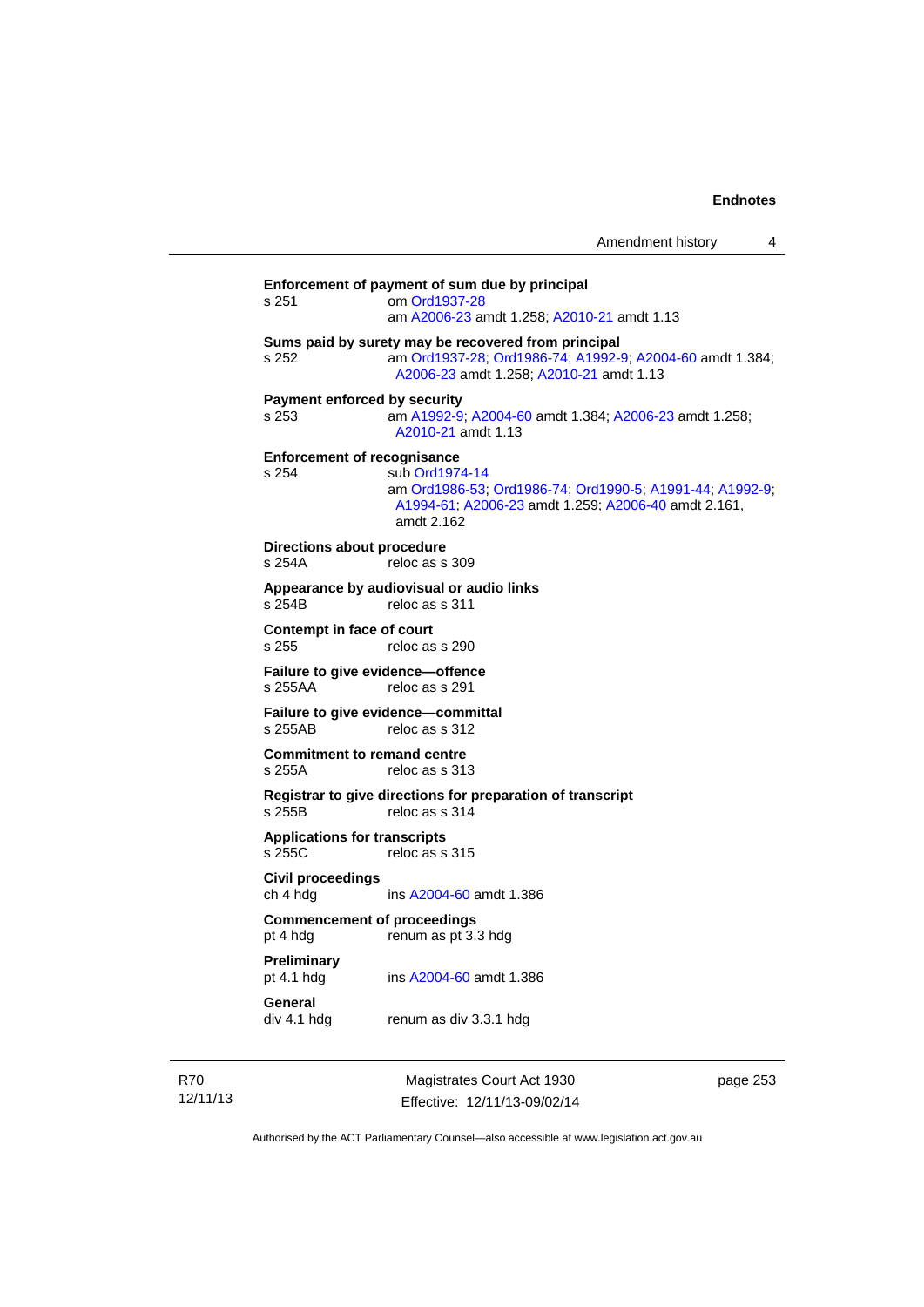4 Amendment history

|          | <b>Application of ch 4</b><br>s 256 hdg<br>s 256<br><b>Civil jurisdiction</b><br>pt 4.2 hdg<br><b>Informations</b><br>div 4.2 hda<br>s 257 hdg | bracketed note exp 10 January 2006 (s 3 (3))<br>am Ord1967-1; Ord1970-15; Ord1974-14; Ord1979-33;<br>A1993-4; A2001-44 amdts 1.2762-1.2764<br>(8)-(11) exp 12 September 2002 (s 256 (11))<br>om A2004-60 amdt 1.412<br>ins A2004-60 amdt 1.386<br>am A2005-13 amdt 1.43; A2008-46 amdt 3.40<br>ins A2004-60 amdt 1.386<br>renum as pt 3.3.2 hdg<br>Personal actions at law—amount or value<br>bracketed note exp 10 January 2006 (s 3 (3)) |                        |
|----------|------------------------------------------------------------------------------------------------------------------------------------------------|--------------------------------------------------------------------------------------------------------------------------------------------------------------------------------------------------------------------------------------------------------------------------------------------------------------------------------------------------------------------------------------------------------------------------------------------|------------------------|
|          | s 257                                                                                                                                          | am Ord1937-28<br>om Ord1986-74<br>ins A1991-38<br>om A1994-4<br>ins A2004-60 amdt 1.386<br>am A2011-13 amdt 1.14                                                                                                                                                                                                                                                                                                                           |                        |
|          | Power of court to grant relief<br>s 258 hdg<br>s 258                                                                                           | bracketed note exp 10 January 2006 (s 3 (3))<br>am Ord1932-21; Ord1937-28; Ord1953-14; Ord1986-74;<br>Ord1990-5, A1991-44, A2001-44<br>amdts 1.2765-1.2768<br>om A2004-60 amdt 1.412<br>ins A2004-60 amdt 1.386                                                                                                                                                                                                                            |                        |
|          | Rules of equity to prevail<br>s 259 hdg<br>s 259                                                                                               | bracketed note $exp 10$ January 2006 (s 3 (3))<br>ins A1999-34<br>om A2001-90 amdt 1.81<br>ins A2004-60 amdt 1.386                                                                                                                                                                                                                                                                                                                         |                        |
|          | <b>Nuisance</b><br>s 260 hdg<br>s 260                                                                                                          | bracketed note $exp 10$ January 2006 (s 3 (3))<br>ins A2004-60 amdt 1.386                                                                                                                                                                                                                                                                                                                                                                  |                        |
|          | <b>Disputed debts</b><br>s 261 hdg<br>s 261                                                                                                    | bracketed note $exp 10$ January 2006 (s 3 (3))<br>ins A2004-60 amdt 1.386<br>am A2011-13 amdt 1.15                                                                                                                                                                                                                                                                                                                                         |                        |
|          | s 262 hdg<br>s 262                                                                                                                             | Cause of action arising, or defendant resident, outside ACT<br>bracketed note exp 10 January 2006 (s 3 (3))<br>ins A2004-60 amdt 1.386                                                                                                                                                                                                                                                                                                     |                        |
| page 254 |                                                                                                                                                | Magistrates Court Act 1930<br>Effective: 12/11/13-09/02/14                                                                                                                                                                                                                                                                                                                                                                                 | <b>R70</b><br>12/11/13 |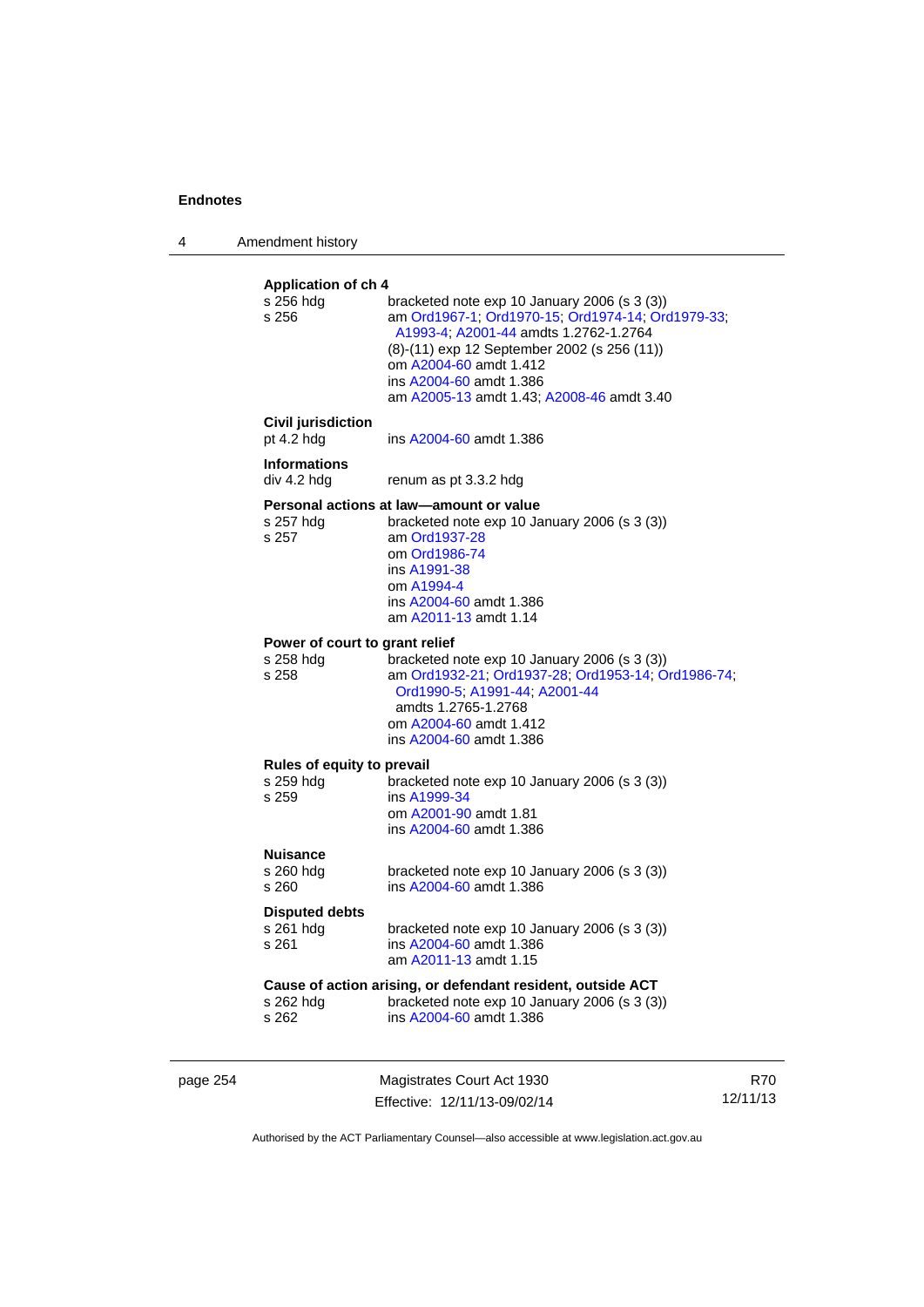| Proceedings affecting title to land<br>s 264 hdg<br>bracketed note exp 10 January 2006 (s 3 (3))<br>s 264<br>ins A2004-60 amdt 1.386<br><b>Disputes under Residential Tenancies Act</b><br>s 265 hdg<br>bracketed note exp 10 January 2006 (s 3 (3))<br>s 265<br>ins A2004-60 amdt 1.386<br><b>Complaints under Utilities Act, pt 12</b><br>s 266 hdg<br>bracketed note exp 10 January 2006 (s 3 (3))<br>s 266<br>ins A2004-60 amdt 1.386<br>am A2008-22 amdt 1.36<br>sub A2008-36 amdt 1.480<br>Civil disputes under ACT Civil and Administrative Tribunal Act<br>s 266A<br>ins A2008-37 amdt 1.322<br>Enforcement of ACT Civil and Administrative Tribunal order-representation<br>ins as mod SL2009-2 mod 4.1 (as ins by SL2009-51 s 8)<br>s 266B<br>mod lapsed 22 December 2009 (SL2009-2 mod 4.1 om by<br>A2009-54 amdt 1.5)<br>ins A2009-54 amdt 1.8<br><b>Case stated for Supreme Court</b><br>(prev pt 4 div 3 hdg) om A1986-74<br>pt $4.3$ hdg<br>ins A2004-60 amdt 1.386<br><b>Case stated</b><br>s 267 hdg<br>bracketed note exp 10 January 2006 (s 3 (3))<br>ins A2004-60 amdt 1.386<br>s 267<br>am A2008-36 amdt 1.481<br>Transfer of proceedings from or to Supreme Court<br>pt $4.4$ hdg<br>ins A2004-60 amdt 1.386 |
|------------------------------------------------------------------------------------------------------------------------------------------------------------------------------------------------------------------------------------------------------------------------------------------------------------------------------------------------------------------------------------------------------------------------------------------------------------------------------------------------------------------------------------------------------------------------------------------------------------------------------------------------------------------------------------------------------------------------------------------------------------------------------------------------------------------------------------------------------------------------------------------------------------------------------------------------------------------------------------------------------------------------------------------------------------------------------------------------------------------------------------------------------------------------------------------------------------------------------------|
|                                                                                                                                                                                                                                                                                                                                                                                                                                                                                                                                                                                                                                                                                                                                                                                                                                                                                                                                                                                                                                                                                                                                                                                                                                    |
|                                                                                                                                                                                                                                                                                                                                                                                                                                                                                                                                                                                                                                                                                                                                                                                                                                                                                                                                                                                                                                                                                                                                                                                                                                    |
|                                                                                                                                                                                                                                                                                                                                                                                                                                                                                                                                                                                                                                                                                                                                                                                                                                                                                                                                                                                                                                                                                                                                                                                                                                    |
|                                                                                                                                                                                                                                                                                                                                                                                                                                                                                                                                                                                                                                                                                                                                                                                                                                                                                                                                                                                                                                                                                                                                                                                                                                    |
|                                                                                                                                                                                                                                                                                                                                                                                                                                                                                                                                                                                                                                                                                                                                                                                                                                                                                                                                                                                                                                                                                                                                                                                                                                    |
|                                                                                                                                                                                                                                                                                                                                                                                                                                                                                                                                                                                                                                                                                                                                                                                                                                                                                                                                                                                                                                                                                                                                                                                                                                    |
|                                                                                                                                                                                                                                                                                                                                                                                                                                                                                                                                                                                                                                                                                                                                                                                                                                                                                                                                                                                                                                                                                                                                                                                                                                    |
|                                                                                                                                                                                                                                                                                                                                                                                                                                                                                                                                                                                                                                                                                                                                                                                                                                                                                                                                                                                                                                                                                                                                                                                                                                    |
| <b>Summonses</b><br>div 4.4 hdg<br>renum as div 3.3.3 hdg                                                                                                                                                                                                                                                                                                                                                                                                                                                                                                                                                                                                                                                                                                                                                                                                                                                                                                                                                                                                                                                                                                                                                                          |
| <b>Transfer of action from Supreme Court</b><br>s 268 hdg<br>bracketed note exp 10 January 2006 (s 3 (3))<br>ins A2004-60 amdt 1.386<br>s 268                                                                                                                                                                                                                                                                                                                                                                                                                                                                                                                                                                                                                                                                                                                                                                                                                                                                                                                                                                                                                                                                                      |
| <b>Procedure on transfer of action from Supreme Court</b><br>bracketed note exp 10 January 2006 (s 3 (3))<br>s 269 hdg<br>s 269<br>ins A2004-60 amdt 1.386<br>am A2006-40 amdt 2.163                                                                                                                                                                                                                                                                                                                                                                                                                                                                                                                                                                                                                                                                                                                                                                                                                                                                                                                                                                                                                                               |

12/11/13

R70

Authorised by the ACT Parliamentary Counsel—also accessible at www.legislation.act.gov.au

Effective: 12/11/13-09/02/14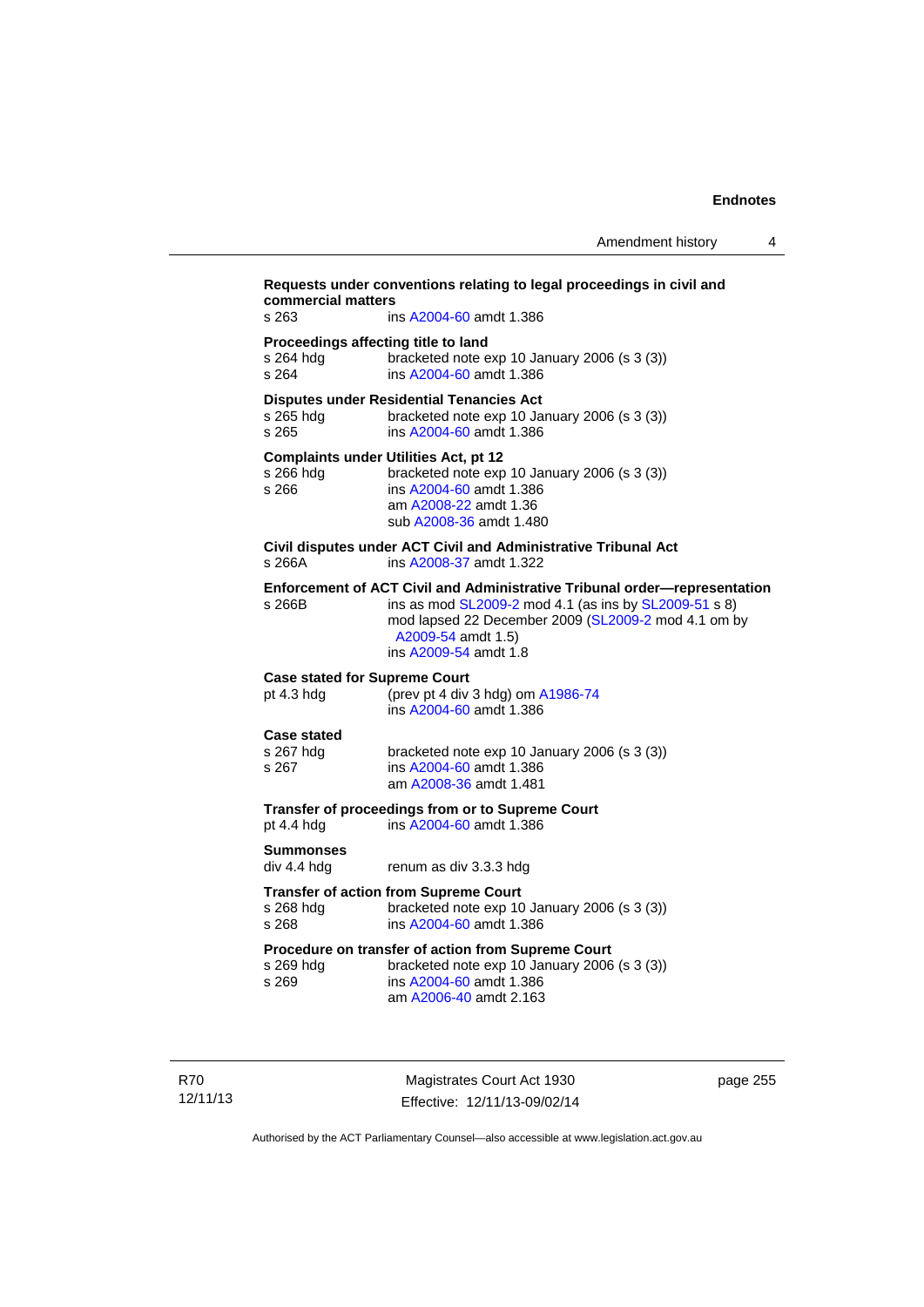| 4 | Amendment history |
|---|-------------------|
|---|-------------------|

| s 270 hdg<br>s 270                                      | Removal of proceedings into Supreme Court<br>bracketed note exp 10 January 2006 (s 3 (3))<br>ins A2004-60 amdt 1.386                                |
|---------------------------------------------------------|-----------------------------------------------------------------------------------------------------------------------------------------------------|
| <b>Stay of proceedings</b><br>s 271 hdg<br>s 271        | bracketed note exp 10 January 2006 (s 3 (3))<br>ins A2004-60 amdt 1.386                                                                             |
| <b>Civil appeals</b><br>pt 4.5 hdg                      | ins A2004-60 amdt 1.386                                                                                                                             |
| <b>Warrants of arrest</b><br>div 4.5 hdg                | renum as div 3.3.4 hdg                                                                                                                              |
| Meaning of appeal-pt 4.5<br>s 272 hdg<br>s 272          | bracketed note exp 10 January 2006 (s 3 (3))<br>ins A2004-60 amdt 1.386<br>sub A2008-36 amdt 1.482                                                  |
| <b>Jurisdiction</b><br>s 273 hdg<br>s 273               | bracketed note exp 10 January 2006 (s 3 (3))<br>ins A2004-60 amdt 1.386                                                                             |
| s 274                                                   | Cases in which appeal may be brought<br>s 274 hdg bracketed note exp 10 January 2006 (s 3 (3))<br>ins A2004-60 amdt 1.386<br>am A2008-36 amdt 1.483 |
| <b>Appeals-Small Claims Court</b><br>s 275 hdg<br>s 275 | bracketed note exp 10 January 2006 (s 3 (3))<br>ins A2004-60 amdt 1.386<br>om A2008-36 amdt 1.484                                                   |
| <b>Evidence on appeal</b><br>s 276 hdg<br>s 276         | bracketed note exp 10 January 2006 (s 3 (3))<br>ins A2004-60 amdt 1.386                                                                             |
| s 277 hdg<br>s 277                                      | <b>Powers of Supreme Court on appeal</b><br>bracketed note exp 10 January 2006 (s 3 (3))<br>ins A2004-60 amdt 1.386<br>om A2006-40 amdt 2.164       |
| <b>Small Claims Court</b><br>pt 4.6 hdg                 | ins A2004-60 amdt 1.386<br>om A2008-36 amdt 1.485                                                                                                   |
| Definitions for pt 4.6<br>s 278 hdg<br>s 278            | bracketed note exp 10 January 2006 (s 3 (3))<br>ins A2004-60 amdt 1.386<br>om A2008-36 amdt 1.485                                                   |

page 256 Magistrates Court Act 1930 Effective: 12/11/13-09/02/14

R70 12/11/13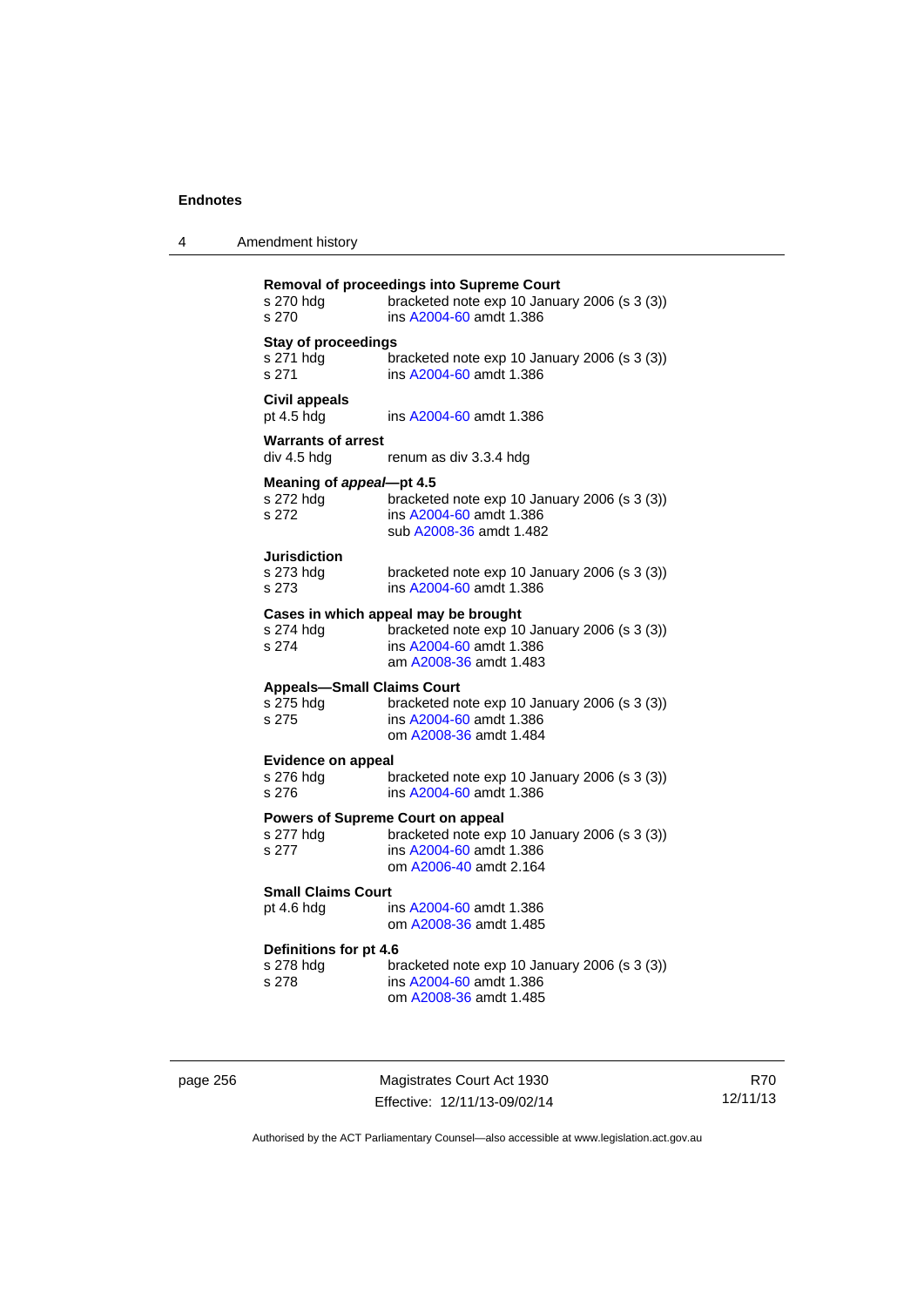| s 279 hdg                        | bracketed note exp 10 January 2006 (s 3 (3))                   |
|----------------------------------|----------------------------------------------------------------|
| s 279                            | ins A2004-60 amdt 1.386                                        |
|                                  | om A2008-36 amdt 1.485                                         |
| Referees-appointment             |                                                                |
| s 280 hdg                        | bracketed note $exp 10$ January 2006 (s 3 (3))                 |
| s 280                            | ins A2004-60 amdt 1.386                                        |
|                                  | om A2008-36 amdt 1.485                                         |
| <b>Referees-functions</b>        |                                                                |
| s 281 hdg                        | bracketed note exp 10 January 2006 (s 3 (3))                   |
| s 281                            | ins A2004-60 amdt 1.386                                        |
|                                  | om A2008-36 amdt 1.485                                         |
|                                  | Referees-oath or affirmation of office                         |
| s 282 hdg                        | bracketed note exp 10 January 2006 (s 3 (3))                   |
| s 282                            | ins A2004-60 amdt 1.386                                        |
|                                  | om A2008-36 amdt 1.485                                         |
| <b>Jurisdiction</b>              |                                                                |
| s 283 hdg                        | bracketed note exp 10 January 2006 (s 3 (3))                   |
| s 283                            | ins A2004-60 amdt 1.386                                        |
|                                  | om A2008-36 amdt 1.485                                         |
| \$10 000 limit                   |                                                                |
| s 284 hdq                        | bracketed note $exp 10$ January 2006 (s 3 (3))                 |
| s 284                            | ins A2004-60 amdt 1.386                                        |
|                                  | om A2008-36 amdt 1.485                                         |
|                                  | Admissibility of conference proceedings in inquiries           |
| s 285 hdg                        | bracketed note exp 10 January 2006 (s 3 (3))                   |
| s 285                            | ins A2004-60 amdt 1.386                                        |
|                                  | om A2008-36 amdt 1.485                                         |
| <b>Small Claims Court's seal</b> |                                                                |
| s 286                            | ins A2005-60 amdt 1.108                                        |
|                                  | om A2008-36 amdt 1.485                                         |
| <b>The Childrens Court</b>       |                                                                |
| ch 4A hdg                        | ins A2008-19 amdt 1.92                                         |
| <b>The Childrens Court</b>       |                                                                |
| pt 4A.1 hdg                      | ins A2008-19 amdt 1.92                                         |
| <b>Childrens Court</b>           |                                                                |
| s 287                            | ins A2008-19 amdt 1.92                                         |
|                                  |                                                                |
|                                  | <b>Jurisdiction of Childrens Court</b>                         |
| s 288                            | ins A2008-19 amdt 1.92<br>am A2011-13 amdt 1.16; A2013-12 s 40 |

R70 12/11/13

Magistrates Court Act 1930 Effective: 12/11/13-09/02/14 page 257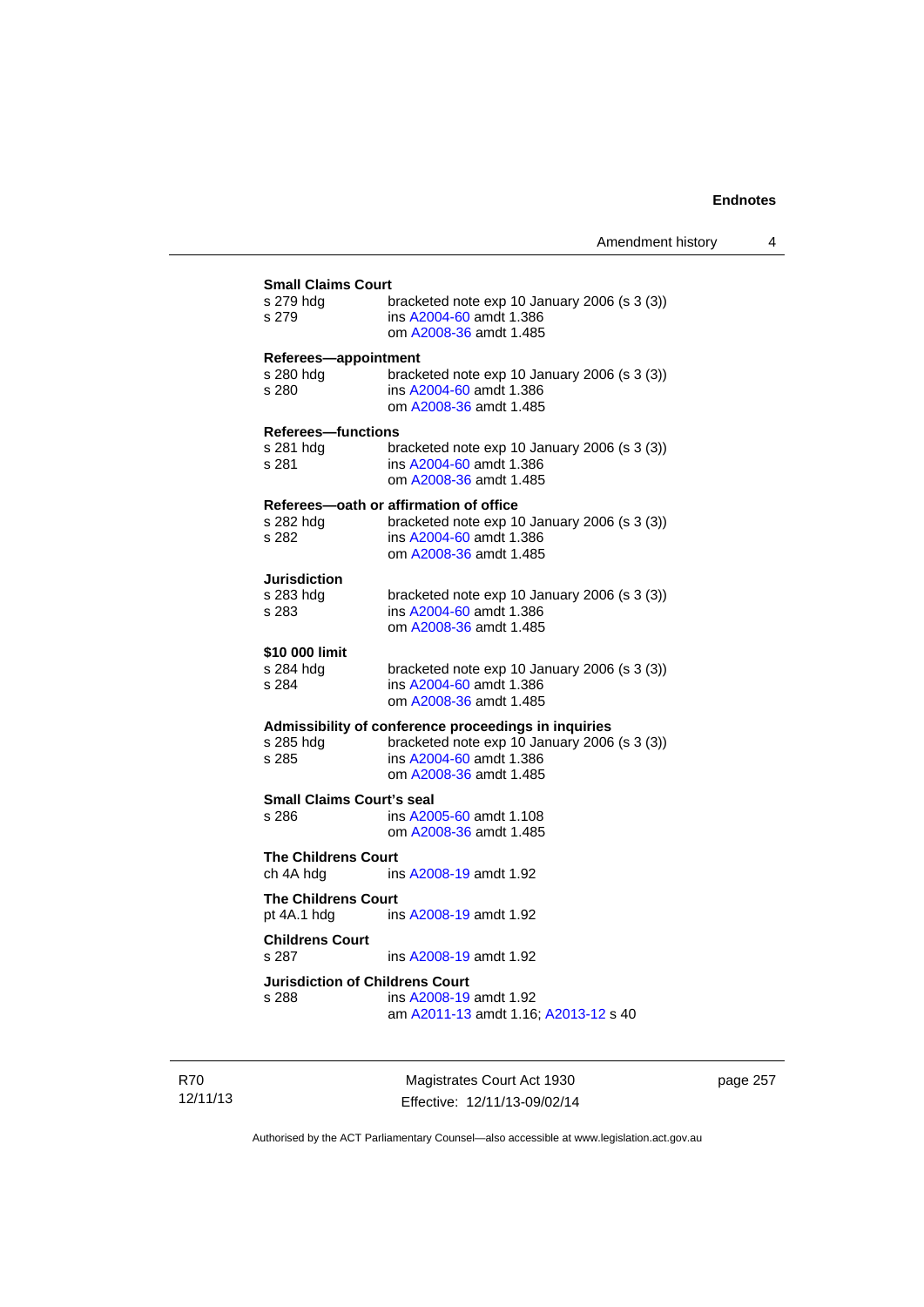| 4 | Amendment history |
|---|-------------------|
|---|-------------------|

| s 289 hda<br>s 289                          | sub A2013-12 s 41<br>ins A2008-19 amdt 1.92                                                                                                                                                                                                                                               |
|---------------------------------------------|-------------------------------------------------------------------------------------------------------------------------------------------------------------------------------------------------------------------------------------------------------------------------------------------|
|                                             | am A2008-44 amdt 1.90; A2013-12 s 42                                                                                                                                                                                                                                                      |
| s 290                                       | Chief Magistrate to arrange business of Childrens Court<br>(prev s 255) am Ord1967-1; Ord1972-37; Ord1990-5<br>sub A1993-4<br>am A1994-66, A1994-81; A1999-22 s 23; ss renum R10 LA;<br>A2004-60 amdt 1.391                                                                               |
|                                             | renum A2004-60 amdt 1.392<br>am A2005-53 amdt 1.108; ss renum R30 LA (see A2005-53<br>amdt 1.109)<br>om A2006-55 s 17<br>ins A2008-19 amdt 1.92                                                                                                                                           |
| s 291 hdg<br>s 291                          | <b>Childrens Court Magistrate to hear all matters</b><br>(prev s 255AA hdg) sub A2004-60 amdt 1.393<br>(prev s 255AA) ins A1994-61<br>am A1995-46, A1996-6; A1998-25; A1998-54; A2004-60<br>amdt 1.394, amdt 1.395<br>reloc from s 255AA by A2004-60 amdt 1.396<br>om A2005-53 amdt 1.110 |
| <b>Childrens Court Magistrate</b>           | ins A2008-19 amdt 1.92                                                                                                                                                                                                                                                                    |
| pt 4A.2 hdg                                 | ins A2008-19 amdt 1.92                                                                                                                                                                                                                                                                    |
| <b>Childrens Court Magistrate</b><br>s 291A | ins A2008-19 amdt 1.92<br>am A2011-28 amdt 3.178                                                                                                                                                                                                                                          |
| s 291B                                      | <b>Acting Childrens Court Magistrate</b><br>ins A2008-19 amdt 1.92                                                                                                                                                                                                                        |
| s 291C                                      | Assignment of other magistrates for Childrens Court matters<br>ins A2008-19 amdt 1.92                                                                                                                                                                                                     |
| s 291D                                      | <b>Completion of part-heard matters</b><br>ins A2008-19 amdt 1.92                                                                                                                                                                                                                         |
| <b>Criminal proceedings</b><br>pt 4A.3 hdg  | ins A2008-19 amdt 1.92                                                                                                                                                                                                                                                                    |
| s 291E                                      | Procedures for hearing indictable offences<br>ins A2008-19 amdt 1.92                                                                                                                                                                                                                      |
| s 291F                                      | Childrens Court may adjourn hearings to allow access to legal advice<br>ins A2008-19 amdt 1.92                                                                                                                                                                                            |
| s 291G                                      | Childrens Court may send cases to Supreme Court for sentencing<br>ins A2008-19 amdt 1.92                                                                                                                                                                                                  |

page 258 Magistrates Court Act 1930 Effective: 12/11/13-09/02/14

R70 12/11/13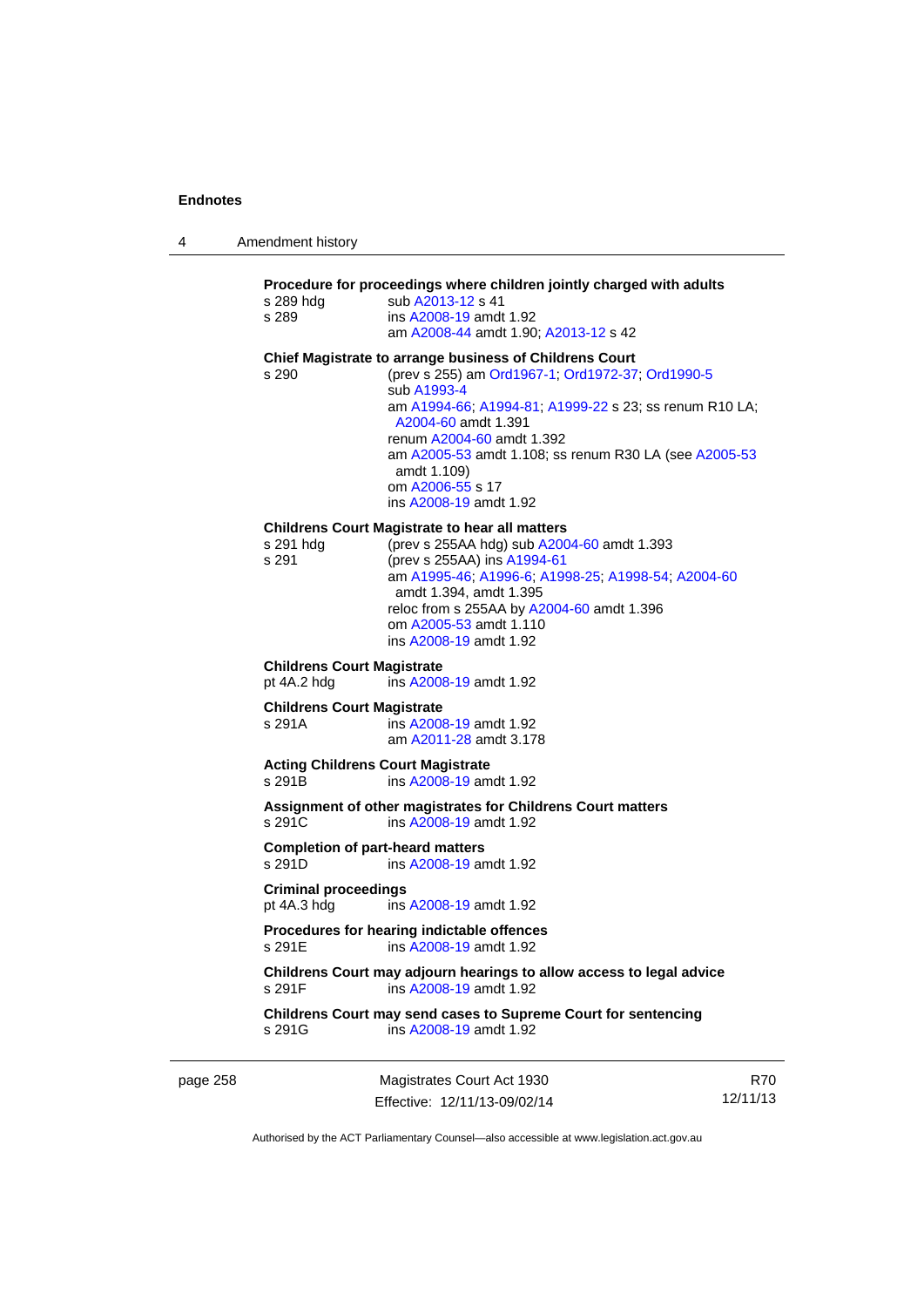Amendment history 4

**The Family Violence Court**<br>
ch 4B hdg ins A201 ins [A2011-13](http://www.legislation.act.gov.au/a/2011-13) amdt 1.17 **Preliminary**  pt 4B.1 hdg ins [A2011-13](http://www.legislation.act.gov.au/a/2011-13) amdt 1.17 **Meaning of** *domestic violence offence*<br>s 291H ins A2011-13 amdt 1. ins [A2011-13](http://www.legislation.act.gov.au/a/2011-13) amdt 1.17 **Purpose—ch 4B**  s 291I ins [A2011-13](http://www.legislation.act.gov.au/a/2011-13) amdt 1.17 **The Family Violence Court** pt 4B.2 hdg ins A201 ins [A2011-13](http://www.legislation.act.gov.au/a/2011-13) amdt 1.17 **Family Violence Court**  s 291J ins [A2011-13](http://www.legislation.act.gov.au/a/2011-13) amdt 1.17 **Jurisdiction of Family Violence Court**  s 291K ins [A2011-13](http://www.legislation.act.gov.au/a/2011-13) amdt 1.17 **Galambany Court**  ch 4C hdg ins [A2011-13](http://www.legislation.act.gov.au/a/2011-13) amdt 1.17 **Definitions—ch 4C**  s 291L ins [A2011-13](http://www.legislation.act.gov.au/a/2011-13) amdt 1.17 def *Aboriginal or Torres Strait Islander offender* ins [A2011-13](http://www.legislation.act.gov.au/a/2011-13) amdt 1.17 am [A2011-52](http://www.legislation.act.gov.au/a/2011-52) amdt 3.137 def *circle sentencing* ins [A2011-13](http://www.legislation.act.gov.au/a/2011-13) amdt 1.17 **Galambany Court**  s 291M ins [A2011-13](http://www.legislation.act.gov.au/a/2011-13) amdt 1.17 **Directions about procedure for Galambany Court**  s 291N ins [A2011-13](http://www.legislation.act.gov.au/a/2011-13) amdt 1.17 **The Industrial Court**  ch 4D hdg ins [A2013-43](http://www.legislation.act.gov.au/a/2013-43) s 4 **Preliminary**  pt 4D.1 hdg ins [A2013-43](http://www.legislation.act.gov.au/a/2013-43) s 4 **Definitions—ch 4D**  s 291O ins [A2013-43](http://www.legislation.act.gov.au/a/2013-43) s 4 def *industrial or work safety matter* ins [A2013-43](http://www.legislation.act.gov.au/a/2013-43) s 4 def *industrial or work safety offence* ins [A2013-43](http://www.legislation.act.gov.au/a/2013-43) s 4 **The Industrial Court** pt 4D.2 hdg in ins [A2013-43](http://www.legislation.act.gov.au/a/2013-43) s 4 **Industrial Court**  s 291P ins [A2013-43](http://www.legislation.act.gov.au/a/2013-43) s 4

R70 12/11/13

Magistrates Court Act 1930 Effective: 12/11/13-09/02/14 page 259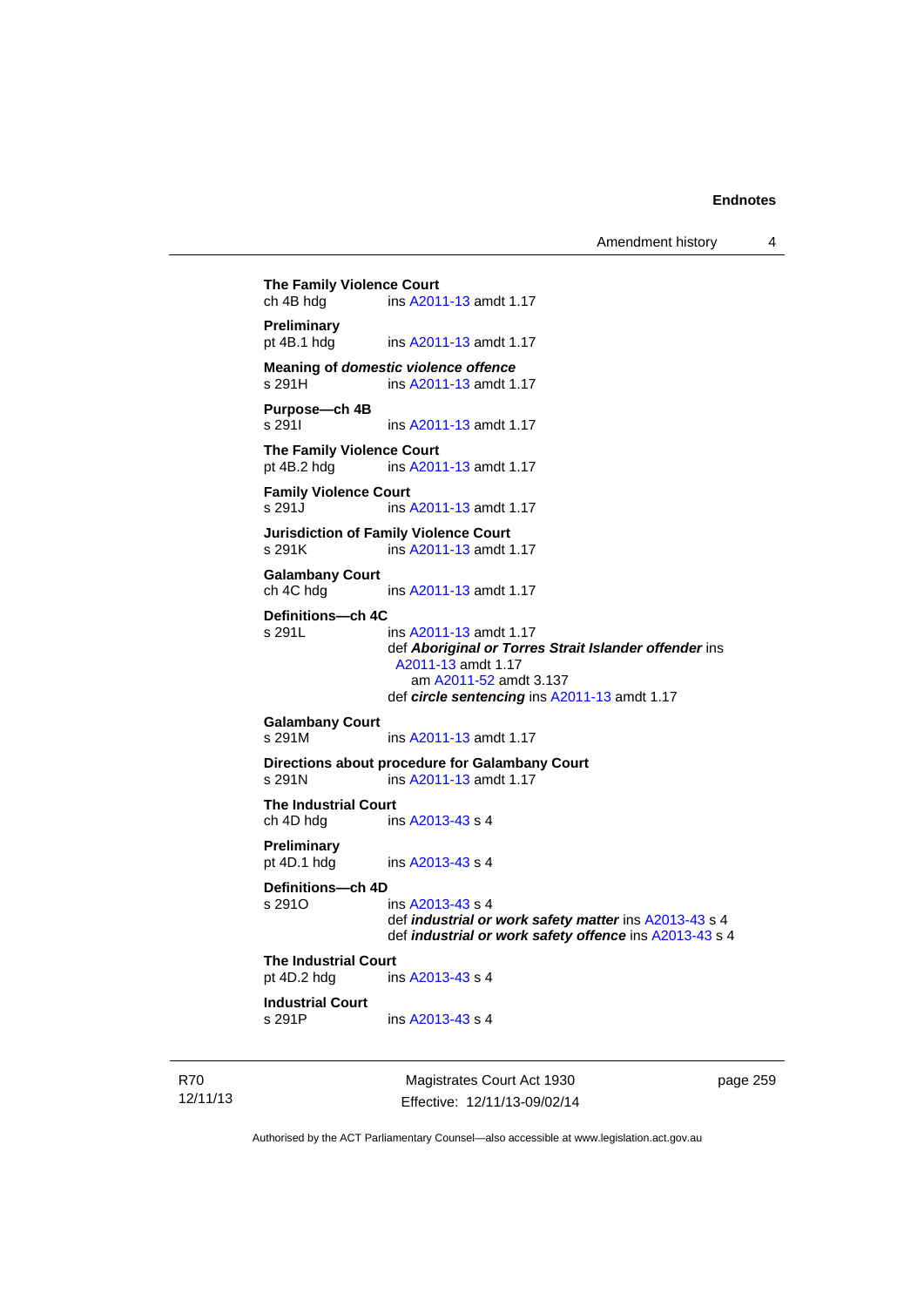| 4 | Amendment history                                                                           |  |  |
|---|---------------------------------------------------------------------------------------------|--|--|
|   | <b>Jurisdiction of Industrial Court</b><br>s 291Q<br>ins A2013-43 s 4                       |  |  |
|   | Chief Magistrate to arrange business of Industrial Court<br>ins A2013-43 s 4<br>s 291R      |  |  |
|   | Industrial Court Magistrate to hear all matters<br>s 291S<br>ins $A$ 2013-43 s 4            |  |  |
|   | Transfer of industrial or work safety matter to Supreme Court<br>s 291T<br>ins A2013-43 s 4 |  |  |
|   | <b>Industrial Court Magistrate</b><br>ins A2013-43 s 4<br>pt 4D.3 hdg                       |  |  |
|   | <b>Industrial Court Magistrate</b><br>ins A2013-43 s 4<br>s 291U                            |  |  |
|   | <b>Acting Industrial Court Magistrate</b><br>s 291V<br>ins A2013-43 s 4                     |  |  |
|   | Assignment of other magistrates for Industrial Court matters<br>s 291W<br>ins A2013-43 s 4  |  |  |
|   | Industrial Court—completion of part-heard matters<br>ins A2013-43 s 4<br>s 291X             |  |  |
|   | <b>Miscellaneous</b><br>ch 5 hdg<br>(prev pt 15 hdg) sub and renum A2004-60 amdt 1.387      |  |  |
|   | Hearing<br>pt 5 hdg<br>renum as pt 3.4 hdg                                                  |  |  |
|   | <b>Offences</b><br>ins A2004-60 amdt 1.387<br>pt $5.1$ hdg                                  |  |  |
|   | General<br>div 5.1 hdg<br>renum as div 3.4.1 hdg                                            |  |  |
|   | <b>Evidence</b><br>div 5.2 hdg<br>renum as div 3.4.2 hdg                                    |  |  |
|   | Remand<br>div 5.3 hdg<br>renum as div 3.4.3 hdg                                             |  |  |
|   | <b>Committal and recognisance</b><br>div 5.4 hdg<br>renum as div 3.4.4 hdg                  |  |  |
|   | <b>Adjournment of proceedings</b><br>div 5.5 hdg<br>renum as div 3.4.5 hdg                  |  |  |
|   |                                                                                             |  |  |

page 260 Magistrates Court Act 1930 Effective: 12/11/13-09/02/14

R70 12/11/13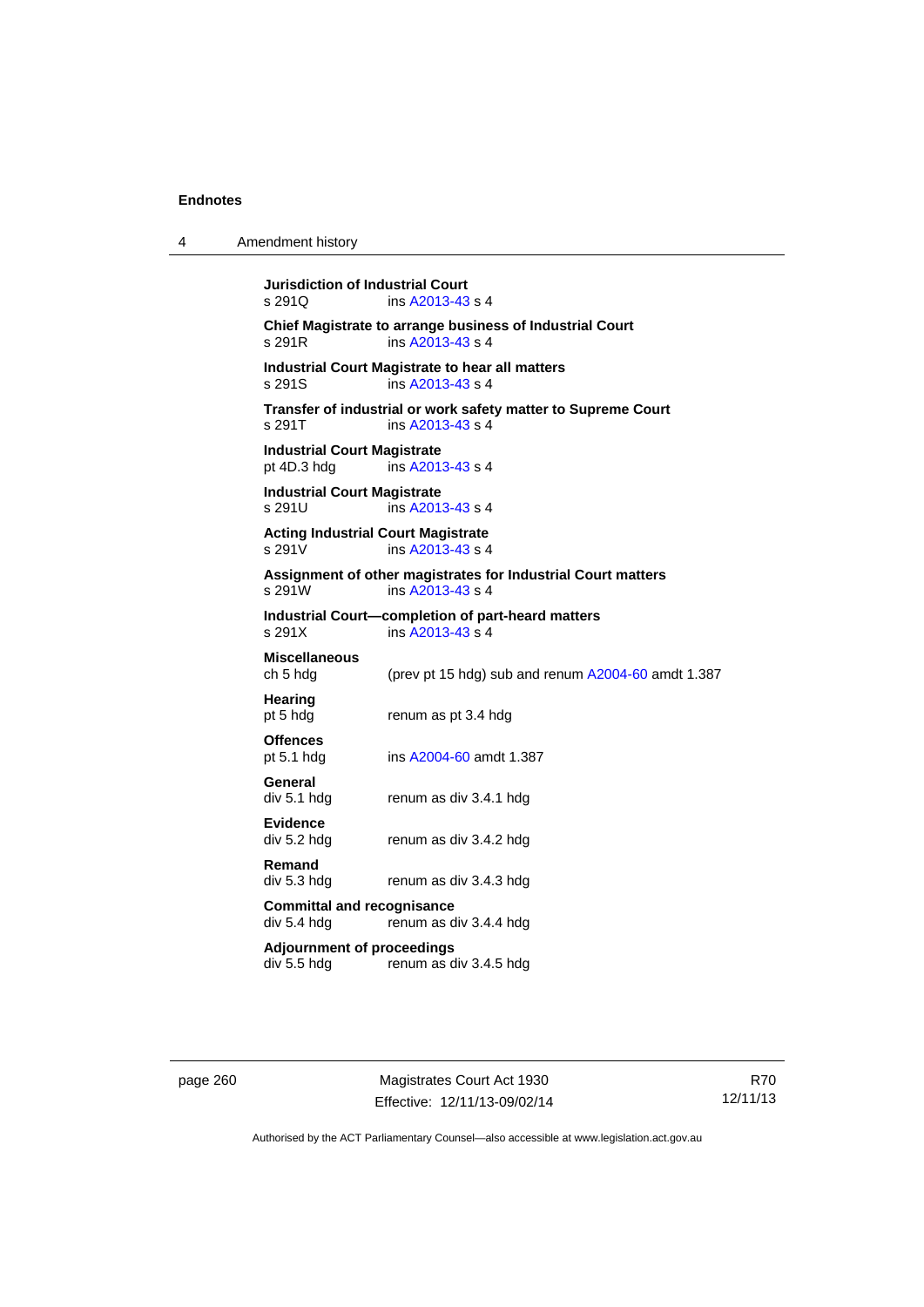|                                       | Amendment history                                                                                                                                                                                                                                                            | 4 |
|---------------------------------------|------------------------------------------------------------------------------------------------------------------------------------------------------------------------------------------------------------------------------------------------------------------------------|---|
| s 292 hdg<br>s 292                    | Failure to comply with order in nuisance action<br>ins A2004-60 amdt 1.412<br>bracketed note exp 10 January 2006 (s 3 (3))<br>reloc from Magistrates Court (Civil Jurisdiction) Act 1982<br>s 8 (2) by A2004-60 amdt 1.450                                                   |   |
| s 293 hdg<br>s 293                    | <b>Failure to comply with Magistrates Court subpoena</b><br>bracketed note exp 10 January 2006 (s 3 (3))<br>(1) reloc from Magistrates Court (Civil Jurisdiction) Act 1982<br>s 187 (7) by A2004-60 amdt 1.488<br>(2), (3) ins A2004-60 amdt 1.412<br>om A2005-53 amdt 1.111 |   |
| s 294 hdg<br>s 294                    | Failure to comply with judgment for delivery of detained goods<br>ins A2004-60 amdt 1.412<br>bracketed note exp 10 January 2006 (s 3 (3))<br>reloc from Magistrates Court (Civil Jurisdiction) Act 1982<br>s 217 (4) by A2004-60 amdt 1.502<br>om A2006-40 amdt 2.164        |   |
| s 295 hdg<br>s 295                    | False or misleading statement by garnishee<br>ins A2004-60 amdt 1.412<br>bracketed note exp 10 January 2006 (s 3 (3))<br>reloc from Magistrates Court (Civil Jurisdiction) Act 1982<br>s 329 (2) by A2004-60 amdt 1.524<br>om A2006-40 amdt 2.164                            |   |
| s 296 hdg<br>s 296                    | Obligations of judgment creditor if garnishee pays too much<br>ins A2004-60 amdt 1.412<br>bracketed note exp 10 January 2006 (s 3 (3))<br>reloc from Magistrates Court (Civil Jurisdiction) Act 1982<br>s 337 (1) by A2004-60 amdt 1.527<br>om A2006-40 amdt 2.164           |   |
| s 297 hdg<br>s 297                    | Notice to be given if judgment debtor ceases employment<br>ins A2004-60 amdt 1.412<br>bracketed note exp 10 January 2006 (s 3 (3))<br>reloc from Magistrates Court (Civil Jurisdiction) Act 1982<br>s 340 (1) by A2004-60 amdt 1.531<br>om A2006-40 amdt 2.164               |   |
| <b>Prejudice to employee</b><br>s 298 | reloc from Magistrates Court (Civil Jurisdiction) Act 1982 s 341<br>by A2004-60 amdt 1.535                                                                                                                                                                                   |   |
| s 299                                 | Interference with seized property etc<br>reloc from Magistrates Court (Civil Jurisdiction) Act 1982 s 379<br>by A2004-60 amdt 1.537<br>om A2006-40 amdt 2.164                                                                                                                |   |

R70 12/11/13

Magistrates Court Act 1930 Effective: 12/11/13-09/02/14 page 261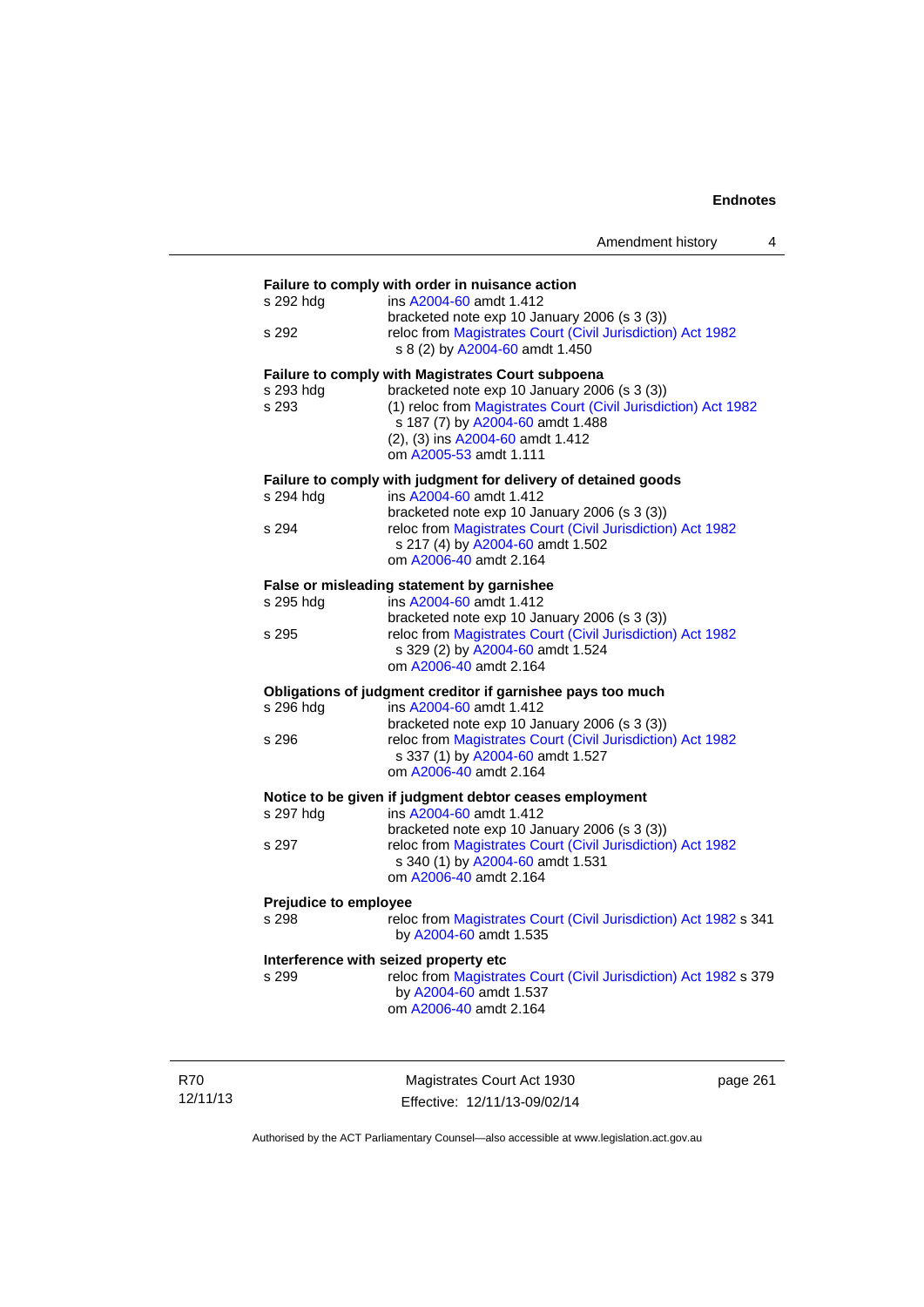| Amendment history<br>4 |  |
|------------------------|--|
|                        |  |

| s 300 hdg<br>s 300                       | Failure to comply with Small Claims Court subpoena<br>bracketed note exp 10 January 2006 (s 3 (3))<br>(1) reloc from Magistrates Court (Civil Jurisdiction) Act 1982<br>s 448 (1) by A2004-60 amdt 1.563<br>(2), (3) ins A2004-60 amdt 1.412<br>om A2005-53 amdt 1.112                                  |
|------------------------------------------|---------------------------------------------------------------------------------------------------------------------------------------------------------------------------------------------------------------------------------------------------------------------------------------------------------|
| s 301                                    | Witness before Small Claims Court to answer questions<br>reloc from Magistrates Court (Civil Jurisdiction) Act 1982 s 449<br>by A2004-60 amdt 1.568<br>om A2005-53 amdt 1.112                                                                                                                           |
| s 302 hdg<br>s 302                       | Contravention of Small Claims Court order in trespass proceeding<br>ins A2004-60 amdt 1.412<br>bracketed note exp 10 January 2006 (s 3 (3))<br>reloc from Magistrates Court (Civil Jurisdiction) Act 1982<br>s 460 (2) by A2004-60 amdt 1.574<br>om A2008-36 amdt 1.486                                 |
| Other<br>pt 5.2 hdg                      | ins A2004-60 amdt 1.412                                                                                                                                                                                                                                                                                 |
| <b>Contempt of court</b><br>s 307        | ins A2006-55 s 18                                                                                                                                                                                                                                                                                       |
| <b>Magistrates Court's seal</b><br>s.308 | ins A2005-60 amdt 1.109                                                                                                                                                                                                                                                                                 |
| Directions about procedure<br>s 309      | (prev s 254A) ins Ord1989-59<br>reloc by A2004-60 amdt 1.385<br>sub A2006-55 s 19; A2011-13 amdt 1.18                                                                                                                                                                                                   |
| s 310 hdg<br>s 310                       | Hearings generally to be in public<br>(prev s 51 hdg) sub A2004-60 amdt 1.224<br>(prev s 51) am Ord1986-74<br>sub A1996-6<br>am A2004-60 amdts 1.225-1.227<br>reloc by A2004-60 amdt 1.228<br>am A2008-36 amdt 1.487                                                                                    |
| s 311                                    | Appearance by audiovisual or audio links etc<br>(prev s 254B) ins A1999-22 s 22<br>am A2000-17 s 3 sch 1; A2003-48 amdt 2.11; A2004-60<br>amdt 1.388; ss renum R26 LA (see A2004-60 amdt 1.389)<br>reloc by A2004-60 amdt 1.390<br>am A2005-20 amdt 3.305<br>sub A2006-55 s 20<br>am A2010-40 amdt 2.17 |

page 262 Magistrates Court Act 1930 Effective: 12/11/13-09/02/14

R70 12/11/13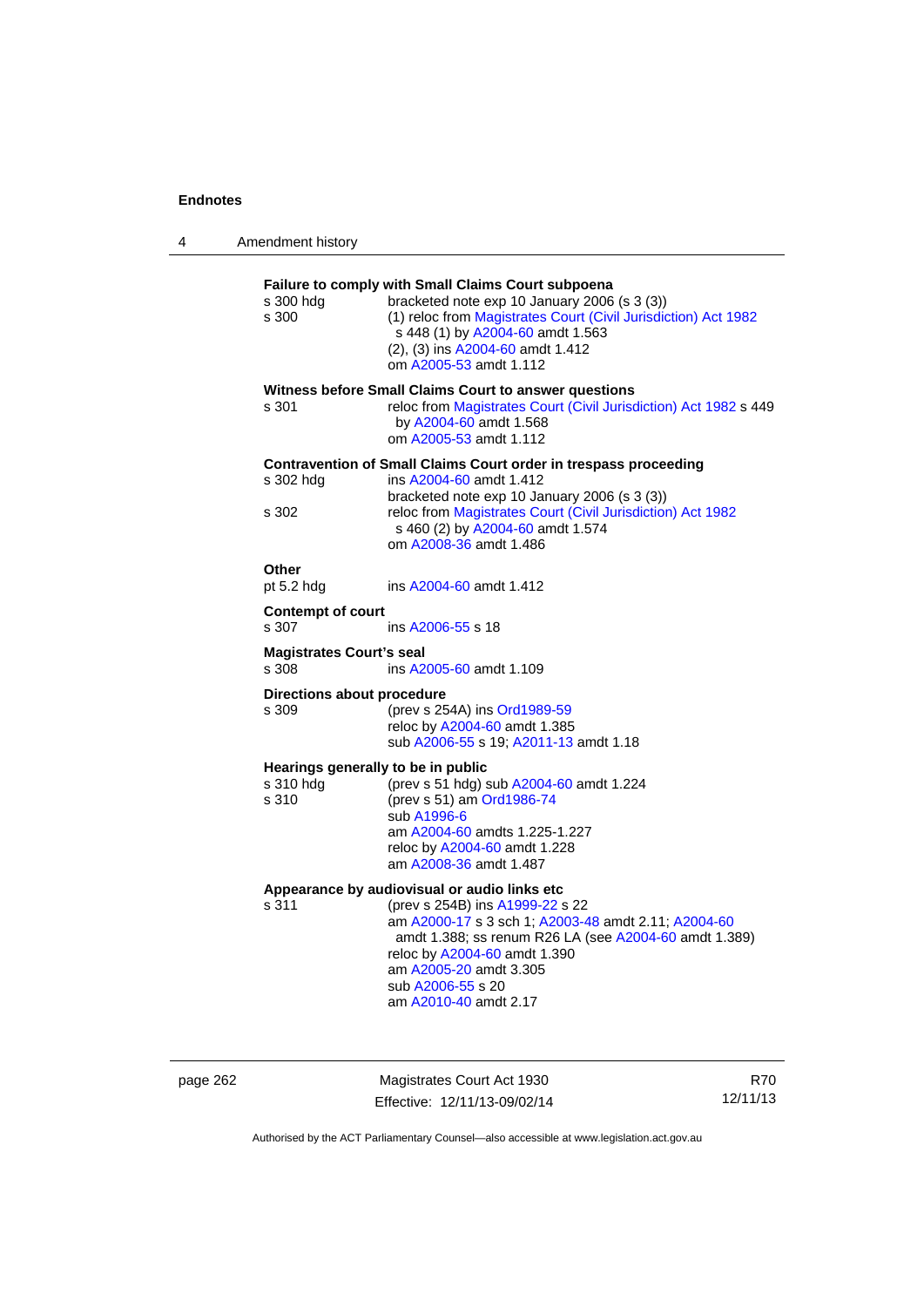### **Failure to give evidence—committal**  s 312 hdg (prev s 255AB hdg) sub [A2004-60](http://www.legislation.act.gov.au/a/2004-60) amdt 1.397 s 312 (prev s 255AB) ins [A1994-61](http://www.legislation.act.gov.au/a/1994-61) am [A1995-46](http://www.legislation.act.gov.au/a/1995-46); [A2004-60](http://www.legislation.act.gov.au/a/2004-60) amdts 1.398-1.400 reloc by [A2004-60](http://www.legislation.act.gov.au/a/2004-60) amdt 1.401 sub [A2005-53](http://www.legislation.act.gov.au/a/2005-53) amdt 1.113 am [A2006-23](http://www.legislation.act.gov.au/a/2006-23) amdts 1.260-1.262; [A2011-22](http://www.legislation.act.gov.au/a/2011-22) amdt 1.311 **Commitment to remand centre**  s 313 (prev s 255A) ins [Ord1976-42](http://www.legislation.act.gov.au/a/1976-42) am [A1995-41](http://www.legislation.act.gov.au/a/1995-41); [A1996-6](http://www.legislation.act.gov.au/a/1996-6); [A1998-25](http://www.legislation.act.gov.au/a/1998-25) reloc by [A2004-60](http://www.legislation.act.gov.au/a/2004-60) amdt 1.402 om [A2006-23](http://www.legislation.act.gov.au/a/2006-23) amdt 1.263 **Registrar to give directions for preparation of transcript**  s 314 hdg (prev s 255B hdg) am [A1991-44](http://www.legislation.act.gov.au/a/1991-44)<br>s 314 (prev s 255B) ins Ord1980-4 s 314 (prev s 255B) ins [Ord1980-4](http://www.legislation.act.gov.au/a/1980-4) am [Ord1986-71](http://www.legislation.act.gov.au/a/1986-71); [A1991-44](http://www.legislation.act.gov.au/a/1991-44); [A2004-60](http://www.legislation.act.gov.au/a/2004-60) amdt 1.403 reloc by [A2004-60](http://www.legislation.act.gov.au/a/2004-60) amdt 1.404 **Applications for transcripts**  s 315 (prev s 255C) ins [Ord1980-4](http://www.legislation.act.gov.au/a/1980-4) am [Ord1986-71](http://www.legislation.act.gov.au/a/1986-71); [Ord1986-83;](http://www.legislation.act.gov.au/a/1986-83) [Ord1988-45](http://www.legislation.act.gov.au/a/1988-45); [A1991-38](http://www.legislation.act.gov.au/a/1991-38); [A1991-44;](http://www.legislation.act.gov.au/a/1991-44) [A1993-4;](http://www.legislation.act.gov.au/a/1993-4) [A1994-4](http://www.legislation.act.gov.au/a/1994-4); [A1999-22](http://www.legislation.act.gov.au/a/1999-22) s 24; [A2004-60](http://www.legislation.act.gov.au/a/2004-60) amdts 1.405-1.409; ss renum R26 LA (see [A2004-60](http://www.legislation.act.gov.au/a/2004-60) amdt 1.410) reloc by [A2004-60](http://www.legislation.act.gov.au/a/2004-60) amdt 1.411 **Record of proceedings**  (prev s 54A hdg) sub [A2004-60](http://www.legislation.act.gov.au/a/2004-60) amdt 1.229 s 316 (prev s 54A) ins [Ord1980-4](http://www.legislation.act.gov.au/a/1980-4) am [Ord1985-41](http://www.legislation.act.gov.au/a/1985-41); [Ord1986-71;](http://www.legislation.act.gov.au/a/1986-71) [Ord1986-74](http://www.legislation.act.gov.au/a/1986-74); [Ord1986-83](http://www.legislation.act.gov.au/a/1986-83); [Ord1990-5;](http://www.legislation.act.gov.au/a/alt_ord1990-5) [A1991-44;](http://www.legislation.act.gov.au/a/1991-44) [A1991-106](http://www.legislation.act.gov.au/a/1991-106); [A1999-22](http://www.legislation.act.gov.au/a/1999-22) s 19; [A1999-66](http://www.legislation.act.gov.au/a/1999-66) sch 3; [A2000-17](http://www.legislation.act.gov.au/a/2000-17) s 3 sch 1; ss renum R10 LA; [A2003-48](http://www.legislation.act.gov.au/a/2003-48) amdt 2.9; [A2004-60](http://www.legislation.act.gov.au/a/2004-60) amdt 1.230 reloc by [A2004-60](http://www.legislation.act.gov.au/a/2004-60) amdt 1.231 pars renum R26 LA am [A2005-20](http://www.legislation.act.gov.au/a/2005-20) amdt 3.306; [A2010-40](http://www.legislation.act.gov.au/a/2010-40) amdt 2.18; [A2013-45](http://www.legislation.act.gov.au/a/2013-45) amdt 1.10 **Record of proceedings and transcript**  s 317 (prev s 60) sub [Ord1958-12](http://www.legislation.act.gov.au/a/1958-12); [Ord1967-1](http://www.legislation.act.gov.au/a/1967-1) am [Ord1972-37](http://www.legislation.act.gov.au/a/1972-37) sub [Ord1974-14](http://www.legislation.act.gov.au/a/1974-14); [Ord1980-4](http://www.legislation.act.gov.au/a/1980-4) am [A1991-44](http://www.legislation.act.gov.au/a/1991-44); [A1999-22](http://www.legislation.act.gov.au/a/1999-22) s 20; [A2004-60](http://www.legislation.act.gov.au/a/2004-60) amdts 1.233-1.237 reloc as s 317 [A2004-60](http://www.legislation.act.gov.au/a/2004-60) amdt 1.238 am [A2011-48](http://www.legislation.act.gov.au/a/2011-48) amdt 1.139

R70 12/11/13

Magistrates Court Act 1930 Effective: 12/11/13-09/02/14 page 263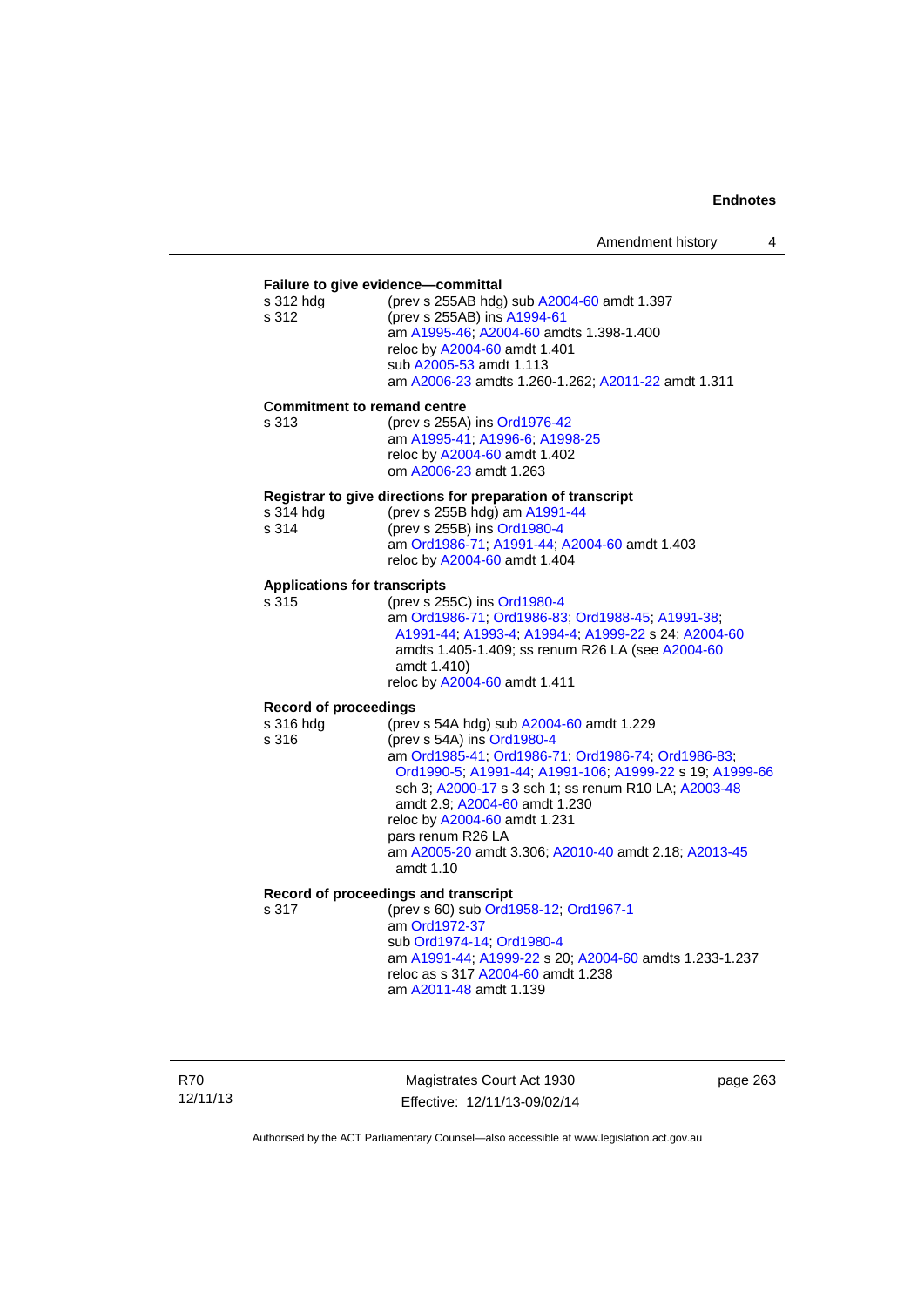| 4 | Amendment history |
|---|-------------------|
|---|-------------------|

|          | documents<br>s 318 hdg<br>s 318<br>Witnesses' rights and liabilities<br>s 319<br>s 320 hdg<br>s 320 | Person about to leave ACT may be ordered to be examined or produce<br>(prev s 67 hdg) am A2004-60 amdt 1.258<br>(prev s 67) am Ord1980-4; Ord1986-74; A1996-6; ss renum<br>R10 LA; A2004-60 amdt 1.259, amdt 1.260<br>reloc by A2004-60 amdt 1.261<br>(prev s 68) am A1996-6; A2004-60 amdt 1.263, amdt 1.264<br>reloc by A2004-60 amdt 1.265<br>Depositions to be given to registrar<br>(prev s 69 hdg) am A1991-44<br>(prev s 69) am Ord1958-12, Ord1967-1, Ord1980-4,<br>A1991-44; A2004-60 amdts 1.266-1.268 |                        |  |  |
|----------|-----------------------------------------------------------------------------------------------------|------------------------------------------------------------------------------------------------------------------------------------------------------------------------------------------------------------------------------------------------------------------------------------------------------------------------------------------------------------------------------------------------------------------------------------------------------------------------------------------------------------------|------------------------|--|--|
|          |                                                                                                     | reloc by A2004-60 amdt 1.269<br>Domestic violence offence information                                                                                                                                                                                                                                                                                                                                                                                                                                            |                        |  |  |
|          | s 320A                                                                                              | ins A2011-13 amdt 1.19                                                                                                                                                                                                                                                                                                                                                                                                                                                                                           |                        |  |  |
|          | <b>Regulation-making power</b><br>s 321                                                             | ins A2004-60 amdt 1.412                                                                                                                                                                                                                                                                                                                                                                                                                                                                                          |                        |  |  |
|          | Proceedings in case of indictable offences<br>pt 6 hdg<br>renum as pt 3.5 hdg                       |                                                                                                                                                                                                                                                                                                                                                                                                                                                                                                                  |                        |  |  |
|          | <b>Preliminary</b><br>div 6.1A hdg                                                                  | renum as div 3.5.1 hdg                                                                                                                                                                                                                                                                                                                                                                                                                                                                                           |                        |  |  |
|          | Institution of proceedings<br>div 6.1 hda                                                           | renum as div 3.5.2 hdg                                                                                                                                                                                                                                                                                                                                                                                                                                                                                           |                        |  |  |
|          | div 6.2 hdg                                                                                         | Proceedings subsequent to hearing of evidence<br>renum as div 3.5.3 hdg                                                                                                                                                                                                                                                                                                                                                                                                                                          |                        |  |  |
|          | <b>Costs</b><br>div 6.2A hdg                                                                        | renum as div 3.5.4 hdg                                                                                                                                                                                                                                                                                                                                                                                                                                                                                           |                        |  |  |
|          | <b>Recognisances of witnesses</b><br>div 6.3 hdg                                                    | renum as div 3.5.5 hdg                                                                                                                                                                                                                                                                                                                                                                                                                                                                                           |                        |  |  |
|          | <b>Miscellaneous</b><br>div 6.4 hdg                                                                 | renum as div 3.5.6 hdg                                                                                                                                                                                                                                                                                                                                                                                                                                                                                           |                        |  |  |
|          | pt 7 hdg                                                                                            | Proceedings for offences punishable summarily<br>renum as pt 3.6 hdg                                                                                                                                                                                                                                                                                                                                                                                                                                             |                        |  |  |
|          |                                                                                                     | Service and pleading by post for certain offences<br>pt 7A hdg renum as pt 3.7 hdg                                                                                                                                                                                                                                                                                                                                                                                                                               |                        |  |  |
|          | pt 8 hdg                                                                                            | Infringement notices for certain offences<br>renum as pt 3.8 hdg                                                                                                                                                                                                                                                                                                                                                                                                                                                 |                        |  |  |
| page 264 |                                                                                                     | Magistrates Court Act 1930<br>Effective: 12/11/13-09/02/14                                                                                                                                                                                                                                                                                                                                                                                                                                                       | <b>R70</b><br>12/11/13 |  |  |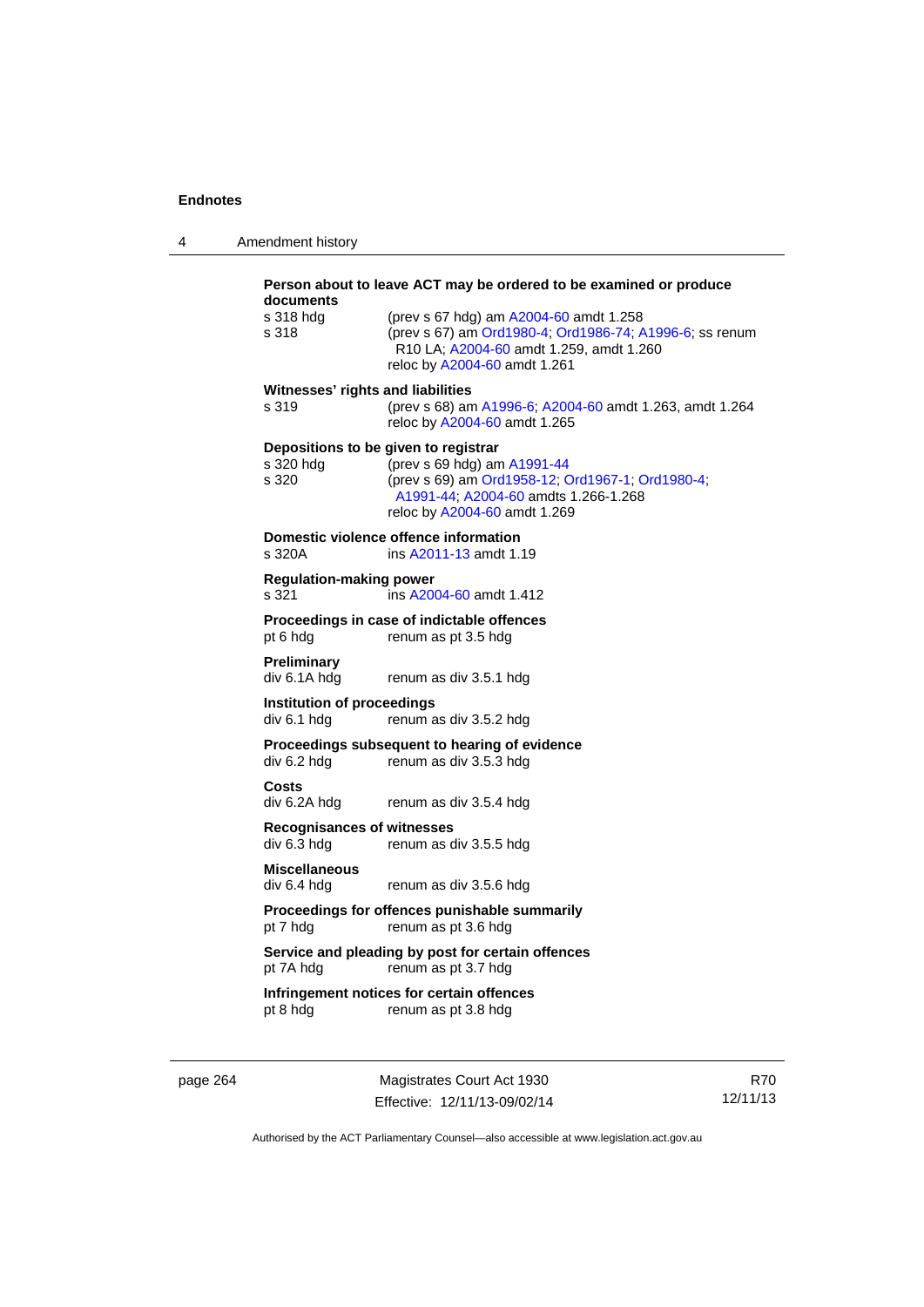Amendment history 4

# **Preliminary**

renum as div 3.8.1 hdg

#### **Infringement and reminder notices**  div 8.2 hdg renum as div 3.8.2 hdg

**Additional provisions for vehicle-related offences**  renum as div 3.8.3 hdg

**Disputing liability**  div 8.3 hdg renum as div 3.8.4 hdg

**Miscellaneous**  renum as div 3.8.5 hdg

**Enforcement of decisions**  pt 9 hdg renum as pt 3.9 hdg

**General**  div 9.1 hdg renum as div 3.9.1 hdg

**Enforcement of fines**  div 9.2 hdg renum as div 3.9.2 hdg

**Reciprocal enforcement of fines against bodies corporate** 

div 9.2A hdg renum as div 3.9.3 hdg

**Adverse claims**  pt 9 div 3 hdg om [Ord1986-74](http://www.legislation.act.gov.au/a/1986-74)

**Attachment of debts**<br>
pt 9 div 4 hdg om A1994-61 pt 9 div 4 hdg

#### **Imprisonment of fraudulent debtors**  pt 9 div 5 hdg om [A1994-61](http://www.legislation.act.gov.au/a/1994-61)

**Miscellaneous** 

div 9.6 hdg renum as div 3.9.4 hdg

**Restraining orders**  pt 10 hdg sub [A1990-65](http://www.legislation.act.gov.au/a/1990-65)

om [A2001-90](http://www.legislation.act.gov.au/a/2001-90) amdt 1.79

**Appeals to Supreme Court**  pt 11 hdg renum as pt 3.10 hdg

**Appellate jurisdiction of Supreme Court**  div 11.1 hdg renum as div 3.10.1 hdg

**Appeals** 

div 11.2 hdg renum as div 3.10.2 hdg

**Orders to review**  div 11.3 hdg renum as div 3.10.3 hdg

R70 12/11/13

Magistrates Court Act 1930 Effective: 12/11/13-09/02/14 page 265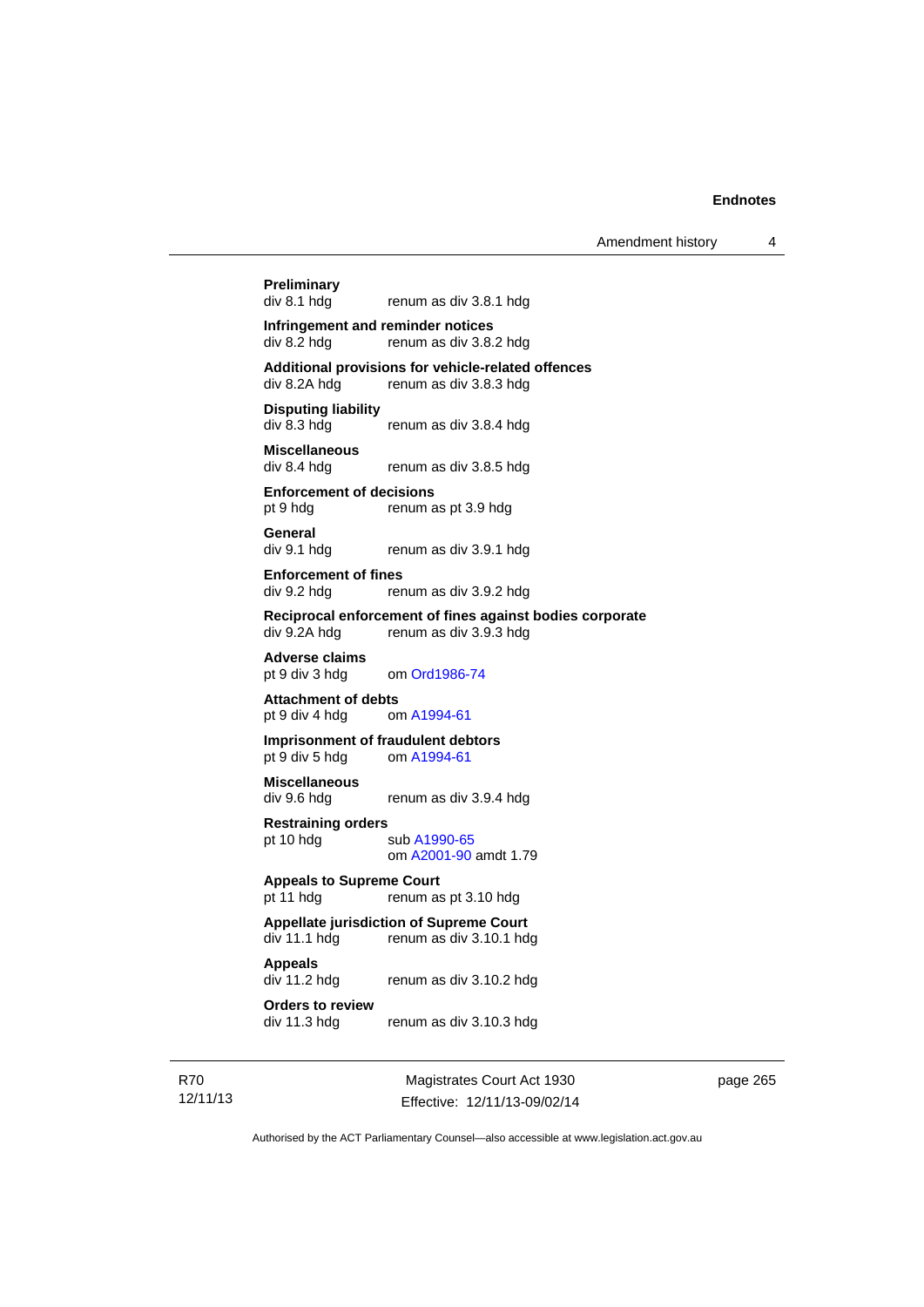4 Amendment history **Absconding appellants**<br> **pt 11 div 3A hdg** ins Ord1984-62 pt 11 div  $3A$  hdg om [A1992-9](http://www.legislation.act.gov.au/a/1992-9) **General provisions**  renum as div 3.10.4 hdg **Protection of magistrates in the execution of their office**  pt 12 hdg om [A2004-60](http://www.legislation.act.gov.au/a/2004-60) amdt 1.369 **Costs**  pt 13 hdg renum as pt 3.11 hdg **Court and tribunal fees**  pt 13A hdg orig pt 13A hdg ins [Ord1974-14](http://www.legislation.act.gov.au/a/1974-14) om [A1992-9](http://www.legislation.act.gov.au/a/1992-9) ins [A1994-4](http://www.legislation.act.gov.au/a/1994-4) sub [A2000-1](http://www.legislation.act.gov.au/a/2000-1) s 3 sch om [A2004-60](http://www.legislation.act.gov.au/a/2004-60) amdt 1.378 **Securities**  renum as pt 3.12 hdg **Miscellaneous**  pt 15 hdg renum as ch 5 hdg **Transitional**  ins [A1999-34](http://www.legislation.act.gov.au/a/1999-34) om [A2001-90](http://www.legislation.act.gov.au/a/2001-90) amdt 1.81 **Transitional—Children and Young People Act 2008**  pt 17 hdg renum as ch 10 hdg **Transitional—Children and Young People Act 2008**  ch 10 hdg (prev pt 17 hdg) ins [A2008-20](http://www.legislation.act.gov.au/a/2008-20) amdt 1.5 renum as ch 10 hdg R41 LA exp 27 February 2011 (s 404 (1) (LA s 88 declaration applies)) **Childrens Court Magistrate**  s 400 ins [A2008-20](http://www.legislation.act.gov.au/a/2008-20) amdt 1.5 exp 27 February 2011 (s 404 (1) (LA s 88 declaration applies)) **Existing proceedings in Childrens Court**  s 401 ins [A2008-20](http://www.legislation.act.gov.au/a/2008-20) amdt 1.5 exp 27 February 2011 (s 404 (1) (LA s 88 declaration applies)) **Completion of part-heard matters if magistrate no longer Childrens Court magistrate etc**  s 402 ins [A2008-20](http://www.legislation.act.gov.au/a/2008-20) amdt 1.5 exp 27 February 2011 (s 404 (1) (LA s 88 declaration applies))

page 266 Magistrates Court Act 1930 Effective: 12/11/13-09/02/14

R70 12/11/13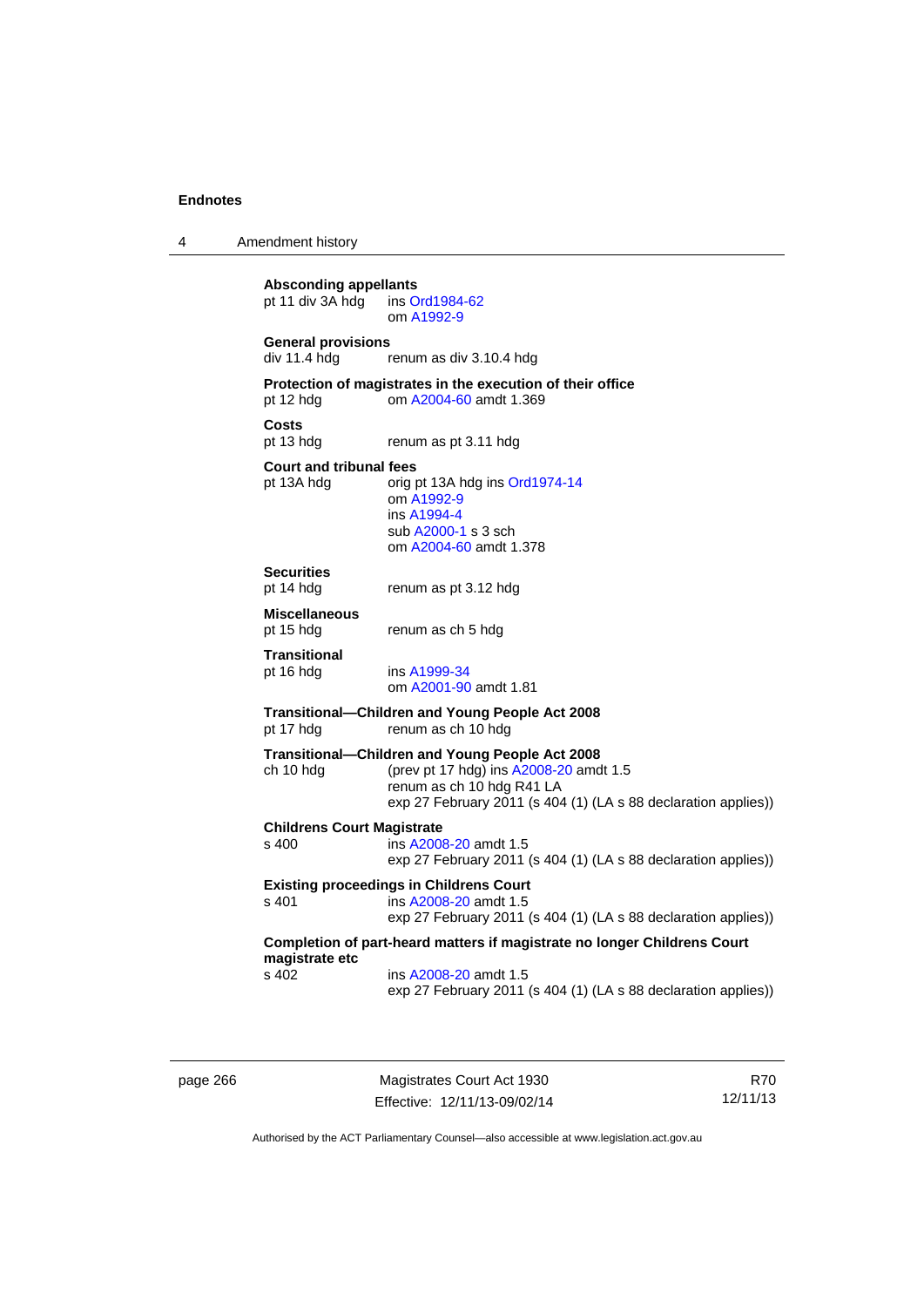Amendment history 4 **Transitional regulations**  ins [A2008-20](http://www.legislation.act.gov.au/a/2008-20) amdt 1.5 exp 27 February 2011 (s 404 (1)) **Expiry—ch 10**  s 404 ins [A2008-20](http://www.legislation.act.gov.au/a/2008-20) amdt 1.5 exp 27 February 2011 (s 404 (1) (LA s 88 declaration applies)) **Transitional—Crimes Legislation Amendment Act 2008**  ch 11 hdg ins [A2008-44](http://www.legislation.act.gov.au/a/2008-44) amdt 1.91 exp 30 May 2010 (s 453) **Application of amendments—indictable offences**  s 450 ins [A2008-44](http://www.legislation.act.gov.au/a/2008-44) amdt 1.91 exp 30 May 2010 (s 453) **Application of certain other amendments**  s 451 ins [A2008-44](http://www.legislation.act.gov.au/a/2008-44) amdt 1.91 sub as mod [SL2009-20](http://www.legislation.act.gov.au/sl/2009-20) s 3 (mod lapsed on rep of [SL2009-21](http://www.legislation.act.gov.au/sl/2009-21) (4 September 2009)) sub [A2009-24](http://www.legislation.act.gov.au/a/2009-24) amdt 1.40 exp 30 May 2010 (s 453) **Admissibility of certain written statements made before commencement day**  ins as mod [SL2009-20](http://www.legislation.act.gov.au/sl/2009-20) s 3 (mod lapsed on rep of [SL2009-21](http://www.legislation.act.gov.au/sl/2009-21) (4 September 2009)) sub [A2009-24](http://www.legislation.act.gov.au/a/2009-24) amdt 1.40 exp 30 May 2010 (s 453 (LA s 88 declaration applies)) **Transitional regulations**  s 452 ins [A2008-44](http://www.legislation.act.gov.au/a/2008-44) amdt 1.91 exp 30 May 2010 (s 453) **Expiry—ch 11**  s 453 ins [A2008-44](http://www.legislation.act.gov.au/a/2008-44) amdt 1.91 exp 30 May 2010 (s 453) **Transitional—Sexual and Violent Offences Legislation Amendment Act 2008**  ch 12 hdg ins [A2008-41](http://www.legislation.act.gov.au/a/2008-41) s 35 om [A2009-24](http://www.legislation.act.gov.au/a/2009-24) amdt 1.41

### **Application of amendments**

s 460 ins [A2008-41](http://www.legislation.act.gov.au/a/2008-41) s 35 om [A2009-24](http://www.legislation.act.gov.au/a/2009-24) amdt 1.41

### **Expiry—ch 12**

s 461 ins [A2008-41](http://www.legislation.act.gov.au/a/2008-41) s 35 om [A2009-24](http://www.legislation.act.gov.au/a/2009-24) amdt 1.41

R70 12/11/13

Magistrates Court Act 1930 Effective: 12/11/13-09/02/14 page 267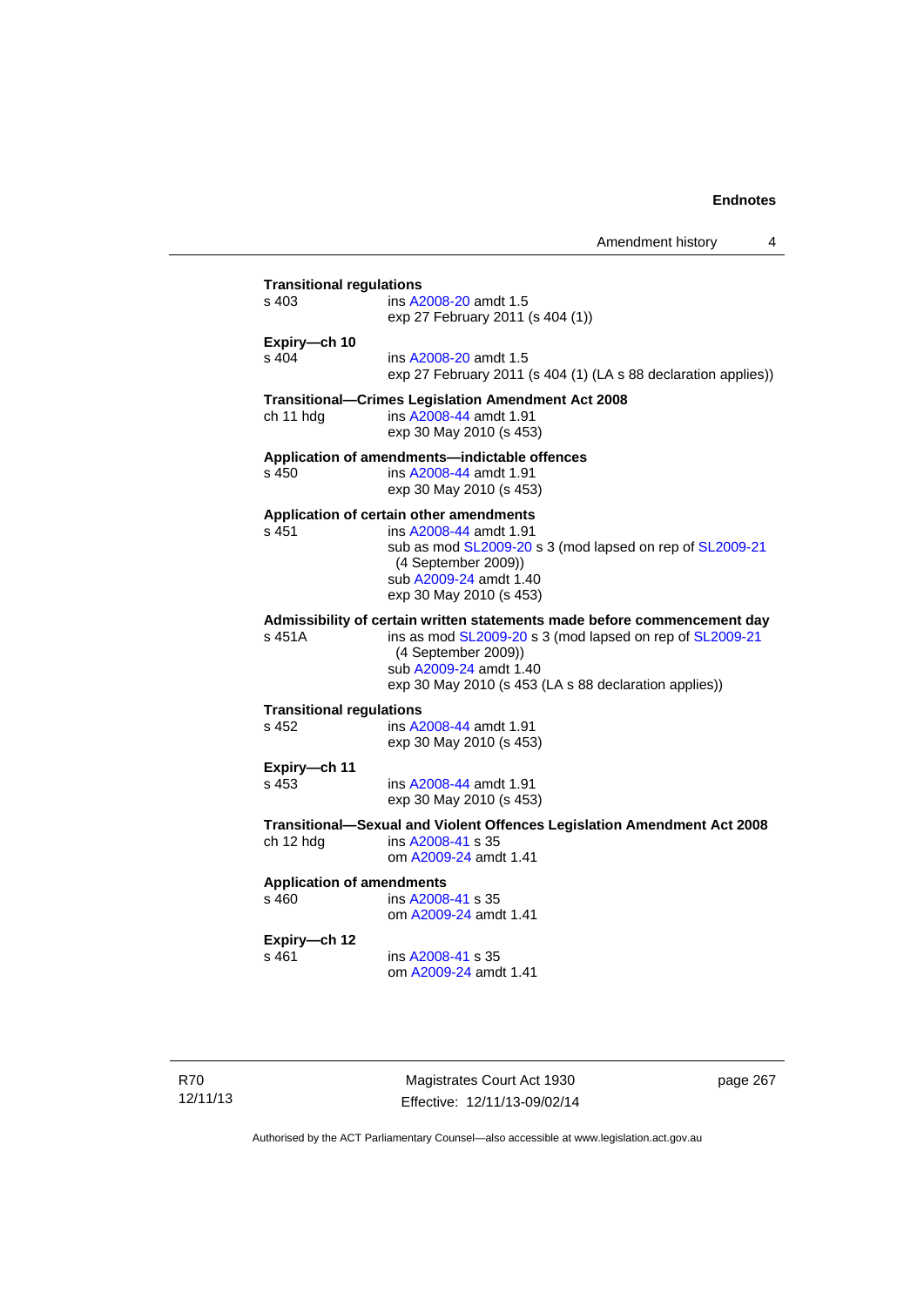4 Amendment history

page 268 Magistrates Court Act 1930 Effective: 12/11/13-09/02/14 R70 12/11/13 **Oath and affirmation of office**  sch 1 **orig sch 1**  am [Ord1937-28](http://www.legislation.act.gov.au/a/1937-28); [Ord1938-25](http://www.legislation.act.gov.au/a/1938-25) (as am [Ord1938-35\)](http://www.legislation.act.gov.au/a/1938-35); [Ord1938-35;](http://www.legislation.act.gov.au/a/1938-35) [Ord1953-14](http://www.legislation.act.gov.au/a/1953-14); [Ord1958-12](http://www.legislation.act.gov.au/a/1958-12); [Ord1966-2](http://www.legislation.act.gov.au/a/1966-2); [Ord1967-1;](http://www.legislation.act.gov.au/a/1967-1) [Ord1968-25;](http://www.legislation.act.gov.au/a/1968-25) [Ord1972-37;](http://www.legislation.act.gov.au/a/1972-37) [Ord1974-14](http://www.legislation.act.gov.au/a/1974-14); [Ord1976-42;](http://www.legislation.act.gov.au/a/1976-42) [Ord1977-34](http://www.legislation.act.gov.au/a/1977-34); [Ord1977-61](http://www.legislation.act.gov.au/a/1977-61); [Ord1978-46](http://www.legislation.act.gov.au/a/1978-46); [Ord1979-33;](http://www.legislation.act.gov.au/a/1979-33) [Ord1984-62](http://www.legislation.act.gov.au/a/1984-62); [Ord1985-67;](http://www.legislation.act.gov.au/a/1985-67) [Ord1986-74](http://www.legislation.act.gov.au/a/1986-74); [Ord1989-59;](http://www.legislation.act.gov.au/a/1989-59) [A1990-65;](http://www.legislation.act.gov.au/a/1990-65) [A1991-44;](http://www.legislation.act.gov.au/a/1991-44) [A1992-9](http://www.legislation.act.gov.au/a/1992-9); [A1992-37](http://www.legislation.act.gov.au/a/1992-37); [A1993-4;](http://www.legislation.act.gov.au/a/1993-4) [A1994-61;](http://www.legislation.act.gov.au/a/1994-61) [A1996-6](http://www.legislation.act.gov.au/a/1996-6); [A1996-82](http://www.legislation.act.gov.au/a/1996-82); [A1998-67](http://www.legislation.act.gov.au/a/1998-67) om [A2001-44](http://www.legislation.act.gov.au/a/2001-44) amdt 1.2769 **pres sch 1** (prev sch 2) ins [Ord1977-4](http://www.legislation.act.gov.au/a/1977-4) am [A1997-94](http://www.legislation.act.gov.au/a/1997-94) renum as sch 1 [A2001-44](http://www.legislation.act.gov.au/a/2001-44) amdt 1.2770 am [A2005-20](http://www.legislation.act.gov.au/a/2005-20) amdt 3.307 **ACT and corresponding courts**  sch 2 **orig sch 2** am [Ord1938-25](http://www.legislation.act.gov.au/a/1938-25) (as am [Ord1938-35\)](http://www.legislation.act.gov.au/a/1938-35) om [Ord1977-4](http://www.legislation.act.gov.au/a/1977-4) **prev sch 2**  renum as sch 1 **pres sch 2**  ins [A2010-13](http://www.legislation.act.gov.au/a/2010-13) amdt 1.26 am [A2013-43](http://www.legislation.act.gov.au/a/2013-43) s 5 sch 3 am [Ord1938-25](http://www.legislation.act.gov.au/a/1938-25) (as am [Ord1938-35\)](http://www.legislation.act.gov.au/a/1938-35); [Ord1976-42;](http://www.legislation.act.gov.au/a/1976-42) [Ord1985-67;](http://www.legislation.act.gov.au/a/1985-67) [A1991-44](http://www.legislation.act.gov.au/a/1991-44) om [A2001-44](http://www.legislation.act.gov.au/a/2001-44) amdt 1.2771 **Fees**  sch 4 am [Ord1937-5;](http://www.legislation.act.gov.au/a/1937-5) [Ord1937-28](http://www.legislation.act.gov.au/a/1937-28) om [Ord1953-14](http://www.legislation.act.gov.au/a/1953-14) sch 5 om [Ord1953-14](http://www.legislation.act.gov.au/a/1953-14) **Witnesses' expenses**  sch 6 om [Ord1953-14](http://www.legislation.act.gov.au/a/1953-14) **Dictionary**  dict ins [A2004-60](http://www.legislation.act.gov.au/a/2004-60) amdt 1.413 am [A2006-23](http://www.legislation.act.gov.au/a/2006-23) amdt 1.264, amdt 1.265; [A2008-42](http://www.legislation.act.gov.au/a/2008-42) s 17; [A2009-49](http://www.legislation.act.gov.au/a/2009-49) amdt 3.114; [A2011-22](http://www.legislation.act.gov.au/a/2011-22) amdt 1.309; [A2011-28](http://www.legislation.act.gov.au/a/2011-28) amdt 3.179 def *Aboriginal or Torres Strait Islander offender* ins [A2011-13](http://www.legislation.act.gov.au/a/2011-13) amdt 1.20 def *ACT court* ins [A2011-28](http://www.legislation.act.gov.au/a/2011-28) amdt 3.180 def *administering authority* ins [A2004-60](http://www.legislation.act.gov.au/a/2004-60) amdt 1.413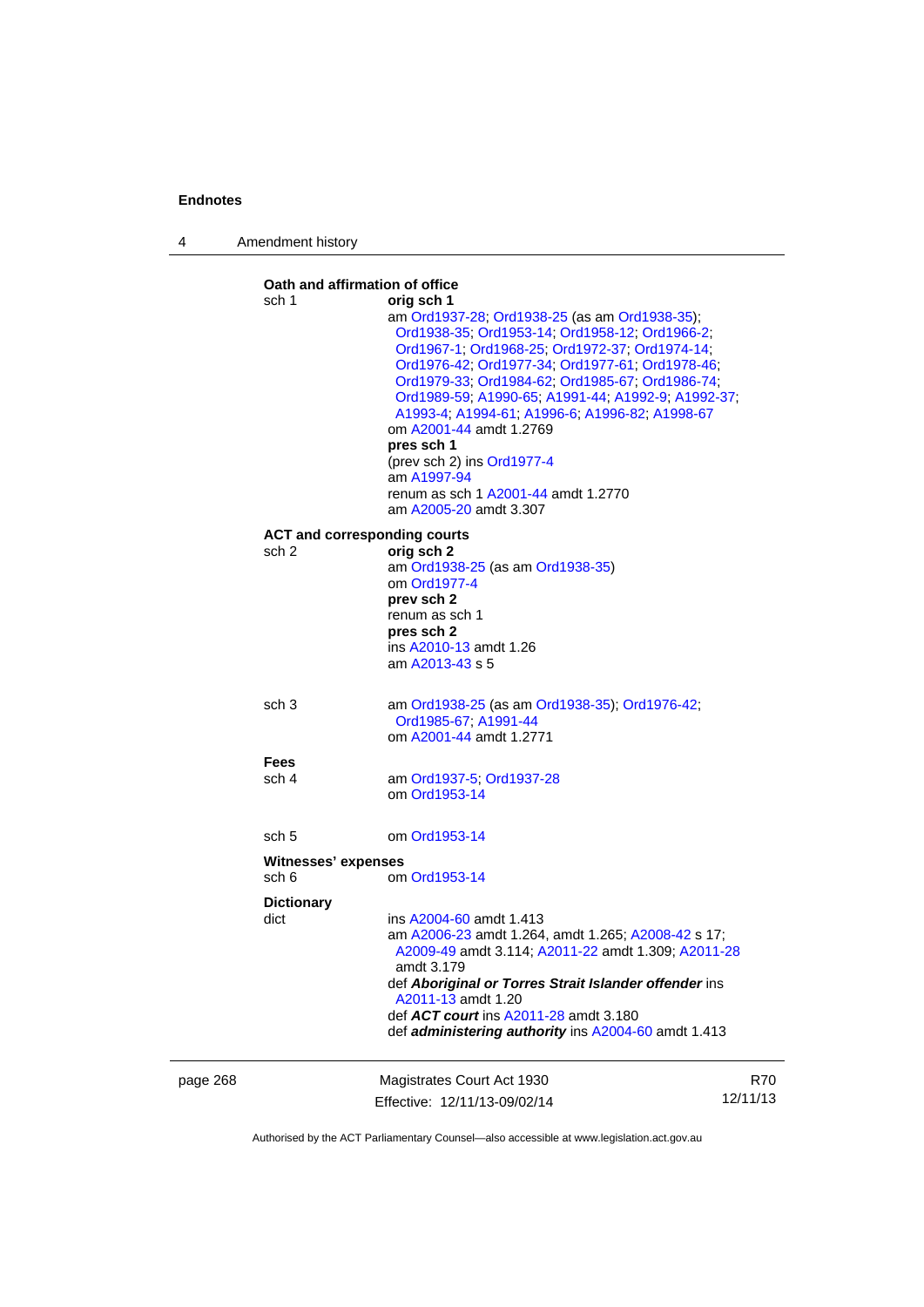def *administrator* ins [A2004-60](http://www.legislation.act.gov.au/a/2004-60) amdt 1.413 om [A2006-23](http://www.legislation.act.gov.au/a/2006-23) amdt 1.266 def *another jurisdiction* ins [A2004-60](http://www.legislation.act.gov.au/a/2004-60) amdt 1.413 def *appeal* ins [A2004-60](http://www.legislation.act.gov.au/a/2004-60) amdt 1.413 def *appearance* ins [A2004-60](http://www.legislation.act.gov.au/a/2004-60) amdt 1.413 def *applicant* ins [A2004-60](http://www.legislation.act.gov.au/a/2004-60) amdt 1.413 om [A2008-36](http://www.legislation.act.gov.au/a/2008-36) amdt 1.488 def *application* ins [A2004-60](http://www.legislation.act.gov.au/a/2004-60) amdt 1.413 om [A2008-36](http://www.legislation.act.gov.au/a/2008-36) amdt 1.488 def *authorised person* ins [A2004-60](http://www.legislation.act.gov.au/a/2004-60) amdt 1.413 sub [A2008-42](http://www.legislation.act.gov.au/a/2008-42) s 18 def *bailiff* ins [A2004-60](http://www.legislation.act.gov.au/a/2004-60) amdt 1.413 def *certified copy* ins [A2011-28](http://www.legislation.act.gov.au/a/2011-28) amdt 3.181 def *certified copies* ins [A2004-60](http://www.legislation.act.gov.au/a/2004-60) amdt 1.413 om [A2011-28](http://www.legislation.act.gov.au/a/2011-28) amdt 3.181 def *circle sentencing* ins [A2011-13](http://www.legislation.act.gov.au/a/2011-13) amdt 1.20 def *claim* ins [A2004-60](http://www.legislation.act.gov.au/a/2004-60) amdt 1.413 def *committal order* ins [A2006-23](http://www.legislation.act.gov.au/a/2006-23) amdt 1.267 def *common boundaries determination* ins [A2004-60](http://www.legislation.act.gov.au/a/2004-60) amdt 1.413 om [A2008-36](http://www.legislation.act.gov.au/a/2008-36) amdt 1.488 def *corresponding court* ins [A2011-28](http://www.legislation.act.gov.au/a/2011-28) amdt 3.182 def *contract application* ins [A2004-60](http://www.legislation.act.gov.au/a/2004-60) amdt 1.413 om [A2008-36](http://www.legislation.act.gov.au/a/2008-36) amdt 1.488 def *conviction* ins [A2004-60](http://www.legislation.act.gov.au/a/2004-60) amdt 1.413 def *court* ins [A2004-60](http://www.legislation.act.gov.au/a/2004-60) amdt 1.413 def *court*, for division 2.2.3A ins [A2011-28](http://www.legislation.act.gov.au/a/2011-28) amdt 3.182 def *court attendance notice* ins [A2008-42](http://www.legislation.act.gov.au/a/2008-42) s 19 def *Crimes Act* ins [A2004-60](http://www.legislation.act.gov.au/a/2004-60) amdt 1.413 def *damages application* ins [A2004-60](http://www.legislation.act.gov.au/a/2004-60) amdt 1.413 om [A2008-36](http://www.legislation.act.gov.au/a/2008-36) amdt 1.488 def *date of service* ins [A2004-60](http://www.legislation.act.gov.au/a/2004-60) amdt 1.413 def *debt application* ins [A2004-60](http://www.legislation.act.gov.au/a/2004-60) amdt 1.413 om [A2008-36](http://www.legislation.act.gov.au/a/2008-36) amdt 1.488 def *debt declaration* ins [A2004-60](http://www.legislation.act.gov.au/a/2004-60) amdt 1.413 om [A2008-36](http://www.legislation.act.gov.au/a/2008-36) amdt 1.488 def *decision* ins [A2004-60](http://www.legislation.act.gov.au/a/2004-60) amdt 1.413 def *default notice* ins [A2004-60](http://www.legislation.act.gov.au/a/2004-60) amdt 1.413 om [A2010-21](http://www.legislation.act.gov.au/a/2010-21) amdt 1.14 def *defendant* ins [A2004-60](http://www.legislation.act.gov.au/a/2004-60) amdt 1.413 def *domestic violence offence* ins [A2011-13](http://www.legislation.act.gov.au/a/2011-13) amdt 1.20 def *driver* ins [A2004-60](http://www.legislation.act.gov.au/a/2004-60) amdt 1.413 def *escort* ins [A2004-60](http://www.legislation.act.gov.au/a/2004-60) amdt 1.413 om [A2006-23](http://www.legislation.act.gov.au/a/2006-23) amdt 1.268 def *fine* ins [A2004-60](http://www.legislation.act.gov.au/a/2004-60) amdt 1.413 sub [A2010-21](http://www.legislation.act.gov.au/a/2010-21) amdt 1.15 def *fine defaulter* ins [A2004-60](http://www.legislation.act.gov.au/a/2004-60) amdt 1.413

R70 12/11/13

Magistrates Court Act 1930 Effective: 12/11/13-09/02/14 page 269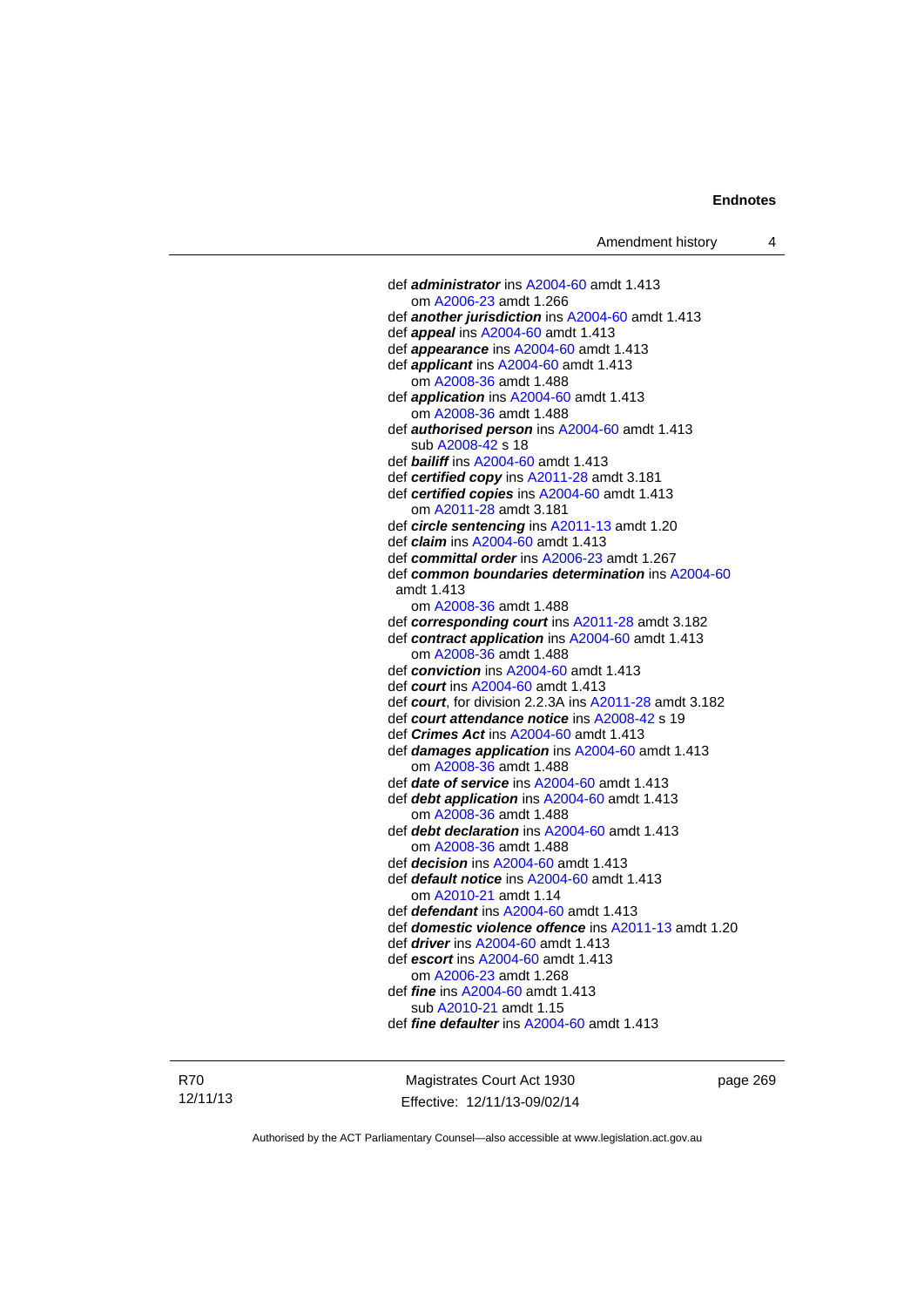4 Amendment history

 om [A2010-21](http://www.legislation.act.gov.au/a/2010-21) amdt 1.16 def *goods application* ins [A2004-60](http://www.legislation.act.gov.au/a/2004-60) amdt 1.413 om [A2008-36](http://www.legislation.act.gov.au/a/2008-36) amdt 1.488 def *government agency* ins [A2004-60](http://www.legislation.act.gov.au/a/2004-60) amdt 1.413 om [A2010-21](http://www.legislation.act.gov.au/a/2010-21) amdt 1.16 def *hearing* ins [A2004-60](http://www.legislation.act.gov.au/a/2004-60) amdt 1.413 def *home address* ins [A2004-60](http://www.legislation.act.gov.au/a/2004-60) amdt 1.413 om [A2009-49](http://www.legislation.act.gov.au/a/2009-49) amdt 3.115 def *illegal user declaration* ins [A2004-60](http://www.legislation.act.gov.au/a/2004-60) amdt 1.413 def *indictable offence* ins [A2004-60](http://www.legislation.act.gov.au/a/2004-60) amdt 1.413 def *indictment* ins [A2004-60](http://www.legislation.act.gov.au/a/2004-60) amdt 1.413 def *industrial or work safety matter* ins [A2013-43](http://www.legislation.act.gov.au/a/2013-43) s 6 def *industrial or work safety offence* ins [A2013-43](http://www.legislation.act.gov.au/a/2013-43) s 6 def *information* ins [A2004-60](http://www.legislation.act.gov.au/a/2004-60) amdt 1.413 def *infringement notice* ins [A2004-60](http://www.legislation.act.gov.au/a/2004-60) amdt 1.413 sub [A2011-28](http://www.legislation.act.gov.au/a/2011-28) amdt 3.183 def *infringement notice offence* ins [A2004-60](http://www.legislation.act.gov.au/a/2004-60) amdt 1.413 def *infringement notice penalty* ins [A2004-60](http://www.legislation.act.gov.au/a/2004-60) amdt 1.413 def *inquiry* ins [A2004-60](http://www.legislation.act.gov.au/a/2004-60) amdt 1.413 om [A2008-36](http://www.legislation.act.gov.au/a/2008-36) amdt 1.488 def *judgment* ins [A2004-60](http://www.legislation.act.gov.au/a/2004-60) amdt 1.413 om [A2008-36](http://www.legislation.act.gov.au/a/2008-36) amdt 1.488 def *judicial exchange arrangement* ins [A2011-28](http://www.legislation.act.gov.au/a/2011-28) amdt 3.184 def *judicial offer* ins [A2011-28](http://www.legislation.act.gov.au/a/2011-28) amdt 3.184 def *jury* ins [A2004-60](http://www.legislation.act.gov.au/a/2004-60) amdt 1.413 om [A2011-28](http://www.legislation.act.gov.au/a/2011-28) amdt 3.185 def *known offender declaration* ins [A2004-60](http://www.legislation.act.gov.au/a/2004-60) amdt 1.413 def *law in force in the ACT* ins [A2004-60](http://www.legislation.act.gov.au/a/2004-60) amdt 1.413 def *magistrate* ins [A2004-60](http://www.legislation.act.gov.au/a/2004-60) amdt 1.413 am [A2005-20](http://www.legislation.act.gov.au/a/2005-20) amdt 3.308 def *notice of intention to defend form* ins [A2005-20](http://www.legislation.act.gov.au/a/2005-20) amdt 3.309 def *notice to defendant form* ins [A2005-20](http://www.legislation.act.gov.au/a/2005-20) amdt 3.309 def *nuisance application* ins [A2004-60](http://www.legislation.act.gov.au/a/2004-60) amdt 1.413 om [A2008-36](http://www.legislation.act.gov.au/a/2008-36) amdt 1.488 def *outstanding fine* ins [A2004-60](http://www.legislation.act.gov.au/a/2004-60) amdt 1.413 om [A2010-21](http://www.legislation.act.gov.au/a/2010-21) amdt 1.16 def *participating jurisdiction* ins [A2011-28](http://www.legislation.act.gov.au/a/2011-28) amdt 3.186 def *penalty notice* ins [A2004-60](http://www.legislation.act.gov.au/a/2004-60) amdt 1.413 om [A2010-21](http://www.legislation.act.gov.au/a/2010-21) amdt 1.16 def *plea of guilty form* ins [A2005-20](http://www.legislation.act.gov.au/a/2005-20) amdt 3.309 def *prescribed offence* ins [A2004-60](http://www.legislation.act.gov.au/a/2004-60) amdt 1.413 def *prescribed period* ins [A2011-28](http://www.legislation.act.gov.au/a/2011-28) amdt 3.187 def *proceeding* ins [A2004-60](http://www.legislation.act.gov.au/a/2004-60) amdt 1.413 om [A2008-36](http://www.legislation.act.gov.au/a/2008-36) amdt 1.488 def *reciprocating court* ins [A2004-60](http://www.legislation.act.gov.au/a/2004-60) amdt 1.413

page 270 Magistrates Court Act 1930 Effective: 12/11/13-09/02/14

R70 12/11/13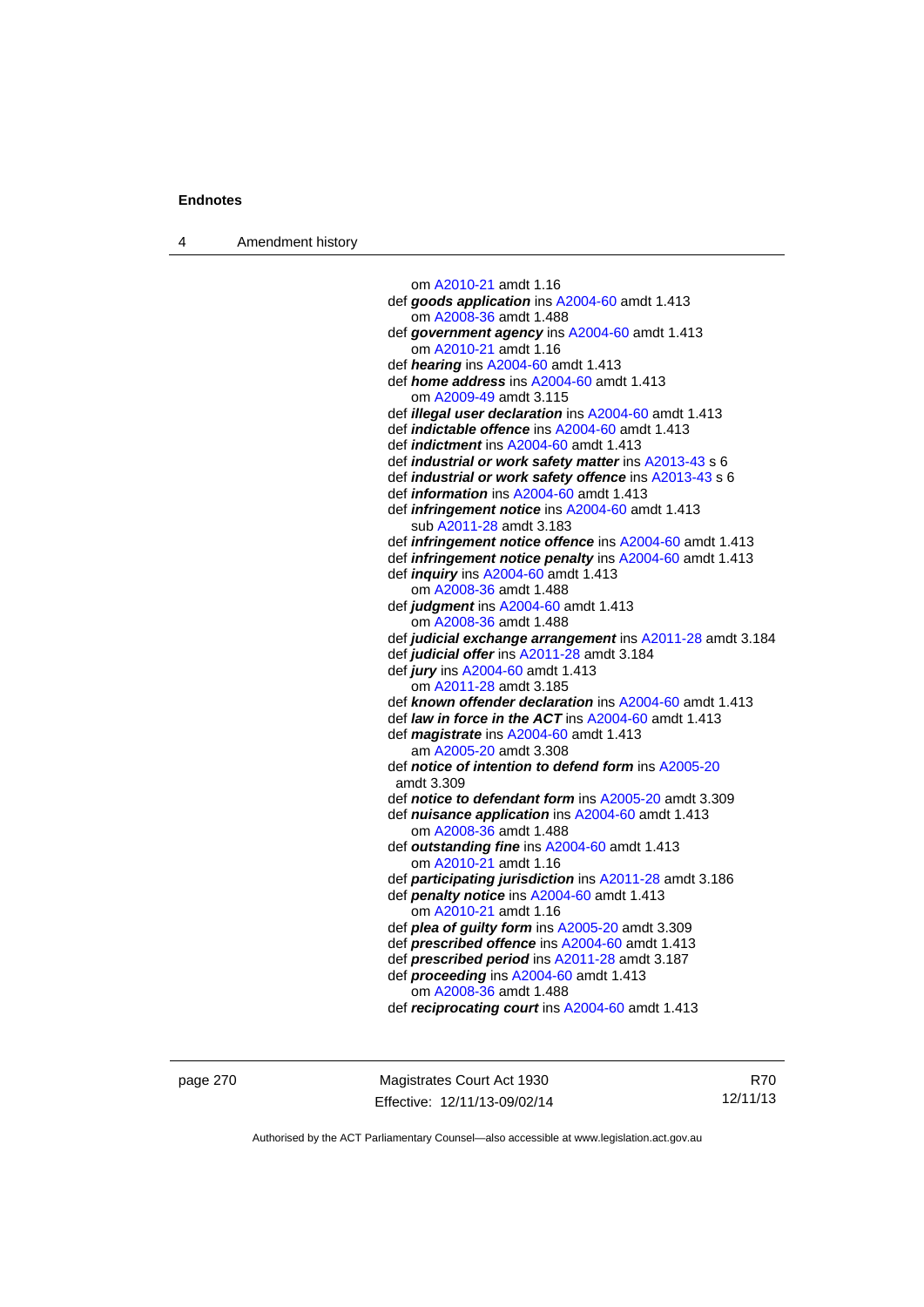def *referee* ins [A2004-60](http://www.legislation.act.gov.au/a/2004-60) amdt 1.413 om [A2008-36](http://www.legislation.act.gov.au/a/2008-36) amdt 1.488 def *reference appeal* ins [A2005-5](http://www.legislation.act.gov.au/a/2005-5) s 34 def *registered* ins [A2004-60](http://www.legislation.act.gov.au/a/2004-60) amdt 1.413 def *registered operator* ins [A2004-60](http://www.legislation.act.gov.au/a/2004-60) amdt 1.413 om [A2005-20](http://www.legislation.act.gov.au/a/2005-20) amdt 3.310 def *registrar* ins [A2004-60](http://www.legislation.act.gov.au/a/2004-60) amdt 1.413 def *relevant officer* ins [A2004-60](http://www.legislation.act.gov.au/a/2004-60) amdt 1.413 def *reminder notice* ins [A2004-60](http://www.legislation.act.gov.au/a/2004-60) amdt 1.413 def *reporting officer* ins [A2011-28](http://www.legislation.act.gov.au/a/2011-28) amdt 3.187 def *respondent* ins [A2004-60](http://www.legislation.act.gov.au/a/2004-60) amdt 1.413 om [A2008-36](http://www.legislation.act.gov.au/a/2008-36) amdt 1.488 def *responsible person* ins [A2004-60](http://www.legislation.act.gov.au/a/2004-60) amdt 1.413 def *review appeal* ins [A2008-44](http://www.legislation.act.gov.au/a/2008-44) amdt 1.92 am [A2011-28](http://www.legislation.act.gov.au/a/2011-28) amdt 3.188 def *rules* ins [A2004-60](http://www.legislation.act.gov.au/a/2004-60) amdt 1.413 sub [A2008-36](http://www.legislation.act.gov.au/a/2008-36) amdt 1.489 def *security* ins [A2010-21](http://www.legislation.act.gov.au/a/2010-21) amdt 1.17 def *Small Claims Court* ins [A2004-60](http://www.legislation.act.gov.au/a/2004-60) amdt 1.413 om [A2008-36](http://www.legislation.act.gov.au/a/2008-36) amdt 1.490 def *sold vehicle declaration* ins [A2004-60](http://www.legislation.act.gov.au/a/2004-60) amdt 1.413 def *State* ins [A2004-60](http://www.legislation.act.gov.au/a/2004-60) amdt 1.413 def *summary conviction* ins [A2004-60](http://www.legislation.act.gov.au/a/2004-60) amdt 1.413 def *superintendent* ins [A2004-60](http://www.legislation.act.gov.au/a/2004-60) amdt 1.413 om [A2006-23](http://www.legislation.act.gov.au/a/2006-23) amdt 1.268 def *Territory entity* ins [A2004-60](http://www.legislation.act.gov.au/a/2004-60) amdt 1.413 om [A2010-21](http://www.legislation.act.gov.au/a/2010-21) amdt 1.18 def *Territory fine* ins [A2004-60](http://www.legislation.act.gov.au/a/2004-60) amdt 1.413 def *this jurisdiction* ins [A2011-28](http://www.legislation.act.gov.au/a/2011-28) amdt 3.189 def *trader's plate* ins [A2004-60](http://www.legislation.act.gov.au/a/2004-60) amdt 1.413 om [A2005-20](http://www.legislation.act.gov.au/a/2005-20) amdt 3.310 def *trespass application* ins [A2004-60](http://www.legislation.act.gov.au/a/2004-60) amdt 1.413 om [A2008-36](http://www.legislation.act.gov.au/a/2008-36) amdt 1.490 def *unknown offender declaration* ins [A2004-60](http://www.legislation.act.gov.au/a/2004-60) amdt 1.413 def *vehicle* ins [A2004-60](http://www.legislation.act.gov.au/a/2004-60) amdt 1.413 def *vehicle-related offence* ins [A2005-20](http://www.legislation.act.gov.au/a/2005-20) amdt 3.311

- 
- def *warrant* ins [A2011-28](http://www.legislation.act.gov.au/a/2011-28) amdt 3.190

R70 12/11/13

Magistrates Court Act 1930 Effective: 12/11/13-09/02/14 page 271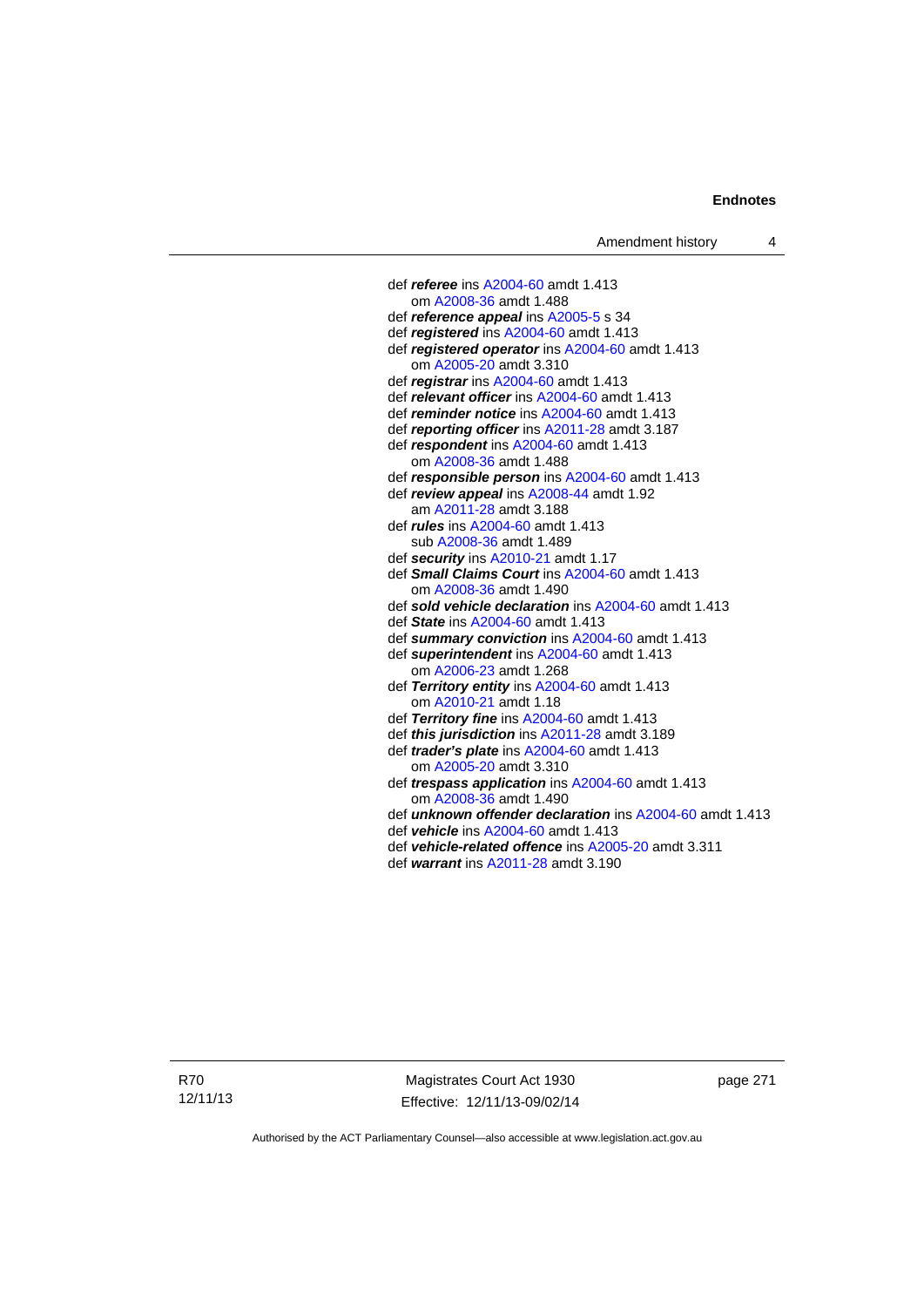5 Earlier republications

## **5 Earlier republications**

Some earlier republications were not numbered. The number in column 1 refers to the publication order.

Since 12 September 2001 every authorised republication has been published in electronic pdf format on the ACT legislation register. A selection of authorised republications have also been published in printed format. These republications are marked with an asterisk (\*) in column 1. Electronic and printed versions of an authorised republication are identical.

| <b>Republication</b><br>No and date | <b>Effective</b>            | Last<br>amendment<br>made by | <b>Republication</b><br>for                                                                |
|-------------------------------------|-----------------------------|------------------------------|--------------------------------------------------------------------------------------------|
| R <sub>1</sub><br>3 Aug 1992        | 3 Aug 1992-<br>27 Nov 1992  | A1992-37                     | initial republication<br>since self-<br>government                                         |
| R <sub>1</sub> (RI)<br>23 Feb 2006  | 3 Aug 1992-<br>27 Nov 1992  | A1992-37                     | reissue of printed<br>version and<br>includes<br>retrospective<br>amendments by<br>A1996-6 |
| R <sub>1</sub> A<br>23 Feb 2006     | 23 Nov 1992-<br>28 Feb 1993 | A1992-37                     | amendments by<br>A1992-9 and<br>includes<br>retrospective<br>amendments by<br>A1996-6      |
| R <sub>1</sub> B<br>23 Feb 2006     | 1 Mar 1993-<br>7 Mar 1993   | A1993-2                      | amendments by<br>A1993-2 and<br>includes<br>retrospective<br>amendments by<br>A1996-6      |
| R <sub>1</sub> C<br>23 Feb 2006     | 8 Mar 1993-<br>31 Aug 1993  | A1993-4                      | amendments by<br>A1993-4 and<br>includes<br>retrospective<br>amendments by<br>A1996-6      |

page 272 Magistrates Court Act 1930 Effective: 12/11/13-09/02/14

R70 12/11/13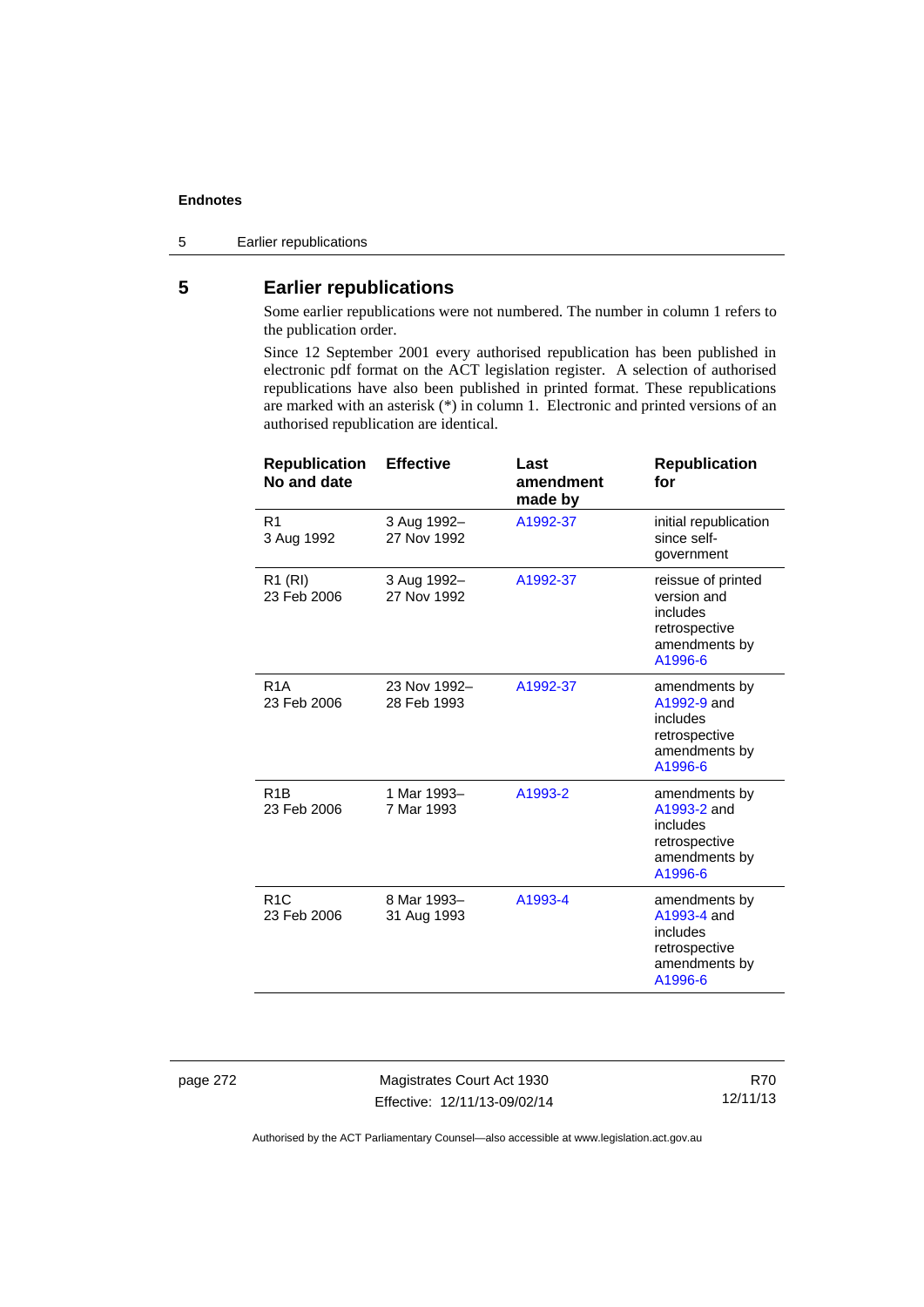Earlier republications 5

| <b>Republication</b><br>No and date | <b>Effective</b>             | Last<br>amendment<br>made by | <b>Republication</b><br>for                                                                                     |
|-------------------------------------|------------------------------|------------------------------|-----------------------------------------------------------------------------------------------------------------|
| R <sub>1</sub> D<br>23 Feb 2006     | 1 Sept 1993-<br>26 Sept 1993 | A1993-4                      | amendments by<br>A1993-4 and<br>includes<br>retrospective<br>amendments by<br>A1996-6                           |
| R <sub>1</sub> F<br>23 Feb 2006     | 27 Sept 1993-<br>16 Dec 1993 | A1993-48                     | amendments by<br>A1993-48 and<br>includes<br>retrospective<br>amendments by<br>A1996-6                          |
| R <sub>2</sub><br>31 Dec 1993       | 17 Dec 1993-<br>13 Mar 1994  | A1993-91                     | amendments by<br>A1993-91 and<br>includes<br>retrospective<br>amendments by<br>A1996-6                          |
| <b>R2 (RI)</b><br>23 Feb 2006       | 17 Dec 1993-<br>13 Mar 1994  | A1993-91                     | reissue of printed<br>version                                                                                   |
| R <sub>2</sub> A<br>23 Feb 2006     | 1 July 1994-<br>10 Oct 1994  | A1994-45                     | amendments by<br>A1994-4, A1994-10<br>and A1994-38 and<br>includes<br>retrospective<br>amendments by<br>A1996-6 |
| R2B<br>23 Feb 2006                  | 11 Oct 1994-<br>28 Nov 1994  | A1994-66                     | amendments by<br>A1994-66 and<br>includes<br>retrospective<br>amendments by<br>A1996-6                          |

R70 12/11/13

Magistrates Court Act 1930 Effective: 12/11/13-09/02/14 page 273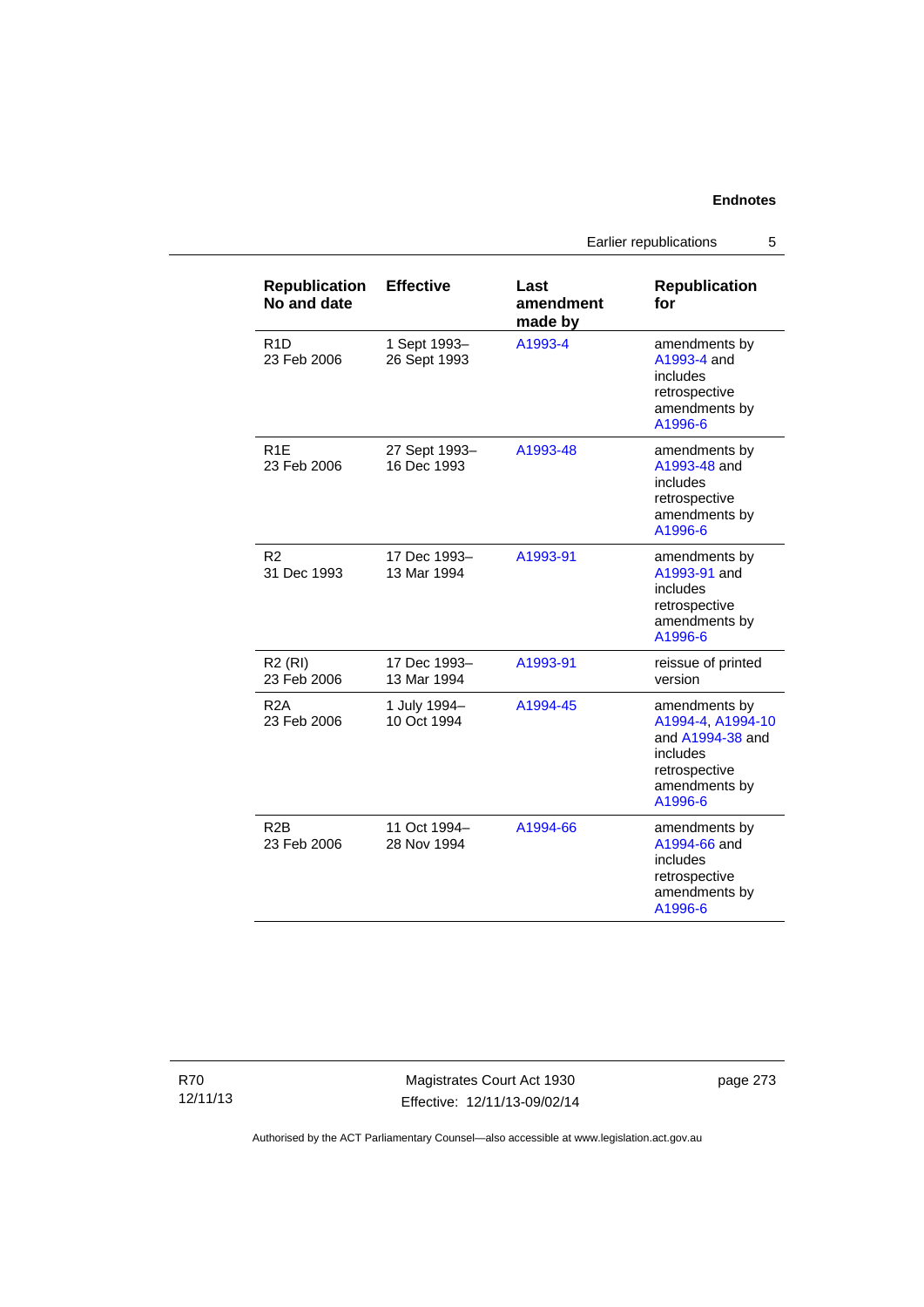#### **Republication No and date Effective Last amendment made by Republication for**  R3 10 Apr 1995 10 Apr 1995– 17 Dec 1995 [A1994-81](http://www.legislation.act.gov.au/a/1994-81) amendments by [A1994-45,](http://www.legislation.act.gov.au/a/1994-45) [A1994-61](http://www.legislation.act.gov.au/a/1994-61) and [A1994-81](http://www.legislation.act.gov.au/a/1994-81) and includes retrospective amendments by [A1996-6](http://www.legislation.act.gov.au/a/1996-6) R3 (RI) 23 Feb 2006 10 Apr 1995– 17 Dec 1995 [A1994-81](http://www.legislation.act.gov.au/a/1994-81) reissue of printed version R3A 23 Feb 2006 18 Dec 1995– 6 May 1996 [A1995-46](http://www.legislation.act.gov.au/a/1995-46) amendments by [A1995-46](http://www.legislation.act.gov.au/a/1995-46) and includes retrospective amendments by [A1996-6](http://www.legislation.act.gov.au/a/1996-6) R3B 23 Feb 2006 12 Sept 1996– 31 Dec 1996 [A1996-6](http://www.legislation.act.gov.au/a/1996-6) amendments by [A1995-41](http://www.legislation.act.gov.au/a/1995-41) and [A1996-6](http://www.legislation.act.gov.au/a/1996-6) R3C 23 Feb 2006 17 May 1997– 29 May 1997 [A1996-82](http://www.legislation.act.gov.au/a/1996-82) amendments by [A1996-68,](http://www.legislation.act.gov.au/a/1996-68) [A1996-74](http://www.legislation.act.gov.au/a/1996-74) and [A1996-82](http://www.legislation.act.gov.au/a/1996-82) R4 30 May 1997 30 May 1997– 22 Sept 1997 [A1997-25](http://www.legislation.act.gov.au/a/1997-25) amendments by [A1997-25](http://www.legislation.act.gov.au/a/1997-25) R4 (RI) 23 Feb 2006 30 May 1997– 22 Sept 1997 [A1997-25](http://www.legislation.act.gov.au/a/1997-25) reissue of printed version R4A 23 Feb 2006 23 Sept 1997– 24 May 1998 [A1997-41](http://www.legislation.act.gov.au/a/1997-41) amendments by [A1997-41](http://www.legislation.act.gov.au/a/1997-41) R5 1 June 1998 1 June 1998– 18 Oct 1998 [A1997-96](http://www.legislation.act.gov.au/a/1997-96) amendments by [A1997-94](http://www.legislation.act.gov.au/a/1997-94) and [A1997-96](http://www.legislation.act.gov.au/a/1997-96) R5 (RI) 23 Feb 2006 1 June 1998– 18 Oct 1998 [A1997-96](http://www.legislation.act.gov.au/a/1997-96) reissue of printed version

#### 5 Earlier republications

page 274 Magistrates Court Act 1930 Effective: 12/11/13-09/02/14

R70 12/11/13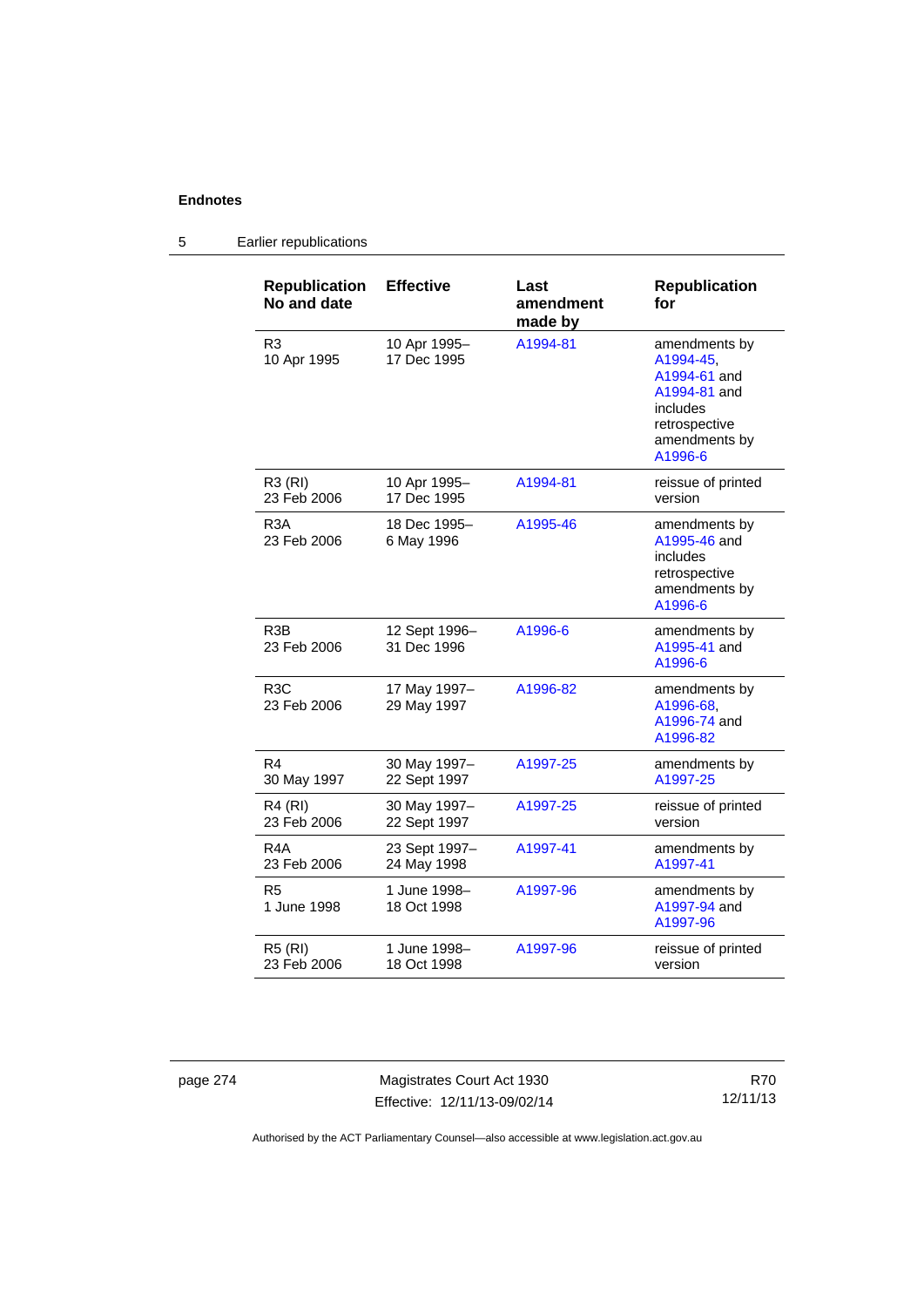Earlier republications 5

| <b>Republication</b><br>No and date | <b>Effective</b>             | Last<br>amendment<br>made by | <b>Republication</b><br>for                                         |
|-------------------------------------|------------------------------|------------------------------|---------------------------------------------------------------------|
| R6<br>31 Mar 1999                   | 31 Mar 1999-<br>30 Apr 1999  | A1999-12                     | amendments by<br>A1998-25,<br>A1998-38.<br>A1998-54 and<br>A1998-67 |
| <b>R6 (RI)</b><br>23 Feb 2006       | 31 Mar 1999-<br>30 Apr 1999  | A1999-12                     | reissue of printed<br>version                                       |
| R6A<br>23 Feb 2006                  | 1 Sept 1999-<br>9 Nov 1999   | A1999-34                     | amendments by<br>A1999-12,<br>A1999-22 and<br>A1999-34              |
| R6B<br>23 Feb 2006                  | 24 Dec 1999-<br>29 Feb 2000  | A1999-91                     | amendments by<br>A1999-59,<br>A1999-61,<br>A1999-66 and<br>A1999-91 |
| R <sub>6</sub> C<br>23 Feb 2006     | 10 May 2000-<br>31 May 2000  | A2000-1                      | amendments by<br>A1999-64,<br>A1999-79 and<br>A2000-1               |
| R <sub>6</sub> D<br>23 Feb 2006     | 1 June 2000-<br>8 Sept 2000  | A2000-17                     | amendments by<br>A2000-17                                           |
| R7<br>20 Nov 2000                   | 5 Oct 2000-<br>4 Sept 2001   | A2000-60                     | amendments by<br>A2000-1 and<br>A2000-60                            |
| <b>R7 (RI)</b><br>23 Feb 2006       | 5 Oct 2000-<br>4 Sept 2001   | A2000-60                     | reissue of printed<br>version                                       |
| R8<br>12 Sept 2001                  | 27 Sept 2001-<br>30 Nov 2001 | A2001-90                     | amendments by<br>A2001-44.<br>A2001-56,<br>A2001-63 and<br>A2001-70 |
| R <sub>9</sub><br>3 Dec 2001        | 1 Dec 2001-<br>13 Mar 2002   | A2001-90                     | amendments by<br>A2001-62                                           |
| R <sub>10</sub><br>14 Mar 2002      | 14 Mar 2002-<br>26 Mar 2002  | A2002-2                      | amendments by<br>A2001-77 and<br>A2002-2                            |

## R70 12/11/13

Magistrates Court Act 1930 Effective: 12/11/13-09/02/14 page 275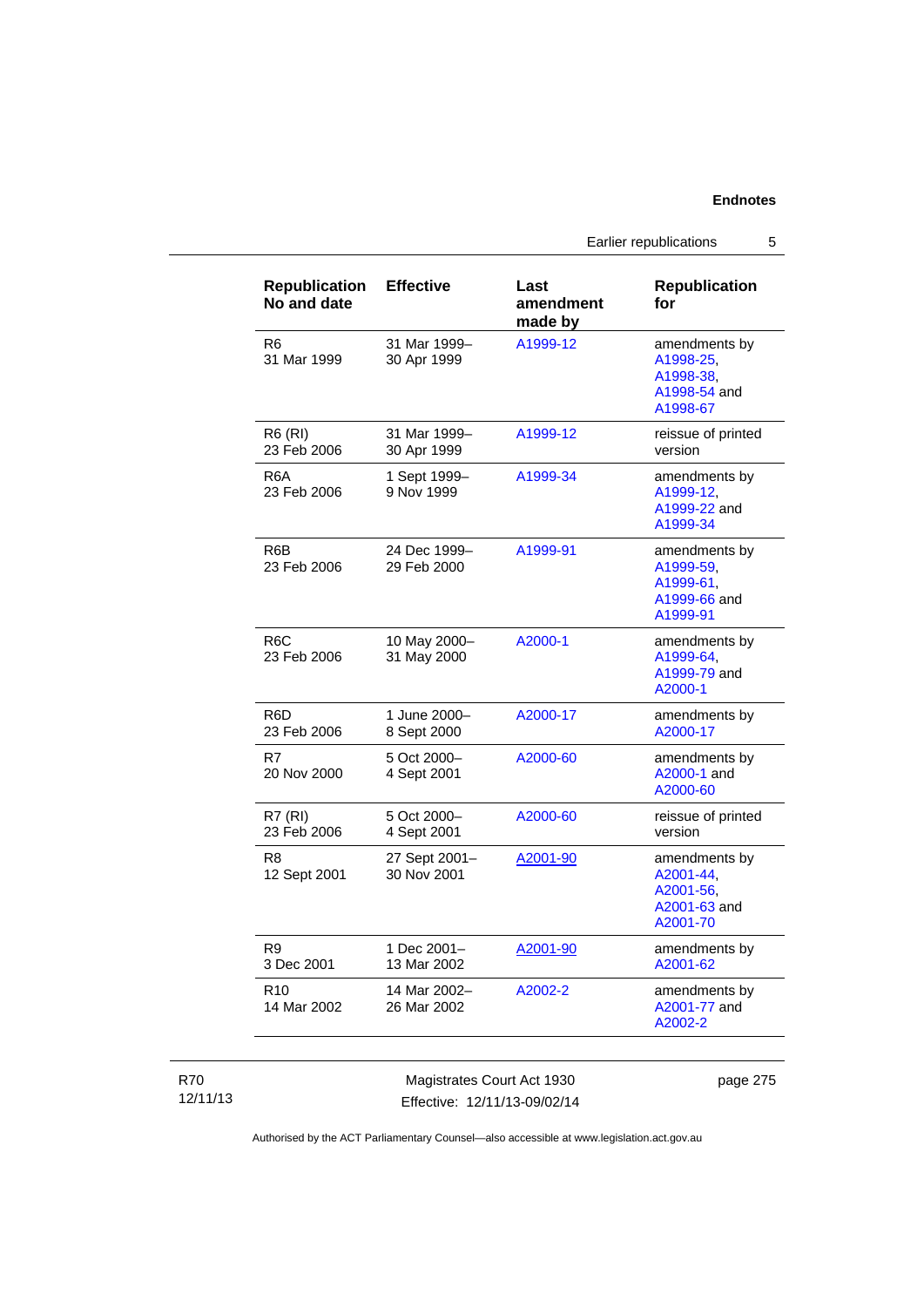| <b>Republication</b><br>No and date | <b>Effective</b>              | Last<br>amendment<br>made by | <b>Republication</b><br>for                                      |
|-------------------------------------|-------------------------------|------------------------------|------------------------------------------------------------------|
| R <sub>11</sub> *                   | 27 Mar 2002-                  | A2002-2                      | amendments by                                                    |
| 27 Mar 2002                         | 30 June 2002                  |                              | A2001-90                                                         |
| R <sub>12</sub>                     | 1 July 2002-                  | A2002-2                      | amendments by                                                    |
| 1 July 2002                         | 12 Sept 2002                  |                              | A2001-18                                                         |
| R <sub>13</sub><br>13 Sept 2002     | 13 Sept 2002-<br>16 Sept 2002 | A2002-2                      | commenced expiry                                                 |
| R <sub>14</sub>                     | 17 Sept 2002-                 | A2002-30                     | amendments by                                                    |
| 17 Sept 2002                        | 10 Oct 2002                   |                              | A2002-30                                                         |
| R <sub>15</sub>                     | 11 Oct 2002-                  | A2002-36                     | amendments by                                                    |
| 11 Oct 2002                         | 31 Dec 2002                   |                              | A2002-36                                                         |
| R <sub>16</sub><br>1 Jan 2003       | 1 Jan 2003-<br>30 Mar 2003    | A2002-36                     | repealed<br>amendments by<br>A2001-64                            |
| R <sub>16</sub> (RI)<br>12 Feb 2003 | 1 Jan 2003-<br>30 Mar 2003    | A2002-36                     | reissue to include<br>retrospective<br>amendments by<br>A2002-49 |
| R <sub>17</sub> *                   | 31 Mar 2003-                  | A2003-2                      | amendments by                                                    |
| 31 Mar 2003                         | 11 Oct 2003                   |                              | A2003-2                                                          |
| R <sub>18</sub><br>12 Oct 2003      | 12 Oct 2003-<br>18 Dec 2003   | A2003-2                      | commenced expiry                                                 |
| R <sub>19</sub>                     | 19 Dec 2003-                  | A2003-56                     | amendments by                                                    |
| 19 Dec 2003                         | 21 Mar 2004                   |                              | A2003-56                                                         |
| R <sub>20</sub>                     | 22 Mar 2004-                  | A2004-2                      | amendments by                                                    |
| 22 Mar 2004                         | 8 Apr 2004                    |                              | A2004-2                                                          |
| R <sub>21</sub>                     | 9 Apr 2004-                   | A2004-15                     | amendments by                                                    |
| 9 Apr 2004                          | 29 Apr 2004                   |                              | A2004-15                                                         |
| R22                                 | 30 Apr 2004-                  | A2004-15                     | amendments by                                                    |
| 30 Apr 2004                         | 25 June 2004                  |                              | A2003-48                                                         |
| R <sub>23</sub>                     | 26 June 2004-                 | A2004-15                     | amendments by                                                    |
| 26 June 2004                        | 24 Aug 2004                   |                              | A2004-14                                                         |
| R <sub>24</sub>                     | 25 Aug 2004-                  | A2004-47                     | amendments by                                                    |
| 25 Aug 2004                         | 29 Sept 2004                  |                              | A2004-42                                                         |

# 5 Earlier republications

page 276 Magistrates Court Act 1930 Effective: 12/11/13-09/02/14

R70 12/11/13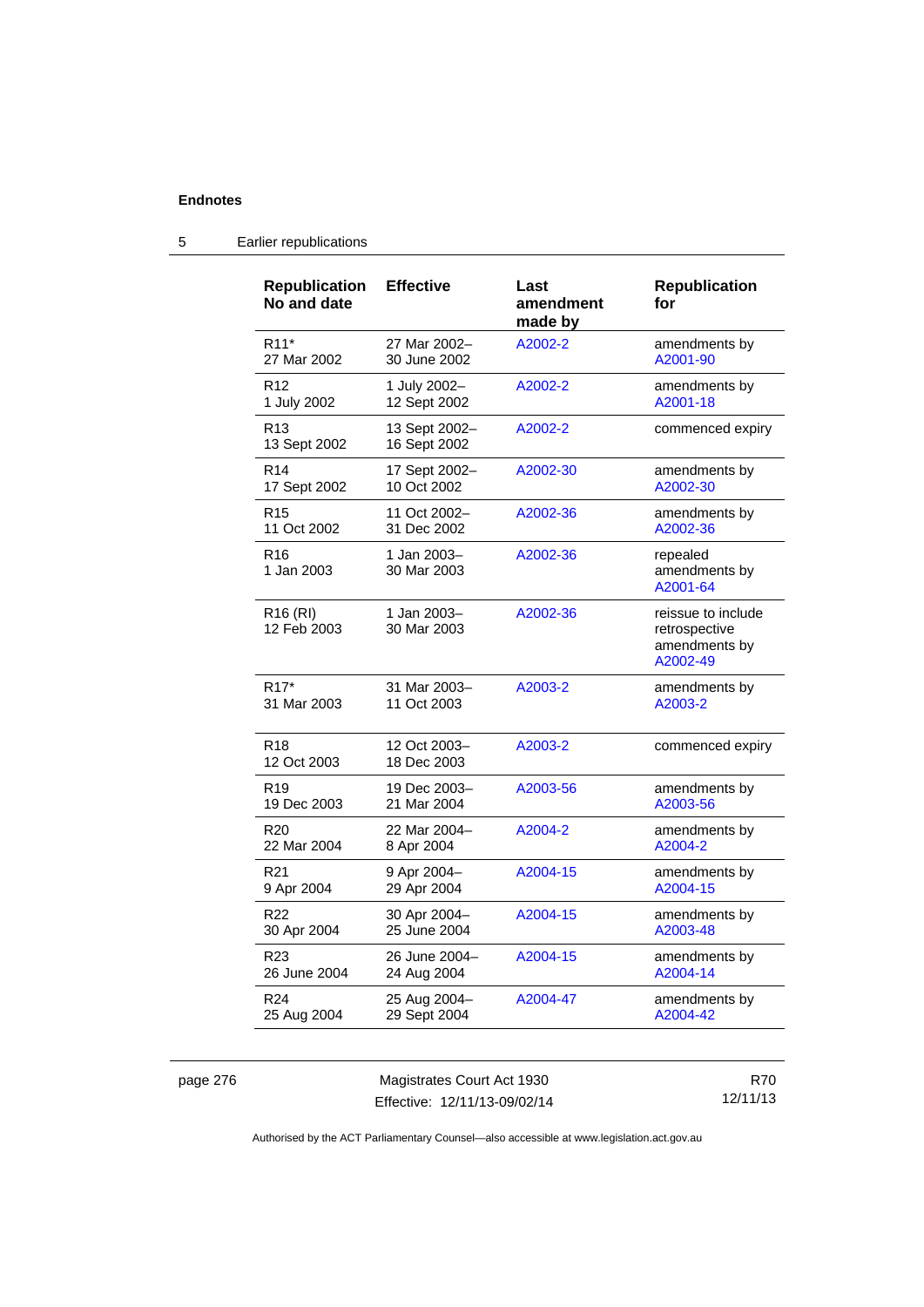Earlier republications 5

| <b>Republication</b><br>No and date | <b>Effective</b>            | Last<br>amendment<br>made by | <b>Republication</b><br>for                                                            |
|-------------------------------------|-----------------------------|------------------------------|----------------------------------------------------------------------------------------|
| R25<br>30 Sept 2004                 | 30 Sept 2004-<br>9 Jan 2005 | A2004-47                     | amendments by<br>A2004-42 and<br>A2004-47                                              |
| R26 (RI)<br>8 June 2005             | 10 Jan 2005-<br>23 Feb 2005 | A2004-60                     | amendments by<br>A2004-60 and<br>includes textual<br>correction in s 312               |
| R27 (RI)<br>8 June 2005             | 24 Feb 2005-<br>24 Mar 2005 | A2005-7                      | amendments by<br>A2005-5 and<br>A2005-7 and<br>includes textual<br>correction in s 312 |
| R28 (RI)<br>8 June 2005             | 25 Mar 2005-<br>1 June 2005 | A2005-13                     | amendments by<br>A2005-13 and<br>includes textual<br>correction in s 312               |
| R29 (RI)<br>8 June 2005             | 2 June 2005-<br>22 Nov 2005 | A2005-20                     | amendments by<br>A2005-20 and<br>includes textual<br>correction in s 312               |
| R30<br>23 Nov 2005                  | 23 Nov 2005-<br>21 Dec 2005 | A2005-53                     | amendments by<br>A2005-53                                                              |
| R31<br>22 Dec 2005                  | 22 Dec 2005-<br>10 Jan 2006 | A2005-60                     | amendments by<br>A2005-60                                                              |
| R32*<br>11 Jan 2006                 | 11 Jan 2006-<br>1 June 2006 | A2005-60                     | commenced expiry                                                                       |
| R33<br>2 June 2006                  | 2 June 2006-<br>1 July 2006 | A2006-23                     | amendments by<br>A2006-23                                                              |
| R34<br>2 July 2006                  | 2 July 2006-<br>18 Dec 2006 | A2006-23                     | commenced expiry                                                                       |
| R35<br>19 Dec 2006                  | 19 Dec 2006-<br>31 Dec 2006 | A2006-55                     | amendments by<br>A2006-55                                                              |
| R36<br>1 Jan 2007                   | 1 Jan 2007-<br>9 Nov 2007   | A2006-55                     | amendments by<br>A2006-40 as<br>amended by<br>A2006-55                                 |

R70 12/11/13

Magistrates Court Act 1930 Effective: 12/11/13-09/02/14 page 277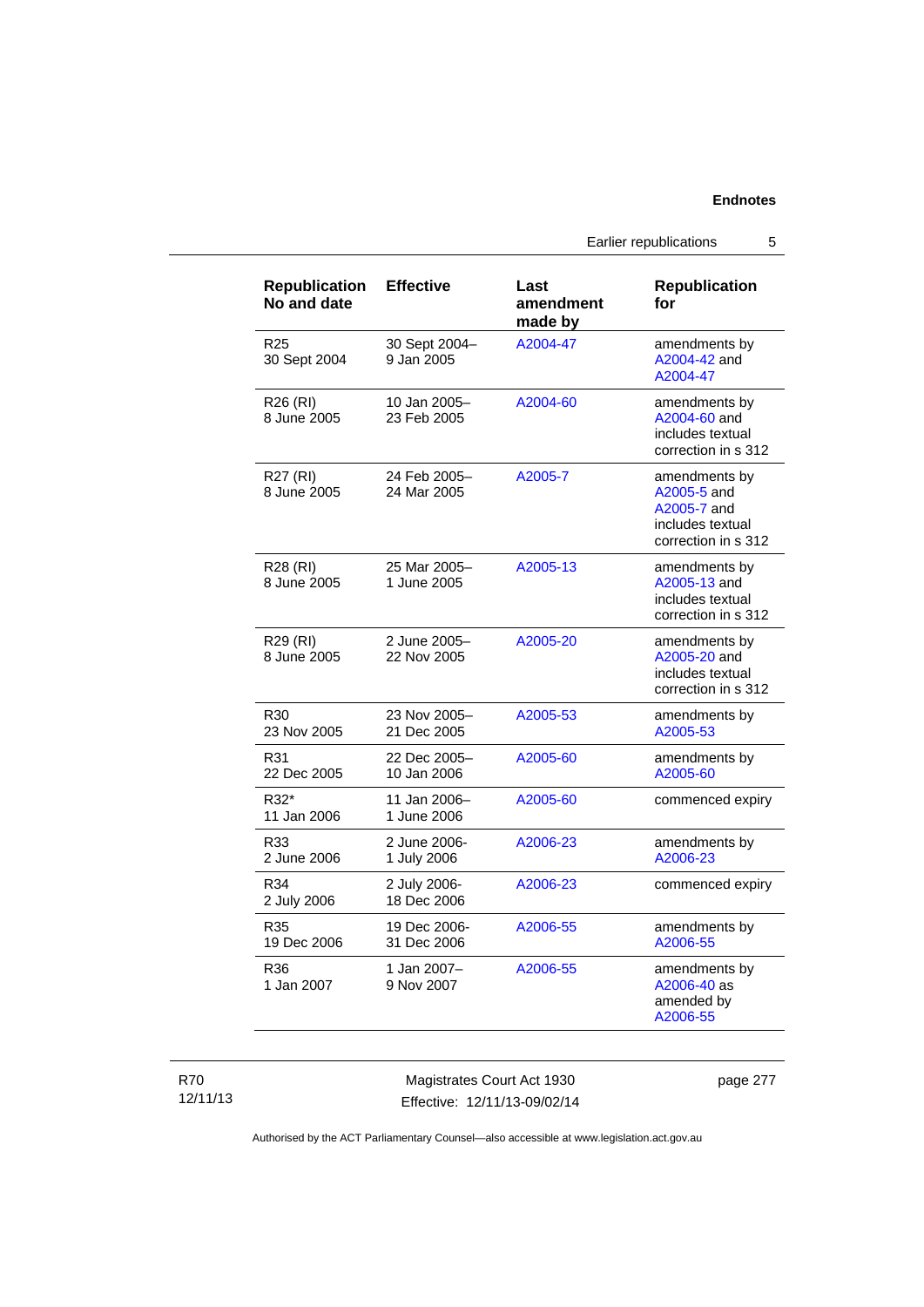| <b>Republication</b><br>No and date | <b>Effective</b>            | Last<br>amendment<br>made by | <b>Republication</b><br>for                                                                |
|-------------------------------------|-----------------------------|------------------------------|--------------------------------------------------------------------------------------------|
| R37                                 | 10 Nov 2007–                | A2007-15                     | amendments by                                                                              |
| 10 Nov 2007                         | 17 Dec 2007                 |                              | A2007-8                                                                                    |
| <b>R38</b>                          | 18 Dec 2007-                | A2007-44                     | amendments by                                                                              |
| 18 Dec 2007                         | 19 Dec 2007                 |                              | A2007-15                                                                                   |
| R39                                 | 20 Dec 2007-                | A2007-44                     | amendments by                                                                              |
| 20 Dec 2007                         | 15 Apr 2008                 |                              | A2007-44                                                                                   |
| R40                                 | 16 Apr 2008-                | A2008-6                      | amendments by                                                                              |
| 16 Apr 2008                         | 28 July 2008                |                              | A2008-6                                                                                    |
| R41                                 | 29 July 2008-               | A2008-22                     | amendments by                                                                              |
| 29 July 2008                        | 26 Aug 2008                 |                              | A2008-22                                                                                   |
| R42                                 | 27 Aug 2008-                | A2008-29                     | amendments by                                                                              |
| 27 Aug 2008                         | 1 Feb 2009                  |                              | A2008-29                                                                                   |
| R43<br>2 Feb 2009                   | 2 Feb 2009-<br>26 Feb 2009  | A2008-46                     | amendments by<br>A2008-36 and<br>A2008-37                                                  |
| R44<br>27 Feb 2009                  | 27 Feb 2009-<br>7 Mar 2009  | A2008-46                     | amendments by<br>A2008-19 and<br>A2008-20                                                  |
| R45                                 | 8 Mar 2009-                 | A2009-7                      | amendments by                                                                              |
| 8 Mar 2009                          | 29 Mar 2009                 |                              | A2008-42                                                                                   |
| R46                                 | 30 Mar 2009-                | A2009-7                      | amendments by                                                                              |
| 30 Mar 2009                         | 29 May 2009                 |                              | A2008-46                                                                                   |
| <b>R47</b><br>30 May 2009           | 30 May 2009-<br>3 Sept 2009 | SL2009-20                    | amendments by<br>A2008-41,<br>A2008-44 and<br>A2009-7 and<br>modifications by<br>SL2009-20 |
| R48                                 | 4 Sept 2009-                | A2009-24                     | amendments by                                                                              |
| 4 Sept 2009                         | 28 Sept 2009                |                              | A2009-24                                                                                   |
| R49                                 | 29 Sept 2009-               | A2009-24                     | amendments by                                                                              |
| 29 Sept 2009                        | 21 Oct 2009                 |                              | A2009-19                                                                                   |
| <b>R50</b>                          | 22 Oct 2009-                | A2009-37                     | amendments by                                                                              |
| 22 Oct 2009                         | 30 Oct 2009                 |                              | A2009-37                                                                                   |
|                                     |                             |                              |                                                                                            |

# 5 Earlier republications

page 278 Magistrates Court Act 1930 Effective: 12/11/13-09/02/14

R70 12/11/13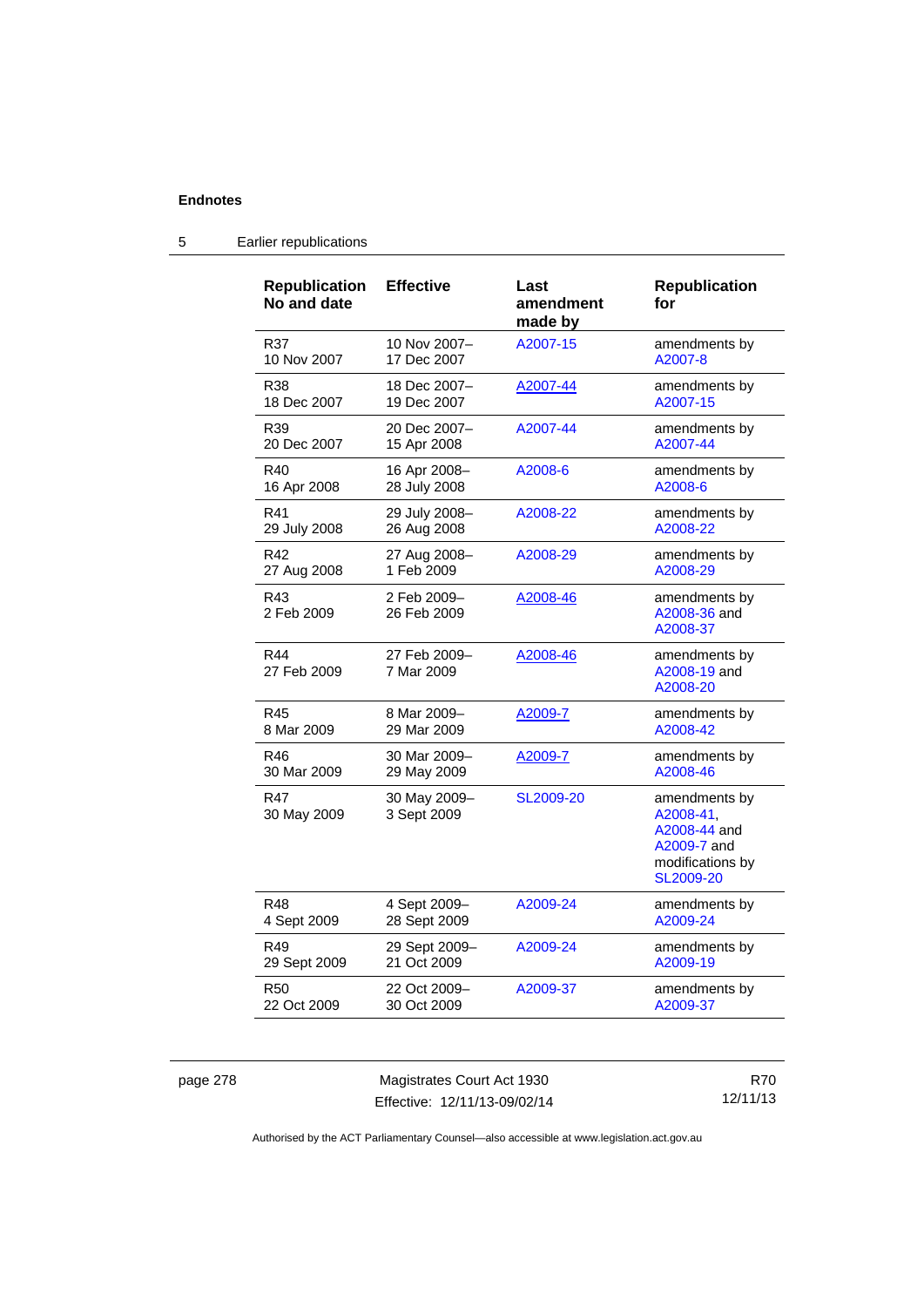Earlier republications 5

| <b>Republication</b><br>No and date | <b>Effective</b>             | Last<br>amendment<br>made by | <b>Republication</b><br>for                                |
|-------------------------------------|------------------------------|------------------------------|------------------------------------------------------------|
| R <sub>51</sub><br>31 Oct 2009      | 31 Oct 2009-<br>16 Dec 2009  | SL2009-51                    | modifications by<br>SL2009-2 as<br>amended by<br>SL2009-51 |
| R52                                 | 17 Dec 2009-                 | A2009-49                     | amendments by                                              |
| 17 Dec 2009                         | 21 Dec 2009                  |                              | A2009-49                                                   |
| R53                                 | 22 Dec 2009-                 | A2009-54                     | amendments by                                              |
| 22 Dec 2009                         | 2 Mar 2010                   |                              | A2009-54                                                   |
| R <sub>54</sub>                     | 3 Mar 2010-                  | A2009-54                     | amendments by                                              |
| 3 Mar 2010                          | 27 Apr 2010                  |                              | A2009-22                                                   |
| R <sub>55</sub> *                   | 28 Apr 2010-                 | A2010-13                     | amendments by                                              |
| 28 Apr 2010                         | 30 May 2010                  |                              | A2010-13                                                   |
| R56<br>31 May 2010                  | 31 May 2010-<br>30 June 2010 | A2010-13                     | commenced expiry                                           |
| <b>R57</b>                          | 1 July 2010-                 | A2010-21                     | amendments by                                              |
| 1 July 2010                         | 27 Sept 2010                 |                              | A2010-21                                                   |
| <b>R58</b>                          | 28 Sept 2010-                | A2010-30                     | amendments by                                              |
| 28 Sept 2010                        | 1 Nov 2010                   |                              | A2010-30                                                   |
| R <sub>59</sub>                     | 2 Nov 2010-                  | A2010-40                     | amendments by                                              |
| 2 Nov 2010                          | 27 Feb 2011                  |                              | A2010-40                                                   |
| R60<br>28 Feb 2011                  | 28 Feb 2011-<br>30 June 2011 | A2010-40                     | expiry of<br>transitional<br>provisions (ch 10)            |
| R61                                 | 1 July 2011-                 | A2011-22                     | amendments by                                              |
| 1 July 2011                         | 24 July 2011                 |                              | A2011-22                                                   |
| R62                                 | 25 July 2011-                | A2011-22                     | amendments by                                              |
| 25 July 2011                        | 30 Aug 2011                  |                              | A2011-13                                                   |
| R63                                 | 31 Aug 2011-                 | A2011-30                     | amendments by                                              |
| 31 Aug 2011                         | 20 Sept 2011                 |                              | A2011-30                                                   |
| R <sub>64</sub>                     | 21 Sept 2011-                | A2011-30                     | amendments by                                              |
| 21 Sept 2011                        | 11 Dec 2011                  |                              | A2011-28                                                   |
| R65                                 | 12 Dec 2012-                 | A2011-52                     | amendments by                                              |
| 12 Dec 2012                         | 29 Feb 2012                  |                              | A2011-52                                                   |

R70 12/11/13

Magistrates Court Act 1930 Effective: 12/11/13-09/02/14 page 279